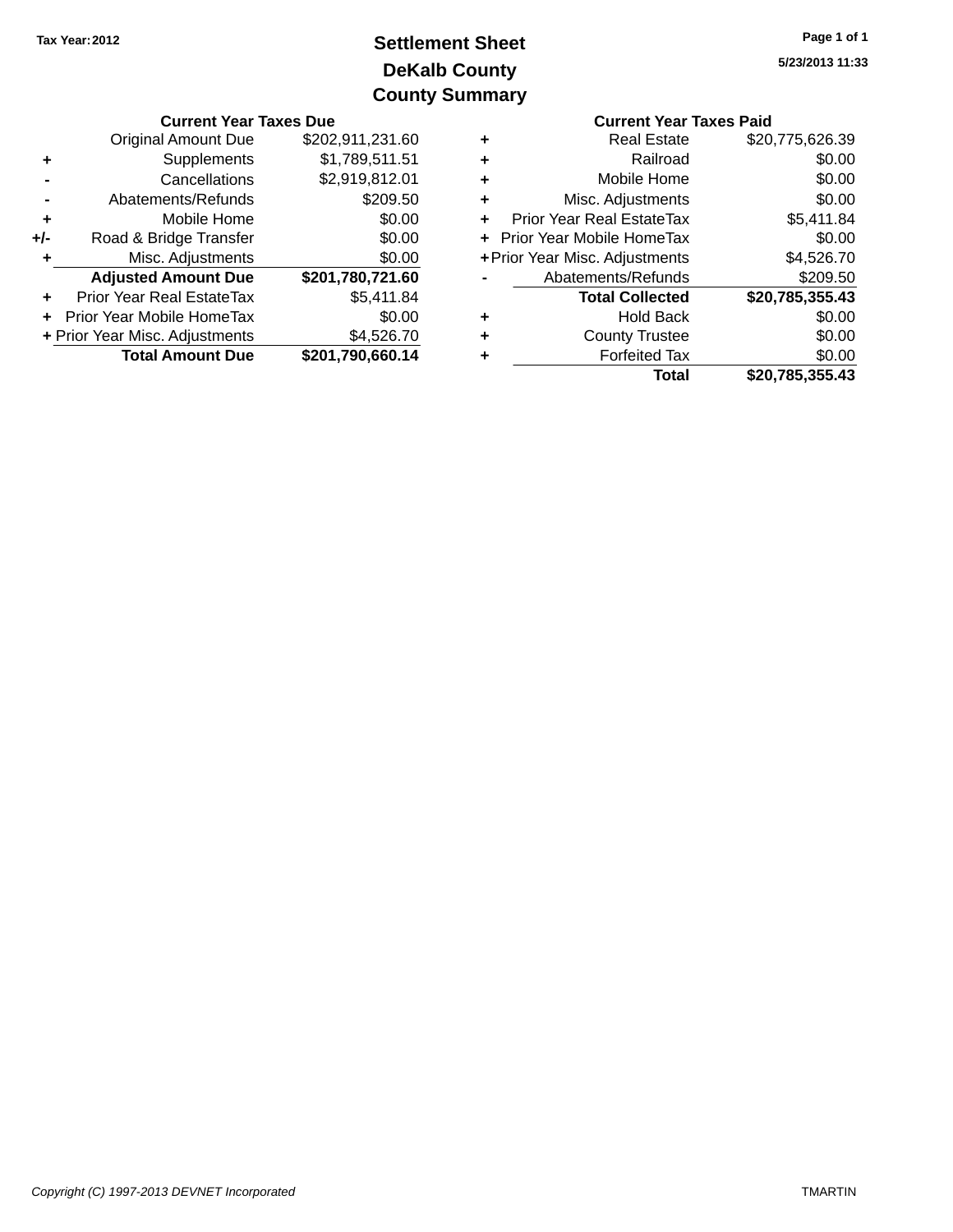### **Settlement Sheet Tax Year: 2012 Page 1 of 2 DeKalb County 001 - COUNTY**

**5/23/2013 11:33**

### **Current Year Taxes Due**

| ٠     | <b>Original Amount Due</b><br>Supplements | \$20,281,044.09<br>\$164,980.68 |
|-------|-------------------------------------------|---------------------------------|
|       | Cancellations                             | \$291,688.76                    |
|       | Abatements/Refunds                        | \$24.03                         |
| ٠     | Mobile Home                               | \$0.00                          |
| $+/-$ |                                           | \$0.00                          |
|       | Road & Bridge Transfer                    |                                 |
| ٠     | Misc. Adjustments                         | \$0.00                          |
|       |                                           |                                 |
|       | <b>Adjusted Amount Due</b>                | \$20,154,311.98                 |
|       | Prior Year Real EstateTax                 | \$1,465.80                      |
|       | Prior Year Mobile Home Tax                | \$0.00                          |
|       | + Prior Year Misc. Adjustments            | \$492.21                        |

# **Current Year Taxes Paid**

| <b>Real Estate</b>            | \$2,159,411.18                 |
|-------------------------------|--------------------------------|
| Railroad                      | \$0.00                         |
| Mobile Home                   | \$0.00                         |
| Misc. Adjustments             | \$0.00                         |
| <b>Prior Year Real Estate</b> | \$1,465.80                     |
| Prior Year Mobile Home        | \$0.00                         |
|                               | \$492.21                       |
| Abatements/Refunds            | \$24.03                        |
| <b>Total Collected</b>        | \$2,161,345.16                 |
| <b>Hold Back</b>              | \$0.00                         |
| <b>County Trustee</b>         |                                |
| <b>Forfeited Tax</b>          |                                |
| Total                         | \$2,161,345.16                 |
|                               | + Prior Year Misc. Adjustments |

### **Distribution Summary Tax Distribution Date Amount** 05/31/2013 \$2,161,345.16 **Totals: 1 Distributions \$2,161,345.16 Grand Totals: 1 Distributions \$2,161,345.16**

#### **Fund Summary**

| <b>Fund</b>                    | <b>Amount Collected</b> | <b>Previously</b><br><b>Distributed</b> | <b>Current</b><br><b>Distribution</b> | Amount<br>Available | <b>Interest</b> | PY Over<br><b>Distrib</b> |
|--------------------------------|-------------------------|-----------------------------------------|---------------------------------------|---------------------|-----------------|---------------------------|
|                                |                         |                                         |                                       |                     |                 |                           |
| 001 - CORPORATE                | \$1,169,518.96          | \$0.00                                  | \$1,169,518.96                        | \$0.00              | \$0.00          | \$0.00                    |
| 003 - BONDS AND INTEREST       | \$61,909.57             | \$0.00                                  | \$61,909.57                           | \$0.00              | \$0.00          | \$0.00                    |
| 005 - I. M. R. F.              | \$10,674.89             | \$0.00                                  | \$10,674.89                           | \$0.00              | \$0.00          | \$0.00                    |
| 006 - COUNTY HIGHWAY           | \$197,157.92            | \$0.00                                  | \$197,157.92                          | \$0.00              | \$0.00          | \$0.00                    |
| 008 - BRIDGE CONST W/COUNTY    | \$98,578.94             | \$0.00                                  | \$98,578.94                           | \$0.00              | \$0.00          | \$0.00                    |
| 018 - MENTAL HEALTH SERVICES   | \$244,584.32            | \$0.00                                  | \$244,584.32                          | \$0.00              | \$0.00          | \$0.00                    |
| 021 - FEDERAL AID MATCHING     | \$85,265.07             | \$0.00                                  | \$85,265.07                           | \$0.00              | \$0.00          | \$0.00                    |
| 022 - COUNTY HEALTH DEPT       | \$45,301.80             | \$0.00                                  | \$45,301.80                           | \$0.00              | \$0.00          | \$0.00                    |
| 035 - TORT/LIABILITY INSURANCE | \$111,914.44            | \$0.00                                  | \$111,914.44                          | \$0.00              | \$0.00          | \$0.00                    |
| 047 - SOCIAL SECURITY          | \$10.674.89             | \$0.00                                  | \$10.674.89                           | \$0.00              | \$0.00          | \$0.00                    |
| 055 - VETERANS ASSISTANCE      | \$59,151.71             | \$0.00                                  | \$59,151.71                           | \$0.00              | \$0.00          | \$0.00                    |
| 105 - PUBLIC BLDG COMM LEASE   | \$18,652.41             | \$0.00                                  | \$18,652.41                           | \$0.00              | \$0.00          | \$0.00                    |
| 142 - SR CITIZEN SOCIAL SERV   | \$47,960.24             | \$0.00                                  | \$47,960.24                           | \$0.00              | \$0.00          | \$0.00                    |
| <b>Totals</b>                  | \$2,161,345.16          | \$0.00                                  | \$2,161,345.16                        | \$0.00              | \$0.00          | \$0.00                    |

#### **Miscellaneous Adjustment Detail**

| Year Source             | <b>Account Type</b>                      |          | <b>Amount Adjustment Description</b>                        |
|-------------------------|------------------------------------------|----------|-------------------------------------------------------------|
|                         | 2011 RE - Real Estate Back Tax Collected |          | \$26.97 NIELSEN REDEMPTION 15-16-151-019 by TBA             |
|                         | 2011 RE - Real Estate Back Tax Collected |          | \$4.96 DEK UNIVERSITY DEVEL REDEMPTION 08-16-100-009 by TBA |
| 2011 RE - Real Estate   | <b>Back Tax Collected</b>                |          | \$57.02 HEYOB REDEMPTION 09-25-478-001 by TBA               |
|                         | 2011 RE - Real Estate Back Tax Collected |          | \$130.58 MERRY OAKS REDEMPTION 06-21-353-001 by TBA         |
|                         | 2011 RE - Real Estate Back Tax Collected |          | \$248.23 MERRY OAKS REDEMPTION 06-21-352-001 by TBA         |
| 2011 RE - Real Estate   | Back Tax Collected                       |          | \$15.86 MERRY OAKS REDEMPTION 06-20-453-007 by TBA          |
|                         | 2011 RE - Real Estate Back Tax Collected |          | \$8.59 MERRY OAKS REDEMPTION 06-20-451-001 by TBA           |
| <b>Totals 7 entries</b> |                                          | \$492.21 |                                                             |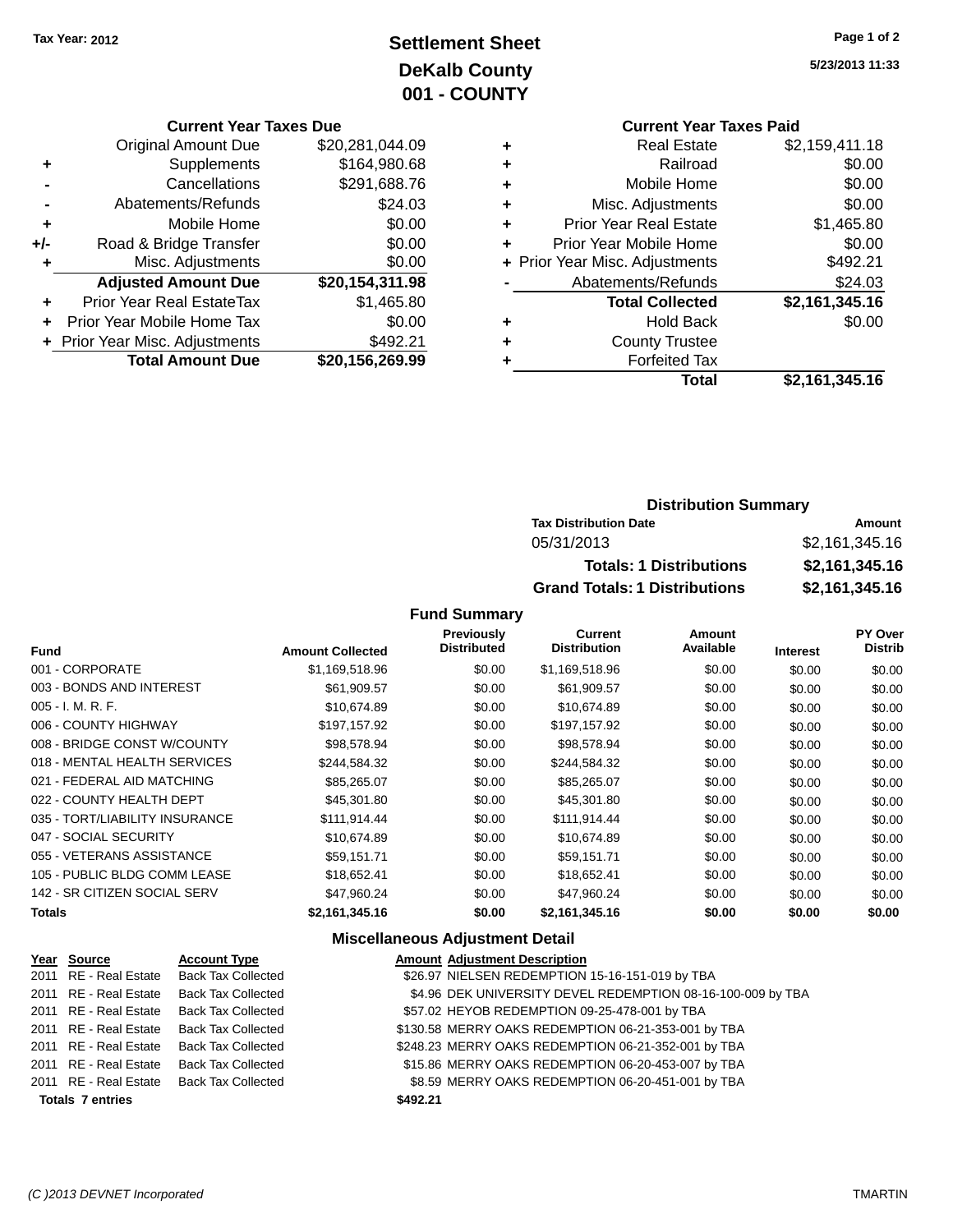### **Settlement Sheet Tax Year: 2012 Page 2 of 2 DeKalb County Abatement Detail**

21.90 08-29-200-003 PTAB REFUND by TBA 2012 rion and Estate PTAB REFUND by TBA 2014 80.46 108-12-451-008 PTAB REFUND by TBA 2012 right process and the S0.39 08-12-451-012 PTAB REFUND by TBA 2012 80.2010 REAL PART ASSEMBLE FOR A SOLE OF \$0.2012 POINT A PTAB REFUND by TBA

| Year Source                         | <b>Account Type</b> |         | <b>Amount Adjustment Description</b> |
|-------------------------------------|---------------------|---------|--------------------------------------|
| 2012 RE - Real Estate PTAB Decision |                     |         | \$21.90 08-29-200-003 PTAB REF       |
| 2012 RE - Real Estate PTAB Decision |                     |         | \$1.09 13-15-176-011 PTAB REF        |
| 2012 RE - Real Estate PTAB Decision |                     |         | \$0.46 08-12-451-008 PTAB REF        |
| 2012 RE - Real Estate PTAB Decision |                     |         | \$0.39 08-12-451-012 PTAB REF        |
| 2012 RE - Real Estate PTAB Decision |                     |         | \$0.20 08-12-451-013 PTAB REF        |
| <b>Totals 5 entries</b>             |                     | \$24.04 |                                      |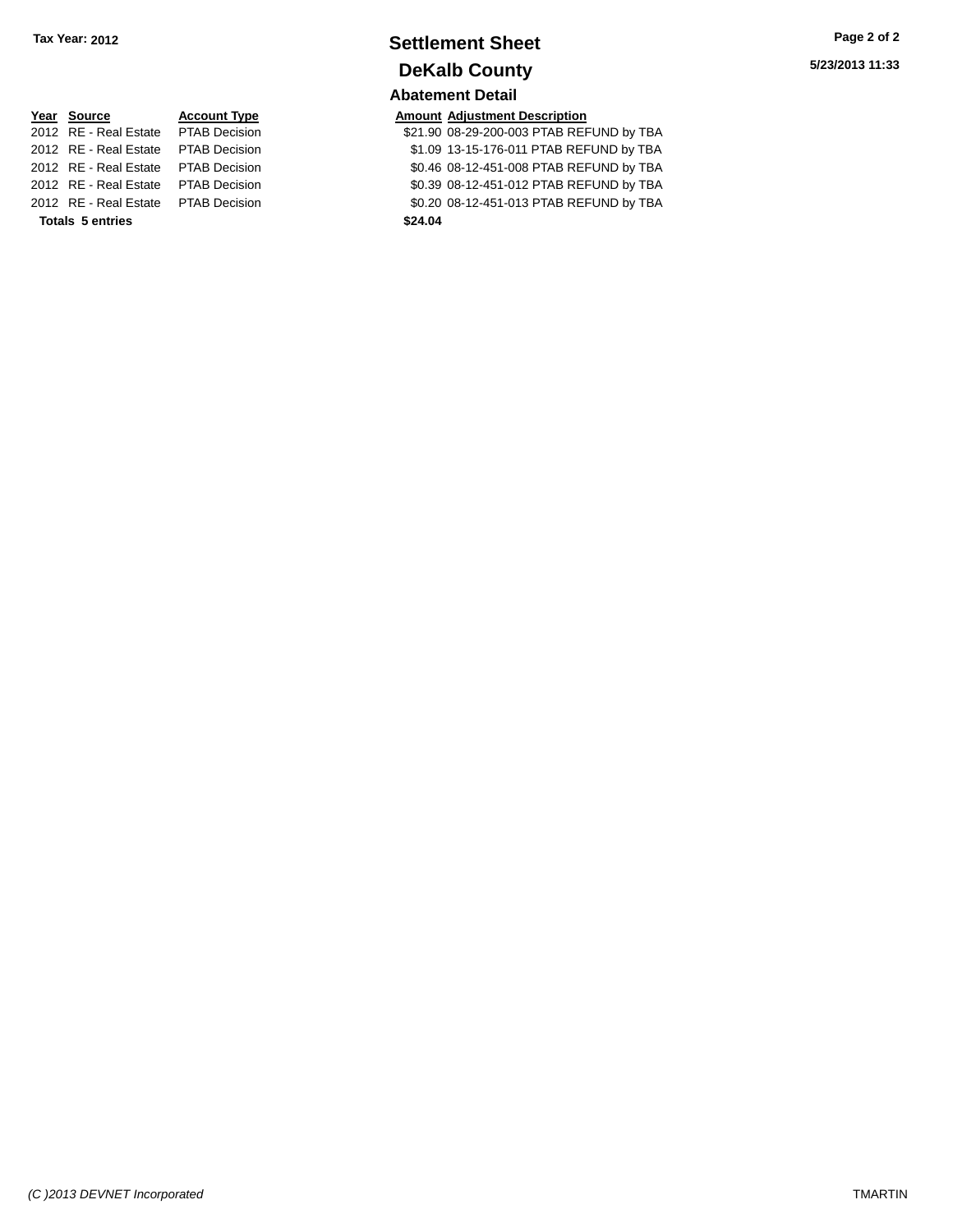### **Settlement Sheet Tax Year: 2012 Page 1 of 1 DeKalb County 002 - FOREST PRESERVE**

**5/23/2013 11:33**

#### **Current Year Taxes Paid**

|     | <b>Current Year Taxes Due</b>  |                |
|-----|--------------------------------|----------------|
|     | <b>Original Amount Due</b>     | \$1,484,343.85 |
| ÷   | Supplements                    | \$20,777.06    |
|     | Cancellations                  | \$21,348.46    |
|     | Abatements/Refunds             | \$1.75         |
| ٠   | Mobile Home                    | \$0.00         |
| +/- | Road & Bridge Transfer         | \$0.00         |
|     | Misc. Adjustments              | \$0.00         |
|     | <b>Adjusted Amount Due</b>     | \$1,483,770.70 |
| ÷   | Prior Year Real EstateTax      | \$111.36       |
|     | Prior Year Mobile Home Tax     | \$0.00         |
|     | + Prior Year Misc. Adjustments | \$37.60        |
|     | <b>Total Amount Due</b>        | \$1,483,919.66 |

|   | Real Estate                    | \$158,042.98 |
|---|--------------------------------|--------------|
| ٠ | Railroad                       | \$0.00       |
| ٠ | Mobile Home                    | \$0.00       |
| ٠ | Misc. Adjustments              | \$0.00       |
| ٠ | <b>Prior Year Real Estate</b>  | \$111.36     |
|   | Prior Year Mobile Home         | \$0.00       |
|   | + Prior Year Misc. Adjustments | \$37.60      |
|   | Abatements/Refunds             | \$1.75       |
|   | <b>Total Collected</b>         | \$158,190.19 |
| ٠ | <b>Hold Back</b>               | \$0.00       |
| ٠ | <b>County Trustee</b>          |              |
|   | <b>Forfeited Tax</b>           |              |
|   | Total                          | \$158,190.19 |
|   |                                |              |

|                     |                                      | <b>Distribution Summary</b>    |                |
|---------------------|--------------------------------------|--------------------------------|----------------|
|                     | <b>Tax Distribution Date</b>         |                                | Amount         |
|                     | 05/31/2013                           |                                | \$158,190.19   |
|                     |                                      | <b>Totals: 1 Distributions</b> | \$158,190.19   |
|                     | <b>Grand Totals: 1 Distributions</b> |                                | \$158,190.19   |
| <b>Fund Summary</b> |                                      |                                |                |
| Previously          | Current                              | Amount                         | <b>PY Over</b> |

| <b>Fund</b>                                         | <b>Amount Collected</b> | <b>Previously</b><br><b>Distributed</b> | Current<br><b>Distribution</b> | Amount<br>Available | <b>Interest</b> | PY Over<br><b>Distrib</b> |
|-----------------------------------------------------|-------------------------|-----------------------------------------|--------------------------------|---------------------|-----------------|---------------------------|
| 001 - CORPORATE                                     | \$118,305.24            | \$0.00                                  | \$118,305.24                   | \$0.00              | \$0.00          | \$0.00                    |
| $005 - I. M. R. F.$                                 | \$26,649.51             | \$0.00                                  | \$26,649.51                    | \$0.00              | \$0.00          | \$0.00                    |
| 035 - TORT JUDGEMENTS/LIABILITY<br><b>INSURANCE</b> | \$10.675.62             | \$0.00                                  | \$10.675.62                    | \$0.00              | \$0.00          | \$0.00                    |
| 047 - SOCIAL SECURITY                               | \$2,559.82              | \$0.00                                  | \$2,559.82                     | \$0.00              | \$0.00          | \$0.00                    |
| <b>Totals</b>                                       | \$158,190.19            | \$0.00                                  | \$158,190.19                   | \$0.00              | \$0.00          | \$0.00                    |

#### **Miscellaneous Adjustment Detail**

| Year Source             | <b>Account Type</b>                      | <b>Amount Adjustment Description</b>                        |  |
|-------------------------|------------------------------------------|-------------------------------------------------------------|--|
| 2011 RE - Real Estate   | <b>Back Tax Collected</b>                | \$2.06 NIELSEN REDEMPTION 15-16-151-019 by TBA              |  |
| 2011 RE - Real Estate   | <b>Back Tax Collected</b>                | \$0.38 DEK UNIVERSITY DEVEL REDEMPTION 08-16-100-009 by TBA |  |
| 2011 RE - Real Estate   | Back Tax Collected                       | \$4.36 HEYOB REDEMPTION 09-25-478-001 by TBA                |  |
| 2011 RE - Real Estate   | <b>Back Tax Collected</b>                | \$9.97 MERRY OAKS REDEMPTION 06-21-353-001 by TBA           |  |
| 2011 RE - Real Estate   | Back Tax Collected                       | \$18.96 MERRY OAKS REDEMPTION 06-21-352-001 by TBA          |  |
| 2011 RE - Real Estate   | Back Tax Collected                       | \$1.21 MERRY OAKS REDEMPTION 06-20-453-007 by TBA           |  |
|                         | 2011 RE - Real Estate Back Tax Collected | \$0.66 MERRY OAKS REDEMPTION 06-20-451-001 by TBA           |  |
| <b>Totals 7 entries</b> |                                          | \$37.60                                                     |  |
|                         |                                          |                                                             |  |

#### **Year** Source **Account Type Account Type Amount Adjustment Description**  $\overline{2012}$  RE - Real Estate PTAB Decision 2012 RE - Real Estate PTAB Decision 2012 RE - Real Estate PTAB Decision 2012 RE - Real Estate PTAB Decision 2012 RE - Real Estate PTAB Decision **Totals 5 entries**

#### **Abatement Detail**

| \$1.75 |                                         |  |
|--------|-----------------------------------------|--|
|        | \$0.01 08-12-451-013 PTAB REFUND by TBA |  |
|        | \$0.03 08-12-451-012 PTAB REFUND by TBA |  |
|        | \$0.03 08-12-451-008 PTAB REFUND by TBA |  |
|        | \$0.08 13-15-176-011 PTAB REFUND by TBA |  |
|        | \$1.60 08-29-200-003 PTAB REFUND by TBA |  |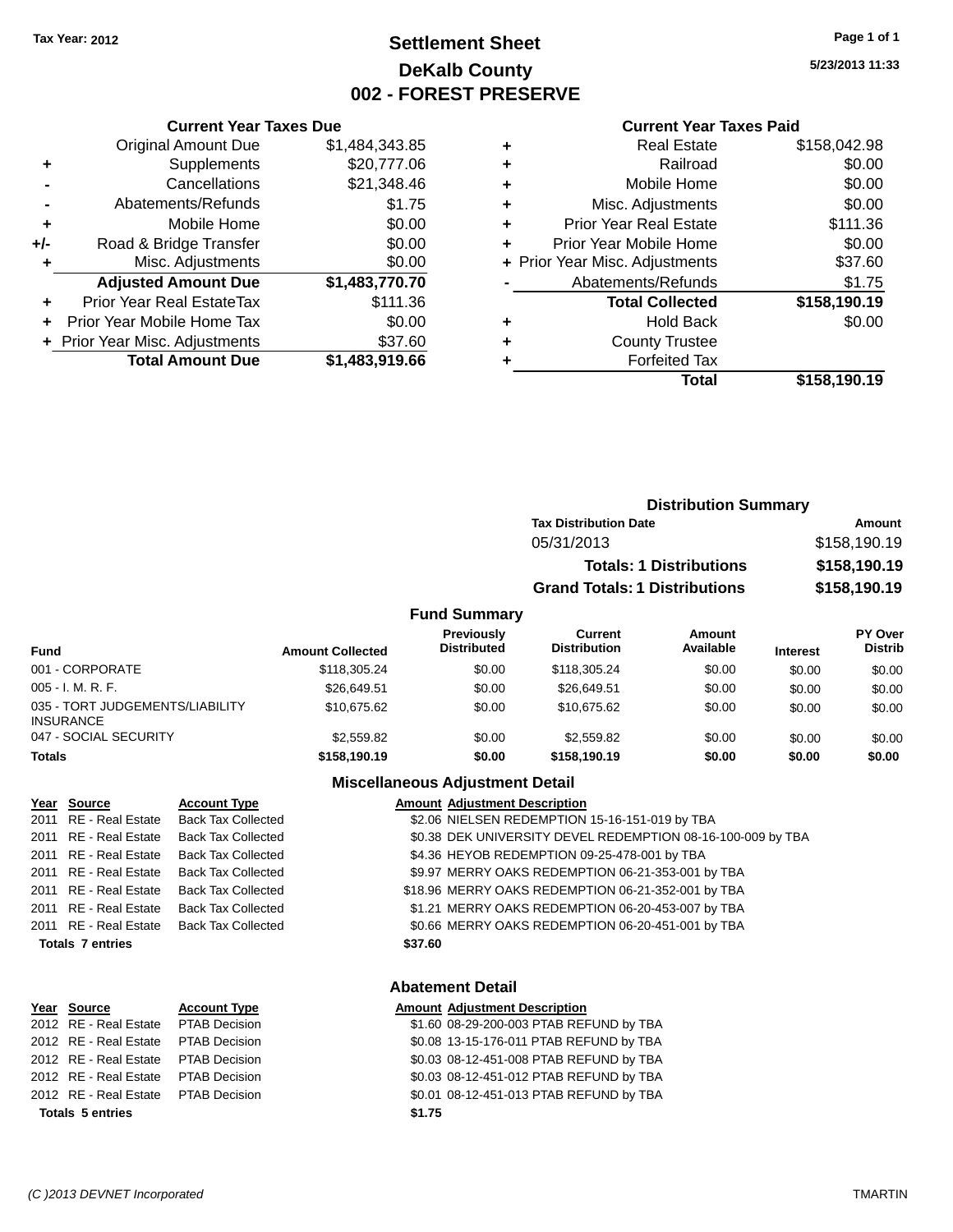### **Settlement Sheet Tax Year: 2012 Page 1 of 1 DeKalb County 003 - AFTON TOWNSHIP**

**5/23/2013 11:33**

#### **Current Year Taxes Paid**

| <b>Current Year Taxes Due</b>  |             |
|--------------------------------|-------------|
| <b>Original Amount Due</b>     | \$73,997.10 |
| Supplements                    | \$787.35    |
| Cancellations                  | \$1,014.73  |
| Abatements/Refunds             | \$0.00      |
| Mobile Home                    | \$0.00      |
| Road & Bridge Transfer         | \$0.00      |
| Misc. Adjustments              | \$0.00      |
| <b>Adjusted Amount Due</b>     | \$73,769.72 |
| Prior Year Real EstateTax      | \$0.00      |
| Prior Year Mobile Home Tax     | \$0.00      |
| + Prior Year Misc. Adjustments | \$0.00      |
| <b>Total Amount Due</b>        | \$73.769.72 |
|                                |             |

| ٠ | <b>Real Estate</b>             | \$7,990.82 |
|---|--------------------------------|------------|
| ٠ | Railroad                       | \$0.00     |
| ٠ | Mobile Home                    | \$0.00     |
| ٠ | Misc. Adjustments              | \$0.00     |
| ٠ | <b>Prior Year Real Estate</b>  | \$0.00     |
| ÷ | Prior Year Mobile Home         | \$0.00     |
|   | + Prior Year Misc. Adjustments | \$0.00     |
|   | Abatements/Refunds             | \$0.00     |
|   | <b>Total Collected</b>         | \$7,990.82 |
| ٠ | <b>Hold Back</b>               | \$0.00     |
| ٠ | <b>County Trustee</b>          |            |
| ٠ | <b>Forfeited Tax</b>           |            |
|   | Total                          | \$7,990.82 |
|   |                                |            |

| <b>Distribution Summary</b>          |            |
|--------------------------------------|------------|
| <b>Tax Distribution Date</b>         | Amount     |
| 05/31/2013                           | \$7,990.82 |
| <b>Totals: 1 Distributions</b>       | \$7,990.82 |
| <b>Grand Totals: 1 Distributions</b> | \$7,990.82 |

|                                                     |                         | <b>Previously</b>  | Current             | Amount    |                 | PY Over        |
|-----------------------------------------------------|-------------------------|--------------------|---------------------|-----------|-----------------|----------------|
| <b>Fund</b>                                         | <b>Amount Collected</b> | <b>Distributed</b> | <b>Distribution</b> | Available | <b>Interest</b> | <b>Distrib</b> |
| 001 - CORPORATE                                     | \$6.159.17              | \$0.00             | \$6.159.17          | \$0.00    | \$0.00          | \$0.00         |
| $005 - I. M. R. F.$                                 | \$701.99                | \$0.00             | \$701.99            | \$0.00    | \$0.00          | \$0.00         |
| 027 - AUDIT                                         | \$81.33                 | \$0.00             | \$81.33             | \$0.00    | \$0.00          | \$0.00         |
| 035 - TORT JUDGEMENTS/LIABILITY<br><b>INSURANCE</b> | \$324.15                | \$0.00             | \$324.15            | \$0.00    | \$0.00          | \$0.00         |
| 047 - SOCIAL SECURITY                               | \$648.30                | \$0.00             | \$648.30            | \$0.00    | \$0.00          | \$0.00         |
| 054 - GENERAL ASSISTANCE                            | \$75.88                 | \$0.00             | \$75.88             | \$0.00    | \$0.00          | \$0.00         |
| <b>Totals</b>                                       | \$7.990.82              | \$0.00             | \$7,990.82          | \$0.00    | \$0.00          | \$0.00         |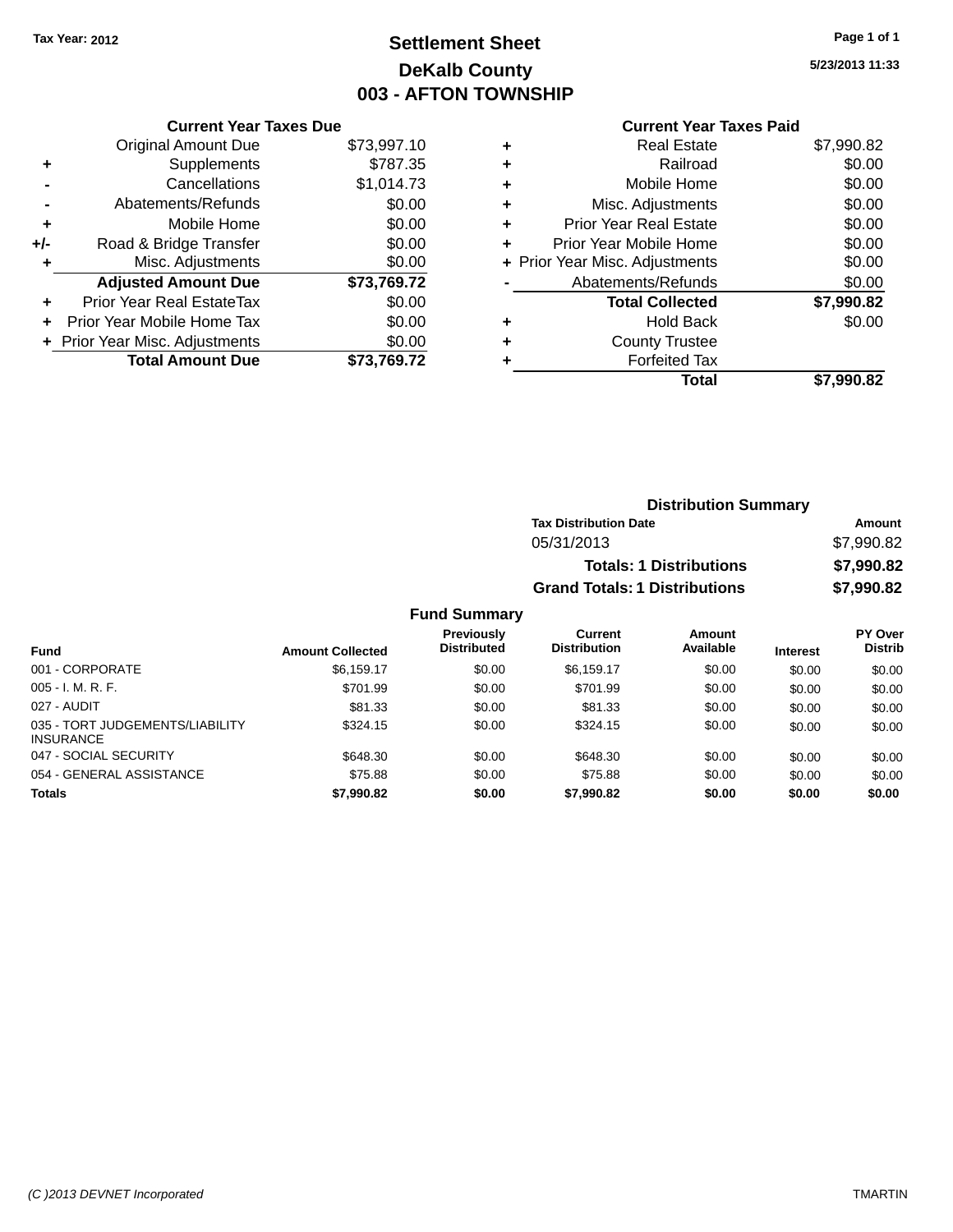### **Settlement Sheet Tax Year: 2012 Page 1 of 1 DeKalb County 004 - AFTON ROAD & BRIDGE**

**5/23/2013 11:33**

|     | <b>Current Year Taxes Due</b>  |              |
|-----|--------------------------------|--------------|
|     | <b>Original Amount Due</b>     | \$306,334.96 |
| ÷   | Supplements                    | \$3,076.62   |
|     | Cancellations                  | \$3,965.13   |
|     | Abatements/Refunds             | \$0.00       |
| ٠   | Mobile Home                    | \$0.00       |
| +/- | Road & Bridge Transfer         | (\$1,856.00) |
| ٠   | Misc. Adjustments              | \$0.00       |
|     | <b>Adjusted Amount Due</b>     | \$303,590.45 |
| ÷   | Prior Year Real EstateTax      | \$0.00       |
| ÷   | Prior Year Mobile Home Tax     | \$0.00       |
|     | + Prior Year Misc. Adjustments | \$0.00       |
|     | <b>Total Amount Due</b>        | \$303,590.45 |
|     |                                |              |

| <b>Real Estate</b>             | \$31,225.17 |
|--------------------------------|-------------|
| Railroad                       | \$0.00      |
| Mobile Home                    | \$0.00      |
| Misc. Adjustments              | \$0.00      |
| <b>Prior Year Real Estate</b>  | \$0.00      |
| Prior Year Mobile Home         | \$0.00      |
| + Prior Year Misc. Adjustments | \$0.00      |
| Abatements/Refunds             | \$0.00      |
| <b>Total Collected</b>         | \$31,225.17 |
| <b>Hold Back</b>               | \$0.00      |
| <b>County Trustee</b>          |             |
| <b>Forfeited Tax</b>           |             |
| Total                          | \$31,225.17 |
|                                |             |

| <b>Road and Bridge Summary</b> |             |               | <b>Distribution Summary</b>          |             |
|--------------------------------|-------------|---------------|--------------------------------------|-------------|
| Municipality                   | Amt. Due    | Amt. Distrib. | <b>Tax Distribution Date</b>         | Amount      |
| CITY OF DEKALB                 | \$16,862.25 | \$1.856.00    | 05/31/2013                           | \$31,225.17 |
| <b>Totals</b>                  | \$16,862.25 | \$1,856.00    | <b>Totals: 1 Distributions</b>       | \$31,225.17 |
|                                |             |               | <b>Grand Totals: 1 Distributions</b> | \$31,225.17 |

| <b>Fund Summary</b>          |                         |                                         |                                |                     |                 |                                  |
|------------------------------|-------------------------|-----------------------------------------|--------------------------------|---------------------|-----------------|----------------------------------|
| <b>Fund</b>                  | <b>Amount Collected</b> | <b>Previously</b><br><b>Distributed</b> | Current<br><b>Distribution</b> | Amount<br>Available | <b>Interest</b> | <b>PY Over</b><br><b>Distrib</b> |
| 007 - ROAD AND BRIDGE        | \$18,229.46             | \$0.00                                  | \$18,229.46                    | \$0.00              | \$0.00          | \$0.00                           |
| 008 - BRIDGE CONST W/COUNTY  | \$1,618,83              | \$0.00                                  | \$1.618.83                     | \$0.00              | \$0.00          | \$0.00                           |
| 009 - PERMANENT ROAD         | \$8,677,03              | \$0.00                                  | \$8,677,03                     | \$0.00              | \$0.00          | \$0.00                           |
| 010 - EQUIPMENT AND BUILDING | \$2,699.85              | \$0.00                                  | \$2,699.85                     | \$0.00              | \$0.00          | \$0.00                           |
| <b>Totals</b>                | \$31.225.17             | \$0.00                                  | \$31.225.17                    | \$0.00              | \$0.00          | \$0.00                           |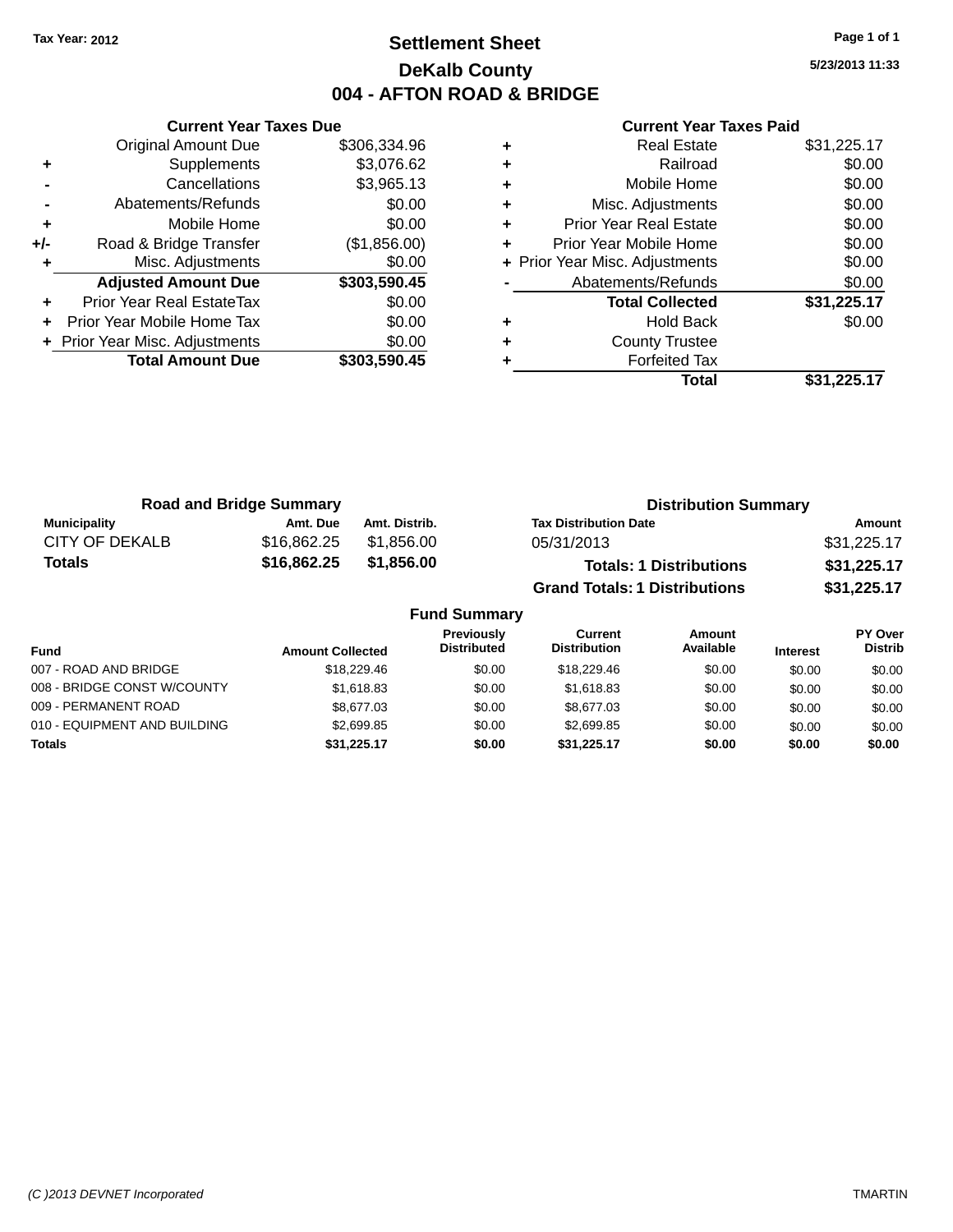### **Settlement Sheet Tax Year: 2012 Page 1 of 1 DeKalb County 005 - CLINTON TOWNSHIP**

**5/23/2013 11:33**

|       | <b>Current Year Taxes Due</b>  |             |
|-------|--------------------------------|-------------|
|       | <b>Original Amount Due</b>     | \$92,811.60 |
| ٠     | Supplements                    | \$305.28    |
|       | Cancellations                  | \$342.27    |
|       | Abatements/Refunds             | \$0.00      |
| ٠     | Mobile Home                    | \$0.00      |
| $+/-$ | Road & Bridge Transfer         | \$0.00      |
| ٠     | Misc. Adjustments              | \$0.00      |
|       | <b>Adjusted Amount Due</b>     | \$92,774.61 |
| ٠     | Prior Year Real EstateTax      | \$0.00      |
|       | Prior Year Mobile Home Tax     | \$0.00      |
|       | + Prior Year Misc. Adjustments | \$0.00      |
|       | <b>Total Amount Due</b>        | \$92.774.61 |
|       |                                |             |

#### **Current Year Taxes Paid**

|   | Total                          | \$12,719.96 |
|---|--------------------------------|-------------|
| ٠ | <b>Forfeited Tax</b>           |             |
| ٠ | <b>County Trustee</b>          |             |
| ٠ | Hold Back                      | \$0.00      |
|   | <b>Total Collected</b>         | \$12,719.96 |
|   | Abatements/Refunds             | \$0.00      |
|   | + Prior Year Misc. Adjustments | \$0.00      |
| ٠ | Prior Year Mobile Home         | \$0.00      |
| ٠ | <b>Prior Year Real Estate</b>  | \$0.00      |
| ٠ | Misc. Adjustments              | \$0.00      |
| ٠ | Mobile Home                    | \$0.00      |
| ÷ | Railroad                       | \$0.00      |
| ٠ | <b>Real Estate</b>             | \$12,719.96 |

### **Distribution Summary Tax Distribution Date Amount** 05/31/2013 \$12,719.96 **Totals: 1 Distributions \$12,719.96 Grand Totals: 1 Distributions \$12,719.96**

| Fund                                                | <b>Amount Collected</b> | <b>Previously</b><br><b>Distributed</b> | Current<br><b>Distribution</b> | <b>Amount</b><br>Available | <b>Interest</b> | PY Over<br><b>Distrib</b> |
|-----------------------------------------------------|-------------------------|-----------------------------------------|--------------------------------|----------------------------|-----------------|---------------------------|
| 001 - CORPORATE                                     | \$10.512.25             | \$0.00                                  | \$10.512.25                    | \$0.00                     | \$0.00          | \$0.00                    |
| $005 - I. M. R. F.$                                 | \$7.00                  | \$0.00                                  | \$7.00                         | \$0.00                     | \$0.00          | \$0.00                    |
| 027 - AUDIT                                         | \$7.00                  | \$0.00                                  | \$7.00                         | \$0.00                     | \$0.00          | \$0.00                    |
| 035 - TORT JUDGEMENTS/LIABILITY<br><b>INSURANCE</b> | \$274.29                | \$0.00                                  | \$274.29                       | \$0.00                     | \$0.00          | \$0.00                    |
| 047 - SOCIAL SECURITY                               | \$548.59                | \$0.00                                  | \$548.59                       | \$0.00                     | \$0.00          | \$0.00                    |
| 054 - GENERAL ASSISTANCE                            | \$1,370.83              | \$0.00                                  | \$1,370.83                     | \$0.00                     | \$0.00          | \$0.00                    |
| <b>Totals</b>                                       | \$12,719.96             | \$0.00                                  | \$12,719.96                    | \$0.00                     | \$0.00          | \$0.00                    |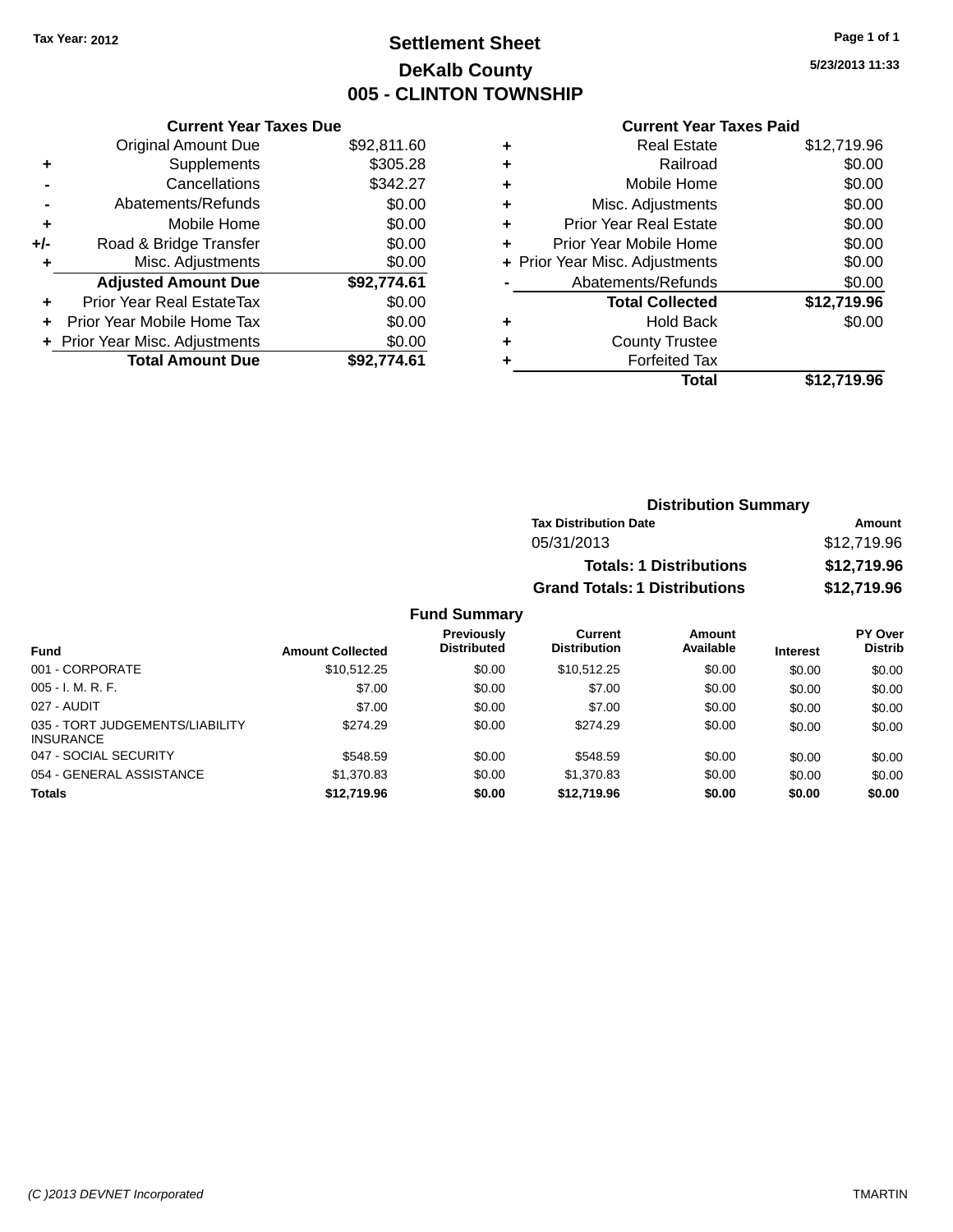### **Settlement Sheet Tax Year: 2012 Page 1 of 1 DeKalb County 006 - CLINTON TWP LIBRARY**

**5/23/2013 11:33**

|     | <b>Current Year Taxes Due</b>  |             |  |  |  |
|-----|--------------------------------|-------------|--|--|--|
|     | <b>Original Amount Due</b>     | \$84,741.01 |  |  |  |
| ÷   | Supplements                    | \$278.74    |  |  |  |
|     | Cancellations                  | \$312.50    |  |  |  |
|     | Abatements/Refunds             | \$0.00      |  |  |  |
| ٠   | Mobile Home                    | \$0.00      |  |  |  |
| +/- | Road & Bridge Transfer         | \$0.00      |  |  |  |
| ٠   | \$0.00<br>Misc. Adjustments    |             |  |  |  |
|     | <b>Adjusted Amount Due</b>     | \$84,707.25 |  |  |  |
| ٠   | Prior Year Real EstateTax      | \$0.00      |  |  |  |
| ÷   | Prior Year Mobile Home Tax     | \$0.00      |  |  |  |
|     | + Prior Year Misc. Adjustments | \$0.00      |  |  |  |
|     | <b>Total Amount Due</b>        | \$84.707.25 |  |  |  |

|   | <b>Real Estate</b>             | \$11,613.80 |
|---|--------------------------------|-------------|
| ٠ | Railroad                       | \$0.00      |
| ٠ | Mobile Home                    | \$0.00      |
| ٠ | Misc. Adjustments              | \$0.00      |
| ٠ | <b>Prior Year Real Estate</b>  | \$0.00      |
| ٠ | Prior Year Mobile Home         | \$0.00      |
|   | + Prior Year Misc. Adjustments | \$0.00      |
|   | Abatements/Refunds             | \$0.00      |
|   | <b>Total Collected</b>         | \$11,613.80 |
| ٠ | Hold Back                      | \$0.00      |
| ٠ | <b>County Trustee</b>          |             |
| ٠ | <b>Forfeited Tax</b>           |             |
|   | Total                          | \$11,613.80 |
|   |                                |             |

|               |                         |                                  | <b>Distribution Summary</b>           |                                |                 |                                  |  |
|---------------|-------------------------|----------------------------------|---------------------------------------|--------------------------------|-----------------|----------------------------------|--|
|               |                         |                                  | <b>Tax Distribution Date</b>          |                                |                 | <b>Amount</b>                    |  |
|               |                         |                                  | 05/31/2013                            |                                |                 | \$11,613.80                      |  |
|               |                         |                                  |                                       | <b>Totals: 1 Distributions</b> |                 | \$11,613.80                      |  |
|               |                         |                                  | <b>Grand Totals: 1 Distributions</b>  |                                |                 | \$11,613.80                      |  |
|               |                         | <b>Fund Summary</b>              |                                       |                                |                 |                                  |  |
| <b>Fund</b>   | <b>Amount Collected</b> | Previously<br><b>Distributed</b> | <b>Current</b><br><b>Distribution</b> | <b>Amount</b><br>Available     | <b>Interest</b> | <b>PY Over</b><br><b>Distrib</b> |  |
| 016 - LIBRARY | \$11,613.80             | \$0.00                           | \$11,613.80                           | \$0.00                         | \$0.00          | \$0.00                           |  |
| <b>Totals</b> | \$11,613.80             | \$0.00                           | \$11,613.80                           | \$0.00                         | \$0.00          | \$0.00                           |  |
|               |                         |                                  |                                       |                                |                 |                                  |  |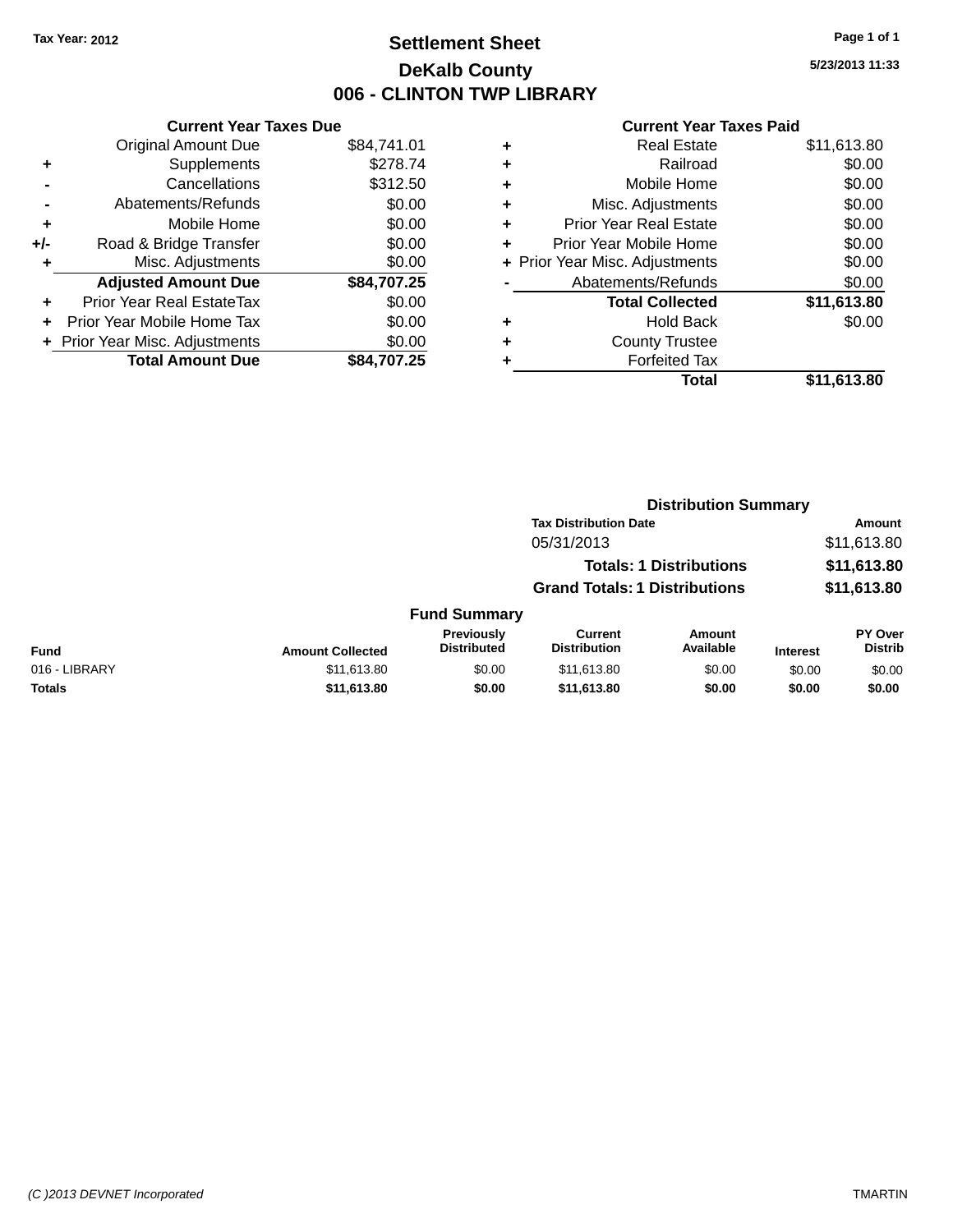### **Settlement Sheet Tax Year: 2012 Page 1 of 1 DeKalb County 007 - CLINTON TWP CEMETERY**

**5/23/2013 11:33**

|     | <b>Current Year Taxes Due</b>  |             |  |  |  |
|-----|--------------------------------|-------------|--|--|--|
|     | <b>Original Amount Due</b>     | \$22,052.66 |  |  |  |
| ٠   | Supplements                    | \$72.54     |  |  |  |
|     | Cancellations                  | \$81.32     |  |  |  |
|     | Abatements/Refunds             | \$0.00      |  |  |  |
| ٠   | Mobile Home                    | \$0.00      |  |  |  |
| +/- | Road & Bridge Transfer         | \$0.00      |  |  |  |
|     | Misc. Adjustments              | \$0.00      |  |  |  |
|     | <b>Adjusted Amount Due</b>     | \$22,043.88 |  |  |  |
| ٠   | Prior Year Real EstateTax      | \$0.00      |  |  |  |
|     | Prior Year Mobile Home Tax     | \$0.00      |  |  |  |
|     | + Prior Year Misc. Adjustments | \$0.00      |  |  |  |
|     | <b>Total Amount Due</b>        | \$22.043.88 |  |  |  |
|     |                                |             |  |  |  |

| ٠ | <b>Real Estate</b>             | \$3,022.29 |
|---|--------------------------------|------------|
| ٠ | Railroad                       | \$0.00     |
| ٠ | Mobile Home                    | \$0.00     |
| ٠ | Misc. Adjustments              | \$0.00     |
| ٠ | <b>Prior Year Real Estate</b>  | \$0.00     |
| ٠ | Prior Year Mobile Home         | \$0.00     |
|   | + Prior Year Misc. Adjustments | \$0.00     |
|   | Abatements/Refunds             | \$0.00     |
|   | <b>Total Collected</b>         | \$3,022.29 |
| ٠ | <b>Hold Back</b>               | \$0.00     |
| ٠ | <b>County Trustee</b>          |            |
| ٠ | <b>Forfeited Tax</b>           |            |
|   | Total                          | \$3.022.29 |
|   |                                |            |

|                |                         |                                  | <b>Distribution Summary</b>           |                                |                 |                                  |  |
|----------------|-------------------------|----------------------------------|---------------------------------------|--------------------------------|-----------------|----------------------------------|--|
|                |                         |                                  | <b>Tax Distribution Date</b>          |                                |                 | Amount                           |  |
|                |                         |                                  | 05/31/2013                            |                                |                 | \$3,022.29                       |  |
|                |                         |                                  |                                       | <b>Totals: 1 Distributions</b> |                 | \$3,022.29                       |  |
|                |                         |                                  | <b>Grand Totals: 1 Distributions</b>  |                                |                 | \$3,022.29                       |  |
|                |                         | <b>Fund Summary</b>              |                                       |                                |                 |                                  |  |
| <b>Fund</b>    | <b>Amount Collected</b> | Previously<br><b>Distributed</b> | <b>Current</b><br><b>Distribution</b> | Amount<br>Available            | <b>Interest</b> | <b>PY Over</b><br><b>Distrib</b> |  |
| 017 - CEMETERY | \$3.022.29              | \$0.00                           | \$3.022.29                            | \$0.00                         | \$0.00          | \$0.00                           |  |
| Totals         | \$3,022.29              | \$0.00                           | \$3,022.29                            | \$0.00                         | \$0.00          | \$0.00                           |  |
|                |                         |                                  |                                       |                                |                 |                                  |  |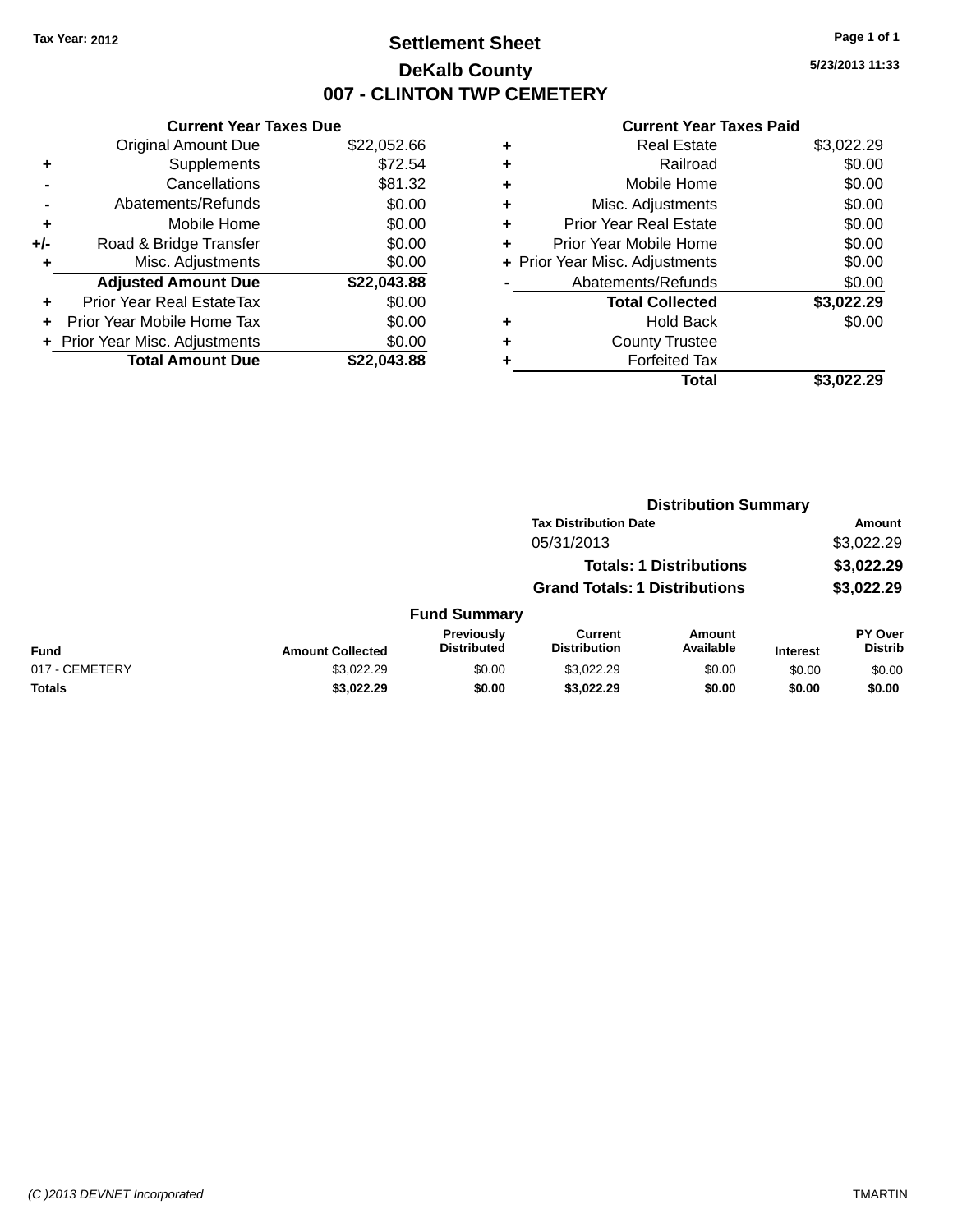### **Settlement Sheet Tax Year: 2012 Page 1 of 1 DeKalb County 008 - CLINTON COMM BLDG**

**5/23/2013 11:33**

|     | <b>Current Year Taxes Due</b>            |            |  |  |  |  |  |
|-----|------------------------------------------|------------|--|--|--|--|--|
|     | <b>Original Amount Due</b><br>\$9,003.99 |            |  |  |  |  |  |
| ٠   | Supplements                              | \$29.62    |  |  |  |  |  |
|     | Cancellations                            | \$33.20    |  |  |  |  |  |
|     | Abatements/Refunds                       | \$0.00     |  |  |  |  |  |
| ٠   | Mobile Home                              | \$0.00     |  |  |  |  |  |
| +/- | Road & Bridge Transfer                   | \$0.00     |  |  |  |  |  |
| ٠   | Misc. Adjustments                        | \$0.00     |  |  |  |  |  |
|     | <b>Adjusted Amount Due</b>               | \$9,000.41 |  |  |  |  |  |
| ٠   | Prior Year Real EstateTax                | \$0.00     |  |  |  |  |  |
| ÷   | Prior Year Mobile Home Tax               | \$0.00     |  |  |  |  |  |
|     | + Prior Year Misc. Adjustments           | \$0.00     |  |  |  |  |  |
|     | <b>Total Amount Due</b>                  | \$9.000.41 |  |  |  |  |  |

| ٠ | <b>Real Estate</b>             | \$1,234.04 |
|---|--------------------------------|------------|
| ٠ | Railroad                       | \$0.00     |
| ٠ | Mobile Home                    | \$0.00     |
| ٠ | Misc. Adjustments              | \$0.00     |
| ٠ | <b>Prior Year Real Estate</b>  | \$0.00     |
| ٠ | Prior Year Mobile Home         | \$0.00     |
|   | + Prior Year Misc. Adjustments | \$0.00     |
|   | Abatements/Refunds             | \$0.00     |
|   | <b>Total Collected</b>         | \$1,234.04 |
| ٠ | <b>Hold Back</b>               | \$0.00     |
| ٠ | <b>County Trustee</b>          |            |
| ٠ | <b>Forfeited Tax</b>           |            |
|   | Total                          | \$1,234.04 |
|   |                                |            |

|                 |                         |                                  | <b>Distribution Summary</b>           |                                |                 |                           |  |
|-----------------|-------------------------|----------------------------------|---------------------------------------|--------------------------------|-----------------|---------------------------|--|
|                 |                         |                                  | <b>Tax Distribution Date</b>          |                                |                 | <b>Amount</b>             |  |
|                 |                         |                                  | 05/31/2013                            |                                |                 | \$1,234.04                |  |
|                 |                         |                                  |                                       | <b>Totals: 1 Distributions</b> |                 | \$1,234.04                |  |
|                 |                         |                                  | <b>Grand Totals: 1 Distributions</b>  |                                |                 | \$1,234.04                |  |
|                 |                         | <b>Fund Summary</b>              |                                       |                                |                 |                           |  |
| <b>Fund</b>     | <b>Amount Collected</b> | Previously<br><b>Distributed</b> | <b>Current</b><br><b>Distribution</b> | Amount<br>Available            | <b>Interest</b> | PY Over<br><b>Distrib</b> |  |
| 001 - CORPORATE | \$1,234.04              | \$0.00                           | \$1,234.04                            | \$0.00                         | \$0.00          | \$0.00                    |  |
| <b>Totals</b>   | \$1,234.04              | \$0.00                           | \$1,234.04                            | \$0.00                         | \$0.00          | \$0.00                    |  |
|                 |                         |                                  |                                       |                                |                 |                           |  |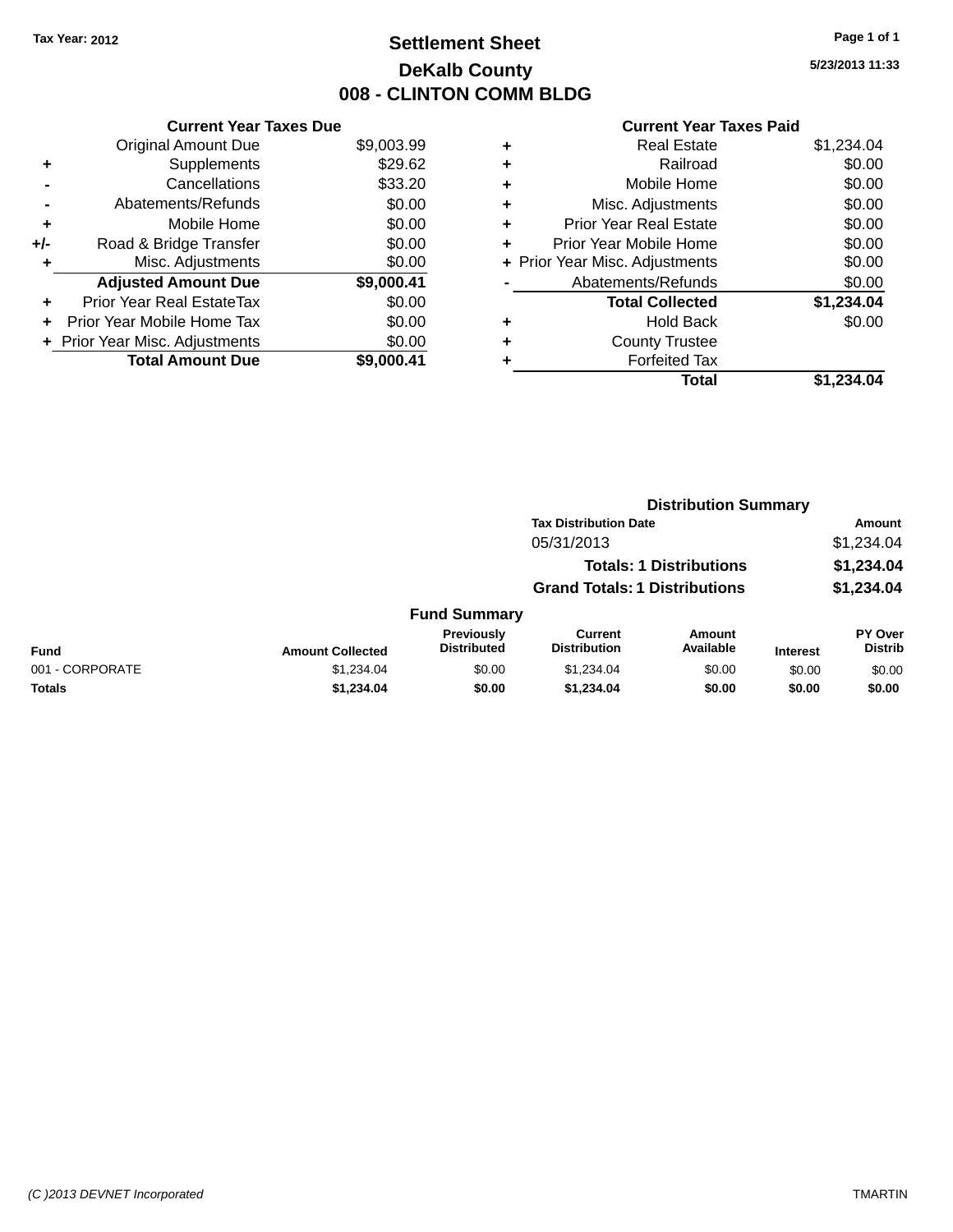### **Settlement Sheet Tax Year: 2012 Page 1 of 1 DeKalb County 009 - CLINTON ROAD & BRIDGE**

**5/23/2013 11:33**

|       | <b>Current Year Taxes Due</b>  |              |  |  |  |
|-------|--------------------------------|--------------|--|--|--|
|       | <b>Original Amount Due</b>     | \$242,005.63 |  |  |  |
| ٠     | Supplements                    | \$681.89     |  |  |  |
|       | Cancellations                  | \$764.47     |  |  |  |
|       | Abatements/Refunds             | \$0.00       |  |  |  |
| ٠     | Mobile Home                    | \$0.00       |  |  |  |
| $+/-$ | Road & Bridge Transfer         | (\$4,755.85) |  |  |  |
|       | Misc. Adjustments<br>\$0.00    |              |  |  |  |
|       | <b>Adjusted Amount Due</b>     | \$237,167.20 |  |  |  |
| ÷     | Prior Year Real EstateTax      | \$0.00       |  |  |  |
|       | Prior Year Mobile Home Tax     | \$0.00       |  |  |  |
|       | + Prior Year Misc. Adjustments | \$0.00       |  |  |  |
|       | <b>Total Amount Due</b>        | \$237,167.20 |  |  |  |
|       |                                |              |  |  |  |

| ٠ | <b>Real Estate</b>             | \$28,411.31 |
|---|--------------------------------|-------------|
| ٠ | Railroad                       | \$0.00      |
| ٠ | Mobile Home                    | \$0.00      |
| ٠ | Misc. Adjustments              | \$0.00      |
| ٠ | <b>Prior Year Real Estate</b>  | \$0.00      |
| ٠ | Prior Year Mobile Home         | \$0.00      |
|   | + Prior Year Misc. Adjustments | \$0.00      |
|   | Abatements/Refunds             | \$0.00      |
|   | <b>Total Collected</b>         | \$28,411.31 |
| ٠ | <b>Hold Back</b>               | \$0.00      |
| ٠ | <b>County Trustee</b>          |             |
|   | <b>Forfeited Tax</b>           |             |
|   | Total                          | \$28.411.31 |

| <b>Road and Bridge Summary</b> |             |                     | <b>Distribution Summary</b>          |             |  |
|--------------------------------|-------------|---------------------|--------------------------------------|-------------|--|
| <b>Municipality</b>            | Amt. Due    | Amt. Distrib.       | <b>Tax Distribution Date</b>         | Amount      |  |
| <b>VILLAGE OF WATERMAN</b>     | \$34,286.46 | \$4.755.85          | 05/31/2013                           | \$28,411.31 |  |
| Totals                         | \$34,286.46 | \$4,755.85          | <b>Totals: 1 Distributions</b>       | \$28,411.31 |  |
|                                |             |                     | <b>Grand Totals: 1 Distributions</b> | \$28,411.31 |  |
|                                |             | <b>Fund Summary</b> |                                      |             |  |

|                                               |                         | . 9119 YYU 1111141 Y                    |                                |                     |                 |                                  |
|-----------------------------------------------|-------------------------|-----------------------------------------|--------------------------------|---------------------|-----------------|----------------------------------|
| <b>Fund</b>                                   | <b>Amount Collected</b> | <b>Previously</b><br><b>Distributed</b> | Current<br><b>Distribution</b> | Amount<br>Available | <b>Interest</b> | <b>PY Over</b><br><b>Distrib</b> |
| 007 - ROAD AND BRIDGE                         | \$11,279.15             | \$0.00                                  | \$11,279.15                    | \$0.00              | \$0.00          | \$0.00                           |
| 009 - PERMANENT ROAD                          | \$11,649.50             | \$0.00                                  | \$11,649.50                    | \$0.00              | \$0.00          | \$0.00                           |
| 010 - EQUIPMENT AND BUILDING                  | \$4.797.26              | \$0.00                                  | \$4.797.26                     | \$0.00              | \$0.00          | \$0.00                           |
| 035 - TORT JUDGEMENTS/LIABILITY<br><b>INS</b> | \$685.40                | \$0.00                                  | \$685.40                       | \$0.00              | \$0.00          | \$0.00                           |
| <b>Totals</b>                                 | \$28,411.31             | \$0.00                                  | \$28,411.31                    | \$0.00              | \$0.00          | \$0.00                           |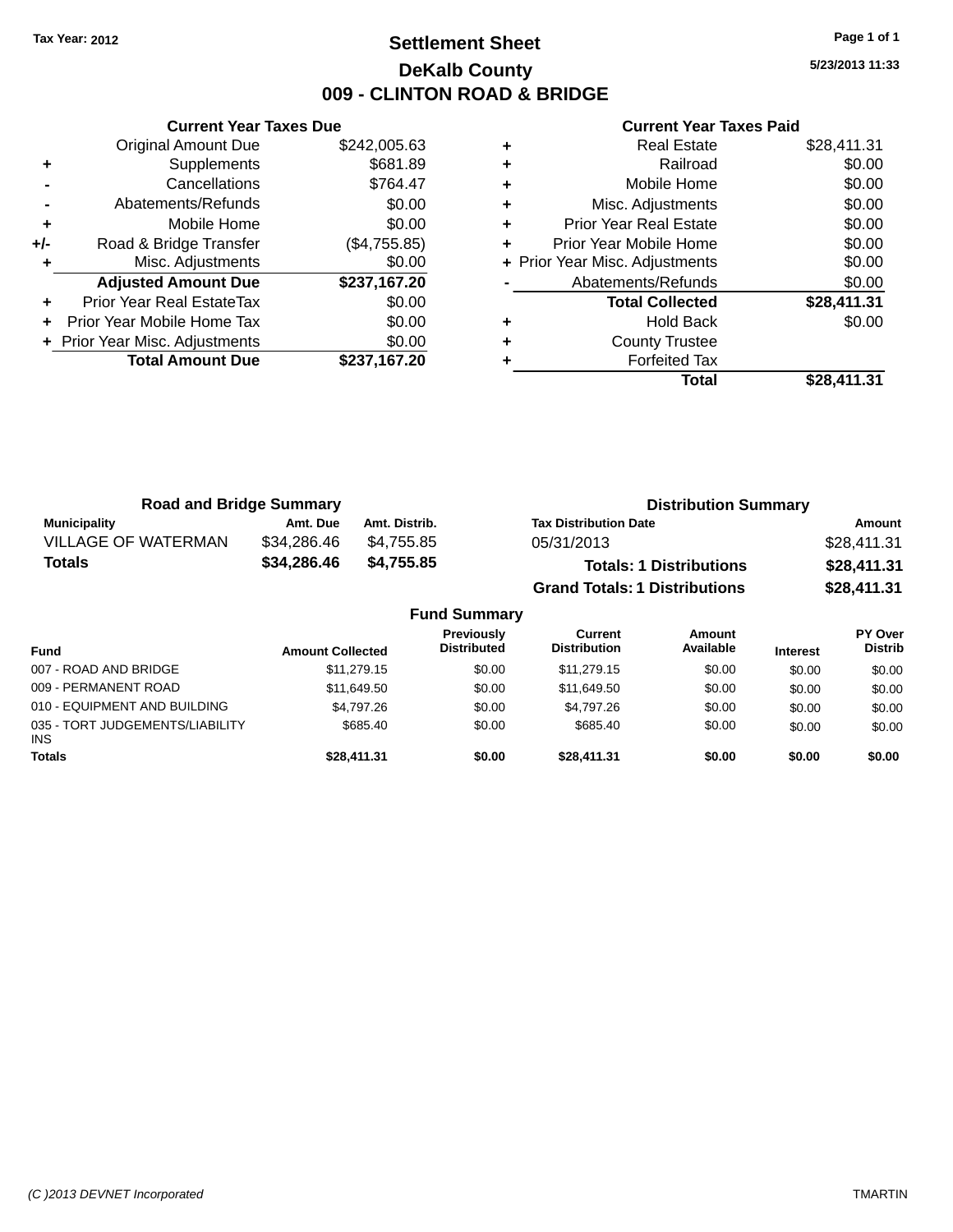### **Settlement Sheet Tax Year: 2012 Page 1 of 1 DeKalb County 010 - CORTLAND TOWNSHIP**

**5/23/2013 11:33**

#### **Current Year Taxes Paid**

|       | <b>Current Year Taxes Due</b>  |              |
|-------|--------------------------------|--------------|
|       | <b>Original Amount Due</b>     | \$241,858.80 |
| ٠     | Supplements                    | \$1,573.79   |
|       | Cancellations                  | \$2,031.13   |
|       | Abatements/Refunds             | \$0.00       |
| ÷     | Mobile Home                    | \$0.00       |
| $+/-$ | Road & Bridge Transfer         | \$0.00       |
|       | Misc. Adjustments              | \$0.00       |
|       | <b>Adjusted Amount Due</b>     | \$241,401.46 |
| ÷     | Prior Year Real EstateTax      | (\$8.20)     |
|       | Prior Year Mobile Home Tax     | \$0.00       |
|       | + Prior Year Misc. Adjustments | \$5.49       |
|       | <b>Total Amount Due</b>        | \$241,398.75 |
|       |                                |              |

| ٠ | <b>Real Estate</b>             | \$23,051.02 |
|---|--------------------------------|-------------|
| ٠ | Railroad                       | \$0.00      |
| ٠ | Mobile Home                    | \$0.00      |
| ٠ | Misc. Adjustments              | \$0.00      |
| ٠ | Prior Year Real Estate         | (\$8.20)    |
| ٠ | Prior Year Mobile Home         | \$0.00      |
|   | + Prior Year Misc. Adjustments | \$5.49      |
|   | Abatements/Refunds             | \$0.00      |
|   | <b>Total Collected</b>         | \$23,048.31 |
| ٠ | <b>Hold Back</b>               | \$0.00      |
| ٠ | <b>County Trustee</b>          |             |
| ٠ | <b>Forfeited Tax</b>           |             |
|   | Total                          | \$23.048.31 |
|   |                                |             |

| <b>Distribution Summary</b>          |             |
|--------------------------------------|-------------|
| <b>Tax Distribution Date</b>         | Amount      |
| 05/31/2013                           | \$23,048.31 |
| <b>Totals: 1 Distributions</b>       | \$23,048.31 |
| <b>Grand Totals: 1 Distributions</b> | \$23,048.31 |

#### **Fund Summary**

| <b>Fund</b>                                   | <b>Amount Collected</b> | <b>Previously</b><br><b>Distributed</b> | <b>Current</b><br><b>Distribution</b> | Amount<br>Available | <b>Interest</b> | PY Over<br><b>Distrib</b> |
|-----------------------------------------------|-------------------------|-----------------------------------------|---------------------------------------|---------------------|-----------------|---------------------------|
| 001 - CORPORATE                               | \$18,553,47             | \$0.00                                  | \$18,553,47                           | \$0.00              | \$0.00          | \$0.00                    |
| $005 - I. M. R. F.$                           | \$1,116.24              | \$0.00                                  | \$1.116.24                            | \$0.00              | \$0.00          | \$0.00                    |
| 027 - AUDIT                                   | \$296.68                | \$0.00                                  | \$296.68                              | \$0.00              | \$0.00          | \$0.00                    |
| 035 - TORT JUDGEMENTS/LIABILITY<br><b>INS</b> | \$1,199.48              | \$0.00                                  | \$1,199.48                            | \$0.00              | \$0.00          | \$0.00                    |
| 047 - SOCIAL SECURITY                         | \$1.015.92              | \$0.00                                  | \$1,015.92                            | \$0.00              | \$0.00          | \$0.00                    |
| 054 - GENERAL ASSISTANCE                      | \$866.52                | \$0.00                                  | \$866.52                              | \$0.00              | \$0.00          | \$0.00                    |
| <b>Totals</b>                                 | \$23,048.31             | \$0.00                                  | \$23,048.31                           | \$0.00              | \$0.00          | \$0.00                    |

### **Miscellaneous Adjustment Detail**

| Year Source             | <b>Account Type</b>                      | <b>Amount Adiustment Description</b>         |
|-------------------------|------------------------------------------|----------------------------------------------|
|                         | 2011 RE - Real Estate Back Tax Collected | \$5.49 HEYOB REDEMPTION 09-25-478-001 by TBA |
| <b>Totals 1 entries</b> |                                          | \$5.49                                       |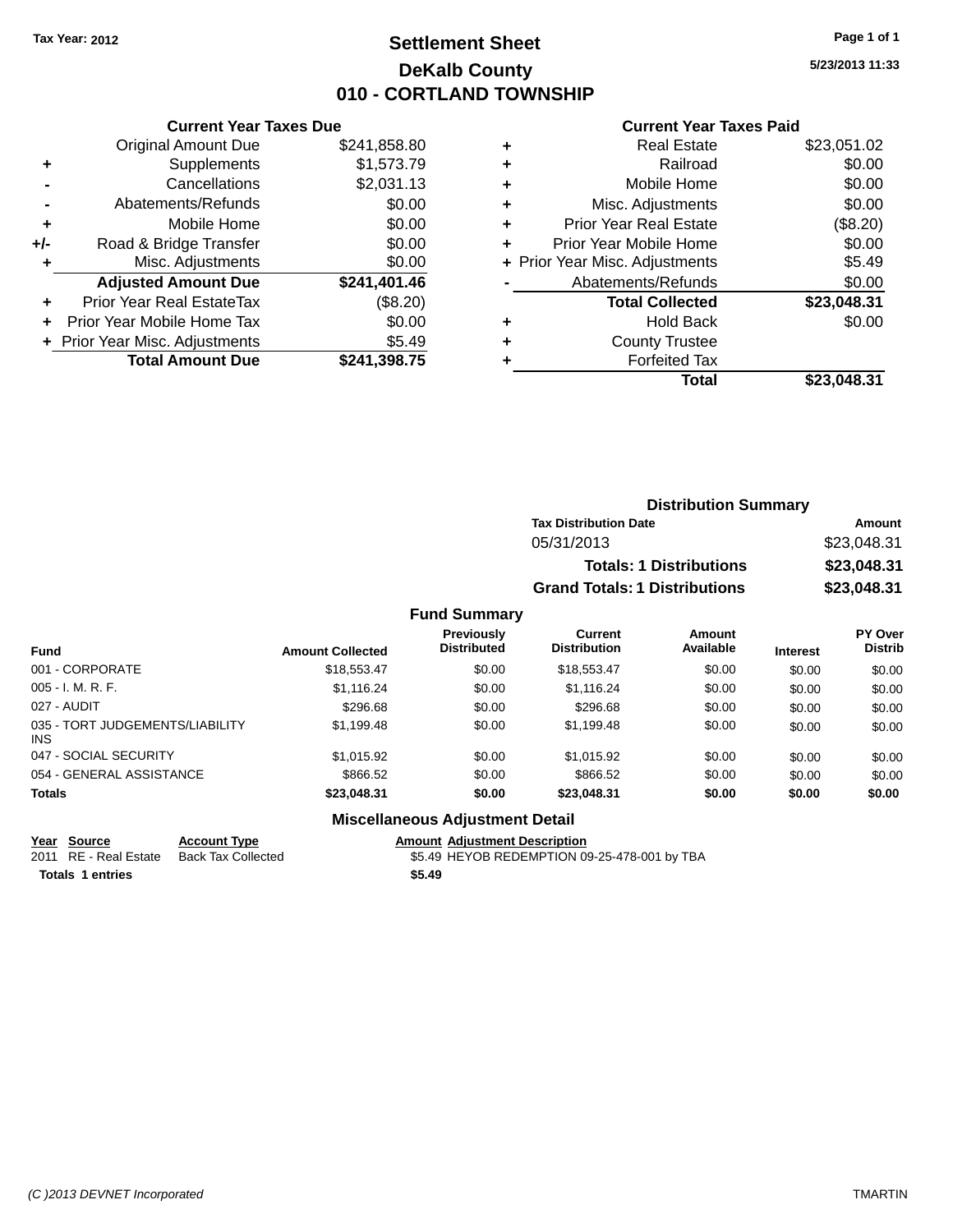### **Settlement Sheet Tax Year: 2012 Page 1 of 1 DeKalb County 011 - CORTLAND ROAD & BRIDGE**

**5/23/2013 11:33**

#### **Current Year Taxes Paid**

|       | <b>Current Year Taxes Due</b>  |              |
|-------|--------------------------------|--------------|
|       | <b>Original Amount Due</b>     | \$438,768.98 |
| ÷     | Supplements                    | \$3,129.29   |
|       | Cancellations                  | \$3,354.18   |
|       | Abatements/Refunds             | \$0.00       |
| ٠     | Mobile Home                    | \$0.00       |
| $+/-$ | Road & Bridge Transfer         | (\$3,752.07) |
|       | Misc. Adjustments              | \$0.00       |
|       | <b>Adjusted Amount Due</b>     | \$434,792.02 |
|       | Prior Year Real EstateTax      | (\$14.51)    |
|       | Prior Year Mobile Home Tax     | \$0.00       |
|       | + Prior Year Misc. Adjustments | \$9.97       |
|       | <b>Total Amount Due</b>        | \$434.787.48 |
|       |                                |              |

|   | <b>Real Estate</b>             | \$38,066.33 |
|---|--------------------------------|-------------|
| ٠ | Railroad                       | \$0.00      |
| ٠ | Mobile Home                    | \$0.00      |
| ٠ | Misc. Adjustments              | \$0.00      |
| ٠ | <b>Prior Year Real Estate</b>  | (\$14.51)   |
| ٠ | Prior Year Mobile Home         | \$0.00      |
|   | + Prior Year Misc. Adjustments | \$9.97      |
|   | Abatements/Refunds             | \$0.00      |
|   | <b>Total Collected</b>         | \$38,061.79 |
| ٠ | Hold Back                      | \$0.00      |
| ٠ | <b>County Trustee</b>          |             |
|   |                                |             |
|   | <b>Forfeited Tax</b>           |             |

| <b>Road and Bridge Summary</b> |             |               | <b>Distribution Summary</b>          |             |
|--------------------------------|-------------|---------------|--------------------------------------|-------------|
| <b>Municipality</b>            | Amt. Due    | Amt. Distrib. | <b>Tax Distribution Date</b>         | Amount      |
| TOWN OF CORTLAND               | \$12,098.34 | \$1.156.95    | 05/31/2013                           | \$38,061.79 |
| CITY OF DEKALB                 | \$837.60    | \$80.24       | <b>Totals: 1 Distributions</b>       | \$38,061.79 |
| VILLAGE OF MAPLE PARK          | \$2,789.91  | \$267.26      | <b>Grand Totals: 1 Distributions</b> | \$38,061.79 |
| <b>CITY OF SYCAMORE</b>        | \$23,462.02 | \$2,247.62    |                                      |             |
| <b>Totals</b>                  | \$39,187.87 | \$3,752.07    |                                      |             |

|                                         |                         | <b>Fund Summary</b>              |                                |                     |                 |                           |
|-----------------------------------------|-------------------------|----------------------------------|--------------------------------|---------------------|-----------------|---------------------------|
| <b>Fund</b>                             | <b>Amount Collected</b> | Previously<br><b>Distributed</b> | Current<br><b>Distribution</b> | Amount<br>Available | <b>Interest</b> | PY Over<br><b>Distrib</b> |
| $005 - I. M. R. F.$                     | \$653.09                | \$0.00                           | \$653.09                       | \$0.00              | \$0.00          | \$0.00                    |
| 007 - ROAD AND BRIDGE                   | \$4.595.31              | \$0.00                           | \$4,595.31                     | \$0.00              | \$0.00          | \$0.00                    |
| 009 - PERMANENT ROAD                    | \$26,318.57             | \$0.00                           | \$26,318.57                    | \$0.00              | \$0.00          | \$0.00                    |
| 010 - EQUIPMENT AND BUILDING            | \$4,232,40              | \$0.00                           | \$4,232,40                     | \$0.00              | \$0.00          | \$0.00                    |
| 027 - AUDIT                             | \$283.88                | \$0.00                           | \$283.88                       | \$0.00              | \$0.00          | \$0.00                    |
| 035 - TORT JUDGEMENTS/LIABILITY<br>INS. | \$1,506.84              | \$0.00                           | \$1,506.84                     | \$0.00              | \$0.00          | \$0.00                    |
| 047 - SOCIAL SECURITY                   | \$471.70                | \$0.00                           | \$471.70                       | \$0.00              | \$0.00          | \$0.00                    |
| <b>Totals</b>                           | \$38,061.79             | \$0.00                           | \$38,061.79                    | \$0.00              | \$0.00          | \$0.00                    |
|                                         |                         | Miccollanceus Adjustment Detail  |                                |                     |                 |                           |

|  | <b>Miscellaneous Adjustment Detail</b> |
|--|----------------------------------------|
|--|----------------------------------------|

|  | <b>Amount Adjustment Descripti</b> |  |
|--|------------------------------------|--|
|--|------------------------------------|--|

**Year Source Account Type Account Type Amount Adjustment Description**<br>2011 RE - Real Estate Back Tax Collected \$9.97 HEYOB REDEMPTION 09 \$9.97 HEYOB REDEMPTION 09-25-478-001 by TBA **Totals 1 entries \$9.97**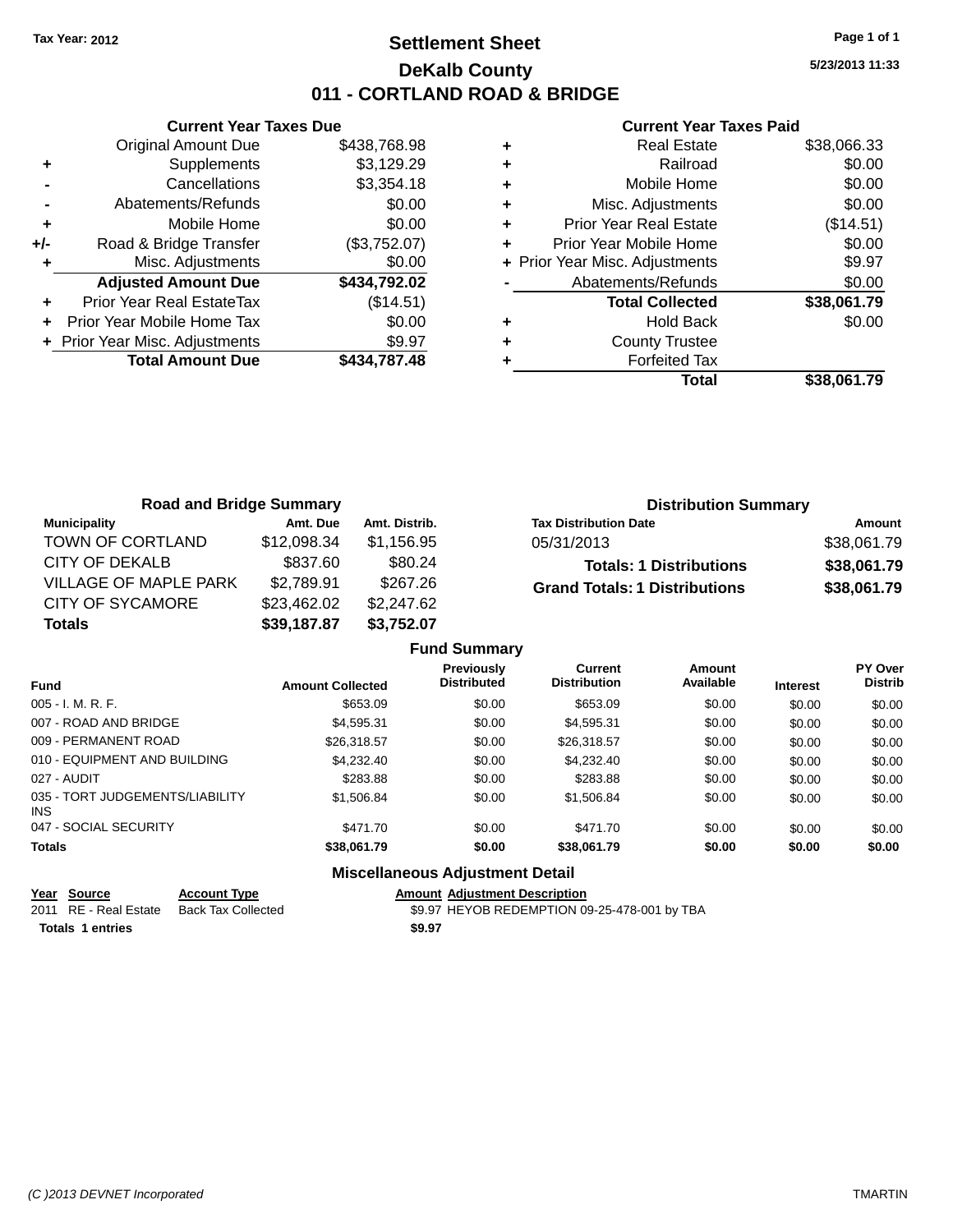### **Settlement Sheet Tax Year: 2012 Page 1 of 1 DeKalb County 012 - DEKALB TOWNSHIP**

**5/23/2013 11:33**

|     | <b>Current Year Taxes Due</b>  |              |  |  |  |
|-----|--------------------------------|--------------|--|--|--|
|     | Original Amount Due            | \$891,526.82 |  |  |  |
| ٠   | Supplements                    | \$15,334.55  |  |  |  |
|     | Cancellations                  | \$31,351.21  |  |  |  |
|     | Abatements/Refunds             | \$3.17       |  |  |  |
| ٠   | Mobile Home                    | \$0.00       |  |  |  |
| +/- | Road & Bridge Transfer         | \$0.00       |  |  |  |
|     | Misc. Adjustments              | \$0.00       |  |  |  |
|     | <b>Adjusted Amount Due</b>     | \$875,506.99 |  |  |  |
|     | Prior Year Real EstateTax      | \$178.39     |  |  |  |
|     | Prior Year Mobile Home Tax     | \$0.00       |  |  |  |
|     | + Prior Year Misc. Adjustments | \$0.69       |  |  |  |
|     | <b>Total Amount Due</b>        | \$875,686.07 |  |  |  |
|     |                                |              |  |  |  |

|   | <b>Real Estate</b>             | \$90,515.78 |
|---|--------------------------------|-------------|
| ٠ | Railroad                       | \$0.00      |
| ٠ | Mobile Home                    | \$0.00      |
| ٠ | Misc. Adjustments              | \$0.00      |
| ٠ | <b>Prior Year Real Estate</b>  | \$178.39    |
|   | Prior Year Mobile Home         | \$0.00      |
|   | + Prior Year Misc. Adjustments | \$0.69      |
|   | Abatements/Refunds             | \$3.17      |
|   | <b>Total Collected</b>         | \$90,691.69 |
| ٠ | Hold Back                      | \$0.00      |
|   | <b>County Trustee</b>          |             |
|   | <b>Forfeited Tax</b>           |             |
|   | Total                          | \$90,691.69 |
|   |                                |             |

|               |                                                                                                                                                                                                                                                           |                      |                                                                                    |                                         |                                      | <b>Distribution Summary</b>    |                 |                           |
|---------------|-----------------------------------------------------------------------------------------------------------------------------------------------------------------------------------------------------------------------------------------------------------|----------------------|------------------------------------------------------------------------------------|-----------------------------------------|--------------------------------------|--------------------------------|-----------------|---------------------------|
|               |                                                                                                                                                                                                                                                           |                      |                                                                                    |                                         | <b>Tax Distribution Date</b>         |                                |                 | Amount                    |
|               |                                                                                                                                                                                                                                                           |                      |                                                                                    |                                         | 05/31/2013                           |                                |                 | \$90,691.69               |
|               |                                                                                                                                                                                                                                                           |                      |                                                                                    |                                         |                                      | <b>Totals: 1 Distributions</b> |                 | \$90,691.69               |
|               |                                                                                                                                                                                                                                                           |                      |                                                                                    |                                         | <b>Grand Totals: 1 Distributions</b> |                                |                 | \$90,691.69               |
|               |                                                                                                                                                                                                                                                           |                      |                                                                                    |                                         |                                      |                                |                 |                           |
|               |                                                                                                                                                                                                                                                           |                      |                                                                                    | <b>Fund Summary</b>                     |                                      |                                |                 |                           |
| Fund          |                                                                                                                                                                                                                                                           |                      | <b>Amount Collected</b>                                                            | <b>Previously</b><br><b>Distributed</b> | Current<br><b>Distribution</b>       | Amount<br>Available            | <b>Interest</b> | PY Over<br><b>Distrib</b> |
|               |                                                                                                                                                                                                                                                           |                      | \$70,668.95                                                                        | \$0.00                                  | \$70,668.95                          | \$0.00                         | \$0.00          | \$0.00                    |
|               | 001 - CORPORATE<br>054 - GENERAL ASSISTANCE<br><b>Account Type</b><br>Year Source<br>2011 RE - Real Estate<br><b>Back Tax Collected</b><br><b>Totals 1 entries</b><br><b>Account Type</b><br>Year Source<br>2012 RE - Real Estate<br><b>PTAB Decision</b> |                      | \$20,022.74                                                                        | \$0.00                                  | \$20,022.74                          | \$0.00                         | \$0.00          | \$0.00                    |
| <b>Totals</b> |                                                                                                                                                                                                                                                           |                      | \$90,691.69                                                                        | \$0.00                                  | \$90,691.69                          | \$0.00                         | \$0.00          | \$0.00                    |
|               |                                                                                                                                                                                                                                                           |                      |                                                                                    | <b>Miscellaneous Adjustment Detail</b>  |                                      |                                |                 |                           |
|               |                                                                                                                                                                                                                                                           |                      |                                                                                    | <b>Amount Adjustment Description</b>    |                                      |                                |                 |                           |
|               |                                                                                                                                                                                                                                                           |                      | \$0.69 DEK UNIVERSITY DEVEL REDEMPTION 08-16-100-009 by TBA                        |                                         |                                      |                                |                 |                           |
|               |                                                                                                                                                                                                                                                           |                      |                                                                                    | \$0.69                                  |                                      |                                |                 |                           |
|               |                                                                                                                                                                                                                                                           |                      |                                                                                    | <b>Abatement Detail</b>                 |                                      |                                |                 |                           |
|               |                                                                                                                                                                                                                                                           |                      |                                                                                    |                                         |                                      |                                |                 |                           |
|               |                                                                                                                                                                                                                                                           |                      |                                                                                    | <b>Amount Adjustment Description</b>    |                                      |                                |                 |                           |
|               | 2012 RE - Real Estate                                                                                                                                                                                                                                     | <b>PTAB Decision</b> | \$3.03 08-29-200-003 PTAB REFUND by TBA<br>\$0.06 08-12-451-008 PTAB REFUND by TBA |                                         |                                      |                                |                 |                           |
|               | 2012 RE - Real Estate                                                                                                                                                                                                                                     | <b>PTAB Decision</b> | \$0.05 08-12-451-012 PTAB REFUND by TBA                                            |                                         |                                      |                                |                 |                           |
|               | 2012 RE - Real Estate                                                                                                                                                                                                                                     | <b>PTAB Decision</b> |                                                                                    | \$0.03 08-12-451-013 PTAB REFUND by TBA |                                      |                                |                 |                           |
|               | <b>Totals 4 entries</b>                                                                                                                                                                                                                                   |                      |                                                                                    | \$3.17                                  |                                      |                                |                 |                           |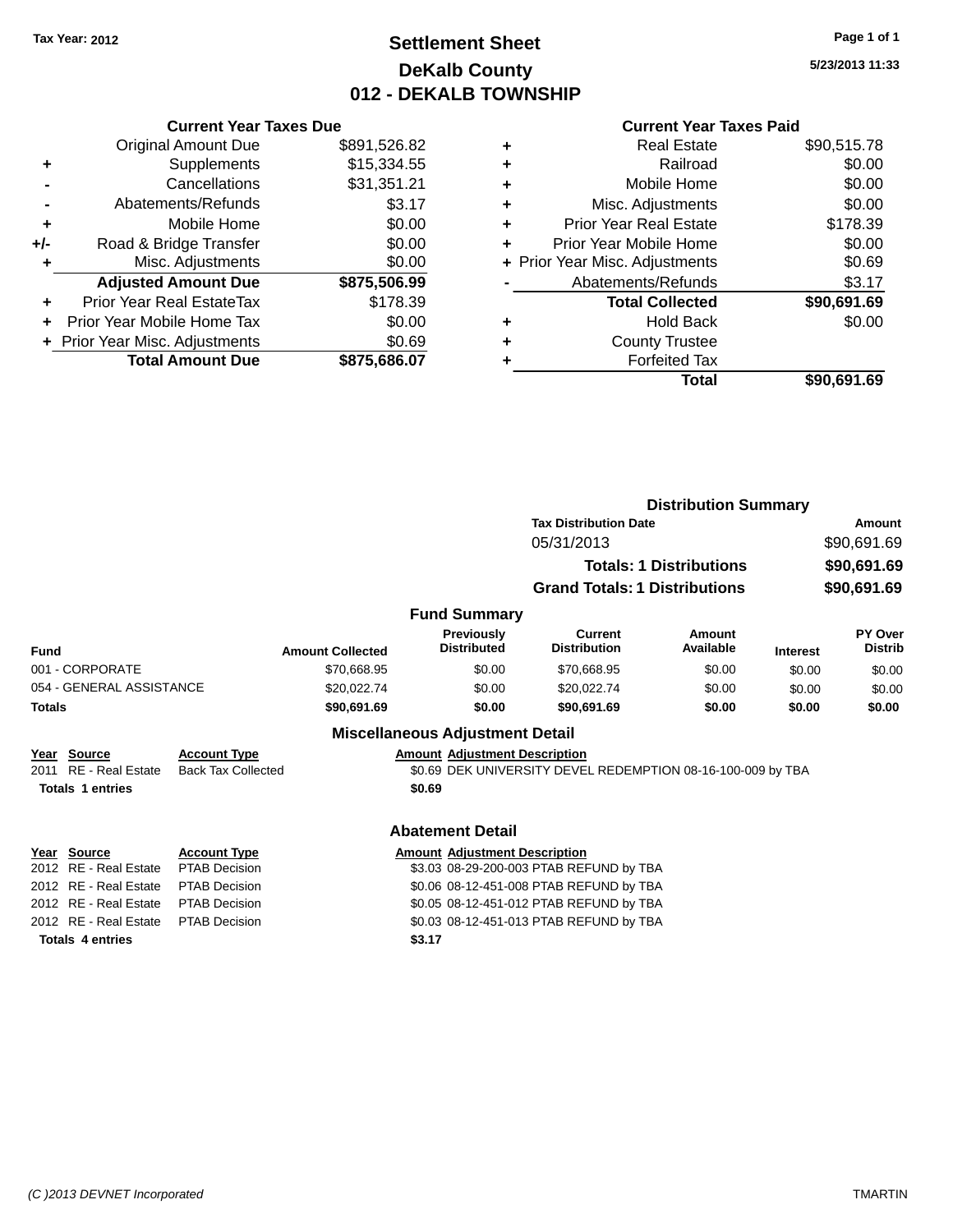### **Settlement Sheet Tax Year: 2012 Page 1 of 1 DeKalb County 013 - DEKALB ROAD & BRIDGE**

**5/23/2013 11:33**

#### **Current Year Taxes Paid**

|     | <b>Total Amount Due</b>        | \$1,022,066.68 |
|-----|--------------------------------|----------------|
|     | + Prior Year Misc. Adjustments | \$0.79         |
| ÷   | Prior Year Mobile Home Tax     | \$0.00         |
| ٠   | Prior Year Real EstateTax      | \$149.92       |
|     | <b>Adjusted Amount Due</b>     | \$1,021,915.97 |
| ٠   | Misc. Adjustments              | \$0.00         |
| +/- | Road & Bridge Transfer         | (\$22,732.51)  |
| ٠   | Mobile Home                    | \$0.00         |
|     | Abatements/Refunds             | \$2.92         |
|     | Cancellations                  | \$28,883.28    |
| ٠   | Supplements                    | \$28,683.84    |
|     | <b>Original Amount Due</b>     | \$1,044,850.84 |
|     |                                |                |

**Current Year Taxes Due**

|   | <b>Real Estate</b>             | \$83,390.08 |
|---|--------------------------------|-------------|
| ٠ | Railroad                       | \$0.00      |
| ٠ | Mobile Home                    | \$0.00      |
| ٠ | Misc. Adjustments              | \$0.00      |
| ٠ | <b>Prior Year Real Estate</b>  | \$149.92    |
|   | Prior Year Mobile Home         | \$0.00      |
|   | + Prior Year Misc. Adjustments | \$0.79      |
|   | Abatements/Refunds             | \$2.92      |
|   | <b>Total Collected</b>         | \$83,537.87 |
| ٠ | <b>Hold Back</b>               | \$0.00      |
|   | <b>County Trustee</b>          |             |
|   | <b>Forfeited Tax</b>           |             |
|   | Total                          | \$83.537.87 |

| <b>Road and Bridge Summary</b> |              |                     | <b>Distribution Summary</b>          |             |  |
|--------------------------------|--------------|---------------------|--------------------------------------|-------------|--|
| <b>Municipality</b>            | Amt. Due     | Amt. Distrib.       | <b>Tax Distribution Date</b>         | Amount      |  |
| CITY OF DEKALB                 | \$208,232.55 | \$21,193.29         | 05/31/2013                           | \$83,537.87 |  |
| <b>CITY OF SYCAMORE</b>        | \$15,087.89  | \$1,539.22          | <b>Totals: 1 Distributions</b>       | \$83,537.87 |  |
| Totals                         | \$223,320.44 | \$22,732.51         | <b>Grand Totals: 1 Distributions</b> | \$83,537.87 |  |
|                                |              | <b>Fund Summary</b> |                                      |             |  |

| Fund                         | <b>Amount Collected</b> | Previously<br><b>Distributed</b> | Current<br><b>Distribution</b> | Amount<br>Available | <b>Interest</b> | PY Over<br><b>Distrib</b> |  |
|------------------------------|-------------------------|----------------------------------|--------------------------------|---------------------|-----------------|---------------------------|--|
| 007 - ROAD AND BRIDGE        | \$25.139.41             | \$0.00                           | \$25.139.41                    | \$0.00              | \$0.00          | \$0.00                    |  |
| 009 - PERMANENT ROAD         | \$48,250.59             | \$0.00                           | \$48,250.59                    | \$0.00              | \$0.00          | \$0.00                    |  |
| 010 - EQUIPMENT AND BUILDING | \$10,147.87             | \$0.00                           | \$10.147.87                    | \$0.00              | \$0.00          | \$0.00                    |  |
| Totals                       | \$83,537.87             | \$0.00                           | \$83.537.87                    | \$0.00              | \$0.00          | \$0.00                    |  |

#### **Miscellaneous Adjustment Detail**

# **Year Source Account Type Amount Adjustment Description**

\$0.79 DEK UNIVERSITY DEVEL REDEMPTION 08-16-100-009 by TBA **Totals 1 entries \$0.79**

# **Year Source Account Type Account Type Amount Adjustment Description Totals 4 entries \$3.71**

#### **Abatement Detail**

2012 RE - Real Estate PTAB Decision \$3.55 08-29-200-003 PTAB REFUND by TBA 2012 RE - Real Estate PTAB Decision \$0.07 08-12-451-008 PTAB REFUND by TBA 2012 RE - Real Estate PTAB Decision \$0.06 08-12-451-012 PTAB REFUND by TBA 2012 RE - Real Estate PTAB Decision \$0.03 08-12-451-013 PTAB REFUND by TBA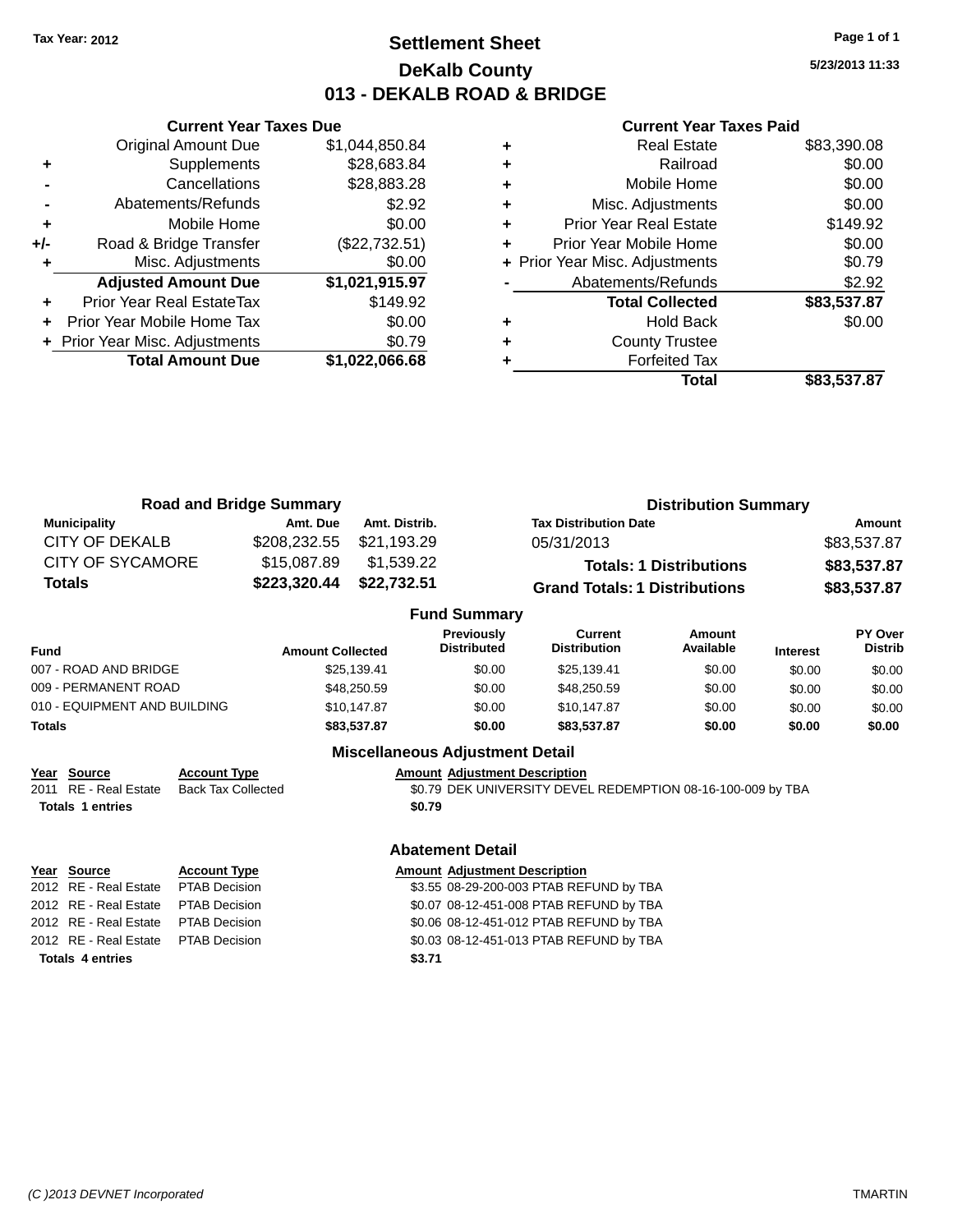### **Settlement Sheet Tax Year: 2012 Page 1 of 1 DeKalb County 014 - FRANKLIN TOWNSHIP**

**5/23/2013 11:33**

#### **Current Year Taxes Paid**

|     | <b>Current Year Taxes Due</b>  |              |  |  |  |
|-----|--------------------------------|--------------|--|--|--|
|     | <b>Original Amount Due</b>     | \$105,407.28 |  |  |  |
| ٠   | Supplements                    | \$188.82     |  |  |  |
|     | \$233.08<br>Cancellations      |              |  |  |  |
|     | Abatements/Refunds             | \$0.00       |  |  |  |
| ٠   | Mobile Home                    | \$0.00       |  |  |  |
| +/- | Road & Bridge Transfer         | \$0.00       |  |  |  |
| ٠   | Misc. Adjustments              | \$0.00       |  |  |  |
|     | <b>Adjusted Amount Due</b>     | \$105,363.02 |  |  |  |
| ٠   | Prior Year Real EstateTax      | \$0.00       |  |  |  |
|     | Prior Year Mobile Home Tax     | \$0.00       |  |  |  |
|     | + Prior Year Misc. Adjustments | \$0.00       |  |  |  |
|     | <b>Total Amount Due</b>        | \$105,363.02 |  |  |  |
|     |                                |              |  |  |  |

|   | <b>Real Estate</b>             | \$13,866.35 |
|---|--------------------------------|-------------|
| ٠ | Railroad                       | \$0.00      |
| ٠ | Mobile Home                    | \$0.00      |
| ٠ | Misc. Adjustments              | \$0.00      |
| ٠ | <b>Prior Year Real Estate</b>  | \$0.00      |
| ٠ | Prior Year Mobile Home         | \$0.00      |
|   | + Prior Year Misc. Adjustments | \$0.00      |
|   | Abatements/Refunds             | \$0.00      |
|   | <b>Total Collected</b>         | \$13,866.35 |
| ٠ | Hold Back                      | \$0.00      |
| ٠ | <b>County Trustee</b>          |             |
| ٠ | <b>Forfeited Tax</b>           |             |
|   | Total                          | \$13,866.35 |
|   |                                |             |

| <b>Distribution Summary</b>          |             |
|--------------------------------------|-------------|
| <b>Tax Distribution Date</b>         | Amount      |
| 05/31/2013                           | \$13,866.35 |
| <b>Totals: 1 Distributions</b>       | \$13,866.35 |
| <b>Grand Totals: 1 Distributions</b> | \$13,866.35 |

|                          | <b>Fund Summary</b>     |                                         |                                       |                     |                 |                                  |
|--------------------------|-------------------------|-----------------------------------------|---------------------------------------|---------------------|-----------------|----------------------------------|
| Fund                     | <b>Amount Collected</b> | <b>Previously</b><br><b>Distributed</b> | <b>Current</b><br><b>Distribution</b> | Amount<br>Available | <b>Interest</b> | <b>PY Over</b><br><b>Distrib</b> |
| 001 - CORPORATE          | \$12,287.09             | \$0.00                                  | \$12,287.09                           | \$0.00              | \$0.00          | \$0.00                           |
| $005 - I. M. R. F.$      | \$1,315.76              | \$0.00                                  | \$1,315.76                            | \$0.00              | \$0.00          | \$0.00                           |
| 054 - GENERAL ASSISTANCE | \$263.50                | \$0.00                                  | \$263.50                              | \$0.00              | \$0.00          | \$0.00                           |

**Totals \$13,866.35 \$0.00 \$13,866.35 \$0.00 \$0.00 \$0.00**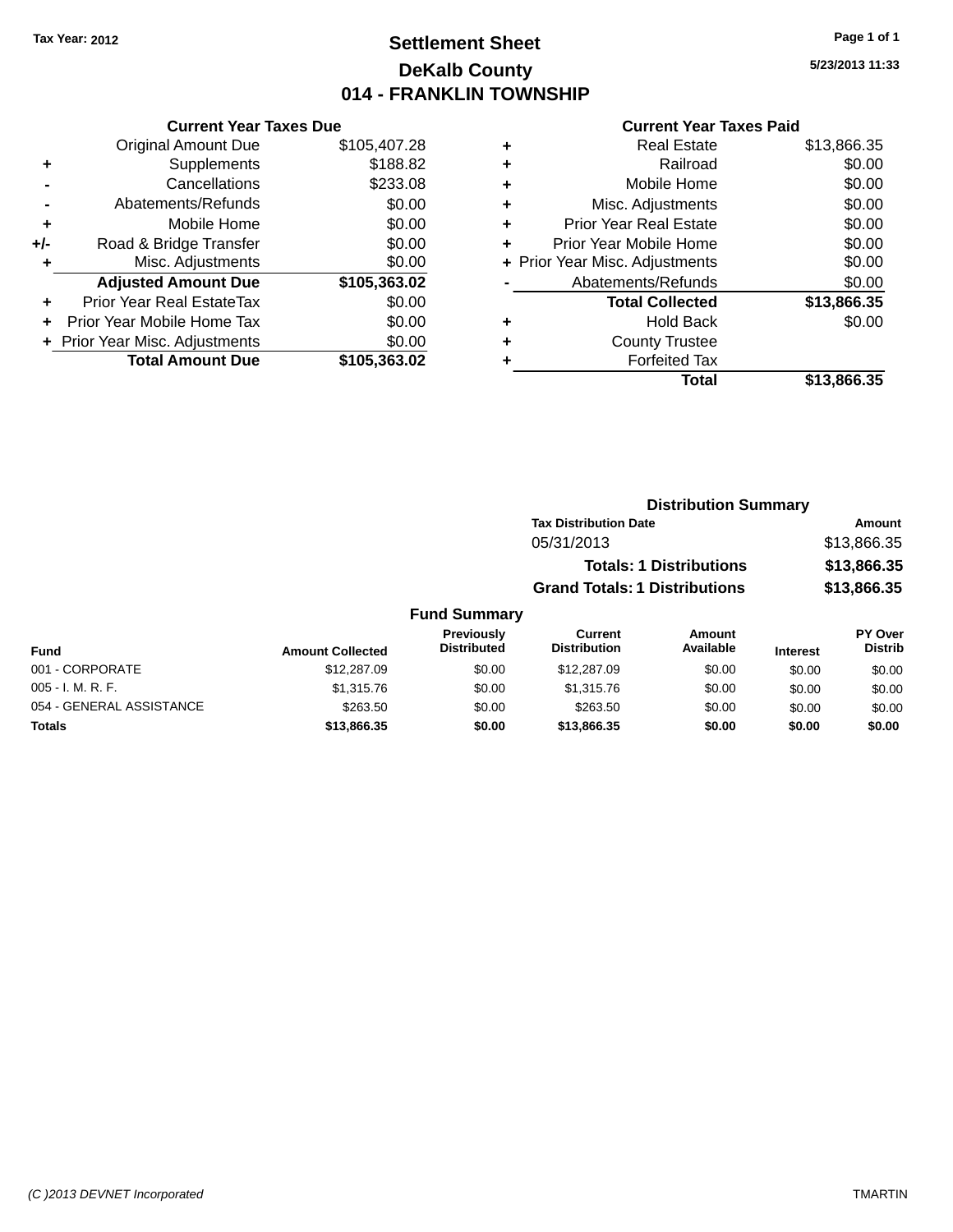### **Settlement Sheet Tax Year: 2012 Page 1 of 1 DeKalb County 015 - FRANKLIN TWP CEMETERY**

**5/23/2013 11:33**

| <b>Current Year Taxes Due</b> |             |  |  |  |
|-------------------------------|-------------|--|--|--|
| <b>Original Amount Due</b>    | \$31,156.10 |  |  |  |
| \$55.81<br>Supplements<br>÷   |             |  |  |  |
| Cancellations                 | \$68.90     |  |  |  |
| \$0.00<br>Abatements/Refunds  |             |  |  |  |
| Mobile Home                   | \$0.00      |  |  |  |
| Road & Bridge Transfer        | \$0.00      |  |  |  |
| Misc. Adjustments             | \$0.00      |  |  |  |
| <b>Adjusted Amount Due</b>    | \$31,143.01 |  |  |  |
| Prior Year Real EstateTax     | \$0.00      |  |  |  |
| Prior Year Mobile Home Tax    | \$0.00      |  |  |  |
| Prior Year Misc. Adjustments  | \$0.00      |  |  |  |
| <b>Total Amount Due</b>       | \$31,143.01 |  |  |  |
|                               |             |  |  |  |

| ٠ | <b>Real Estate</b>             | \$4,098.55 |
|---|--------------------------------|------------|
| ٠ | Railroad                       | \$0.00     |
| ٠ | Mobile Home                    | \$0.00     |
| ٠ | Misc. Adjustments              | \$0.00     |
| ٠ | <b>Prior Year Real Estate</b>  | \$0.00     |
| ٠ | Prior Year Mobile Home         | \$0.00     |
|   | + Prior Year Misc. Adjustments | \$0.00     |
|   | Abatements/Refunds             | \$0.00     |
|   | <b>Total Collected</b>         | \$4,098.55 |
| ٠ | <b>Hold Back</b>               | \$0.00     |
| ٠ | <b>County Trustee</b>          |            |
| ٠ | <b>Forfeited Tax</b>           |            |
|   | Total                          | \$4,098.55 |
|   |                                |            |

|                |                         |                                         | <b>Distribution Summary</b>           |                                |                 |                           |
|----------------|-------------------------|-----------------------------------------|---------------------------------------|--------------------------------|-----------------|---------------------------|
|                |                         |                                         | <b>Tax Distribution Date</b>          |                                |                 | <b>Amount</b>             |
|                |                         |                                         | 05/31/2013                            |                                |                 | \$4,098.55                |
|                |                         |                                         |                                       | <b>Totals: 1 Distributions</b> |                 | \$4,098.55                |
|                |                         |                                         | <b>Grand Totals: 1 Distributions</b>  |                                |                 | \$4,098.55                |
|                |                         | <b>Fund Summary</b>                     |                                       |                                |                 |                           |
| <b>Fund</b>    | <b>Amount Collected</b> | <b>Previously</b><br><b>Distributed</b> | <b>Current</b><br><b>Distribution</b> | Amount<br>Available            | <b>Interest</b> | PY Over<br><b>Distrib</b> |
| 017 - CEMETERY | \$4,098.55              | \$0.00                                  | \$4.098.55                            | \$0.00                         | \$0.00          | \$0.00                    |
| <b>Totals</b>  | \$4,098.55              | \$0.00                                  | \$4,098.55                            | \$0.00                         | \$0.00          | \$0.00                    |
|                |                         |                                         |                                       |                                |                 |                           |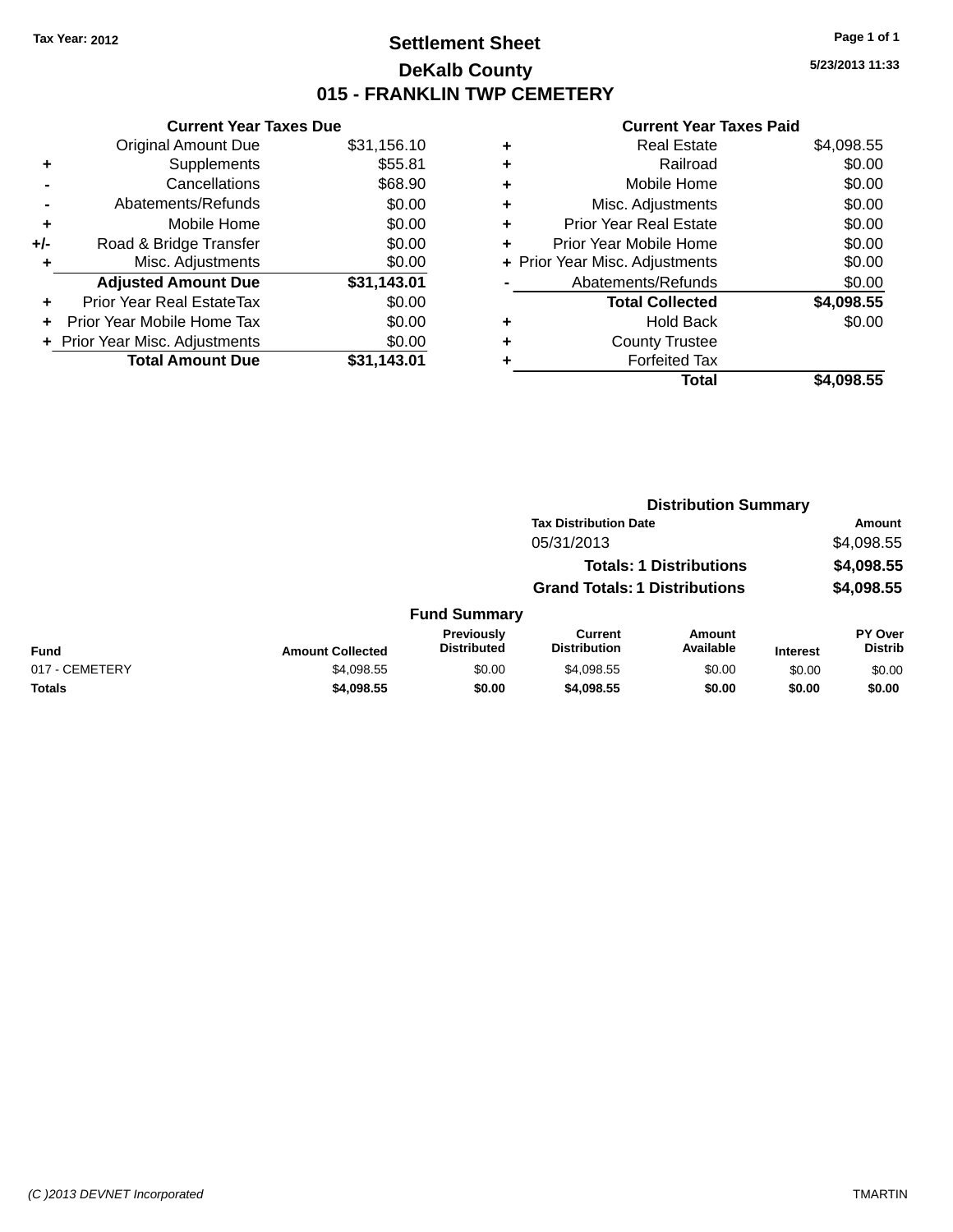### **Settlement Sheet Tax Year: 2012 Page 1 of 1 DeKalb County 016 - FRANKLIN ROAD & BRIDGE**

**5/23/2013 11:33**

|     | <b>Current Year Taxes Due</b>  |              |  |  |
|-----|--------------------------------|--------------|--|--|
|     | <b>Original Amount Due</b>     | \$239,012.24 |  |  |
| ٠   | Supplements                    | \$387.75     |  |  |
|     | Cancellations                  | \$478.69     |  |  |
|     | Abatements/Refunds             | \$0.00       |  |  |
| ٠   | Mobile Home                    | \$0.00       |  |  |
| +/- | Road & Bridge Transfer         | (\$2,964.80) |  |  |
|     | Misc. Adjustments              | \$0.00       |  |  |
|     | <b>Adjusted Amount Due</b>     | \$235,956.50 |  |  |
| ٠   | Prior Year Real EstateTax      | \$0.00       |  |  |
|     | Prior Year Mobile Home Tax     | \$0.00       |  |  |
|     | + Prior Year Misc. Adjustments | \$0.00       |  |  |
|     | <b>Total Amount Due</b>        | \$235.956.50 |  |  |
|     |                                |              |  |  |

| ٠ | <b>Real Estate</b>             | \$28,477.34 |
|---|--------------------------------|-------------|
| ٠ | Railroad                       | \$0.00      |
| ٠ | Mobile Home                    | \$0.00      |
| ٠ | Misc. Adjustments              | \$0.00      |
| ٠ | <b>Prior Year Real Estate</b>  | \$0.00      |
| ٠ | Prior Year Mobile Home         | \$0.00      |
|   | + Prior Year Misc. Adjustments | \$0.00      |
|   | Abatements/Refunds             | \$0.00      |
|   | <b>Total Collected</b>         | \$28,477.34 |
| ٠ | <b>Hold Back</b>               | \$0.00      |
| ٠ | <b>County Trustee</b>          |             |
|   | <b>Forfeited Tax</b>           |             |
|   | Total                          | \$28.477.34 |

| <b>Road and Bridge Summary</b> |             |               | <b>Distribution Summary</b>          |             |  |
|--------------------------------|-------------|---------------|--------------------------------------|-------------|--|
| <b>Municipality</b>            | Amt. Due    | Amt. Distrib. | <b>Tax Distribution Date</b>         | Amount      |  |
| <b>VILLAGE OF KIRKLAND</b>     | \$22,370.84 | \$2.964.80    | 05/31/2013                           | \$28,477.34 |  |
| <b>Totals</b>                  | \$22,370.84 | \$2,964.80    | <b>Totals: 1 Distributions</b>       | \$28,477.34 |  |
|                                |             |               | <b>Grand Totals: 1 Distributions</b> | \$28,477.34 |  |

|                                         |                         | <b>Fund Summary</b>                     |                                |                     |                 |                           |
|-----------------------------------------|-------------------------|-----------------------------------------|--------------------------------|---------------------|-----------------|---------------------------|
| <b>Fund</b>                             | <b>Amount Collected</b> | <b>Previously</b><br><b>Distributed</b> | Current<br><b>Distribution</b> | Amount<br>Available | <b>Interest</b> | PY Over<br><b>Distrib</b> |
| 007 - ROAD AND BRIDGE                   | \$8,217,38              | \$0.00                                  | \$8,217,38                     | \$0.00              | \$0.00          | \$0.00                    |
| 008 - BRIDGE CONST W/COUNTY             | \$3.025.90              | \$0.00                                  | \$3.025.90                     | \$0.00              | \$0.00          | \$0.00                    |
| 009 - PERMANENT ROAD                    | \$14,339.00             | \$0.00                                  | \$14.339.00                    | \$0.00              | \$0.00          | \$0.00                    |
| 010 - EQUIPMENT AND BUILDING            | \$1,973.65              | \$0.00                                  | \$1,973.65                     | \$0.00              | \$0.00          | \$0.00                    |
| 035 - TORT JUDGEMENTS/LIABILITY<br>INS. | \$789.35                | \$0.00                                  | \$789.35                       | \$0.00              | \$0.00          | \$0.00                    |
| 047 - SOCIAL SECURITY                   | \$132.06                | \$0.00                                  | \$132.06                       | \$0.00              | \$0.00          | \$0.00                    |
| <b>Totals</b>                           | \$28,477.34             | \$0.00                                  | \$28,477.34                    | \$0.00              | \$0.00          | \$0.00                    |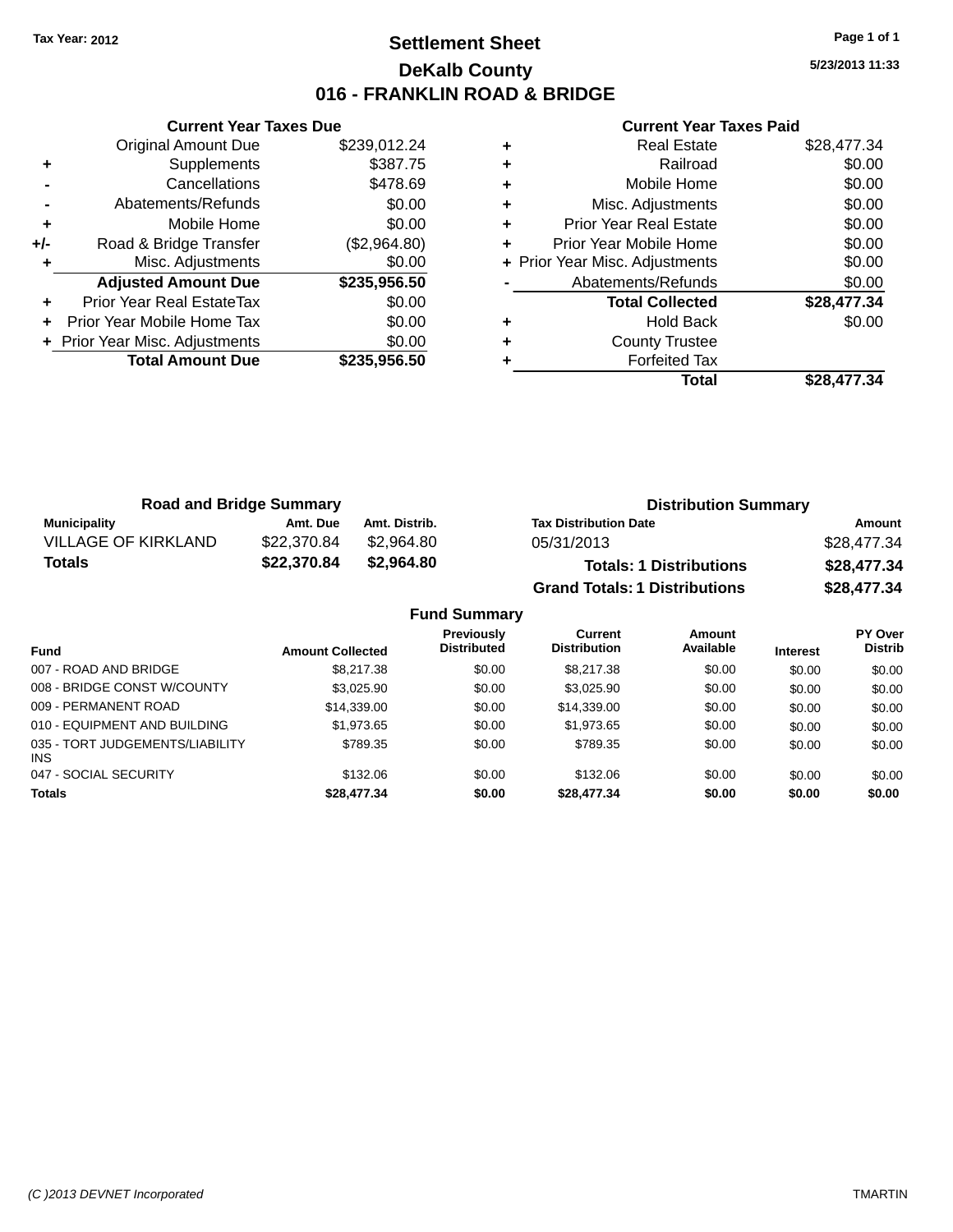### **Settlement Sheet Tax Year: 2012 Page 1 of 1 DeKalb County 017 - GENOA TOWNSHIP**

**5/23/2013 11:33**

#### **Current Year Taxes Paid**

|     | <b>Current Year Taxes Due</b>  |              |  |  |  |
|-----|--------------------------------|--------------|--|--|--|
|     | <b>Original Amount Due</b>     | \$226,993.41 |  |  |  |
| ٠   | Supplements                    | \$1,097.52   |  |  |  |
|     | Cancellations                  | \$1,756.92   |  |  |  |
|     | Abatements/Refunds             | \$0.00       |  |  |  |
| ٠   | Mobile Home                    | \$0.00       |  |  |  |
| +/- | Road & Bridge Transfer         | \$0.00       |  |  |  |
| ٠   | Misc. Adjustments              | \$0.00       |  |  |  |
|     | <b>Adjusted Amount Due</b>     | \$226,334.01 |  |  |  |
| ÷   | Prior Year Real EstateTax      | \$0.00       |  |  |  |
| ÷   | Prior Year Mobile Home Tax     | \$0.00       |  |  |  |
|     | + Prior Year Misc. Adjustments | \$0.00       |  |  |  |
|     | <b>Total Amount Due</b>        | \$226.334.01 |  |  |  |

| ٠ | <b>Real Estate</b>             | \$27,043.47 |
|---|--------------------------------|-------------|
| ٠ | Railroad                       | \$0.00      |
| ٠ | Mobile Home                    | \$0.00      |
| ٠ | Misc. Adjustments              | \$0.00      |
| ٠ | <b>Prior Year Real Estate</b>  | \$0.00      |
| ٠ | Prior Year Mobile Home         | \$0.00      |
|   | + Prior Year Misc. Adjustments | \$0.00      |
|   | Abatements/Refunds             | \$0.00      |
|   | <b>Total Collected</b>         | \$27,043.47 |
| ٠ | <b>Hold Back</b>               | \$0.00      |
| ٠ | <b>County Trustee</b>          |             |
| ٠ | <b>Forfeited Tax</b>           |             |
|   | Total                          | \$27.043.47 |
|   |                                |             |

| <b>Distribution Summary</b>          |             |
|--------------------------------------|-------------|
| <b>Tax Distribution Date</b>         | Amount      |
| 05/31/2013                           | \$27,043.47 |
| <b>Totals: 1 Distributions</b>       | \$27,043.47 |
| <b>Grand Totals: 1 Distributions</b> | \$27,043.47 |

| <b>Fund</b>                                   | <b>Amount Collected</b> | <b>Previously</b><br><b>Distributed</b> | Current<br><b>Distribution</b> | Amount<br>Available | <b>Interest</b> | PY Over<br><b>Distrib</b> |
|-----------------------------------------------|-------------------------|-----------------------------------------|--------------------------------|---------------------|-----------------|---------------------------|
| 001 - CORPORATE                               | \$22,727.56             | \$0.00                                  | \$22,727.56                    | \$0.00              | \$0.00          | \$0.00                    |
| 035 - TORT JUDGEMENTS/LIABILITY<br><b>INS</b> | \$509.90                | \$0.00                                  | \$509.90                       | \$0.00              | \$0.00          | \$0.00                    |
| 047 - SOCIAL SECURITY                         | \$1,283,32              | \$0.00                                  | \$1.283.32                     | \$0.00              | \$0.00          | \$0.00                    |
| 054 - GENERAL ASSISTANCE                      | \$2.522.69              | \$0.00                                  | \$2.522.69                     | \$0.00              | \$0.00          | \$0.00                    |
| <b>Totals</b>                                 | \$27.043.47             | \$0.00                                  | \$27.043.47                    | \$0.00              | \$0.00          | \$0.00                    |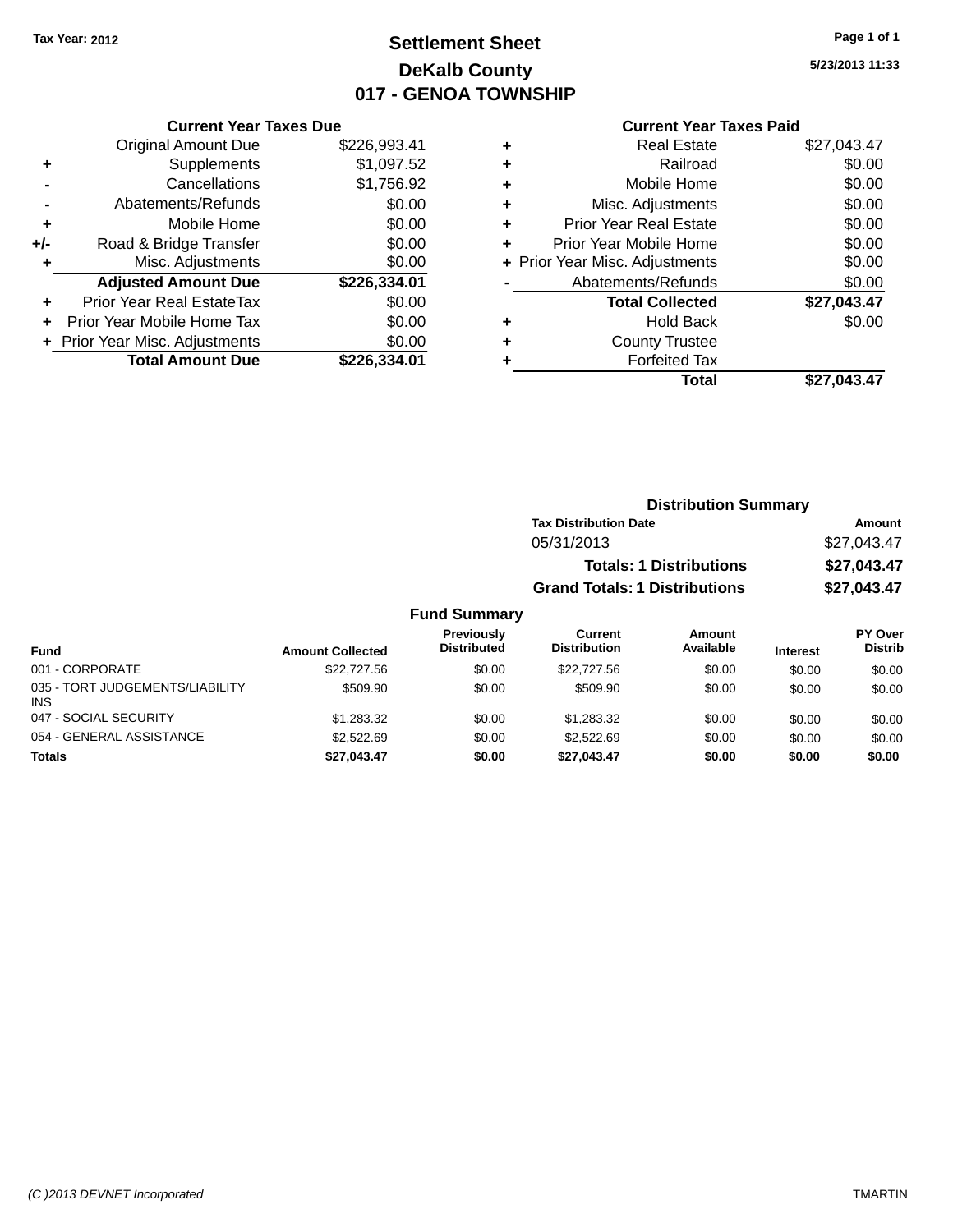### **Settlement Sheet Tax Year: 2012 Page 1 of 1 DeKalb County 018 - GENOA ROAD & BRIDGE**

**5/23/2013 11:33**

|     | <b>Current Year Taxes Due</b>  |              |  |  |  |
|-----|--------------------------------|--------------|--|--|--|
|     | <b>Original Amount Due</b>     | \$170,462.95 |  |  |  |
| ÷   | Supplements                    | \$1,037.97   |  |  |  |
|     | Cancellations                  | \$1,130.64   |  |  |  |
|     | Abatements/Refunds             | \$0.00       |  |  |  |
| ٠   | Mobile Home                    | \$0.00       |  |  |  |
| +/- | Road & Bridge Transfer         | (\$2,905.21) |  |  |  |
|     | Misc. Adjustments              | \$0.00       |  |  |  |
|     | <b>Adjusted Amount Due</b>     | \$167,465.07 |  |  |  |
| ÷   | Prior Year Real EstateTax      | \$0.00       |  |  |  |
|     | Prior Year Mobile Home Tax     | \$0.00       |  |  |  |
|     | + Prior Year Misc. Adjustments | \$0.00       |  |  |  |
|     | <b>Total Amount Due</b>        | \$167.465.07 |  |  |  |
|     |                                |              |  |  |  |

| <b>Real Estate</b>             | \$17,403.32 |
|--------------------------------|-------------|
| Railroad                       | \$0.00      |
| Mobile Home                    | \$0.00      |
| Misc. Adjustments              | \$0.00      |
| <b>Prior Year Real Estate</b>  | \$0.00      |
| Prior Year Mobile Home         | \$0.00      |
| + Prior Year Misc. Adjustments | \$0.00      |
| Abatements/Refunds             | \$0.00      |
| <b>Total Collected</b>         | \$17,403.32 |
| <b>Hold Back</b>               | \$0.00      |
| <b>County Trustee</b>          |             |
| <b>Forfeited Tax</b>           |             |
| Total                          | \$17,403.32 |
|                                |             |

| <b>Road and Bridge Summary</b> |             |               | <b>Distribution Summary</b>          |             |  |
|--------------------------------|-------------|---------------|--------------------------------------|-------------|--|
| Municipality                   | Amt. Due    | Amt. Distrib. | <b>Tax Distribution Date</b>         | Amount      |  |
| <b>CITY OF GENOA</b>           | \$24,241.34 | \$2,905.21    | 05/31/2013                           | \$17,403.32 |  |
| <b>Totals</b>                  | \$24,241.34 | \$2.905.21    | <b>Totals: 1 Distributions</b>       | \$17,403.32 |  |
|                                |             |               | <b>Grand Totals: 1 Distributions</b> | \$17,403.32 |  |

| <b>Fund Summary</b>                     |                         |                                         |                                |                     |                 |                           |  |
|-----------------------------------------|-------------------------|-----------------------------------------|--------------------------------|---------------------|-----------------|---------------------------|--|
| <b>Fund</b>                             | <b>Amount Collected</b> | <b>Previously</b><br><b>Distributed</b> | Current<br><b>Distribution</b> | Amount<br>Available | <b>Interest</b> | PY Over<br><b>Distrib</b> |  |
| 007 - ROAD AND BRIDGE                   | \$6,110.91              | \$0.00                                  | \$6,110.91                     | \$0.00              | \$0.00          | \$0.00                    |  |
| 008 - BRIDGE CONST W/COUNTY             | \$96.37                 | \$0.00                                  | \$96.37                        | \$0.00              | \$0.00          | \$0.00                    |  |
| 009 - PERMANENT ROAD                    | \$8,874.61              | \$0.00                                  | \$8,874.61                     | \$0.00              | \$0.00          | \$0.00                    |  |
| 010 - EQUIPMENT AND BUILDING            | \$982.00                | \$0.00                                  | \$982.00                       | \$0.00              | \$0.00          | \$0.00                    |  |
| 035 - TORT JUDGEMENTS/LIABILITY<br>INS. | \$984.44                | \$0.00                                  | \$984.44                       | \$0.00              | \$0.00          | \$0.00                    |  |
| 047 - SOCIAL SECURITY                   | \$354.99                | \$0.00                                  | \$354.99                       | \$0.00              | \$0.00          | \$0.00                    |  |
| <b>Totals</b>                           | \$17,403.32             | \$0.00                                  | \$17,403.32                    | \$0.00              | \$0.00          | \$0.00                    |  |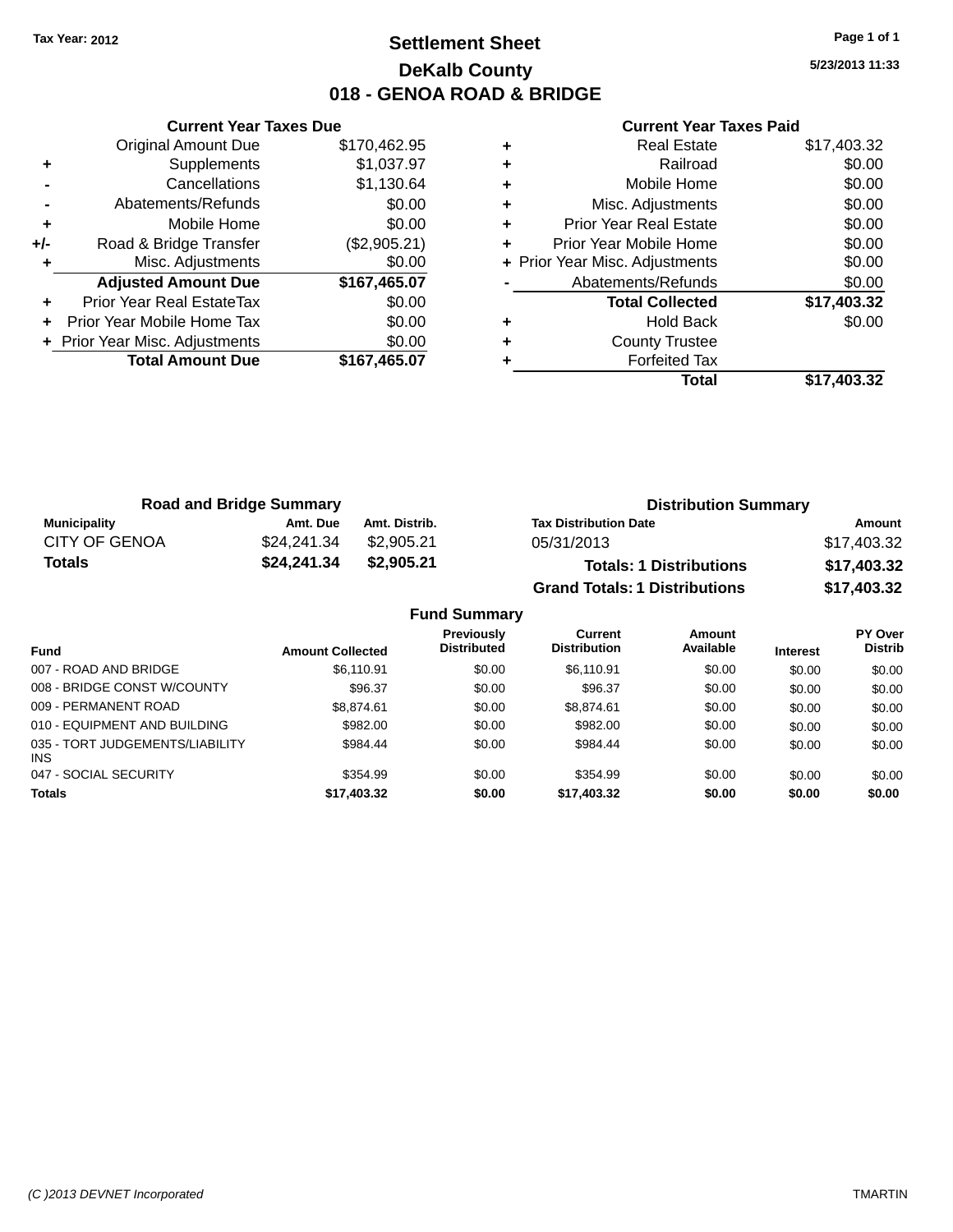### **Settlement Sheet Tax Year: 2012 Page 1 of 1 DeKalb County 019 - KINGSTON TOWNSHIP**

**5/23/2013 11:33**

| <b>Current Year Taxes Due</b> |                              |  |  |  |  |
|-------------------------------|------------------------------|--|--|--|--|
| <b>Original Amount Due</b>    | \$85,000.04                  |  |  |  |  |
| Supplements                   | \$341.65                     |  |  |  |  |
| Cancellations                 | \$386.10                     |  |  |  |  |
| Abatements/Refunds            | \$0.00                       |  |  |  |  |
| Mobile Home                   | \$0.00                       |  |  |  |  |
| Road & Bridge Transfer        | \$0.00                       |  |  |  |  |
| Misc. Adjustments             | \$0.00                       |  |  |  |  |
| <b>Adjusted Amount Due</b>    | \$84,955.59                  |  |  |  |  |
| Prior Year Real EstateTax     | (\$183.75)                   |  |  |  |  |
| Prior Year Mobile Home Tax    | \$0.00                       |  |  |  |  |
|                               | \$0.00                       |  |  |  |  |
| <b>Total Amount Due</b>       | \$84.771.84                  |  |  |  |  |
|                               | Prior Year Misc. Adjustments |  |  |  |  |

|   | <b>Real Estate</b>             | \$10,048.60 |
|---|--------------------------------|-------------|
| ٠ | Railroad                       | \$0.00      |
| ٠ | Mobile Home                    | \$0.00      |
| ٠ | Misc. Adjustments              | \$0.00      |
| ٠ | Prior Year Real Estate         | (\$183.75)  |
| ٠ | Prior Year Mobile Home         | \$0.00      |
|   | + Prior Year Misc. Adjustments | \$0.00      |
|   | Abatements/Refunds             | \$0.00      |
|   | <b>Total Collected</b>         | \$9,864.85  |
| ٠ | Hold Back                      | \$0.00      |
| ٠ | <b>County Trustee</b>          |             |
| ٠ | <b>Forfeited Tax</b>           |             |
|   | Total                          | \$9,864.85  |
|   |                                |             |

|                         |                                  | <b>Distribution Summary</b>          |                                |                 |                                  |  |
|-------------------------|----------------------------------|--------------------------------------|--------------------------------|-----------------|----------------------------------|--|
|                         |                                  | <b>Tax Distribution Date</b>         |                                |                 | Amount                           |  |
|                         |                                  | 05/31/2013                           |                                |                 | \$9,864.85                       |  |
|                         |                                  |                                      | <b>Totals: 1 Distributions</b> |                 | \$9,864.85                       |  |
|                         |                                  | <b>Grand Totals: 1 Distributions</b> |                                | \$9,864.85      |                                  |  |
|                         | <b>Fund Summary</b>              |                                      |                                |                 |                                  |  |
| <b>Amount Collected</b> | Previously<br><b>Distributed</b> | Current<br><b>Distribution</b>       | Amount<br>Available            | <b>Interest</b> | <b>PY Over</b><br><b>Distrib</b> |  |
| \$9,797.27              | \$0.00                           | \$9.797.27                           | \$0.00                         | \$0.00          | \$0.00                           |  |

| <b>Fund</b>              | <b>Amount Collected</b> | <b>Previously</b><br><b>Distributed</b> | Current<br><b>Distribution</b> | Amount<br>Available | <b>Interest</b> | PY Over<br><b>Distrib</b> |
|--------------------------|-------------------------|-----------------------------------------|--------------------------------|---------------------|-----------------|---------------------------|
| 001 - CORPORATE          | \$9.797.27              | \$0.00                                  | \$9.797.27                     | \$0.00              | \$0.00          | \$0.00                    |
| 054 - GENERAL ASSISTANCE | \$67.58                 | \$0.00                                  | \$67.58                        | \$0.00              | \$0.00          | \$0.00                    |
| <b>Totals</b>            | \$9.864.85              | \$0.00                                  | \$9,864.85                     | \$0.00              | \$0.00          | \$0.00                    |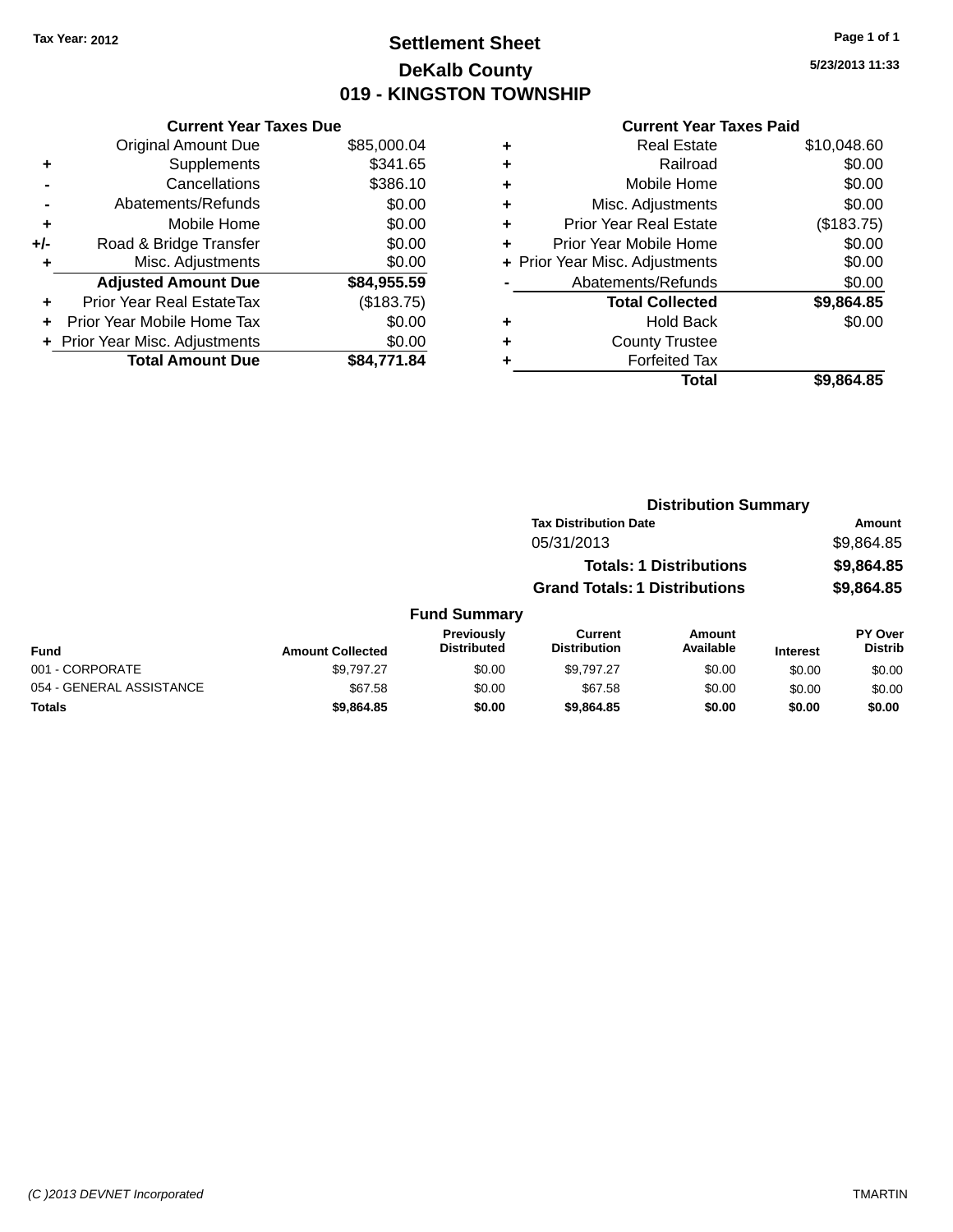### **Settlement Sheet Tax Year: 2012 Page 1 of 1 DeKalb County 020 - KINGSTON ROAD & BRIDGE**

**5/23/2013 11:33**

|       | <b>Current Year Taxes Due</b>  |              |  |  |  |  |
|-------|--------------------------------|--------------|--|--|--|--|
|       | <b>Original Amount Due</b>     | \$343,087.62 |  |  |  |  |
| ٠     | Supplements                    | \$1,265.46   |  |  |  |  |
|       | Cancellations                  | \$1,430.12   |  |  |  |  |
|       | Abatements/Refunds             | \$0.00       |  |  |  |  |
| ٠     | Mobile Home                    | \$0.00       |  |  |  |  |
| $+/-$ | Road & Bridge Transfer         | (\$3,276.01) |  |  |  |  |
|       | Misc. Adjustments              | \$0.00       |  |  |  |  |
|       | <b>Adjusted Amount Due</b>     | \$339,646.95 |  |  |  |  |
| ÷     | Prior Year Real EstateTax      | (\$678.49)   |  |  |  |  |
|       | Prior Year Mobile Home Tax     | \$0.00       |  |  |  |  |
|       | + Prior Year Misc. Adjustments | \$0.00       |  |  |  |  |
|       | <b>Total Amount Due</b>        | \$338,968.46 |  |  |  |  |
|       |                                |              |  |  |  |  |

|   | <b>Real Estate</b>             | \$37,219.93 |
|---|--------------------------------|-------------|
| ٠ | Railroad                       | \$0.00      |
| ٠ | Mobile Home                    | \$0.00      |
| ٠ | Misc. Adjustments              | \$0.00      |
| ٠ | Prior Year Real Estate         | (\$678.49)  |
|   | Prior Year Mobile Home         | \$0.00      |
|   | + Prior Year Misc. Adjustments | \$0.00      |
|   | Abatements/Refunds             | \$0.00      |
|   | <b>Total Collected</b>         | \$36,541.44 |
| ٠ | <b>Hold Back</b>               | \$0.00      |
| ٠ | <b>County Trustee</b>          |             |
|   | <b>Forfeited Tax</b>           |             |
|   | Total                          | \$36.541.44 |

| <b>Road and Bridge Summary</b> |             |               | <b>Distribution Summary</b>          |             |  |
|--------------------------------|-------------|---------------|--------------------------------------|-------------|--|
| <b>Municipality</b>            | Amt. Due    | Amt. Distrib. | <b>Tax Distribution Date</b>         | Amount      |  |
| <b>CITY OF GENOA</b>           | \$10,859.07 | \$1.277.33    | 05/31/2013                           | \$36,541.44 |  |
| <b>VILLAGE OF KINGSTON</b>     | \$17,035.66 | \$1,998.68    | <b>Totals: 1 Distributions</b>       | \$36,541.44 |  |
| <b>Totals</b>                  | \$27,894.73 | \$3,276.01    | <b>Grand Totals: 1 Distributions</b> | \$36,541.44 |  |
| <b>Fund Summary</b>            |             |               |                                      |             |  |

|                              |                         | . 989 YAN 1988                          |                                |                     |                 |                                  |
|------------------------------|-------------------------|-----------------------------------------|--------------------------------|---------------------|-----------------|----------------------------------|
| <b>Fund</b>                  | <b>Amount Collected</b> | <b>Previously</b><br><b>Distributed</b> | Current<br><b>Distribution</b> | Amount<br>Available | <b>Interest</b> | <b>PY Over</b><br><b>Distrib</b> |
| 007 - ROAD AND BRIDGE        | \$12,148.11             | \$0.00                                  | \$12.148.11                    | \$0.00              | \$0.00          | \$0.00                           |
| 008 - BRIDGE CONST W/COUNTY  | \$892.04                | \$0.00                                  | \$892.04                       | \$0.00              | \$0.00          | \$0.00                           |
| 009 - PERMANENT ROAD         | \$20.530.83             | \$0.00                                  | \$20,530.83                    | \$0.00              | \$0.00          | \$0.00                           |
| 010 - EQUIPMENT AND BUILDING | \$2.970.46              | \$0.00                                  | \$2,970.46                     | \$0.00              | \$0.00          | \$0.00                           |
| <b>Totals</b>                | \$36,541.44             | \$0.00                                  | \$36,541.44                    | \$0.00              | \$0.00          | \$0.00                           |
|                              |                         |                                         |                                |                     |                 |                                  |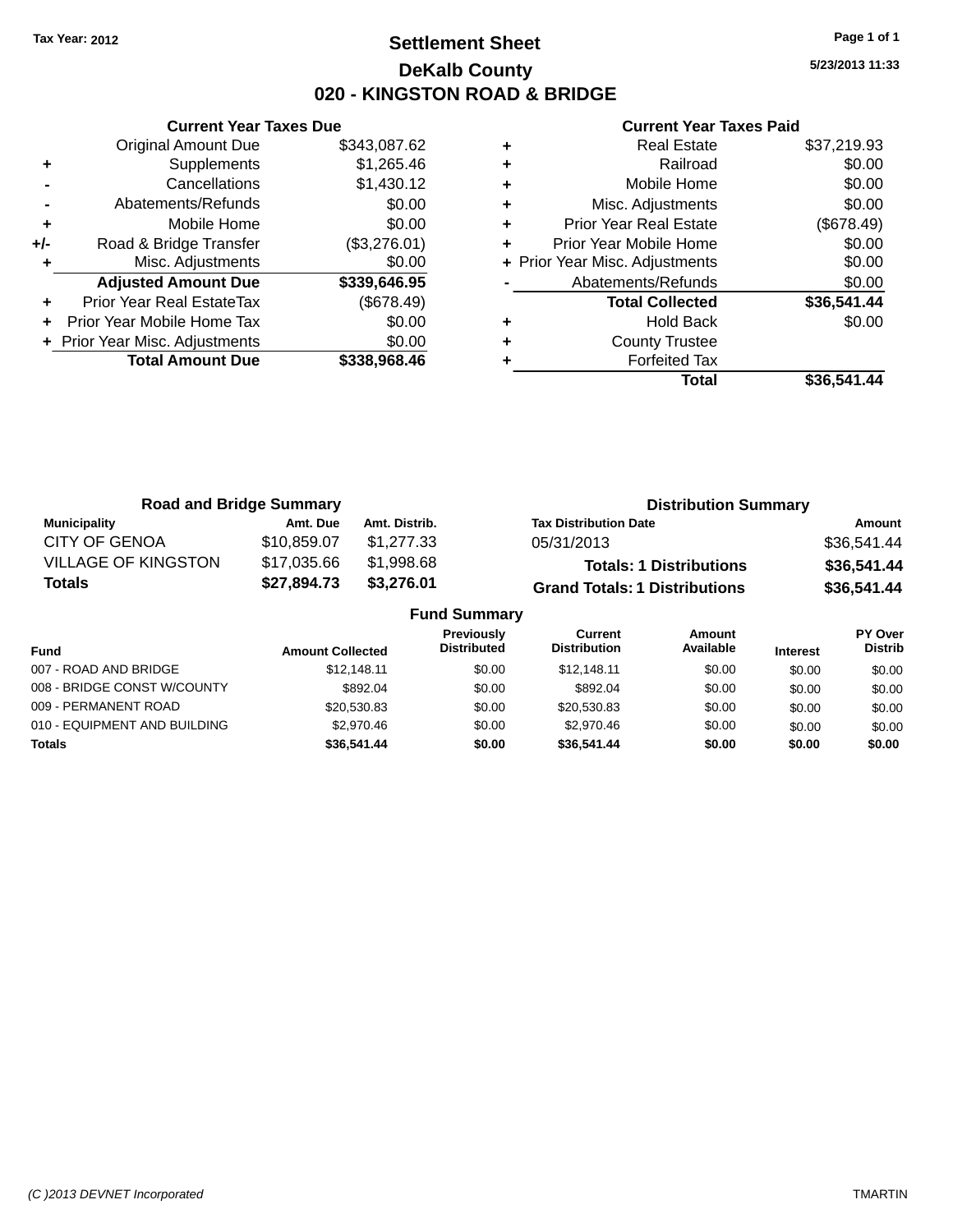### **Settlement Sheet Tax Year: 2012 Page 1 of 1 DeKalb County 021 - KINGSTON TWP CEMETERY**

**Current Year Taxes Due** Original Amount Due \$14,199.84 **+** Supplements \$57.07 **-** Cancellations \$64.51 **-** Abatements/Refunds \$0.00 **+** Mobile Home \$0.00 **+/-** Road & Bridge Transfer \$0.00 **+** Misc. Adjustments \$0.00 **Adjusted Amount Due \$14,192.40 +** Prior Year Real EstateTax (\$30.70) **+** Prior Year Mobile Home Tax \$0.00 **+ Prior Year Misc. Adjustments**  $$0.00$ **Total Amount Due \$14,161.70**

#### **Current Year Taxes Paid**

| ٠ | <b>Real Estate</b>             | \$1,678.70 |
|---|--------------------------------|------------|
| ÷ | Railroad                       | \$0.00     |
| ٠ | Mobile Home                    | \$0.00     |
| ٠ | Misc. Adjustments              | \$0.00     |
| ٠ | <b>Prior Year Real Estate</b>  | (\$30.70)  |
| ٠ | Prior Year Mobile Home         | \$0.00     |
|   | + Prior Year Misc. Adjustments | \$0.00     |
|   | Abatements/Refunds             | \$0.00     |
|   | <b>Total Collected</b>         | \$1,648.00 |
| ٠ | <b>Hold Back</b>               | \$0.00     |
| ٠ | <b>County Trustee</b>          |            |
| ٠ | <b>Forfeited Tax</b>           |            |
|   | Total                          | \$1.648.00 |
|   |                                |            |

|                |                         |                                  |                                       | <b>Distribution Summary</b>    |                 |                                  |
|----------------|-------------------------|----------------------------------|---------------------------------------|--------------------------------|-----------------|----------------------------------|
|                |                         |                                  | <b>Tax Distribution Date</b>          |                                |                 | Amount                           |
|                |                         |                                  | 05/31/2013                            |                                |                 | \$1,648.00                       |
|                |                         |                                  |                                       | <b>Totals: 1 Distributions</b> |                 | \$1,648.00                       |
|                |                         |                                  | <b>Grand Totals: 1 Distributions</b>  |                                |                 | \$1,648.00                       |
|                |                         | <b>Fund Summary</b>              |                                       |                                |                 |                                  |
| Fund           | <b>Amount Collected</b> | Previously<br><b>Distributed</b> | <b>Current</b><br><b>Distribution</b> | <b>Amount</b><br>Available     | <b>Interest</b> | <b>PY Over</b><br><b>Distrib</b> |
| 017 - CEMETERY | \$1,648.00              | \$0.00                           | \$1,648.00                            | \$0.00                         | \$0.00          | \$0.00                           |
| <b>Totals</b>  | \$1,648.00              | \$0.00                           | \$1,648.00                            | \$0.00                         | \$0.00          | \$0.00                           |

**5/23/2013 11:33**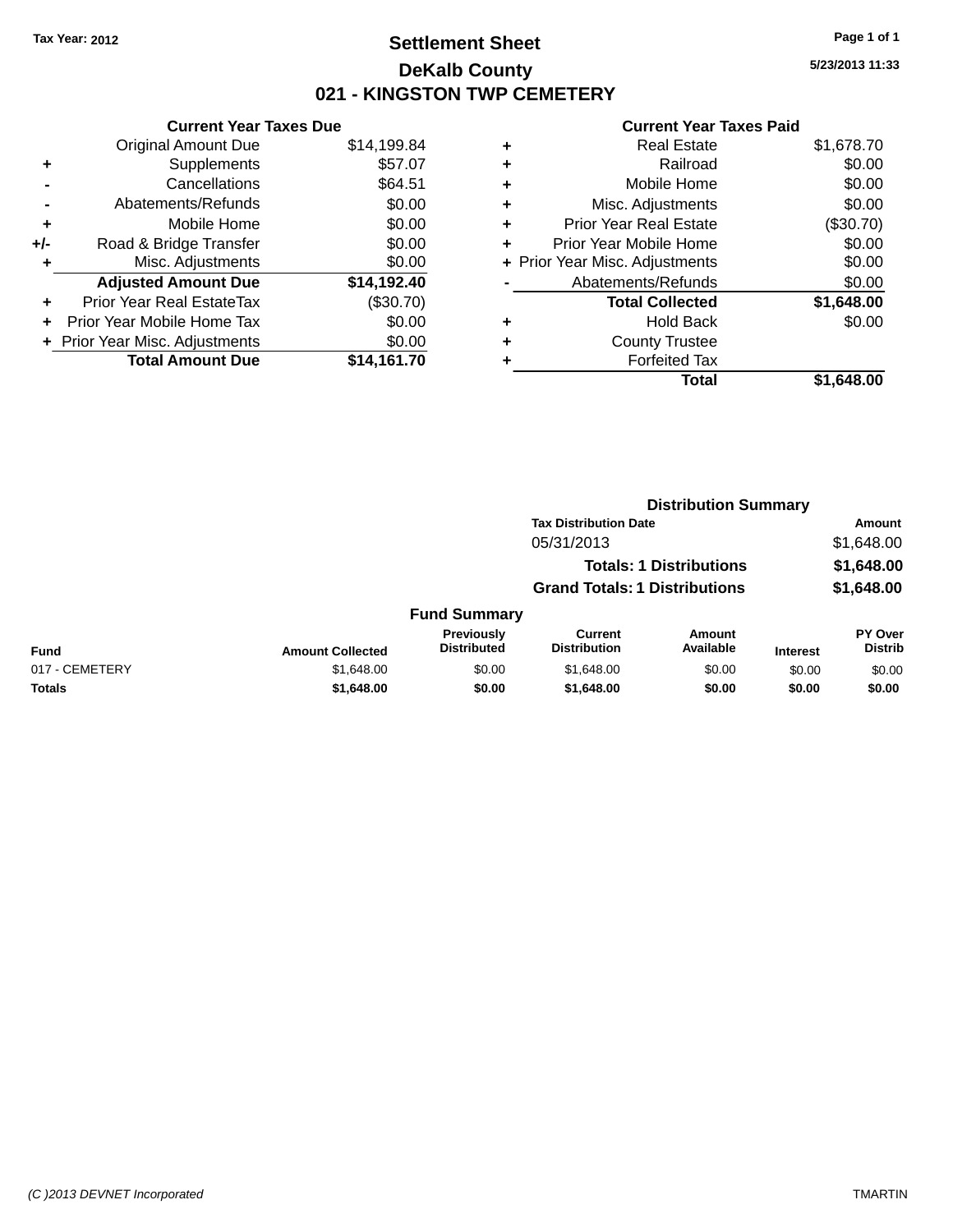### **Settlement Sheet Tax Year: 2012 Page 1 of 1 DeKalb County 022 - MALTA TOWNSHIP**

**5/23/2013 11:33**

|     | <b>Current Year Taxes Due</b>  |             |
|-----|--------------------------------|-------------|
|     | <b>Original Amount Due</b>     | \$62,569.16 |
|     | Supplements                    | \$0.00      |
|     | Cancellations                  | \$0.00      |
|     | Abatements/Refunds             | \$0.00      |
| ٠   | Mobile Home                    | \$0.00      |
| +/- | Road & Bridge Transfer         | \$0.00      |
|     | Misc. Adjustments              | \$0.00      |
|     | <b>Adjusted Amount Due</b>     | \$62,569.16 |
| ٠   | Prior Year Real EstateTax      | \$0.00      |
|     | Prior Year Mobile Home Tax     | \$0.00      |
|     | + Prior Year Misc. Adjustments | \$0.00      |
|     | <b>Total Amount Due</b>        | \$62,569.16 |
|     |                                |             |

|   | <b>Real Estate</b>             | \$5,917.89 |
|---|--------------------------------|------------|
| ٠ | Railroad                       | \$0.00     |
| ٠ | Mobile Home                    | \$0.00     |
| ٠ | Misc. Adjustments              | \$0.00     |
| ÷ | <b>Prior Year Real Estate</b>  | \$0.00     |
| ٠ | Prior Year Mobile Home         | \$0.00     |
|   | + Prior Year Misc. Adjustments | \$0.00     |
|   | Abatements/Refunds             | \$0.00     |
|   | <b>Total Collected</b>         | \$5,917.89 |
| ٠ | Hold Back                      | \$0.00     |
| ٠ | <b>County Trustee</b>          |            |
|   | <b>Forfeited Tax</b>           |            |
|   | Total                          | \$5,917.89 |
|   |                                |            |

|           |                                         |                                      | <b>Distribution Summary</b>    |                 |                                  |
|-----------|-----------------------------------------|--------------------------------------|--------------------------------|-----------------|----------------------------------|
|           |                                         | <b>Tax Distribution Date</b>         |                                |                 | Amount                           |
|           |                                         | 05/31/2013                           |                                |                 | \$5,917.89                       |
|           |                                         |                                      | <b>Totals: 1 Distributions</b> |                 | \$5,917.89                       |
|           |                                         | <b>Grand Totals: 1 Distributions</b> |                                |                 | \$5,917.89                       |
|           | <b>Fund Summary</b>                     |                                      |                                |                 |                                  |
| Collected | <b>Previously</b><br><b>Distributed</b> | Current<br><b>Distribution</b>       | Amount<br>Available            | <b>Interest</b> | <b>PY Over</b><br><b>Distrib</b> |

| <b>Fund</b>              | <b>Amount Collected</b> | Previously<br><b>Distributed</b> | Current<br><b>Distribution</b> | Amount<br>Available | <b>Interest</b> | <b>PY Over</b><br>Distrib |
|--------------------------|-------------------------|----------------------------------|--------------------------------|---------------------|-----------------|---------------------------|
| 001 - CORPORATE          | \$5.849.25              | \$0.00                           | \$5.849.25                     | \$0.00              | \$0.00          | \$0.00                    |
| 054 - GENERAL ASSISTANCE | \$68.64                 | \$0.00                           | \$68.64                        | \$0.00              | \$0.00          | \$0.00                    |
| Totals                   | \$5,917.89              | \$0.00                           | \$5,917.89                     | \$0.00              | \$0.00          | \$0.00                    |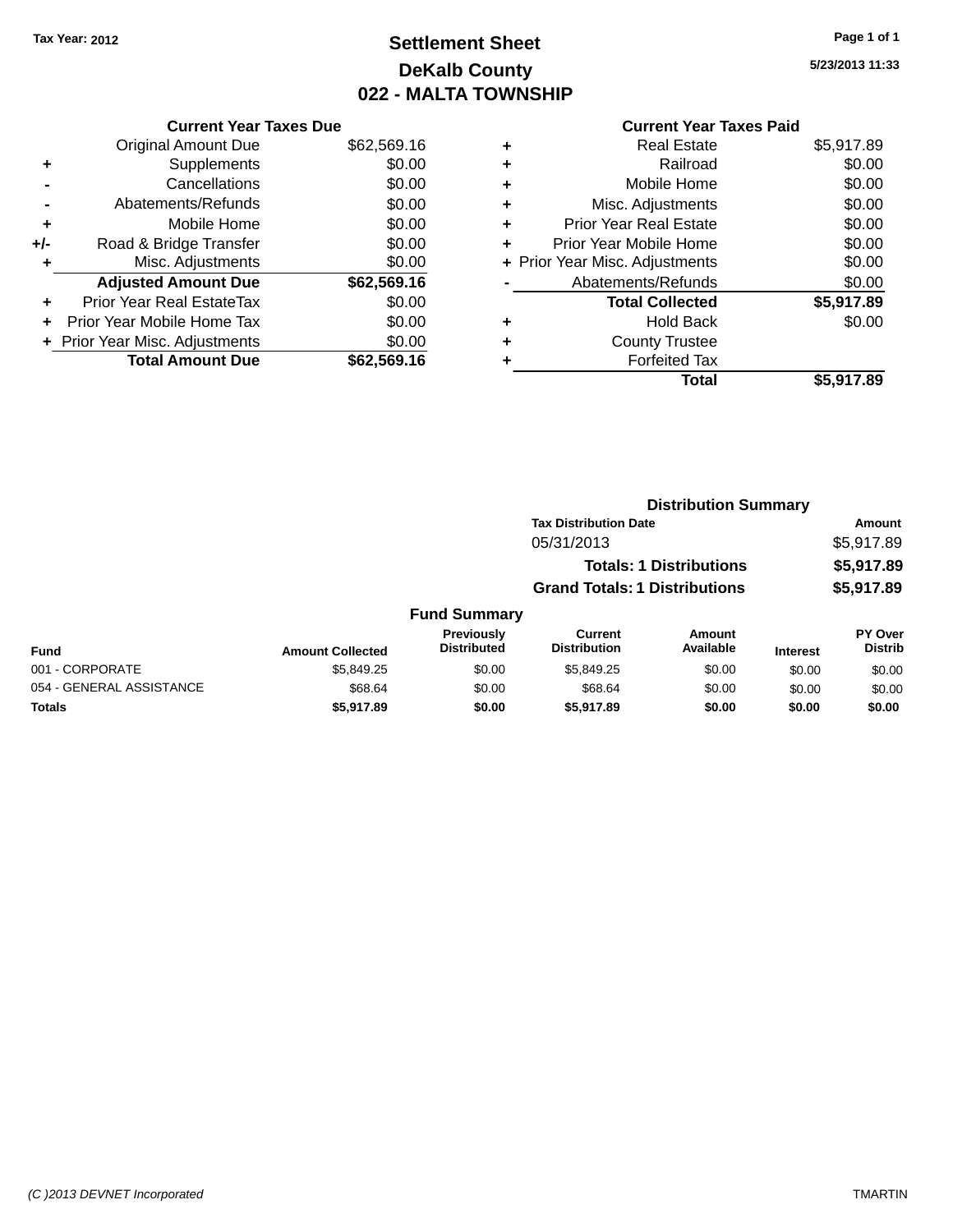### **Settlement Sheet Tax Year: 2012 Page 1 of 1 DeKalb County 023 - MALTA TWP LIBRARY**

**5/23/2013 11:33**

|     | <b>Current Year Taxes Due</b>  |              |
|-----|--------------------------------|--------------|
|     | <b>Original Amount Due</b>     | \$120,586.03 |
| ÷   | Supplements                    | \$0.00       |
|     | Cancellations                  | \$0.00       |
|     | Abatements/Refunds             | \$0.00       |
| ٠   | Mobile Home                    | \$0.00       |
| +/- | Road & Bridge Transfer         | \$0.00       |
| ٠   | Misc. Adjustments              | \$0.00       |
|     | <b>Adjusted Amount Due</b>     | \$120,586.03 |
| ÷   | Prior Year Real EstateTax      | \$0.00       |
|     | Prior Year Mobile Home Tax     | \$0.00       |
|     | + Prior Year Misc. Adjustments | \$0.00       |
|     | <b>Total Amount Due</b>        | \$120,586.03 |
|     |                                |              |

| ٠ | <b>Real Estate</b>             | \$11,405.28 |
|---|--------------------------------|-------------|
| ٠ | Railroad                       | \$0.00      |
| ٠ | Mobile Home                    | \$0.00      |
| ٠ | Misc. Adjustments              | \$0.00      |
| ٠ | <b>Prior Year Real Estate</b>  | \$0.00      |
| ٠ | Prior Year Mobile Home         | \$0.00      |
|   | + Prior Year Misc. Adjustments | \$0.00      |
|   | Abatements/Refunds             | \$0.00      |
|   | <b>Total Collected</b>         | \$11,405.28 |
| ٠ | Hold Back                      | \$0.00      |
| ٠ | <b>County Trustee</b>          |             |
| ٠ | <b>Forfeited Tax</b>           |             |
|   | Total                          | \$11,405.28 |
|   |                                |             |

|               |                         | <b>Distribution Summary</b>      |                                       |                                |                 |                                  |  |
|---------------|-------------------------|----------------------------------|---------------------------------------|--------------------------------|-----------------|----------------------------------|--|
|               |                         |                                  | <b>Tax Distribution Date</b>          |                                |                 | Amount                           |  |
|               |                         |                                  | 05/31/2013                            |                                |                 | \$11,405.28                      |  |
|               |                         |                                  |                                       | <b>Totals: 1 Distributions</b> |                 | \$11,405.28                      |  |
|               |                         |                                  | <b>Grand Totals: 1 Distributions</b>  |                                |                 | \$11,405.28                      |  |
|               |                         | <b>Fund Summary</b>              |                                       |                                |                 |                                  |  |
| Fund          | <b>Amount Collected</b> | Previously<br><b>Distributed</b> | <b>Current</b><br><b>Distribution</b> | Amount<br>Available            | <b>Interest</b> | <b>PY Over</b><br><b>Distrib</b> |  |
| 016 - LIBRARY | \$11,405.28             | \$0.00                           | \$11,405.28                           | \$0.00                         | \$0.00          | \$0.00                           |  |
| <b>Totals</b> | \$11,405.28             | \$0.00                           | \$11,405.28                           | \$0.00                         | \$0.00          | \$0.00                           |  |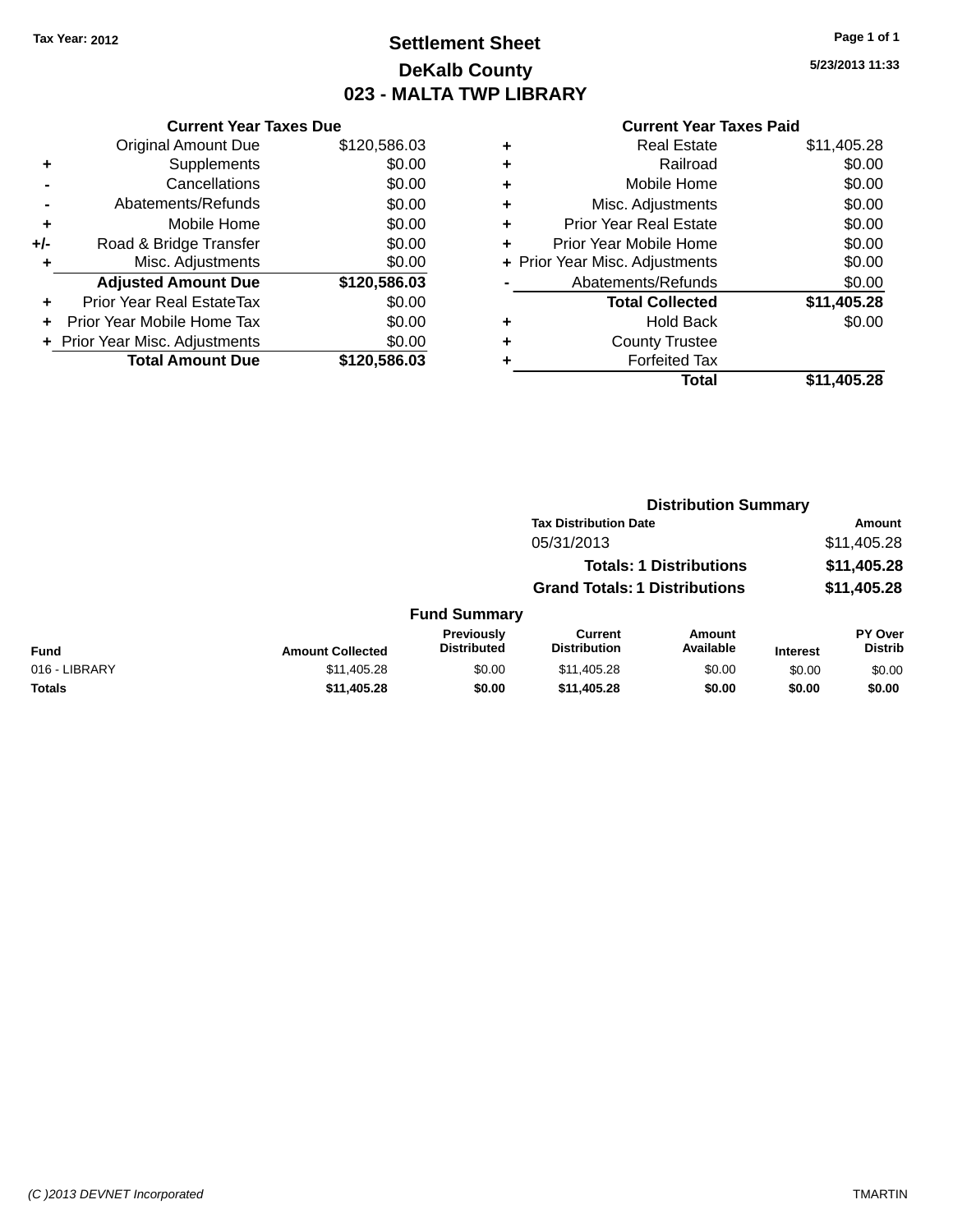### **Settlement Sheet Tax Year: 2012 Page 1 of 1 DeKalb County 024 - MALTA ROAD & BRIDGE**

**5/23/2013 11:33**

| Cur                   |   |              | <b>Current Year Taxes Due</b>  |       |
|-----------------------|---|--------------|--------------------------------|-------|
| R                     | ٠ | \$157,406.32 | <b>Original Amount Due</b>     |       |
|                       | ٠ | \$0.00       | Supplements                    |       |
| Mo                    | ٠ | \$0.00       | Cancellations                  |       |
| Misc. Ac              | ٠ | \$0.00       | Abatements/Refunds             |       |
| Prior Year R          | ÷ | \$0.00       | Mobile Home                    | ٠     |
| Prior Year Mo         |   | (\$1,105.71) | Road & Bridge Transfer         | $+/-$ |
| + Prior Year Misc. Ac |   | \$0.00       | Misc. Adjustments              |       |
| Abatement             |   | \$156,300.61 | <b>Adjusted Amount Due</b>     |       |
| Total                 |   | \$0.00       | Prior Year Real EstateTax      |       |
|                       | ٠ | \$0.00       | Prior Year Mobile Home Tax     |       |
| Coun                  | ٠ | \$0.00       | + Prior Year Misc. Adjustments |       |
| For                   |   | \$156,300.61 | <b>Total Amount Due</b>        |       |
|                       |   |              |                                |       |

|   | <b>Real Estate</b>             | \$13,782.17 |
|---|--------------------------------|-------------|
| ÷ | Railroad                       | \$0.00      |
| ٠ | Mobile Home                    | \$0.00      |
| ٠ | Misc. Adjustments              | \$0.00      |
| ٠ | Prior Year Real Estate         | \$0.00      |
|   | Prior Year Mobile Home         | \$0.00      |
|   | + Prior Year Misc. Adjustments | \$0.00      |
|   | Abatements/Refunds             | \$0.00      |
|   | <b>Total Collected</b>         | \$13,782.17 |
|   | <b>Hold Back</b>               | \$0.00      |
| ٠ | <b>County Trustee</b>          |             |
|   | <b>Forfeited Tax</b>           |             |
|   | Total                          | \$13,782.17 |

| <b>Road and Bridge Summary</b> |             |               | <b>Distribution Summary</b>          |             |  |
|--------------------------------|-------------|---------------|--------------------------------------|-------------|--|
| Municipality                   | Amt. Due    | Amt. Distrib. | <b>Tax Distribution Date</b>         | Amount      |  |
| <b>VILLAGE OF MALTA</b>        | \$11.373.78 | \$1,105.71    | 05/31/2013                           | \$13,782.17 |  |
| Totals                         | \$11,373.78 | \$1,105.71    | <b>Totals: 1 Distributions</b>       | \$13,782.17 |  |
|                                |             |               | <b>Grand Totals: 1 Distributions</b> | \$13,782.17 |  |

| <b>Fund Summary</b>          |                         |                                         |                                |                     |                 |                           |
|------------------------------|-------------------------|-----------------------------------------|--------------------------------|---------------------|-----------------|---------------------------|
| <b>Fund</b>                  | <b>Amount Collected</b> | <b>Previously</b><br><b>Distributed</b> | Current<br><b>Distribution</b> | Amount<br>Available | <b>Interest</b> | PY Over<br><b>Distrib</b> |
| 007 - ROAD AND BRIDGE        | \$4.179.72              | \$0.00                                  | \$4.179.72                     | \$0.00              | \$0.00          | \$0.00                    |
| 008 - BRIDGE CONST W/COUNTY  | \$1.747.12              | \$0.00                                  | \$1,747.12                     | \$0.00              | \$0.00          | \$0.00                    |
| 009 - PERMANENT ROAD         | \$6.278.41              | \$0.00                                  | \$6.278.41                     | \$0.00              | \$0.00          | \$0.00                    |
| 010 - EQUIPMENT AND BUILDING | \$1.576.92              | \$0.00                                  | \$1.576.92                     | \$0.00              | \$0.00          | \$0.00                    |
| <b>Totals</b>                | \$13,782.17             | \$0.00                                  | \$13,782,17                    | \$0.00              | \$0.00          | \$0.00                    |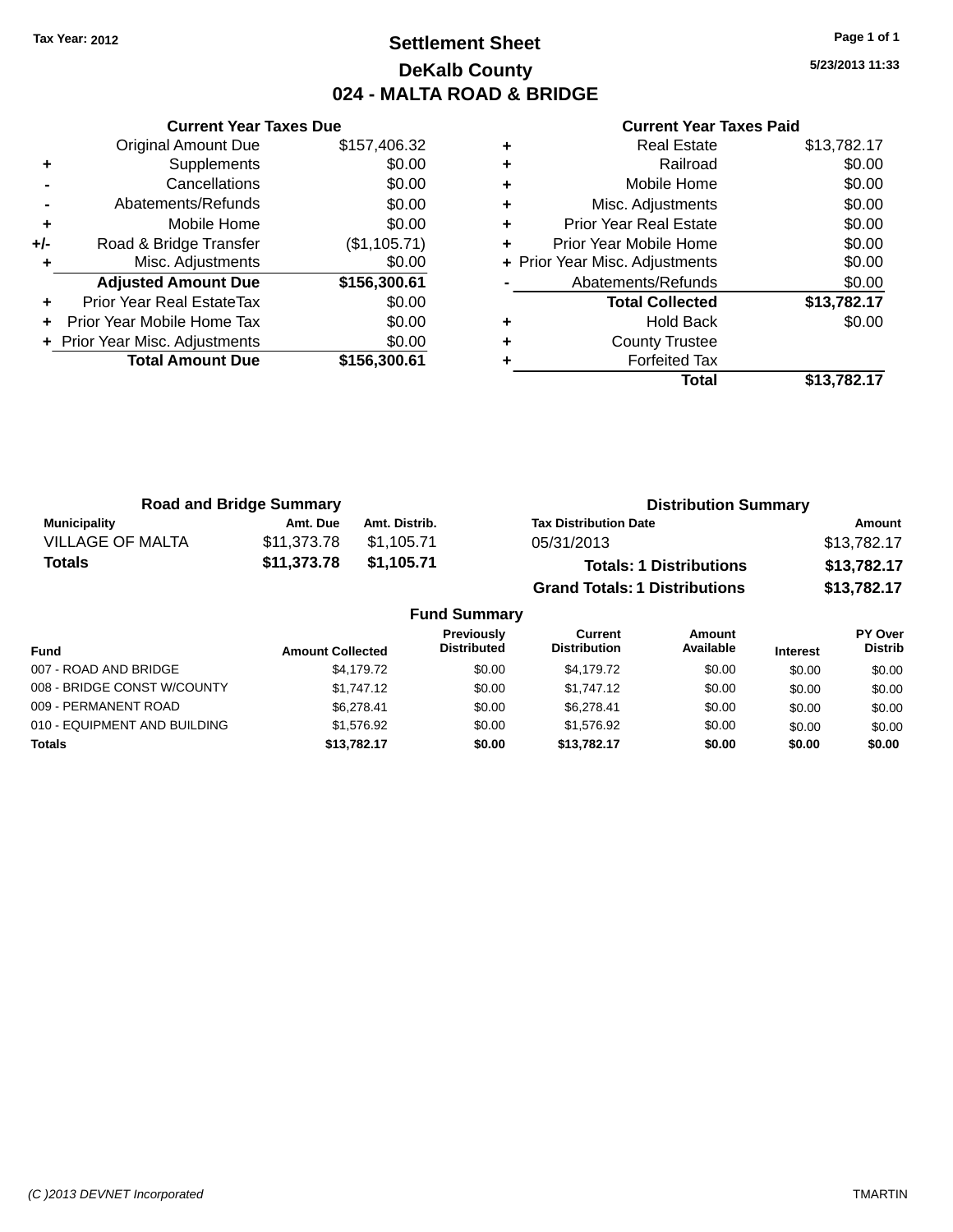### **Settlement Sheet Tax Year: 2012 Page 1 of 1 DeKalb County 025 - MAYFIELD TOWNSHIP**

**5/23/2013 11:33**

|     | <b>Current Year Taxes Due</b>  |             |
|-----|--------------------------------|-------------|
|     | <b>Original Amount Due</b>     | \$95,604.25 |
| ٠   | Supplements                    | \$0.00      |
|     | Cancellations                  | \$0.00      |
|     | Abatements/Refunds             | \$0.00      |
| ٠   | Mobile Home                    | \$0.00      |
| +/- | Road & Bridge Transfer         | \$0.00      |
| ٠   | Misc. Adjustments              | \$0.00      |
|     | <b>Adjusted Amount Due</b>     | \$95,604.25 |
| ٠   | Prior Year Real EstateTax      | \$0.00      |
|     | Prior Year Mobile Home Tax     | \$0.00      |
|     | + Prior Year Misc. Adjustments | \$0.00      |
|     | <b>Total Amount Due</b>        | \$95.604.25 |
|     |                                |             |

|   | <b>Real Estate</b>             | \$10,307.95 |
|---|--------------------------------|-------------|
| ٠ | Railroad                       | \$0.00      |
| ٠ | Mobile Home                    | \$0.00      |
| ٠ | Misc. Adjustments              | \$0.00      |
| ٠ | <b>Prior Year Real Estate</b>  | \$0.00      |
| ٠ | Prior Year Mobile Home         | \$0.00      |
|   | + Prior Year Misc. Adjustments | \$0.00      |
|   | Abatements/Refunds             | \$0.00      |
|   | <b>Total Collected</b>         | \$10,307.95 |
| ٠ | Hold Back                      | \$0.00      |
|   | <b>County Trustee</b>          |             |
| ٠ | <b>Forfeited Tax</b>           |             |
|   | Total                          | \$10,307.95 |
|   |                                |             |

|                 |                                         |                                       | <b>Distribution Summary</b>    |                 |                                  |
|-----------------|-----------------------------------------|---------------------------------------|--------------------------------|-----------------|----------------------------------|
|                 |                                         | <b>Tax Distribution Date</b>          |                                | <b>Amount</b>   |                                  |
|                 |                                         | 05/31/2013                            |                                |                 | \$10,307.95                      |
|                 |                                         |                                       | <b>Totals: 1 Distributions</b> |                 | \$10,307.95                      |
|                 |                                         | <b>Grand Totals: 1 Distributions</b>  |                                |                 | \$10,307.95                      |
|                 | <b>Fund Summary</b>                     |                                       |                                |                 |                                  |
| mount Collected | <b>Previously</b><br><b>Distributed</b> | <b>Current</b><br><b>Distribution</b> | <b>Amount</b><br>Available     | <b>Interest</b> | <b>PY Over</b><br><b>Distrib</b> |
|                 |                                         |                                       |                                |                 |                                  |

|                          |                         | <b>Previously</b>  | Current             | Amount    |                 | <b>PY Over</b> |
|--------------------------|-------------------------|--------------------|---------------------|-----------|-----------------|----------------|
| <b>Fund</b>              | <b>Amount Collected</b> | <b>Distributed</b> | <b>Distribution</b> | Available | <b>Interest</b> | Distrib        |
| 001 - CORPORATE          | \$9.876.52              | \$0.00             | \$9.876.52          | \$0.00    | \$0.00          | \$0.00         |
| 054 - GENERAL ASSISTANCE | \$431.43                | \$0.00             | \$431.43            | \$0.00    | \$0.00          | \$0.00         |
| <b>Totals</b>            | \$10,307.95             | \$0.00             | \$10,307.95         | \$0.00    | \$0.00          | \$0.00         |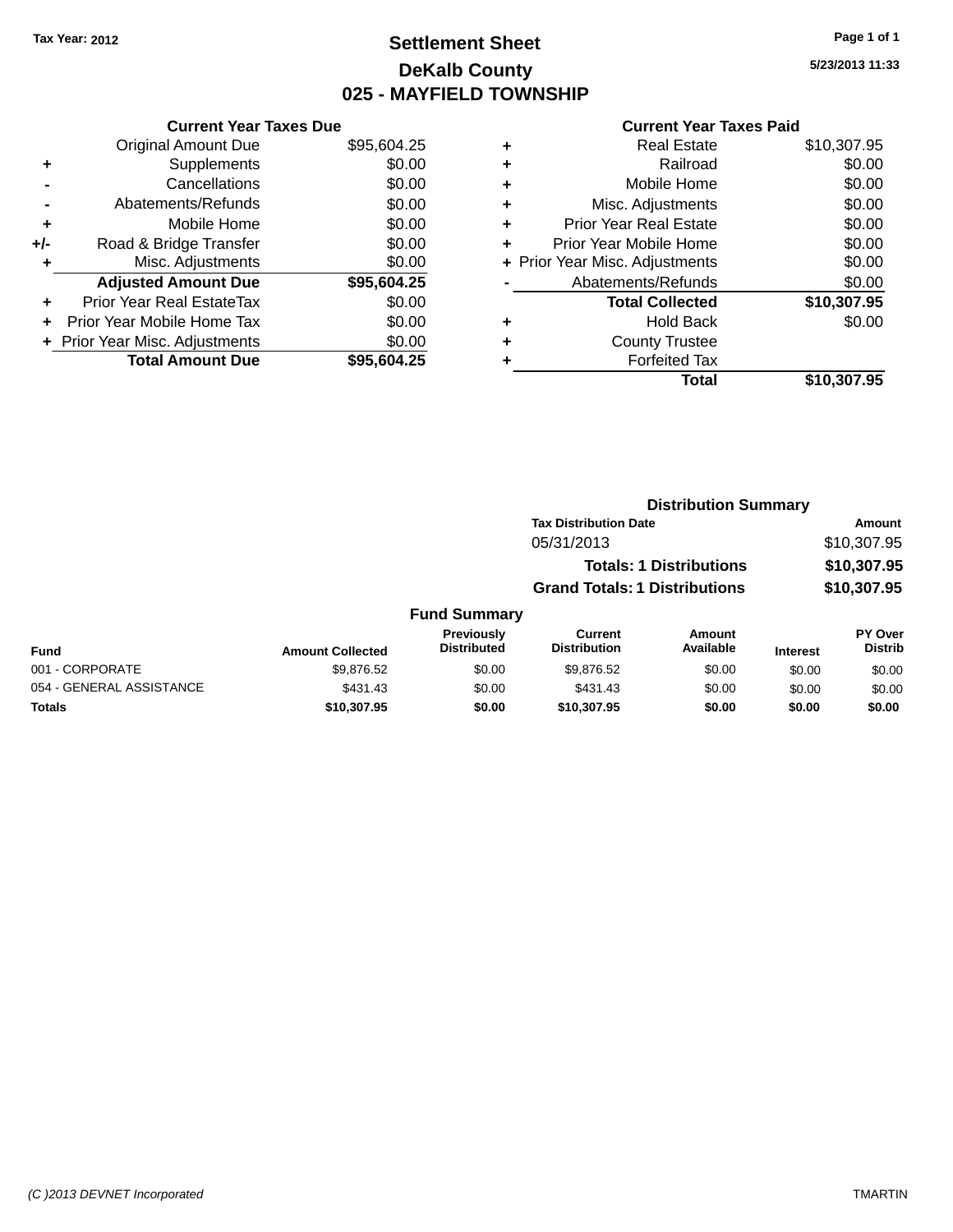### **Settlement Sheet Tax Year: 2012 Page 1 of 1 DeKalb County 026 - MAYFIELD ROAD & BRIDGE**

**5/23/2013 11:33**

#### **Current Year Taxes Paid**

|       | <b>Current Year Taxes Due</b>  |              |  |  |
|-------|--------------------------------|--------------|--|--|
|       | <b>Original Amount Due</b>     | \$232,664.55 |  |  |
| ٠     | Supplements                    | \$0.00       |  |  |
|       | Cancellations                  | \$0.00       |  |  |
|       | Abatements/Refunds             | \$0.00       |  |  |
| ٠     | Mobile Home                    | \$0.00       |  |  |
| $+/-$ | Road & Bridge Transfer         | \$0.00       |  |  |
|       | Misc. Adjustments              | \$0.00       |  |  |
|       | <b>Adjusted Amount Due</b>     | \$232,664.55 |  |  |
|       | Prior Year Real EstateTax      | \$0.00       |  |  |
|       | Prior Year Mobile Home Tax     | \$0.00       |  |  |
|       | + Prior Year Misc. Adjustments | \$0.00       |  |  |
|       | <b>Total Amount Due</b>        | \$232.664.55 |  |  |

|   | <b>Real Estate</b>             | \$25,085.58 |
|---|--------------------------------|-------------|
| ٠ | Railroad                       | \$0.00      |
| ٠ | Mobile Home                    | \$0.00      |
| ٠ | Misc. Adjustments              | \$0.00      |
| ٠ | <b>Prior Year Real Estate</b>  | \$0.00      |
| ٠ | Prior Year Mobile Home         | \$0.00      |
|   | + Prior Year Misc. Adjustments | \$0.00      |
|   | Abatements/Refunds             | \$0.00      |
|   | <b>Total Collected</b>         | \$25,085.58 |
| ٠ | <b>Hold Back</b>               | \$0.00      |
| ٠ | <b>County Trustee</b>          |             |
| ٠ | <b>Forfeited Tax</b>           |             |
|   | Total                          | \$25,085.58 |
|   |                                |             |

| <b>Distribution Summary</b>          |             |
|--------------------------------------|-------------|
| <b>Tax Distribution Date</b>         | Amount      |
| 05/31/2013                           | \$25,085.58 |
| <b>Totals: 1 Distributions</b>       | \$25,085.58 |
| <b>Grand Totals: 1 Distributions</b> | \$25,085.58 |

| <b>Fund</b>                                         | <b>Amount Collected</b> | <b>Previously</b><br><b>Distributed</b> | Current<br><b>Distribution</b> | Amount<br>Available | <b>Interest</b> | <b>PY Over</b><br><b>Distrib</b> |
|-----------------------------------------------------|-------------------------|-----------------------------------------|--------------------------------|---------------------|-----------------|----------------------------------|
| 007 - ROAD AND BRIDGE                               | \$16,151,00             | \$0.00                                  | \$16,151,00                    | \$0.00              | \$0.00          | \$0.00                           |
| 008 - BRIDGE CONST W/COUNTY                         | \$727.51                | \$0.00                                  | \$727.51                       | \$0.00              | \$0.00          | \$0.00                           |
| 009 - PERMANENT ROAD                                | \$6,128.63              | \$0.00                                  | \$6.128.63                     | \$0.00              | \$0.00          | \$0.00                           |
| 010 - EQUIPMENT AND BUILDING                        | \$1,039.07              | \$0.00                                  | \$1.039.07                     | \$0.00              | \$0.00          | \$0.00                           |
| 035 - TORT JUDGMENTS, LIABILITY<br><b>INSURANCE</b> | \$623.75                | \$0.00                                  | \$623.75                       | \$0.00              | \$0.00          | \$0.00                           |
| 047 - SOCIAL SECURITY                               | \$415.62                | \$0.00                                  | \$415.62                       | \$0.00              | \$0.00          | \$0.00                           |
| <b>Totals</b>                                       | \$25,085.58             | \$0.00                                  | \$25,085.58                    | \$0.00              | \$0.00          | \$0.00                           |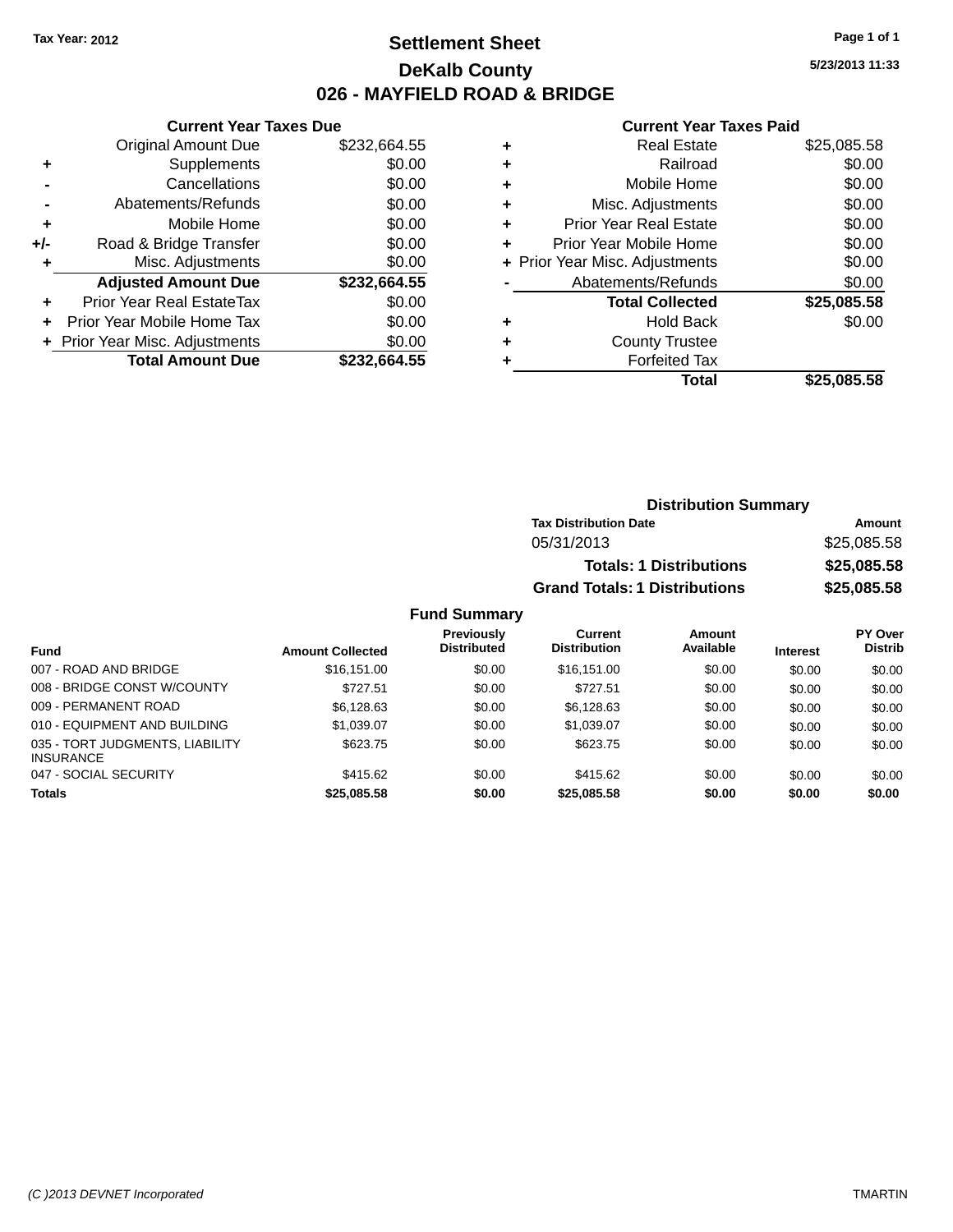### **Settlement Sheet Tax Year: 2012 Page 1 of 1 DeKalb County 027 - MILAN TOWNSHIP**

**5/23/2013 11:33**

|     | <b>Current Year Taxes Due</b>  |             |
|-----|--------------------------------|-------------|
|     | <b>Original Amount Due</b>     | \$40,001.17 |
| ٠   | Supplements                    | \$0.00      |
|     | Cancellations                  | \$0.00      |
|     | Abatements/Refunds             | \$0.00      |
| ٠   | Mobile Home                    | \$0.00      |
| +/- | Road & Bridge Transfer         | \$0.00      |
| ٠   | Misc. Adjustments              | \$0.00      |
|     | <b>Adjusted Amount Due</b>     | \$40,001.17 |
|     | Prior Year Real EstateTax      | \$0.00      |
|     | Prior Year Mobile Home Tax     | \$0.00      |
|     | + Prior Year Misc. Adjustments | \$0.00      |
|     | <b>Total Amount Due</b>        | \$40,001.17 |
|     |                                |             |

|   | <b>Real Estate</b>             | \$2,387.39 |
|---|--------------------------------|------------|
| ٠ | Railroad                       | \$0.00     |
| ٠ | Mobile Home                    | \$0.00     |
| ٠ | Misc. Adjustments              | \$0.00     |
| ٠ | <b>Prior Year Real Estate</b>  | \$0.00     |
| ٠ | Prior Year Mobile Home         | \$0.00     |
|   | + Prior Year Misc. Adjustments | \$0.00     |
|   | Abatements/Refunds             | \$0.00     |
|   | <b>Total Collected</b>         | \$2,387.39 |
| ٠ | <b>Hold Back</b>               | \$0.00     |
| ٠ | <b>County Trustee</b>          |            |
| ٠ | <b>Forfeited Tax</b>           |            |
|   | Total                          | \$2,387.39 |
|   |                                |            |

|                 |                         | <b>Distribution Summary</b>      |                                       |                                |                 |                           |
|-----------------|-------------------------|----------------------------------|---------------------------------------|--------------------------------|-----------------|---------------------------|
|                 |                         |                                  | <b>Tax Distribution Date</b>          |                                |                 | <b>Amount</b>             |
|                 |                         |                                  | 05/31/2013                            |                                |                 | \$2,387.39                |
|                 |                         |                                  |                                       | <b>Totals: 1 Distributions</b> |                 | \$2,387.39                |
|                 |                         |                                  | <b>Grand Totals: 1 Distributions</b>  |                                |                 | \$2,387.39                |
|                 |                         | <b>Fund Summary</b>              |                                       |                                |                 |                           |
| <b>Fund</b>     | <b>Amount Collected</b> | Previously<br><b>Distributed</b> | <b>Current</b><br><b>Distribution</b> | <b>Amount</b><br>Available     | <b>Interest</b> | PY Over<br><b>Distrib</b> |
| 001 - CORPORATE | \$2,387.39              | \$0.00                           | \$2,387.39                            | \$0.00                         | \$0.00          | \$0.00                    |
| <b>Totals</b>   | \$2,387.39              | \$0.00                           | \$2,387.39                            | \$0.00                         | \$0.00          | \$0.00                    |
|                 |                         |                                  |                                       |                                |                 |                           |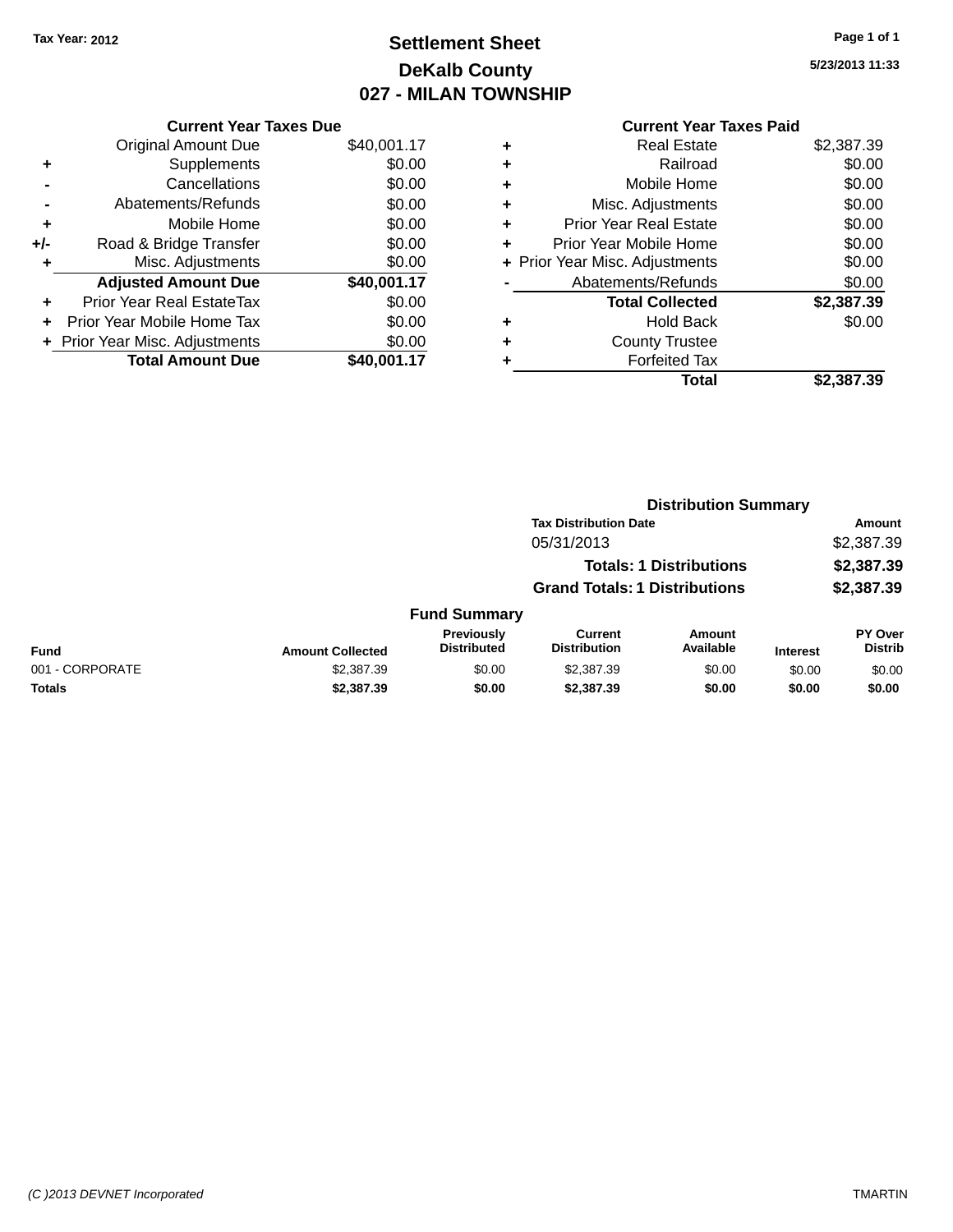### **Settlement Sheet Tax Year: 2012 Page 1 of 1 DeKalb County 028 - MILAN ROAD & BRIDGE**

**Current Year Taxes Due** Original Amount Due \$61,756.13<br>Supplements \$0.00 **+** Supplements **-** Cancellations \$0.00 **-** Abatements/Refunds \$0.00 **+** Mobile Home \$0.00 **+/-** Road & Bridge Transfer \$0.00 **+** Misc. Adjustments \$0.00 **Adjusted Amount Due \$61,756.13 +** Prior Year Real EstateTax \$0.00 **+** Prior Year Mobile Home Tax \$0.00 **+ Prior Year Misc. Adjustments**  $$0.00$ **Total Amount Due \$61,756.13**

#### **Current Year Taxes Paid**

| ٠ | <b>Real Estate</b>             | \$3,685.82 |
|---|--------------------------------|------------|
| ÷ | Railroad                       | \$0.00     |
| ٠ | Mobile Home                    | \$0.00     |
| ٠ | Misc. Adjustments              | \$0.00     |
| ٠ | <b>Prior Year Real Estate</b>  | \$0.00     |
| ٠ | Prior Year Mobile Home         | \$0.00     |
|   | + Prior Year Misc. Adjustments | \$0.00     |
|   | Abatements/Refunds             | \$0.00     |
|   | <b>Total Collected</b>         | \$3,685.82 |
| ٠ | <b>Hold Back</b>               | \$0.00     |
| ٠ | <b>County Trustee</b>          |            |
| ٠ | <b>Forfeited Tax</b>           |            |
|   | Total                          | \$3,685.82 |
|   |                                |            |

| <b>Distribution Summary</b>          |            |
|--------------------------------------|------------|
| <b>Tax Distribution Date</b>         | Amount     |
| 05/31/2013                           | \$3,685.82 |
| <b>Totals: 1 Distributions</b>       | \$3,685.82 |
| <b>Grand Totals: 1 Distributions</b> | \$3,685.82 |

| Fund                        | <b>Amount Collected</b> | <b>Previously</b><br><b>Distributed</b> | Current<br><b>Distribution</b> | Amount<br>Available | <b>Interest</b> | <b>PY Over</b><br><b>Distrib</b> |
|-----------------------------|-------------------------|-----------------------------------------|--------------------------------|---------------------|-----------------|----------------------------------|
| 007 - ROAD AND BRIDGE       | \$2,530.56              | \$0.00                                  | \$2,530.56                     | \$0.00              | \$0.00          | \$0.00                           |
| 008 - BRIDGE CONST W/COUNTY | \$259.88                | \$0.00                                  | \$259.88                       | \$0.00              | \$0.00          | \$0.00                           |
| 009 - PERMANENT ROAD        | \$895.38                | \$0.00                                  | \$895.38                       | \$0.00              | \$0.00          | \$0.00                           |
| Totals                      | \$3,685.82              | \$0.00                                  | \$3,685.82                     | \$0.00              | \$0.00          | \$0.00                           |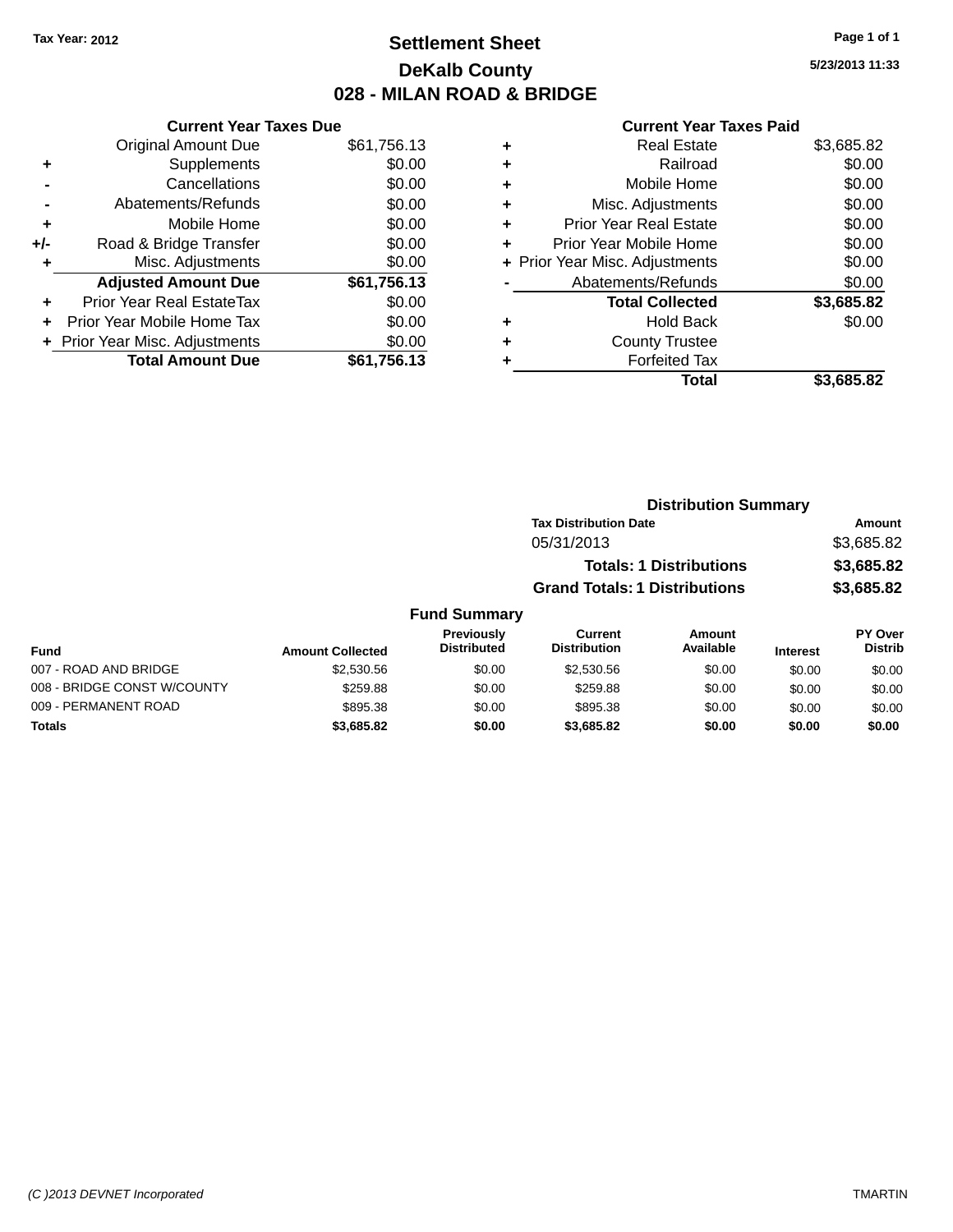### **Settlement Sheet Tax Year: 2012 Page 1 of 1 DeKalb County 029 - PAW PAW TOWNSHIP**

**5/23/2013 11:33**

|  | <b>Current Year Taxes Paid</b> |  |  |  |
|--|--------------------------------|--|--|--|
|--|--------------------------------|--|--|--|

|     | <b>Current Year Taxes Due</b>  |             |
|-----|--------------------------------|-------------|
|     | <b>Original Amount Due</b>     | \$65,159.66 |
| ٠   | Supplements                    | \$514.03    |
|     | Cancellations                  | \$540.38    |
|     | Abatements/Refunds             | \$0.00      |
| ٠   | Mobile Home                    | \$0.00      |
| +/- | Road & Bridge Transfer         | \$0.00      |
|     | Misc. Adjustments              | \$0.00      |
|     | <b>Adjusted Amount Due</b>     | \$65,133.31 |
| ÷   | Prior Year Real EstateTax      | \$0.00      |
| ÷   | Prior Year Mobile Home Tax     | \$0.00      |
|     | + Prior Year Misc. Adjustments | \$0.00      |
|     | <b>Total Amount Due</b>        | \$65,133.31 |

| ٠ | <b>Real Estate</b>             | \$7,167.33 |
|---|--------------------------------|------------|
| ٠ | Railroad                       | \$0.00     |
| ٠ | Mobile Home                    | \$0.00     |
| ٠ | Misc. Adjustments              | \$0.00     |
| ٠ | <b>Prior Year Real Estate</b>  | \$0.00     |
| ٠ | Prior Year Mobile Home         | \$0.00     |
|   | + Prior Year Misc. Adjustments | \$0.00     |
|   | Abatements/Refunds             | \$0.00     |
|   | <b>Total Collected</b>         | \$7,167.33 |
| ٠ | Hold Back                      | \$0.00     |
| ٠ | <b>County Trustee</b>          |            |
| ٠ | <b>Forfeited Tax</b>           |            |
|   | <b>Total</b>                   | \$7,167.33 |
|   |                                |            |

|                     |                                      | <b>Distribution Summary</b>    |                |
|---------------------|--------------------------------------|--------------------------------|----------------|
|                     | <b>Tax Distribution Date</b>         |                                | Amount         |
|                     | 05/31/2013                           |                                | \$7,167.33     |
|                     |                                      | <b>Totals: 1 Distributions</b> | \$7,167.33     |
|                     | <b>Grand Totals: 1 Distributions</b> |                                | \$7,167.33     |
| <b>Fund Summary</b> |                                      |                                |                |
| <b>Previously</b>   | Current                              | Amount                         | <b>PY Over</b> |

| Fund                     | <b>Amount Collected</b> | Previously<br><b>Distributed</b> | Current<br><b>Distribution</b> | Amount<br>Available | <b>Interest</b> | <b>PY Over</b><br><b>Distrib</b> |
|--------------------------|-------------------------|----------------------------------|--------------------------------|---------------------|-----------------|----------------------------------|
| 001 - CORPORATE          | \$6.732.15              | \$0.00                           | \$6.732.15                     | \$0.00              | \$0.00          | \$0.00                           |
| 017 - CEMETERY           | \$272.17                | \$0.00                           | \$272.17                       | \$0.00              | \$0.00          | \$0.00                           |
| 034 - GENERAL ASSISTANCE | \$163.01                | \$0.00                           | \$163.01                       | \$0.00              | \$0.00          | \$0.00                           |
| <b>Totals</b>            | \$7,167.33              | \$0.00                           | \$7,167,33                     | \$0.00              | \$0.00          | \$0.00                           |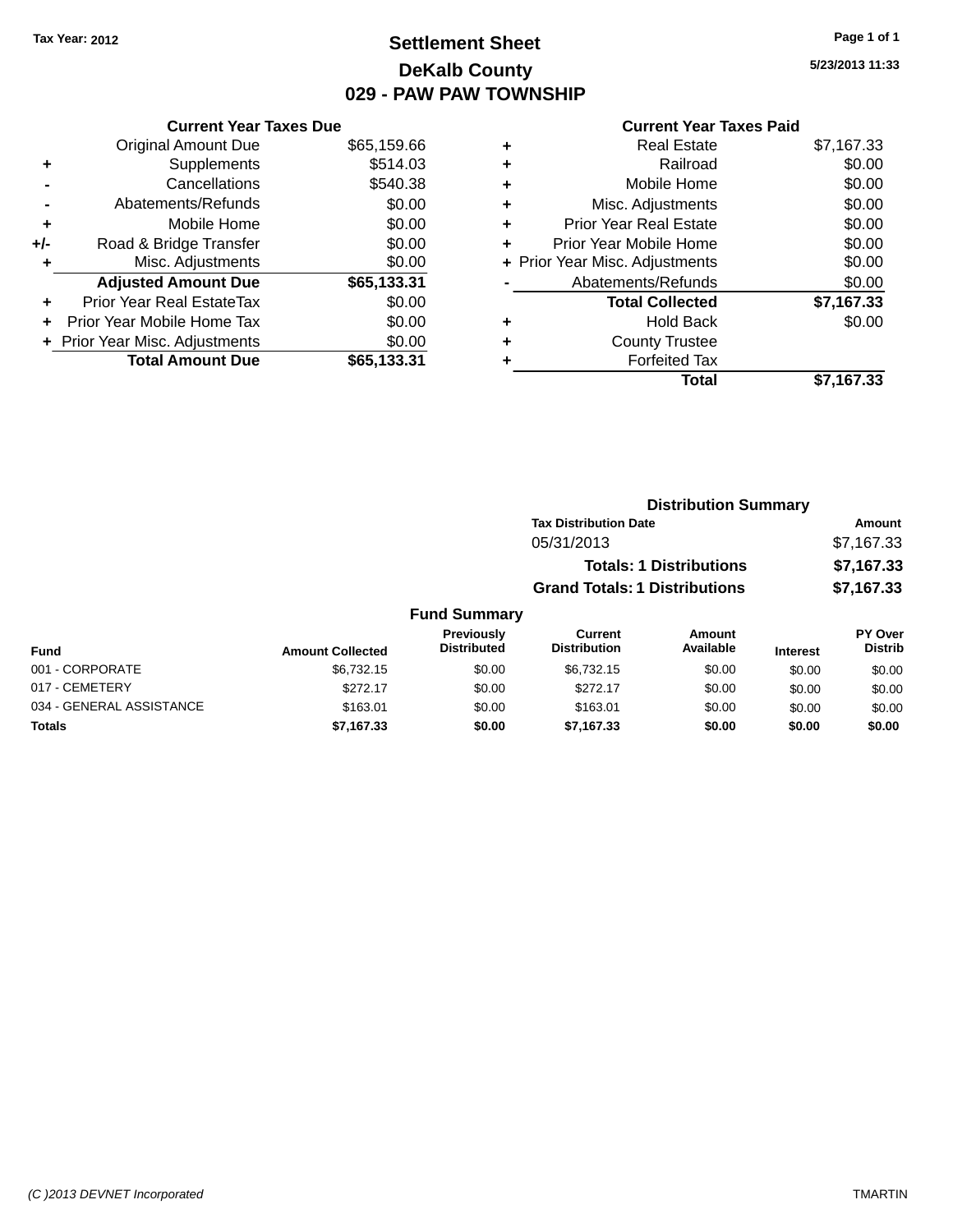### **Settlement Sheet Tax Year: 2012 Page 1 of 1 DeKalb County 030 - PAW PAW ROAD & BRIDGE**

**5/23/2013 11:33**

#### **Current Year Taxes Paid**

|     | <b>Current Year Taxes Due</b>     |             |
|-----|-----------------------------------|-------------|
|     | <b>Original Amount Due</b>        | \$89,870.72 |
| ٠   | Supplements                       | \$708.97    |
|     | Cancellations                     | \$745.32    |
|     | Abatements/Refunds                | \$0.00      |
| ٠   | Mobile Home                       | \$0.00      |
| +/- | Road & Bridge Transfer            | \$0.00      |
| ٠   | Misc. Adjustments                 | \$0.00      |
|     | <b>Adjusted Amount Due</b>        | \$89,834.37 |
| ÷   | Prior Year Real EstateTax         | \$0.00      |
| ÷   | <b>Prior Year Mobile Home Tax</b> | \$0.00      |
|     | + Prior Year Misc. Adjustments    | \$0.00      |
|     | <b>Total Amount Due</b>           | \$89,834.37 |

| ٠ | <b>Real Estate</b>             | \$9,885.45 |
|---|--------------------------------|------------|
| ٠ | Railroad                       | \$0.00     |
| ٠ | Mobile Home                    | \$0.00     |
| ٠ | Misc. Adjustments              | \$0.00     |
| ٠ | <b>Prior Year Real Estate</b>  | \$0.00     |
| ٠ | Prior Year Mobile Home         | \$0.00     |
|   | + Prior Year Misc. Adjustments | \$0.00     |
|   | Abatements/Refunds             | \$0.00     |
|   | <b>Total Collected</b>         | \$9,885.45 |
| ٠ | <b>Hold Back</b>               | \$0.00     |
| ٠ | <b>County Trustee</b>          |            |
| ٠ | <b>Forfeited Tax</b>           |            |
|   | Total                          | \$9,885.45 |

| <b>Distribution Summary</b>          |            |
|--------------------------------------|------------|
| <b>Tax Distribution Date</b>         | Amount     |
| 05/31/2013                           | \$9.885.45 |
| <b>Totals: 1 Distributions</b>       | \$9,885.45 |
| <b>Grand Totals: 1 Distributions</b> | \$9,885.45 |

| <b>Fund</b>                                   | <b>Amount Collected</b> | <b>Previously</b><br><b>Distributed</b> | Current<br><b>Distribution</b> | Amount<br>Available | <b>Interest</b> | <b>PY Over</b><br><b>Distrib</b> |
|-----------------------------------------------|-------------------------|-----------------------------------------|--------------------------------|---------------------|-----------------|----------------------------------|
| 007 - ROAD AND BRIDGE                         | \$4.794.14              | \$0.00                                  | \$4.794.14                     | \$0.00              | \$0.00          | \$0.00                           |
| 009 - PERMANENT ROAD                          | \$3,838.95              | \$0.00                                  | \$3.838.95                     | \$0.00              | \$0.00          | \$0.00                           |
| 010 - EQUIPMENT AND BUILDING                  | \$527.54                | \$0.00                                  | \$527.54                       | \$0.00              | \$0.00          | \$0.00                           |
| 027 - AUDIT                                   | \$79.14                 | \$0.00                                  | \$79.14                        | \$0.00              | \$0.00          | \$0.00                           |
| 035 - TORT JUDGEMENTS/LIABILITY<br><b>INS</b> | \$509.43                | \$0.00                                  | \$509.43                       | \$0.00              | \$0.00          | \$0.00                           |
| 047 - SOCIAL SECURITY                         | \$136.25                | \$0.00                                  | \$136.25                       | \$0.00              | \$0.00          | \$0.00                           |
| <b>Totals</b>                                 | \$9,885.45              | \$0.00                                  | \$9,885,45                     | \$0.00              | \$0.00          | \$0.00                           |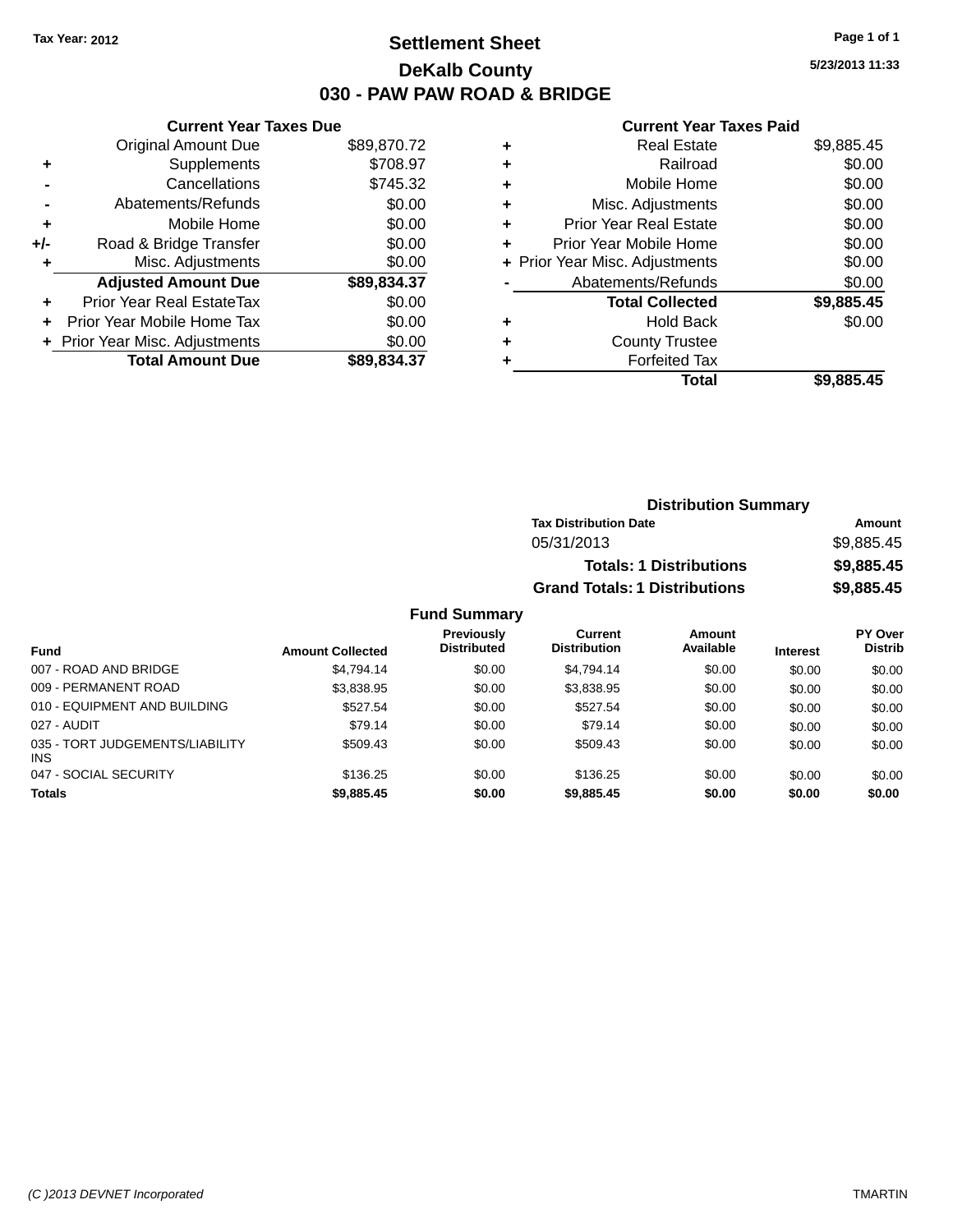### **Settlement Sheet Tax Year: 2012 Page 1 of 1 DeKalb County 031 - PIERCE TOWNSHIP**

**5/23/2013 11:33**

#### **Current Year Taxes Paid**

| <b>Current Year Taxes Due</b> |                                |
|-------------------------------|--------------------------------|
| <b>Original Amount Due</b>    | \$55,019.62                    |
| Supplements                   | \$0.00                         |
| Cancellations                 | \$0.00                         |
| Abatements/Refunds            | \$0.00                         |
| Mobile Home                   | \$0.00                         |
| Road & Bridge Transfer        | \$0.00                         |
| Misc. Adjustments             | \$0.00                         |
| <b>Adjusted Amount Due</b>    | \$55,019.62                    |
| Prior Year Real EstateTax     | \$0.00                         |
| Prior Year Mobile Home Tax    | \$0.00                         |
|                               | \$0.00                         |
| <b>Total Amount Due</b>       | \$55,019.62                    |
|                               | + Prior Year Misc. Adjustments |

| ٠ | <b>Real Estate</b>             | \$7,009.34 |
|---|--------------------------------|------------|
| ÷ | Railroad                       | \$0.00     |
| ٠ | Mobile Home                    | \$0.00     |
| ٠ | Misc. Adjustments              | \$0.00     |
| ٠ | <b>Prior Year Real Estate</b>  | \$0.00     |
| ٠ | Prior Year Mobile Home         | \$0.00     |
|   | + Prior Year Misc. Adjustments | \$0.00     |
|   | Abatements/Refunds             | \$0.00     |
|   | <b>Total Collected</b>         | \$7,009.34 |
| ٠ | <b>Hold Back</b>               | \$0.00     |
| ٠ | <b>County Trustee</b>          |            |
| ٠ | <b>Forfeited Tax</b>           |            |
|   | Total                          | \$7,009.34 |
|   |                                |            |

| <b>Distribution Summary</b>          |            |
|--------------------------------------|------------|
| <b>Tax Distribution Date</b>         | Amount     |
| 05/31/2013                           | \$7,009.34 |
| <b>Totals: 1 Distributions</b>       | \$7,009.34 |
| <b>Grand Totals: 1 Distributions</b> | \$7,009.34 |

| <b>Fund</b>                                   | <b>Amount Collected</b> | <b>Previously</b><br><b>Distributed</b> | Current<br><b>Distribution</b> | Amount<br>Available | <b>Interest</b> | PY Over<br><b>Distrib</b> |
|-----------------------------------------------|-------------------------|-----------------------------------------|--------------------------------|---------------------|-----------------|---------------------------|
| 001 - CORPORATE                               | \$5,225.72              | \$0.00                                  | \$5,225,72                     | \$0.00              | \$0.00          | \$0.00                    |
| $005 - I. M. R. F.$                           | \$414.22                | \$0.00                                  | \$414.22                       | \$0.00              | \$0.00          | \$0.00                    |
| 027 - AUDIT                                   | \$114.18                | \$0.00                                  | \$114.18                       | \$0.00              | \$0.00          | \$0.00                    |
| 035 - TORT JUDGEMENTS/LIABILITY<br><b>INS</b> | \$522.46                | \$0.00                                  | \$522.46                       | \$0.00              | \$0.00          | \$0.00                    |
| 047 - SOCIAL SECURITY                         | \$350.51                | \$0.00                                  | \$350.51                       | \$0.00              | \$0.00          | \$0.00                    |
| 054 - GENERAL ASSISTANCE                      | \$382.25                | \$0.00                                  | \$382.25                       | \$0.00              | \$0.00          | \$0.00                    |
| <b>Totals</b>                                 | \$7,009.34              | \$0.00                                  | \$7,009.34                     | \$0.00              | \$0.00          | \$0.00                    |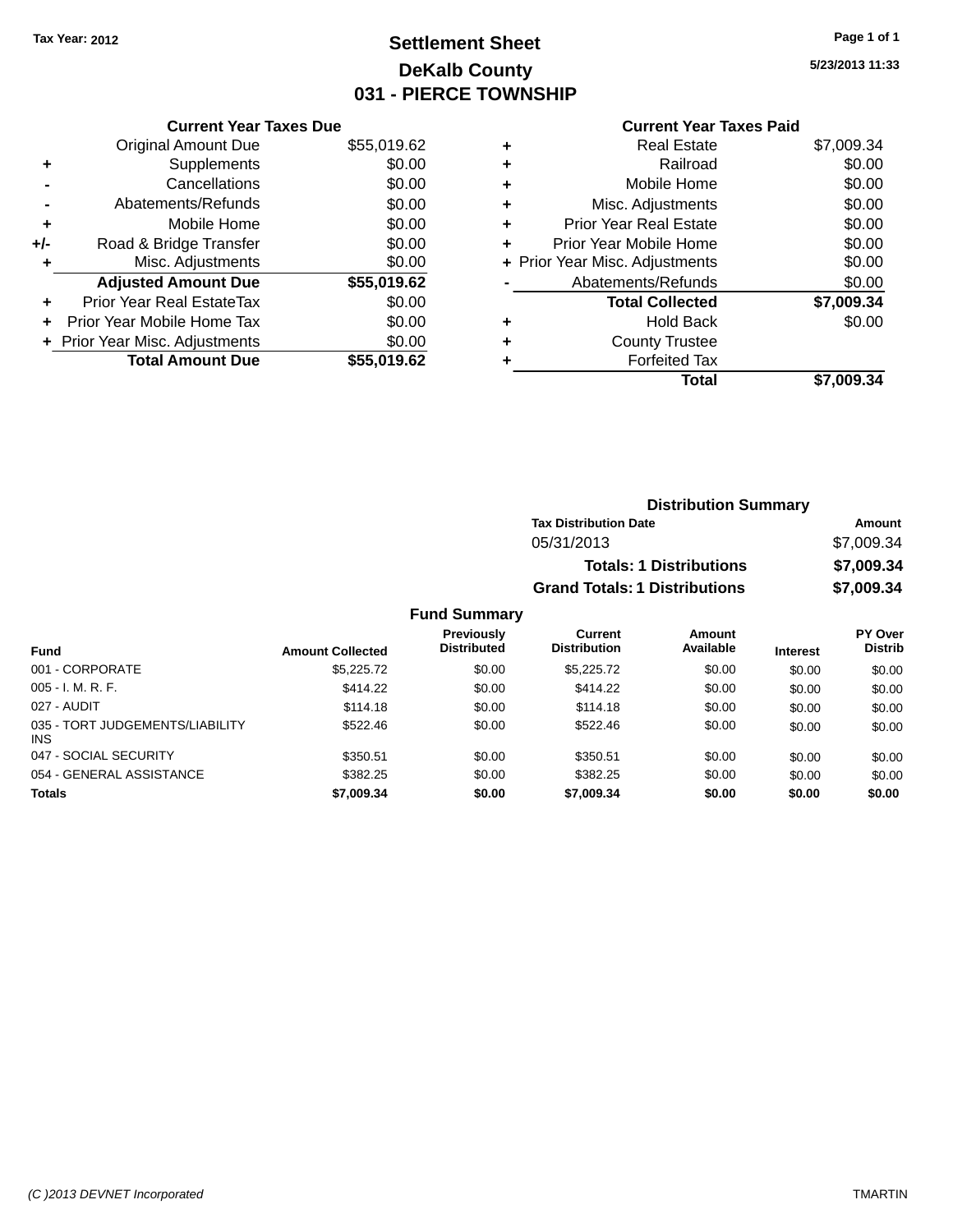### **Settlement Sheet Tax Year: 2012 Page 1 of 1 DeKalb County 032 - PIERCE ROAD & BRIDGE**

**5/23/2013 11:33**

#### **Current Year Taxes Paid**

|       | <b>Current Year Taxes Due</b>  |              |
|-------|--------------------------------|--------------|
|       | <b>Original Amount Due</b>     | \$162,040.56 |
| ٠     | Supplements                    | \$0.00       |
|       | Cancellations                  | \$0.00       |
|       | Abatements/Refunds             | \$0.00       |
| ٠     | Mobile Home                    | \$0.00       |
| $+/-$ | Road & Bridge Transfer         | \$0.00       |
|       | Misc. Adjustments              | \$0.00       |
|       | <b>Adjusted Amount Due</b>     | \$162,040.56 |
| ٠     | Prior Year Real EstateTax      | \$0.00       |
| ٠     | Prior Year Mobile Home Tax     | \$0.00       |
|       | + Prior Year Misc. Adjustments | \$0.00       |
|       | <b>Total Amount Due</b>        | \$162,040.56 |
|       |                                |              |

|   | <b>Real Estate</b>             | \$20,643.25 |
|---|--------------------------------|-------------|
| ٠ | Railroad                       | \$0.00      |
| ٠ | Mobile Home                    | \$0.00      |
| ٠ | Misc. Adjustments              | \$0.00      |
| ٠ | <b>Prior Year Real Estate</b>  | \$0.00      |
| ٠ | Prior Year Mobile Home         | \$0.00      |
|   | + Prior Year Misc. Adjustments | \$0.00      |
|   | Abatements/Refunds             | \$0.00      |
|   | <b>Total Collected</b>         | \$20,643.25 |
| ٠ | <b>Hold Back</b>               | \$0.00      |
| ٠ | <b>County Trustee</b>          |             |
| ٠ | <b>Forfeited Tax</b>           |             |
|   | Total                          | \$20,643.25 |
|   |                                |             |

| <b>Distribution Summary</b>          |             |
|--------------------------------------|-------------|
| <b>Tax Distribution Date</b>         | Amount      |
| 05/31/2013                           | \$20,643.25 |
| <b>Totals: 1 Distributions</b>       | \$20,643.25 |
| <b>Grand Totals: 1 Distributions</b> | \$20,643.25 |

| <b>Fund</b>                  | <b>Amount Collected</b> | Previously<br><b>Distributed</b> | Current<br><b>Distribution</b> | Amount<br>Available | <b>Interest</b> | PY Over<br><b>Distrib</b> |
|------------------------------|-------------------------|----------------------------------|--------------------------------|---------------------|-----------------|---------------------------|
| $005 - I. M. R. F.$          | \$14.40                 | \$0.00                           | \$14.40                        | \$0.00              | \$0.00          | \$0.00                    |
| 007 - ROAD AND BRIDGE        | \$14,684.14             | \$0.00                           | \$14,684.14                    | \$0.00              | \$0.00          | \$0.00                    |
| 008 - BRIDGE CONST W/COUNTY  | \$1,165.93              | \$0.00                           | \$1.165.93                     | \$0.00              | \$0.00          | \$0.00                    |
| 009 - PERMANENT ROAD         | \$3.813.34              | \$0.00                           | \$3.813.34                     | \$0.00              | \$0.00          | \$0.00                    |
| 010 - EQUIPMENT AND BUILDING | \$816.56                | \$0.00                           | \$816.56                       | \$0.00              | \$0.00          | \$0.00                    |
| 047 - SOCIAL SECURITY        | \$148.88                | \$0.00                           | \$148.88                       | \$0.00              | \$0.00          | \$0.00                    |
| <b>Totals</b>                | \$20,643.25             | \$0.00                           | \$20,643.25                    | \$0.00              | \$0.00          | \$0.00                    |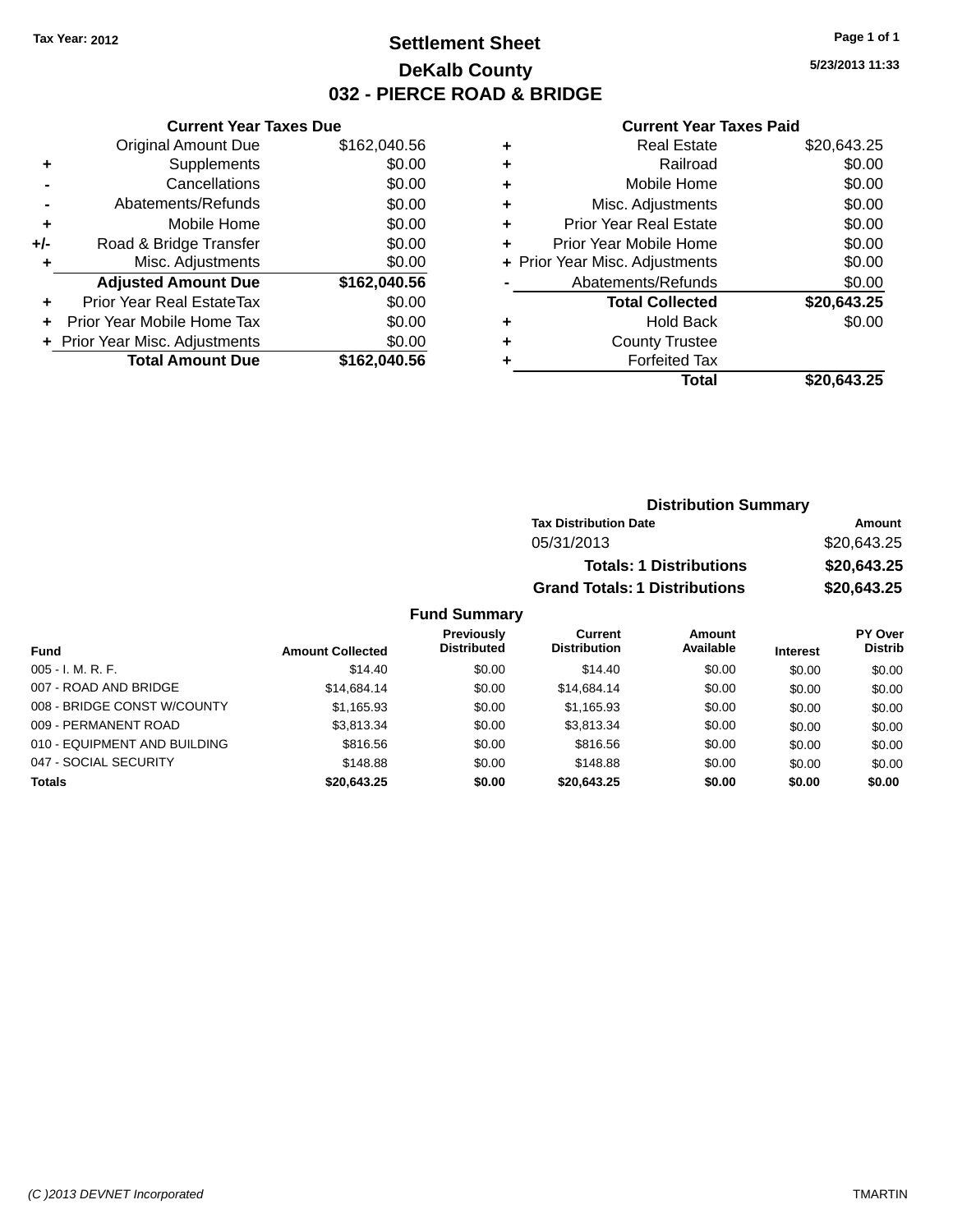### **Settlement Sheet Tax Year: 2012 Page 1 of 1 DeKalb County 033 - SANDWICH TOWNSHIP**

**5/23/2013 11:33**

#### **Current Year Taxes Paid**

|     | <b>Current Year Taxes Due</b>  |              |
|-----|--------------------------------|--------------|
|     | <b>Original Amount Due</b>     | \$234,740.07 |
| ٠   | Supplements                    | \$662.00     |
|     | Cancellations                  | \$718.55     |
|     | Abatements/Refunds             | \$0.00       |
| ٠   | Mobile Home                    | \$0.00       |
| +/- | Road & Bridge Transfer         | \$0.00       |
|     | Misc. Adjustments              | \$0.00       |
|     | <b>Adjusted Amount Due</b>     | \$234,683.52 |
| ٠   | Prior Year Real EstateTax      | \$236.57     |
|     | Prior Year Mobile Home Tax     | \$0.00       |
|     | + Prior Year Misc. Adjustments | \$0.00       |
|     | <b>Total Amount Due</b>        | \$234,920.09 |
|     |                                |              |

| ٠ | <b>Real Estate</b>             | \$29,927.93 |
|---|--------------------------------|-------------|
| ٠ | Railroad                       | \$0.00      |
| ٠ | Mobile Home                    | \$0.00      |
| ٠ | Misc. Adjustments              | \$0.00      |
| ٠ | <b>Prior Year Real Estate</b>  | \$236.57    |
| ٠ | Prior Year Mobile Home         | \$0.00      |
|   | + Prior Year Misc. Adjustments | \$0.00      |
|   | Abatements/Refunds             | \$0.00      |
|   | <b>Total Collected</b>         | \$30,164.50 |
| ٠ | <b>Hold Back</b>               | \$0.00      |
| ٠ | <b>County Trustee</b>          |             |
| ٠ | <b>Forfeited Tax</b>           |             |
|   | Total                          | \$30,164.50 |
|   |                                |             |

| <b>Distribution Summary</b>          |             |
|--------------------------------------|-------------|
| <b>Tax Distribution Date</b>         | Amount      |
| 05/31/2013                           | \$30,164.50 |
| <b>Totals: 1 Distributions</b>       | \$30,164.50 |
| <b>Grand Totals: 1 Distributions</b> | \$30,164.50 |

| Fund                     | <b>Amount Collected</b> | Previously<br><b>Distributed</b> | Current<br><b>Distribution</b> | Amount<br>Available | <b>Interest</b> | <b>PY Over</b><br>Distrib |
|--------------------------|-------------------------|----------------------------------|--------------------------------|---------------------|-----------------|---------------------------|
| 001 - CORPORATE          | \$15,652.55             | \$0.00                           | \$15.652.55                    | \$0.00              | \$0.00          | \$0.00                    |
| $005 - I. M. R. F.$      | \$1.927.75              | \$0.00                           | \$1.927.75                     | \$0.00              | \$0.00          | \$0.00                    |
| 017 - CEMETERY           | \$9,060.87              | \$0.00                           | \$9.060.87                     | \$0.00              | \$0.00          | \$0.00                    |
| 047 - SOCIAL SECURITY    | \$952.35                | \$0.00                           | \$952.35                       | \$0.00              | \$0.00          | \$0.00                    |
| 054 - GENERAL ASSISTANCE | \$2,570.98              | \$0.00                           | \$2.570.98                     | \$0.00              | \$0.00          | \$0.00                    |
| <b>Totals</b>            | \$30.164.50             | \$0.00                           | \$30.164.50                    | \$0.00              | \$0.00          | \$0.00                    |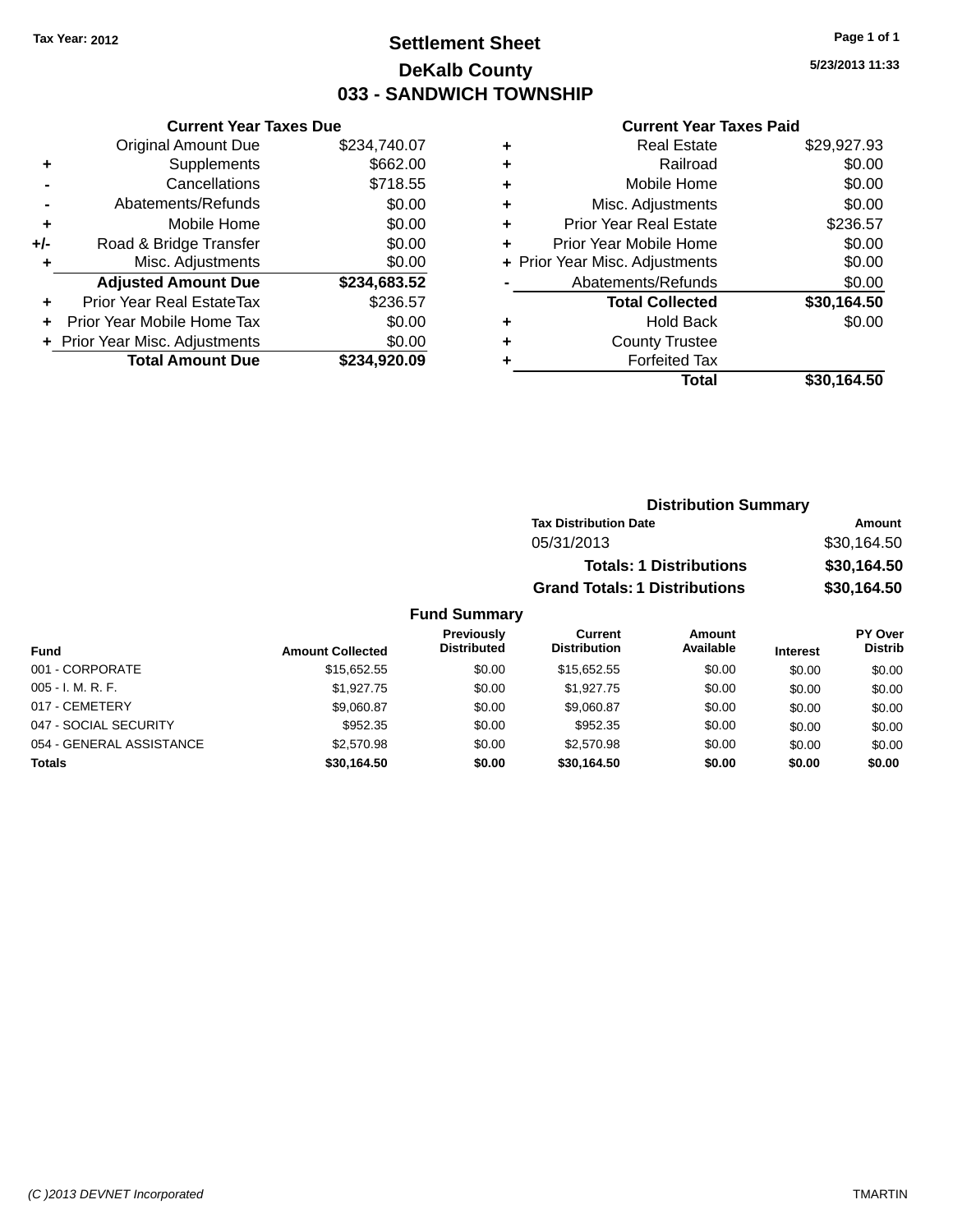### **Settlement Sheet Tax Year: 2012 Page 1 of 1 DeKalb County 034 - SANDWICH PUBLIC LIBRARY DISTRICT**

**5/23/2013 11:33**

## **Current Year Taxes Paid**

|     | <b>Current Year Taxes Due</b>    |              |
|-----|----------------------------------|--------------|
|     | <b>Original Amount Due</b>       | \$536,197.13 |
| ٠   | Supplements                      | \$1,512.16   |
|     | Cancellations                    | \$1,641.33   |
|     | Abatements/Refunds               | \$0.00       |
| ٠   | Mobile Home                      | \$0.00       |
| +/- | Road & Bridge Transfer           | \$0.00       |
| ٠   | Misc. Adjustments                | \$0.00       |
|     | <b>Adjusted Amount Due</b>       | \$536,067.96 |
|     | <b>Prior Year Real EstateTax</b> | \$337.36     |
|     | Prior Year Mobile Home Tax       | \$0.00       |
|     | + Prior Year Misc. Adjustments   | \$0.00       |
|     | <b>Total Amount Due</b>          | \$536,405.32 |
|     |                                  |              |

|   | Total                          | \$68,699.37 |
|---|--------------------------------|-------------|
|   | <b>Forfeited Tax</b>           |             |
| ٠ | <b>County Trustee</b>          |             |
| ٠ | <b>Hold Back</b>               | \$0.00      |
|   | <b>Total Collected</b>         | \$68,699.37 |
|   | Abatements/Refunds             | \$0.00      |
|   | + Prior Year Misc. Adjustments | \$0.00      |
| ٠ | Prior Year Mobile Home         | \$0.00      |
| ٠ | <b>Prior Year Real Estate</b>  | \$337.36    |
| ٠ | Misc. Adjustments              | \$0.00      |
| ٠ | Mobile Home                    | \$0.00      |
| ٠ | Railroad                       | \$0.00      |
| ٠ | <b>Real Estate</b>             | \$68,362.01 |
|   |                                |             |

| <b>Distribution Summary</b>          |             |
|--------------------------------------|-------------|
| <b>Tax Distribution Date</b>         | Amount      |
| 05/31/2013                           | \$68,699.37 |
| <b>Totals: 1 Distributions</b>       | \$68,699.37 |
| <b>Grand Totals: 1 Distributions</b> | \$68,699.37 |

| <b>Fund</b>                                   | <b>Amount Collected</b> | <b>Previously</b><br><b>Distributed</b> | Current<br><b>Distribution</b> | Amount<br>Available | <b>Interest</b> | <b>PY Over</b><br><b>Distrib</b> |
|-----------------------------------------------|-------------------------|-----------------------------------------|--------------------------------|---------------------|-----------------|----------------------------------|
| 001 - CORPORATE                               | \$35,275.27             | \$0.00                                  | \$35,275.27                    | \$0.00              | \$0.00          | \$0.00                           |
| 003 - BONDS AND INTEREST                      | \$25,898.42             | \$0.00                                  | \$25,898.42                    | \$0.00              | \$0.00          | \$0.00                           |
| 004 - OPERATIONS & MAINTENANCE                | \$3,729.35              | \$0.00                                  | \$3,729.35                     | \$0.00              | \$0.00          | \$0.00                           |
| $005 - I. M. R. F.$                           | \$1,012.76              | \$0.00                                  | \$1,012.76                     | \$0.00              | \$0.00          | \$0.00                           |
| 027 - AUDIT                                   | \$283.32                | \$0.00                                  | \$283.32                       | \$0.00              | \$0.00          | \$0.00                           |
| 035 - TORT JUDGEMENTS/LIABILITY<br><b>INS</b> | \$1,428.19              | \$0.00                                  | \$1,428.19                     | \$0.00              | \$0.00          | \$0.00                           |
| 047 - SOCIAL SECURITY                         | \$1,072,06              | \$0.00                                  | \$1,072,06                     | \$0.00              | \$0.00          | \$0.00                           |
| <b>Totals</b>                                 | \$68,699.37             | \$0.00                                  | \$68,699,37                    | \$0.00              | \$0.00          | \$0.00                           |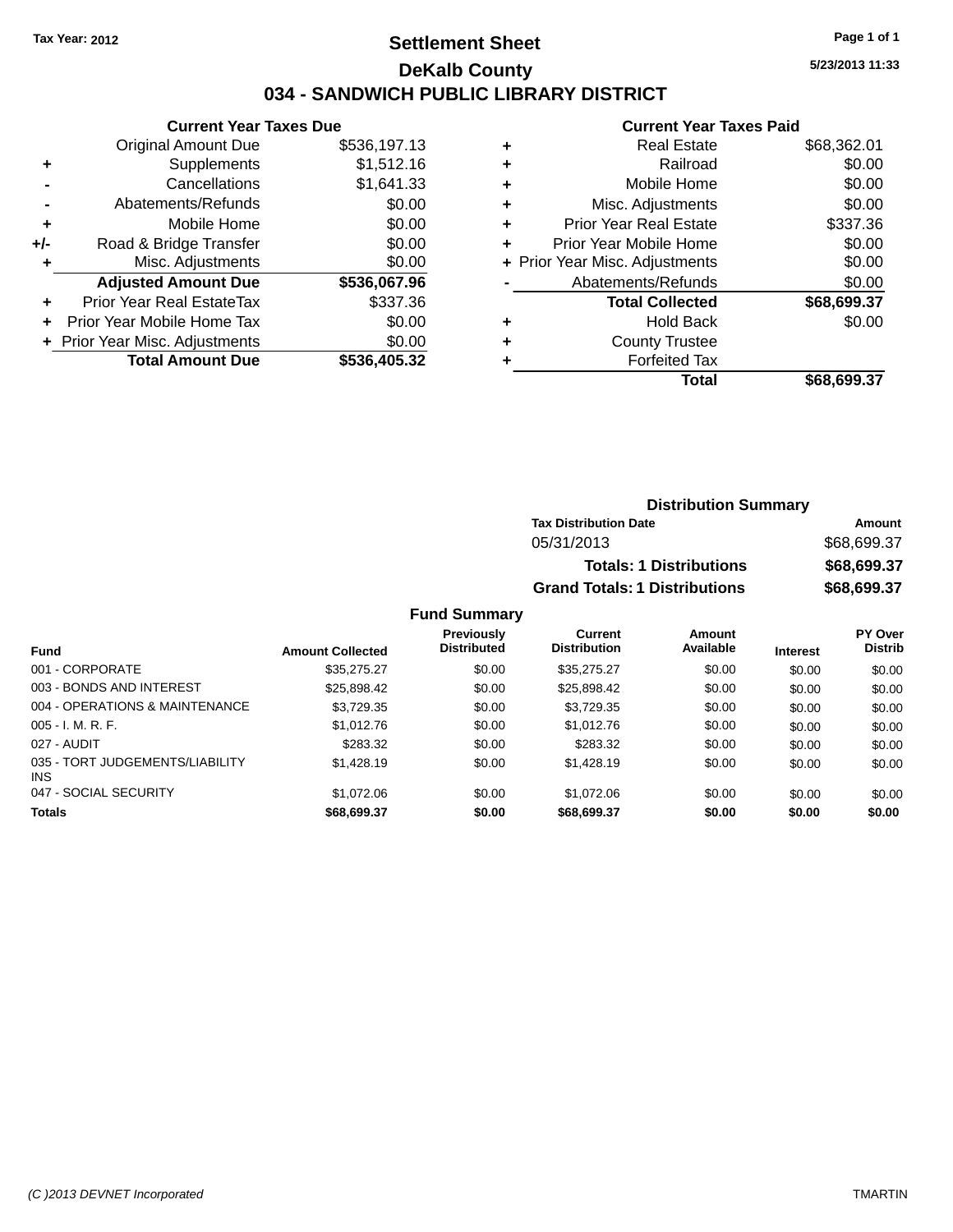### **Settlement Sheet Tax Year: 2012 Page 1 of 1 DeKalb County 035 - SANDWICH ROAD & BRIDGE**

**5/23/2013 11:33**

|     | <b>Current Year Taxes Due</b>  |              |  |  |  |
|-----|--------------------------------|--------------|--|--|--|
|     | <b>Original Amount Due</b>     | \$226,641.59 |  |  |  |
| ٠   | Supplements                    | \$516.99     |  |  |  |
|     | Cancellations                  | \$561.16     |  |  |  |
|     | Abatements/Refunds             | \$0.00       |  |  |  |
| ٠   | Mobile Home                    | \$0.00       |  |  |  |
| +/- | Road & Bridge Transfer         | (\$5,566.90) |  |  |  |
|     | Misc. Adjustments              | \$0.00       |  |  |  |
|     | <b>Adjusted Amount Due</b>     | \$221,030.52 |  |  |  |
|     | Prior Year Real EstateTax      | \$184.01     |  |  |  |
|     | Prior Year Mobile Home Tax     | \$0.00       |  |  |  |
|     | + Prior Year Misc. Adjustments | \$0.00       |  |  |  |
|     | <b>Total Amount Due</b>        | \$221,214.53 |  |  |  |
|     |                                |              |  |  |  |

|   | Total                          | \$23,556.65 |
|---|--------------------------------|-------------|
|   | <b>Forfeited Tax</b>           |             |
| ٠ | <b>County Trustee</b>          |             |
| ٠ | <b>Hold Back</b>               | \$0.00      |
|   | <b>Total Collected</b>         | \$23,556.65 |
|   | Abatements/Refunds             | \$0.00      |
|   | + Prior Year Misc. Adjustments | \$0.00      |
| ٠ | Prior Year Mobile Home         | \$0.00      |
| ٠ | <b>Prior Year Real Estate</b>  | \$184.01    |
| ٠ | Misc. Adjustments              | \$0.00      |
| ٠ | Mobile Home                    | \$0.00      |
| ٠ | Railroad                       | \$0.00      |
| ٠ | <b>Real Estate</b>             | \$23,372.64 |

| <b>Road and Bridge Summary</b> |             |               | <b>Distribution Summary</b>          |             |  |
|--------------------------------|-------------|---------------|--------------------------------------|-------------|--|
| Municipality                   | Amt. Due    | Amt. Distrib. | <b>Tax Distribution Date</b>         | Amount      |  |
| <b>CITY OF SANDWICH</b>        | \$43.297.78 | \$5.566.90    | 05/31/2013                           | \$23,556.65 |  |
| Totals                         | \$43,297.78 | \$5,566.90    | <b>Totals: 1 Distributions</b>       | \$23,556.65 |  |
|                                |             |               | <b>Grand Totals: 1 Distributions</b> | \$23,556.65 |  |

| <b>Fund Summary</b>          |                         |                                         |                                |                     |                 |                                  |
|------------------------------|-------------------------|-----------------------------------------|--------------------------------|---------------------|-----------------|----------------------------------|
| <b>Fund</b>                  | <b>Amount Collected</b> | <b>Previously</b><br><b>Distributed</b> | Current<br><b>Distribution</b> | Amount<br>Available | <b>Interest</b> | <b>PY Over</b><br><b>Distrib</b> |
| 007 - ROAD AND BRIDGE        | \$7,061.33              | \$0.00                                  | \$7,061.33                     | \$0.00              | \$0.00          | \$0.00                           |
| 009 - PERMANENT ROAD         | \$10.612.22             | \$0.00                                  | \$10.612.22                    | \$0.00              | \$0.00          | \$0.00                           |
| 010 - EQUIPMENT AND BUILDING | \$5,817.81              | \$0.00                                  | \$5.817.81                     | \$0.00              | \$0.00          | \$0.00                           |
| 047 - SOCIAL SECURITY        | \$65.29                 | \$0.00                                  | \$65.29                        | \$0.00              | \$0.00          | \$0.00                           |
| <b>Totals</b>                | \$23,556.65             | \$0.00                                  | \$23,556.65                    | \$0.00              | \$0.00          | \$0.00                           |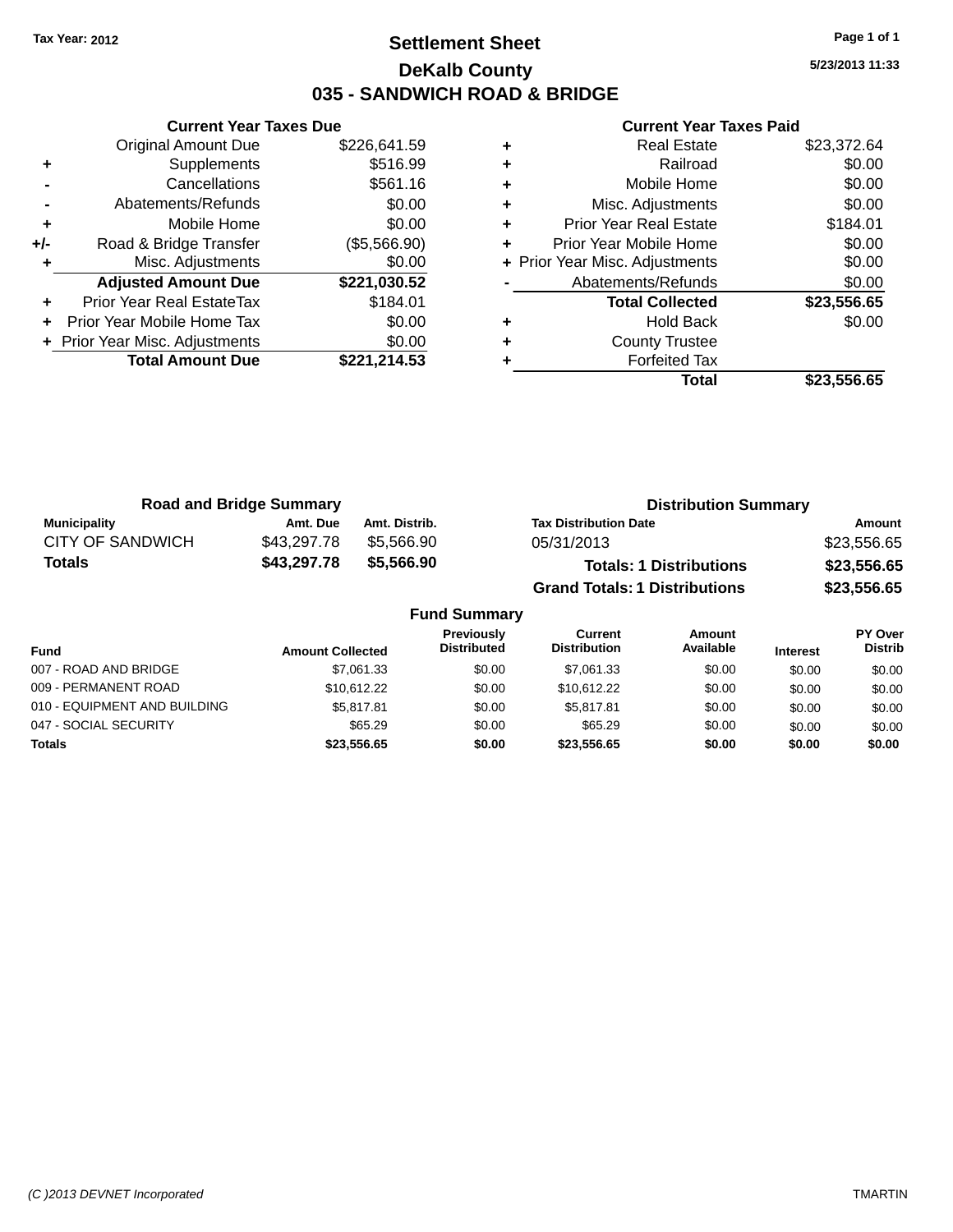# **Settlement Sheet Tax Year: 2012 Page 1 of 1 DeKalb County 036 - SHABBONA TOWNSHIP**

**5/23/2013 11:33**

#### **Current Year Taxes Paid**

|     | <b>Current Year Taxes Due</b>  |             |
|-----|--------------------------------|-------------|
|     | <b>Original Amount Due</b>     | \$95,508.49 |
| ٠   | Supplements                    | \$96.23     |
|     | Cancellations                  | \$130.52    |
|     | Abatements/Refunds             | \$0.25      |
| ٠   | Mobile Home                    | \$0.00      |
| +/- | Road & Bridge Transfer         | \$0.00      |
| ٠   | Misc. Adjustments              | \$0.00      |
|     | <b>Adjusted Amount Due</b>     | \$95,473.95 |
| ÷   | Prior Year Real EstateTax      | (\$175.54)  |
| ÷   | Prior Year Mobile Home Tax     | \$0.00      |
|     | + Prior Year Misc. Adjustments | \$0.00      |
|     | <b>Total Amount Due</b>        | \$95.298.41 |

|   | <b>Real Estate</b>             | \$9,102.40 |
|---|--------------------------------|------------|
| ٠ | Railroad                       | \$0.00     |
| ٠ | Mobile Home                    | \$0.00     |
| ٠ | Misc. Adjustments              | \$0.00     |
| ٠ | Prior Year Real Estate         | (\$175.54) |
| ٠ | Prior Year Mobile Home         | \$0.00     |
|   | + Prior Year Misc. Adjustments | \$0.00     |
|   | Abatements/Refunds             | \$0.25     |
|   | <b>Total Collected</b>         | \$8,926.61 |
| ٠ | <b>Hold Back</b>               | \$0.00     |
| ٠ | <b>County Trustee</b>          |            |
| ٠ | <b>Forfeited Tax</b>           |            |
|   | Total                          | \$8,926.61 |
|   |                                |            |

|                                                          |                                             |                         |                                         | <b>Distribution Summary</b>             |                                |                 |                                  |
|----------------------------------------------------------|---------------------------------------------|-------------------------|-----------------------------------------|-----------------------------------------|--------------------------------|-----------------|----------------------------------|
|                                                          |                                             |                         |                                         | <b>Tax Distribution Date</b>            |                                |                 | Amount                           |
|                                                          |                                             |                         |                                         | 05/31/2013                              |                                |                 | \$8,926.61                       |
|                                                          |                                             |                         |                                         |                                         | <b>Totals: 1 Distributions</b> |                 | \$8,926.61                       |
|                                                          |                                             |                         |                                         | <b>Grand Totals: 1 Distributions</b>    |                                |                 | \$8,926.61                       |
|                                                          |                                             |                         | <b>Fund Summary</b>                     |                                         |                                |                 |                                  |
| <b>Fund</b>                                              |                                             | <b>Amount Collected</b> | <b>Previously</b><br><b>Distributed</b> | <b>Current</b><br><b>Distribution</b>   | Amount<br>Available            | <b>Interest</b> | <b>PY Over</b><br><b>Distrib</b> |
| 001 - CORPORATE                                          |                                             | \$5,879.11              | \$0.00                                  | \$5,879.11                              | \$0.00                         | \$0.00          | \$0.00                           |
| 017 - CEMETERY                                           |                                             | \$3,037.84              | \$0.00                                  | \$3,037.84                              | \$0.00                         | \$0.00          | \$0.00                           |
| 054 - GENERAL ASSISTANCE                                 |                                             | \$9.66                  | \$0.00                                  | \$9.66                                  | \$0.00                         | \$0.00          | \$0.00                           |
| <b>Totals</b>                                            |                                             | \$8,926.61              | \$0.00                                  | \$8,926.61                              | \$0.00                         | \$0.00          | \$0.00                           |
|                                                          |                                             |                         | <b>Abatement Detail</b>                 |                                         |                                |                 |                                  |
| <b>Source</b><br>Year<br><b>RE</b> - Real Estate<br>2012 | <b>Account Type</b><br><b>PTAB Decision</b> |                         | <b>Amount Adjustment Description</b>    | \$0.25 13-15-176-011 PTAB REFUND by TBA |                                |                 |                                  |

**Totals 1 entries \$0.25**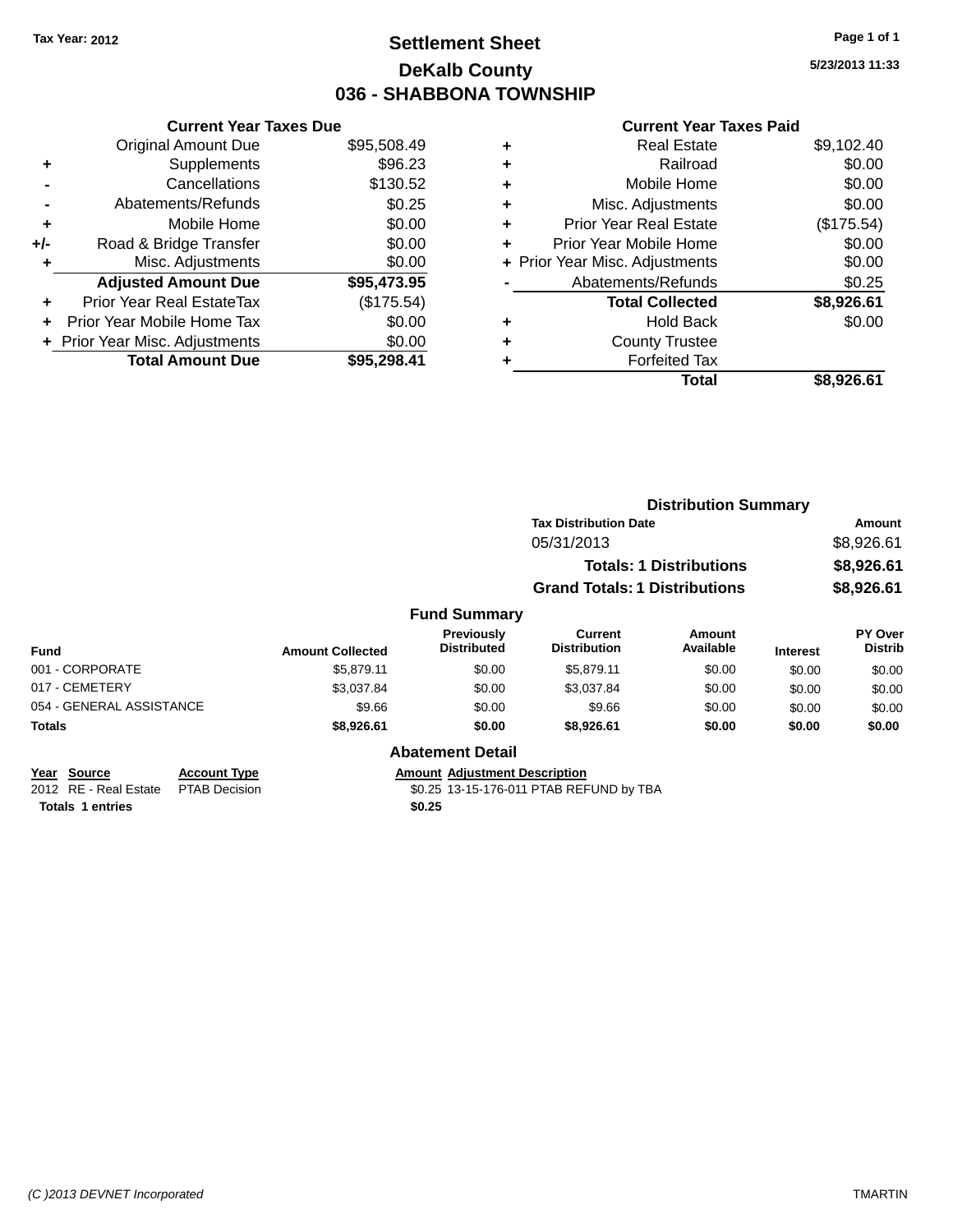### **Settlement Sheet Tax Year: 2012 Page 1 of 1 DeKalb County 037 - SHABBONA ROAD & BRIDGE**

**5/23/2013 11:33**

#### **Current Year Taxes Paid**

|       | <b>Current Year Taxes Due</b>  |              |  |  |  |  |
|-------|--------------------------------|--------------|--|--|--|--|
|       | <b>Original Amount Due</b>     | \$162,105.30 |  |  |  |  |
| ٠     | Supplements                    | \$150.09     |  |  |  |  |
|       | Cancellations                  | \$203.58     |  |  |  |  |
|       | Abatements/Refunds             | \$0.39       |  |  |  |  |
| ٠     | Mobile Home                    | \$0.00       |  |  |  |  |
| $+/-$ | Road & Bridge Transfer         | (\$1,226.73) |  |  |  |  |
| ٠     | Misc. Adjustments              | \$0.00       |  |  |  |  |
|       | <b>Adjusted Amount Due</b>     | \$160,824.69 |  |  |  |  |
| ٠     | Prior Year Real EstateTax      | (\$242.69)   |  |  |  |  |
|       | Prior Year Mobile Home Tax     | \$0.00       |  |  |  |  |
|       | + Prior Year Misc. Adjustments | \$0.00       |  |  |  |  |
|       | <b>Total Amount Due</b>        | \$160,582.00 |  |  |  |  |
|       |                                |              |  |  |  |  |

|   | <b>Real Estate</b>             | \$14,197.07 |
|---|--------------------------------|-------------|
| ٠ | Railroad                       | \$0.00      |
| ٠ | Mobile Home                    | \$0.00      |
| ٠ | Misc. Adjustments              | \$0.00      |
| ٠ | Prior Year Real Estate         | (\$242.69)  |
| ٠ | Prior Year Mobile Home         | \$0.00      |
|   | + Prior Year Misc. Adjustments | \$0.00      |
|   | Abatements/Refunds             | \$0.39      |
|   | <b>Total Collected</b>         | \$13,953.99 |
| ٠ | <b>Hold Back</b>               | \$0.00      |
| ٠ | <b>County Trustee</b>          |             |
|   | <b>Forfeited Tax</b>           |             |
|   | Total                          | \$13.953.99 |

| <b>Road and Bridge Summary</b> |             |               | <b>Distribution Summary</b>          |             |  |
|--------------------------------|-------------|---------------|--------------------------------------|-------------|--|
| <b>Municipality</b>            | Amt. Due    | Amt. Distrib. | <b>Tax Distribution Date</b>         | Amount      |  |
| VILLAGE OF LEE                 | \$1.575.23  | \$147.81      | 05/31/2013                           | \$13,953.99 |  |
| <b>VILLAGE OF SHABBONA</b>     | \$11,355.32 | \$1,078.92    | <b>Totals: 1 Distributions</b>       | \$13,953.99 |  |
| Totals                         | \$12,930.55 | \$1,226.73    | <b>Grand Totals: 1 Distributions</b> | \$13,953.99 |  |
| <b>Fund Summary</b>            |             |               |                                      |             |  |

|                              |                         | <b>Fund Summary</b>                     |                                |                     |                 |                                  |
|------------------------------|-------------------------|-----------------------------------------|--------------------------------|---------------------|-----------------|----------------------------------|
| <b>Fund</b>                  | <b>Amount Collected</b> | <b>Previously</b><br><b>Distributed</b> | Current<br><b>Distribution</b> | Amount<br>Available | <b>Interest</b> | <b>PY Over</b><br><b>Distrib</b> |
| 007 - ROAD AND BRIDGE        | \$4,106.99              | \$0.00                                  | \$4,106.99                     | \$0.00              | \$0.00          | \$0.00                           |
| 008 - BRIDGE CONST W/COUNTY  | \$2,808.16              | \$0.00                                  | \$2,808.16                     | \$0.00              | \$0.00          | \$0.00                           |
| 009 - PERMANENT ROAD         | \$6.645.24              | \$0.00                                  | \$6.645.24                     | \$0.00              | \$0.00          | \$0.00                           |
| 010 - EQUIPMENT AND BUILDING | \$393.60                | \$0.00                                  | \$393.60                       | \$0.00              | \$0.00          | \$0.00                           |
| <b>Totals</b>                | \$13,953.99             | \$0.00                                  | \$13,953,99                    | \$0.00              | \$0.00          | \$0.00                           |
|                              |                         |                                         |                                |                     |                 |                                  |

| Year Source                         | <b>Account Type</b> | <b>Amount Adjustment Description</b> |
|-------------------------------------|---------------------|--------------------------------------|
| 2012 RE - Real Estate PTAB Decision |                     | \$0.42 13-15-176-011 PTAB REF        |
| <b>Totals 1 entries</b>             |                     | \$0.42                               |

**Abatement Detail**

\$0.42 13-15-176-011 PTAB REFUND by TBA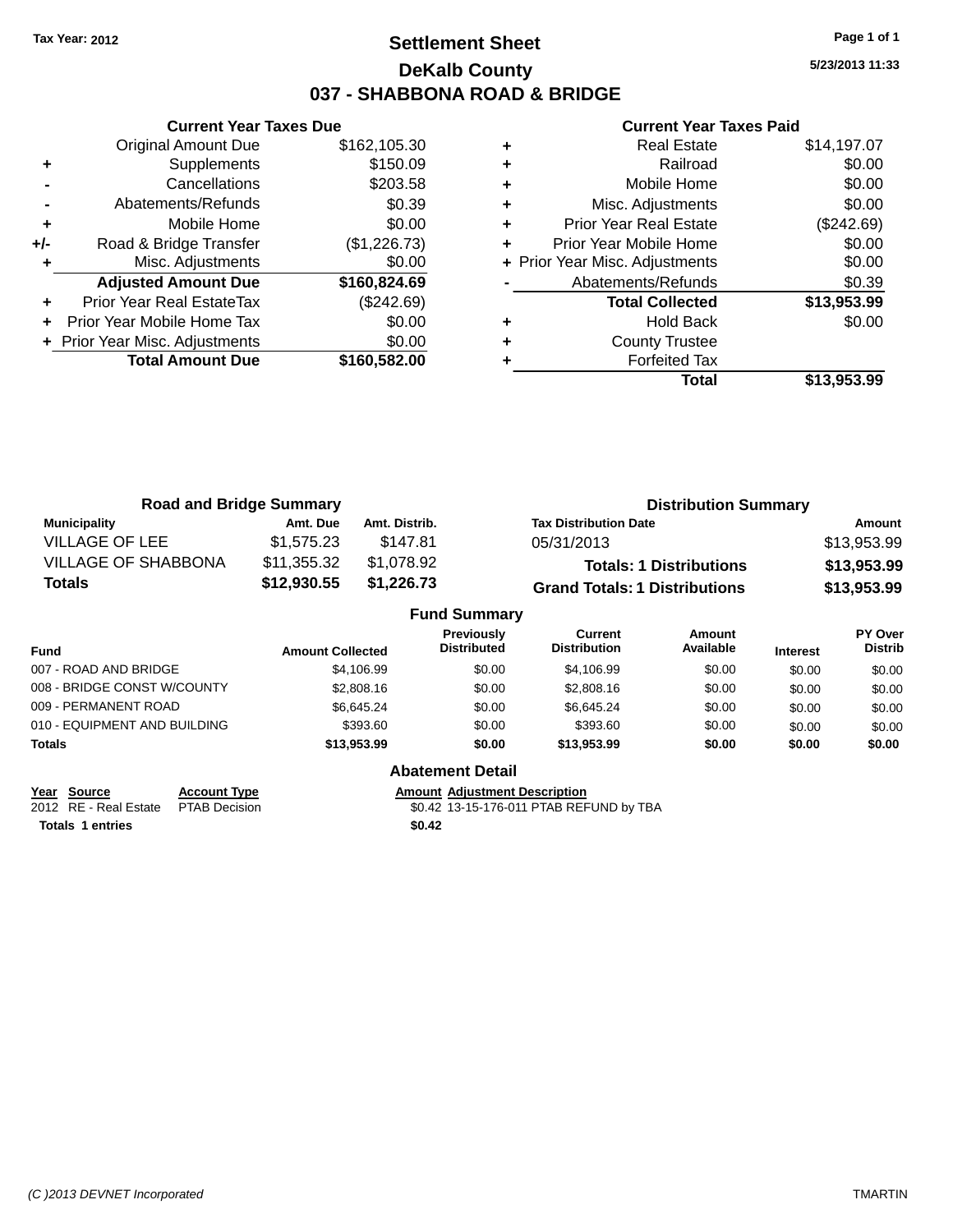### **Settlement Sheet Tax Year: 2012 Page 1 of 1 DeKalb County 038 - SOMONAUK TOWNSHIP**

**5/23/2013 11:33**

|     | <b>Current Year Taxes Due</b>  |             |
|-----|--------------------------------|-------------|
|     | <b>Original Amount Due</b>     | \$78,058.84 |
| ÷   | Supplements                    | \$408.20    |
|     | Cancellations                  | \$454.70    |
|     | Abatements/Refunds             | \$0.00      |
| ٠   | Mobile Home                    | \$0.00      |
| +/- | Road & Bridge Transfer         | \$0.00      |
| ٠   | Misc. Adjustments              | \$0.00      |
|     | <b>Adjusted Amount Due</b>     | \$78,012.34 |
| ٠   | Prior Year Real EstateTax      | \$0.00      |
|     | Prior Year Mobile Home Tax     | \$0.00      |
|     | + Prior Year Misc. Adjustments | \$0.00      |
|     | <b>Total Amount Due</b>        | \$78,012.34 |

| ٠ | <b>Real Estate</b>             | \$11,095.40 |
|---|--------------------------------|-------------|
| ٠ | Railroad                       | \$0.00      |
| ٠ | Mobile Home                    | \$0.00      |
| ٠ | Misc. Adjustments              | \$0.00      |
| ٠ | <b>Prior Year Real Estate</b>  | \$0.00      |
| ٠ | Prior Year Mobile Home         | \$0.00      |
|   | + Prior Year Misc. Adjustments | \$0.00      |
|   | Abatements/Refunds             | \$0.00      |
|   | <b>Total Collected</b>         | \$11,095.40 |
| ٠ | <b>Hold Back</b>               | \$0.00      |
| ٠ | <b>County Trustee</b>          |             |
| ٠ | <b>Forfeited Tax</b>           |             |
|   | Total                          | \$11,095.40 |
|   |                                |             |

|                     | <b>Distribution Summary</b>          |             |
|---------------------|--------------------------------------|-------------|
|                     | <b>Tax Distribution Date</b>         | Amount      |
|                     | 05/31/2013                           | \$11,095.40 |
|                     | <b>Totals: 1 Distributions</b>       | \$11,095.40 |
|                     | <b>Grand Totals: 1 Distributions</b> | \$11,095.40 |
| <b>Fund Summary</b> |                                      |             |

| <b>Fund</b>              | <b>Amount Collected</b> | <b>Previously</b><br><b>Distributed</b> | Current<br><b>Distribution</b> | Amount<br>Available | <b>Interest</b> | <b>PY Over</b><br><b>Distrib</b> |
|--------------------------|-------------------------|-----------------------------------------|--------------------------------|---------------------|-----------------|----------------------------------|
| 001 - CORPORATE          | \$11.059.42             | \$0.00                                  | \$11.059.42                    | \$0.00              | \$0.00          | \$0.00                           |
| 054 - GENERAL ASSISTANCE | \$35.98                 | \$0.00                                  | \$35.98                        | \$0.00              | \$0.00          | \$0.00                           |
| Totals                   | \$11,095.40             | \$0.00                                  | \$11.095.40                    | \$0.00              | \$0.00          | \$0.00                           |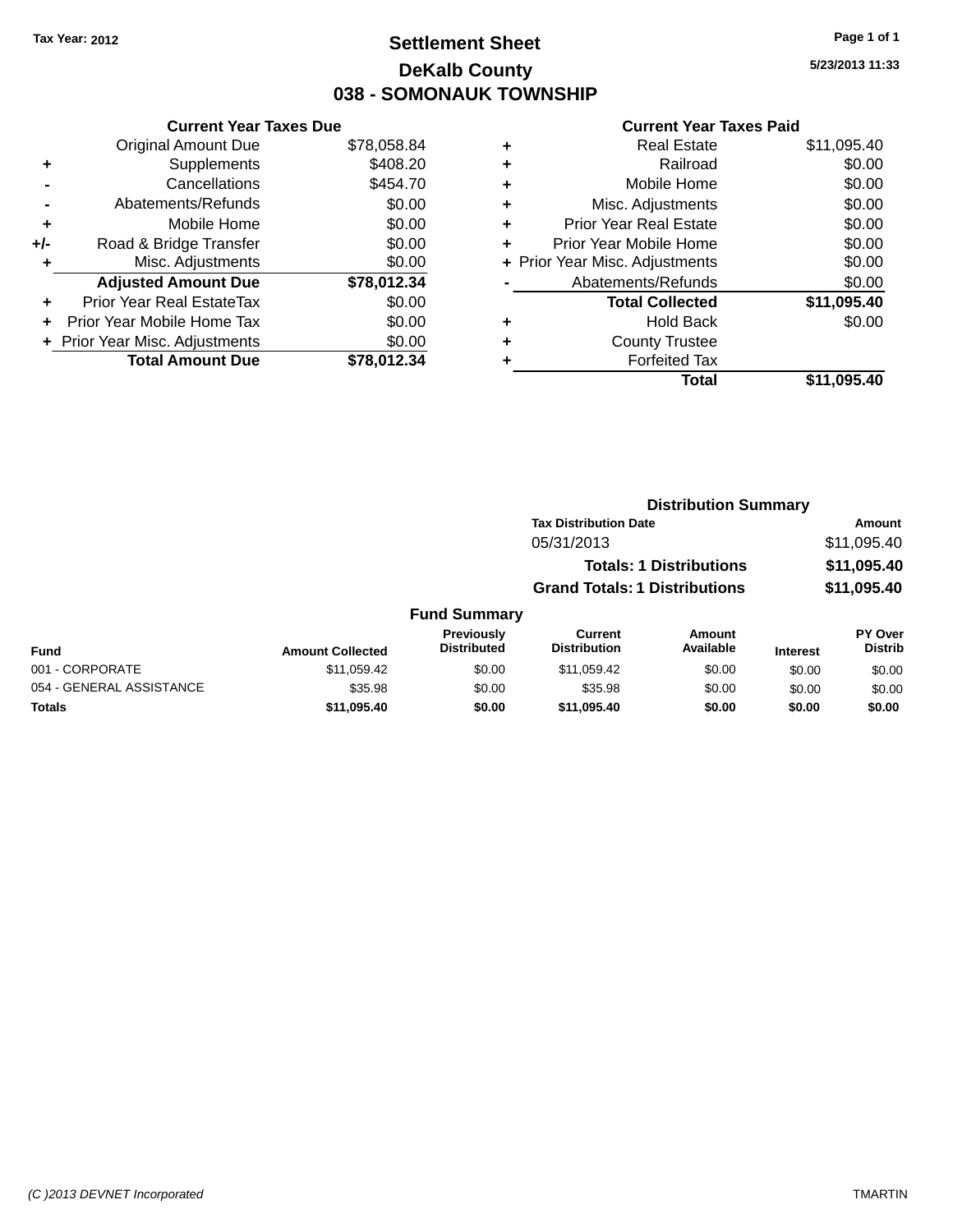### **Settlement Sheet Tax Year: 2012 Page 1 of 1 DeKalb County 039 - SOMONAUK ROAD & BRIDGE**

**5/23/2013 11:33**

|       | <b>Current Year Taxes Due</b>  |              |
|-------|--------------------------------|--------------|
|       | <b>Original Amount Due</b>     | \$242,390.99 |
| ٠     | Supplements                    | \$980.45     |
|       | Cancellations                  | \$1,092.12   |
|       | Abatements/Refunds             | \$0.00       |
| ٠     | Mobile Home                    | \$0.00       |
| $+/-$ | Road & Bridge Transfer         | (\$7,804.51) |
|       | Misc. Adjustments              | \$0.00       |
|       | <b>Adjusted Amount Due</b>     | \$234,474.81 |
| ÷     | Prior Year Real EstateTax      | \$0.00       |
|       | Prior Year Mobile Home Tax     | \$0.00       |
|       | + Prior Year Misc. Adjustments | \$0.00       |
|       | <b>Total Amount Due</b>        | \$234.474.81 |
|       |                                |              |

|   | <b>Real Estate</b>             | \$26,649.28 |
|---|--------------------------------|-------------|
| ٠ | Railroad                       | \$0.00      |
| ٠ | Mobile Home                    | \$0.00      |
| ٠ | Misc. Adjustments              | \$0.00      |
| ٠ | <b>Prior Year Real Estate</b>  | \$0.00      |
| ٠ | Prior Year Mobile Home         | \$0.00      |
|   | + Prior Year Misc. Adjustments | \$0.00      |
|   | Abatements/Refunds             | \$0.00      |
|   | <b>Total Collected</b>         | \$26,649.28 |
| ٠ | <b>Hold Back</b>               | \$0.00      |
| ٠ | <b>County Trustee</b>          |             |
|   | <b>Forfeited Tax</b>           |             |
|   | Total                          | \$26.649.28 |

| <b>Road and Bridge Summary</b> |             |               | <b>Distribution Summary</b>          |             |  |
|--------------------------------|-------------|---------------|--------------------------------------|-------------|--|
| <b>Municipality</b>            | Amt. Due    | Amt. Distrib. | <b>Tax Distribution Date</b>         | Amount      |  |
| <b>CITY OF SANDWICH</b>        | \$1.096.55  | \$158.44      | 05/31/2013                           | \$26,649.28 |  |
| <b>VILLAGE OF SOMONAUK</b>     | \$53,335.19 | \$7.646.07    | <b>Totals: 1 Distributions</b>       | \$26,649.28 |  |
| <b>Totals</b>                  | \$54,431.74 | \$7,804.51    | <b>Grand Totals: 1 Distributions</b> | \$26,649.28 |  |
| <b>Fund Summary</b>            |             |               |                                      |             |  |

| -                            |                         |                                         |                                |                     |                 |                                  |
|------------------------------|-------------------------|-----------------------------------------|--------------------------------|---------------------|-----------------|----------------------------------|
| <b>Fund</b>                  | <b>Amount Collected</b> | <b>Previously</b><br><b>Distributed</b> | Current<br><b>Distribution</b> | Amount<br>Available | <b>Interest</b> | <b>PY Over</b><br><b>Distrib</b> |
| 007 - ROAD AND BRIDGE        | \$15,413.66             | \$0.00                                  | \$15,413.66                    | \$0.00              | \$0.00          | \$0.00                           |
| 008 - BRIDGE CONST W/COUNTY  | \$6.82                  | \$0.00                                  | \$6.82                         | \$0.00              | \$0.00          | \$0.00                           |
| 009 - PERMANENT ROAD         | \$8.850.01              | \$0.00                                  | \$8.850.01                     | \$0.00              | \$0.00          | \$0.00                           |
| 010 - EQUIPMENT AND BUILDING | \$2,378.79              | \$0.00                                  | \$2,378.79                     | \$0.00              | \$0.00          | \$0.00                           |
| <b>Totals</b>                | \$26,649.28             | \$0.00                                  | \$26,649.28                    | \$0.00              | \$0.00          | \$0.00                           |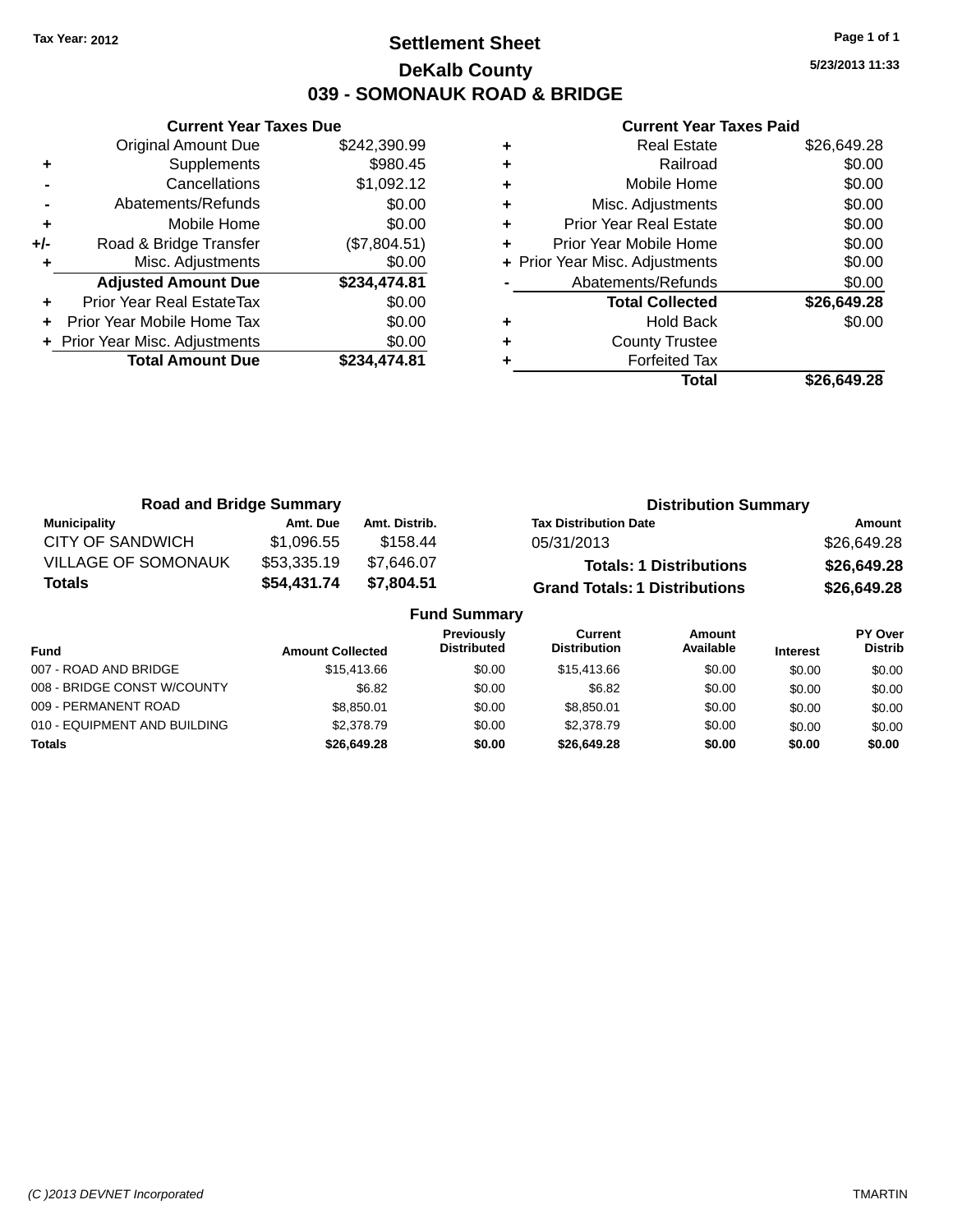### **Settlement Sheet Tax Year: 2012 Page 1 of 1 DeKalb County 040 - SOUTH GROVE TOWNSHIP**

**5/23/2013 11:33**

#### **Current Year Taxes Paid**

|     | <b>Current Year Taxes Due</b>  |             |
|-----|--------------------------------|-------------|
|     | <b>Original Amount Due</b>     | \$81,702.84 |
| ٠   | Supplements                    | \$443.81    |
|     | Cancellations                  | \$471.91    |
|     | Abatements/Refunds             | \$0.00      |
| ٠   | Mobile Home                    | \$0.00      |
| +/- | Road & Bridge Transfer         | \$0.00      |
| ٠   | Misc. Adjustments              | \$0.00      |
|     | <b>Adjusted Amount Due</b>     | \$81,674.74 |
| ٠   | Prior Year Real EstateTax      | \$0.00      |
|     | Prior Year Mobile Home Tax     | \$0.00      |
|     | + Prior Year Misc. Adjustments | \$0.00      |
|     | <b>Total Amount Due</b>        | \$81.674.74 |

| ٠ | <b>Real Estate</b>             | \$11,631.40 |
|---|--------------------------------|-------------|
| ٠ | Railroad                       | \$0.00      |
| ٠ | Mobile Home                    | \$0.00      |
| ٠ | Misc. Adjustments              | \$0.00      |
| ٠ | <b>Prior Year Real Estate</b>  | \$0.00      |
| ٠ | Prior Year Mobile Home         | \$0.00      |
|   | + Prior Year Misc. Adjustments | \$0.00      |
|   | Abatements/Refunds             | \$0.00      |
|   | <b>Total Collected</b>         | \$11,631.40 |
| ٠ | <b>Hold Back</b>               | \$0.00      |
| ٠ | <b>County Trustee</b>          |             |
| ٠ | <b>Forfeited Tax</b>           |             |
|   | Total                          | \$11,631.40 |
|   |                                |             |

| <b>Distribution Summary</b>          |             |
|--------------------------------------|-------------|
| <b>Tax Distribution Date</b>         | Amount      |
| 05/31/2013                           | \$11,631.40 |
| <b>Totals: 1 Distributions</b>       | \$11,631.40 |
| <b>Grand Totals: 1 Distributions</b> | \$11,631.40 |

| <b>Fund</b>                                   | <b>Amount Collected</b> | <b>Previously</b><br><b>Distributed</b> | Current<br><b>Distribution</b> | Amount<br>Available | <b>Interest</b> | PY Over<br><b>Distrib</b> |
|-----------------------------------------------|-------------------------|-----------------------------------------|--------------------------------|---------------------|-----------------|---------------------------|
| 001 - CORPORATE                               | \$7.189.44              | \$0.00                                  | \$7.189.44                     | \$0.00              | \$0.00          | \$0.00                    |
| 027 - AUDIT                                   | \$71.28                 | \$0.00                                  | \$71.28                        | \$0.00              | \$0.00          | \$0.00                    |
| 034 - GENERAL ASSISTANCE                      | \$2,608.16              | \$0.00                                  | \$2,608.16                     | \$0.00              | \$0.00          | \$0.00                    |
| 035 - TORT JUDGEMENTS/LIABILITY<br><b>INS</b> | \$958.12                | \$0.00                                  | \$958.12                       | \$0.00              | \$0.00          | \$0.00                    |
| 047 - SOCIAL SECURITY                         | \$804.40                | \$0.00                                  | \$804.40                       | \$0.00              | \$0.00          | \$0.00                    |
| <b>Totals</b>                                 | \$11,631.40             | \$0.00                                  | \$11.631.40                    | \$0.00              | \$0.00          | \$0.00                    |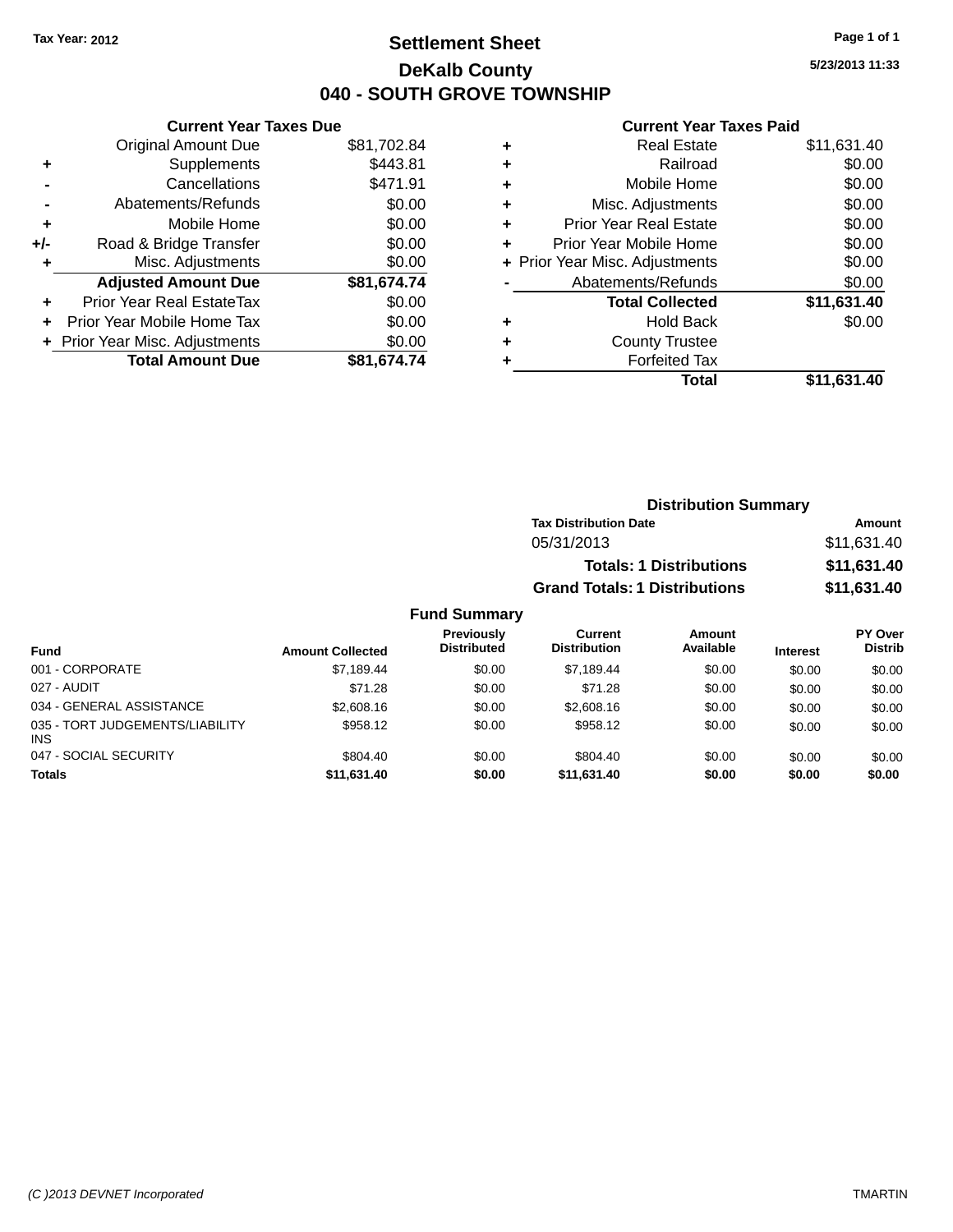### **Settlement Sheet Tax Year: 2012 Page 1 of 1 DeKalb County 041 - SOUTH GROVE ROAD & BRIDGE**

**5/23/2013 11:33**

#### **Current Year Taxes Paid**

|     | <b>Current Year Taxes Due</b>  |              |  |  |  |
|-----|--------------------------------|--------------|--|--|--|
|     | <b>Original Amount Due</b>     | \$114,001.82 |  |  |  |
| ٠   | Supplements                    | \$619.26     |  |  |  |
|     | Cancellations                  | \$658.47     |  |  |  |
|     | Abatements/Refunds             | \$0.00       |  |  |  |
| ٠   | Mobile Home                    | \$0.00       |  |  |  |
| +/- | Road & Bridge Transfer         | \$0.00       |  |  |  |
| ٠   | Misc. Adjustments              | \$0.00       |  |  |  |
|     | <b>Adjusted Amount Due</b>     | \$113,962.61 |  |  |  |
| ٠   | Prior Year Real EstateTax      | \$0.00       |  |  |  |
| ٠   | Prior Year Mobile Home Tax     | \$0.00       |  |  |  |
|     | + Prior Year Misc. Adjustments | \$0.00       |  |  |  |
|     | <b>Total Amount Due</b>        | \$113,962.61 |  |  |  |
|     |                                |              |  |  |  |

| <b>Real Estate</b>            | \$16,229.61                    |
|-------------------------------|--------------------------------|
| Railroad                      | \$0.00                         |
| Mobile Home                   | \$0.00                         |
| Misc. Adjustments             | \$0.00                         |
| <b>Prior Year Real Estate</b> | \$0.00                         |
| Prior Year Mobile Home        | \$0.00                         |
|                               | \$0.00                         |
| Abatements/Refunds            | \$0.00                         |
| <b>Total Collected</b>        | \$16,229.61                    |
| <b>Hold Back</b>              | \$0.00                         |
| <b>County Trustee</b>         |                                |
| <b>Forfeited Tax</b>          |                                |
| Total                         | \$16,229.61                    |
|                               | + Prior Year Misc. Adjustments |

| <b>Distribution Summary</b>          |             |
|--------------------------------------|-------------|
| <b>Tax Distribution Date</b>         | Amount      |
| 05/31/2013                           | \$16,229.61 |
| <b>Totals: 1 Distributions</b>       | \$16,229.61 |
| <b>Grand Totals: 1 Distributions</b> | \$16,229.61 |

| Fund                         | <b>Amount Collected</b> | Previously<br><b>Distributed</b> | Current<br><b>Distribution</b> | Amount<br>Available | <b>Interest</b> | <b>PY Over</b><br><b>Distrib</b> |
|------------------------------|-------------------------|----------------------------------|--------------------------------|---------------------|-----------------|----------------------------------|
| 007 - ROAD AND BRIDGE        | \$11,246.73             | \$0.00                           | \$11,246.73                    | \$0.00              | \$0.00          | \$0.00                           |
| 008 - BRIDGE CONST W/COUNTY  | \$1,138.93              | \$0.00                           | \$1.138.93                     | \$0.00              | \$0.00          | \$0.00                           |
| 009 - PERMANENT ROAD         | \$2,277.86              | \$0.00                           | \$2,277.86                     | \$0.00              | \$0.00          | \$0.00                           |
| 010 - EQUIPMENT AND BUILDING | \$1,566.09              | \$0.00                           | \$1,566.09                     | \$0.00              | \$0.00          | \$0.00                           |
| <b>Totals</b>                | \$16,229.61             | \$0.00                           | \$16,229.61                    | \$0.00              | \$0.00          | \$0.00                           |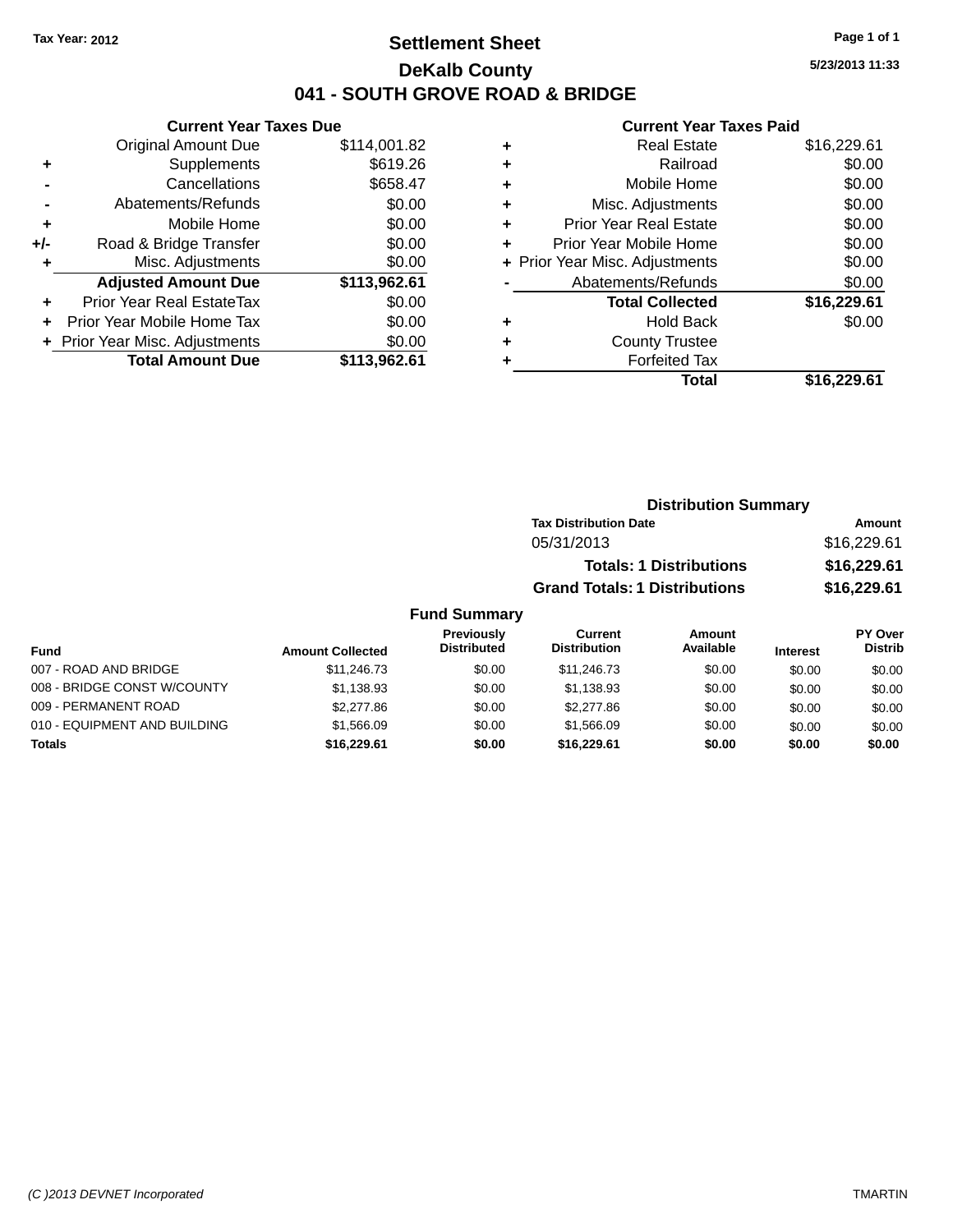## **Settlement Sheet Tax Year: 2012 Page 1 of 1 DeKalb County 042 - SQUAW GROVE TOWNSHIP**

**5/23/2013 11:33**

#### **Current Year Taxes Paid**

|       | <b>Current Year Taxes Due</b>  |              |
|-------|--------------------------------|--------------|
|       | <b>Original Amount Due</b>     | \$121,005.12 |
| ٠     | Supplements                    | \$113.79     |
|       | Cancellations                  | \$138.35     |
|       | Abatements/Refunds             | \$0.00       |
| ٠     | Mobile Home                    | \$0.00       |
| $+/-$ | Road & Bridge Transfer         | \$0.00       |
|       | Misc. Adjustments              | \$0.00       |
|       | <b>Adjusted Amount Due</b>     | \$120,980.56 |
| ÷     | Prior Year Real EstateTax      | \$0.00       |
|       | Prior Year Mobile Home Tax     | \$0.00       |
|       | + Prior Year Misc. Adjustments | \$4.41       |
|       | <b>Total Amount Due</b>        | \$120.984.97 |
|       |                                |              |

| ٠ | <b>Real Estate</b>             | \$11,601.95 |
|---|--------------------------------|-------------|
| ٠ | Railroad                       | \$0.00      |
| ٠ | Mobile Home                    | \$0.00      |
| ٠ | Misc. Adjustments              | \$0.00      |
| ٠ | <b>Prior Year Real Estate</b>  | \$0.00      |
| ٠ | Prior Year Mobile Home         | \$0.00      |
|   | + Prior Year Misc. Adjustments | \$4.41      |
|   | Abatements/Refunds             | \$0.00      |
|   | <b>Total Collected</b>         | \$11,606.36 |
| ٠ | <b>Hold Back</b>               | \$0.00      |
| ٠ | <b>County Trustee</b>          |             |
| ٠ | <b>Forfeited Tax</b>           |             |
|   | Total                          | \$11,606.36 |
|   |                                |             |

|                         |                                         | <b>Distribution Summary</b>          |                                |                 |                                  |  |
|-------------------------|-----------------------------------------|--------------------------------------|--------------------------------|-----------------|----------------------------------|--|
|                         |                                         | <b>Tax Distribution Date</b>         |                                |                 | <b>Amount</b>                    |  |
|                         |                                         | 05/31/2013                           |                                |                 | \$11,606.36                      |  |
|                         |                                         |                                      | <b>Totals: 1 Distributions</b> |                 | \$11,606.36                      |  |
|                         |                                         | <b>Grand Totals: 1 Distributions</b> |                                |                 | \$11,606.36                      |  |
|                         | <b>Fund Summary</b>                     |                                      |                                |                 |                                  |  |
| <b>Amount Collected</b> | <b>Previously</b><br><b>Distributed</b> | Current<br><b>Distribution</b>       | Amount<br>Available            | <b>Interest</b> | <b>PY Over</b><br><b>Distrib</b> |  |
| \$7,433.17              | \$0.00                                  | \$7,433.17                           | \$0.00                         | \$0.00          | \$0.00                           |  |
| \$1,266.59              | \$0.00                                  | \$1.266.59                           | \$0.00                         | \$0.00          | \$0.00                           |  |

| <b>Fund</b>              | <b>Amount Collected</b> | <b>Previousiv</b><br><b>Distributed</b> | current<br><b>Distribution</b> | Amount<br>Available | <b>Interest</b> | <b>PT OVER</b><br><b>Distrib</b> |
|--------------------------|-------------------------|-----------------------------------------|--------------------------------|---------------------|-----------------|----------------------------------|
| 001 - CORPORATE          | \$7.433.17              | \$0.00                                  | \$7.433.17                     | \$0.00              | \$0.00          | \$0.00                           |
| 017 - CEMETERY           | \$1,266.59              | \$0.00                                  | \$1,266.59                     | \$0.00              | \$0.00          | \$0.00                           |
| 019 - COMMUNITY BUILDING | \$2,570.58              | \$0.00                                  | \$2,570.58                     | \$0.00              | \$0.00          | \$0.00                           |
| 054 - GENERAL ASSISTANCE | \$336.02                | \$0.00                                  | \$336.02                       | \$0.00              | \$0.00          | \$0.00                           |
| <b>Totals</b>            | \$11,606.36             | \$0.00                                  | \$11,606,36                    | \$0.00              | \$0.00          | \$0.00                           |

### **Miscellaneous Adjustment Detail**

**Year Source Account Type Amount Adjustment Description Totals 1 entries \$4.41**

2011 RE - Real Estate Back Tax Collected \$4.41 NIELSEN REDEMPTION 15-16-151-019 by TBA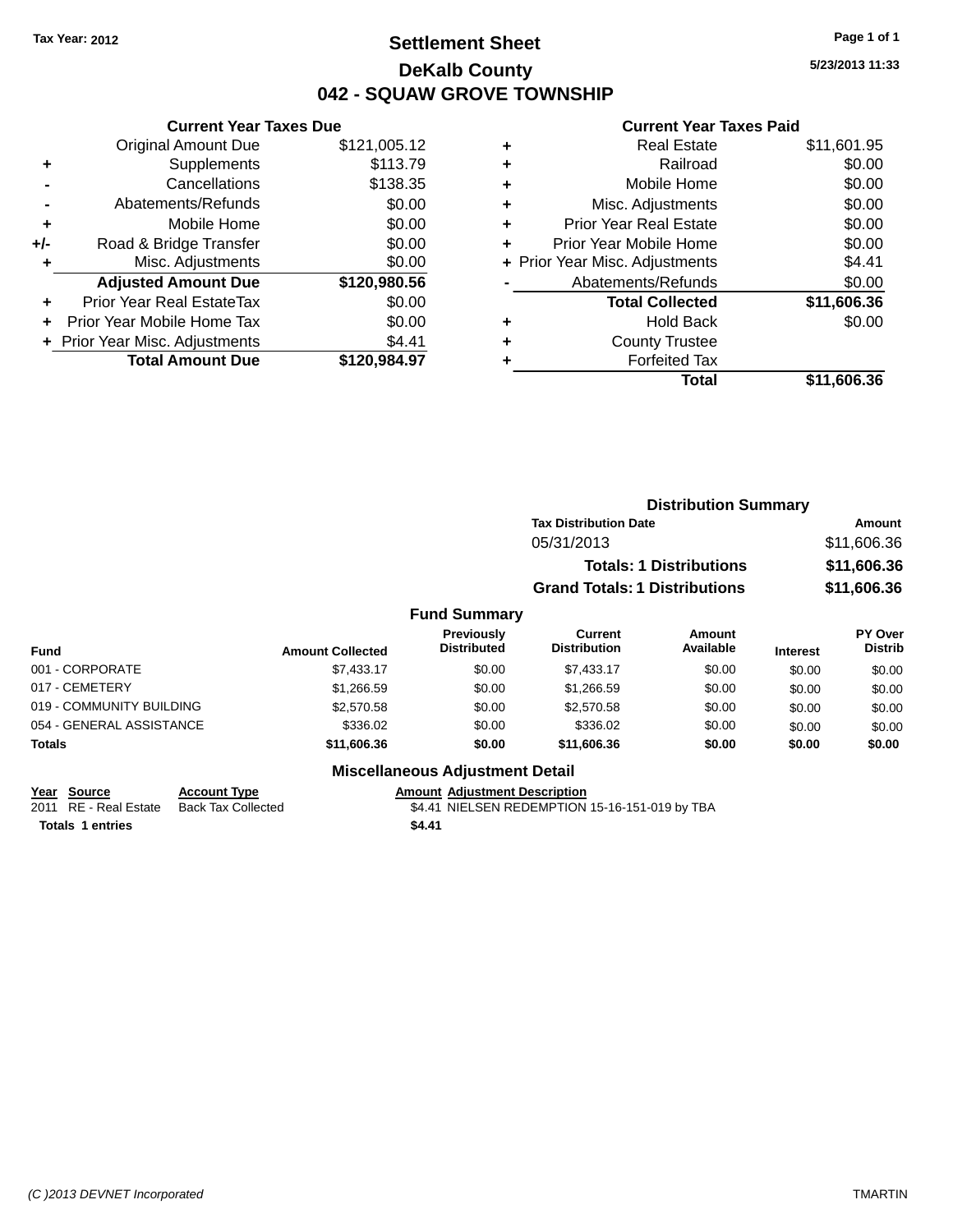### **Settlement Sheet Tax Year: 2012 Page 1 of 1 DeKalb County 043 - HINCKLEY PUBLIC LIBRARY DISTRICT**

**5/23/2013 11:33**

### **Current Year Taxes Paid**

| <b>Current Year Taxes Due</b> |                                |  |  |  |
|-------------------------------|--------------------------------|--|--|--|
| Original Amount Due           | \$168,567.35                   |  |  |  |
| Supplements                   | \$158.54                       |  |  |  |
| Cancellations                 | \$192.71                       |  |  |  |
| Abatements/Refunds            | \$0.00                         |  |  |  |
| Mobile Home                   | \$0.00                         |  |  |  |
| Road & Bridge Transfer        | \$0.00                         |  |  |  |
| Misc. Adjustments             | \$0.00                         |  |  |  |
| <b>Adjusted Amount Due</b>    | \$168,533.18                   |  |  |  |
| Prior Year Real EstateTax     | \$0.00                         |  |  |  |
| Prior Year Mobile Home Tax    | \$0.00                         |  |  |  |
|                               | \$5.95                         |  |  |  |
| <b>Total Amount Due</b>       | \$168,539.13                   |  |  |  |
|                               | + Prior Year Misc. Adjustments |  |  |  |

| ٠ | <b>Real Estate</b>             | \$16,162.34 |
|---|--------------------------------|-------------|
| ٠ | Railroad                       | \$0.00      |
| ٠ | Mobile Home                    | \$0.00      |
| ٠ | Misc. Adjustments              | \$0.00      |
| ٠ | <b>Prior Year Real Estate</b>  | \$0.00      |
|   | Prior Year Mobile Home         | \$0.00      |
|   | + Prior Year Misc. Adjustments | \$5.95      |
|   | Abatements/Refunds             | \$0.00      |
|   | <b>Total Collected</b>         | \$16,168.29 |
| ٠ | <b>Hold Back</b>               | \$0.00      |
|   | <b>County Trustee</b>          |             |
|   | <b>Forfeited Tax</b>           |             |
|   | Total                          | \$16,168.29 |
|   |                                |             |

| <b>Distribution Summary</b>          |             |
|--------------------------------------|-------------|
| <b>Tax Distribution Date</b>         | Amount      |
| 05/31/2013                           | \$16,168.29 |
| <b>Totals: 1 Distributions</b>       | \$16,168.29 |
| <b>Grand Totals: 1 Distributions</b> | \$16,168.29 |

#### **Fund Summary**

| <b>Fund</b>                                   | <b>Amount Collected</b> | Previously<br><b>Distributed</b> | Current<br><b>Distribution</b> | Amount<br>Available | <b>Interest</b> | <b>PY Over</b><br><b>Distrib</b> |
|-----------------------------------------------|-------------------------|----------------------------------|--------------------------------|---------------------|-----------------|----------------------------------|
| 001 - CORPORATE                               | \$13,319.82             | \$0.00                           | \$13.319.82                    | \$0.00              | \$0.00          | \$0.00                           |
| 004 - OPERATIONS & MAINTENANCE                | \$660.68                | \$0.00                           | \$660.68                       | \$0.00              | \$0.00          | \$0.00                           |
| $005 - I. M. R. F.$                           | \$1,476.34              | \$0.00                           | \$1,476.34                     | \$0.00              | \$0.00          | \$0.00                           |
| 027 - AUDIT                                   | \$3.35                  | \$0.00                           | \$3.35                         | \$0.00              | \$0.00          | \$0.00                           |
| 035 - TORT JUDGEMENTS/LIABILITY<br><b>INS</b> | \$94.85                 | \$0.00                           | \$94.85                        | \$0.00              | \$0.00          | \$0.00                           |
| 047 - SOCIAL SECURITY                         | \$613.25                | \$0.00                           | \$613.25                       | \$0.00              | \$0.00          | \$0.00                           |
| <b>Totals</b>                                 | \$16,168.29             | \$0.00                           | \$16,168.29                    | \$0.00              | \$0.00          | \$0.00                           |

### **Miscellaneous Adjustment Detail**

| Year Source           | <b>Account Type</b> | <b>Amount Adiustment Description</b>           |
|-----------------------|---------------------|------------------------------------------------|
| 2011 RE - Real Estate | Back Tax Collected  | \$5.95 NIELSEN REDEMPTION 15-16-151-019 by TBA |
| Totals 1 entries      |                     | \$5.95                                         |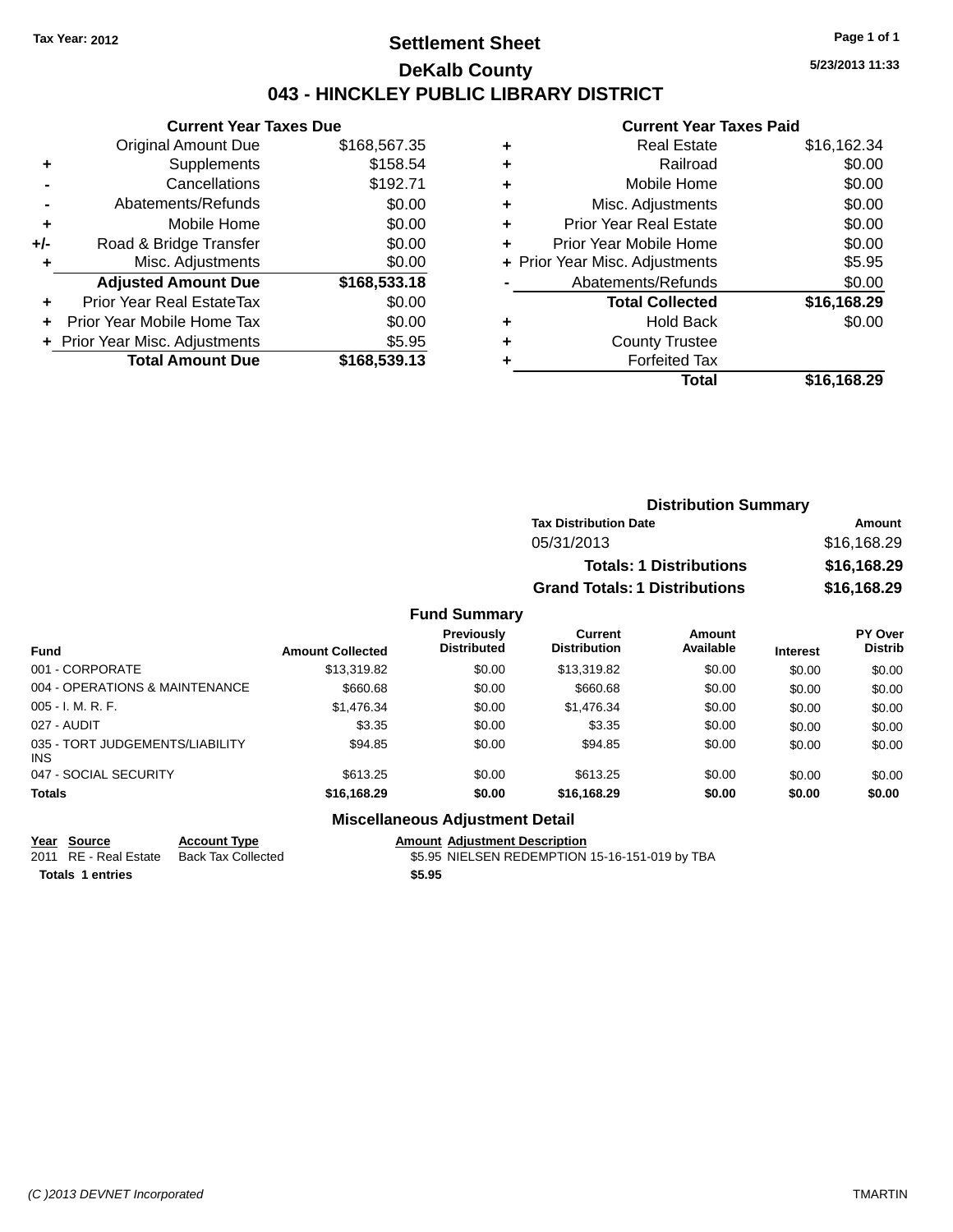### **Settlement Sheet Tax Year: 2012 Page 1 of 1 DeKalb County 044 - SQUAW GROVE ROAD & BRIDGE**

**5/23/2013 11:33**

### **Current Year Taxes Paid**

|     | <b>Current Year Taxes Due</b>  |              |  |  |  |
|-----|--------------------------------|--------------|--|--|--|
|     | <b>Original Amount Due</b>     | \$293,326.51 |  |  |  |
| ٠   | Supplements                    | \$240.48     |  |  |  |
|     | Cancellations                  | \$292.32     |  |  |  |
|     | Abatements/Refunds             | \$0.00       |  |  |  |
| ٠   | Mobile Home                    | \$0.00       |  |  |  |
| +/- | Road & Bridge Transfer         | (\$3,609.69) |  |  |  |
|     | Misc. Adjustments              | \$0.00       |  |  |  |
|     | <b>Adjusted Amount Due</b>     | \$289,664.98 |  |  |  |
| ÷   | Prior Year Real EstateTax      | (\$1.49)     |  |  |  |
|     | Prior Year Mobile Home Tax     | \$0.00       |  |  |  |
|     | + Prior Year Misc. Adjustments | \$11.09      |  |  |  |
|     | <b>Total Amount Due</b>        | \$289.674.58 |  |  |  |
|     |                                |              |  |  |  |

|   | <b>Real Estate</b>             | \$24,516.09 |
|---|--------------------------------|-------------|
| ٠ | Railroad                       | \$0.00      |
| ٠ | Mobile Home                    | \$0.00      |
| ٠ | Misc. Adjustments              | \$0.00      |
| ٠ | <b>Prior Year Real Estate</b>  | (\$1.49)    |
| ÷ | Prior Year Mobile Home         | \$0.00      |
|   | + Prior Year Misc. Adjustments | \$11.09     |
|   | Abatements/Refunds             | \$0.00      |
|   | <b>Total Collected</b>         | \$24,525.69 |
| ٠ | <b>Hold Back</b>               | \$0.00      |
| ٠ | <b>County Trustee</b>          |             |
|   | <b>Forfeited Tax</b>           |             |
|   | Total                          | \$24,525.69 |
|   |                                |             |

| <b>Road and Bridge Summary</b> |             |               | <b>Distribution Summary</b>          |             |  |
|--------------------------------|-------------|---------------|--------------------------------------|-------------|--|
| <b>Municipality</b>            | Amt. Due    | Amt. Distrib. | <b>Tax Distribution Date</b>         | Amount      |  |
| <b>VILLAGE OF HINCKLEY</b>     | \$37,379.67 | \$3,609.69    | 05/31/2013                           | \$24,525.69 |  |
| Totals                         | \$37,379.67 | \$3,609.69    | <b>Totals: 1 Distributions</b>       | \$24,525.69 |  |
|                                |             |               | <b>Grand Totals: 1 Distributions</b> | \$24,525.69 |  |

|                                         |                         | <b>Fund Summary</b>                    |                                       |                     |                 |                                  |
|-----------------------------------------|-------------------------|----------------------------------------|---------------------------------------|---------------------|-----------------|----------------------------------|
| <b>Fund</b>                             | <b>Amount Collected</b> | Previously<br><b>Distributed</b>       | <b>Current</b><br><b>Distribution</b> | Amount<br>Available | <b>Interest</b> | <b>PY Over</b><br><b>Distrib</b> |
| 007 - ROAD AND BRIDGE                   | \$8,668.31              | \$0.00                                 | \$8,668.31                            | \$0.00              | \$0.00          | \$0.00                           |
| 008 - BRIDGE CONST W/COUNTY             | \$575.85                | \$0.00                                 | \$575.85                              | \$0.00              | \$0.00          | \$0.00                           |
| 009 - PERMANENT ROAD                    | \$11,156.36             | \$0.00                                 | \$11,156.36                           | \$0.00              | \$0.00          | \$0.00                           |
| 010 - EQUIPMENT AND BUILDING            | \$3,837,24              | \$0.00                                 | \$3,837.24                            | \$0.00              | \$0.00          | \$0.00                           |
| 035 - TORT JUDGEMENTS/LIABILITY<br>INS. | \$287.93                | \$0.00                                 | \$287.93                              | \$0.00              | \$0.00          | \$0.00                           |
| <b>Totals</b>                           | \$24,525.69             | \$0.00                                 | \$24.525.69                           | \$0.00              | \$0.00          | \$0.00                           |
|                                         |                         | <b>Miscellaneous Adjustment Detail</b> |                                       |                     |                 |                                  |

# **Year Source Account Type Amount Adjustment Description**

 $$11.09$  NIELSEN REDEMPTION 15-16-151-019 by TBA **Totals 1 entries \$11.09**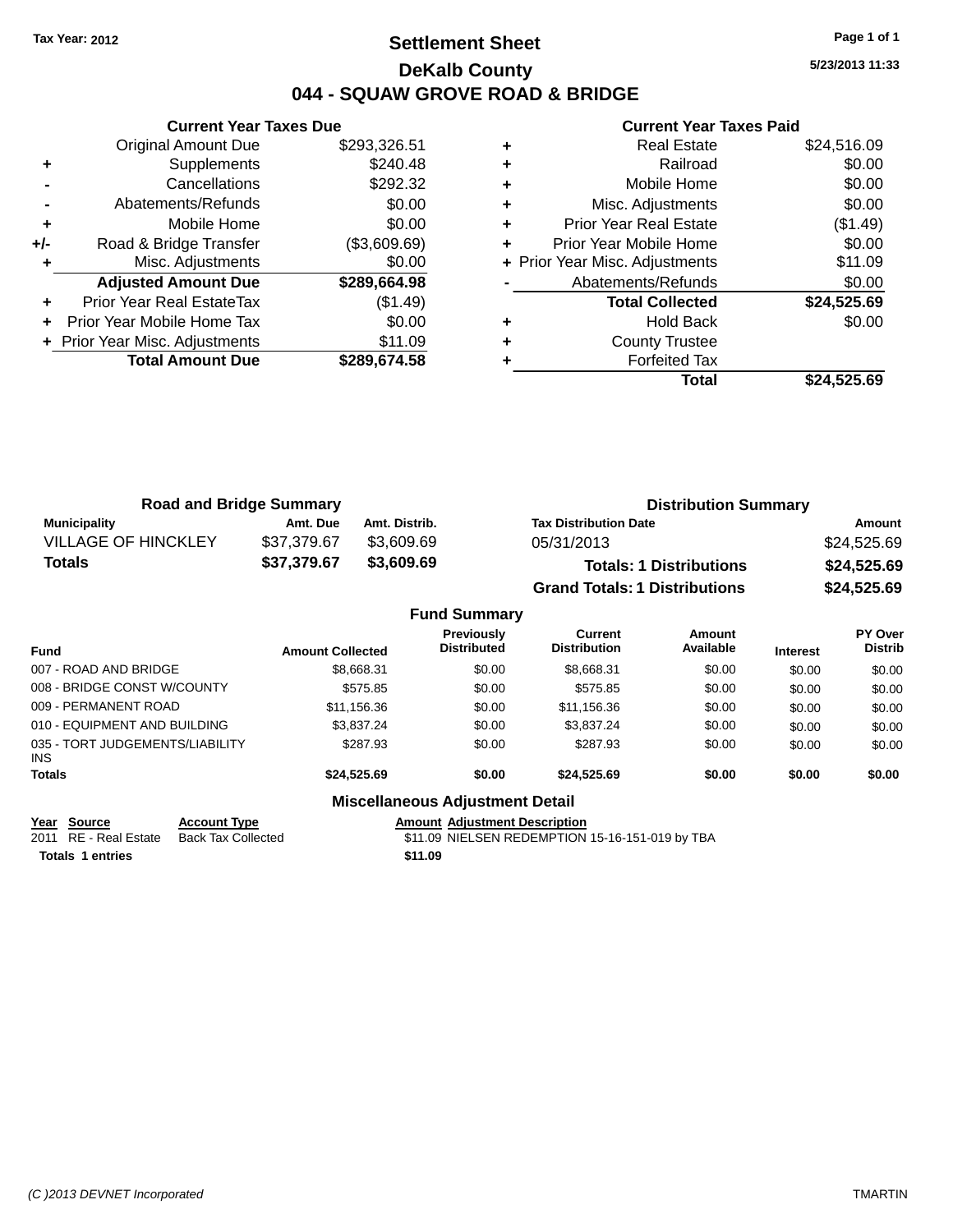### **Settlement Sheet Tax Year: 2012 Page 1 of 1 DeKalb County 045 - SYCAMORE TOWNSHIP**

**5/23/2013 11:33**

|     | <b>Current Year Taxes Due</b>  |              |  |  |  |
|-----|--------------------------------|--------------|--|--|--|
|     | <b>Original Amount Due</b>     | \$385,281.10 |  |  |  |
| ÷   | Supplements                    | \$1,349.11   |  |  |  |
|     | Cancellations                  | \$1,467.82   |  |  |  |
|     | Abatements/Refunds             | \$0.00       |  |  |  |
| ٠   | Mobile Home                    | \$0.00       |  |  |  |
| +/- | Road & Bridge Transfer         | \$0.00       |  |  |  |
| ٠   | Misc. Adjustments              | \$0.00       |  |  |  |
|     | <b>Adjusted Amount Due</b>     | \$385,162.39 |  |  |  |
| ÷   | Prior Year Real EstateTax      | \$131.64     |  |  |  |
|     | Prior Year Mobile Home Tax     | \$0.00       |  |  |  |
|     | + Prior Year Misc. Adjustments | \$49.01      |  |  |  |
|     | <b>Total Amount Due</b>        | \$385,343.04 |  |  |  |
|     |                                |              |  |  |  |

| ٠ | <b>Real Estate</b>             | \$37,594.39 |
|---|--------------------------------|-------------|
| ٠ | Railroad                       | \$0.00      |
| ٠ | Mobile Home                    | \$0.00      |
| ٠ | Misc. Adjustments              | \$0.00      |
| ٠ | <b>Prior Year Real Estate</b>  | \$131.64    |
| ٠ | Prior Year Mobile Home         | \$0.00      |
|   | + Prior Year Misc. Adjustments | \$49.01     |
|   | Abatements/Refunds             | \$0.00      |
|   | <b>Total Collected</b>         | \$37,775.04 |
| ٠ | Hold Back                      | \$0.00      |
| ٠ | <b>County Trustee</b>          |             |
| ٠ | <b>Forfeited Tax</b>           |             |
|   | Total                          | \$37,775.04 |
|   |                                |             |

|                          |                     |                         |                                        | <b>Distribution Summary</b>          |                                |                 |                           |
|--------------------------|---------------------|-------------------------|----------------------------------------|--------------------------------------|--------------------------------|-----------------|---------------------------|
|                          |                     |                         |                                        | <b>Tax Distribution Date</b>         |                                |                 | Amount                    |
|                          |                     |                         |                                        | 05/31/2013                           |                                |                 | \$37,775.04               |
|                          |                     |                         |                                        |                                      | <b>Totals: 1 Distributions</b> |                 | \$37,775.04               |
|                          |                     |                         |                                        | <b>Grand Totals: 1 Distributions</b> |                                |                 | \$37,775.04               |
|                          |                     |                         | <b>Fund Summary</b>                    |                                      |                                |                 |                           |
| <b>Fund</b>              |                     | <b>Amount Collected</b> | Previously<br><b>Distributed</b>       | Current<br><b>Distribution</b>       | Amount<br>Available            | <b>Interest</b> | PY Over<br><b>Distrib</b> |
| 001 - CORPORATE          |                     | \$35,126.82             | \$0.00                                 | \$35,126.82                          | \$0.00                         | \$0.00          | \$0.00                    |
| $005 - I. M. R. F.$      |                     | \$2,451.41              | \$0.00                                 | \$2,451.41                           | \$0.00                         | \$0.00          | \$0.00                    |
| 054 - GENERAL ASSISTANCE |                     | \$196.81                | \$0.00                                 | \$196.81                             | \$0.00                         | \$0.00          | \$0.00                    |
| <b>Totals</b>            |                     | \$37,775.04             | \$0.00                                 | \$37,775.04                          | \$0.00                         | \$0.00          | \$0.00                    |
|                          |                     |                         | <b>Miscellaneous Adjustment Detail</b> |                                      |                                |                 |                           |
| Year Source              | <b>Account Type</b> |                         | <b>Amount Adiustment Description</b>   |                                      |                                |                 |                           |

|                         |                    | $1.010$ and $1.010$ and $1.001$ and $1.000$ and $1.000$ and $1.000$ and $1.000$ and $1.000$ and $1.000$ and $1.000$ and $1.000$ and $1.000$ and $1.000$ and $1.000$ and $1.000$ and $1.000$ and $1.000$ and $1.000$ and $1.00$ |
|-------------------------|--------------------|--------------------------------------------------------------------------------------------------------------------------------------------------------------------------------------------------------------------------------|
| 2011 RE - Real Estate   | Back Tax Collected | \$15.87 MERRY OAKS REDEMPTION 06-21-353-001 by TBA                                                                                                                                                                             |
| 2011 RE - Real Estate   | Back Tax Collected | \$30.17 MERRY OAKS REDEMPTION 06-21-352-001 by TBA                                                                                                                                                                             |
| 2011 RE - Real Estate   | Back Tax Collected | \$1.93 MERRY OAKS REDEMPTION 06-20-453-007 by TBA                                                                                                                                                                              |
| 2011 RE - Real Estate   | Back Tax Collected | \$1.04 MERRY OAKS REDEMPTION 06-20-451-001 by TBA                                                                                                                                                                              |
| <b>Totals 4 entries</b> |                    | \$49.01                                                                                                                                                                                                                        |
|                         |                    |                                                                                                                                                                                                                                |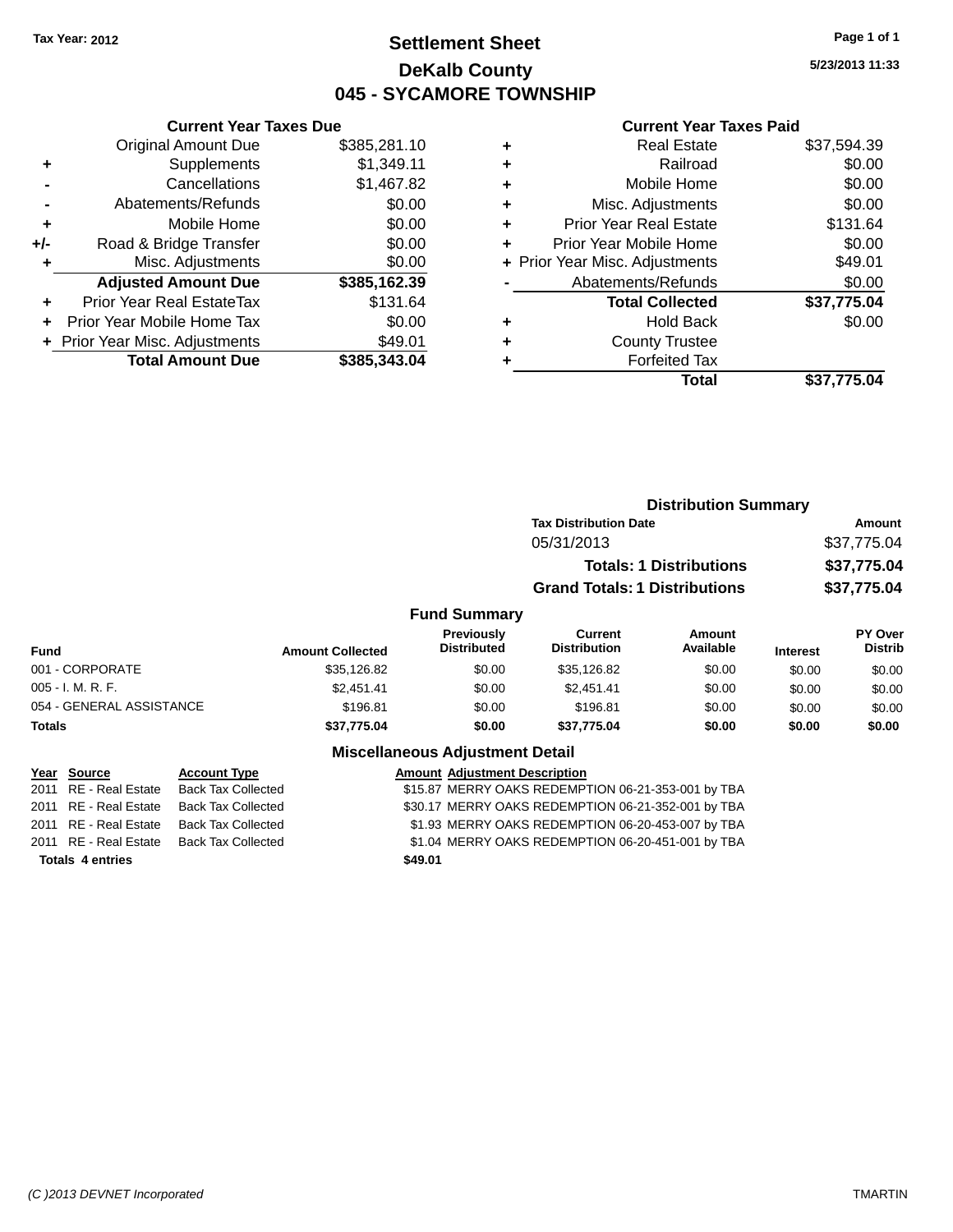### **Settlement Sheet Tax Year: 2012 Page 1 of 1 DeKalb County 046 - SYCAMORE ROAD & BRIDGE**

**5/23/2013 11:33**

#### **Current Year Taxes Paid**

|     | <b>Current Year Taxes Due</b>  |              |  |  |  |
|-----|--------------------------------|--------------|--|--|--|
|     | <b>Original Amount Due</b>     | \$780,281.58 |  |  |  |
| ٠   | Supplements                    | \$2,699.74   |  |  |  |
|     | Cancellations                  | \$2,937.20   |  |  |  |
|     | Abatements/Refunds             | \$0.00       |  |  |  |
| ٠   | Mobile Home                    | \$0.00       |  |  |  |
| +/- | Road & Bridge Transfer         | (\$912.05)   |  |  |  |
|     | Misc. Adjustments              | \$0.00       |  |  |  |
|     | <b>Adjusted Amount Due</b>     | \$779,132.07 |  |  |  |
| ÷   | Prior Year Real EstateTax      | \$262.23     |  |  |  |
|     | Prior Year Mobile Home Tax     | \$0.00       |  |  |  |
|     | + Prior Year Misc. Adjustments | \$99.25      |  |  |  |
|     | <b>Total Amount Due</b>        | \$779.493.55 |  |  |  |
|     |                                |              |  |  |  |

| <b>Real Estate</b>            | \$75,229.13                    |
|-------------------------------|--------------------------------|
| Railroad                      | \$0.00                         |
| Mobile Home                   | \$0.00                         |
| Misc. Adjustments             | \$0.00                         |
| <b>Prior Year Real Estate</b> | \$262.23                       |
| Prior Year Mobile Home        | \$0.00                         |
|                               | \$99.25                        |
| Abatements/Refunds            | \$0.00                         |
| <b>Total Collected</b>        | \$75,590.61                    |
| <b>Hold Back</b>              | \$0.00                         |
| <b>County Trustee</b>         |                                |
| <b>Forfeited Tax</b>          |                                |
| <b>Total</b>                  | \$75,590.61                    |
|                               | + Prior Year Misc. Adjustments |

| <b>Road and Bridge Summary</b> |            |               | <b>Distribution Summary</b>          |             |  |
|--------------------------------|------------|---------------|--------------------------------------|-------------|--|
| <b>Municipality</b>            | Amt. Due   | Amt. Distrib. | <b>Tax Distribution Date</b>         | Amount      |  |
| <b>CITY OF SYCAMORE</b>        | \$9,298.86 | \$912.05      | 05/31/2013                           | \$75,590.61 |  |
| <b>Totals</b>                  | \$9,298.86 | \$912.05      | <b>Totals: 1 Distributions</b>       | \$75,590.61 |  |
|                                |            |               | <b>Grand Totals: 1 Distributions</b> | \$75,590.61 |  |

#### **Fund Summary Fund Interest Amount Collected Distributed PY Over Distrib Amount Available Current Distribution Previously** 005 - I. M. R. F. \$1,962.15 \$0.00 \$1,962.15 \$0.00 \$0.00 \$0.00 007 - ROAD AND BRIDGE 60.00 \$1,539.40 \$1,539.40 \$0.00 \$0.00 \$0.00 \$0.00 \$0.00 008 - BRIDGE CONST W/COUNTY  $$3,826.13$   $$0.00$   $$3,826.13$   $$0.00$   $$0.00$   $$0.00$ 009 - PERMANENT ROAD \$52,570.48 \$0.00 \$0.00 \$0.00 \$0.00 \$0.00 010 - EQUIPMENT AND BUILDING \$12,257.11 \$0.00 \$12,257.11 \$0.00 \$0.00 \$0.00 \$0.00 035 - TORT JUDGEMENTS/LIABILITY INS \$1,962.29 \$0.00 \$1,962.29 \$0.00 \$0.00 \$0.00 047 - SOCIAL SECURITY \$1,473.05 \$0.00 \$0.00 \$0.00 \$0.00 \$0.00 \$0.00 **Totals \$75,590.61 \$0.00 \$75,590.61 \$0.00 \$0.00 \$0.00**

#### **Miscellaneous Adjustment Detail**

| Year Source             | <b>Account Type</b>       | <b>Amount Adjustment Description</b>               |
|-------------------------|---------------------------|----------------------------------------------------|
| 2011 RE - Real Estate   | <b>Back Tax Collected</b> | \$32.14 MERRY OAKS REDEMPTION 06-21-353-001 by TBA |
| 2011 RE - Real Estate   | <b>Back Tax Collected</b> | \$61.10 MERRY OAKS REDEMPTION 06-21-352-001 by TBA |
| 2011 RE - Real Estate   | Back Tax Collected        | \$3.90 MERRY OAKS REDEMPTION 06-20-453-007 by TBA  |
| 2011 RE - Real Estate   | <b>Back Tax Collected</b> | \$2.11 MERRY OAKS REDEMPTION 06-20-451-001 by TBA  |
| <b>Totals 4 entries</b> |                           | \$99.25                                            |
|                         |                           |                                                    |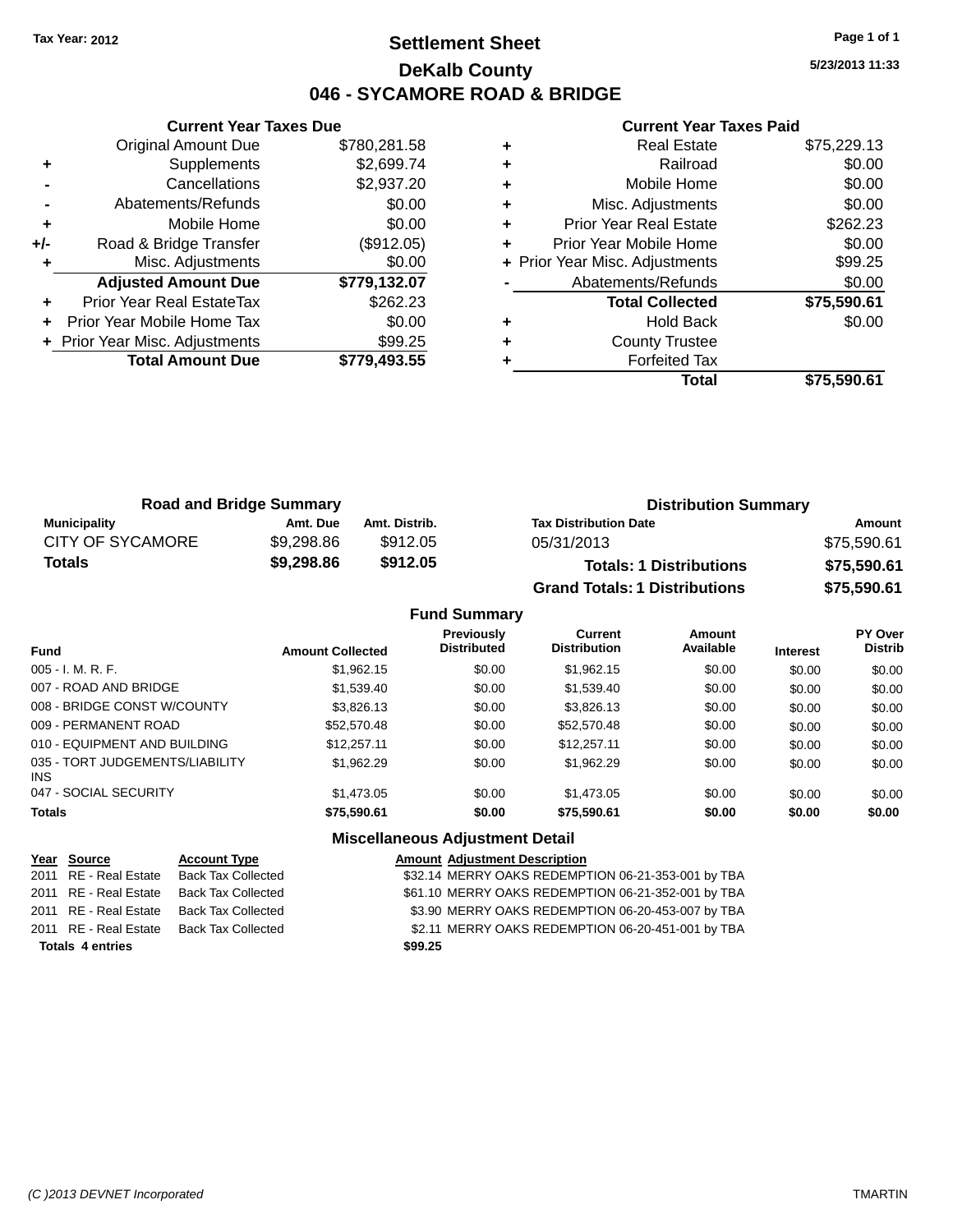# **Settlement Sheet Tax Year: 2012 Page 1 of 1 DeKalb County 047 - VICTOR TOWNSHIP**

**5/23/2013 11:33**

|     | <b>Current Year Taxes Due</b>    |             |
|-----|----------------------------------|-------------|
|     | <b>Original Amount Due</b>       | \$50,614.78 |
| ٠   | Supplements                      | \$141.17    |
|     | Cancellations                    | \$153.79    |
|     | Abatements/Refunds               | \$0.00      |
| ٠   | Mobile Home                      | \$0.00      |
| +/- | Road & Bridge Transfer           | \$0.00      |
| ٠   | Misc. Adjustments                | \$0.00      |
|     | <b>Adjusted Amount Due</b>       | \$50,602.16 |
|     | <b>Prior Year Real EstateTax</b> | \$0.00      |
| ÷   | Prior Year Mobile Home Tax       | \$0.00      |
|     | + Prior Year Misc. Adjustments   | \$0.00      |
|     | <b>Total Amount Due</b>          | \$50,602.16 |

### **Current Year Taxes Paid**

|   | Total                          | \$5,945.90 |
|---|--------------------------------|------------|
| ٠ | <b>Forfeited Tax</b>           |            |
| ٠ | <b>County Trustee</b>          |            |
| ٠ | <b>Hold Back</b>               | \$0.00     |
|   | <b>Total Collected</b>         | \$5,945.90 |
|   | Abatements/Refunds             | \$0.00     |
|   | + Prior Year Misc. Adjustments | \$0.00     |
| ٠ | Prior Year Mobile Home         | \$0.00     |
| ٠ | <b>Prior Year Real Estate</b>  | \$0.00     |
| ٠ | Misc. Adjustments              | \$0.00     |
| ٠ | Mobile Home                    | \$0.00     |
| ÷ | Railroad                       | \$0.00     |
|   | <b>Real Estate</b>             | \$5,945.90 |

|                     | <b>Distribution Summary</b>          |            |
|---------------------|--------------------------------------|------------|
|                     | <b>Tax Distribution Date</b>         | Amount     |
|                     | 05/31/2013                           | \$5,945.90 |
|                     | <b>Totals: 1 Distributions</b>       | \$5,945.90 |
|                     | <b>Grand Totals: 1 Distributions</b> | \$5,945.90 |
| <b>Fund Summary</b> |                                      |            |

#### **Fund Interest Amount Collected Distributed PY Over Distrib Amount Available Current Distribution Previously** 001 - CORPORATE \$5,474.39 \$0.00 \$5,474.39 \$0.00 \$0.00 \$0.00 034 - GENERAL ASSISTANCE \$241.22 \$0.00 \$0.00 \$0.00 \$0.00 \$0.00 035 - TORT JUDGEMENTS/LIABILITY INS \$230.29 \$0.00 \$230.29 \$0.00 \$0.00 \$0.00 **Totals \$5,945.90 \$0.00 \$5,945.90 \$0.00 \$0.00 \$0.00**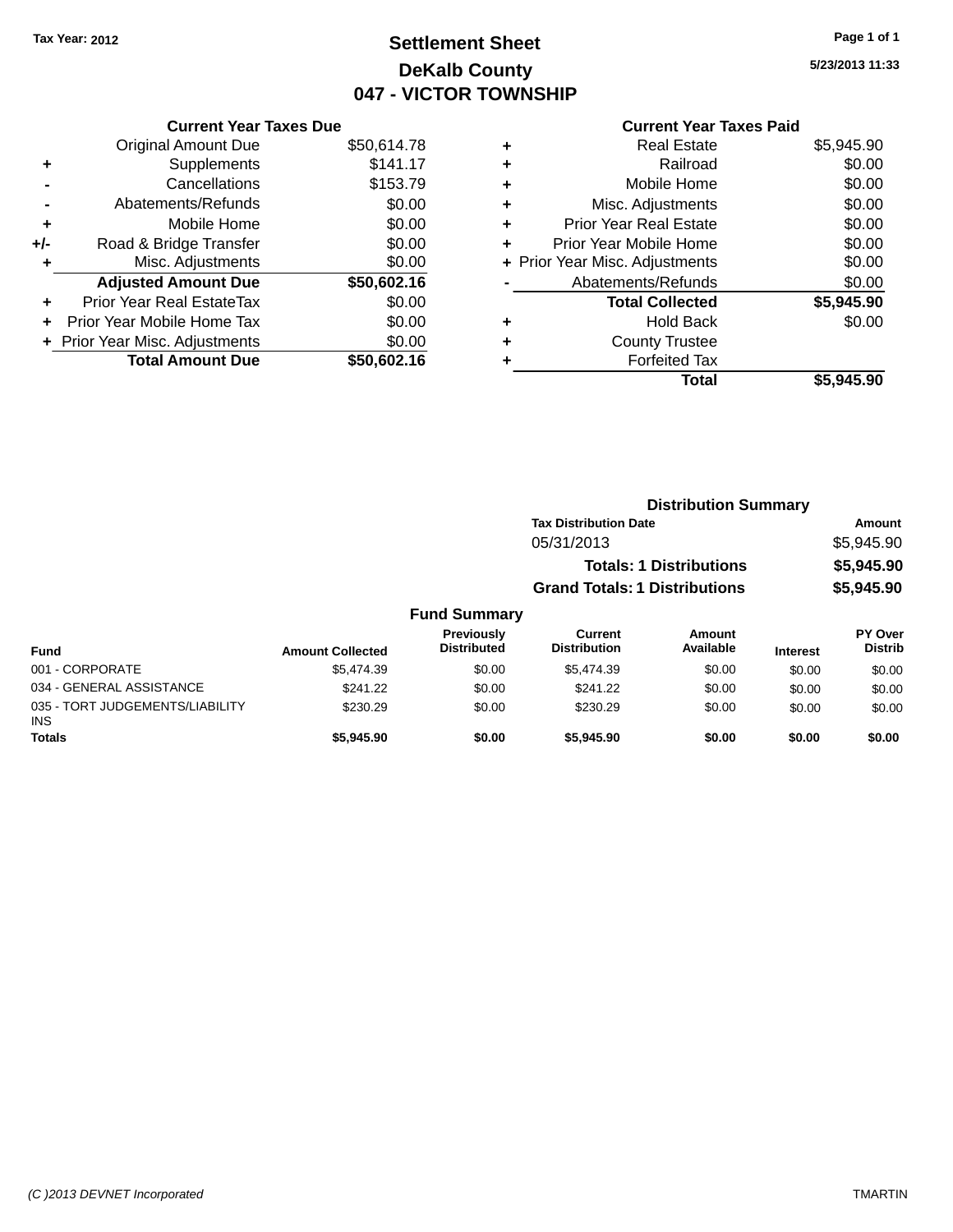### **Settlement Sheet Tax Year: 2012 Page 1 of 1 DeKalb County 048 - VICTOR ROAD & BRIDGE**

**5/23/2013 11:33**

#### **Current Year Taxes Paid**

|     | <b>Current Year Taxes Due</b> |             |
|-----|-------------------------------|-------------|
|     | <b>Original Amount Due</b>    | \$96,072.08 |
| ÷   | Supplements                   | \$267.94    |
|     | Cancellations                 | \$291.88    |
|     | Abatements/Refunds            | \$0.00      |
| ٠   | Mobile Home                   | \$0.00      |
| +/- | Road & Bridge Transfer        | \$0.00      |
|     | Misc. Adjustments             | \$0.00      |
|     | <b>Adjusted Amount Due</b>    | \$96,048.14 |
| ÷   | Prior Year Real EstateTax     | \$0.00      |
| ÷   | Prior Year Mobile Home Tax    | \$0.00      |
|     | Prior Year Misc. Adjustments  | \$0.00      |
|     | <b>Total Amount Due</b>       | \$96.048.14 |
|     |                               |             |
|     |                               |             |

| ٠ | <b>Real Estate</b>             | \$11,285.83 |
|---|--------------------------------|-------------|
| ٠ | Railroad                       | \$0.00      |
| ٠ | Mobile Home                    | \$0.00      |
| ٠ | Misc. Adjustments              | \$0.00      |
| ٠ | <b>Prior Year Real Estate</b>  | \$0.00      |
| ٠ | Prior Year Mobile Home         | \$0.00      |
|   | + Prior Year Misc. Adjustments | \$0.00      |
|   | Abatements/Refunds             | \$0.00      |
|   | <b>Total Collected</b>         | \$11,285.83 |
| ٠ | <b>Hold Back</b>               | \$0.00      |
| ٠ | <b>County Trustee</b>          |             |
| ٠ | <b>Forfeited Tax</b>           |             |
|   | Total                          | \$11,285.83 |
|   |                                |             |

| <b>Distribution Summary</b>          |             |
|--------------------------------------|-------------|
| <b>Tax Distribution Date</b>         | Amount      |
| 05/31/2013                           | \$11,285.83 |
| <b>Totals: 1 Distributions</b>       | \$11,285.83 |
| <b>Grand Totals: 1 Distributions</b> | \$11,285.83 |

| <b>Fund</b>                                   | <b>Amount Collected</b> | Previously<br><b>Distributed</b> | Current<br><b>Distribution</b> | Amount<br>Available | <b>Interest</b> | <b>PY Over</b><br><b>Distrib</b> |
|-----------------------------------------------|-------------------------|----------------------------------|--------------------------------|---------------------|-----------------|----------------------------------|
| 007 - ROAD AND BRIDGE                         | \$6.642.56              | \$0.00                           | \$6.642.56                     | \$0.00              | \$0.00          | \$0.00                           |
| 008 - BRIDGE CONST W/COUNTY                   | \$53.14                 | \$0.00                           | \$53.14                        | \$0.00              | \$0.00          | \$0.00                           |
| 009 - PERMANENT ROAD                          | \$2.964.17              | \$0.00                           | \$2.964.17                     | \$0.00              | \$0.00          | \$0.00                           |
| 010 - EQUIPMENT AND BUILDING                  | \$1.393.22              | \$0.00                           | \$1.393.22                     | \$0.00              | \$0.00          | \$0.00                           |
| 035 - TORT JUDGEMENTS/LIABILITY<br><b>INS</b> | \$232.74                | \$0.00                           | \$232.74                       | \$0.00              | \$0.00          | \$0.00                           |
| <b>Totals</b>                                 | \$11,285.83             | \$0.00                           | \$11,285.83                    | \$0.00              | \$0.00          | \$0.00                           |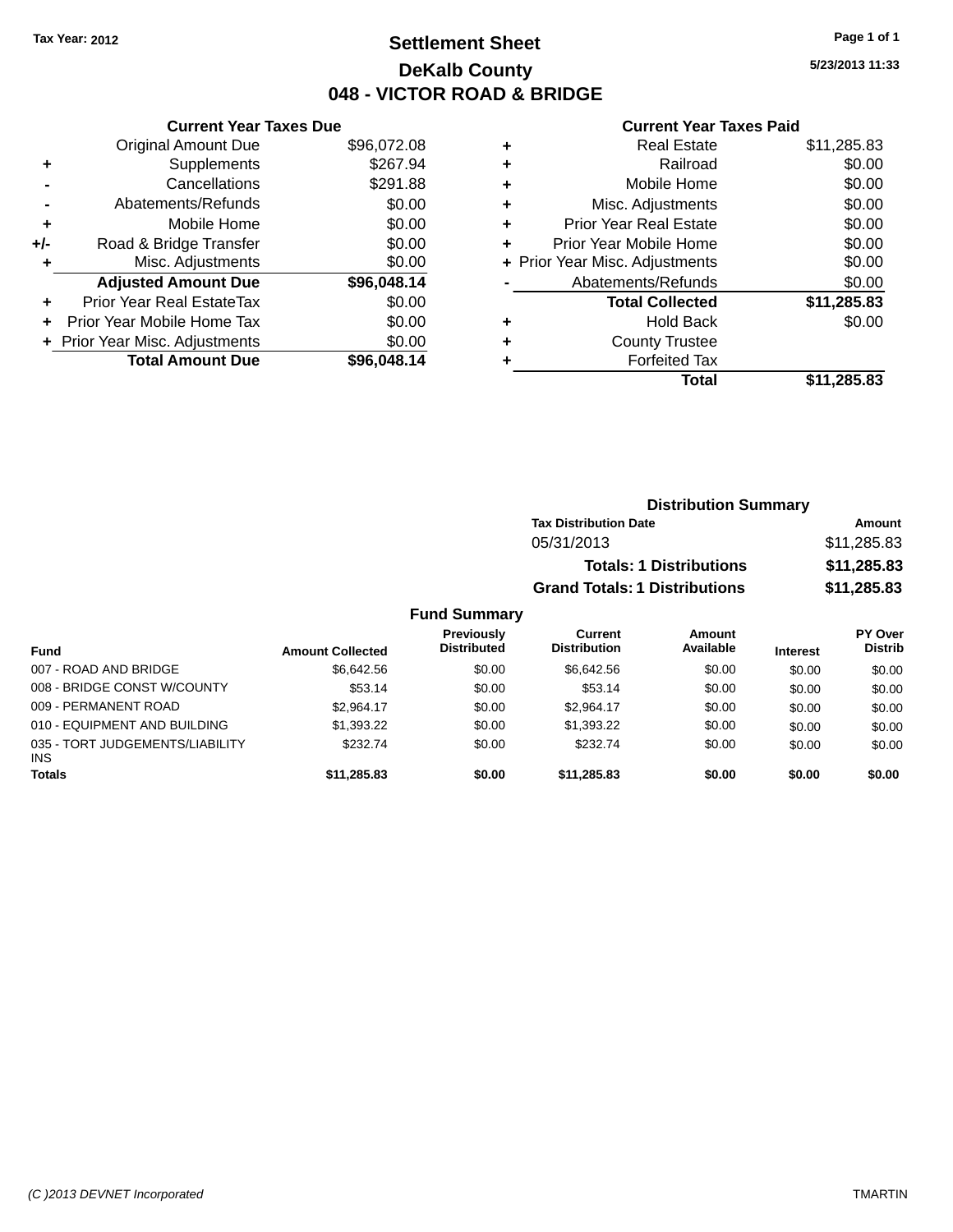## **Settlement Sheet Tax Year: 2012 Page 1 of 1 DeKalb County 056 - TOWN OF CORTLAND**

**5/23/2013 11:33**

|     | <b>Current Year Taxes Due</b>  |              |  |  |
|-----|--------------------------------|--------------|--|--|
|     | <b>Original Amount Due</b>     | \$597,393.71 |  |  |
| ٠   | Supplements                    | \$4,078.54   |  |  |
|     | Cancellations                  | \$4,498.25   |  |  |
|     | Abatements/Refunds             | \$0.00       |  |  |
| ٠   | Mobile Home                    | \$0.00       |  |  |
| +/- | Road & Bridge Transfer         | \$1,156.95   |  |  |
| ٠   | Misc. Adjustments              | \$0.00       |  |  |
|     | <b>Adjusted Amount Due</b>     | \$598,130.95 |  |  |
| ÷   | Prior Year Real EstateTax      | (\$0.15)     |  |  |
|     | Prior Year Mobile Home Tax     | \$0.00       |  |  |
|     | + Prior Year Misc. Adjustments | \$0.00       |  |  |
|     | <b>Total Amount Due</b>        | \$598,130.80 |  |  |
|     |                                |              |  |  |

|   | <b>Real Estate</b>             | \$54,423.05 |
|---|--------------------------------|-------------|
| ٠ | Railroad                       | \$0.00      |
| ٠ | Mobile Home                    | \$0.00      |
| ٠ | Misc. Adjustments              | \$0.00      |
| ٠ | Prior Year Real Estate         | (\$0.15)    |
| ٠ | Prior Year Mobile Home         | \$0.00      |
|   | + Prior Year Misc. Adjustments | \$0.00      |
|   | Abatements/Refunds             | \$0.00      |
|   | <b>Total Collected</b>         | \$54,422.90 |
| ٠ | <b>Hold Back</b>               | \$0.00      |
| ٠ | <b>County Trustee</b>          |             |
| ٠ | <b>Forfeited Tax</b>           |             |
|   | Total                          | \$54,422.90 |
|   |                                |             |

| <b>Road and Bridge Summary</b>    |             |               | <b>Distribution Summary</b>          |             |  |
|-----------------------------------|-------------|---------------|--------------------------------------|-------------|--|
| <b>Rd./Br. District</b>           | Amt. Due    | Amt. Distrib. | <b>Tax Distribution Date</b>         | Amount      |  |
| CORTLAND ROAD & BRIDC \$12,098.34 |             | \$1.156.95    | 05/31/2013                           | \$54,422.90 |  |
| <b>Totals</b>                     | \$12,098.34 | \$1,156.95    | <b>Totals: 1 Distributions</b>       | \$54,422.90 |  |
|                                   |             |               | <b>Grand Totals: 1 Distributions</b> | \$54,422.90 |  |

|                         |                         | <b>Fund Summary</b>                     |                                |                            |                 |                           |
|-------------------------|-------------------------|-----------------------------------------|--------------------------------|----------------------------|-----------------|---------------------------|
| Fund                    | <b>Amount Collected</b> | <b>Previously</b><br><b>Distributed</b> | Current<br><b>Distribution</b> | <b>Amount</b><br>Available | <b>Interest</b> | PY Over<br><b>Distrib</b> |
| 001 - CORPORATE         | \$38,122.93             | \$0.00                                  | \$38.122.93                    | \$0.00                     | \$0.00          | \$0.00                    |
| 005 - I. M. R. F.       | \$4,785.94              | \$0.00                                  | \$4.785.94                     | \$0.00                     | \$0.00          | \$0.00                    |
| 007 - ROAD AND BRIDGE   | \$1,156.95              | \$0.00                                  | \$1,156.95                     | \$0.00                     | \$0.00          | \$0.00                    |
| 014 - POLICE PROTECTION | \$6,023.63              | \$0.00                                  | \$6,023.63                     | \$0.00                     | \$0.00          | \$0.00                    |
| 047 - SOCIAL SECURITY   | \$4,333.45              | \$0.00                                  | \$4.333.45                     | \$0.00                     | \$0.00          | \$0.00                    |
| <b>Totals</b>           | \$54.422.90             | \$0.00                                  | \$54,422.90                    | \$0.00                     | \$0.00          | \$0.00                    |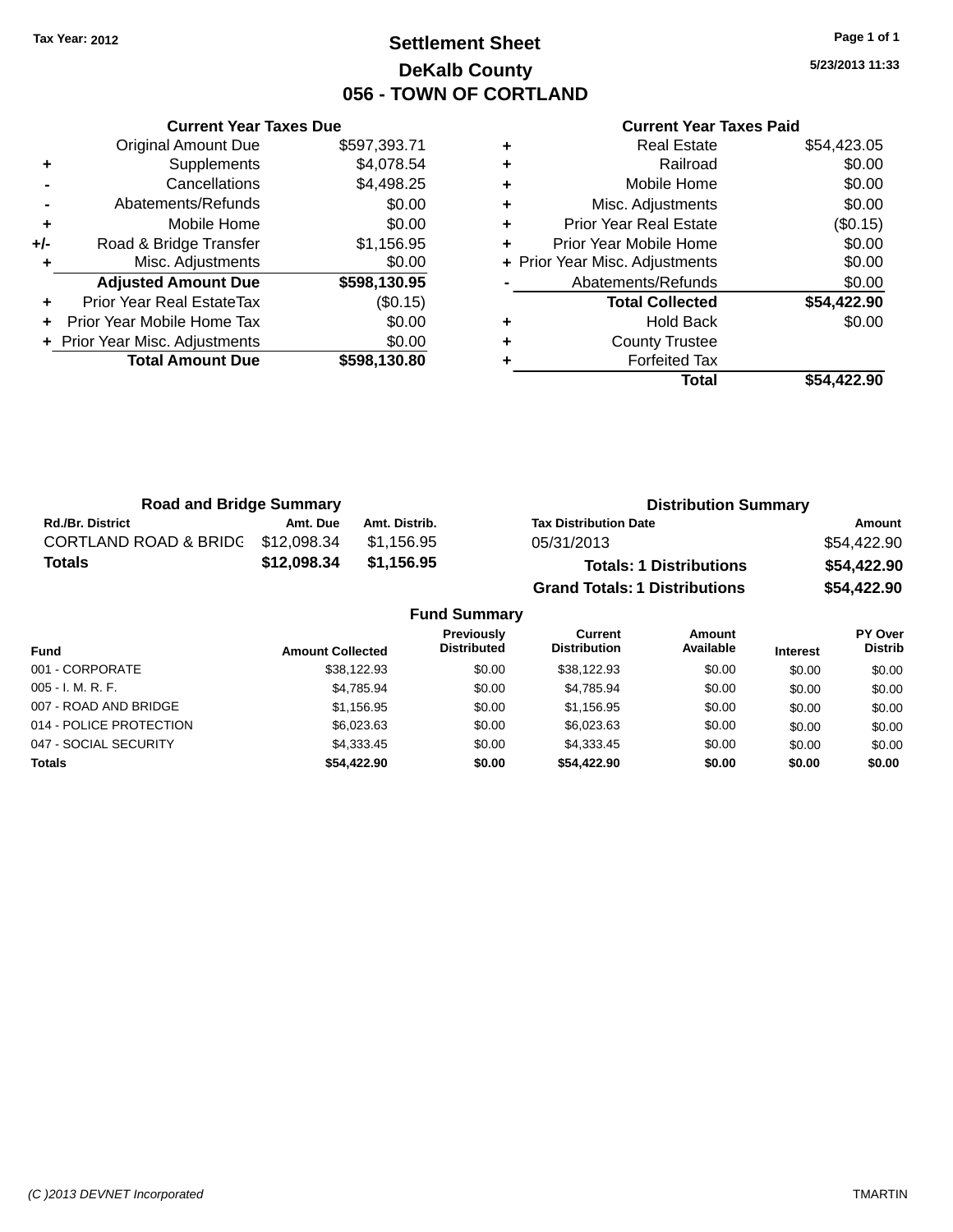# **Settlement Sheet Tax Year: 2012 Page 1 of 1 DeKalb County 057 - CORTLAND LIBRARY**

**5/23/2013 11:33**

#### **Current Year Taxes Paid**

|     | <b>Current Year Taxes Due</b>    |              |  |  |  |
|-----|----------------------------------|--------------|--|--|--|
|     | <b>Original Amount Due</b>       | \$238,053.26 |  |  |  |
| ٠   | Supplements                      | \$1,587.34   |  |  |  |
|     | Cancellations                    | \$1,751.86   |  |  |  |
|     | Abatements/Refunds               | \$0.00       |  |  |  |
| ÷   | Mobile Home                      | \$0.00       |  |  |  |
| +/- | Road & Bridge Transfer           | \$0.00       |  |  |  |
|     | Misc. Adjustments                | \$0.00       |  |  |  |
|     | <b>Adjusted Amount Due</b>       | \$237,888.74 |  |  |  |
| ٠   | <b>Prior Year Real EstateTax</b> | \$0.00       |  |  |  |
|     | Prior Year Mobile Home Tax       | \$0.00       |  |  |  |
|     | + Prior Year Misc. Adjustments   | \$0.00       |  |  |  |
|     | <b>Total Amount Due</b>          | \$237.888.74 |  |  |  |
|     |                                  |              |  |  |  |

| ٠ | <b>Real Estate</b>             | \$21,225.82 |
|---|--------------------------------|-------------|
| ٠ | Railroad                       | \$0.00      |
| ٠ | Mobile Home                    | \$0.00      |
| ٠ | Misc. Adjustments              | \$0.00      |
| ٠ | <b>Prior Year Real Estate</b>  | \$0.00      |
| ÷ | Prior Year Mobile Home         | \$0.00      |
|   | + Prior Year Misc. Adjustments | \$0.00      |
|   | Abatements/Refunds             | \$0.00      |
|   | <b>Total Collected</b>         | \$21,225.82 |
| ٠ | Hold Back                      | \$0.00      |
| ٠ | <b>County Trustee</b>          |             |
| ٠ | <b>Forfeited Tax</b>           |             |
|   | Total                          | \$21,225.82 |
|   |                                |             |

| <b>Distribution Summary</b>          |             |  |  |  |  |
|--------------------------------------|-------------|--|--|--|--|
| <b>Tax Distribution Date</b>         | Amount      |  |  |  |  |
| 05/31/2013                           | \$21,225.82 |  |  |  |  |
| <b>Totals: 1 Distributions</b>       | \$21,225.82 |  |  |  |  |
| <b>Grand Totals: 1 Distributions</b> | \$21,225.82 |  |  |  |  |

| <b>Fund</b>                                         | <b>Amount Collected</b> | <b>Previously</b><br><b>Distributed</b> | Current<br><b>Distribution</b> | Amount<br>Available | <b>Interest</b> | PY Over<br><b>Distrib</b> |
|-----------------------------------------------------|-------------------------|-----------------------------------------|--------------------------------|---------------------|-----------------|---------------------------|
| 004 - OPERATIONS & MAINTENANCE                      | \$1.103.62              | \$0.00                                  | \$1.103.62                     | \$0.00              | \$0.00          | \$0.00                    |
| $005 - I. M. R. F.$                                 | \$1,248.78              | \$0.00                                  | \$1,248.78                     | \$0.00              | \$0.00          | \$0.00                    |
| 016 - LIBRARY (township, municipalities)            | \$16,554.65             | \$0.00                                  | \$16,554.65                    | \$0.00              | \$0.00          | \$0.00                    |
| 027 - AUDIT                                         | \$535.28                | \$0.00                                  | \$535.28                       | \$0.00              | \$0.00          | \$0.00                    |
| 035 - TORT JUDGMENTS, LIABILITY<br><b>INSURANCE</b> | \$713.51                | \$0.00                                  | \$713.51                       | \$0.00              | \$0.00          | \$0.00                    |
| 047 - SOCIAL SECURITY                               | \$1.069.98              | \$0.00                                  | \$1,069.98                     | \$0.00              | \$0.00          | \$0.00                    |
| <b>Totals</b>                                       | \$21,225.82             | \$0.00                                  | \$21.225.82                    | \$0.00              | \$0.00          | \$0.00                    |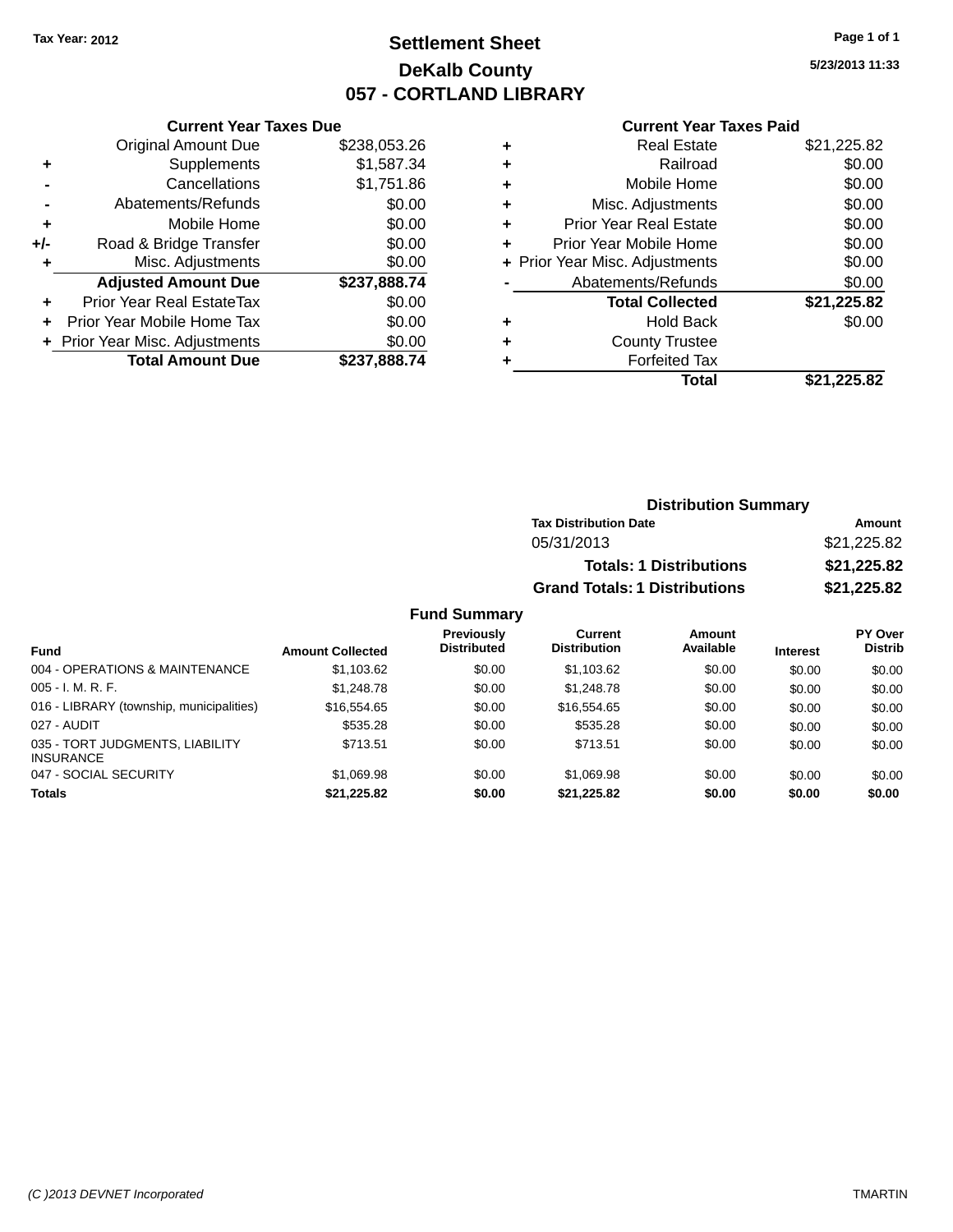# **Settlement Sheet Tax Year: 2012 Page 1 of 1 DeKalb County 058 - CITY OF DEKALB**

**5/23/2013 11:33**

#### **Current Year Taxes Paid**

|     | <b>Total Amount Due</b>          | \$4,183,983.95 |
|-----|----------------------------------|----------------|
|     | + Prior Year Misc. Adjustments   | \$0.00         |
|     | Prior Year Mobile Home Tax       | \$0.00         |
| ÷   | <b>Prior Year Real EstateTax</b> | \$680.79       |
|     | <b>Adjusted Amount Due</b>       | \$4,183,303.16 |
| ٠   | Misc. Adjustments                | \$0.00         |
| +/- | Road & Bridge Transfer           | \$23,129.53    |
| ÷   | Mobile Home                      | \$0.00         |
|     | Abatements/Refunds               | \$1.49         |
|     | Cancellations                    | \$172,854.70   |
| ٠   | Supplements                      | \$88,310.74    |
|     | <b>Original Amount Due</b>       | \$4,244,719.08 |
|     |                                  |                |

**Current Year Taxes Due**

| <b>Real Estate</b>     | \$459,849.04                   |
|------------------------|--------------------------------|
| Railroad               | \$0.00                         |
| Mobile Home            | \$0.00                         |
| Misc. Adjustments      | \$0.00                         |
| Prior Year Real Estate | \$680.79                       |
| Prior Year Mobile Home | \$0.00                         |
|                        | \$0.00                         |
| Abatements/Refunds     | \$1.49                         |
| <b>Total Collected</b> | \$460,528.34                   |
| Hold Back              | \$0.00                         |
| <b>County Trustee</b>  |                                |
| <b>Forfeited Tax</b>   |                                |
| Total                  | \$460,528.34                   |
|                        | + Prior Year Misc. Adjustments |

| <b>Road and Bridge Summary</b>   |              |               | <b>Distribution Summary</b>          |              |  |
|----------------------------------|--------------|---------------|--------------------------------------|--------------|--|
| <b>Rd./Br. District</b>          | Amt. Due     | Amt. Distrib. | <b>Tax Distribution Date</b>         | Amount       |  |
| AFTON ROAD & BRIDGE              | \$16,862.25  | \$1.856.00    | 05/31/2013                           | \$460,528.34 |  |
| <b>CORTLAND ROAD &amp; BRIDC</b> | \$837.60     | \$80.24       | <b>Totals: 1 Distributions</b>       | \$460,528.34 |  |
| DEKALB ROAD & BRIDGE             | \$208,232.55 | \$21,193.29   | <b>Grand Totals: 1 Distributions</b> | \$460,528.34 |  |
| <b>Totals</b>                    | \$225,932.40 | \$23,129.53   |                                      |              |  |
| <b>Fund Summary</b>              |              |               |                                      |              |  |

|                             |                         | <b>Fund Summary</b>                     |                                       |                     |                 |                           |
|-----------------------------|-------------------------|-----------------------------------------|---------------------------------------|---------------------|-----------------|---------------------------|
| <b>Fund</b>                 | <b>Amount Collected</b> | <b>Previously</b><br><b>Distributed</b> | <b>Current</b><br><b>Distribution</b> | Amount<br>Available | <b>Interest</b> | PY Over<br><b>Distrib</b> |
| 001 - CORPORATE             | \$0.02                  | \$0.00                                  | \$0.02                                | \$0.00              | \$0.00          | \$0.00                    |
| 003 - BONDS AND INTEREST    | \$0.00                  | \$0.00                                  | \$0.00                                | \$0.00              | \$0.00          | \$0.00                    |
| $005 - I. M. R. F.$         | \$33,009.17             | \$0.00                                  | \$33,009.17                           | \$0.00              | \$0.00          | \$0.00                    |
| 007 - ROAD AND BRIDGE       | \$23,129.53             | \$0.00                                  | \$23,129.53                           | \$0.00              | \$0.00          | \$0.00                    |
| 013 - FIREFIGHTER'S PENSION | \$214,139.52            | \$0.00                                  | \$214,139.52                          | \$0.00              | \$0.00          | \$0.00                    |
| 015 - POLICE PENSION        | \$142.125.31            | \$0.00                                  | \$142,125.31                          | \$0.00              | \$0.00          | \$0.00                    |
| 047 - SOCIAL SECURITY       | \$48,124.79             | \$0.00                                  | \$48.124.79                           | \$0.00              | \$0.00          | \$0.00                    |
| <b>Totals</b>               | \$460,528.34            | \$0.00                                  | \$460,528.34                          | \$0.00              | \$0.00          | \$0.00                    |
|                             |                         |                                         |                                       |                     |                 |                           |

#### **Abatement Detail**

**Year Source Account Type Amount Adjustment Description** 2012 RE - Real Estate PTAB Decision \$0.28 08-12-451-012 PTAB REFUND by TBA 2012 RE - Real Estate PTAB Decision \$0.14 08-12-451-013 PTAB REFUND by TBA **Totals 3 entries \$0.75**

\$0.33 08-12-451-008 PTAB REFUND by TBA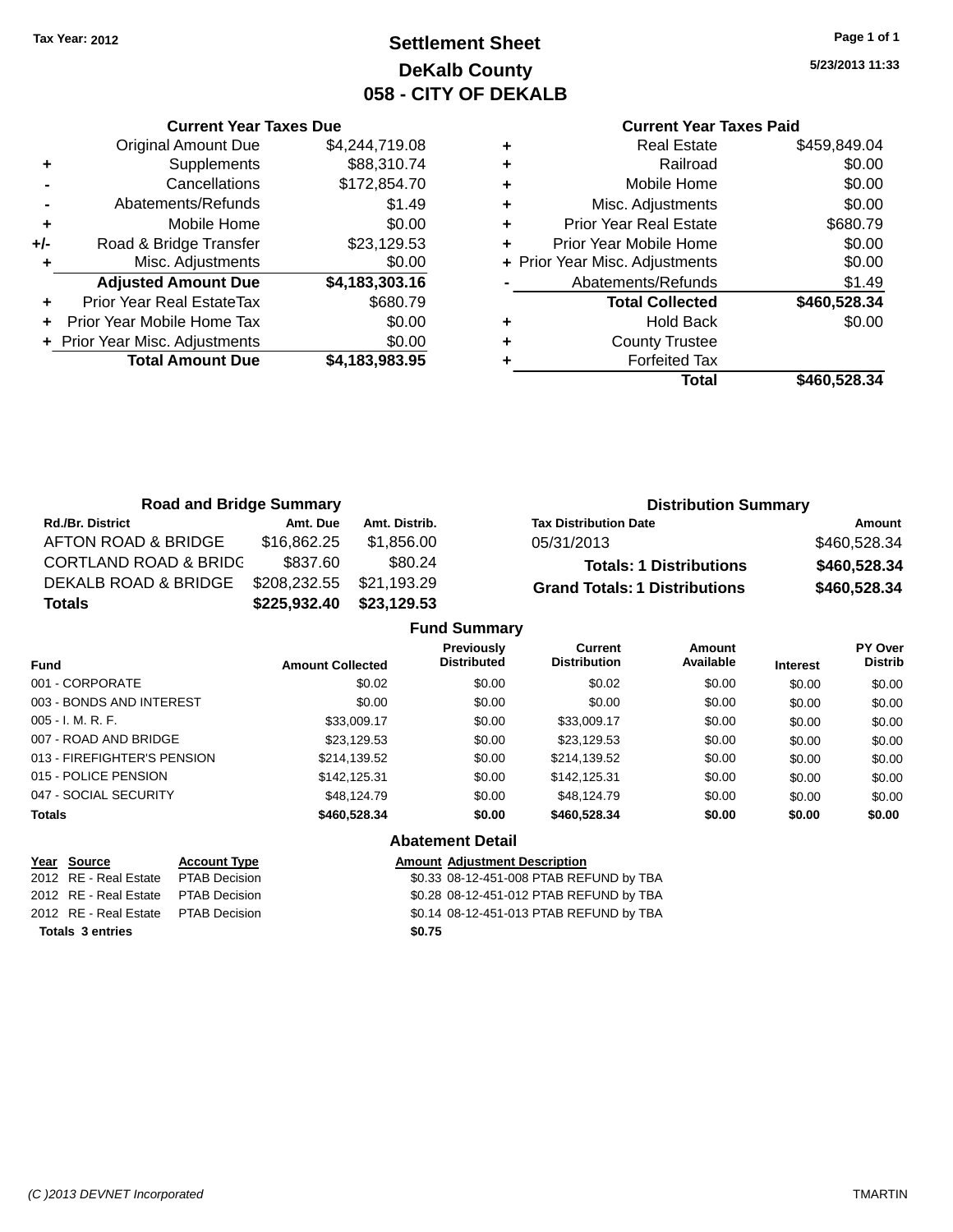# **Settlement Sheet Tax Year: 2012 Page 1 of 1 DeKalb County 059 - DE KALB LIBRARY**

**5/23/2013 11:33**

|     | <b>Current Year Taxes Due</b> |                |
|-----|-------------------------------|----------------|
|     | <b>Original Amount Due</b>    | \$1,798,552.52 |
| ٠   | Supplements                   | \$33,594.15    |
|     | Cancellations                 | \$70,033.53    |
|     | Abatements/Refunds            | \$0.32         |
| ÷   | Mobile Home                   | \$0.00         |
| +/- | Road & Bridge Transfer        | \$0.00         |
| ÷   | Misc. Adjustments             | \$0.00         |
|     | <b>Adjusted Amount Due</b>    | \$1,762,112.82 |
|     | Prior Year Real EstateTax     | \$275.28       |

| <b>Total Amount Due</b>        | \$1,762,388.10 |
|--------------------------------|----------------|
| + Prior Year Misc. Adjustments | \$0.00         |
| + Prior Year Mobile Home Tax   | \$0.00         |
|                                | 941 V.LV       |

**Totals 3 entries \$0.32**

|   | <b>Real Estate</b>             | \$185,060.91 |
|---|--------------------------------|--------------|
| ÷ | Railroad                       | \$0.00       |
| ٠ | Mobile Home                    | \$0.00       |
| ٠ | Misc. Adjustments              | \$0.00       |
| ٠ | <b>Prior Year Real Estate</b>  | \$275.28     |
|   | Prior Year Mobile Home         | \$0.00       |
|   | + Prior Year Misc. Adjustments | \$0.00       |
|   | Abatements/Refunds             | \$0.32       |
|   | <b>Total Collected</b>         | \$185,335.87 |
| ٠ | <b>Hold Back</b>               | \$0.00       |
|   | <b>County Trustee</b>          |              |
|   | <b>Forfeited Tax</b>           |              |
|   | Total                          | \$185,335.87 |
|   |                                |              |

|             |                                          |                      |                         |                                      |                                         | <b>Distribution Summary</b>    |                              |                           |
|-------------|------------------------------------------|----------------------|-------------------------|--------------------------------------|-----------------------------------------|--------------------------------|------------------------------|---------------------------|
|             |                                          |                      |                         |                                      | <b>Tax Distribution Date</b>            |                                | Amount                       |                           |
|             |                                          |                      |                         |                                      | 05/31/2013                              |                                | \$185,335.87<br>\$185,335.87 |                           |
|             |                                          |                      |                         |                                      |                                         | <b>Totals: 1 Distributions</b> |                              |                           |
|             |                                          |                      |                         |                                      | <b>Grand Totals: 1 Distributions</b>    |                                |                              | \$185,335.87              |
|             |                                          |                      |                         | <b>Fund Summary</b>                  |                                         |                                |                              |                           |
| <b>Fund</b> |                                          |                      | <b>Amount Collected</b> | Previously<br><b>Distributed</b>     | Current<br><b>Distribution</b>          | <b>Amount</b><br>Available     | <b>Interest</b>              | PY Over<br><b>Distrib</b> |
|             | 016 - LIBRARY (township, municipalities) |                      | \$185,335.87            | \$0.00                               | \$185,335.87                            | \$0.00                         | \$0.00                       | \$0.00                    |
| Totals      |                                          |                      | \$185,335.87            | \$0.00                               | \$185,335.87                            | \$0.00                         | \$0.00                       | \$0.00                    |
|             |                                          |                      |                         | <b>Abatement Detail</b>              |                                         |                                |                              |                           |
|             | Year Source                              | <b>Account Type</b>  |                         | <b>Amount Adiustment Description</b> |                                         |                                |                              |                           |
|             | 2012 RE - Real Estate                    | <b>PTAB Decision</b> |                         |                                      | \$0.14 08-12-451-008 PTAB REFUND by TBA |                                |                              |                           |
|             | 2012 RE - Real Estate                    | <b>PTAB Decision</b> |                         |                                      | \$0.12 08-12-451-012 PTAB REFUND by TBA |                                |                              |                           |
|             | 2012 RE - Real Estate                    | <b>PTAB Decision</b> |                         |                                      | \$0.06 08-12-451-013 PTAB REFUND by TBA |                                |                              |                           |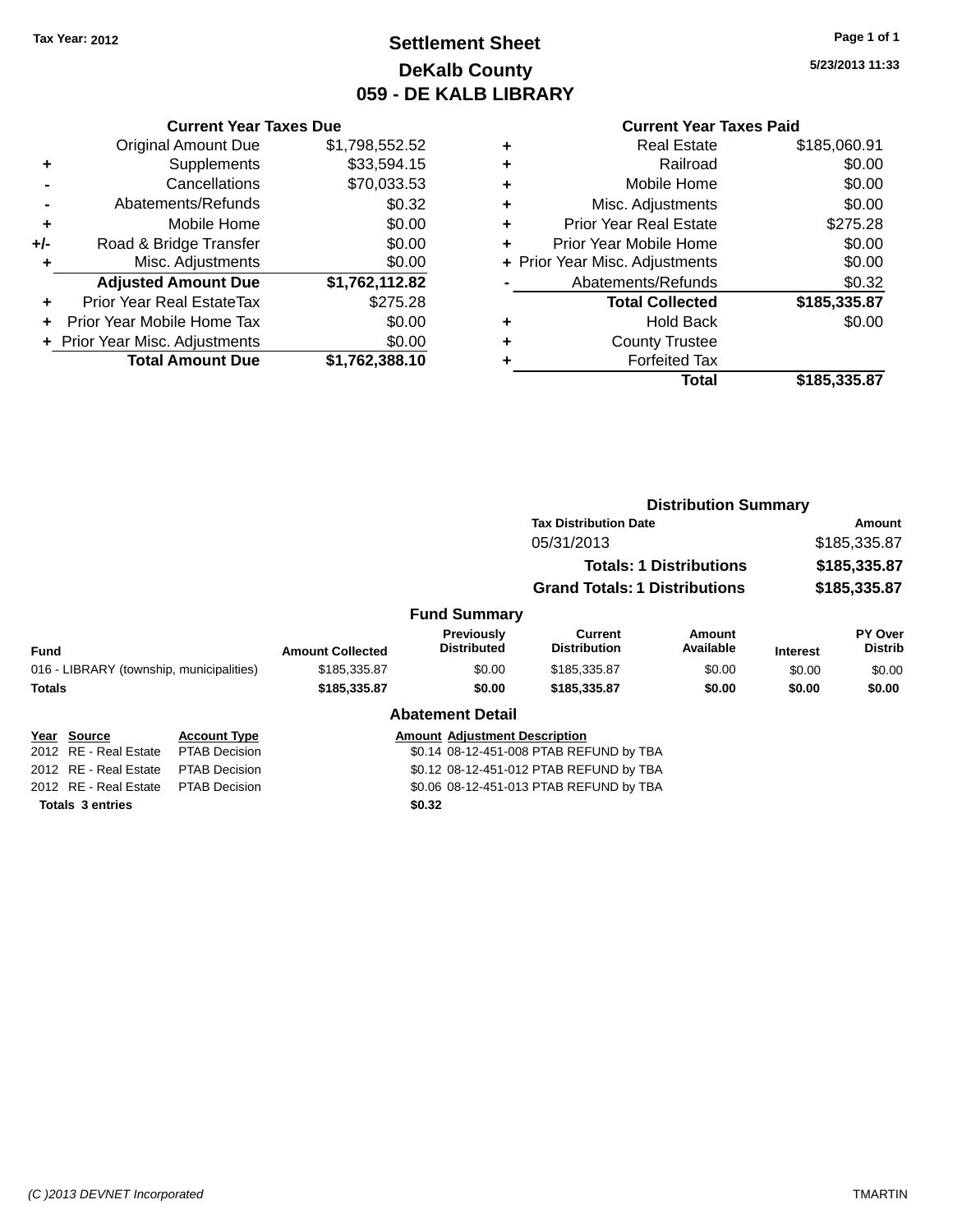# **Settlement Sheet Tax Year: 2012 Page 1 of 1 DeKalb County 060 - DEKALB SSA #3**

**5/23/2013 11:33**

|       | <b>Current Year Taxes Due</b>    |        |
|-------|----------------------------------|--------|
|       | Original Amount Due              | \$0.00 |
|       | Supplements                      | \$0.00 |
|       | Cancellations                    | \$0.00 |
|       | Abatements/Refunds               | \$0.00 |
| ٠     | Mobile Home                      | \$0.00 |
| $+/-$ | Road & Bridge Transfer           | \$0.00 |
| ÷     | Misc. Adjustments                | \$0.00 |
|       | <b>Adjusted Amount Due</b>       | \$0.00 |
| ٠     | <b>Prior Year Real EstateTax</b> | \$0.00 |
|       | Prior Year Mobile Home Tax       | \$0.00 |
|       | + Prior Year Misc. Adjustments   | \$0.00 |
|       | <b>Total Amount Due</b>          | \$0.00 |
|       |                                  |        |

### **Current Year Taxes Paid +** Real Estate \$0.00 **+** Railroad \$0.00 **+** Mobile Home \$0.00 **+** Misc. Adjustments \$0.00 **+** Prior Year Real Estate \$0.00 **+** Prior Year Mobile Home \$0.00<br> **+** Prior Year Misc. Adjustments \$0.00 **+ Prior Year Misc. Adjustments -** Abatements/Refunds \$0.00 **Total Collected \$0.00 +** Hold Back \$0.00 **+** County Trustee **+** Forfeited Tax **Total \$0.00**

|                            |                         | <b>Fund Summary</b>                     |                                |                     |                 |                           |
|----------------------------|-------------------------|-----------------------------------------|--------------------------------|---------------------|-----------------|---------------------------|
| <b>Fund</b>                | <b>Amount Collected</b> | <b>Previously</b><br><b>Distributed</b> | Current<br><b>Distribution</b> | Amount<br>Available | <b>Interest</b> | PY Over<br><b>Distrib</b> |
| 023 - SPECIAL SERVICE AREA | \$0.00                  | \$0.00                                  | \$0.00                         | \$0.00              | \$0.00          | \$0.00                    |
| <b>Totals</b>              | \$0.00                  | \$0.00                                  | \$0.00                         | \$0.00              | \$0.00          | \$0.00                    |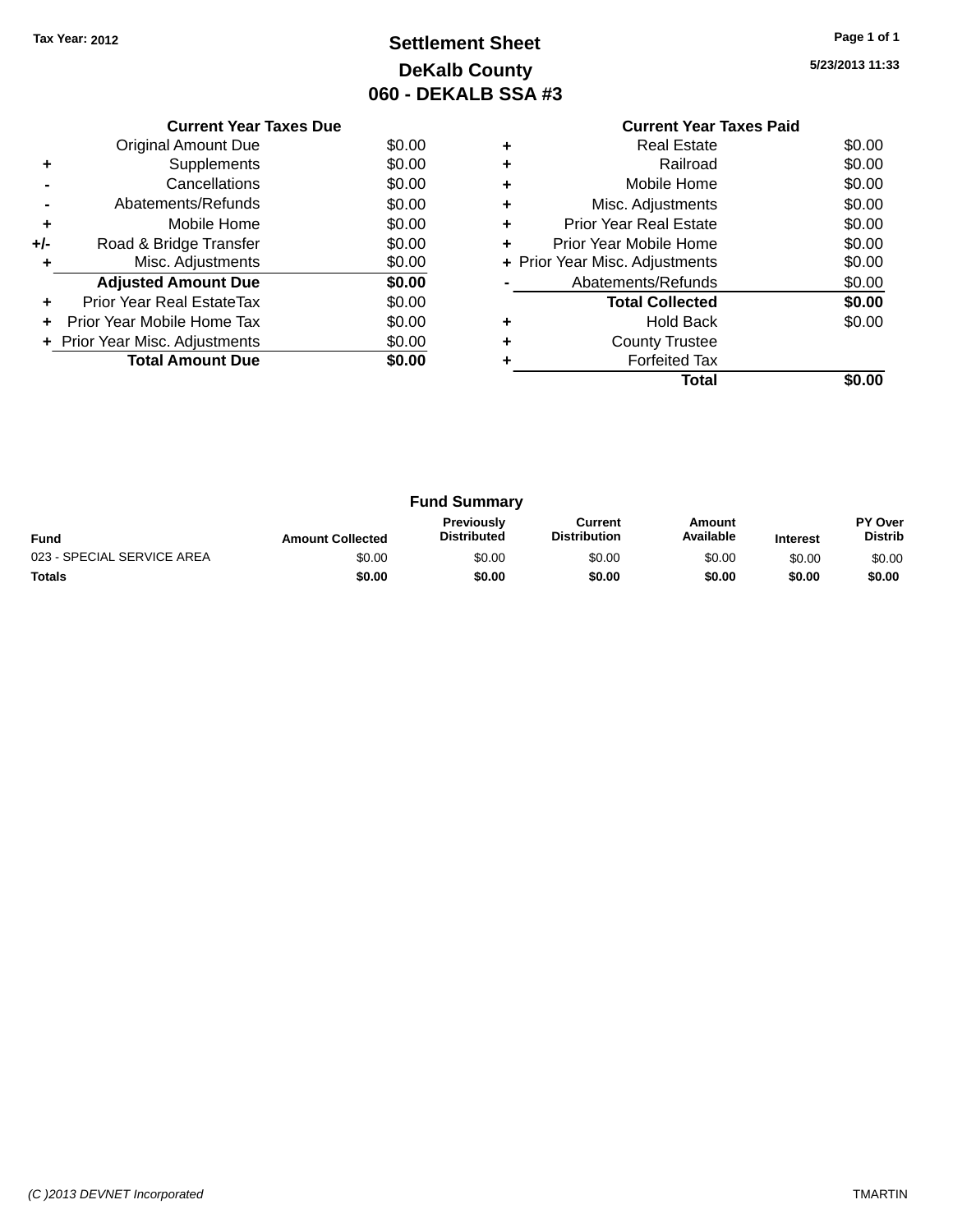# **Settlement Sheet Tax Year: 2012 Page 1 of 1 DeKalb County 061 - DEKALB SSA #4**

**5/23/2013 11:33**

|   | <b>Current Year Taxes Paid</b> |          |
|---|--------------------------------|----------|
| ٠ | Real Estate                    | \$153.58 |
| ٠ | Railroad                       | \$0.00   |
| ٠ | Mobile Home                    | \$0.00   |
| ٠ | Misc. Adjustments              | \$0.00   |
| ٠ | <b>Prior Year Real Estate</b>  | \$0.00   |
| ÷ | Prior Year Mobile Home         | \$0.00   |
|   | + Prior Year Misc. Adjustments | \$0.00   |
|   | Abatements/Refunds             | \$0.00   |
|   | <b>Total Collected</b>         | \$153.58 |
| ÷ | <b>Hold Back</b>               | \$0.00   |
|   | <b>County Trustee</b>          |          |
|   | <b>Forfeited Tax</b>           |          |
|   | Total                          | \$153.58 |

|     | <b>Current Year Taxes Due</b>  |            |
|-----|--------------------------------|------------|
|     | <b>Original Amount Due</b>     | \$1,488.09 |
| ٠   | Supplements                    | \$0.00     |
|     | Cancellations                  | \$0.00     |
|     | Abatements/Refunds             | \$0.00     |
| ٠   | Mobile Home                    | \$0.00     |
| +/- | Road & Bridge Transfer         | \$0.00     |
| ٠   | Misc. Adjustments              | \$0.00     |
|     | <b>Adjusted Amount Due</b>     | \$1,488.09 |
|     | Prior Year Real EstateTax      | \$0.00     |
|     | Prior Year Mobile Home Tax     | \$0.00     |
|     | + Prior Year Misc. Adjustments | \$0.00     |
|     | <b>Total Amount Due</b>        | \$1,488.09 |

|                            |                         |                                  |                                       |                                | <b>Distribution Summary</b> |                                  |  |
|----------------------------|-------------------------|----------------------------------|---------------------------------------|--------------------------------|-----------------------------|----------------------------------|--|
|                            |                         | <b>Tax Distribution Date</b>     |                                       |                                |                             | <b>Amount</b>                    |  |
|                            |                         |                                  | 05/31/2013                            |                                |                             | \$153.58                         |  |
|                            |                         |                                  |                                       | <b>Totals: 1 Distributions</b> |                             | \$153.58                         |  |
|                            |                         |                                  | <b>Grand Totals: 1 Distributions</b>  |                                |                             | \$153.58                         |  |
|                            |                         | <b>Fund Summary</b>              |                                       |                                |                             |                                  |  |
| <b>Fund</b>                | <b>Amount Collected</b> | Previously<br><b>Distributed</b> | <b>Current</b><br><b>Distribution</b> | <b>Amount</b><br>Available     | <b>Interest</b>             | <b>PY Over</b><br><b>Distrib</b> |  |
| 023 - SPECIAL SERVICE AREA | \$153.58                | \$0.00                           | \$153.58                              | \$0.00                         | \$0.00                      | \$0.00                           |  |
| <b>Totals</b>              | \$153.58                | \$0.00                           | \$153.58                              | \$0.00                         | \$0.00                      | \$0.00                           |  |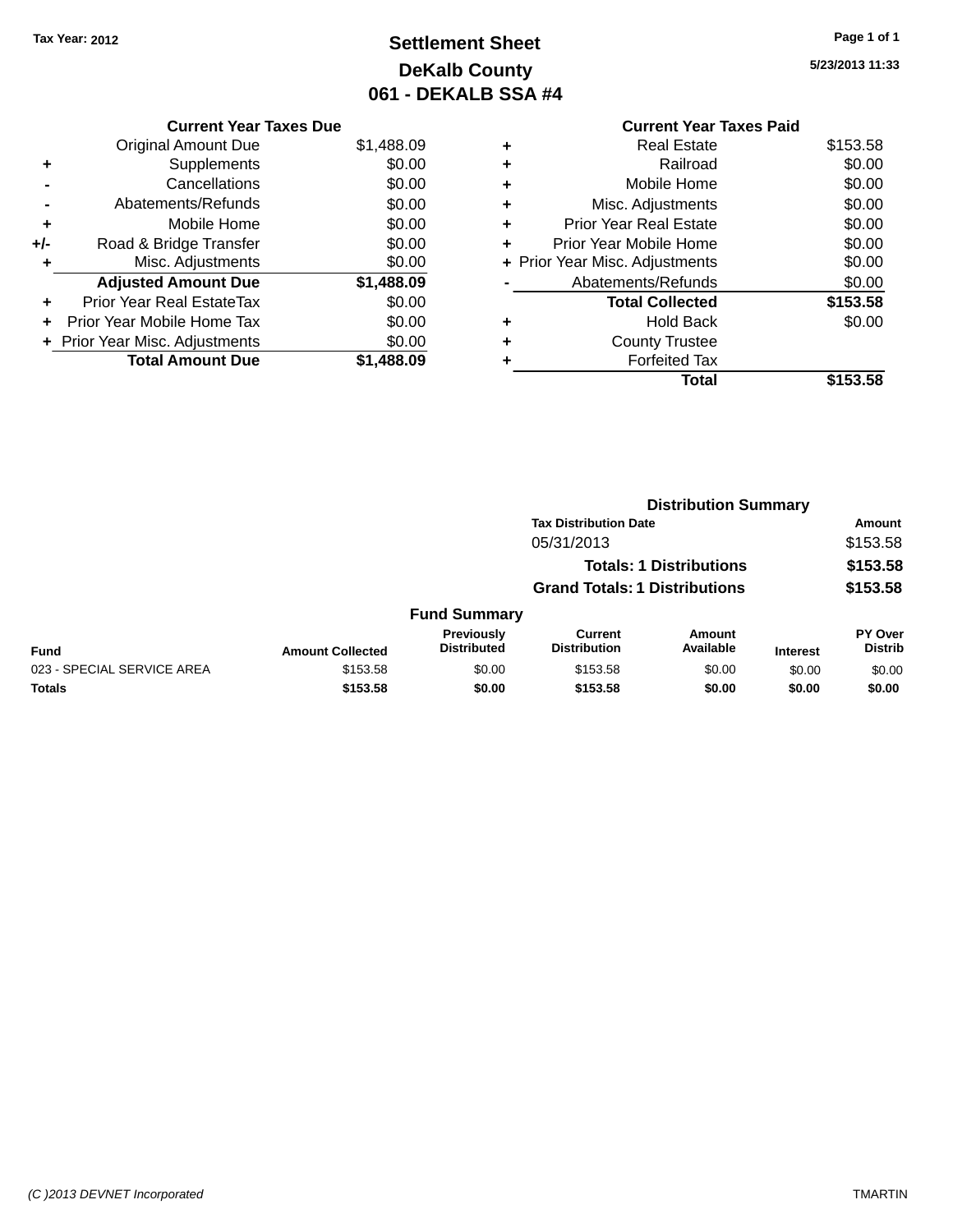# **Settlement Sheet Tax Year: 2012 Page 1 of 1 DeKalb County 062 - CITY OF GENOA**

**5/23/2013 11:33**

|     | <b>Current Year Taxes Due</b>  |              |  |  |  |  |
|-----|--------------------------------|--------------|--|--|--|--|
|     | Original Amount Due            | \$668,460.98 |  |  |  |  |
| ٠   | Supplements                    | \$4,551.67   |  |  |  |  |
|     | Cancellations                  | \$7,053.98   |  |  |  |  |
|     | Abatements/Refunds             | \$0.00       |  |  |  |  |
| ٠   | Mobile Home                    | \$0.00       |  |  |  |  |
| +/- | Road & Bridge Transfer         | \$4,182.54   |  |  |  |  |
|     | Misc. Adjustments              | \$0.00       |  |  |  |  |
|     | <b>Adjusted Amount Due</b>     | \$670,141.21 |  |  |  |  |
|     | Prior Year Real EstateTax      | (\$25.56)    |  |  |  |  |
| ÷   | Prior Year Mobile Home Tax     | \$0.00       |  |  |  |  |
|     | + Prior Year Misc. Adjustments | \$0.00       |  |  |  |  |
|     | <b>Total Amount Due</b>        | \$670,115.65 |  |  |  |  |
|     |                                |              |  |  |  |  |

|   | <b>Real Estate</b>             | \$75,102.23 |
|---|--------------------------------|-------------|
| ٠ | Railroad                       | \$0.00      |
| ٠ | Mobile Home                    | \$0.00      |
| ٠ | Misc. Adjustments              | \$0.00      |
| ÷ | <b>Prior Year Real Estate</b>  | (\$25.56)   |
| ٠ | Prior Year Mobile Home         | \$0.00      |
|   | + Prior Year Misc. Adjustments | \$0.00      |
|   | Abatements/Refunds             | \$0.00      |
|   | <b>Total Collected</b>         | \$75,076.67 |
| ٠ | <b>Hold Back</b>               | \$0.00      |
| ٠ | <b>County Trustee</b>          |             |
|   | <b>Forfeited Tax</b>           |             |
|   | Total                          | \$75,076.67 |
|   |                                |             |

| <b>Road and Bridge Summary</b> |             |               | <b>Distribution Summary</b>          |             |  |
|--------------------------------|-------------|---------------|--------------------------------------|-------------|--|
| <b>Rd./Br. District</b>        | Amt. Due    | Amt. Distrib. | <b>Tax Distribution Date</b>         | Amount      |  |
| <b>GENOA ROAD &amp; BRIDGE</b> | \$24,241.34 | \$2,905.21    | 05/31/2013                           | \$75,076.67 |  |
| KINGSTON ROAD & BRIDG          | \$10.859.07 | \$1,277.33    | <b>Totals: 1 Distributions</b>       | \$75,076.67 |  |
| <b>Totals</b>                  | \$35,100.41 | \$4,182.54    | <b>Grand Totals: 1 Distributions</b> | \$75,076.67 |  |

| <b>Fund Summary</b>      |                         |                                  |                                       |                     |                 |                           |
|--------------------------|-------------------------|----------------------------------|---------------------------------------|---------------------|-----------------|---------------------------|
| Fund                     | <b>Amount Collected</b> | Previously<br><b>Distributed</b> | <b>Current</b><br><b>Distribution</b> | Amount<br>Available | <b>Interest</b> | PY Over<br><b>Distrib</b> |
| 001 - CORPORATE          | \$35,447.06             | \$0.00                           | \$35,447.06                           | \$0.00              | \$0.00          | \$0.00                    |
| 003 - BONDS AND INTEREST | \$0.00                  | \$0.00                           | \$0.00                                | \$0.00              | \$0.00          | \$0.00                    |
| 007 - ROAD AND BRIDGE    | \$4.182.54              | \$0.00                           | \$4.182.54                            | \$0.00              | \$0.00          | \$0.00                    |
| 014 - POLICE PROTECTION  | \$35,447.07             | \$0.00                           | \$35,447.07                           | \$0.00              | \$0.00          | \$0.00                    |
| <b>Totals</b>            | \$75,076.67             | \$0.00                           | \$75,076.67                           | \$0.00              | \$0.00          | \$0.00                    |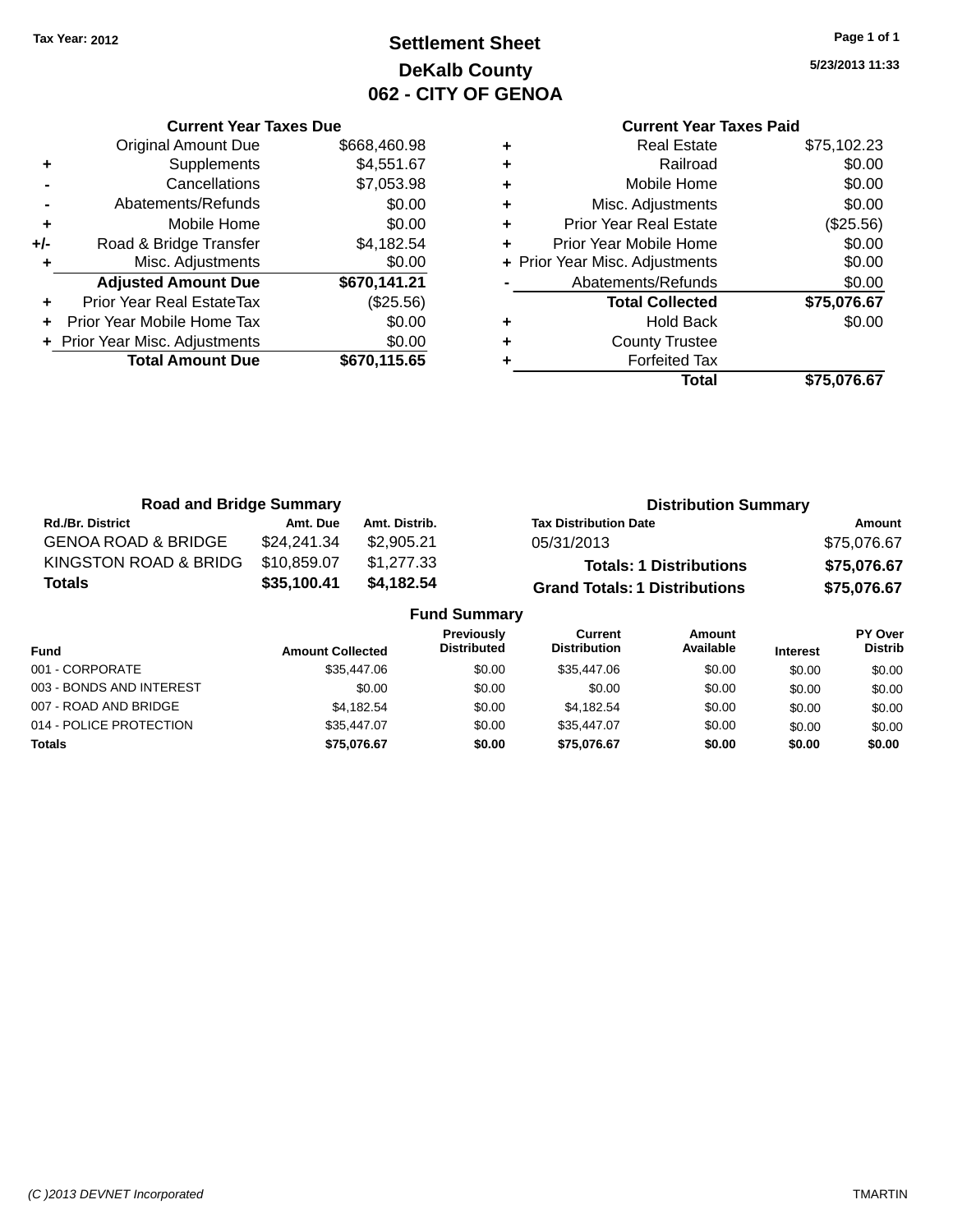### **Settlement Sheet Tax Year: 2012 Page 1 of 1 DeKalb County 063 - VILLAGE OF HINCKLEY**

**5/23/2013 11:33**

#### **Current Year Taxes Paid**

|     | <b>Current Year Taxes Due</b>  |              |  |  |  |  |
|-----|--------------------------------|--------------|--|--|--|--|
|     | <b>Original Amount Due</b>     | \$261,322.54 |  |  |  |  |
| ٠   | Supplements                    | \$456.16     |  |  |  |  |
|     | Cancellations                  | \$554.49     |  |  |  |  |
|     | Abatements/Refunds             | \$0.00       |  |  |  |  |
| ٠   | Mobile Home                    | \$0.00       |  |  |  |  |
| +/- | Road & Bridge Transfer         | \$3,609.69   |  |  |  |  |
|     | Misc. Adjustments              | \$0.00       |  |  |  |  |
|     | <b>Adjusted Amount Due</b>     | \$264,833.90 |  |  |  |  |
| ٠   | Prior Year Real EstateTax      | \$1.49       |  |  |  |  |
|     | Prior Year Mobile Home Tax     | \$0.00       |  |  |  |  |
|     | + Prior Year Misc. Adjustments | \$0.00       |  |  |  |  |
|     | <b>Total Amount Due</b>        | \$264,835.39 |  |  |  |  |
|     |                                |              |  |  |  |  |

|   | Total                          | \$24,360.09 |
|---|--------------------------------|-------------|
|   | <b>Forfeited Tax</b>           |             |
| ٠ | <b>County Trustee</b>          |             |
| ٠ | Hold Back                      | \$0.00      |
|   | <b>Total Collected</b>         | \$24,360.09 |
|   | Abatements/Refunds             | \$0.00      |
|   | + Prior Year Misc. Adjustments | \$0.00      |
| ٠ | Prior Year Mobile Home         | \$0.00      |
| ٠ | <b>Prior Year Real Estate</b>  | \$1.49      |
| ٠ | Misc. Adjustments              | \$0.00      |
| ٠ | Mobile Home                    | \$0.00      |
| ٠ | Railroad                       | \$0.00      |
|   | Real Estate                    | \$24,358.60 |

| <b>Road and Bridge Summary</b> |             |               | <b>Distribution Summary</b>          |             |  |
|--------------------------------|-------------|---------------|--------------------------------------|-------------|--|
| <b>Rd./Br. District</b>        | Amt. Due    | Amt. Distrib. | <b>Tax Distribution Date</b>         | Amount      |  |
| SQUAW GROVE ROAD & B           | \$37,379.67 | \$3.609.69    | 05/31/2013                           | \$24,360.09 |  |
| <b>Totals</b>                  | \$37,379.67 | \$3,609.69    | <b>Totals: 1 Distributions</b>       | \$24,360.09 |  |
|                                |             |               | <b>Grand Totals: 1 Distributions</b> | \$24,360.09 |  |

| <b>Fund</b>                             | <b>Amount Collected</b> | Previously<br><b>Distributed</b> | <b>Current</b><br><b>Distribution</b> | Amount<br>Available | <b>Interest</b> | <b>PY Over</b><br><b>Distrib</b> |
|-----------------------------------------|-------------------------|----------------------------------|---------------------------------------|---------------------|-----------------|----------------------------------|
| 001 - CORPORATE                         | \$9.490.91              | \$0.00                           | \$9,490.91                            | \$0.00              | \$0.00          | \$0.00                           |
| $005 - I. M. R. F.$                     | \$2,589.07              | \$0.00                           | \$2,589.07                            | \$0.00              | \$0.00          | \$0.00                           |
| 007 - ROAD AND BRIDGE                   | \$3,609.69              | \$0.00                           | \$3,609.69                            | \$0.00              | \$0.00          | \$0.00                           |
| 014 - POLICE PROTECTION                 | \$3,216.73              | \$0.00                           | \$3,216.73                            | \$0.00              | \$0.00          | \$0.00                           |
| 027 - AUDIT                             | \$690.64                | \$0.00                           | \$690.64                              | \$0.00              | \$0.00          | \$0.00                           |
| 035 - TORT JUDGEMENTS/LIABILITY<br>INS. | \$1.177.11              | \$0.00                           | \$1.177.11                            | \$0.00              | \$0.00          | \$0.00                           |
| 047 - SOCIAL SECURITY                   | \$2.416.57              | \$0.00                           | \$2.416.57                            | \$0.00              | \$0.00          | \$0.00                           |
| 048 - SCHOOL CROSSING GUARDS            | \$470.97                | \$0.00                           | \$470.97                              | \$0.00              | \$0.00          | \$0.00                           |
| 062 - WORKERS COMPENSATION              | \$698.40                | \$0.00                           | \$698.40                              | \$0.00              | \$0.00          | \$0.00                           |
| <b>Totals</b>                           | \$24.360.09             | \$0.00                           | \$24.360.09                           | \$0.00              | \$0.00          | \$0.00                           |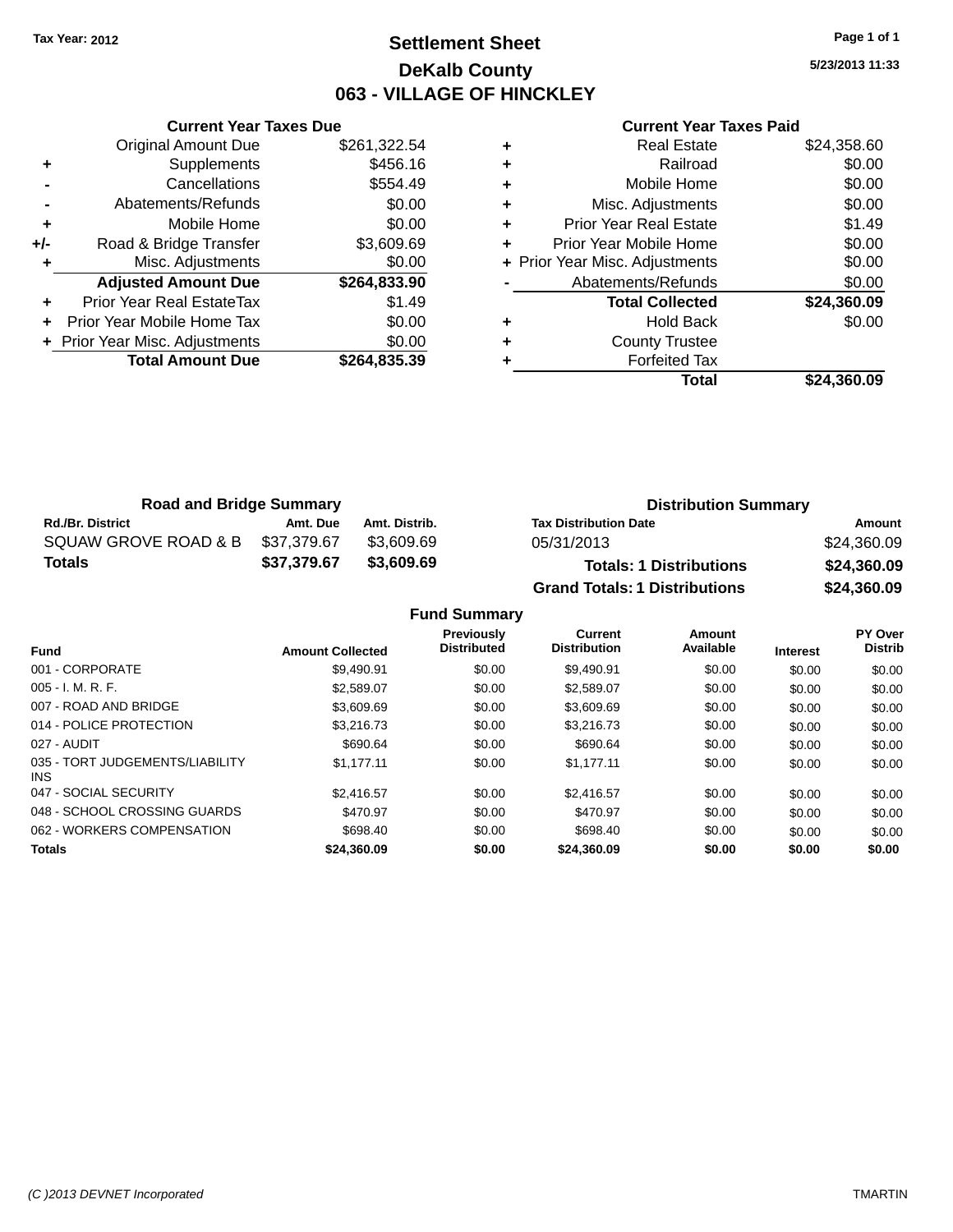### **Settlement Sheet Tax Year: 2012 Page 1 of 1 DeKalb County 064 - VILLAGE OF KINGSTON**

**5/23/2013 11:33**

#### **Current Year Taxes Paid**

|     | <b>Current Year Taxes Due</b>    |              |
|-----|----------------------------------|--------------|
|     | <b>Original Amount Due</b>       | \$143,016.99 |
| ٠   | Supplements                      | \$347.64     |
|     | Cancellations                    | \$459.93     |
|     | Abatements/Refunds               | \$0.00       |
| ٠   | Mobile Home                      | \$0.00       |
| +/- | Road & Bridge Transfer           | \$1,998.68   |
|     | Misc. Adjustments                | \$0.00       |
|     | <b>Adjusted Amount Due</b>       | \$144,903.38 |
| ÷   | <b>Prior Year Real EstateTax</b> | (\$37.62)    |
|     | Prior Year Mobile Home Tax       | \$0.00       |
|     | + Prior Year Misc. Adjustments   | \$0.00       |
|     | <b>Total Amount Due</b>          | \$144,865.76 |
|     |                                  |              |

|   | <b>Real Estate</b>             | \$15,074.38 |
|---|--------------------------------|-------------|
| ٠ | Railroad                       | \$0.00      |
| ٠ | Mobile Home                    | \$0.00      |
| ٠ | Misc. Adjustments              | \$0.00      |
| ٠ | <b>Prior Year Real Estate</b>  | (\$37.62)   |
| ٠ | Prior Year Mobile Home         | \$0.00      |
|   | + Prior Year Misc. Adjustments | \$0.00      |
|   | Abatements/Refunds             | \$0.00      |
|   | <b>Total Collected</b>         | \$15,036.76 |
| ٠ | <b>Hold Back</b>               | \$0.00      |
| ٠ | <b>County Trustee</b>          |             |
| ٠ | <b>Forfeited Tax</b>           |             |
|   | Total                          | \$15,036.76 |
|   |                                |             |

| <b>Road and Bridge Summary</b> |             |               | <b>Distribution Summary</b>          |             |  |
|--------------------------------|-------------|---------------|--------------------------------------|-------------|--|
| <b>Rd./Br. District</b>        | Amt. Due    | Amt. Distrib. | <b>Tax Distribution Date</b>         | Amount      |  |
| KINGSTON ROAD & BRIDG          | \$17,035.66 | \$1.998.68    | 05/31/2013                           | \$15,036.76 |  |
| Totals                         | \$17,035.66 | \$1,998.68    | <b>Totals: 1 Distributions</b>       | \$15,036.76 |  |
|                                |             |               | <b>Grand Totals: 1 Distributions</b> | \$15,036.76 |  |

| <b>Fund</b>                             | <b>Amount Collected</b> | <b>Previously</b><br><b>Distributed</b> | Current<br><b>Distribution</b> | Amount<br>Available | <b>Interest</b> | <b>PY Over</b><br><b>Distrib</b> |
|-----------------------------------------|-------------------------|-----------------------------------------|--------------------------------|---------------------|-----------------|----------------------------------|
| 001 - CORPORATE                         | \$4,693.06              | \$0.00                                  | \$4,693.06                     | \$0.00              | \$0.00          | \$0.00                           |
| $005 - I. M. R. F.$                     | \$1,093.80              | \$0.00                                  | \$1,093.80                     | \$0.00              | \$0.00          | \$0.00                           |
| 007 - ROAD AND BRIDGE                   | \$1,998.68              | \$0.00                                  | \$1,998.68                     | \$0.00              | \$0.00          | \$0.00                           |
| 014 - POLICE PROTECTION                 | \$1.572.38              | \$0.00                                  | \$1.572.38                     | \$0.00              | \$0.00          | \$0.00                           |
| 025 - GARBAGE DISPOSAL                  | \$478.76                | \$0.00                                  | \$478.76                       | \$0.00              | \$0.00          | \$0.00                           |
| 027 - AUDIT                             | \$729.28                | \$0.00                                  | \$729.28                       | \$0.00              | \$0.00          | \$0.00                           |
| 031 - WORKING CASH                      | \$50.29                 | \$0.00                                  | \$50.29                        | \$0.00              | \$0.00          | \$0.00                           |
| 035 - TORT JUDGEMENTS/LIABILITY<br>INS. | \$3.691.23              | \$0.00                                  | \$3.691.23                     | \$0.00              | \$0.00          | \$0.00                           |
| 047 - SOCIAL SECURITY                   | \$729.28                | \$0.00                                  | \$729.28                       | \$0.00              | \$0.00          | \$0.00                           |
| <b>Totals</b>                           | \$15,036.76             | \$0.00                                  | \$15,036.76                    | \$0.00              | \$0.00          | \$0.00                           |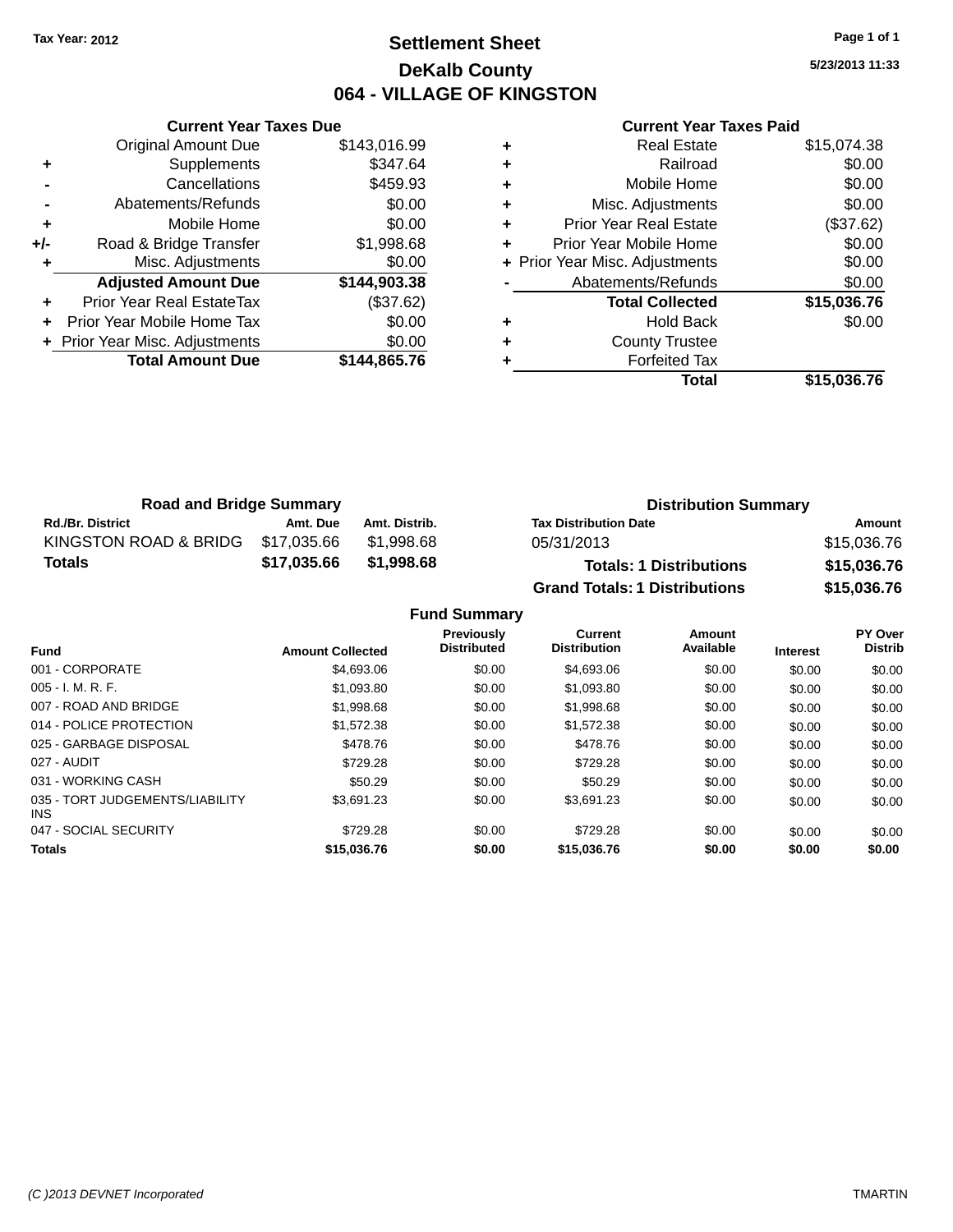### **Settlement Sheet Tax Year: 2012 Page 1 of 1 DeKalb County 065 - VILLAGE OF KIRKLAND**

**5/23/2013 11:33**

|     | <b>Current Year Taxes Due</b>  |              |
|-----|--------------------------------|--------------|
|     | <b>Original Amount Due</b>     | \$189,505.31 |
| ٠   | Supplements                    | \$480.83     |
|     | Cancellations                  | \$555.12     |
|     | Abatements/Refunds             | \$0.00       |
| ٠   | Mobile Home                    | \$0.00       |
| +/- | Road & Bridge Transfer         | \$2,964.80   |
|     | Misc. Adjustments              | \$0.00       |
|     | <b>Adjusted Amount Due</b>     | \$192,395.82 |
|     | Prior Year Real EstateTax      | \$0.00       |
|     | Prior Year Mobile Home Tax     | \$0.00       |
|     | + Prior Year Misc. Adjustments | \$0.00       |
|     | <b>Total Amount Due</b>        | \$192.395.82 |
|     |                                |              |

| <b>Real Estate</b>             | \$28,790.93 |
|--------------------------------|-------------|
| Railroad                       | \$0.00      |
| Mobile Home                    | \$0.00      |
| Misc. Adjustments              | \$0.00      |
| <b>Prior Year Real Estate</b>  | \$0.00      |
| Prior Year Mobile Home         | \$0.00      |
| + Prior Year Misc. Adjustments | \$0.00      |
| Abatements/Refunds             | \$0.00      |
| <b>Total Collected</b>         | \$28,790.93 |
| <b>Hold Back</b>               | \$0.00      |
| <b>County Trustee</b>          |             |
| <b>Forfeited Tax</b>           |             |
| Total                          | \$28.790.93 |
|                                |             |

| <b>Road and Bridge Summary</b>    |             |               | <b>Distribution Summary</b>          |             |  |
|-----------------------------------|-------------|---------------|--------------------------------------|-------------|--|
| <b>Rd./Br. District</b>           | Amt. Due    | Amt. Distrib. | <b>Tax Distribution Date</b>         | Amount      |  |
| <b>FRANKLIN ROAD &amp; BRIDGE</b> | \$22,370.84 | \$2,964.80    | 05/31/2013                           | \$28,790.93 |  |
| <b>Totals</b>                     | \$22,370.84 | \$2,964.80    | <b>Totals: 1 Distributions</b>       | \$28,790.93 |  |
|                                   |             |               | <b>Grand Totals: 1 Distributions</b> | \$28,790.93 |  |

|                                         |                         | <b>Fund Summary</b>                     |                                       |                     |                 |                           |
|-----------------------------------------|-------------------------|-----------------------------------------|---------------------------------------|---------------------|-----------------|---------------------------|
| <b>Fund</b>                             | <b>Amount Collected</b> | <b>Previously</b><br><b>Distributed</b> | <b>Current</b><br><b>Distribution</b> | Amount<br>Available | <b>Interest</b> | PY Over<br><b>Distrib</b> |
| 001 - CORPORATE                         | \$11,209.26             | \$0.00                                  | \$11,209.26                           | \$0.00              | \$0.00          | \$0.00                    |
| 003 - BONDS AND INTEREST                | \$0.00                  | \$0.00                                  | \$0.00                                | \$0.00              | \$0.00          | \$0.00                    |
| 007 - ROAD AND BRIDGE                   | \$2,964.80              | \$0.00                                  | \$2,964.80                            | \$0.00              | \$0.00          | \$0.00                    |
| 014 - POLICE PROTECTION                 | \$11,209.26             | \$0.00                                  | \$11,209.26                           | \$0.00              | \$0.00          | \$0.00                    |
| 025 - GARBAGE DISPOSAL                  | \$0.00                  | \$0.00                                  | \$0.00                                | \$0.00              | \$0.00          | \$0.00                    |
| 027 - AUDIT                             | \$681.71                | \$0.00                                  | \$681.71                              | \$0.00              | \$0.00          | \$0.00                    |
| 035 - TORT JUDGEMENTS/LIABILITY<br>INS. | \$2.725.90              | \$0.00                                  | \$2,725.90                            | \$0.00              | \$0.00          | \$0.00                    |
| <b>Totals</b>                           | \$28.790.93             | \$0.00                                  | \$28,790.93                           | \$0.00              | \$0.00          | \$0.00                    |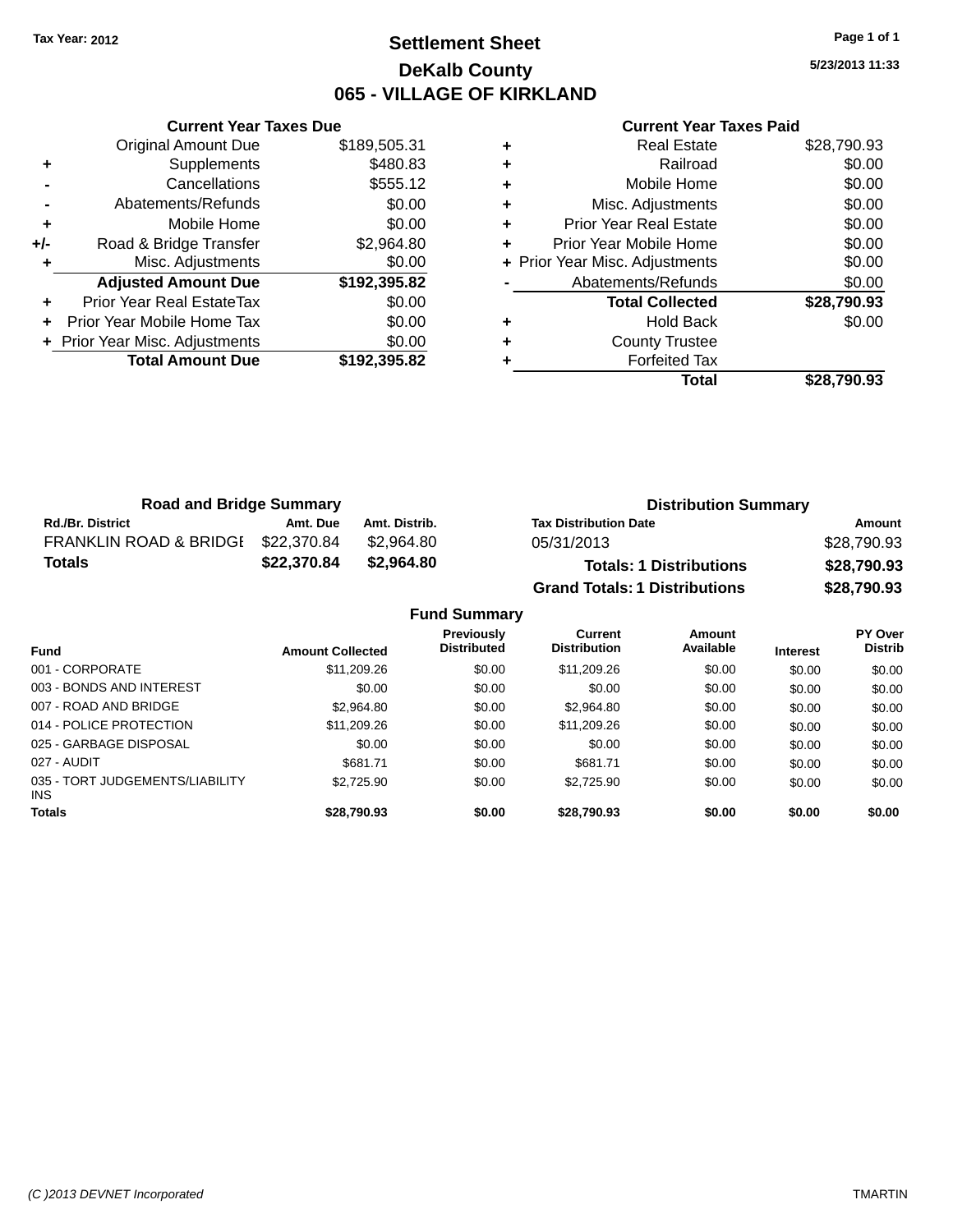# **Settlement Sheet Tax Year: 2012 Page 1 of 1 DeKalb County 066 - KIRKLAND LIBRARY**

**5/23/2013 11:33**

#### **Current Year Taxes Paid**

|     | <b>Current Year Taxes Due</b> |             |
|-----|-------------------------------|-------------|
|     | <b>Original Amount Due</b>    | \$46,472.43 |
| ÷   | Supplements                   | \$108.02    |
|     | Cancellations                 | \$123.92    |
|     | Abatements/Refunds            | \$0.00      |
| ٠   | Mobile Home                   | \$0.00      |
| +/- | Road & Bridge Transfer        | \$0.00      |
|     | Misc. Adjustments             | \$0.00      |
|     | <b>Adjusted Amount Due</b>    | \$46,456.53 |
| ÷   | Prior Year Real EstateTax     | \$0.00      |
| ÷   | Prior Year Mobile Home Tax    | \$0.00      |
|     | Prior Year Misc. Adjustments  | \$0.00      |
|     | <b>Total Amount Due</b>       | \$46,456,53 |
|     |                               |             |

|   | <b>Real Estate</b>             | \$6,333.46 |
|---|--------------------------------|------------|
| ٠ | Railroad                       | \$0.00     |
| ٠ | Mobile Home                    | \$0.00     |
| ٠ | Misc. Adjustments              | \$0.00     |
| ٠ | <b>Prior Year Real Estate</b>  | \$0.00     |
| ٠ | Prior Year Mobile Home         | \$0.00     |
|   | + Prior Year Misc. Adjustments | \$0.00     |
|   | Abatements/Refunds             | \$0.00     |
|   | <b>Total Collected</b>         | \$6,333.46 |
| ٠ | <b>Hold Back</b>               | \$0.00     |
| ٠ | <b>County Trustee</b>          |            |
| ٠ | <b>Forfeited Tax</b>           |            |
|   | Total                          | \$6,333.46 |
|   |                                |            |

|       | <b>Distribution Summary</b>          |            |
|-------|--------------------------------------|------------|
|       | <b>Tax Distribution Date</b>         | Amount     |
|       | 05/31/2013                           | \$6,333.46 |
|       | <b>Totals: 1 Distributions</b>       | \$6,333.46 |
|       | <b>Grand Totals: 1 Distributions</b> | \$6,333.46 |
| nmarv |                                      |            |

#### **Fund Summary Fund Interest Amount Collected Distributed PY Over Distrib Amount Available Current Distribution Previously** 005 - I. M. R. F. Channel Communication (St. 28 \$0.00 \$1.28 \$1.28 \$0.00 \$0.00 \$0.00 \$0.00 \$0.00 016 - LIBRARY (township, municipalities)  $$6,033.87$  \$0.00  $$6,033.87$  \$0.00 \$0.00 \$0.00 047 - SOCIAL SECURITY 60.00 \$298.31 \$0.00 \$298.31 \$0.00 \$0.00 \$0.00 \$0.00 \$0.00 **Totals \$6,333.46 \$0.00 \$6,333.46 \$0.00 \$0.00 \$0.00**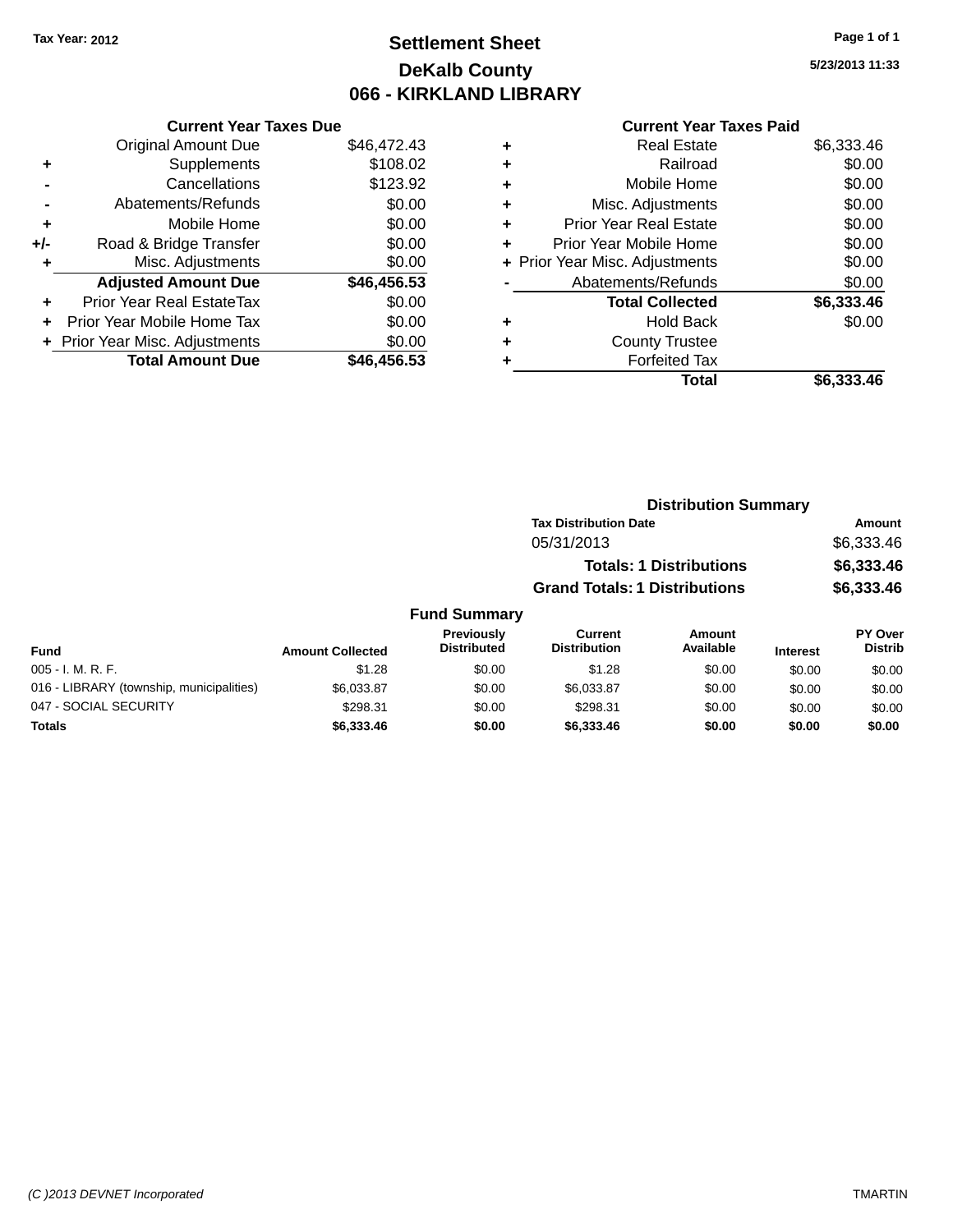# **Settlement Sheet Tax Year: 2012 Page 1 of 1 DeKalb County 067 - VILLAGE OF LEE**

**5/23/2013 11:33**

|     | <b>Current Year Taxes Due</b>  |             |  |  |  |  |
|-----|--------------------------------|-------------|--|--|--|--|
|     | <b>Original Amount Due</b>     | \$12,456.33 |  |  |  |  |
| ٠   | Supplements                    | \$1.60      |  |  |  |  |
|     | Cancellations                  | \$2.17      |  |  |  |  |
|     | Abatements/Refunds             | \$0.00      |  |  |  |  |
| ٠   | Mobile Home                    | \$0.00      |  |  |  |  |
| +/- | Road & Bridge Transfer         | \$147.81    |  |  |  |  |
|     | Misc. Adjustments              | \$0.00      |  |  |  |  |
|     | <b>Adjusted Amount Due</b>     | \$12,603.57 |  |  |  |  |
|     | Prior Year Real EstateTax      | (\$243.45)  |  |  |  |  |
| ÷   | Prior Year Mobile Home Tax     | \$0.00      |  |  |  |  |
|     | + Prior Year Misc. Adjustments | \$0.00      |  |  |  |  |
|     | <b>Total Amount Due</b>        | \$12,360.12 |  |  |  |  |
|     |                                |             |  |  |  |  |

|   | <b>Real Estate</b>             | \$1,162.44 |
|---|--------------------------------|------------|
| ÷ | Railroad                       | \$0.00     |
| ÷ | Mobile Home                    | \$0.00     |
| ٠ | Misc. Adjustments              | \$0.00     |
| ٠ | <b>Prior Year Real Estate</b>  | (\$243.45) |
| ٠ | Prior Year Mobile Home         | \$0.00     |
|   | + Prior Year Misc. Adjustments | \$0.00     |
|   | Abatements/Refunds             | \$0.00     |
|   | <b>Total Collected</b>         | \$918.99   |
| ٠ | <b>Hold Back</b>               | \$0.00     |
| ٠ | <b>County Trustee</b>          |            |
|   | <b>Forfeited Tax</b>           |            |
|   | Total                          | \$918.99   |
|   |                                |            |

| <b>Road and Bridge Summary</b> |            |               | <b>Distribution Summary</b>          |          |  |
|--------------------------------|------------|---------------|--------------------------------------|----------|--|
| <b>Rd./Br. District</b>        | Amt. Due   | Amt. Distrib. | <b>Tax Distribution Date</b>         | Amount   |  |
| SHABBONA ROAD & BRIDC          | \$1.575.23 | \$147.81      | 05/31/2013                           | \$918.99 |  |
| <b>Totals</b>                  | \$1,575.23 | \$147.81      | <b>Totals: 1 Distributions</b>       | \$918.99 |  |
|                                |            |               | <b>Grand Totals: 1 Distributions</b> | \$918.99 |  |

| <b>Fund Summary</b>                           |                         |                                         |                                |                     |                 |                           |
|-----------------------------------------------|-------------------------|-----------------------------------------|--------------------------------|---------------------|-----------------|---------------------------|
| <b>Fund</b>                                   | <b>Amount Collected</b> | <b>Previously</b><br><b>Distributed</b> | Current<br><b>Distribution</b> | Amount<br>Available | <b>Interest</b> | PY Over<br><b>Distrib</b> |
| 001 - CORPORATE                               | \$207.40                | \$0.00                                  | \$207.40                       | \$0.00              | \$0.00          | \$0.00                    |
| 007 - ROAD AND BRIDGE                         | \$147.81                | \$0.00                                  | \$147.81                       | \$0.00              | \$0.00          | \$0.00                    |
| 025 - GARBAGE DISPOSAL                        | \$73.21                 | \$0.00                                  | \$73.21                        | \$0.00              | \$0.00          | \$0.00                    |
| 027 - AUDIT                                   | \$85.41                 | \$0.00                                  | \$85.41                        | \$0.00              | \$0.00          | \$0.00                    |
| 035 - TORT JUDGEMENTS/LIABILITY<br><b>INS</b> | \$178.15                | \$0.00                                  | \$178.15                       | \$0.00              | \$0.00          | \$0.00                    |
| 072 - WATERWORKS SYSTEM                       | \$122.02                | \$0.00                                  | \$122.02                       | \$0.00              | \$0.00          | \$0.00                    |
| 109 - PRIOR YEAR ADJUSTMENT                   | \$104.99                | \$0.00                                  | \$104.99                       | \$0.00              | \$0.00          | \$0.00                    |
| <b>Totals</b>                                 | \$918.99                | \$0.00                                  | \$918.99                       | \$0.00              | \$0.00          | \$0.00                    |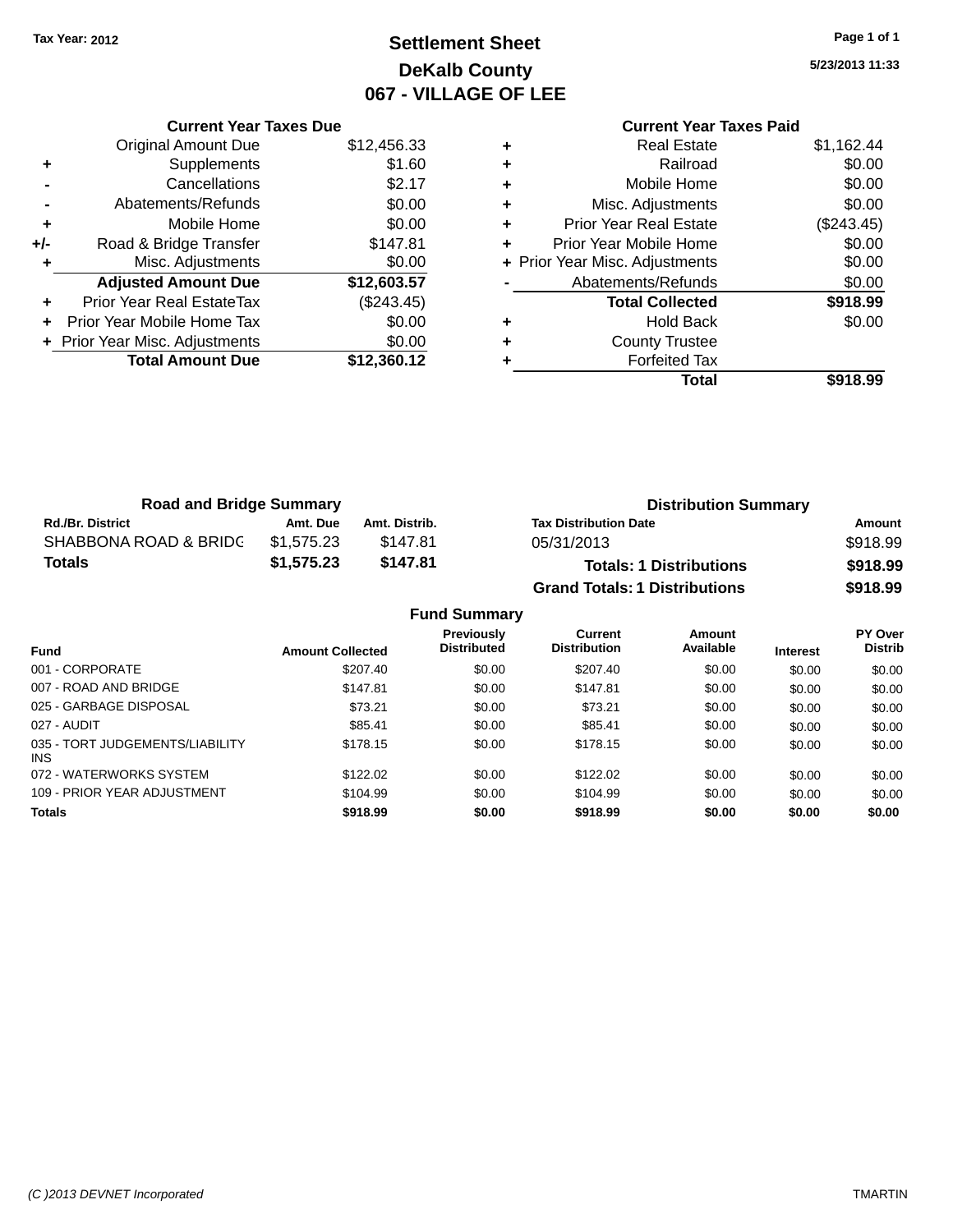# **Settlement Sheet Tax Year: 2012 Page 1 of 1 DeKalb County 068 - VILLAGE OF MALTA**

**5/23/2013 11:33**

### **Current Year Taxes Paid**

|     | <b>Current Year Taxes Due</b>  |              |  |  |  |
|-----|--------------------------------|--------------|--|--|--|
|     | <b>Original Amount Due</b>     | \$107,506.76 |  |  |  |
| ٠   | Supplements                    | \$0.00       |  |  |  |
|     | Cancellations                  | \$0.00       |  |  |  |
|     | Abatements/Refunds             | \$0.00       |  |  |  |
| ٠   | Mobile Home                    | \$0.00       |  |  |  |
| +/- | Road & Bridge Transfer         | \$1,105.71   |  |  |  |
|     | Misc. Adjustments              | \$0.00       |  |  |  |
|     | <b>Adjusted Amount Due</b>     | \$108,612.47 |  |  |  |
| ٠   | Prior Year Real EstateTax      | \$0.00       |  |  |  |
|     | Prior Year Mobile Home Tax     | \$0.00       |  |  |  |
|     | + Prior Year Misc. Adjustments | \$0.00       |  |  |  |
|     | <b>Total Amount Due</b>        | \$108,612.47 |  |  |  |
|     |                                |              |  |  |  |

|   | <b>Real Estate</b>             | \$10,992.39 |
|---|--------------------------------|-------------|
| ٠ | Railroad                       | \$0.00      |
| ٠ | Mobile Home                    | \$0.00      |
| ٠ | Misc. Adjustments              | \$0.00      |
| ٠ | <b>Prior Year Real Estate</b>  | \$0.00      |
| ٠ | Prior Year Mobile Home         | \$0.00      |
|   | + Prior Year Misc. Adjustments | \$0.00      |
|   | Abatements/Refunds             | \$0.00      |
|   | <b>Total Collected</b>         | \$10,992.39 |
| ٠ | <b>Hold Back</b>               | \$0.00      |
| ٠ | <b>County Trustee</b>          |             |
| ٠ | <b>Forfeited Tax</b>           |             |
|   | Total                          | \$10,992.39 |
|   |                                |             |

| <b>Road and Bridge Summary</b> |             |               | <b>Distribution Summary</b>          |             |  |
|--------------------------------|-------------|---------------|--------------------------------------|-------------|--|
| <b>Rd./Br. District</b>        | Amt. Due    | Amt. Distrib. | <b>Tax Distribution Date</b>         | Amount      |  |
| MALTA ROAD & BRIDGE            | \$11,373.78 | \$1.105.71    | 05/31/2013                           | \$10,992.39 |  |
| <b>Totals</b>                  | \$11,373.78 | \$1,105.71    | <b>Totals: 1 Distributions</b>       | \$10,992.39 |  |
|                                |             |               | <b>Grand Totals: 1 Distributions</b> | \$10,992.39 |  |

| <b>Fund</b>                             | <b>Amount Collected</b> | Previously<br><b>Distributed</b> | Current<br><b>Distribution</b> | Amount<br>Available | <b>Interest</b> | PY Over<br><b>Distrib</b> |
|-----------------------------------------|-------------------------|----------------------------------|--------------------------------|---------------------|-----------------|---------------------------|
| 001 - CORPORATE                         | \$2.942.89              | \$0.00                           | \$2,942.89                     | \$0.00              | \$0.00          | \$0.00                    |
| 003 - BONDS AND INTEREST                | \$0.00                  | \$0.00                           | \$0.00                         | \$0.00              | \$0.00          | \$0.00                    |
| $005 - I. M. R. F.$                     | \$643.79                | \$0.00                           | \$643.79                       | \$0.00              | \$0.00          | \$0.00                    |
| 007 - ROAD AND BRIDGE                   | \$1,105.71              | \$0.00                           | \$1,105.71                     | \$0.00              | \$0.00          | \$0.00                    |
| 014 - POLICE PROTECTION                 | \$1,011.62              | \$0.00                           | \$1,011.62                     | \$0.00              | \$0.00          | \$0.00                    |
| 025 - GARBAGE DISPOSAL                  | \$91.99                 | \$0.00                           | \$91.99                        | \$0.00              | \$0.00          | \$0.00                    |
| 027 - AUDIT                             | \$1.195.60              | \$0.00                           | \$1,195.60                     | \$0.00              | \$0.00          | \$0.00                    |
| 035 - TORT JUDGEMENTS/LIABILITY<br>INS. | \$2,069.19              | \$0.00                           | \$2,069.19                     | \$0.00              | \$0.00          | \$0.00                    |
| 041 - STREET LIGHTING                   | \$552.14                | \$0.00                           | \$552.14                       | \$0.00              | \$0.00          | \$0.00                    |
| 047 - SOCIAL SECURITY                   | \$1,379.46              | \$0.00                           | \$1,379.46                     | \$0.00              | \$0.00          | \$0.00                    |
| <b>Totals</b>                           | \$10,992.39             | \$0.00                           | \$10,992.39                    | \$0.00              | \$0.00          | \$0.00                    |
|                                         |                         |                                  |                                |                     |                 |                           |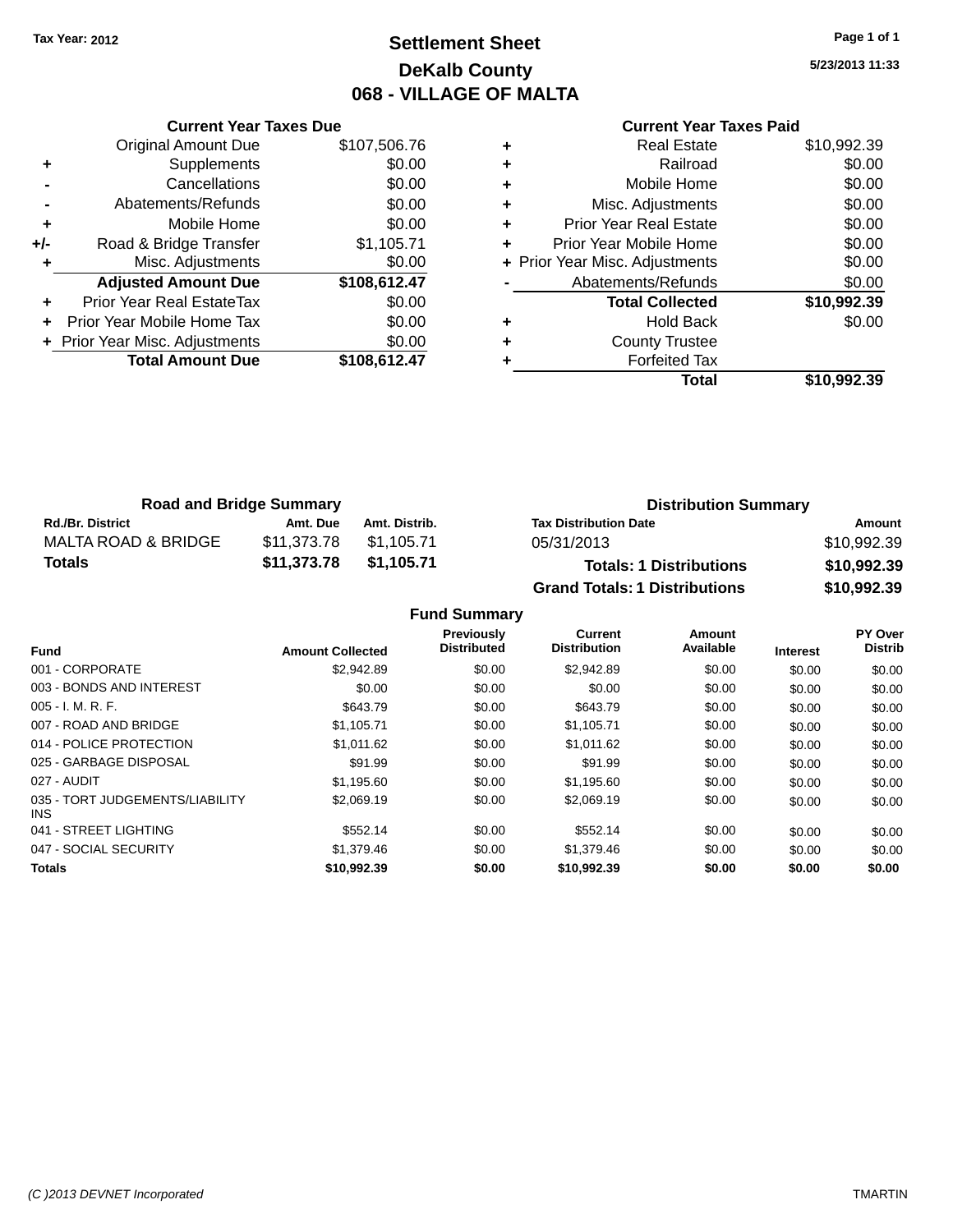### **Settlement Sheet Tax Year: 2012 Page 1 of 1 DeKalb County 069 - VILLAGE OF MAPLE PARK**

**5/23/2013 11:33**

| <b>Current Year Taxes Paid</b> |  |  |  |
|--------------------------------|--|--|--|
|--------------------------------|--|--|--|

|       | <b>Current Year Taxes Due</b>  |              |  |  |  |
|-------|--------------------------------|--------------|--|--|--|
|       | <b>Original Amount Due</b>     | \$102,204.76 |  |  |  |
| ٠     | Supplements                    | \$21.97      |  |  |  |
|       | Cancellations                  | \$23.55      |  |  |  |
|       | Abatements/Refunds             | \$0.00       |  |  |  |
| ٠     | Mobile Home                    | \$0.00       |  |  |  |
| $+/-$ | Road & Bridge Transfer         | \$267.26     |  |  |  |
| ٠     | Misc. Adjustments              | \$0.00       |  |  |  |
|       | <b>Adjusted Amount Due</b>     | \$102,470.44 |  |  |  |
|       | Prior Year Real EstateTax      | (\$0.04)     |  |  |  |
|       | Prior Year Mobile Home Tax     | \$0.00       |  |  |  |
|       | + Prior Year Misc. Adjustments | \$0.00       |  |  |  |
|       | <b>Total Amount Due</b>        | \$102,470.40 |  |  |  |
|       |                                |              |  |  |  |

|   | <b>Real Estate</b>             | \$10,554.45 |
|---|--------------------------------|-------------|
| ٠ | Railroad                       | \$0.00      |
| ٠ | Mobile Home                    | \$0.00      |
| ٠ | Misc. Adjustments              | \$0.00      |
| ٠ | Prior Year Real Estate         | (\$0.04)    |
| ٠ | Prior Year Mobile Home         | \$0.00      |
|   | + Prior Year Misc. Adjustments | \$0.00      |
|   | Abatements/Refunds             | \$0.00      |
|   | <b>Total Collected</b>         | \$10,554.41 |
| ٠ | Hold Back                      | \$0.00      |
| ٠ | <b>County Trustee</b>          |             |
|   | <b>Forfeited Tax</b>           |             |
|   | Total                          | \$10,554.41 |

| <b>Road and Bridge Summary</b>   |            |               | <b>Distribution Summary</b>          |             |  |
|----------------------------------|------------|---------------|--------------------------------------|-------------|--|
| <b>Rd./Br. District</b>          | Amt. Due   | Amt. Distrib. | <b>Tax Distribution Date</b>         | Amount      |  |
| <b>CORTLAND ROAD &amp; BRIDC</b> | \$2.789.91 | \$267.26      | 05/31/2013                           | \$10,554.41 |  |
| Totals                           | \$2,789.91 | \$267.26      | <b>Totals: 1 Distributions</b>       | \$10,554.41 |  |
|                                  |            |               | <b>Grand Totals: 1 Distributions</b> | \$10,554.41 |  |

| <b>Fund Summary</b>                     |                         |                                         |                                       |                     |                 |                           |  |  |
|-----------------------------------------|-------------------------|-----------------------------------------|---------------------------------------|---------------------|-----------------|---------------------------|--|--|
| <b>Fund</b>                             | <b>Amount Collected</b> | <b>Previously</b><br><b>Distributed</b> | <b>Current</b><br><b>Distribution</b> | Amount<br>Available | <b>Interest</b> | PY Over<br><b>Distrib</b> |  |  |
| 001 - CORPORATE                         | \$4,877.97              | \$0.00                                  | \$4,877.97                            | \$0.00              | \$0.00          | \$0.00                    |  |  |
| 003 - BONDS AND INTEREST                | \$0.00                  | \$0.00                                  | \$0.00                                | \$0.00              | \$0.00          | \$0.00                    |  |  |
| 007 - ROAD AND BRIDGE                   | \$267.26                | \$0.00                                  | \$267.26                              | \$0.00              | \$0.00          | \$0.00                    |  |  |
| 014 - POLICE PROTECTION                 | \$3,863.58              | \$0.00                                  | \$3,863.58                            | \$0.00              | \$0.00          | \$0.00                    |  |  |
| 027 - AUDIT                             | \$515.25                | \$0.00                                  | \$515.25                              | \$0.00              | \$0.00          | \$0.00                    |  |  |
| 035 - TORT JUDGEMENTS/LIABILITY<br>INS. | \$1,030.35              | \$0.00                                  | \$1,030.35                            | \$0.00              | \$0.00          | \$0.00                    |  |  |
| <b>Totals</b>                           | \$10,554.41             | \$0.00                                  | \$10.554.41                           | \$0.00              | \$0.00          | \$0.00                    |  |  |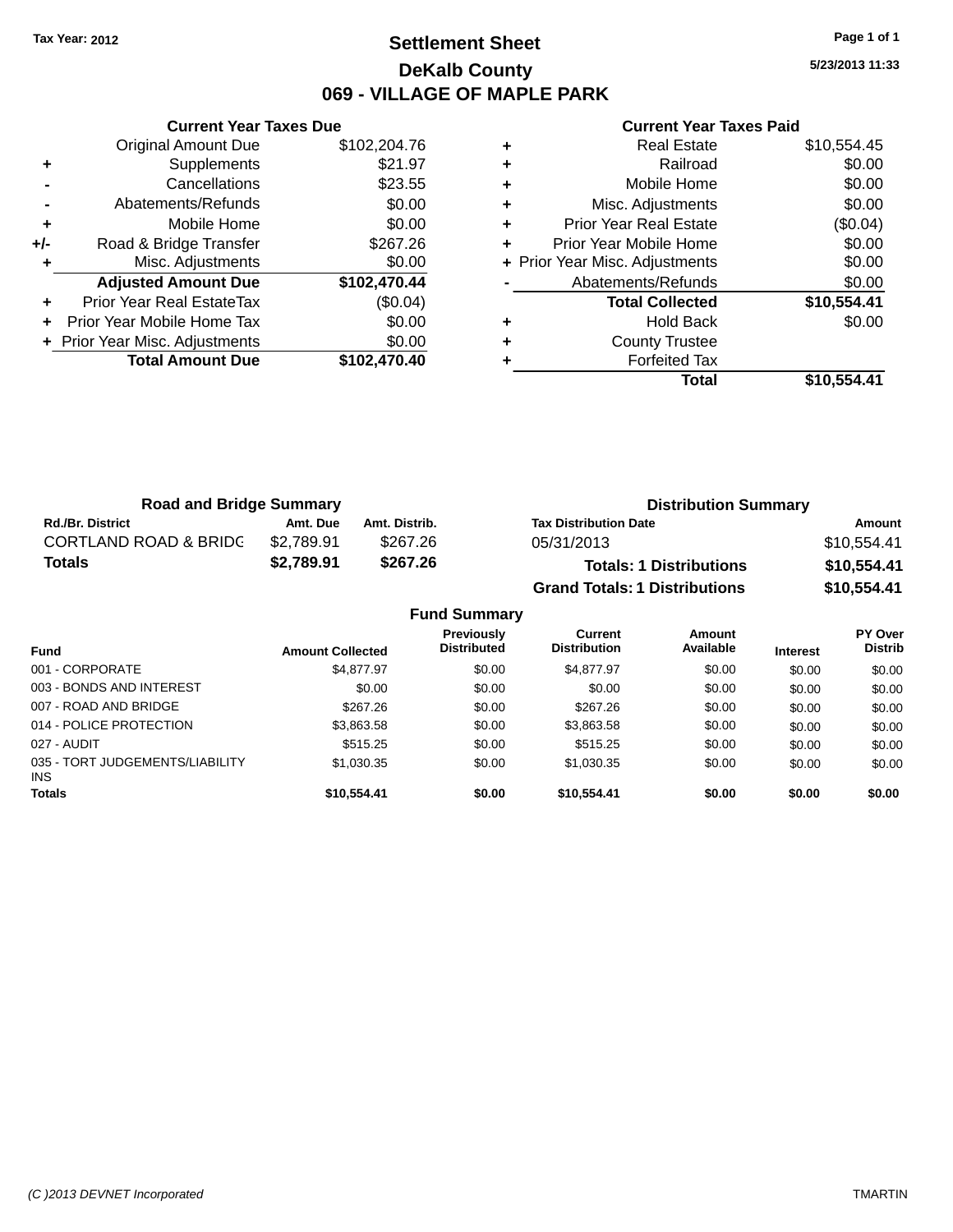# **Settlement Sheet Tax Year: 2012 Page 1 of 1 DeKalb County 070 - MAPLE PARK LIBRARY**

**5/23/2013 11:33**

|     | <b>Current Year Taxes Due</b>  |             |
|-----|--------------------------------|-------------|
|     | <b>Original Amount Due</b>     | \$10,036.46 |
| ٠   | Supplements                    | \$0.00      |
|     | Cancellations                  | \$0.00      |
|     | Abatements/Refunds             | \$0.00      |
| ٠   | Mobile Home                    | \$0.00      |
| +/- | Road & Bridge Transfer         | \$0.00      |
| ٠   | Misc. Adjustments              | \$0.00      |
|     | <b>Adjusted Amount Due</b>     | \$10,036.46 |
| ٠   | Prior Year Real EstateTax      | \$0.00      |
|     | Prior Year Mobile Home Tax     | \$0.00      |
|     | + Prior Year Misc. Adjustments | \$0.00      |
|     | <b>Total Amount Due</b>        | \$10,036.46 |
|     |                                |             |

| ٠ | <b>Real Estate</b>             | \$1,021.85 |
|---|--------------------------------|------------|
| ٠ | Railroad                       | \$0.00     |
| ٠ | Mobile Home                    | \$0.00     |
| ٠ | Misc. Adjustments              | \$0.00     |
| ٠ | <b>Prior Year Real Estate</b>  | \$0.00     |
| ٠ | Prior Year Mobile Home         | \$0.00     |
|   | + Prior Year Misc. Adjustments | \$0.00     |
|   | Abatements/Refunds             | \$0.00     |
|   | <b>Total Collected</b>         | \$1,021.85 |
| ٠ | <b>Hold Back</b>               | \$0.00     |
| ٠ | <b>County Trustee</b>          |            |
| ٠ | <b>Forfeited Tax</b>           |            |
|   | Total                          | \$1,021.85 |
|   |                                |            |

|                 |                              |                                  |                                       | <b>Distribution Summary</b>    |                 |                                  |
|-----------------|------------------------------|----------------------------------|---------------------------------------|--------------------------------|-----------------|----------------------------------|
|                 | <b>Tax Distribution Date</b> |                                  |                                       | Amount                         |                 |                                  |
|                 |                              |                                  | 05/31/2013                            |                                |                 | \$1,021.85                       |
|                 |                              |                                  |                                       | <b>Totals: 1 Distributions</b> |                 | \$1,021.85                       |
|                 |                              |                                  | <b>Grand Totals: 1 Distributions</b>  |                                |                 | \$1,021.85                       |
|                 |                              | <b>Fund Summary</b>              |                                       |                                |                 |                                  |
| <b>Fund</b>     | <b>Amount Collected</b>      | Previously<br><b>Distributed</b> | <b>Current</b><br><b>Distribution</b> | Amount<br>Available            | <b>Interest</b> | <b>PY Over</b><br><b>Distrib</b> |
| 001 - CORPORATE | \$1,021.85                   | \$0.00                           | \$1,021.85                            | \$0.00                         | \$0.00          | \$0.00                           |
| Totals          | \$1,021.85                   | \$0.00                           | \$1,021.85                            | \$0.00                         | \$0.00          | \$0.00                           |
|                 |                              |                                  |                                       |                                |                 |                                  |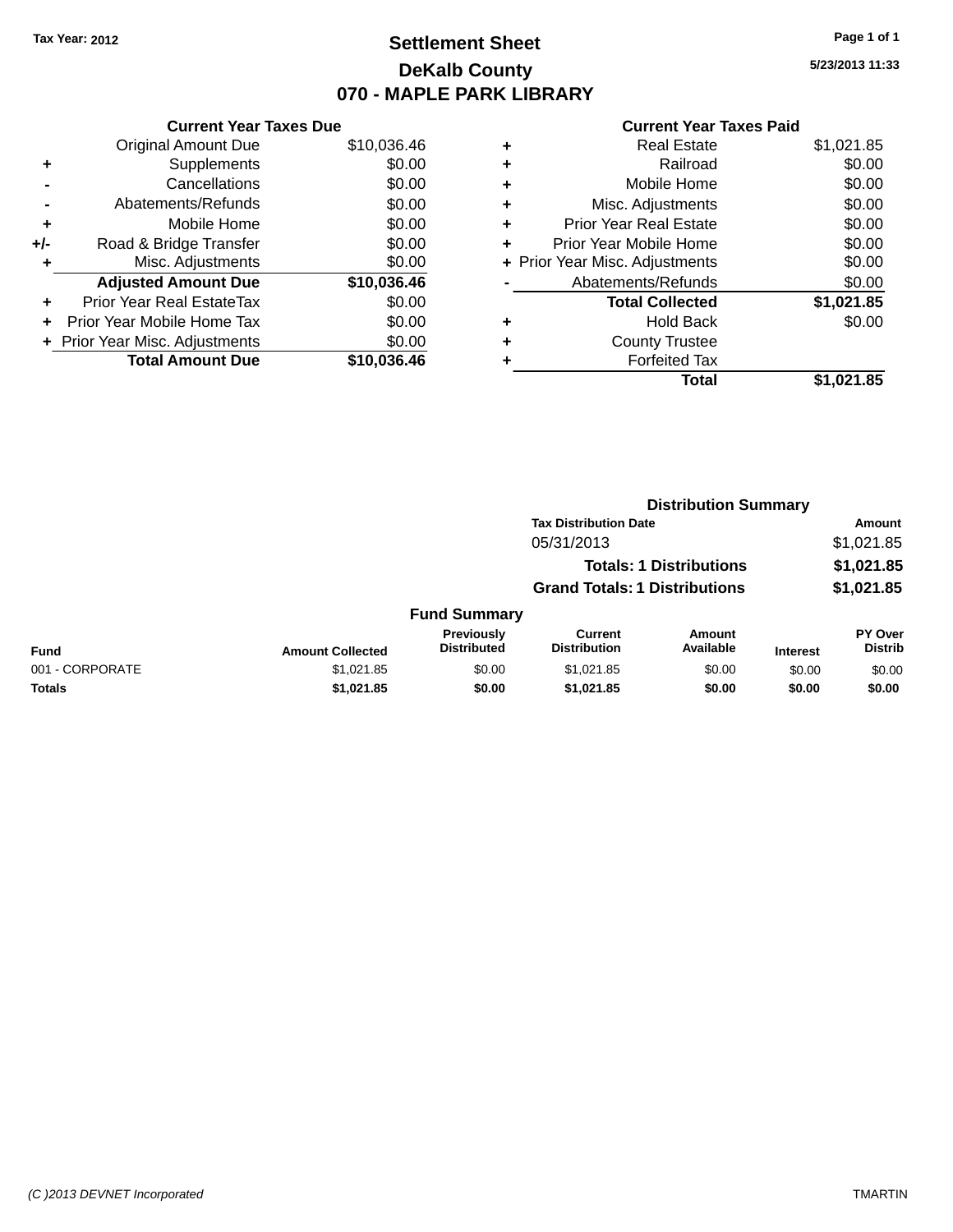### **Settlement Sheet Tax Year: 2012 Page 1 of 1 DeKalb County 071 - CITY OF SANDWICH**

**5/23/2013 11:33**

#### **Current Year Taxes Paid**

|     | <b>Current Year Taxes Due</b>  |                |
|-----|--------------------------------|----------------|
|     | <b>Original Amount Due</b>     | \$1,226,988.13 |
| ٠   | Supplements                    | \$4,354.91     |
|     | Cancellations                  | \$4,737.42     |
|     | Abatements/Refunds             | \$0.00         |
| ٠   | Mobile Home                    | \$0.00         |
| +/- | Road & Bridge Transfer         | \$5,725.34     |
| ٠   | Misc. Adjustments              | \$0.00         |
|     | <b>Adjusted Amount Due</b>     | \$1,232,330.96 |
|     | Prior Year Real EstateTax      | \$1,450.49     |
|     | Prior Year Mobile Home Tax     | \$0.00         |
|     | + Prior Year Misc. Adjustments | \$0.00         |
|     | <b>Total Amount Due</b>        | \$1,233,781.45 |
|     |                                |                |

| <b>Real Estate</b>             | \$162,676.49 |
|--------------------------------|--------------|
| Railroad                       | \$0.00       |
| Mobile Home                    | \$0.00       |
| Misc. Adjustments              | \$0.00       |
| <b>Prior Year Real Estate</b>  | \$1,450.49   |
| Prior Year Mobile Home         | \$0.00       |
| + Prior Year Misc. Adjustments | \$0.00       |
| Abatements/Refunds             | \$0.00       |
| <b>Total Collected</b>         | \$164,126.98 |
| <b>Hold Back</b>               | \$0.00       |
| <b>County Trustee</b>          |              |
| <b>Forfeited Tax</b>           |              |
| Total                          | \$164,126.98 |
|                                |              |

| <b>Road and Bridge Summary</b> |             |               | <b>Distribution Summary</b>          |              |
|--------------------------------|-------------|---------------|--------------------------------------|--------------|
| <b>Rd./Br. District</b>        | Amt. Due    | Amt. Distrib. | <b>Tax Distribution Date</b>         | Amount       |
| SANDWICH ROAD & BRIDG          | \$43.297.78 | \$5.566.90    | 05/31/2013                           | \$164,126.98 |
| SOMONAUK ROAD & BRIDI          | \$1.096.55  | \$158.44      | <b>Totals: 1 Distributions</b>       | \$164,126.98 |
| Totals                         | \$44,394.33 | \$5.725.34    | <b>Grand Totals: 1 Distributions</b> | \$164,126.98 |

| Fund                                                | <b>Amount Collected</b> | <b>Previously</b><br><b>Distributed</b> | <b>Current</b><br><b>Distribution</b> | <b>Amount</b><br>Available | <b>Interest</b> | PY Over<br><b>Distrib</b> |
|-----------------------------------------------------|-------------------------|-----------------------------------------|---------------------------------------|----------------------------|-----------------|---------------------------|
| 001 - CORPORATE                                     | \$54,764.80             | \$0.00                                  | \$54,764.80                           | \$0.00                     | \$0.00          | \$0.00                    |
| 003 - BONDS AND INTEREST                            | \$0.00                  | \$0.00                                  | \$0.00                                | \$0.00                     | \$0.00          | \$0.00                    |
| 005 - I. M. R. F.                                   | \$16,405.98             | \$0.00                                  | \$16,405.98                           | \$0.00                     | \$0.00          | \$0.00                    |
| 007 - ROAD AND BRIDGE                               | \$5,725.34              | \$0.00                                  | \$5,725.34                            | \$0.00                     | \$0.00          | \$0.00                    |
| 014 - POLICE PROTECTION                             | \$20,881.93             | \$0.00                                  | \$20,881.93                           | \$0.00                     | \$0.00          | \$0.00                    |
| 015 - POLICE PENSION                                | \$13,072.88             | \$0.00                                  | \$13,072.88                           | \$0.00                     | \$0.00          | \$0.00                    |
| 027 - AUDIT                                         | \$2,162.96              | \$0.00                                  | \$2,162.96                            | \$0.00                     | \$0.00          | \$0.00                    |
| 035 - TORT JUDGMENTS, LIABILITY<br><b>INSURANCE</b> | \$4,917.74              | \$0.00                                  | \$4,917.74                            | \$0.00                     | \$0.00          | \$0.00                    |
| 040 - STREET AND BRIDGE                             | \$57.98                 | \$0.00                                  | \$57.98                               | \$0.00                     | \$0.00          | \$0.00                    |
| 041 - STREET LIGHTING                               | \$8,528.83              | \$0.00                                  | \$8,528.83                            | \$0.00                     | \$0.00          | \$0.00                    |
| 045 - PUBLIC BENEFIT                                | \$0.00                  | \$0.00                                  | \$0.00                                | \$0.00                     | \$0.00          | \$0.00                    |
| 046 - EMERGENCY SERV & DISASTER<br><b>OPER</b>      | \$380.33                | \$0.00                                  | \$380.33                              | \$0.00                     | \$0.00          | \$0.00                    |
| 047 - SOCIAL SECURITY                               | \$14,800.89             | \$0.00                                  | \$14,800.89                           | \$0.00                     | \$0.00          | \$0.00                    |
| 048 - SCHOOL CROSSING GUARDS                        | \$1,460.15              | \$0.00                                  | \$1,460.15                            | \$0.00                     | \$0.00          | \$0.00                    |
| 060 - UNEMPLOYMENT INSURANCE                        | \$2,372.70              | \$0.00                                  | \$2,372.70                            | \$0.00                     | \$0.00          | \$0.00                    |
| 062 - WORKERS COMPENSATION                          | \$10,065.64             | \$0.00                                  | \$10,065.64                           | \$0.00                     | \$0.00          | \$0.00                    |
| 065 - FORESTRY PROGRAM                              | \$8,528.83              | \$0.00                                  | \$8,528.83                            | \$0.00                     | \$0.00          | \$0.00                    |
| <b>Totals</b>                                       | \$164,126.98            | \$0.00                                  | \$164,126.98                          | \$0.00                     | \$0.00          | \$0.00                    |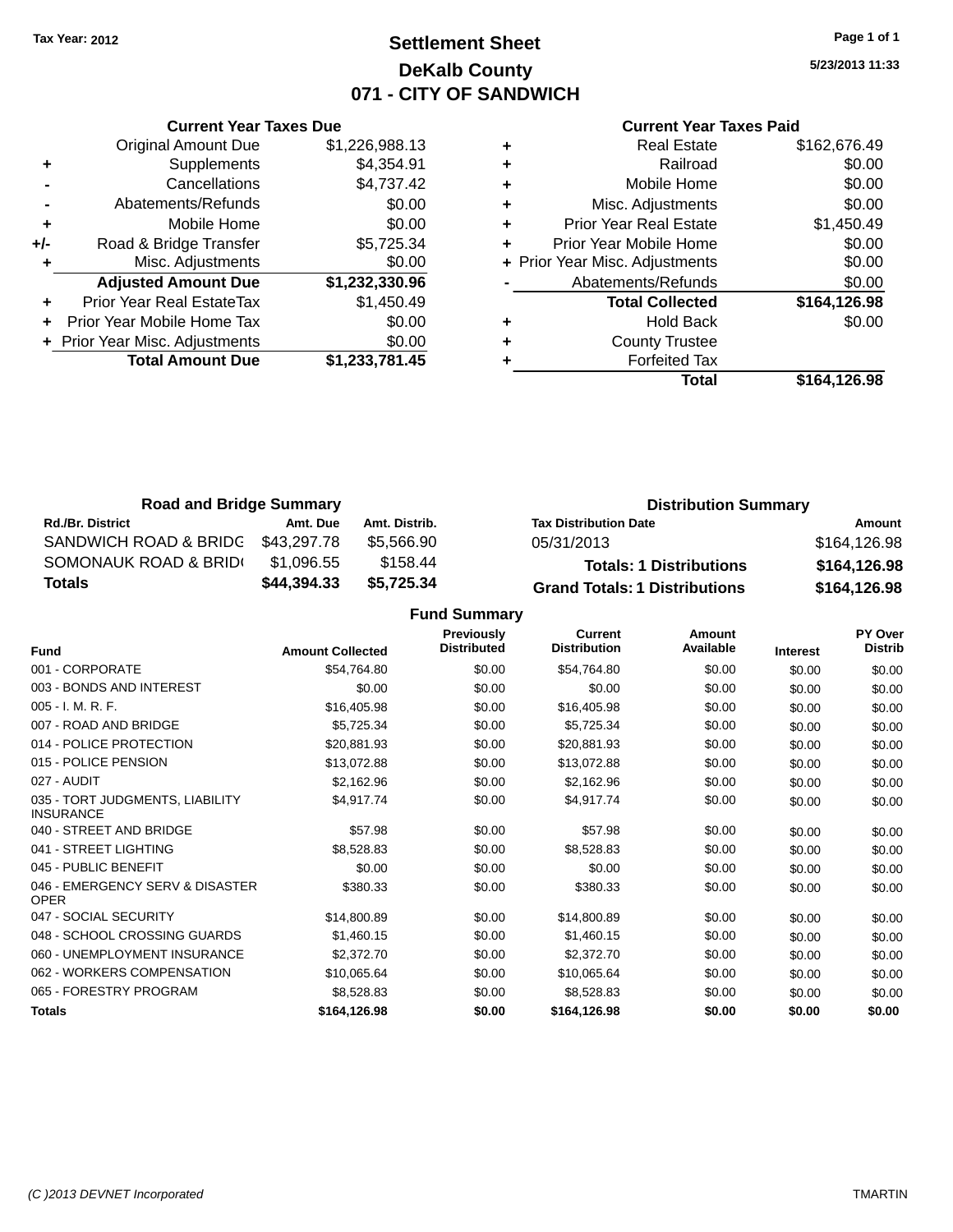### **Settlement Sheet Tax Year: 2012 Page 1 of 1 DeKalb County 072 - VILLAGE OF SHABBONA**

**5/23/2013 11:33**

#### **Current Year Taxes Paid**

|     | <b>Current Year Taxes Due</b>    |             |
|-----|----------------------------------|-------------|
|     | <b>Original Amount Due</b>       | \$92,922.30 |
| ٠   | Supplements                      | \$193.47    |
|     | Cancellations                    | \$278.15    |
|     | Abatements/Refunds               | \$0.64      |
| ٠   | Mobile Home                      | \$0.00      |
| +/- | Road & Bridge Transfer           | \$1,078.92  |
|     | Misc. Adjustments                | \$0.00      |
|     | <b>Adjusted Amount Due</b>       | \$93,915.90 |
|     | <b>Prior Year Real EstateTax</b> | (\$33.25)   |
|     | Prior Year Mobile Home Tax       | \$0.00      |
|     | + Prior Year Misc. Adjustments   | \$0.00      |
|     | <b>Total Amount Due</b>          | \$93.882.65 |
|     |                                  |             |

| ٠ | <b>Real Estate</b>             | \$14,075.07 |
|---|--------------------------------|-------------|
| ٠ | Railroad                       | \$0.00      |
| ٠ | Mobile Home                    | \$0.00      |
| ٠ | Misc. Adjustments              | \$0.00      |
| ٠ | Prior Year Real Estate         | (\$33.25)   |
| ٠ | Prior Year Mobile Home         | \$0.00      |
|   | + Prior Year Misc. Adjustments | \$0.00      |
|   | Abatements/Refunds             | \$0.64      |
|   | <b>Total Collected</b>         | \$14,041.18 |
| ٠ | <b>Hold Back</b>               | \$0.00      |
| ٠ | <b>County Trustee</b>          |             |
| ٠ | <b>Forfeited Tax</b>           |             |
|   | Total                          | \$14,041.18 |
|   |                                |             |

| <b>Road and Bridge Summary</b>    |             |               | <b>Distribution Summary</b>          |             |
|-----------------------------------|-------------|---------------|--------------------------------------|-------------|
| <b>Rd./Br. District</b>           | Amt. Due    | Amt. Distrib. | <b>Tax Distribution Date</b>         | Amount      |
| SHABBONA ROAD & BRIDC \$11,355.32 |             | \$1.078.92    | 05/31/2013                           | \$14,041.18 |
| Totals                            | \$11,355.32 | \$1.078.92    | <b>Totals: 1 Distributions</b>       | \$14,041.18 |
|                                   |             |               | <b>Grand Totals: 1 Distributions</b> | \$14,041.18 |

|                              |                         | <b>Fund Summary</b>                     |                                       |                            |                 |                           |
|------------------------------|-------------------------|-----------------------------------------|---------------------------------------|----------------------------|-----------------|---------------------------|
| <b>Fund</b>                  | <b>Amount Collected</b> | <b>Previously</b><br><b>Distributed</b> | <b>Current</b><br><b>Distribution</b> | <b>Amount</b><br>Available | <b>Interest</b> | PY Over<br><b>Distrib</b> |
| 001 - CORPORATE              | \$6,807.12              | \$0.00                                  | \$6,807.12                            | \$0.00                     | \$0.00          | \$0.00                    |
| 005 - I. M. R. F.            | \$209.57                | \$0.00                                  | \$209.57                              | \$0.00                     | \$0.00          | \$0.00                    |
| 007 - ROAD AND BRIDGE        | \$1,078.92              | \$0.00                                  | \$1,078.92                            | \$0.00                     | \$0.00          | \$0.00                    |
| 014 - POLICE PROTECTION      | \$3.972.17              | \$0.00                                  | \$3.972.17                            | \$0.00                     | \$0.00          | \$0.00                    |
| 047 - SOCIAL SECURITY        | \$1.480.47              | \$0.00                                  | \$1.480.47                            | \$0.00                     | \$0.00          | \$0.00                    |
| 060 - UNEMPLOYMENT INSURANCE | \$149.89                | \$0.00                                  | \$149.89                              | \$0.00                     | \$0.00          | \$0.00                    |
| 062 - WORKERS COMPENSATION   | \$343.04                | \$0.00                                  | \$343.04                              | \$0.00                     | \$0.00          | \$0.00                    |
| <b>Totals</b>                | \$14,041.18             | \$0.00                                  | \$14,041.18                           | \$0.00                     | \$0.00          | \$0.00                    |
|                              |                         | Ahotomont Dotail                        |                                       |                            |                 |                           |

**Totals 1 entries \$0.61**

#### **Abatement Detail**

**Year Source Account Type Amount Adjustment Description**<br>2012 RE - Real Estate PTAB Decision **Amount Adjustment Description** 

\$0.61 13-15-176-011 PTAB REFUND by TBA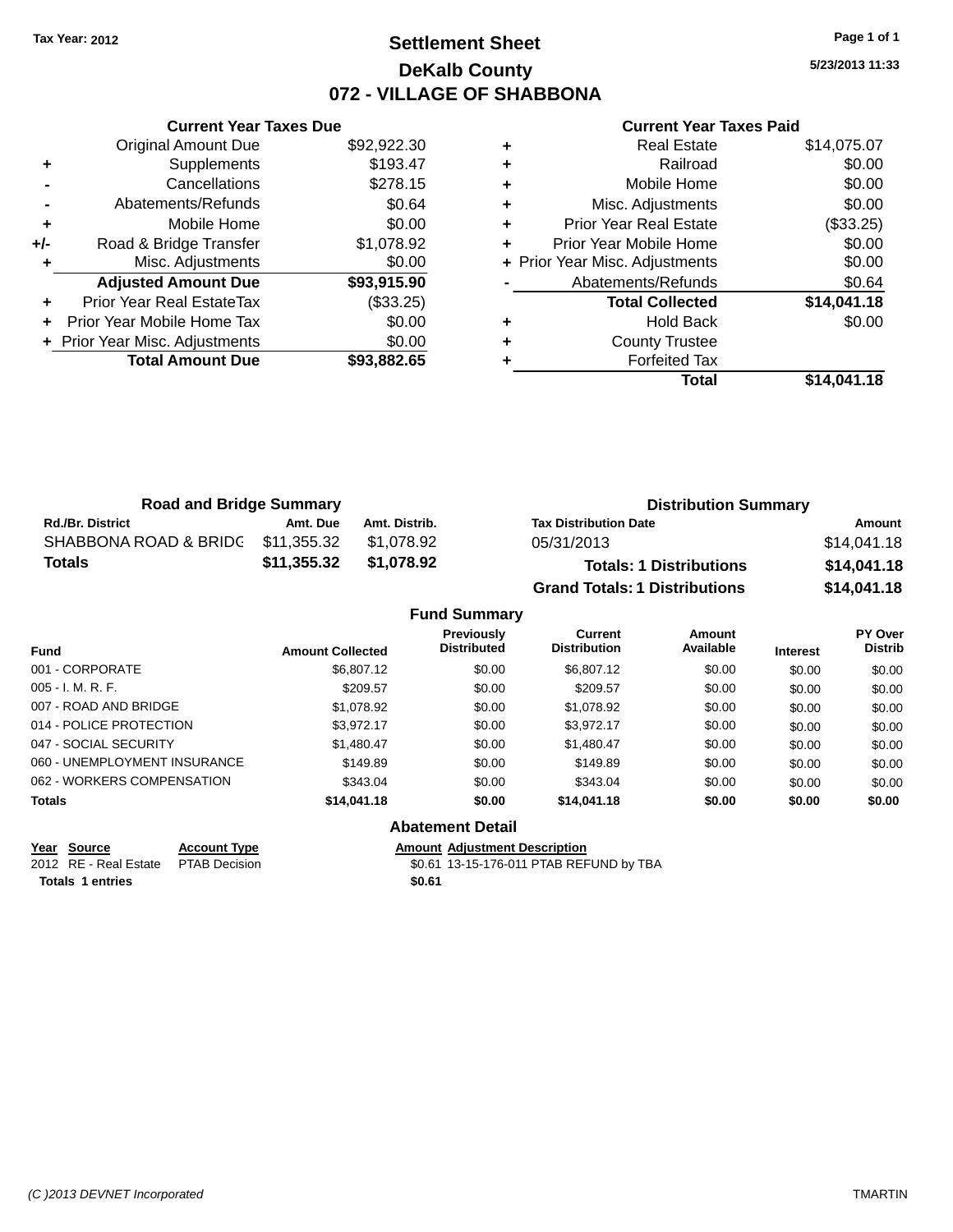### **Settlement Sheet Tax Year: 2012 Page 1 of 1 DeKalb County 073 - FLEWELLIN MEMORIAL LIBRARY**

**5/23/2013 11:33**

#### **Current Year Taxes Paid**

|     | <b>Current Year Taxes Due</b>    |             |
|-----|----------------------------------|-------------|
|     | <b>Original Amount Due</b>       | \$24,961.44 |
| ٠   | Supplements                      | \$48.84     |
|     | Cancellations                    | \$70.48     |
|     | Abatements/Refunds               | \$0.16      |
| ٠   | Mobile Home                      | \$0.00      |
| +/- | Road & Bridge Transfer           | \$0.00      |
|     | Misc. Adjustments                | \$0.00      |
|     | <b>Adjusted Amount Due</b>       | \$24,939.64 |
| ÷   | <b>Prior Year Real EstateTax</b> | (\$2.91)    |
| ÷   | Prior Year Mobile Home Tax       | \$0.00      |
|     | + Prior Year Misc. Adjustments   | \$0.00      |
|     | <b>Total Amount Due</b>          | \$24.936.73 |

| ٠ | <b>Real Estate</b>             | \$3,485.21 |
|---|--------------------------------|------------|
| ٠ | Railroad                       | \$0.00     |
| ٠ | Mobile Home                    | \$0.00     |
| ٠ | Misc. Adjustments              | \$0.00     |
| ٠ | <b>Prior Year Real Estate</b>  | (\$2.91)   |
| ٠ | Prior Year Mobile Home         | \$0.00     |
|   | + Prior Year Misc. Adjustments | \$0.00     |
|   | Abatements/Refunds             | \$0.16     |
|   | <b>Total Collected</b>         | \$3,482.14 |
| ٠ | <b>Hold Back</b>               | \$0.00     |
| ٠ | <b>County Trustee</b>          |            |
| ٠ | <b>Forfeited Tax</b>           |            |
|   | Total                          | \$3,482.14 |
|   |                                |            |

|                                         |                                             |                         |                                         |                                         | <b>Distribution Summary</b>    |                 |                           |
|-----------------------------------------|---------------------------------------------|-------------------------|-----------------------------------------|-----------------------------------------|--------------------------------|-----------------|---------------------------|
|                                         |                                             |                         |                                         | <b>Tax Distribution Date</b>            |                                |                 | <b>Amount</b>             |
|                                         |                                             |                         |                                         | 05/31/2013                              |                                |                 | \$3,482.14                |
|                                         |                                             |                         |                                         |                                         | <b>Totals: 1 Distributions</b> |                 | \$3,482.14                |
|                                         |                                             |                         |                                         | <b>Grand Totals: 1 Distributions</b>    |                                |                 | \$3,482.14                |
|                                         |                                             |                         | <b>Fund Summary</b>                     |                                         |                                |                 |                           |
| <b>Fund</b>                             |                                             | <b>Amount Collected</b> | <b>Previously</b><br><b>Distributed</b> | Current<br><b>Distribution</b>          | Amount<br>Available            | <b>Interest</b> | PY Over<br><b>Distrib</b> |
| 001 - CORPORATE                         |                                             | \$3,482.14              | \$0.00                                  | \$3,482.14                              | \$0.00                         | \$0.00          | \$0.00                    |
| <b>Totals</b>                           |                                             | \$3,482.14              | \$0.00                                  | \$3,482.14                              | \$0.00                         | \$0.00          | \$0.00                    |
|                                         |                                             |                         | <b>Abatement Detail</b>                 |                                         |                                |                 |                           |
| Source<br>Year<br>2012 RE - Real Estate | <b>Account Type</b><br><b>PTAB Decision</b> |                         | <b>Amount Adjustment Description</b>    | \$0.16 13-15-176-011 PTAB REFUND by TBA |                                |                 |                           |

**Totals 1 entries \$0.16**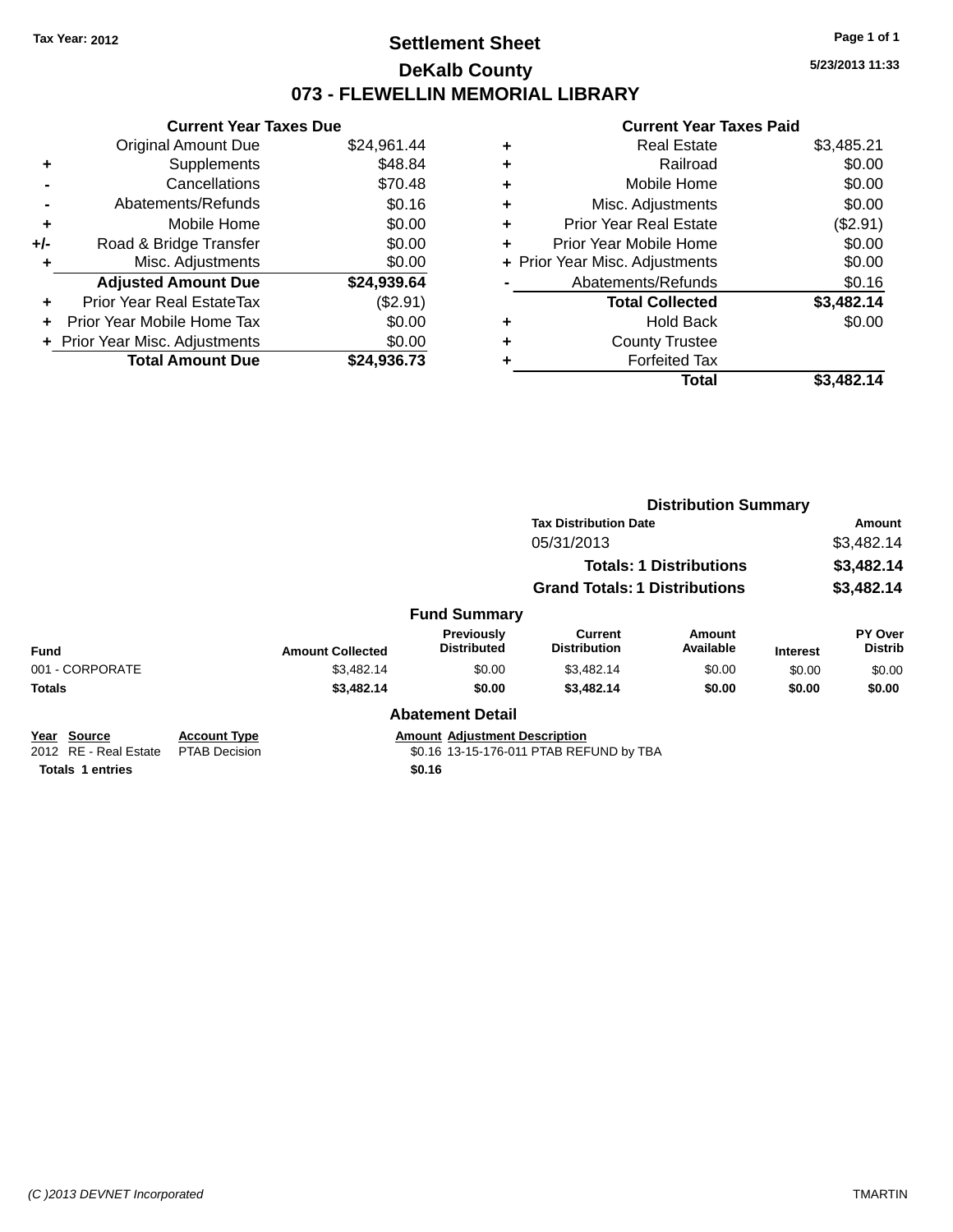### **Settlement Sheet Tax Year: 2012 Page 1 of 1 DeKalb County 074 - VILLAGE OF SOMONAUK**

**5/23/2013 11:33**

|     | <b>Current Year Taxes Due</b>  |              |
|-----|--------------------------------|--------------|
|     | <b>Original Amount Due</b>     | \$377,172.98 |
| ٠   | Supplements                    | \$2,215.03   |
|     | Cancellations                  | \$2,485.11   |
|     | Abatements/Refunds             | \$0.00       |
| ٠   | Mobile Home                    | \$0.00       |
| +/- | Road & Bridge Transfer         | \$7,646.07   |
|     | Misc. Adjustments              | \$0.00       |
|     | <b>Adjusted Amount Due</b>     | \$384,548.97 |
| ÷   | Prior Year Real EstateTax      | \$0.00       |
|     | Prior Year Mobile Home Tax     | \$0.00       |
|     | + Prior Year Misc. Adjustments | \$0.00       |
|     | <b>Total Amount Due</b>        | \$384.548.97 |
|     |                                |              |

|   | <b>Real Estate</b>             | \$55,548.88 |
|---|--------------------------------|-------------|
| ÷ | Railroad                       | \$0.00      |
| ٠ | Mobile Home                    | \$0.00      |
| ٠ | Misc. Adjustments              | \$0.00      |
| ٠ | <b>Prior Year Real Estate</b>  | \$0.00      |
| ٠ | Prior Year Mobile Home         | \$0.00      |
|   | + Prior Year Misc. Adjustments | \$0.00      |
|   | Abatements/Refunds             | \$0.00      |
|   | <b>Total Collected</b>         | \$55,548.88 |
| ٠ | <b>Hold Back</b>               | \$0.00      |
| ٠ | <b>County Trustee</b>          |             |
|   | <b>Forfeited Tax</b>           |             |
|   | Total                          | \$55.548.88 |

| <b>Road and Bridge Summary</b> |             |               | <b>Distribution Summary</b>          |             |
|--------------------------------|-------------|---------------|--------------------------------------|-------------|
| <b>Rd./Br. District</b>        | Amt. Due    | Amt. Distrib. | <b>Tax Distribution Date</b>         | Amount      |
| SOMONAUK ROAD & BRIDI          | \$53,335.19 | \$7.646.07    | 05/31/2013                           | \$55,548.88 |
| Totals                         | \$53,335.19 | \$7.646.07    | <b>Totals: 1 Distributions</b>       | \$55,548.88 |
|                                |             |               | <b>Grand Totals: 1 Distributions</b> | \$55,548.88 |

|                                         |                         | <b>Fund Summary</b>              |                                       |                     |                 |                           |
|-----------------------------------------|-------------------------|----------------------------------|---------------------------------------|---------------------|-----------------|---------------------------|
| <b>Fund</b>                             | <b>Amount Collected</b> | Previously<br><b>Distributed</b> | <b>Current</b><br><b>Distribution</b> | Amount<br>Available | <b>Interest</b> | PY Over<br><b>Distrib</b> |
| 001 - CORPORATE                         | \$13,993.03             | \$0.00                           | \$13,993.03                           | \$0.00              | \$0.00          | \$0.00                    |
| 003 - BONDS AND INTEREST                | \$17,309.35             | \$0.00                           | \$17,309.35                           | \$0.00              | \$0.00          | \$0.00                    |
| 007 - ROAD AND BRIDGE                   | \$7.646.07              | \$0.00                           | \$7,646.07                            | \$0.00              | \$0.00          | \$0.00                    |
| 014 - POLICE PROTECTION                 | \$3,008.06              | \$0.00                           | \$3,008.06                            | \$0.00              | \$0.00          | \$0.00                    |
| 025 - GARBAGE DISPOSAL                  | \$1.838.37              | \$0.00                           | \$1,838.37                            | \$0.00              | \$0.00          | \$0.00                    |
| 027 - AUDIT                             | \$2,451.28              | \$0.00                           | \$2,451.28                            | \$0.00              | \$0.00          | \$0.00                    |
| 035 - TORT JUDGEMENTS/LIABILITY<br>INS. | \$4.790.66              | \$0.00                           | \$4.790.66                            | \$0.00              | \$0.00          | \$0.00                    |
| 047 - SOCIAL SECURITY                   | \$4,512.06              | \$0.00                           | \$4.512.06                            | \$0.00              | \$0.00          | \$0.00                    |
| <b>Totals</b>                           | \$55,548.88             | \$0.00                           | \$55,548.88                           | \$0.00              | \$0.00          | \$0.00                    |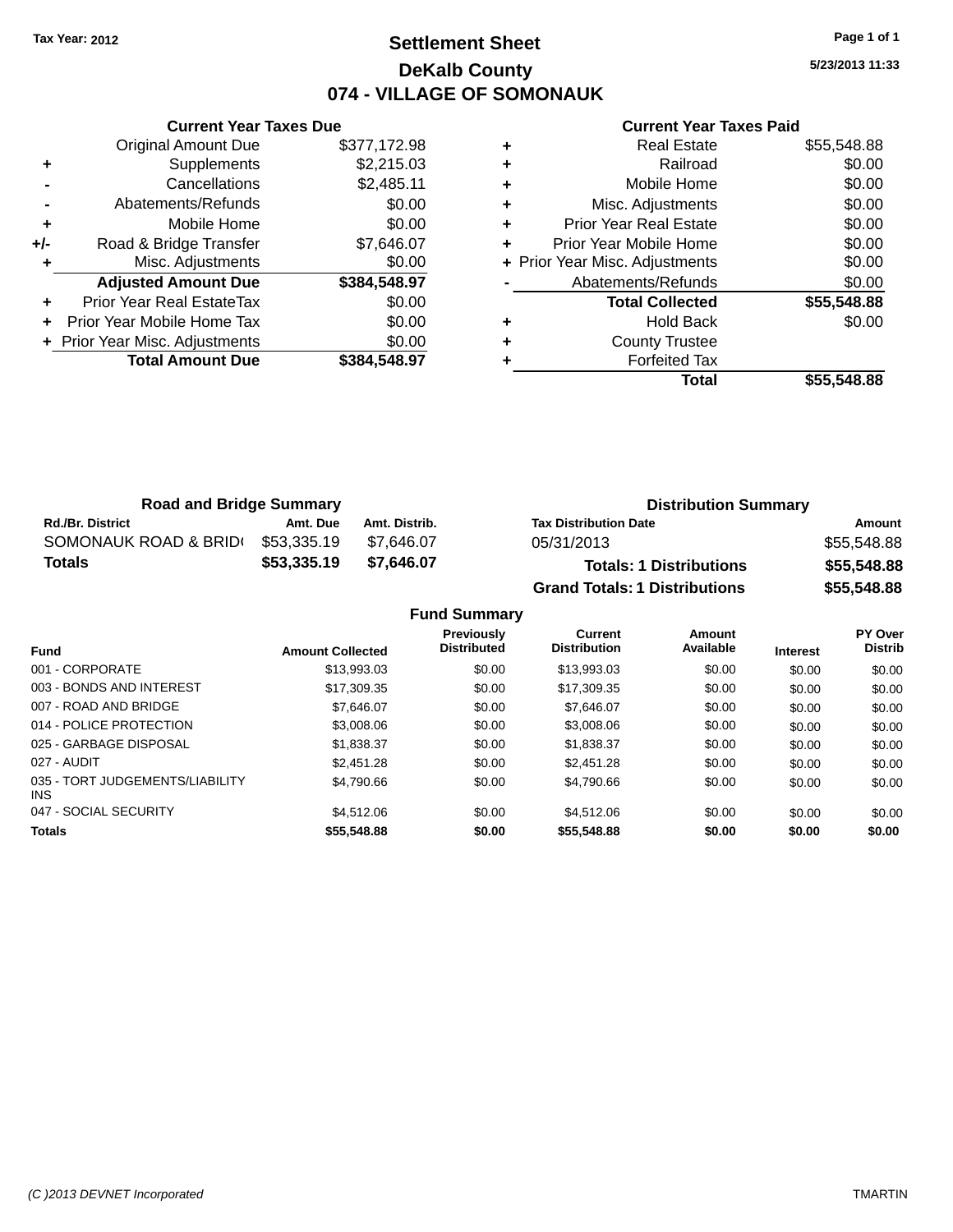# **Settlement Sheet Tax Year: 2012 Page 1 of 1 DeKalb County 075 - SOMONAUK LIBRARY**

**5/23/2013 11:33**

#### **Current Year Taxes Paid**

|     | <b>Current Year Taxes Due</b>  |              |
|-----|--------------------------------|--------------|
|     | <b>Original Amount Due</b>     | \$133,349.86 |
| ÷   | Supplements                    | \$802.47     |
|     | Cancellations                  | \$893.87     |
|     | Abatements/Refunds             | \$0.00       |
| ٠   | Mobile Home                    | \$0.00       |
| +/- | Road & Bridge Transfer         | \$0.00       |
|     | Misc. Adjustments              | \$0.00       |
|     | <b>Adjusted Amount Due</b>     | \$133,258.46 |
| ÷   | Prior Year Real EstateTax      | \$0.00       |
|     | Prior Year Mobile Home Tax     | \$0.00       |
|     | + Prior Year Misc. Adjustments | \$0.00       |
|     | <b>Total Amount Due</b>        | \$133,258.46 |
|     |                                |              |

|   | <b>Real Estate</b>             | \$17,371.63 |
|---|--------------------------------|-------------|
| ٠ | Railroad                       | \$0.00      |
| ٠ | Mobile Home                    | \$0.00      |
| ٠ | Misc. Adjustments              | \$0.00      |
| ٠ | <b>Prior Year Real Estate</b>  | \$0.00      |
| ٠ | Prior Year Mobile Home         | \$0.00      |
|   | + Prior Year Misc. Adjustments | \$0.00      |
|   | Abatements/Refunds             | \$0.00      |
|   | <b>Total Collected</b>         | \$17,371.63 |
| ٠ | <b>Hold Back</b>               | \$0.00      |
| ٠ | <b>County Trustee</b>          |             |
|   | <b>Forfeited Tax</b>           |             |
|   | Total                          | \$17,371.63 |
|   |                                |             |

| <b>Distribution Summary</b>          |             |
|--------------------------------------|-------------|
| <b>Tax Distribution Date</b>         | Amount      |
| 05/31/2013                           | \$17,371.63 |
| <b>Totals: 1 Distributions</b>       | \$17,371.63 |
| <b>Grand Totals: 1 Distributions</b> | \$17,371.63 |

| <b>Fund</b>                                   | <b>Amount Collected</b> | <b>Previously</b><br><b>Distributed</b> | Current<br><b>Distribution</b> | Amount<br>Available | <b>Interest</b> | <b>PY Over</b><br><b>Distrib</b> |
|-----------------------------------------------|-------------------------|-----------------------------------------|--------------------------------|---------------------|-----------------|----------------------------------|
| 001 - CORPORATE                               | \$7,412.16              | \$0.00                                  | \$7,412.16                     | \$0.00              | \$0.00          | \$0.00                           |
| 003 - BONDS AND INTEREST                      | \$7,077.13              | \$0.00                                  | \$7,077.13                     | \$0.00              | \$0.00          | \$0.00                           |
| 004 - OPERATIONS & MAINTENANCE                | \$988.29                | \$0.00                                  | \$988.29                       | \$0.00              | \$0.00          | \$0.00                           |
| $005 - I. M. R. F.$                           | \$466.97                | \$0.00                                  | \$466.97                       | \$0.00              | \$0.00          | \$0.00                           |
| 027 - AUDIT                                   | \$247.08                | \$0.00                                  | \$247.08                       | \$0.00              | \$0.00          | \$0.00                           |
| 035 - TORT JUDGEMENTS/LIABILITY<br><b>INS</b> | \$491.67                | \$0.00                                  | \$491.67                       | \$0.00              | \$0.00          | \$0.00                           |
| 047 - SOCIAL SECURITY                         | \$688.33                | \$0.00                                  | \$688.33                       | \$0.00              | \$0.00          | \$0.00                           |
| <b>Totals</b>                                 | \$17,371.63             | \$0.00                                  | \$17,371.63                    | \$0.00              | \$0.00          | \$0.00                           |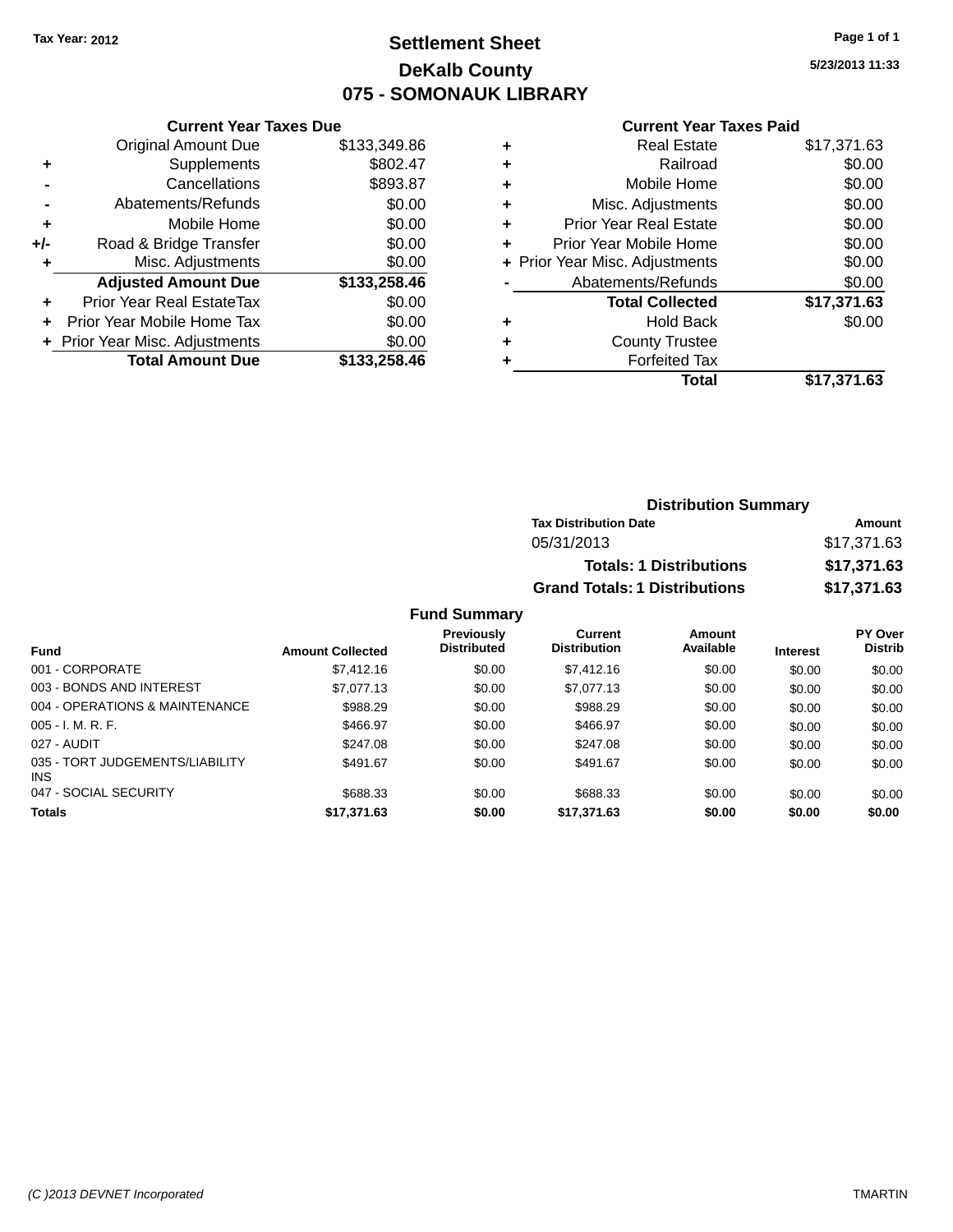### **Settlement Sheet Tax Year: 2012 Page 1 of 1 DeKalb County 076 - CITY OF SYCAMORE**

**5/23/2013 11:33**

| <b>Current Year Taxes Paid</b> |
|--------------------------------|
|--------------------------------|

|     | <b>Current Year Taxes Due</b>  |                |  |  |  |  |
|-----|--------------------------------|----------------|--|--|--|--|
|     | <b>Original Amount Due</b>     | \$2,626,317.34 |  |  |  |  |
| ٠   | Supplements                    | \$11,726.97    |  |  |  |  |
|     | Cancellations                  | \$14,916.29    |  |  |  |  |
|     | Abatements/Refunds             | \$0.05         |  |  |  |  |
| ٠   | Mobile Home                    | \$0.00         |  |  |  |  |
| +/- | Road & Bridge Transfer         | \$4,698.89     |  |  |  |  |
|     | Misc. Adjustments              | \$0.00         |  |  |  |  |
|     | <b>Adjusted Amount Due</b>     | \$2,627,826.86 |  |  |  |  |
|     | Prior Year Real EstateTax      | \$1,266.96     |  |  |  |  |
|     | Prior Year Mobile Home Tax     | \$0.00         |  |  |  |  |
|     | + Prior Year Misc. Adjustments | \$266.01       |  |  |  |  |
|     | <b>Total Amount Due</b>        | \$2,629,359.83 |  |  |  |  |
|     |                                |                |  |  |  |  |

|   | <b>Real Estate</b>             | \$243,685.11 |
|---|--------------------------------|--------------|
| ٠ | Railroad                       | \$0.00       |
| ٠ | Mobile Home                    | \$0.00       |
| ٠ | Misc. Adjustments              | \$0.00       |
| ٠ | <b>Prior Year Real Estate</b>  | \$1,266.96   |
|   | Prior Year Mobile Home         | \$0.00       |
|   | + Prior Year Misc. Adjustments | \$266.01     |
|   | Abatements/Refunds             | \$0.05       |
|   | <b>Total Collected</b>         | \$245,218.03 |
| ٠ | <b>Hold Back</b>               | \$0.00       |
|   | <b>County Trustee</b>          |              |
|   | <b>Forfeited Tax</b>           |              |
|   | Total                          | \$245,218.03 |
|   |                                |              |

| <b>Road and Bridge Summary</b>   |             |               | <b>Distribution Summary</b>          |              |  |
|----------------------------------|-------------|---------------|--------------------------------------|--------------|--|
| <b>Rd./Br. District</b>          | Amt. Due    | Amt. Distrib. | <b>Tax Distribution Date</b>         | Amount       |  |
| <b>CORTLAND ROAD &amp; BRIDC</b> | \$23,462.02 | \$2,247.62    | 05/31/2013                           | \$245,218.03 |  |
| DEKALB ROAD & BRIDGE             | \$15,087.89 | \$1,539.22    | <b>Totals: 1 Distributions</b>       | \$245,218.03 |  |
| <b>SYCAMORE ROAD &amp; BRID(</b> | \$9,298.86  | \$912.05      | <b>Grand Totals: 1 Distributions</b> | \$245,218.03 |  |
| <b>Totals</b>                    | \$47,848.77 | \$4,698.89    |                                      |              |  |

|                              |                         | <b>Fund Summary</b>              |                                |                     |                 |                           |
|------------------------------|-------------------------|----------------------------------|--------------------------------|---------------------|-----------------|---------------------------|
| Fund                         | <b>Amount Collected</b> | Previously<br><b>Distributed</b> | Current<br><b>Distribution</b> | Amount<br>Available | <b>Interest</b> | PY Over<br><b>Distrib</b> |
| 001 - CORPORATE              | \$114,690.35            | \$0.00                           | \$114,690.35                   | \$0.00              | \$0.00          | \$0.00                    |
| 003 - BONDS AND INTEREST     | \$14,340.47             | \$0.00                           | \$14,340.47                    | \$0.00              | \$0.00          | \$0.00                    |
| $005 - I. M. R. F.$          | \$14,303.20             | \$0.00                           | \$14,303.20                    | \$0.00              | \$0.00          | \$0.00                    |
| 007 - ROAD AND BRIDGE        | \$4.698.89              | \$0.00                           | \$4,698.89                     | \$0.00              | \$0.00          | \$0.00                    |
| 013 - FIREFIGHTER'S PENSION  | \$47.494.83             | \$0.00                           | \$47.494.83                    | \$0.00              | \$0.00          | \$0.00                    |
| 015 - POLICE PENSION         | \$31,277.83             | \$0.00                           | \$31,277.83                    | \$0.00              | \$0.00          | \$0.00                    |
| 047 - SOCIAL SECURITY        | \$8.347.94              | \$0.00                           | \$8,347.94                     | \$0.00              | \$0.00          | \$0.00                    |
| 048 - SCHOOL CROSSING GUARDS | \$1.832.03              | \$0.00                           | \$1,832.03                     | \$0.00              | \$0.00          | \$0.00                    |
| 143 - MEDICARE               | \$8,232.49              | \$0.00                           | \$8,232.49                     | \$0.00              | \$0.00          | \$0.00                    |
| <b>Totals</b>                | \$245,218.03            | \$0.00                           | \$245,218.03                   | \$0.00              | \$0.00          | \$0.00                    |

### **Miscellaneous Adjustment Detail**

|                         | Year Source           | <b>Account Type</b> |          | <b>Amount Adjustment Description</b>                |
|-------------------------|-----------------------|---------------------|----------|-----------------------------------------------------|
|                         | 2011 RE - Real Estate | Back Tax Collected  |          | \$86.14 MERRY OAKS REDEMPTION 06-21-353-001 by TBA  |
|                         | 2011 RE - Real Estate | Back Tax Collected  |          | \$163.74 MERRY OAKS REDEMPTION 06-21-352-001 by TBA |
|                         | 2011 RE - Real Estate | Back Tax Collected  |          | \$10.46 MERRY OAKS REDEMPTION 06-20-453-007 by TBA  |
|                         | 2011 RE - Real Estate | Back Tax Collected  |          | \$5.67 MERRY OAKS REDEMPTION 06-20-451-001 by TBA   |
| <b>Totals 4 entries</b> |                       |                     | \$266.01 |                                                     |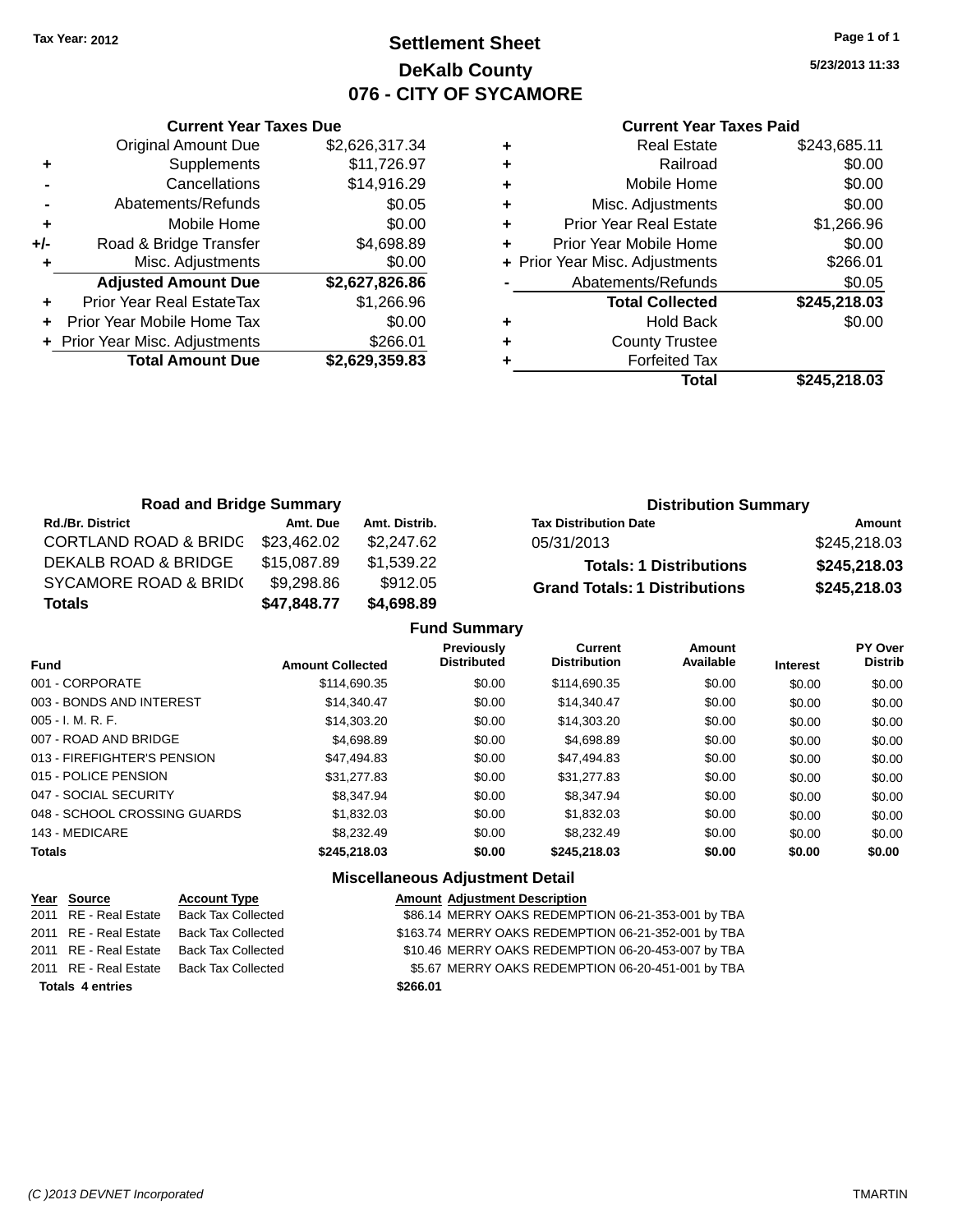# **Settlement Sheet Tax Year: 2012 Page 1 of 1 DeKalb County 077 - SYCAMORE LIBRARY**

**5/23/2013 11:33**

#### **Current Year Taxes Paid**

|     | <b>Current Year Taxes Due</b>  |              |  |  |  |  |  |
|-----|--------------------------------|--------------|--|--|--|--|--|
|     | <b>Original Amount Due</b>     | \$943,434.45 |  |  |  |  |  |
| ٠   | Supplements                    | \$3,277.20   |  |  |  |  |  |
|     | Cancellations                  | \$5,083.23   |  |  |  |  |  |
|     | Abatements/Refunds             | \$0.00       |  |  |  |  |  |
| ٠   | Mobile Home                    | \$0.00       |  |  |  |  |  |
| +/- | Road & Bridge Transfer         | \$0.00       |  |  |  |  |  |
|     | Misc. Adjustments              | \$0.00       |  |  |  |  |  |
|     | <b>Adjusted Amount Due</b>     | \$941,628.42 |  |  |  |  |  |
| ٠   | Prior Year Real EstateTax      | \$439.21     |  |  |  |  |  |
|     | Prior Year Mobile Home Tax     | \$0.00       |  |  |  |  |  |
|     | + Prior Year Misc. Adjustments | \$92.71      |  |  |  |  |  |
|     | <b>Total Amount Due</b>        | \$942,160.34 |  |  |  |  |  |
|     |                                |              |  |  |  |  |  |

| ٠ | <b>Real Estate</b>             | \$85,851.95 |
|---|--------------------------------|-------------|
| ٠ | Railroad                       | \$0.00      |
| ٠ | Mobile Home                    | \$0.00      |
| ٠ | Misc. Adjustments              | \$0.00      |
| ٠ | <b>Prior Year Real Estate</b>  | \$439.21    |
| ٠ | Prior Year Mobile Home         | \$0.00      |
|   | + Prior Year Misc. Adjustments | \$92.71     |
|   | Abatements/Refunds             | \$0.00      |
|   | <b>Total Collected</b>         | \$86,383.87 |
| ٠ | Hold Back                      | \$0.00      |
| ٠ | <b>County Trustee</b>          |             |
| ٠ | <b>Forfeited Tax</b>           |             |
|   | Total                          | \$86,383.87 |
|   |                                |             |

| <b>Distribution Summary</b>          |             |
|--------------------------------------|-------------|
| <b>Tax Distribution Date</b>         | Amount      |
| 05/31/2013                           | \$86,383.87 |
| <b>Totals: 1 Distributions</b>       | \$86,383.87 |
| <b>Grand Totals: 1 Distributions</b> | \$86,383.87 |

### **Fund Summary**

| <b>Fund</b>                              | <b>Amount Collected</b> | <b>Previously</b><br><b>Distributed</b> | Current<br><b>Distribution</b> | Amount<br>Available | <b>Interest</b> | <b>PY Over</b><br><b>Distrib</b> |
|------------------------------------------|-------------------------|-----------------------------------------|--------------------------------|---------------------|-----------------|----------------------------------|
| 005 - I. M. R. F.                        | \$0.00                  | \$0.00                                  | \$0.00                         | \$0.00              | \$0.00          | \$0.00                           |
| 016 - LIBRARY (township, municipalities) | \$86,383.87             | \$0.00                                  | \$86,383.87                    | \$0.00              | \$0.00          | \$0.00                           |
| 027 - AUDIT                              | \$0.00                  | \$0.00                                  | \$0.00                         | \$0.00              | \$0.00          | \$0.00                           |
| 047 - SOCIAL SECURITY                    | \$0.00                  | \$0.00                                  | \$0.00                         | \$0.00              | \$0.00          | \$0.00                           |
| <b>Totals</b>                            | \$86,383,87             | \$0.00                                  | \$86,383,87                    | \$0.00              | \$0.00          | \$0.00                           |

### **Miscellaneous Adjustment Detail**

| <b>Account Type</b>                                                                                                                        |                                                 | <b>Amount Adjustment Description</b>               |
|--------------------------------------------------------------------------------------------------------------------------------------------|-------------------------------------------------|----------------------------------------------------|
| Back Tax Collected                                                                                                                         |                                                 | \$30.02 MERRY OAKS REDEMPTION 06-21-353-001 by TBA |
|                                                                                                                                            |                                                 | \$57.07 MERRY OAKS REDEMPTION 06-21-352-001 by TBA |
| Back Tax Collected                                                                                                                         |                                                 | \$3.65 MERRY OAKS REDEMPTION 06-20-453-007 by TBA  |
|                                                                                                                                            |                                                 | \$1.97 MERRY OAKS REDEMPTION 06-20-451-001 by TBA  |
|                                                                                                                                            | \$92.71                                         |                                                    |
| Year Source<br>2011 RE - Real Estate<br>2011 RE - Real Estate<br>2011 RE - Real Estate<br>2011 RE - Real Estate<br><b>Totals 4 entries</b> | Back Tax Collected<br><b>Back Tax Collected</b> |                                                    |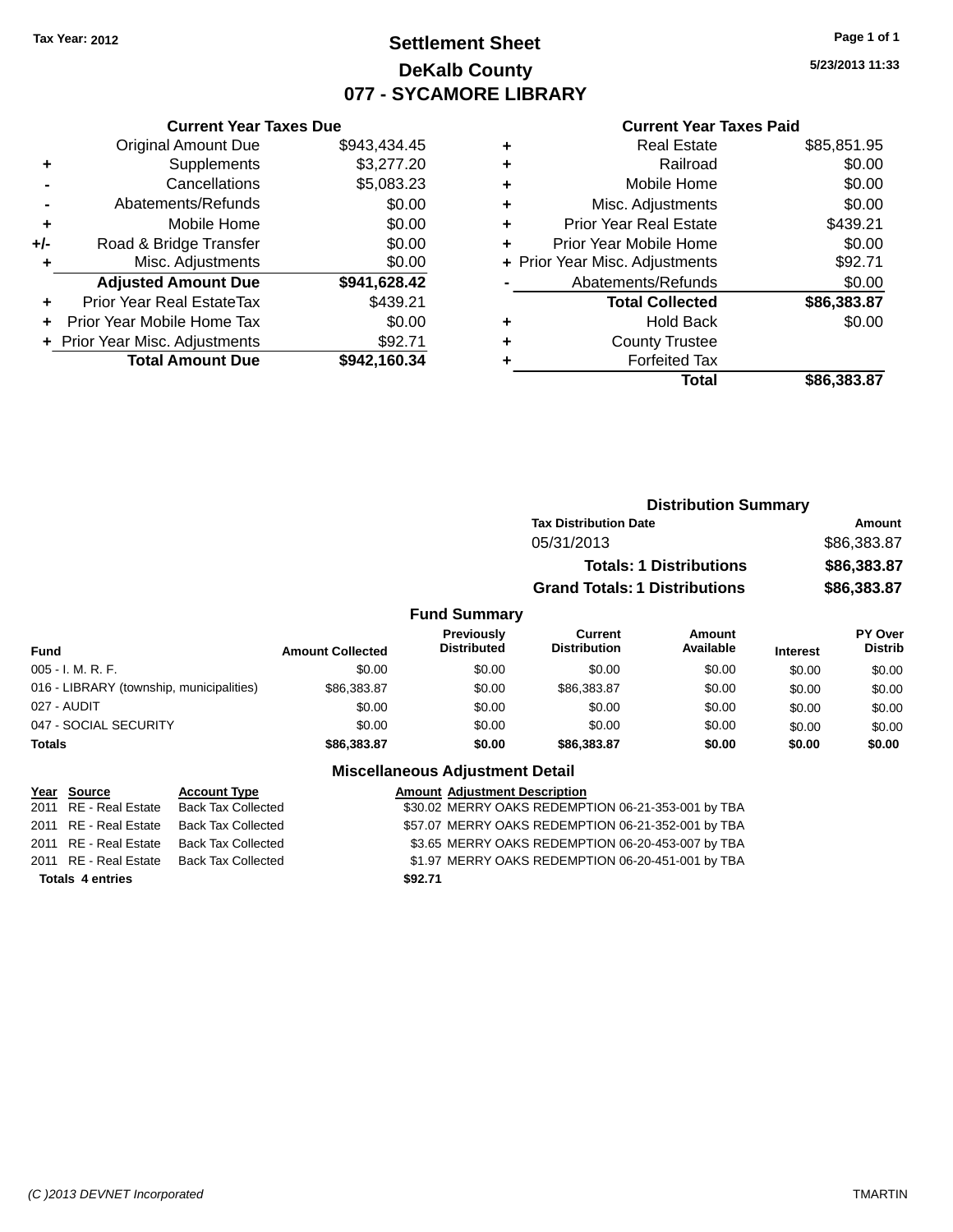### **Settlement Sheet Tax Year: 2012 Page 1 of 1 DeKalb County 078 - VILLAGE OF WATERMAN**

**5/23/2013 11:33**

|     | <b>Current Year Taxes Due</b>  |              |
|-----|--------------------------------|--------------|
|     | <b>Original Amount Due</b>     | \$168,914.87 |
| ٠   | Supplements                    | \$508.91     |
|     | Cancellations                  | \$600.26     |
|     | Abatements/Refunds             | \$0.00       |
| ٠   | Mobile Home                    | \$0.00       |
| +/- | Road & Bridge Transfer         | \$4,755.85   |
|     | Misc. Adjustments              | \$0.00       |
|     | <b>Adjusted Amount Due</b>     | \$173,579.37 |
| ٠   | Prior Year Real EstateTax      | \$0.00       |
|     | Prior Year Mobile Home Tax     | \$0.00       |
|     | + Prior Year Misc. Adjustments | \$0.00       |
|     | <b>Total Amount Due</b>        | \$173,579.37 |
|     |                                |              |

|   | Real Estate                    | \$32,568.47 |
|---|--------------------------------|-------------|
| ٠ | Railroad                       | \$0.00      |
| ٠ | Mobile Home                    | \$0.00      |
| ٠ | Misc. Adjustments              | \$0.00      |
| ٠ | <b>Prior Year Real Estate</b>  | \$0.00      |
| ٠ | Prior Year Mobile Home         | \$0.00      |
|   | + Prior Year Misc. Adjustments | \$0.00      |
|   | Abatements/Refunds             | \$0.00      |
|   | <b>Total Collected</b>         | \$32,568.47 |
| ٠ | Hold Back                      | \$0.00      |
| ٠ | <b>County Trustee</b>          |             |
|   | <b>Forfeited Tax</b>           |             |
|   | Total                          | \$32,568.47 |

| <b>Road and Bridge Summary</b>   |             |               | <b>Distribution Summary</b>          |             |  |
|----------------------------------|-------------|---------------|--------------------------------------|-------------|--|
| <b>Rd./Br. District</b>          | Amt. Due    | Amt. Distrib. | <b>Tax Distribution Date</b>         | Amount      |  |
| <b>CLINTON ROAD &amp; BRIDGE</b> | \$34,286.46 | \$4.755.85    | 05/31/2013                           | \$32,568.47 |  |
| <b>Totals</b>                    | \$34,286.46 | \$4,755.85    | <b>Totals: 1 Distributions</b>       | \$32,568.47 |  |
|                                  |             |               | <b>Grand Totals: 1 Distributions</b> | \$32,568.47 |  |

|                                         |                         | <b>Fund Summary</b>                     |                                |                     |                 |                                  |
|-----------------------------------------|-------------------------|-----------------------------------------|--------------------------------|---------------------|-----------------|----------------------------------|
| <b>Fund</b>                             | <b>Amount Collected</b> | <b>Previously</b><br><b>Distributed</b> | Current<br><b>Distribution</b> | Amount<br>Available | <b>Interest</b> | <b>PY Over</b><br><b>Distrib</b> |
| 001 - CORPORATE                         | \$15,427.83             | \$0.00                                  | \$15,427.83                    | \$0.00              | \$0.00          | \$0.00                           |
| 007 - ROAD AND BRIDGE                   | \$4,755.85              | \$0.00                                  | \$4,755.85                     | \$0.00              | \$0.00          | \$0.00                           |
| 014 - POLICE PROTECTION                 | \$4.574.48              | \$0.00                                  | \$4,574.48                     | \$0.00              | \$0.00          | \$0.00                           |
| 027 - AUDIT                             | \$2,330.28              | \$0.00                                  | \$2,330.28                     | \$0.00              | \$0.00          | \$0.00                           |
| 035 - TORT JUDGEMENTS/LIABILITY<br>INS. | \$4,959.10              | \$0.00                                  | \$4.959.10                     | \$0.00              | \$0.00          | \$0.00                           |
| 047 - SOCIAL SECURITY                   | \$453.68                | \$0.00                                  | \$453.68                       | \$0.00              | \$0.00          | \$0.00                           |
| 073 - CHLORINATION OF SEWAGE            | \$67.25                 | \$0.00                                  | \$67.25                        | \$0.00              | \$0.00          | \$0.00                           |
| <b>Totals</b>                           | \$32,568.47             | \$0.00                                  | \$32,568.47                    | \$0.00              | \$0.00          | \$0.00                           |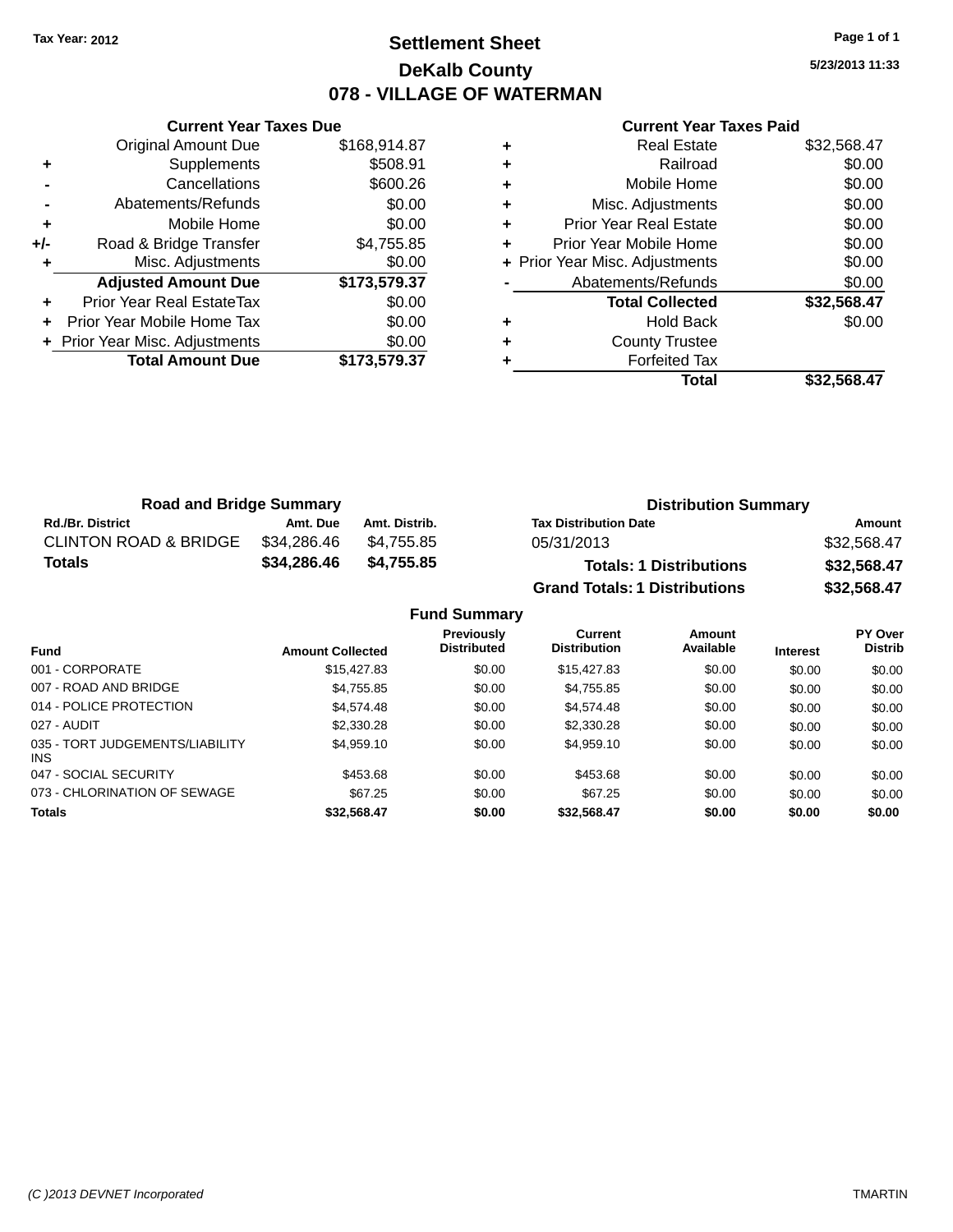### **Settlement Sheet Tax Year: 2012 Page 1 of 1 DeKalb County 079 - HINCKLEY SPEC SERV #1**

**5/23/2013 11:33**

|     | <b>Current Year Taxes Due</b>    |          |
|-----|----------------------------------|----------|
|     | <b>Original Amount Due</b>       | \$832.13 |
| ٠   | Supplements                      | \$0.00   |
|     | Cancellations                    | \$0.00   |
|     | Abatements/Refunds               | \$0.00   |
| ٠   | Mobile Home                      | \$0.00   |
| +/- | Road & Bridge Transfer           | \$0.00   |
| ٠   | Misc. Adjustments                | \$0.00   |
|     | <b>Adjusted Amount Due</b>       | \$832.13 |
| ٠   | <b>Prior Year Real EstateTax</b> | \$0.00   |
| ÷   | Prior Year Mobile Home Tax       | \$0.00   |
|     | + Prior Year Misc. Adjustments   | \$0.00   |
|     | <b>Total Amount Due</b>          | \$832.13 |

| ٠ | <b>Real Estate</b>             | \$12.32 |
|---|--------------------------------|---------|
| ٠ | Railroad                       | \$0.00  |
| ٠ | Mobile Home                    | \$0.00  |
| ٠ | Misc. Adjustments              | \$0.00  |
| ٠ | <b>Prior Year Real Estate</b>  | \$0.00  |
| ٠ | Prior Year Mobile Home         | \$0.00  |
|   | + Prior Year Misc. Adjustments | \$0.00  |
|   | Abatements/Refunds             | \$0.00  |
|   | <b>Total Collected</b>         | \$12.32 |
| ٠ | <b>Hold Back</b>               | \$0.00  |
| ٠ | <b>County Trustee</b>          |         |
| ٠ | <b>Forfeited Tax</b>           |         |
|   | Total                          | \$12.32 |
|   |                                |         |

|                            |                         | <b>Distribution Summary</b>             |                                       |                                |                 |                           |
|----------------------------|-------------------------|-----------------------------------------|---------------------------------------|--------------------------------|-----------------|---------------------------|
|                            |                         |                                         | <b>Tax Distribution Date</b>          |                                |                 | <b>Amount</b>             |
|                            |                         |                                         | 05/31/2013                            |                                |                 | \$12.32                   |
|                            |                         |                                         |                                       | <b>Totals: 1 Distributions</b> |                 | \$12.32                   |
|                            |                         | <b>Grand Totals: 1 Distributions</b>    |                                       |                                | \$12.32         |                           |
|                            |                         | <b>Fund Summary</b>                     |                                       |                                |                 |                           |
| <b>Fund</b>                | <b>Amount Collected</b> | <b>Previously</b><br><b>Distributed</b> | <b>Current</b><br><b>Distribution</b> | Amount<br>Available            | <b>Interest</b> | PY Over<br><b>Distrib</b> |
| 023 - SPECIAL SERVICE AREA | \$12.32                 | \$0.00                                  | \$12.32                               | \$0.00                         | \$0.00          | \$0.00                    |
| <b>Totals</b>              | \$12.32                 | \$0.00                                  | \$12.32                               | \$0.00                         | \$0.00          | \$0.00                    |
|                            |                         |                                         |                                       |                                |                 |                           |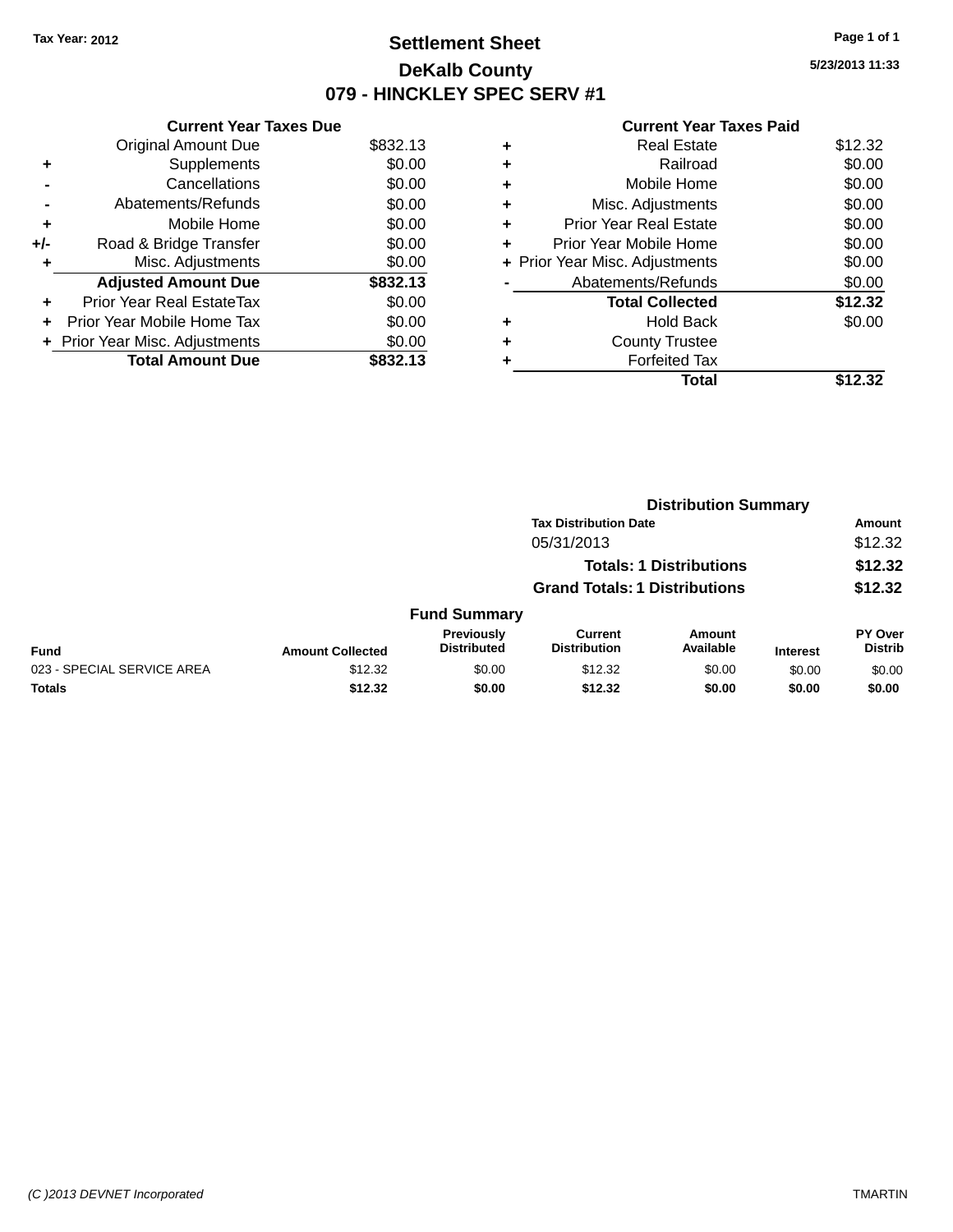### **Settlement Sheet Tax Year: 2012 Page 1 of 1 DeKalb County 080 - HINCKLEY SPEC SERV #2**

**5/23/2013 11:33**

| <b>Current Year Taxes Paid</b> |  |  |  |
|--------------------------------|--|--|--|
|--------------------------------|--|--|--|

|     | <b>Current Year Taxes Due</b>  |        |
|-----|--------------------------------|--------|
|     | <b>Original Amount Due</b>     | \$0.00 |
| ٠   | Supplements                    | \$0.00 |
|     | Cancellations                  | \$0.00 |
|     | Abatements/Refunds             | \$0.00 |
| ÷   | Mobile Home                    | \$0.00 |
| +/- | Road & Bridge Transfer         | \$0.00 |
| ٠   | Misc. Adjustments              | \$0.00 |
|     | <b>Adjusted Amount Due</b>     | \$0.00 |
| ٠   | Prior Year Real EstateTax      | \$0.00 |
|     | Prior Year Mobile Home Tax     | \$0.00 |
|     | + Prior Year Misc. Adjustments | \$0.00 |
|     | <b>Total Amount Due</b>        | \$0.00 |
|     |                                |        |

|   | <b>Real Estate</b>             | \$0.00 |
|---|--------------------------------|--------|
|   | Railroad                       | \$0.00 |
|   | Mobile Home                    | \$0.00 |
| ٠ | Misc. Adjustments              | \$0.00 |
| ٠ | Prior Year Real Estate         | \$0.00 |
| ÷ | Prior Year Mobile Home         | \$0.00 |
|   | + Prior Year Misc. Adjustments | \$0.00 |
|   | Abatements/Refunds             | \$0.00 |
|   | <b>Total Collected</b>         | \$0.00 |
|   | Hold Back                      | \$0.00 |
|   | <b>County Trustee</b>          |        |
|   | <b>Forfeited Tax</b>           |        |
|   | Total                          |        |

| <b>Fund Summary</b>        |                         |                                         |                                |                     |                 |                           |
|----------------------------|-------------------------|-----------------------------------------|--------------------------------|---------------------|-----------------|---------------------------|
| <b>Fund</b>                | <b>Amount Collected</b> | <b>Previously</b><br><b>Distributed</b> | Current<br><b>Distribution</b> | Amount<br>Available | <b>Interest</b> | PY Over<br><b>Distrib</b> |
| 023 - SPECIAL SERVICE AREA | \$0.00                  | \$0.00                                  | \$0.00                         | \$0.00              | \$0.00          | \$0.00                    |
| <b>Totals</b>              | \$0.00                  | \$0.00                                  | \$0.00                         | \$0.00              | \$0.00          | \$0.00                    |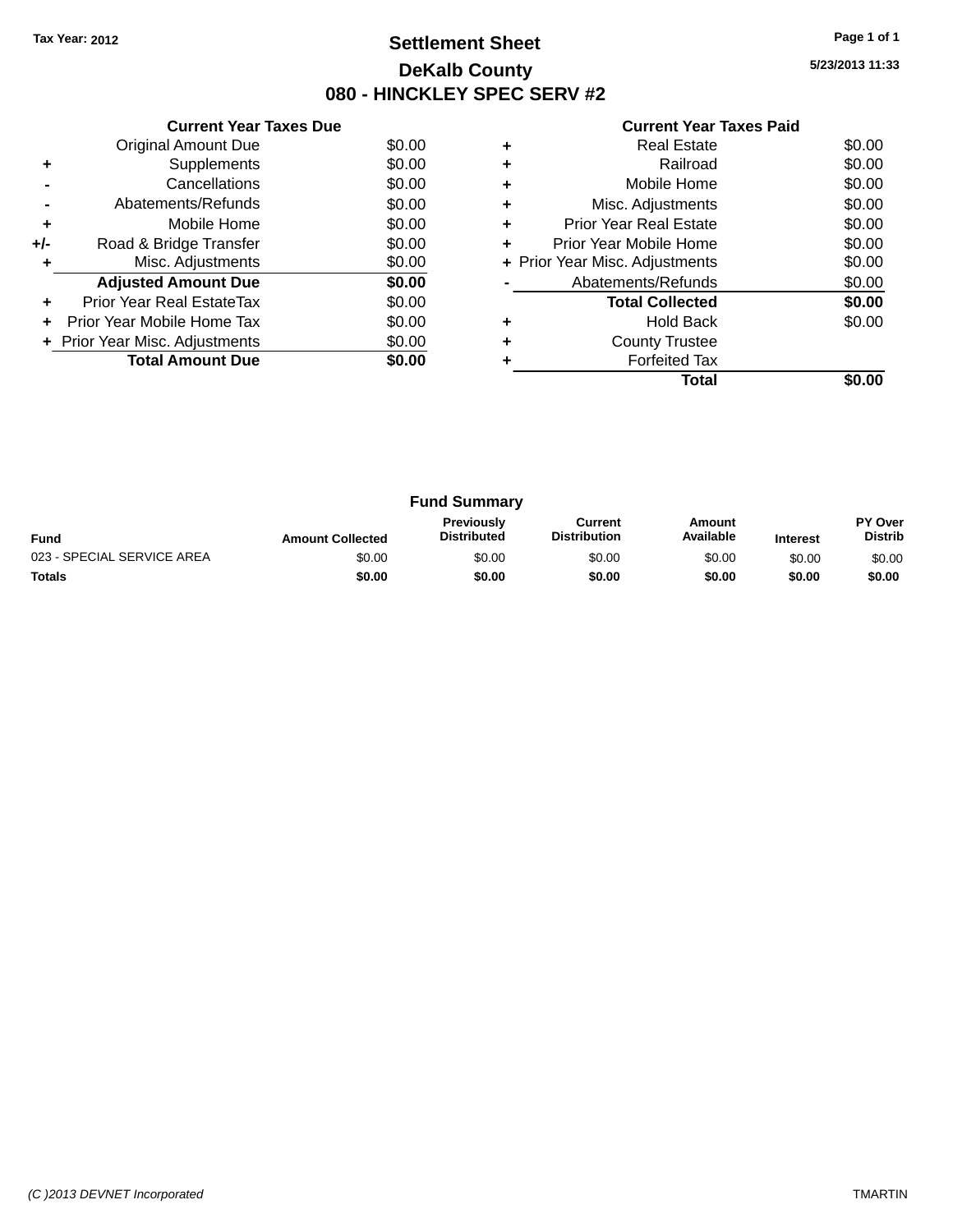### **Settlement Sheet Tax Year: 2012 Page 1 of 1 DeKalb County 081 - MAPLE PARK SSA#1**

**5/23/2013 11:33**

| <b>Current Year Taxes Paid</b> |  |
|--------------------------------|--|
| <b>Dool Ectoto</b>             |  |

|     | <b>Original Amount Due</b>     | \$0.00 |
|-----|--------------------------------|--------|
|     | Supplements                    | \$0.00 |
|     | Cancellations                  | \$0.00 |
|     | Abatements/Refunds             | \$0.00 |
| ٠   | Mobile Home                    | \$0.00 |
| +/- | Road & Bridge Transfer         | \$0.00 |
|     | Misc. Adjustments              | \$0.00 |
|     | <b>Adjusted Amount Due</b>     | \$0.00 |
| ٠   | Prior Year Real EstateTax      | \$0.00 |
| ÷   | Prior Year Mobile Home Tax     | \$0.00 |
|     | + Prior Year Misc. Adjustments | \$0.00 |
|     | <b>Total Amount Due</b>        | \$0.00 |
|     |                                |        |

**Current Year Taxes Due**

|   | Total                          |        |
|---|--------------------------------|--------|
|   | <b>Forfeited Tax</b>           |        |
|   | <b>County Trustee</b>          |        |
|   | Hold Back                      | \$0.00 |
|   | <b>Total Collected</b>         | \$0.00 |
|   | Abatements/Refunds             | \$0.00 |
|   | + Prior Year Misc. Adjustments | \$0.00 |
| ٠ | Prior Year Mobile Home         | \$0.00 |
| ٠ | <b>Prior Year Real Estate</b>  | \$0.00 |
| ٠ | Misc. Adjustments              | \$0.00 |
| ٠ | Mobile Home                    | \$0.00 |
|   | Railroad                       | \$0.00 |
|   | Real Estate                    | \$0.00 |

| <b>Fund Summary</b>        |                         |                                         |                                |                     |                 |                           |
|----------------------------|-------------------------|-----------------------------------------|--------------------------------|---------------------|-----------------|---------------------------|
| <b>Fund</b>                | <b>Amount Collected</b> | <b>Previously</b><br><b>Distributed</b> | Current<br><b>Distribution</b> | Amount<br>Available | <b>Interest</b> | PY Over<br><b>Distrib</b> |
| 023 - SPECIAL SERVICE AREA | \$0.00                  | \$0.00                                  | \$0.00                         | \$0.00              | \$0.00          | \$0.00                    |
| <b>Totals</b>              | \$0.00                  | \$0.00                                  | \$0.00                         | \$0.00              | \$0.00          | \$0.00                    |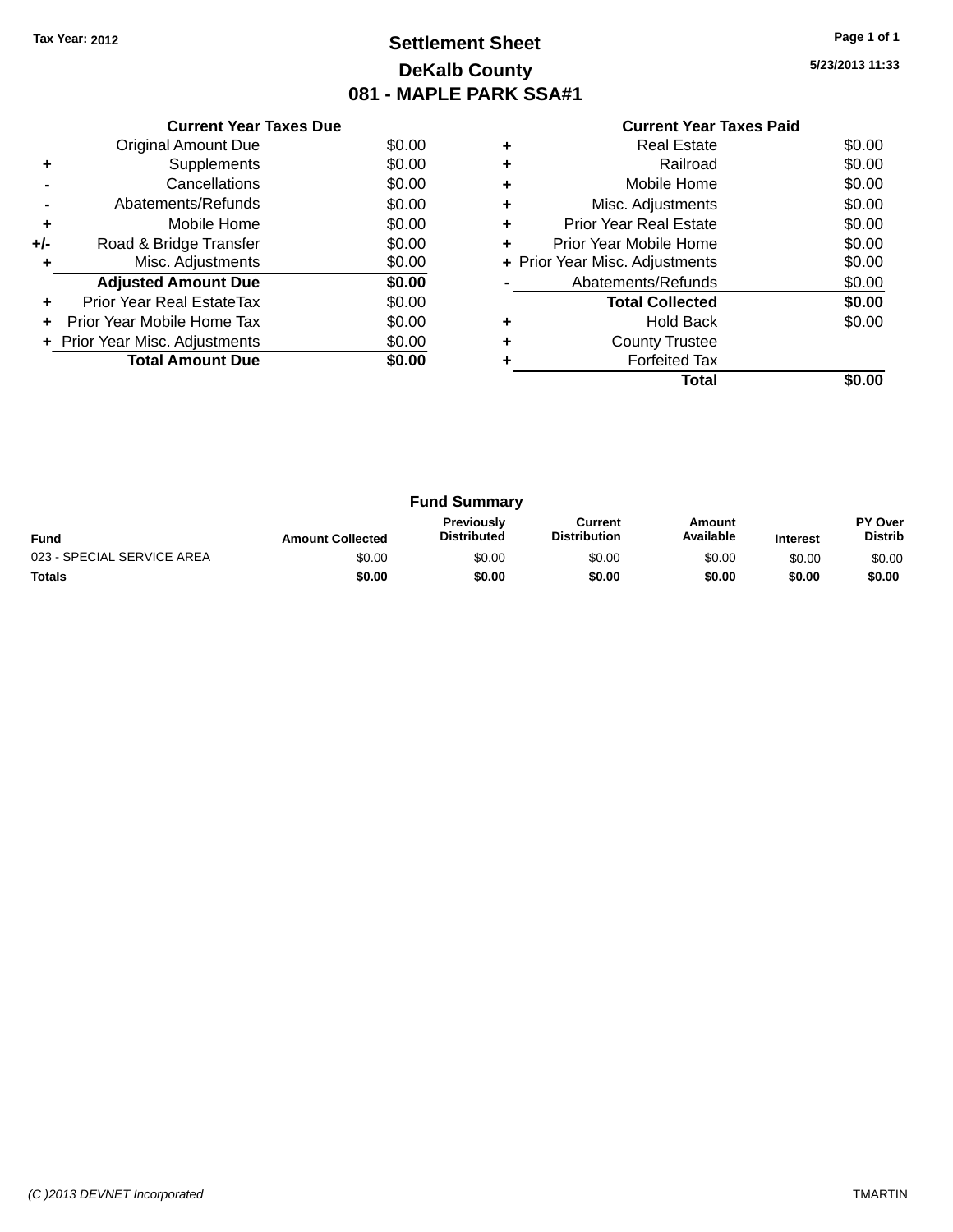### **Settlement Sheet Tax Year: 2012 Page 1 of 1 DeKalb County 082 - MAPLE PARK SSA #2**

**5/23/2013 11:33**

|     | <b>Current Year Taxes Due</b>  |        |
|-----|--------------------------------|--------|
|     | <b>Original Amount Due</b>     | \$0.00 |
| ٠   | Supplements                    | \$0.00 |
|     | Cancellations                  | \$0.00 |
|     | Abatements/Refunds             | \$0.00 |
| ٠   | Mobile Home                    | \$0.00 |
| +/- | Road & Bridge Transfer         | \$0.00 |
| ٠   | Misc. Adjustments              | \$0.00 |
|     | <b>Adjusted Amount Due</b>     | \$0.00 |
| ٠   | Prior Year Real EstateTax      | \$0.00 |
|     | Prior Year Mobile Home Tax     | \$0.00 |
|     | + Prior Year Misc. Adjustments | \$0.00 |
|     | <b>Total Amount Due</b>        | \$0.00 |
|     |                                |        |

|   | Real Estate                    | \$0.00 |
|---|--------------------------------|--------|
| ٠ | Railroad                       | \$0.00 |
| ٠ | Mobile Home                    | \$0.00 |
| ٠ | Misc. Adjustments              | \$0.00 |
| ٠ | <b>Prior Year Real Estate</b>  | \$0.00 |
| ٠ | Prior Year Mobile Home         | \$0.00 |
|   | + Prior Year Misc. Adjustments | \$0.00 |
|   | Abatements/Refunds             | \$0.00 |
|   | <b>Total Collected</b>         | \$0.00 |
| ٠ | Hold Back                      | \$0.00 |
| ٠ | <b>County Trustee</b>          |        |
|   | <b>Forfeited Tax</b>           |        |
|   | Total                          |        |

| <b>Fund Summary</b>                                                                                                                                           |        |        |        |        |        |                           |
|---------------------------------------------------------------------------------------------------------------------------------------------------------------|--------|--------|--------|--------|--------|---------------------------|
| <b>Previously</b><br>Amount<br>Current<br>Available<br><b>Distribution</b><br><b>Distributed</b><br><b>Fund</b><br><b>Amount Collected</b><br><b>Interest</b> |        |        |        |        |        | PY Over<br><b>Distrib</b> |
| 023 - SPECIAL SERVICE AREA                                                                                                                                    | \$0.00 | \$0.00 | \$0.00 | \$0.00 | \$0.00 | \$0.00                    |
| <b>Totals</b>                                                                                                                                                 | \$0.00 | \$0.00 | \$0.00 | \$0.00 | \$0.00 | \$0.00                    |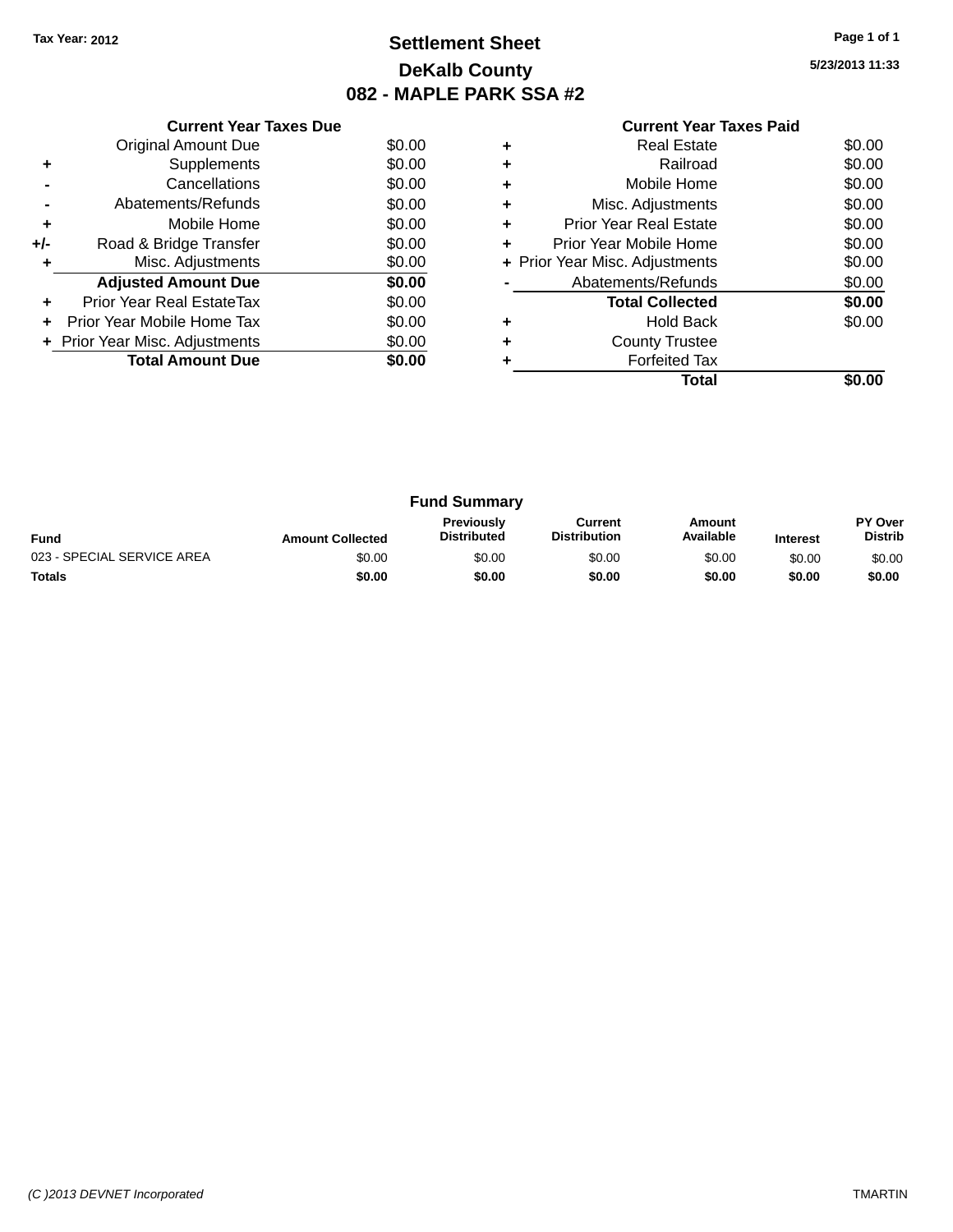### **Settlement Sheet Tax Year: 2012 Page 1 of 1 DeKalb County 083 - TOWN OF CORTLAND SBA #1**

**5/23/2013 11:33**

|     | <b>Current Year Taxes Due</b>  |        |
|-----|--------------------------------|--------|
|     | Original Amount Due            | \$0.00 |
| ٠   | Supplements                    | \$0.00 |
|     | Cancellations                  | \$0.00 |
|     | Abatements/Refunds             | \$0.00 |
| ٠   | Mobile Home                    | \$0.00 |
| +/- | Road & Bridge Transfer         | \$0.00 |
|     | Misc. Adjustments              | \$0.00 |
|     | <b>Adjusted Amount Due</b>     | \$0.00 |
|     | Prior Year Real EstateTax      | \$0.00 |
|     | Prior Year Mobile Home Tax     | \$0.00 |
|     | + Prior Year Misc. Adjustments | \$0.00 |
|     | <b>Total Amount Due</b>        | \$0.00 |
|     |                                |        |

|   | <b>Real Estate</b>             | \$0.00 |
|---|--------------------------------|--------|
| ٠ | Railroad                       | \$0.00 |
| ٠ | Mobile Home                    | \$0.00 |
| ٠ | Misc. Adjustments              | \$0.00 |
| ٠ | <b>Prior Year Real Estate</b>  | \$0.00 |
| ٠ | Prior Year Mobile Home         | \$0.00 |
|   | + Prior Year Misc. Adjustments | \$0.00 |
|   | Abatements/Refunds             | \$0.00 |
|   | <b>Total Collected</b>         | \$0.00 |
| ٠ | Hold Back                      | \$0.00 |
|   | <b>County Trustee</b>          |        |
|   | <b>Forfeited Tax</b>           |        |
|   | Total                          |        |

| <b>Fund Summary</b>                                                                                                                                           |        |        |        |        |        |                           |
|---------------------------------------------------------------------------------------------------------------------------------------------------------------|--------|--------|--------|--------|--------|---------------------------|
| <b>Previously</b><br>Current<br>Amount<br>Available<br><b>Distribution</b><br><b>Distributed</b><br><b>Fund</b><br><b>Amount Collected</b><br><b>Interest</b> |        |        |        |        |        | PY Over<br><b>Distrib</b> |
| 003 - BONDS AND INTEREST                                                                                                                                      | \$0.00 | \$0.00 | \$0.00 | \$0.00 | \$0.00 | \$0.00                    |
| <b>Totals</b>                                                                                                                                                 | \$0.00 | \$0.00 | \$0.00 | \$0.00 | \$0.00 | \$0.00                    |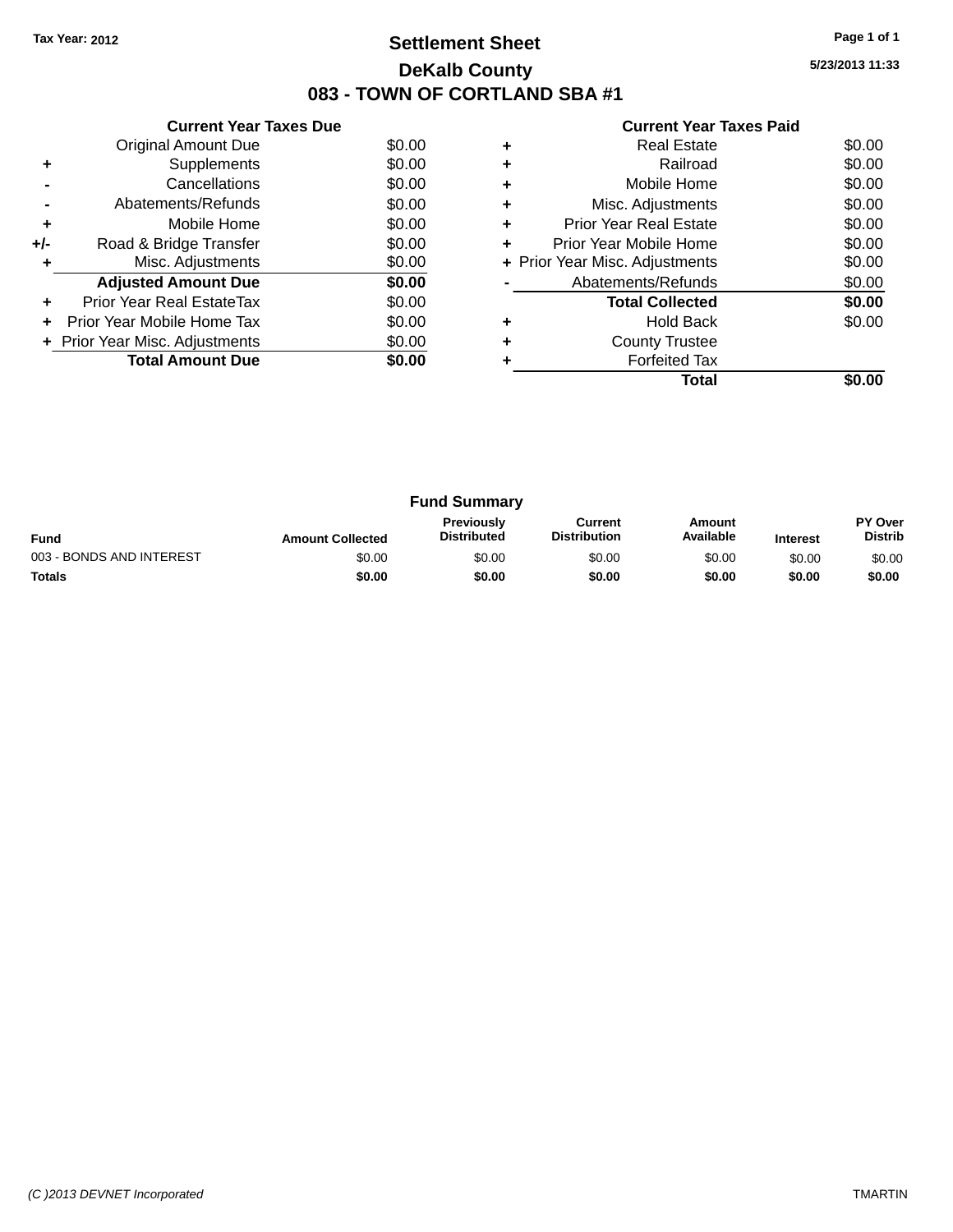### **Settlement Sheet Tax Year: 2012 Page 1 of 1 DeKalb County 084 - SANDWICH SSA #1**

**5/23/2013 11:33**

| <b>Current Year Taxes Paid</b> |  |
|--------------------------------|--|

|     | <b>Current Year Taxes Due</b>  |        |
|-----|--------------------------------|--------|
|     | Original Amount Due            | \$0.00 |
|     | Supplements                    | \$0.00 |
|     | Cancellations                  | \$0.00 |
|     | Abatements/Refunds             | \$0.00 |
| ٠   | Mobile Home                    | \$0.00 |
| +/- | Road & Bridge Transfer         | \$0.00 |
|     | Misc. Adjustments              | \$0.00 |
|     | <b>Adjusted Amount Due</b>     | \$0.00 |
|     | Prior Year Real EstateTax      | \$0.00 |
|     | Prior Year Mobile Home Tax     | \$0.00 |
|     | + Prior Year Misc. Adjustments | \$0.00 |
|     | <b>Total Amount Due</b>        | \$0.00 |
|     |                                |        |

|   | Total                          |        |
|---|--------------------------------|--------|
|   | <b>Forfeited Tax</b>           |        |
|   | <b>County Trustee</b>          |        |
|   | <b>Hold Back</b>               | \$0.00 |
|   | <b>Total Collected</b>         | \$0.00 |
|   | Abatements/Refunds             | \$0.00 |
|   | + Prior Year Misc. Adjustments | \$0.00 |
| ٠ | Prior Year Mobile Home         | \$0.00 |
| ٠ | <b>Prior Year Real Estate</b>  | \$0.00 |
|   | Misc. Adjustments              | \$0.00 |
|   | Mobile Home                    | \$0.00 |
| ٠ | Railroad                       | \$0.00 |
|   | Real Estate                    | \$0.00 |
|   |                                |        |

| <b>Fund Summary</b> |                         |                                         |                                |                     |                 |                                  |
|---------------------|-------------------------|-----------------------------------------|--------------------------------|---------------------|-----------------|----------------------------------|
| <b>Fund</b>         | <b>Amount Collected</b> | <b>Previously</b><br><b>Distributed</b> | Current<br><b>Distribution</b> | Amount<br>Available | <b>Interest</b> | <b>PY Over</b><br><b>Distrib</b> |
| 023 - CORPORATE     | \$0.00                  | \$0.00                                  | \$0.00                         | \$0.00              | \$0.00          | \$0.00                           |
| <b>Totals</b>       | \$0.00                  | \$0.00                                  | \$0.00                         | \$0.00              | \$0.00          | \$0.00                           |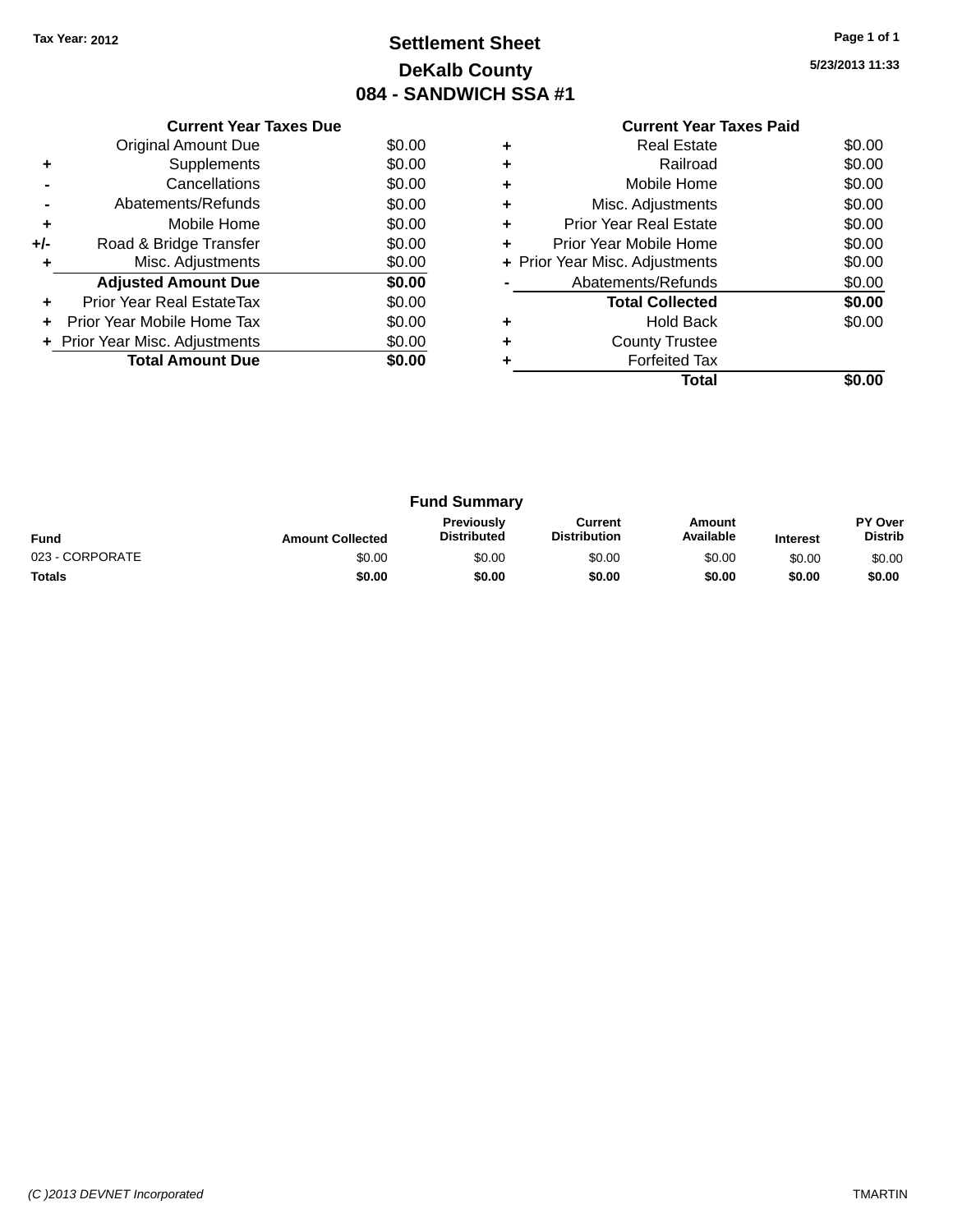### **Settlement Sheet Tax Year: 2012 Page 1 of 1 DeKalb County 085 - BURLINGTON FIRE**

**5/23/2013 11:33**

|     | <b>Current Year Taxes Due</b>  |            |
|-----|--------------------------------|------------|
|     | <b>Original Amount Due</b>     | \$8,193.33 |
| ٠   | Supplements                    | \$0.00     |
|     | Cancellations                  | \$0.00     |
|     | Abatements/Refunds             | \$0.00     |
| ٠   | Mobile Home                    | \$0.00     |
| +/- | Road & Bridge Transfer         | \$0.00     |
|     | Misc. Adjustments              | \$0.00     |
|     | <b>Adjusted Amount Due</b>     | \$8,193.33 |
|     | Prior Year Real EstateTax      | \$0.00     |
|     | Prior Year Mobile Home Tax     | \$0.00     |
|     | + Prior Year Misc. Adjustments | \$0.00     |
|     | <b>Total Amount Due</b>        | \$8.193.33 |

|   | <b>Current Year Taxes Paid</b> |          |
|---|--------------------------------|----------|
| ٠ | <b>Real Estate</b>             | \$541.24 |
| ٠ | Railroad                       | \$0.00   |
| ٠ | Mobile Home                    | \$0.00   |
| ÷ | Misc. Adjustments              | \$0.00   |
| ٠ | <b>Prior Year Real Estate</b>  | \$0.00   |
| ÷ | Prior Year Mobile Home         | \$0.00   |
|   | + Prior Year Misc. Adjustments | \$0.00   |
|   | Abatements/Refunds             | \$0.00   |
|   | <b>Total Collected</b>         | \$541.24 |
| ٠ | Hold Back                      | \$0.00   |
| ٠ | <b>County Trustee</b>          |          |
| ٠ | <b>Forfeited Tax</b>           |          |
|   | <b>Total</b>                   | \$541.24 |

|                 |                         |                                  |                                       | <b>Distribution Summary</b>    |                 |                                  |
|-----------------|-------------------------|----------------------------------|---------------------------------------|--------------------------------|-----------------|----------------------------------|
|                 |                         |                                  | <b>Tax Distribution Date</b>          |                                |                 | Amount                           |
|                 |                         |                                  | 05/31/2013                            |                                |                 | \$541.24                         |
|                 |                         |                                  |                                       | <b>Totals: 1 Distributions</b> |                 | \$541.24                         |
|                 |                         |                                  | <b>Grand Totals: 1 Distributions</b>  |                                |                 | \$541.24                         |
|                 |                         | <b>Fund Summary</b>              |                                       |                                |                 |                                  |
| <b>Fund</b>     | <b>Amount Collected</b> | Previously<br><b>Distributed</b> | <b>Current</b><br><b>Distribution</b> | <b>Amount</b><br>Available     | <b>Interest</b> | <b>PY Over</b><br><b>Distrib</b> |
| 001 - CORPORATE | \$309.28                | \$0.00                           | \$309.28                              | \$0.00                         | \$0.00          | \$0.00                           |
| 064 - AMBULANCE | \$231.96                | \$0.00                           | \$231.96                              | \$0.00                         | \$0.00          | \$0.00                           |
| <b>Totals</b>   | \$541.24                | \$0.00                           | \$541.24                              | \$0.00                         | \$0.00          | \$0.00                           |
|                 |                         |                                  |                                       |                                |                 |                                  |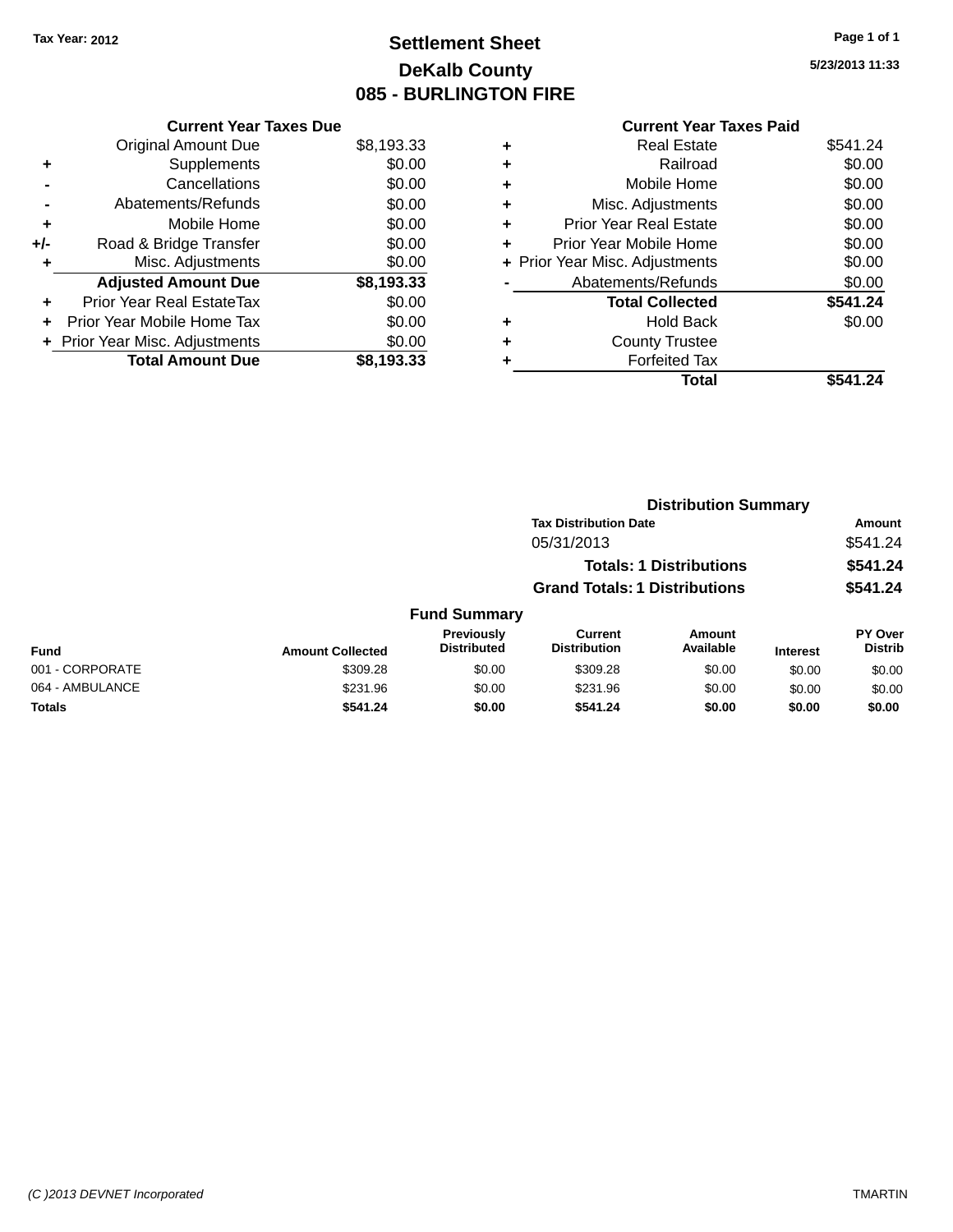### **Settlement Sheet Tax Year: 2012 Page 1 of 1 DeKalb County 086 - CORTLAND FIRE**

**5/23/2013 11:33**

|     | <b>Current Year Taxes Due</b>  |              |
|-----|--------------------------------|--------------|
|     | <b>Original Amount Due</b>     | \$452,746.83 |
| ٠   | Supplements                    | \$2,649.85   |
|     | Cancellations                  | \$2,971.63   |
|     | Abatements/Refunds             | \$0.00       |
| ٠   | Mobile Home                    | \$0.00       |
| +/- | Road & Bridge Transfer         | \$0.00       |
| ٠   | Misc. Adjustments              | \$0.00       |
|     | <b>Adjusted Amount Due</b>     | \$452,425.05 |
| ٠   | Prior Year Real EstateTax      | \$0.00       |
|     | Prior Year Mobile Home Tax     | \$0.00       |
|     | + Prior Year Misc. Adjustments | \$0.00       |
|     | <b>Total Amount Due</b>        | \$452.425.05 |
|     |                                |              |

| ٠ | <b>Real Estate</b>             | \$45,142.27 |
|---|--------------------------------|-------------|
| ٠ | Railroad                       | \$0.00      |
| ٠ | Mobile Home                    | \$0.00      |
| ٠ | Misc. Adjustments              | \$0.00      |
| ٠ | <b>Prior Year Real Estate</b>  | \$0.00      |
| ٠ | Prior Year Mobile Home         | \$0.00      |
|   | + Prior Year Misc. Adjustments | \$0.00      |
|   | Abatements/Refunds             | \$0.00      |
|   | <b>Total Collected</b>         | \$45,142.27 |
| ٠ | <b>Hold Back</b>               | \$0.00      |
| ٠ | <b>County Trustee</b>          |             |
| ٠ | <b>Forfeited Tax</b>           |             |
|   | Total                          | \$45.142.27 |
|   |                                |             |

|                     | <b>Distribution Summary</b>          |             |
|---------------------|--------------------------------------|-------------|
|                     | <b>Tax Distribution Date</b>         | Amount      |
|                     | 05/31/2013                           | \$45.142.27 |
|                     | <b>Totals: 1 Distributions</b>       | \$45,142.27 |
|                     | <b>Grand Totals: 1 Distributions</b> | \$45,142.27 |
| <b>Fund Summary</b> |                                      |             |

| <b>Fund</b>     | <b>Amount Collected</b> | <b>Previously</b><br><b>Distributed</b> | Current<br><b>Distribution</b> | Amount<br>Available | <b>Interest</b> | <b>PY Over</b><br><b>Distrib</b> |
|-----------------|-------------------------|-----------------------------------------|--------------------------------|---------------------|-----------------|----------------------------------|
| 001 - CORPORATE | \$22,860.59             | \$0.00                                  | \$22,860.59                    | \$0.00              | \$0.00          | \$0.00                           |
| 064 - AMBULANCE | \$22,281.68             | \$0.00                                  | \$22,281.68                    | \$0.00              | \$0.00          | \$0.00                           |
| Totals          | \$45,142.27             | \$0.00                                  | \$45.142.27                    | \$0.00              | \$0.00          | \$0.00                           |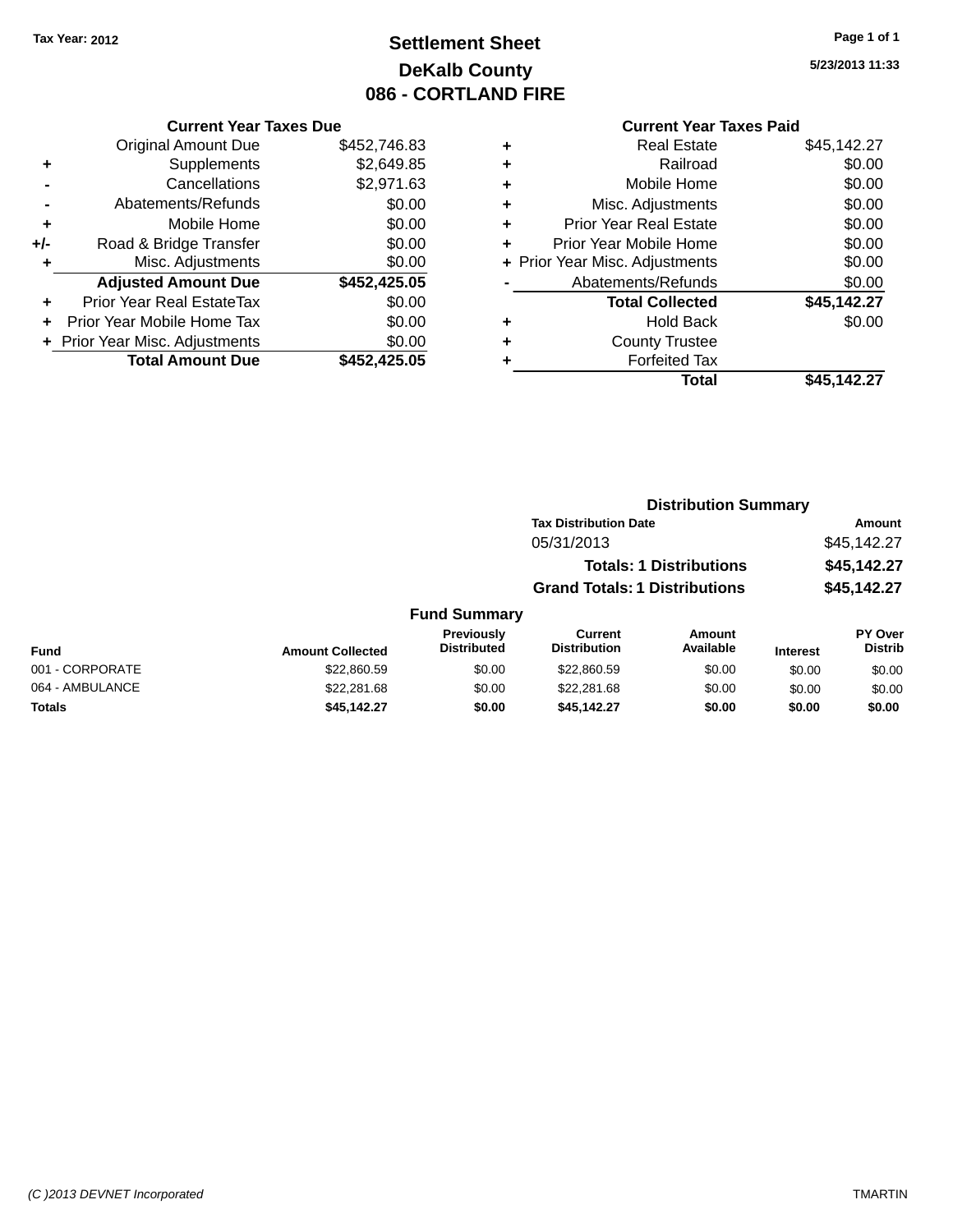### **Settlement Sheet Tax Year: 2012 Page 1 of 1 DeKalb County 087 - DE KALB FIRE**

**5/23/2013 11:33**

### **Current Year Taxes Due**

|     | <b>Original Amount Due</b>     | \$128,873.80 |
|-----|--------------------------------|--------------|
|     | Supplements                    | \$1,089.33   |
|     | Cancellations                  | \$1,403.92   |
|     | Abatements/Refunds             | \$5.71       |
| ٠   | Mobile Home                    | \$0.00       |
| +/- | Road & Bridge Transfer         | \$0.00       |
|     | Misc. Adjustments              | \$0.00       |
|     | <b>Adjusted Amount Due</b>     | \$128,553.50 |
|     | Prior Year Real EstateTax      | (\$109.21)   |
|     | Prior Year Mobile Home Tax     | \$0.00       |
|     | + Prior Year Misc. Adjustments | \$1.29       |
|     | <b>Total Amount Due</b>        | \$128,445.58 |

|   | <b>Current Year Taxes Paid</b> |             |
|---|--------------------------------|-------------|
| ٠ | <b>Real Estate</b>             | \$13,581.62 |
| ٠ | Railroad                       | \$0.00      |
|   | Mobile Home                    | \$0.00      |
| ٠ | Misc. Adjustments              | \$0.00      |
| ٠ | Prior Year Real Estate         | (\$109.21)  |
| ÷ | Prior Year Mobile Home         | \$0.00      |
|   | + Prior Year Misc. Adjustments | \$1.29      |
|   | Abatements/Refunds             | \$5.71      |
|   | <b>Total Collected</b>         | \$13,467.99 |
| ٠ | <b>Hold Back</b>               | \$0.00      |
| ٠ | <b>County Trustee</b>          |             |
|   | <b>Forfeited Tax</b>           |             |
|   | Total                          | \$13,467.99 |

|                                                                              |                                                  |                                                | <b>Distribution Summary</b>                                 |                                |                 |                           |
|------------------------------------------------------------------------------|--------------------------------------------------|------------------------------------------------|-------------------------------------------------------------|--------------------------------|-----------------|---------------------------|
|                                                                              |                                                  |                                                | <b>Tax Distribution Date</b>                                | Amount                         |                 |                           |
|                                                                              |                                                  |                                                | 05/31/2013                                                  |                                |                 | \$13,467.99               |
|                                                                              |                                                  |                                                |                                                             | <b>Totals: 1 Distributions</b> |                 | \$13,467.99               |
|                                                                              |                                                  |                                                | <b>Grand Totals: 1 Distributions</b>                        |                                |                 | \$13,467.99               |
|                                                                              |                                                  | <b>Fund Summary</b>                            |                                                             |                                |                 |                           |
| <b>Fund</b>                                                                  | <b>Amount Collected</b>                          | <b>Previously</b><br><b>Distributed</b>        | Current<br><b>Distribution</b>                              | Amount<br>Available            | <b>Interest</b> | PY Over<br><b>Distrib</b> |
| 001 - CORPORATE                                                              | \$13,467.99                                      | \$0.00                                         | \$13,467.99                                                 | \$0.00                         | \$0.00          | \$0.00                    |
| <b>Totals</b>                                                                | \$13,467.99                                      | \$0.00                                         | \$13,467.99                                                 | \$0.00                         | \$0.00          | \$0.00                    |
|                                                                              |                                                  | <b>Miscellaneous Adjustment Detail</b>         |                                                             |                                |                 |                           |
| Year Source<br><b>RE</b> - Real Estate<br>2011<br><b>Totals 1 entries</b>    | <b>Account Type</b><br><b>Back Tax Collected</b> | <b>Amount Adjustment Description</b><br>\$1.29 | \$1.29 DEK UNIVERSITY DEVEL REDEMPTION 08-16-100-009 by TBA |                                |                 |                           |
|                                                                              |                                                  | <b>Abatement Detail</b>                        |                                                             |                                |                 |                           |
| Source<br>Year<br><b>RE</b> - Real Estate<br>2012<br><b>Totals 1 entries</b> | <b>Account Type</b><br><b>PTAB Decision</b>      | <b>Amount Adjustment Description</b><br>\$5.71 | \$5.71 08-29-200-003 PTAB REFUND by TBA                     |                                |                 |                           |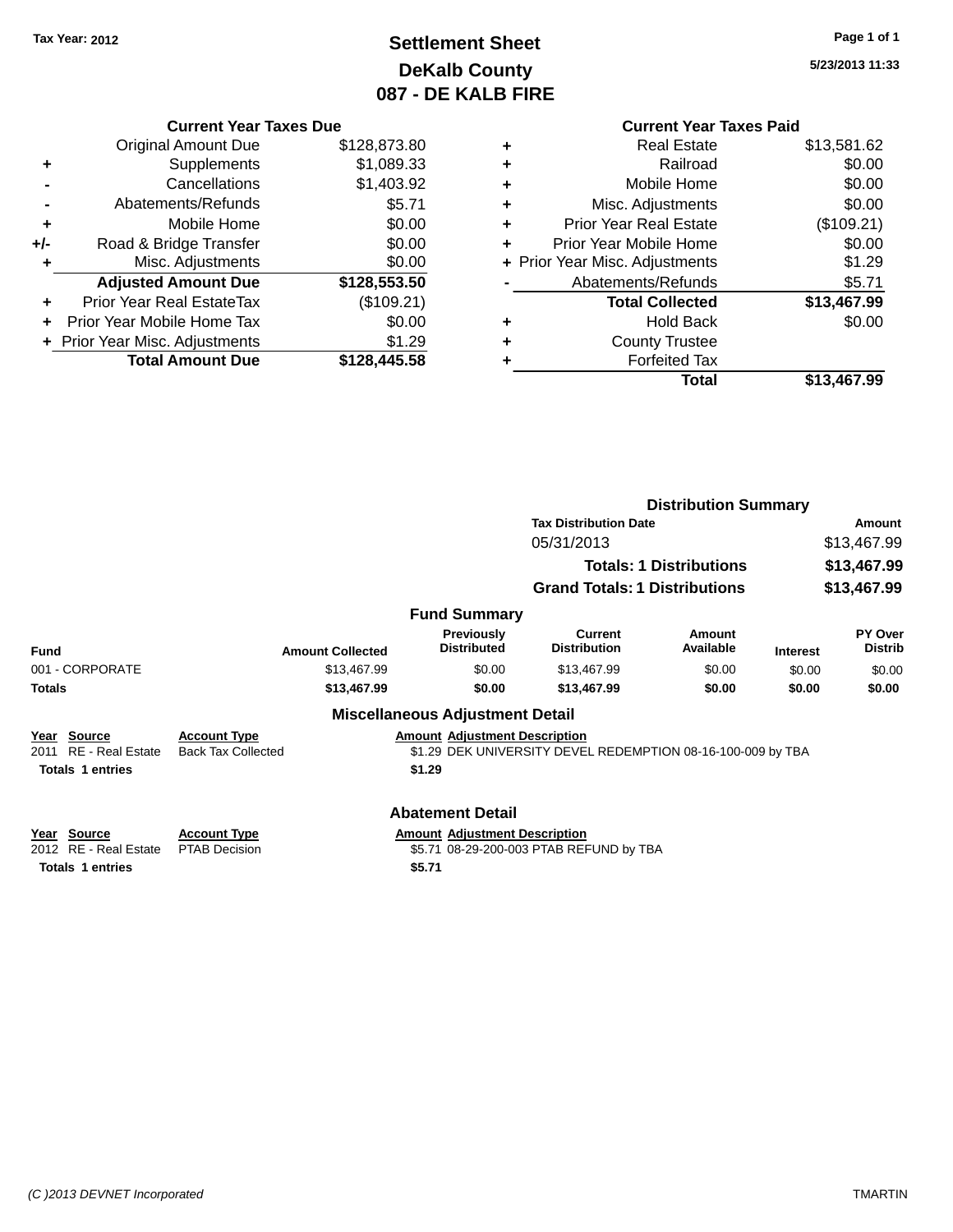## **Settlement Sheet Tax Year: 2012 Page 1 of 1 DeKalb County 088 - EARLVILLE FIRE**

**5/23/2013 11:33**

#### **Current Year Taxes Paid +** Real Estate \$434.30 **+** Railroad \$0.00 **+** Mobile Home \$0.00 **+** Misc. Adjustments \$0.00 **+** Prior Year Real Estate \$0.00 **+** Prior Year Mobile Home \$0.00 **+** Prior Year Misc. Adjustments  $$0.00$ **-** Abatements/Refunds \$0.00 **Total Collected \$434.30 +** Hold Back \$0.00 **+** County Trustee **+** Forfeited Tax **Total \$434.30**

|                 | <b>Distribution Summary</b> |                                  |                                       |                                |                 |                                  |  |
|-----------------|-----------------------------|----------------------------------|---------------------------------------|--------------------------------|-----------------|----------------------------------|--|
|                 |                             |                                  | <b>Tax Distribution Date</b>          |                                |                 | Amount                           |  |
|                 |                             |                                  | 05/31/2013                            |                                |                 | \$434.30                         |  |
|                 |                             |                                  |                                       | <b>Totals: 1 Distributions</b> |                 | \$434.30                         |  |
|                 |                             |                                  | <b>Grand Totals: 1 Distributions</b>  |                                |                 | \$434.30                         |  |
|                 |                             | <b>Fund Summary</b>              |                                       |                                |                 |                                  |  |
| <b>Fund</b>     | <b>Amount Collected</b>     | Previously<br><b>Distributed</b> | <b>Current</b><br><b>Distribution</b> | <b>Amount</b><br>Available     | <b>Interest</b> | <b>PY Over</b><br><b>Distrib</b> |  |
| 001 - CORPORATE | \$210.09                    | \$0.00                           | \$210.09                              | \$0.00                         | \$0.00          | \$0.00                           |  |
| 064 - AMBULANCE | \$224.21                    | \$0.00                           | \$224.21                              | \$0.00                         | \$0.00          | \$0.00                           |  |
| <b>Totals</b>   | \$434.30                    | \$0.00                           | \$434.30                              | \$0.00                         | \$0.00          | \$0.00                           |  |
|                 |                             |                                  |                                       |                                |                 |                                  |  |

### **Current Year Taxes Due**

**+** Supplements \$0.00 **-** Cancellations \$0.00 **-** Abatements/Refunds \$0.00 **+** Mobile Home \$0.00 **+/-** Road & Bridge Transfer \$0.00 **+** Misc. Adjustments \$0.00

**+** Prior Year Real EstateTax \$0.00 **+** Prior Year Mobile Home Tax \$0.00 **+** Prior Year Misc. Adjustments  $$0.00$ 

Original Amount Due \$2,674.16

**Adjusted Amount Due \$2,674.16**

**Total Amount Due \$2,674.16**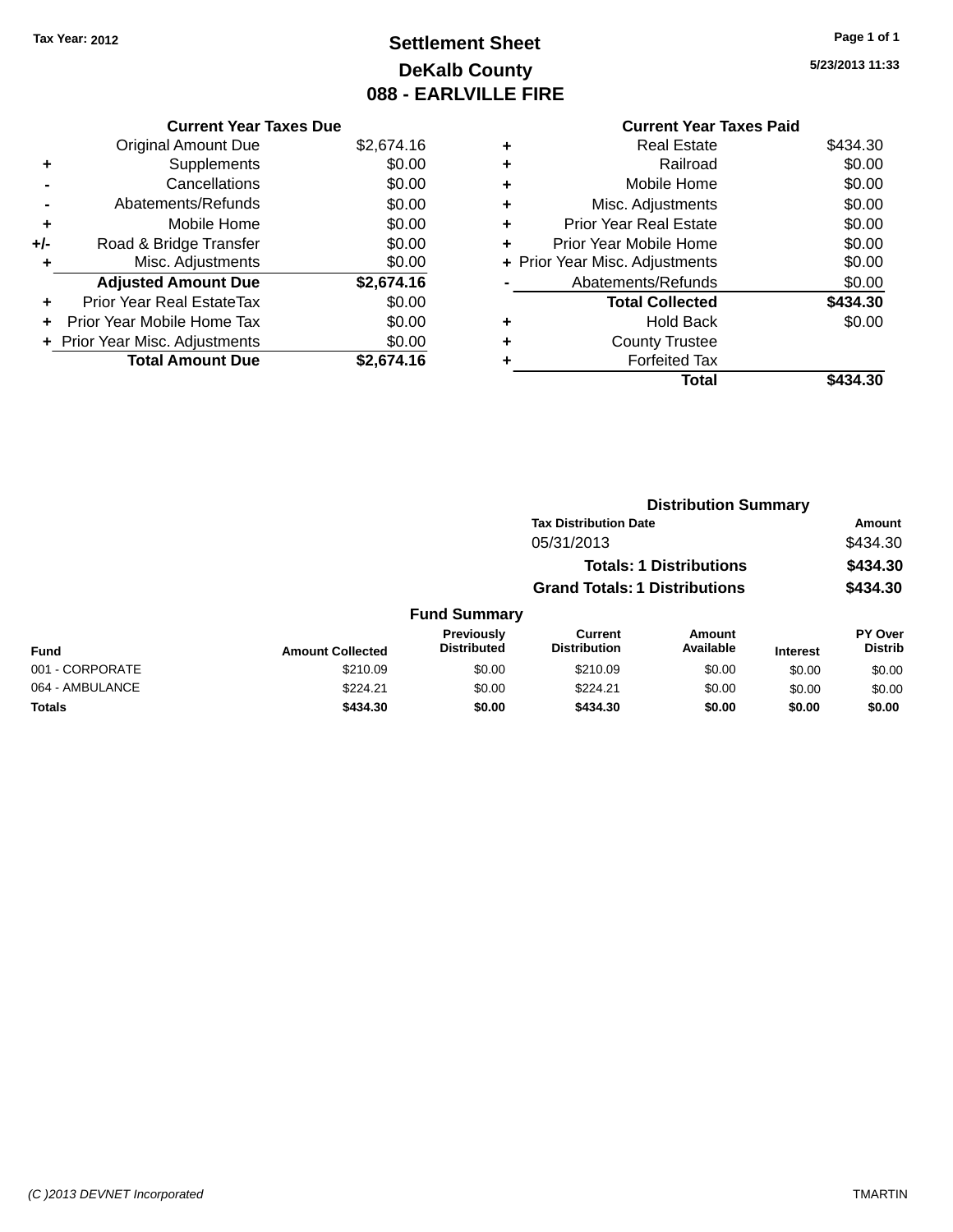### **Settlement Sheet Tax Year: 2012 Page 1 of 1 DeKalb County 089 - GENOA-KINGSTON FIRE**

**5/23/2013 11:33**

#### **Current Year Taxes Paid**

|       | <b>Current Year Taxes Due</b>  |              |  |  |  |
|-------|--------------------------------|--------------|--|--|--|
|       | <b>Original Amount Due</b>     | \$902,774.98 |  |  |  |
| ٠     | Supplements                    | \$4,727.47   |  |  |  |
|       | Cancellations                  | \$6,394.87   |  |  |  |
|       | Abatements/Refunds             | \$0.00       |  |  |  |
| ٠     | Mobile Home                    | \$0.00       |  |  |  |
| $+/-$ | Road & Bridge Transfer         | \$0.00       |  |  |  |
| ٠     | Misc. Adjustments              | \$0.00       |  |  |  |
|       | <b>Adjusted Amount Due</b>     | \$901,107.58 |  |  |  |
| ÷     | Prior Year Real EstateTax      | (\$337.60)   |  |  |  |
|       | Prior Year Mobile Home Tax     | \$0.00       |  |  |  |
|       | + Prior Year Misc. Adjustments | \$0.00       |  |  |  |
|       | <b>Total Amount Due</b>        | \$900.769.98 |  |  |  |
|       |                                |              |  |  |  |

|   | <b>Real Estate</b>             | \$101,663.80 |
|---|--------------------------------|--------------|
| ٠ | Railroad                       | \$0.00       |
| ٠ | Mobile Home                    | \$0.00       |
| ٠ | Misc. Adjustments              | \$0.00       |
| ٠ | <b>Prior Year Real Estate</b>  | (\$337.60)   |
| ٠ | Prior Year Mobile Home         | \$0.00       |
|   | + Prior Year Misc. Adjustments | \$0.00       |
|   | Abatements/Refunds             | \$0.00       |
|   | <b>Total Collected</b>         | \$101,326.20 |
| ٠ | <b>Hold Back</b>               | \$0.00       |
| ٠ | <b>County Trustee</b>          |              |
| ٠ | <b>Forfeited Tax</b>           |              |
|   | Total                          | \$101.326.20 |
|   |                                |              |

### **Distribution Summary Tax Distribution Date Amount** 05/31/2013 \$101,326.20 **Totals: 1 Distributions \$101,326.20 Grand Totals: 1 Distributions \$101,326.20**

| <b>Fund</b>                            | <b>Amount Collected</b> | Previously<br><b>Distributed</b> | Current<br><b>Distribution</b> | Amount<br>Available | <b>Interest</b> | <b>PY Over</b><br><b>Distrib</b> |
|----------------------------------------|-------------------------|----------------------------------|--------------------------------|---------------------|-----------------|----------------------------------|
| 001 - CORPORATE                        | \$32.515.88             | \$0.00                           | \$32,515.88                    | \$0.00              | \$0.00          | \$0.00                           |
| 035 - TORT JUDGEMENTS/LIABILITY<br>INS | \$7.771.62              | \$0.00                           | \$7.771.62                     | \$0.00              | \$0.00          | \$0.00                           |
| 064 - AMBULANCE                        | \$61,038.70             | \$0.00                           | \$61.038.70                    | \$0.00              | \$0.00          | \$0.00                           |
| <b>Totals</b>                          | \$101,326.20            | \$0.00                           | \$101.326.20                   | \$0.00              | \$0.00          | \$0.00                           |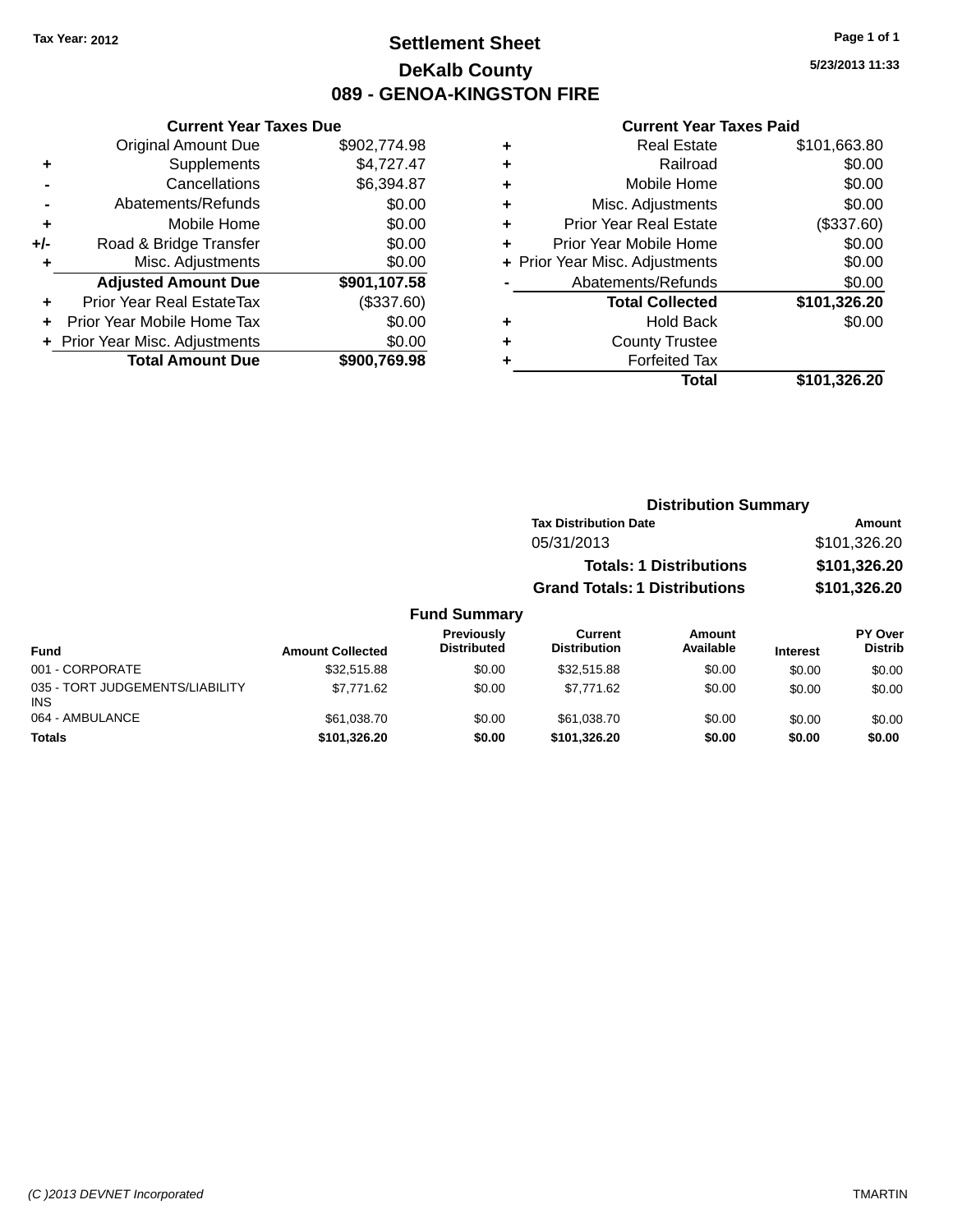### **Settlement Sheet Tax Year: 2012 Page 1 of 1 DeKalb County 090 - HAMPSHIRE FIRE**

**5/23/2013 11:33**

|     | <b>Current Year Taxes Due</b>    |             |
|-----|----------------------------------|-------------|
|     | <b>Original Amount Due</b>       | \$23,892.66 |
| ٠   | Supplements                      | \$0.00      |
|     | Cancellations                    | \$0.00      |
|     | Abatements/Refunds               | \$0.00      |
| ÷   | Mobile Home                      | \$0.00      |
| +/- | Road & Bridge Transfer           | \$0.00      |
|     | Misc. Adjustments                | \$0.00      |
|     | <b>Adjusted Amount Due</b>       | \$23,892.66 |
|     | <b>Prior Year Real EstateTax</b> | \$0.00      |
| ÷   | Prior Year Mobile Home Tax       | \$0.00      |
|     | + Prior Year Misc. Adjustments   | \$0.00      |
|     | <b>Total Amount Due</b>          | \$23,892.66 |

#### **Current Year Taxes Paid**

|   | <b>Real Estate</b>             | \$5,232.83 |
|---|--------------------------------|------------|
| ٠ | Railroad                       | \$0.00     |
| ٠ | Mobile Home                    | \$0.00     |
| ٠ | Misc. Adjustments              | \$0.00     |
| ٠ | <b>Prior Year Real Estate</b>  | \$0.00     |
| ٠ | Prior Year Mobile Home         | \$0.00     |
|   | + Prior Year Misc. Adjustments | \$0.00     |
|   | Abatements/Refunds             | \$0.00     |
|   | <b>Total Collected</b>         | \$5,232.83 |
| ٠ | <b>Hold Back</b>               | \$0.00     |
| ٠ | <b>County Trustee</b>          |            |
| ٠ | <b>Forfeited Tax</b>           |            |
|   | Total                          | \$5,232.83 |
|   |                                |            |

| <b>Distribution Summary</b>          |            |
|--------------------------------------|------------|
| <b>Tax Distribution Date</b>         | Amount     |
| 05/31/2013                           | \$5,232.83 |
| <b>Totals: 1 Distributions</b>       | \$5,232.83 |
| <b>Grand Totals: 1 Distributions</b> | \$5,232.83 |
|                                      |            |

#### **Fund Summary Fund Interest Amount Collected Distributed PY Over Distrib Amount Available Current Distribution Previously** 001 - CORPORATE \$2,930.98 \$0.00 \$2,930.98 \$0.00 \$0.00 \$0.00 013 - FIREFIGHTER'S PENSION \$103.61 \$103.61 \$0.00 \$103.61 \$0.00 \$0.00 \$0.00 \$0.00 064 - AMBULANCE \$2,198.24 \$0.00 \$2,198.24 \$0.00 \$0.00 \$0.00 **Totals \$5,232.83 \$0.00 \$5,232.83 \$0.00 \$0.00 \$0.00**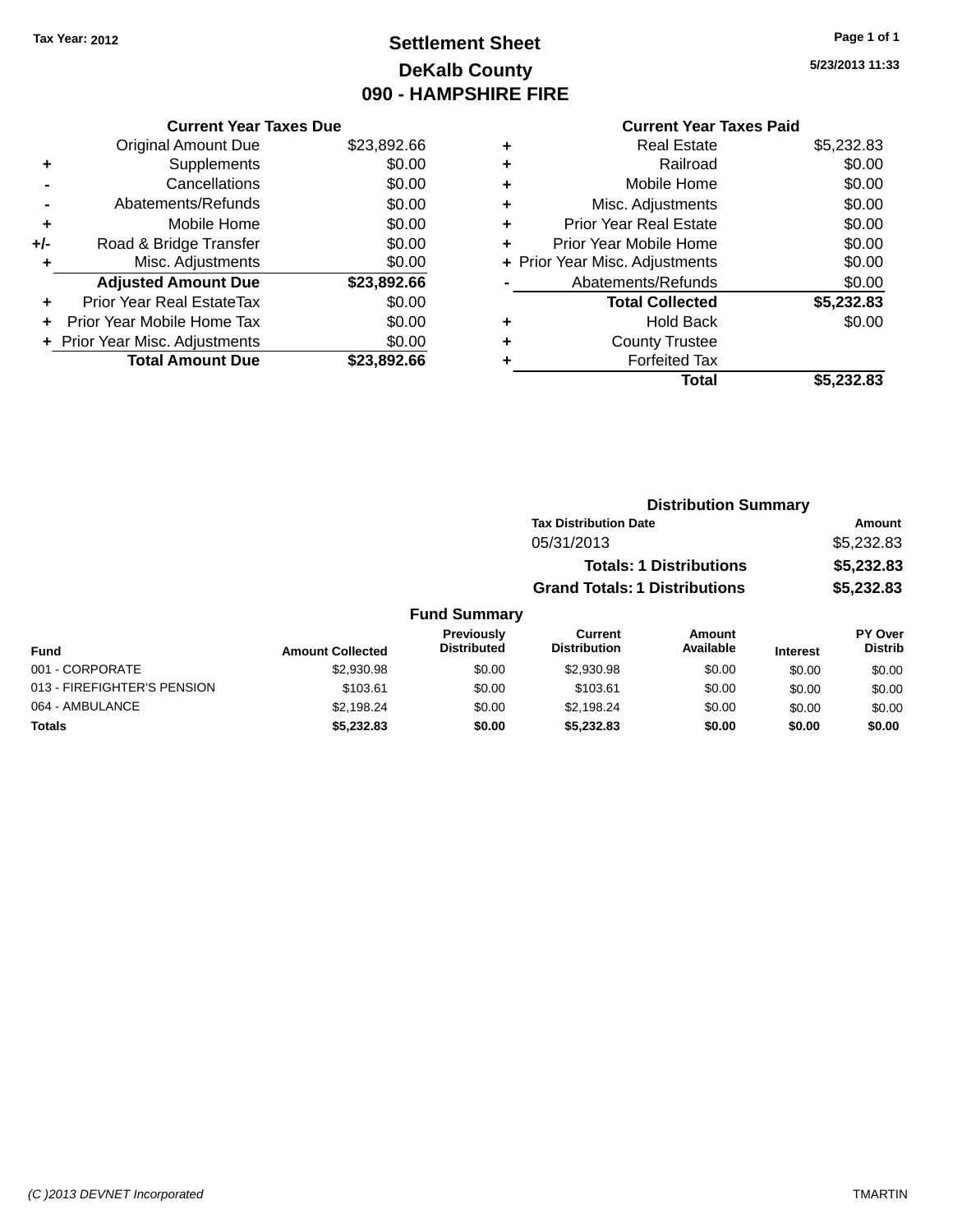### **Settlement Sheet Tax Year: 2012 Page 1 of 1 DeKalb County 091 - HINCKLEY FIRE**

**5/23/2013 11:33**

### **Current Year Taxes Paid**

|       | <b>Current Year Taxes Due</b>    |              |  |  |  |
|-------|----------------------------------|--------------|--|--|--|
|       | Original Amount Due              | \$373,404.09 |  |  |  |
| ٠     | Supplements                      | \$318.71     |  |  |  |
|       | Cancellations                    | \$387.42     |  |  |  |
|       | Abatements/Refunds               | \$0.00       |  |  |  |
| ٠     | Mobile Home                      | \$0.00       |  |  |  |
| $+/-$ | Road & Bridge Transfer           | \$0.00       |  |  |  |
| ٠     | Misc. Adjustments                | \$0.00       |  |  |  |
|       | <b>Adjusted Amount Due</b>       | \$373,335.38 |  |  |  |
| ÷     | <b>Prior Year Real EstateTax</b> | \$0.00       |  |  |  |
| ÷     | Prior Year Mobile Home Tax       | \$0.00       |  |  |  |
|       | + Prior Year Misc. Adjustments   | \$12.10      |  |  |  |
|       | <b>Total Amount Due</b>          | \$373,347.48 |  |  |  |
|       |                                  |              |  |  |  |

| ٠ | <b>Real Estate</b>             | \$36,842.76 |
|---|--------------------------------|-------------|
| ٠ | Railroad                       | \$0.00      |
| ٠ | Mobile Home                    | \$0.00      |
| ٠ | Misc. Adjustments              | \$0.00      |
| ٠ | <b>Prior Year Real Estate</b>  | \$0.00      |
| ٠ | Prior Year Mobile Home         | \$0.00      |
|   | + Prior Year Misc. Adjustments | \$12.10     |
|   | Abatements/Refunds             | \$0.00      |
|   | <b>Total Collected</b>         | \$36,854.86 |
| ٠ | Hold Back                      | \$0.00      |
| ٠ | <b>County Trustee</b>          |             |
|   | <b>Forfeited Tax</b>           |             |
|   | <b>Total</b>                   | \$36.854.86 |
|   |                                |             |

|                                                          |                                                  |                         |                                        | <b>Distribution Summary</b>                     |                                |                 |                                  |
|----------------------------------------------------------|--------------------------------------------------|-------------------------|----------------------------------------|-------------------------------------------------|--------------------------------|-----------------|----------------------------------|
|                                                          |                                                  |                         |                                        | <b>Tax Distribution Date</b>                    |                                | Amount          |                                  |
|                                                          |                                                  |                         |                                        | 05/31/2013                                      |                                |                 | \$36,854.86                      |
|                                                          |                                                  |                         |                                        |                                                 | <b>Totals: 1 Distributions</b> |                 | \$36,854.86                      |
|                                                          |                                                  |                         |                                        | <b>Grand Totals: 1 Distributions</b>            |                                |                 | \$36,854.86                      |
|                                                          |                                                  |                         | <b>Fund Summary</b>                    |                                                 |                                |                 |                                  |
| <b>Fund</b>                                              |                                                  | <b>Amount Collected</b> | Previously<br><b>Distributed</b>       | Current<br><b>Distribution</b>                  | Amount<br>Available            | <b>Interest</b> | <b>PY Over</b><br><b>Distrib</b> |
| 001 - CORPORATE                                          |                                                  | \$22,299.58             | \$0.00                                 | \$22,299.58                                     | \$0.00                         | \$0.00          | \$0.00                           |
| 013 - FIREFIGHTER'S PENSION                              |                                                  | \$858.94                | \$0.00                                 | \$858.94                                        | \$0.00                         | \$0.00          | \$0.00                           |
| 064 - AMBULANCE                                          |                                                  | \$13,696.34             | \$0.00                                 | \$13,696.34                                     | \$0.00                         | \$0.00          | \$0.00                           |
| <b>Totals</b>                                            |                                                  | \$36,854.86             | \$0.00                                 | \$36,854.86                                     | \$0.00                         | \$0.00          | \$0.00                           |
|                                                          |                                                  |                         | <b>Miscellaneous Adjustment Detail</b> |                                                 |                                |                 |                                  |
| <b>Source</b><br>Year<br><b>RE</b> - Real Estate<br>2011 | <b>Account Type</b><br><b>Back Tax Collected</b> |                         | <b>Amount Adjustment Description</b>   | \$12.10 NIELSEN REDEMPTION 15-16-151-019 by TBA |                                |                 |                                  |

**Totals 1 entries \$12.10**

\$12.10 NIELSEN REDEMPTION 15-16-151-019 by TBA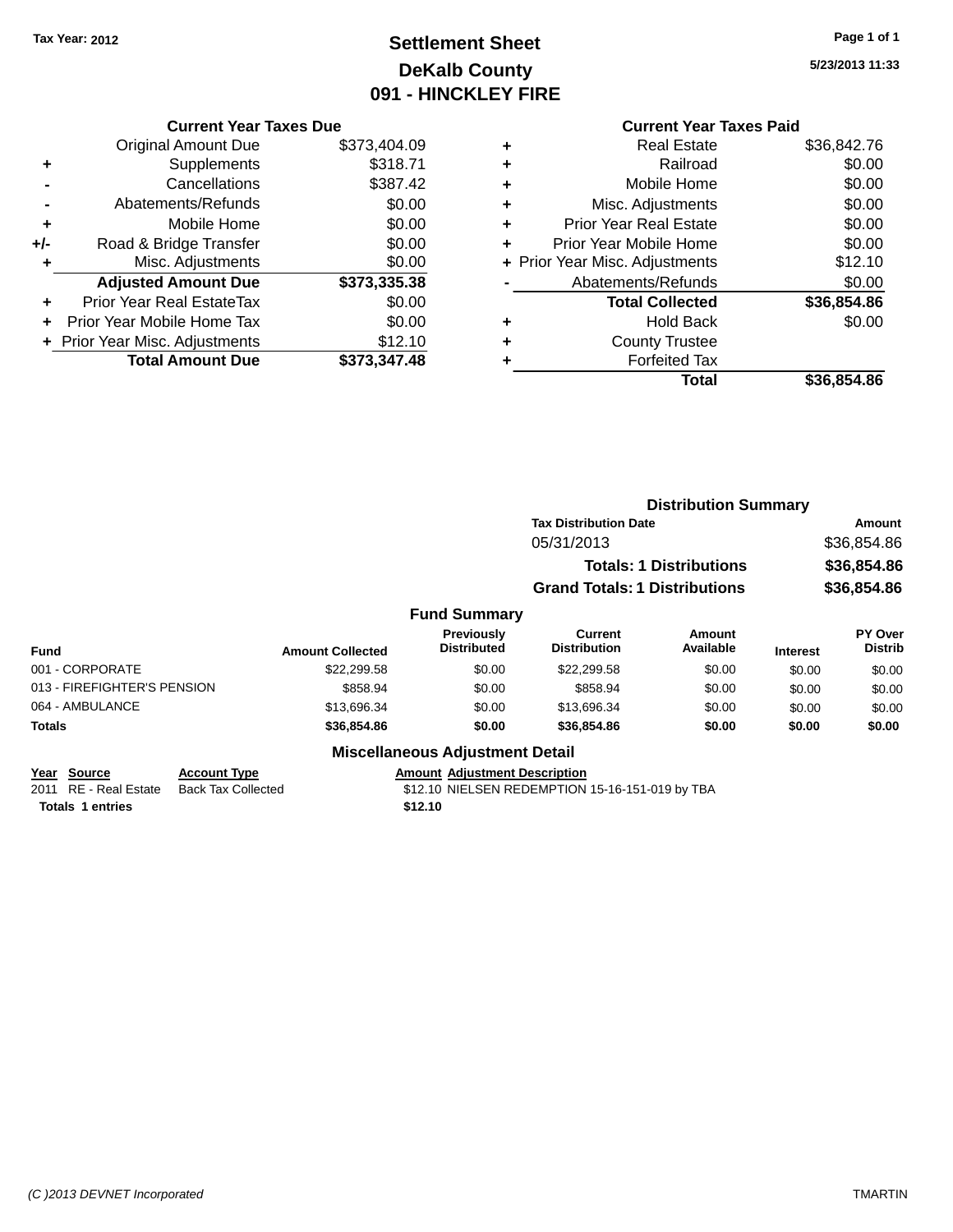### **Settlement Sheet Tax Year: 2012 Page 1 of 1 DeKalb County 092 - KIRKLAND FIRE**

**5/23/2013 11:33**

#### **Current Year Taxes Due**

|     | <b>Original Amount Due</b>     | \$324,185.28 |
|-----|--------------------------------|--------------|
| ٠   | Supplements                    | \$841.25     |
|     | Cancellations                  | \$960.24     |
|     | Abatements/Refunds             | \$0.00       |
| ٠   | Mobile Home                    | \$0.00       |
| +/- | Road & Bridge Transfer         | \$0.00       |
| ٠   | Misc. Adjustments              | \$0.00       |
|     | <b>Adjusted Amount Due</b>     | \$324,066.29 |
| ÷   | Prior Year Real EstateTax      | (\$476.15)   |
|     | Prior Year Mobile Home Tax     | \$0.00       |
|     | + Prior Year Misc. Adjustments | \$0.00       |
|     | <b>Total Amount Due</b>        | \$323,590.14 |

### **Current Year Taxes Paid**

| ٠ | <b>Real Estate</b>             | \$43,867.04 |
|---|--------------------------------|-------------|
| ٠ | Railroad                       | \$0.00      |
| ٠ | Mobile Home                    | \$0.00      |
| ٠ | Misc. Adjustments              | \$0.00      |
| ٠ | <b>Prior Year Real Estate</b>  | (\$476.15)  |
| ٠ | Prior Year Mobile Home         | \$0.00      |
|   | + Prior Year Misc. Adjustments | \$0.00      |
|   | Abatements/Refunds             | \$0.00      |
|   | <b>Total Collected</b>         | \$43,390.89 |
| ٠ | <b>Hold Back</b>               | \$0.00      |
| ٠ | <b>County Trustee</b>          |             |
| ٠ | <b>Forfeited Tax</b>           |             |
|   | Total                          | \$43,390.89 |
|   |                                |             |

### **Distribution Summary Tax Distribution Date Amount** 05/31/2013 \$43,390.89 **Totals: 1 Distributions \$43,390.89 Grand Totals: 1 Distributions \$43,390.89**

| <b>Fund</b>                                         | <b>Amount Collected</b> | Previously<br><b>Distributed</b> | <b>Current</b><br><b>Distribution</b> | Amount<br>Available | <b>Interest</b> | <b>PY Over</b><br><b>Distrib</b> |
|-----------------------------------------------------|-------------------------|----------------------------------|---------------------------------------|---------------------|-----------------|----------------------------------|
| 001 - CORPORATE                                     | \$25,141.72             | \$0.00                           | \$25,141.72                           | \$0.00              | \$0.00          | \$0.00                           |
| 027 - AUDIT                                         | \$285.03                | \$0.00                           | \$285.03                              | \$0.00              | \$0.00          | \$0.00                           |
| 035 - TORT JUDGMENTS, LIABILITY<br><b>INSURANCE</b> | \$1.542.85              | \$0.00                           | \$1,542.85                            | \$0.00              | \$0.00          | \$0.00                           |
| 062 - WORKERS COMPENSATION                          | \$964.76                | \$0.00                           | \$964.76                              | \$0.00              | \$0.00          | \$0.00                           |
| 064 - AMBULANCE                                     | \$15,456.53             | \$0.00                           | \$15,456.53                           | \$0.00              | \$0.00          | \$0.00                           |
| <b>Totals</b>                                       | \$43,390.89             | \$0.00                           | \$43,390.89                           | \$0.00              | \$0.00          | \$0.00                           |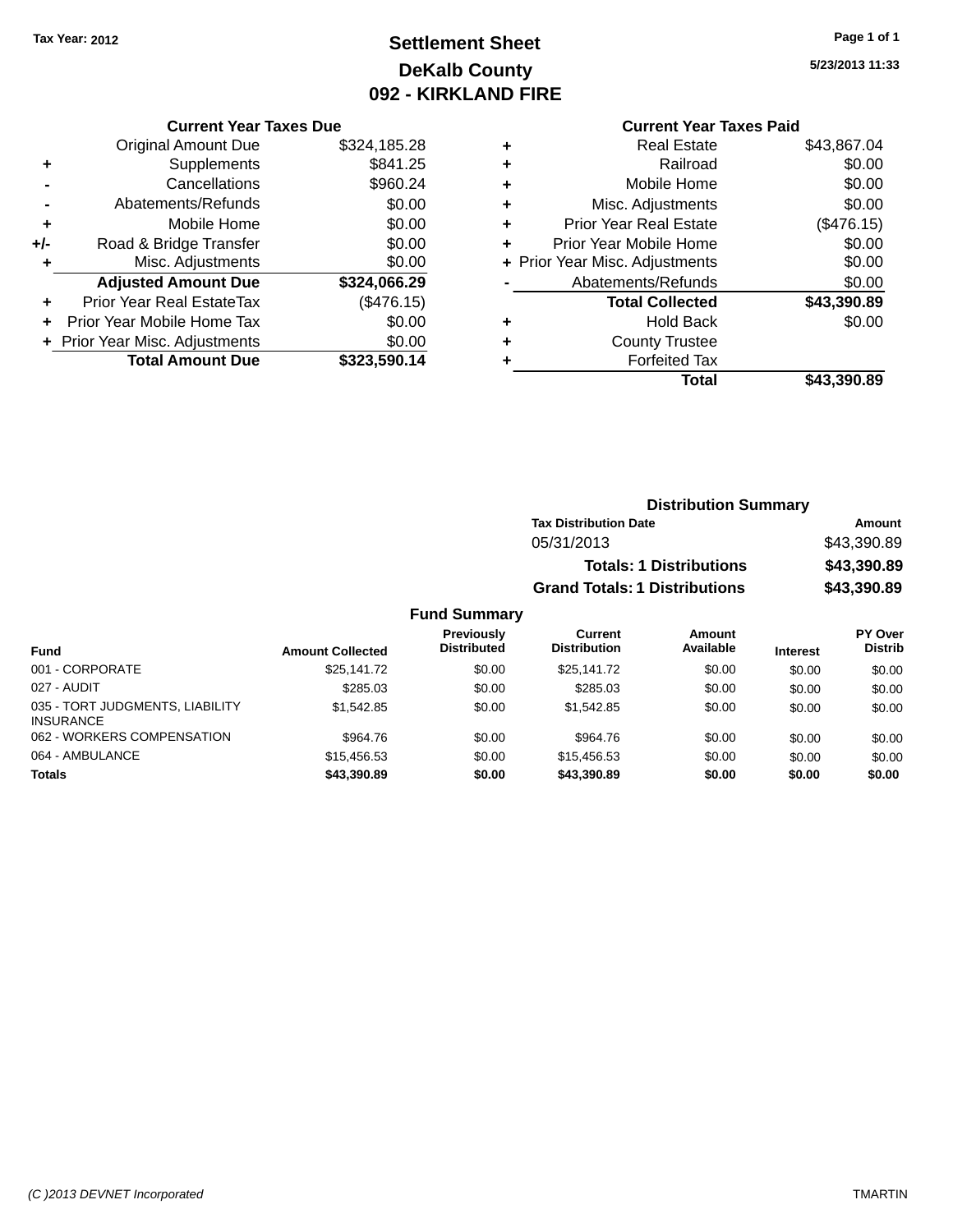# **Settlement Sheet Tax Year: 2012 Page 1 of 1 DeKalb County 093 - LEE FIRE**

|     | <b>Current Year Taxes Due</b>  |             |
|-----|--------------------------------|-------------|
|     | <b>Original Amount Due</b>     | \$42,046.03 |
| ٠   | Supplements                    | \$0.00      |
|     | Cancellations                  | \$0.00      |
|     | Abatements/Refunds             | \$0.00      |
| ٠   | Mobile Home                    | \$0.00      |
| +/- | Road & Bridge Transfer         | \$0.00      |
| ۰   | Misc. Adjustments              | \$0.00      |
|     | <b>Adjusted Amount Due</b>     | \$42,046.03 |
| ÷   | Prior Year Real EstateTax      | (\$333.68)  |
|     | Prior Year Mobile Home Tax     | \$0.00      |
|     | + Prior Year Misc. Adjustments | \$0.00      |
|     | <b>Total Amount Due</b>        | \$41.712.35 |

**5/23/2013 11:33**

|   | <b>Current Year Taxes Paid</b> |            |
|---|--------------------------------|------------|
| ٠ | Real Estate                    | \$2,512.75 |
| ÷ | Railroad                       | \$0.00     |
|   | Mobile Home                    | \$0.00     |
|   | Misc. Adjustments              | \$0.00     |
| ٠ | Prior Year Real Estate         | (\$333.68) |
|   | Prior Year Mobile Home         | \$0.00     |
|   | + Prior Year Misc. Adjustments | \$0.00     |
|   | Abatements/Refunds             | \$0.00     |
|   | <b>Total Collected</b>         | \$2,179.07 |
|   | <b>Hold Back</b>               | \$0.00     |
|   | <b>County Trustee</b>          |            |
|   | <b>Forfeited Tax</b>           |            |
|   | Total                          | \$2,179.07 |
|   |                                |            |

|                 |                         |                                  | <b>Distribution Summary</b>          |                                |                 |                           |
|-----------------|-------------------------|----------------------------------|--------------------------------------|--------------------------------|-----------------|---------------------------|
|                 |                         |                                  | <b>Tax Distribution Date</b>         |                                |                 | Amount                    |
|                 |                         |                                  | 05/31/2013                           |                                |                 | \$2,179.07                |
|                 |                         |                                  |                                      | <b>Totals: 1 Distributions</b> |                 | \$2,179.07                |
|                 |                         |                                  | <b>Grand Totals: 1 Distributions</b> |                                |                 | \$2,179.07                |
|                 |                         | <b>Fund Summary</b>              |                                      |                                |                 |                           |
| <b>Fund</b>     | <b>Amount Collected</b> | Previously<br><b>Distributed</b> | Current<br><b>Distribution</b>       | Amount<br>Available            | <b>Interest</b> | PY Over<br><b>Distrib</b> |
| 001 - CORPORATE | \$1.398.67              | \$0.00                           | \$1,398.67                           | \$0.00                         | \$0.00          | \$0.00                    |

| i uliu                                        | Allivulli Collecteu |        |            |        | ilitel eət | -------- |
|-----------------------------------------------|---------------------|--------|------------|--------|------------|----------|
| 001 - CORPORATE                               | \$1,398.67          | \$0.00 | \$1.398.67 | \$0.00 | \$0.00     | \$0.00   |
| 035 - TORT JUDGEMENTS/LIABILITY<br><b>INS</b> | \$155.32            | \$0.00 | \$155.32   | \$0.00 | \$0.00     | \$0.00   |
| 064 - AMBULANCE                               | \$625.08            | \$0.00 | \$625.08   | \$0.00 | \$0.00     | \$0.00   |
| <b>Totals</b>                                 | \$2.179.07          | \$0.00 | \$2.179.07 | \$0.00 | \$0.00     | \$0.00   |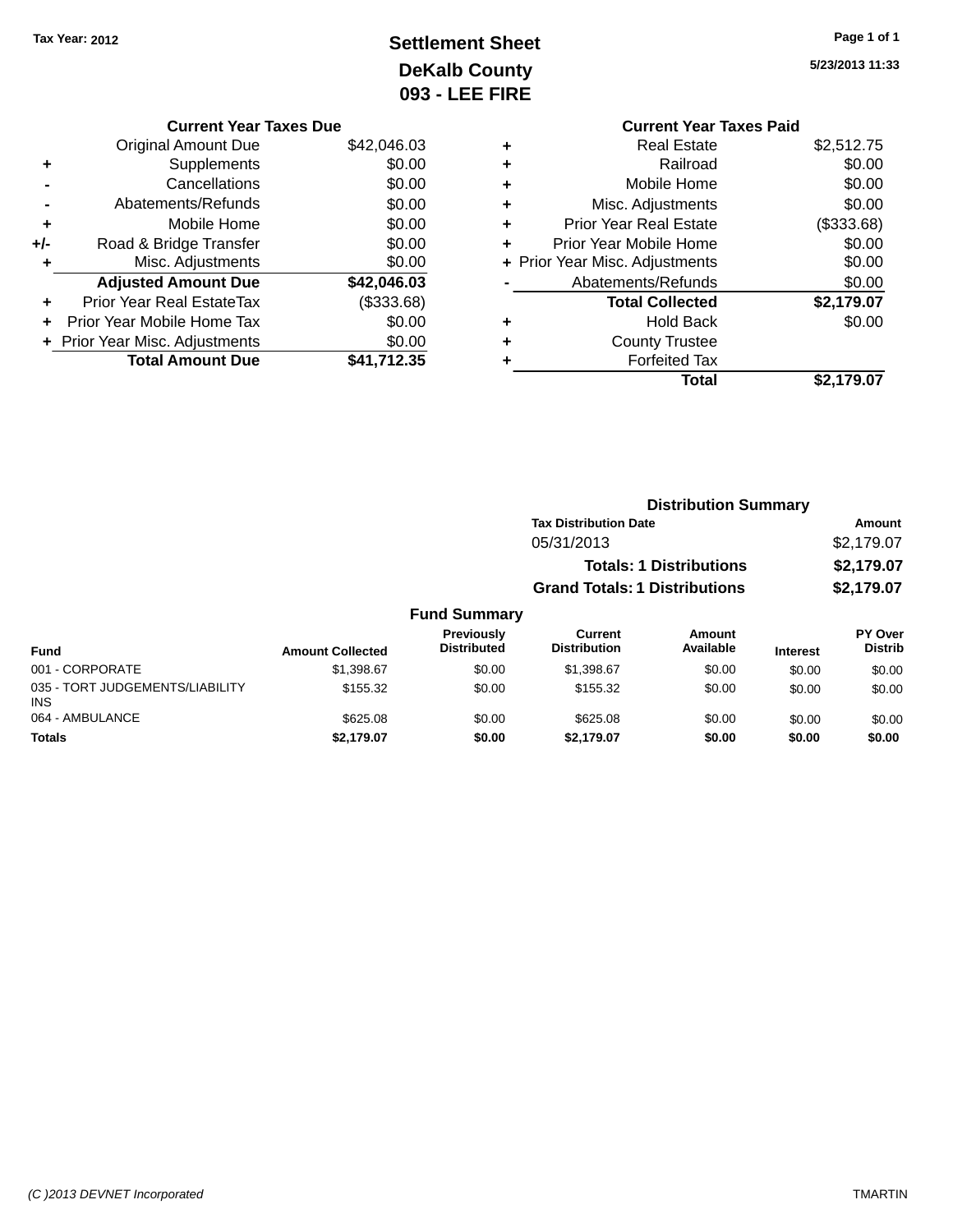# **Settlement Sheet Tax Year: 2012 Page 1 of 1 DeKalb County 094 - LELAND FIRE**

**5/23/2013 11:33**

#### **Current Year Taxes Paid +** Real Estate \$3,624.72 **+** Railroad \$0.00 **+** Mobile Home \$0.00 **+** Misc. Adjustments \$0.00 **+** Prior Year Real Estate \$0.00 **+** Prior Year Mobile Home \$0.00 **+ Prior Year Misc. Adjustments**  $$0.00$ **-** Abatements/Refunds \$0.00 **Total Collected \$3,624.72 +** Hold Back \$0.00 **+** County Trustee **+** Forfeited Tax **Total \$3,624.72**

**Distribution Summary**

|                 |                         |                                         | <b>Tax Distribution Date</b>         |                                |                 | Amount                           |
|-----------------|-------------------------|-----------------------------------------|--------------------------------------|--------------------------------|-----------------|----------------------------------|
|                 |                         |                                         | 05/31/2013                           |                                |                 | \$3,624.72                       |
|                 |                         |                                         |                                      | <b>Totals: 1 Distributions</b> |                 | \$3,624.72                       |
|                 |                         |                                         | <b>Grand Totals: 1 Distributions</b> |                                |                 | \$3,624.72                       |
|                 |                         | <b>Fund Summary</b>                     |                                      |                                |                 |                                  |
| <b>Fund</b>     | <b>Amount Collected</b> | <b>Previously</b><br><b>Distributed</b> | Current<br><b>Distribution</b>       | <b>Amount</b><br>Available     | <b>Interest</b> | <b>PY Over</b><br><b>Distrib</b> |
| 001 - CORPORATE | \$3,624.72              | \$0.00                                  | \$3.624.72                           | \$0.00                         | \$0.00          | \$0.00                           |
| <b>Totals</b>   | \$3.624.72              | \$0.00                                  | \$3.624.72                           | \$0.00                         | \$0.00          | \$0.00                           |

#### **Current Year Taxes Due**

| <b>Original Amount Due</b>       | \$26,854.81 |
|----------------------------------|-------------|
| Supplements                      | \$343.80    |
| Cancellations                    | \$365.05    |
| Abatements/Refunds               | \$0.00      |
| Mobile Home                      | \$0.00      |
| Road & Bridge Transfer           | \$0.00      |
| Misc. Adjustments                | \$0.00      |
| <b>Adjusted Amount Due</b>       | \$26,833.56 |
| <b>Prior Year Real EstateTax</b> | \$0.00      |
| Prior Year Mobile Home Tax       | \$0.00      |
| + Prior Year Misc. Adjustments   | \$0.00      |
| <b>Total Amount Due</b>          | \$26,833.56 |
|                                  |             |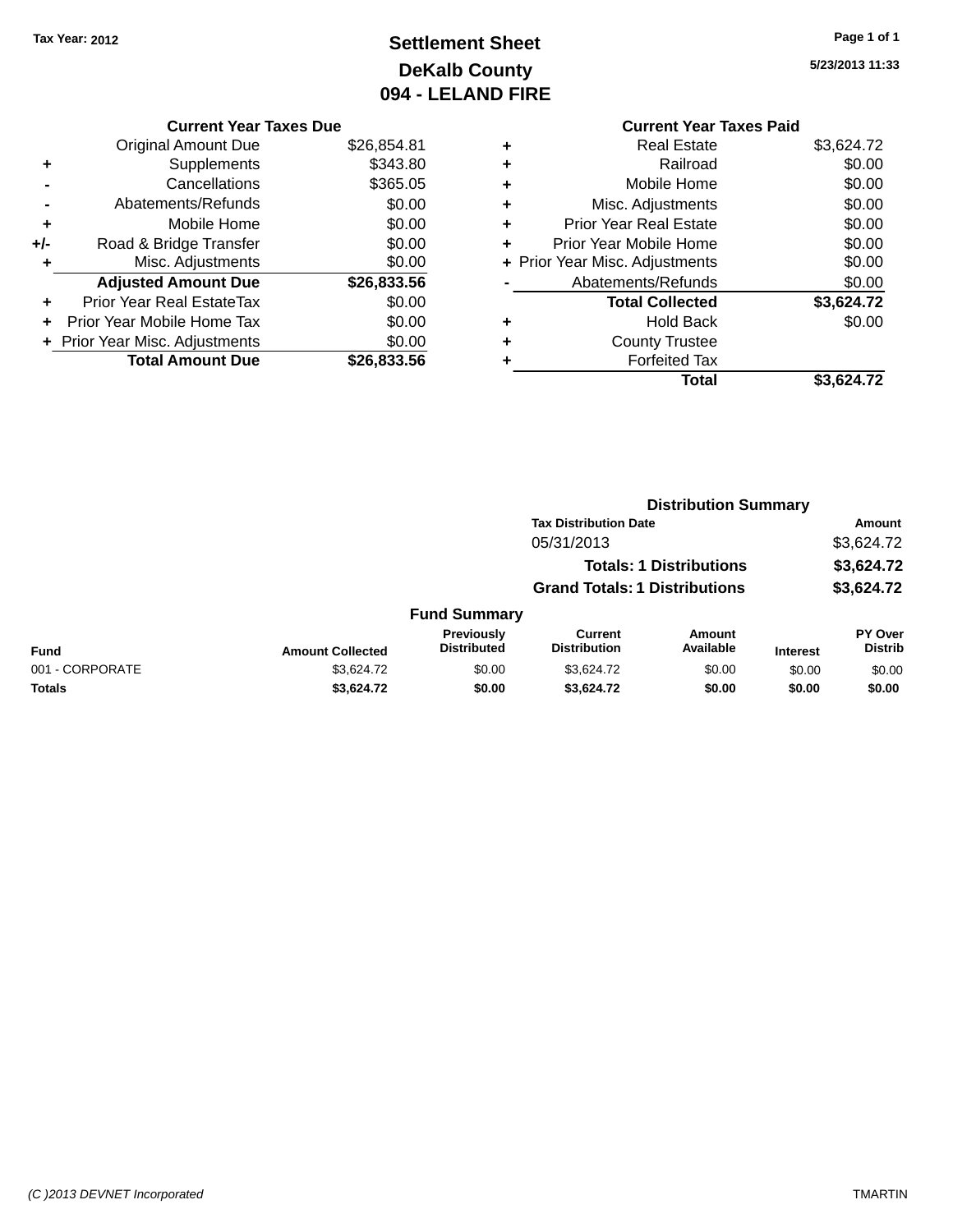# **Settlement Sheet Tax Year: 2012 Page 1 of 1 DeKalb County 095 - MALTA FIRE**

**5/23/2013 11:33**

|   | <b>Current Year Taxes Paid</b> |            |
|---|--------------------------------|------------|
| ٠ | <b>Real Estate</b>             | \$8,601.57 |
| ٠ | Railroad                       | \$0.00     |
| ٠ | Mobile Home                    | \$0.00     |
| ٠ | Misc. Adjustments              | \$0.00     |
| ٠ | <b>Prior Year Real Estate</b>  | \$0.00     |
| ÷ | Prior Year Mobile Home         | \$0.00     |
|   | + Prior Year Misc. Adjustments | \$0.00     |
|   | Abatements/Refunds             | \$0.00     |
|   | <b>Total Collected</b>         | \$8,601.57 |
| ٠ | <b>Hold Back</b>               | \$0.00     |
|   | <b>County Trustee</b>          |            |
|   | <b>Forfeited Tax</b>           |            |
|   | Total                          | \$8,601.57 |
|   |                                |            |

|     | <b>Current Year Taxes Due</b>  |             |
|-----|--------------------------------|-------------|
|     | Original Amount Due            | \$87,548.81 |
| ٠   | Supplements                    | \$0.00      |
|     | Cancellations                  | \$0.00      |
|     | Abatements/Refunds             | \$0.00      |
| ٠   | Mobile Home                    | \$0.00      |
| +/- | Road & Bridge Transfer         | \$0.00      |
| ٠   | Misc. Adjustments              | \$0.00      |
|     | <b>Adjusted Amount Due</b>     | \$87,548.81 |
|     | Prior Year Real EstateTax      | \$0.00      |
|     | Prior Year Mobile Home Tax     | \$0.00      |
|     | + Prior Year Misc. Adjustments | \$0.00      |
|     | <b>Total Amount Due</b>        | \$87.548.81 |
|     |                                |             |

|                 |                         |                                  | <b>Distribution Summary</b>           |                                |                 |                           |
|-----------------|-------------------------|----------------------------------|---------------------------------------|--------------------------------|-----------------|---------------------------|
|                 |                         |                                  | <b>Tax Distribution Date</b>          |                                |                 | Amount                    |
|                 |                         |                                  | 05/31/2013                            |                                |                 | \$8,601.57                |
|                 |                         |                                  |                                       | <b>Totals: 1 Distributions</b> |                 | \$8,601.57                |
|                 |                         |                                  | <b>Grand Totals: 1 Distributions</b>  |                                |                 | \$8,601.57                |
|                 |                         | <b>Fund Summary</b>              |                                       |                                |                 |                           |
| <b>Fund</b>     | <b>Amount Collected</b> | Previously<br><b>Distributed</b> | <b>Current</b><br><b>Distribution</b> | Amount<br>Available            | <b>Interest</b> | PY Over<br><b>Distrib</b> |
| 001 - CORPORATE | \$8,601.57              | \$0.00                           | \$8,601.57                            | \$0.00                         | \$0.00          | \$0.00                    |
| <b>Totals</b>   | \$8,601.57              | \$0.00                           | \$8,601.57                            | \$0.00                         | \$0.00          | \$0.00                    |
|                 |                         |                                  |                                       |                                |                 |                           |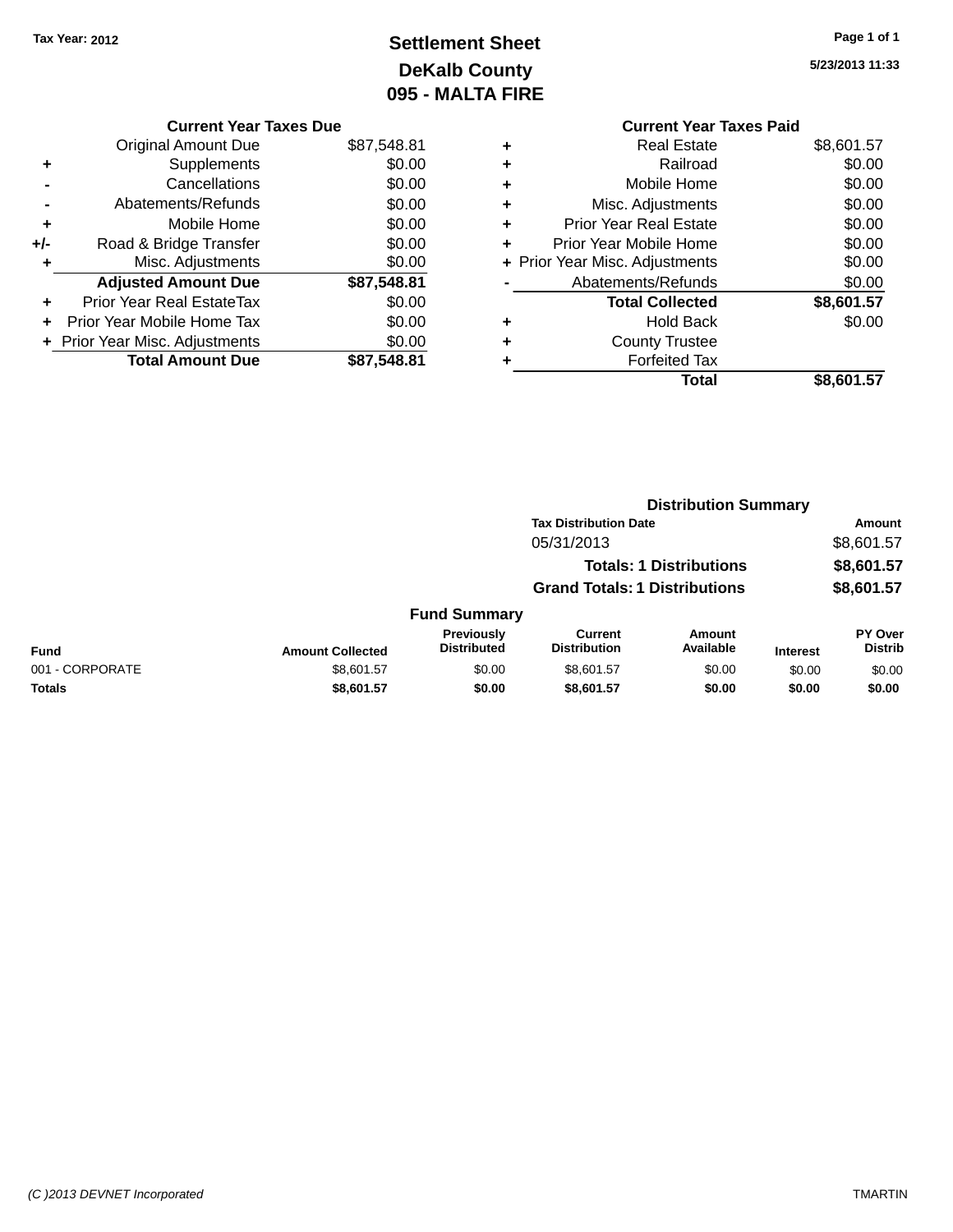### **Settlement Sheet Tax Year: 2012 Page 1 of 1 DeKalb County 096 - MAPLE PARK FIRE**

**5/23/2013 11:33**

#### **Current Year Taxes Paid**

|     | <b>Original Amount Due</b>       | \$166,342.18 |
|-----|----------------------------------|--------------|
| ٠   | Supplements                      | \$0.00       |
|     | Cancellations                    | \$0.00       |
|     | Abatements/Refunds               | \$0.00       |
| ٠   | Mobile Home                      | \$0.00       |
| +/- | Road & Bridge Transfer           | \$0.00       |
| ٠   | Misc. Adjustments                | \$0.00       |
|     | <b>Adjusted Amount Due</b>       | \$166,342.18 |
|     | <b>Prior Year Real EstateTax</b> | (\$49.17)    |
|     | Prior Year Mobile Home Tax       | \$0.00       |
|     | + Prior Year Misc. Adjustments   | \$32.33      |
|     | <b>Total Amount Due</b>          | \$166,325.34 |
|     |                                  |              |

**Current Year Taxes Due**

|   | <b>Real Estate</b>             | \$16,663.94 |
|---|--------------------------------|-------------|
| ٠ | Railroad                       | \$0.00      |
| ٠ | Mobile Home                    | \$0.00      |
| ٠ | Misc. Adjustments              | \$0.00      |
| ٠ | <b>Prior Year Real Estate</b>  | (\$49.17)   |
| ٠ | Prior Year Mobile Home         | \$0.00      |
|   | + Prior Year Misc. Adjustments | \$32.33     |
|   | Abatements/Refunds             | \$0.00      |
|   | <b>Total Collected</b>         | \$16,647.10 |
| ٠ | Hold Back                      | \$0.00      |
| ٠ | <b>County Trustee</b>          |             |
| ٠ | <b>Forfeited Tax</b>           |             |
|   | Total                          | \$16,647.10 |
|   |                                |             |

| <b>Distribution Summary</b>          |             |
|--------------------------------------|-------------|
| <b>Tax Distribution Date</b>         | Amount      |
| 05/31/2013                           | \$16,647.10 |
| <b>Totals: 1 Distributions</b>       | \$16,647.10 |
| <b>Grand Totals: 1 Distributions</b> | \$16,647.10 |
|                                      |             |

#### **Fund Summary Fund Interest Amount Collected Distributed PY Over Distrib Amount Available Current Distribution Previously** 001 - CORPORATE 60.00 \$8,273.47 \$0.00 \$8,273.47 \$0.00 \$0.00 \$0.00 \$0.00 013 - FIREFIGHTER'S PENSION \$235.50 \$0.00 \$235.50 \$0.00 \$0.00 \$0.00 \$0.00 \$0.00 027 - AUDIT \$39.47 \$0.00 \$39.47 \$0.00 \$0.00 \$0.00 035 - TORT JUDGEMENTS/LIABILITY INS \$1,608.51 \$0.00 \$1,608.51 \$0.00 \$0.00 \$0.00 064 - AMBULANCE \$6,490.15 \$0.00 \$6,490.15 \$0.00 \$0.00 \$0.00 **Totals \$16,647.10 \$0.00 \$16,647.10 \$0.00 \$0.00 \$0.00**

**Totals 1 entries \$32.33**

**Miscellaneous Adjustment Detail**

**Year** Source **Account Type Account Adjustment Description** 

2011 RE - Real Estate Back Tax Collected \$32.33 HEYOB REDEMPTION 09-25-478-001 by TBA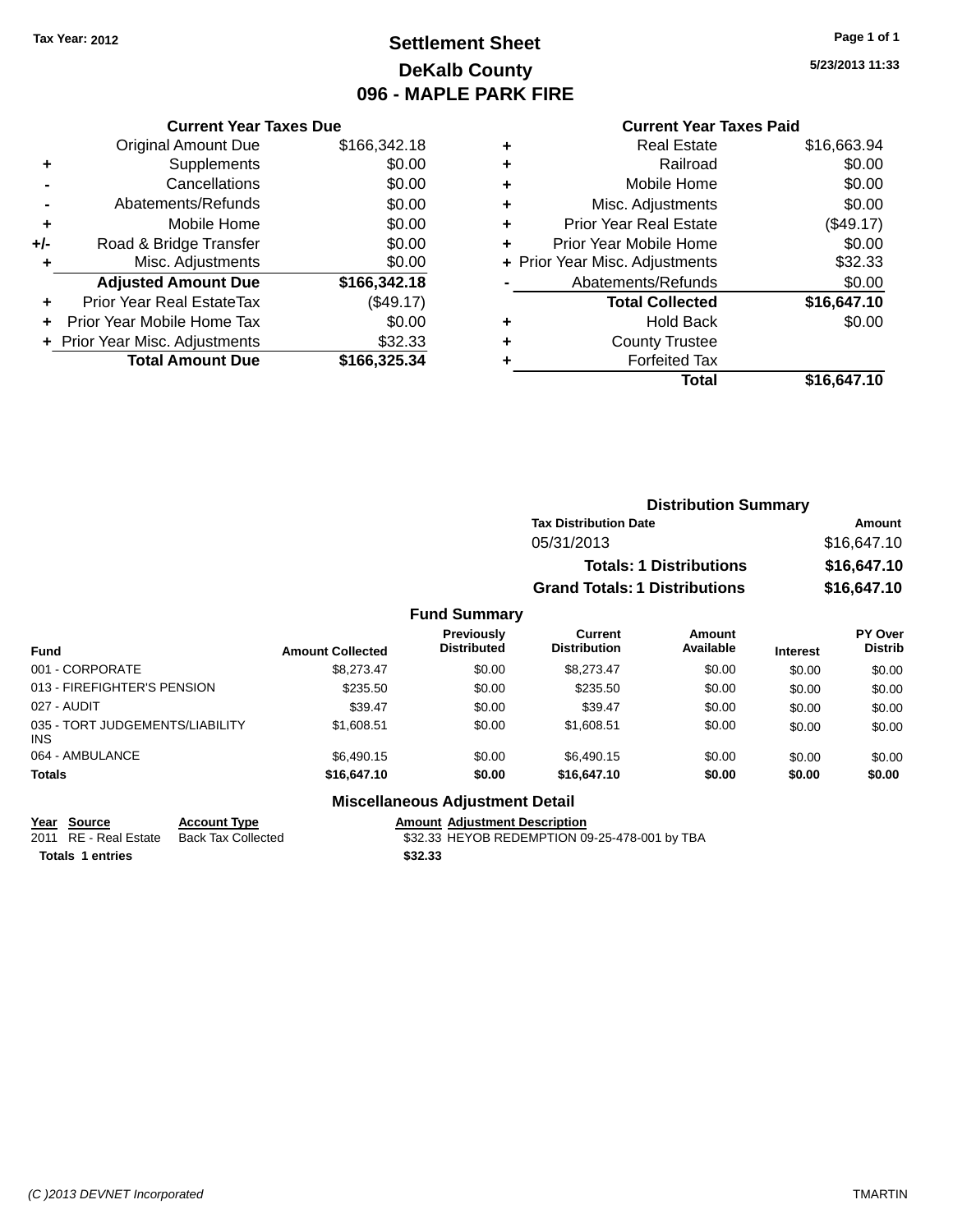INS

### **Settlement Sheet Tax Year: 2012 Page 1 of 1 DeKalb County 097 - PAW PAW FIRE**

**5/23/2013 11:33**

|       | <b>Current Year Taxes Due</b>  |             |
|-------|--------------------------------|-------------|
|       | <b>Original Amount Due</b>     | \$34,559.91 |
| ٠     | Supplements                    | \$27.32     |
|       | Cancellations                  | \$28.85     |
|       | Abatements/Refunds             | \$0.00      |
| ٠     | Mobile Home                    | \$0.00      |
| $+/-$ | Road & Bridge Transfer         | \$0.00      |
| ٠     | Misc. Adjustments              | \$0.00      |
|       | <b>Adjusted Amount Due</b>     | \$34,558.38 |
|       | Prior Year Real EstateTax      | \$0.00      |
|       | Prior Year Mobile Home Tax     | \$0.00      |
|       | + Prior Year Misc. Adjustments | \$0.00      |
|       | <b>Total Amount Due</b>        | \$34,558.38 |
|       |                                |             |

#### **Current Year Taxes Paid** <sup>+</sup><br>Real Estate \$2,463.85<br>Railroad \$0.00 **+** Railroad \$0.00

|           | Total                          | \$2,463.85 |
|-----------|--------------------------------|------------|
|           | <b>Forfeited Tax</b>           |            |
| ٠         | <b>County Trustee</b>          |            |
| ٠         | <b>Hold Back</b>               | \$0.00     |
|           | <b>Total Collected</b>         | \$2,463.85 |
|           | Abatements/Refunds             | \$0.00     |
|           | + Prior Year Misc. Adjustments | \$0.00     |
|           | Prior Year Mobile Home         | \$0.00     |
|           | <b>Prior Year Real Estate</b>  | \$0.00     |
|           | Misc. Adjustments              | \$0.00     |
| $\ddot{}$ | Mobile Home                    | \$0.00     |
|           | .                              | ៴៴.៴៴      |

|                                 |                         |                                  | <b>Distribution Summary</b>          |                                |                 |                                  |
|---------------------------------|-------------------------|----------------------------------|--------------------------------------|--------------------------------|-----------------|----------------------------------|
|                                 |                         |                                  | <b>Tax Distribution Date</b>         |                                |                 | Amount                           |
|                                 |                         |                                  | 05/31/2013                           |                                |                 | \$2,463.85                       |
|                                 |                         |                                  |                                      | <b>Totals: 1 Distributions</b> |                 | \$2,463.85                       |
|                                 |                         |                                  | <b>Grand Totals: 1 Distributions</b> |                                |                 | \$2,463.85                       |
|                                 |                         | <b>Fund Summary</b>              |                                      |                                |                 |                                  |
| Fund                            | <b>Amount Collected</b> | Previously<br><b>Distributed</b> | Current<br><b>Distribution</b>       | Amount<br>Available            | <b>Interest</b> | <b>PY Over</b><br><b>Distrib</b> |
| 001 - CORPORATE                 | \$2,073.34              | \$0.00                           | \$2,073.34                           | \$0.00                         | \$0.00          | \$0.00                           |
| 035 - TORT JUDGEMENTS/LIABILITY | \$234.09                | \$0.00                           | \$234.09                             | \$0.00                         | \$0.00          | \$0.00                           |

109 - PRIOR YEAR ADJUSTMENT \$156.42 \$0.00 \$156.42 \$0.00 \$0.00 \$0.00 \$0.00 \$0.00 **Totals \$2,463.85 \$0.00 \$2,463.85 \$0.00 \$0.00 \$0.00**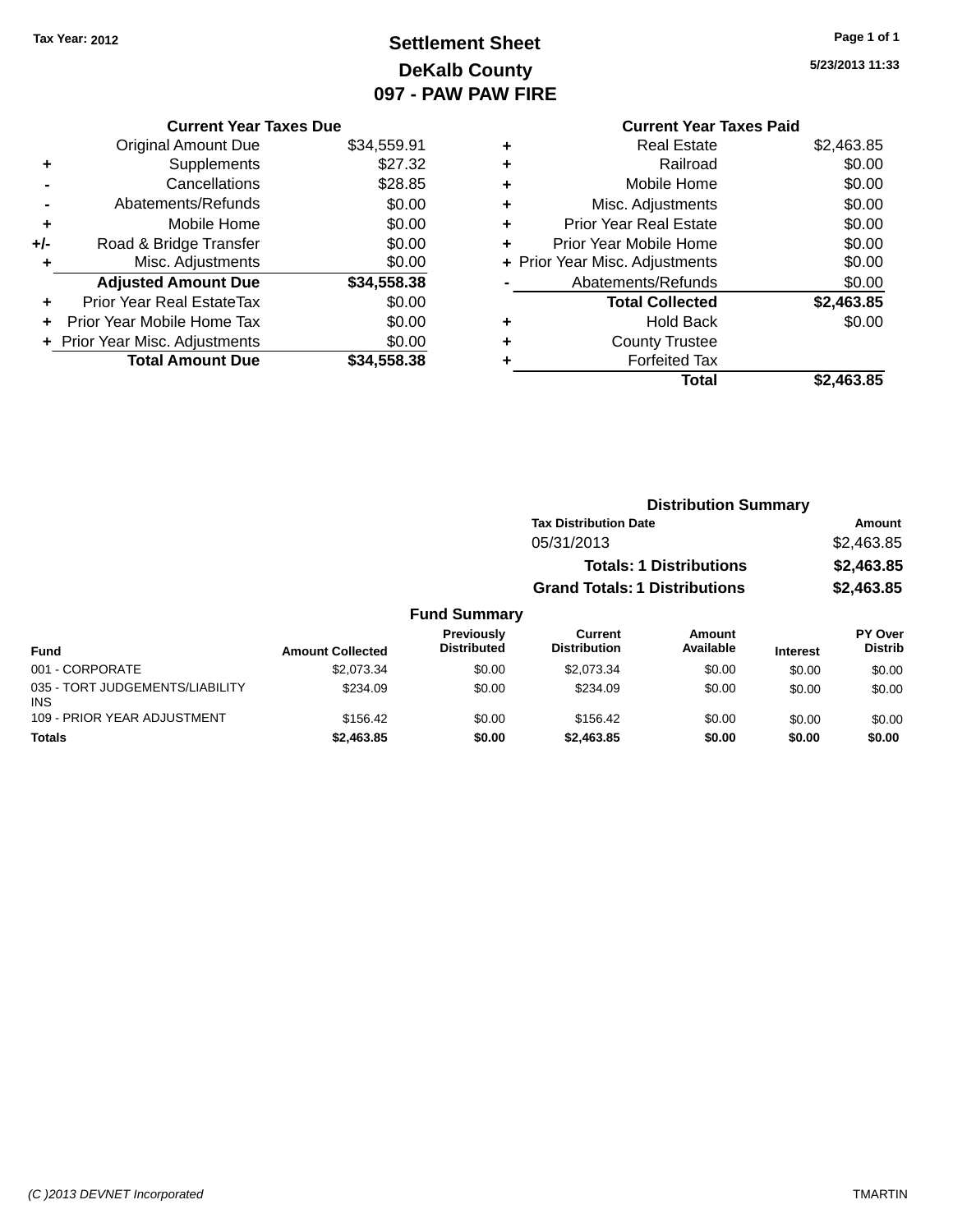### **Settlement Sheet Tax Year: 2012 Page 1 of 1 DeKalb County 098 - SANDWICH FIRE**

**5/23/2013 11:33**

### **Current Year Taxes Paid**

| <b>Current Year Taxes Due</b><br><b>Original Amount Due</b><br>\$544,165.97<br>\$1,527.30<br>Supplements<br>٠<br>Cancellations<br>\$1,657.80<br>\$0.00<br>Abatements/Refunds<br>\$0.00<br>Mobile Home<br>٠<br>\$0.00<br>Road & Bridge Transfer<br>$+/-$<br>\$0.00<br>Misc. Adjustments<br>٠<br>\$544,035.47<br><b>Adjusted Amount Due</b> |                                |              |
|-------------------------------------------------------------------------------------------------------------------------------------------------------------------------------------------------------------------------------------------------------------------------------------------------------------------------------------------|--------------------------------|--------------|
|                                                                                                                                                                                                                                                                                                                                           |                                |              |
|                                                                                                                                                                                                                                                                                                                                           |                                |              |
|                                                                                                                                                                                                                                                                                                                                           |                                |              |
|                                                                                                                                                                                                                                                                                                                                           |                                |              |
|                                                                                                                                                                                                                                                                                                                                           |                                |              |
|                                                                                                                                                                                                                                                                                                                                           |                                |              |
|                                                                                                                                                                                                                                                                                                                                           |                                |              |
|                                                                                                                                                                                                                                                                                                                                           |                                |              |
| ٠                                                                                                                                                                                                                                                                                                                                         | Prior Year Real EstateTax      | \$554.79     |
|                                                                                                                                                                                                                                                                                                                                           | Prior Year Mobile Home Tax     | \$0.00       |
|                                                                                                                                                                                                                                                                                                                                           | + Prior Year Misc. Adjustments | \$0.00       |
|                                                                                                                                                                                                                                                                                                                                           | <b>Total Amount Due</b>        | \$544,590.26 |
|                                                                                                                                                                                                                                                                                                                                           |                                |              |

|   | <b>Real Estate</b>             | \$69,411.06 |
|---|--------------------------------|-------------|
| ٠ | Railroad                       | \$0.00      |
| ٠ | Mobile Home                    | \$0.00      |
| ٠ | Misc. Adjustments              | \$0.00      |
| ٠ | <b>Prior Year Real Estate</b>  | \$554.79    |
| ٠ | Prior Year Mobile Home         | \$0.00      |
|   | + Prior Year Misc. Adjustments | \$0.00      |
|   | Abatements/Refunds             | \$0.00      |
|   | <b>Total Collected</b>         | \$69,965.85 |
| ٠ | <b>Hold Back</b>               | \$0.00      |
| ٠ | <b>County Trustee</b>          |             |
| ٠ | <b>Forfeited Tax</b>           |             |
|   | Total                          | \$69,965.85 |
|   |                                |             |

|                     | <b>Distribution Summary</b>          |             |
|---------------------|--------------------------------------|-------------|
|                     | <b>Tax Distribution Date</b>         | Amount      |
|                     | 05/31/2013                           | \$69,965.85 |
|                     | <b>Totals: 1 Distributions</b>       | \$69,965.85 |
|                     | <b>Grand Totals: 1 Distributions</b> | \$69,965.85 |
| <b>Fund Summary</b> |                                      |             |

#### **Fund Interest Amount Collected Distributed PY Over Distrib Amount Available Current Distribution Previously** 001 - CORPORATE \$61,294.70 \$0.00 \$61,294.70 \$0.00 \$0.00 \$0.00 027 - AUDIT \$608.07 \$0.00 \$608.07 \$0.00 \$0.00 \$0.00 035 - TORT JUDGEMENTS/LIABILITY INS \$8,063.08 \$0.00 \$8,063.08 \$0.00 \$0.00 \$0.00 **Totals \$69,965.85 \$0.00 \$69,965.85 \$0.00 \$0.00 \$0.00**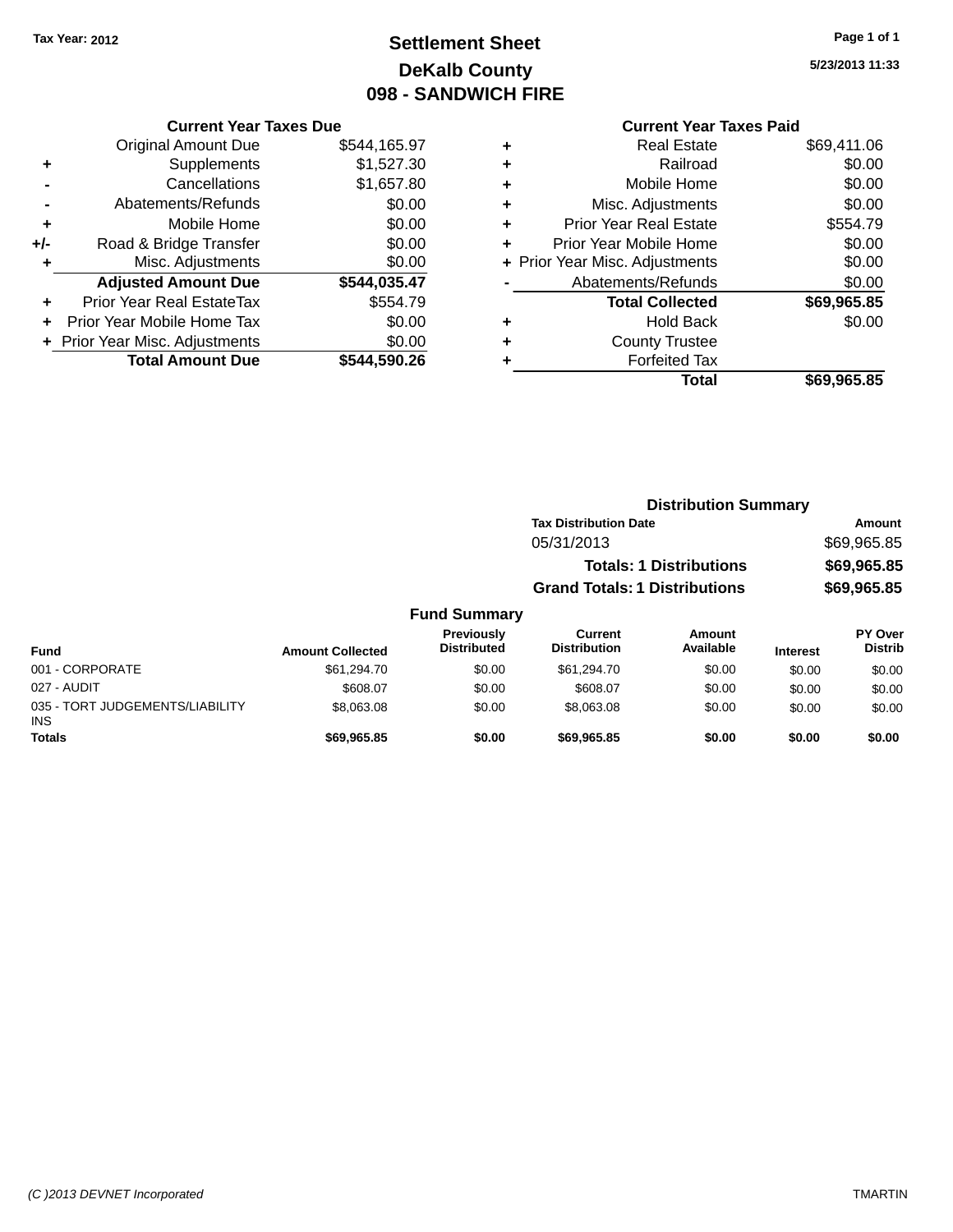### **Settlement Sheet Tax Year: 2012 Page 1 of 1 DeKalb County 099 - SHABBONA FIRE**

**5/23/2013 11:33**

### **Current Year Taxes Paid**

|     | <b>Current Year Taxes Due</b>  |              |
|-----|--------------------------------|--------------|
|     | <b>Original Amount Due</b>     | \$177,849.14 |
| ٠   | Supplements                    | \$124.41     |
|     | Cancellations                  | \$179.51     |
|     | Abatements/Refunds             | \$0.41       |
| ٠   | Mobile Home                    | \$0.00       |
| +/- | Road & Bridge Transfer         | \$0.00       |
| ٠   | Misc. Adjustments              | \$0.00       |
|     | <b>Adjusted Amount Due</b>     | \$177,793.63 |
| ٠   | Prior Year Real EstateTax      | (\$8.36)     |
|     | Prior Year Mobile Home Tax     | \$0.00       |
|     | + Prior Year Misc. Adjustments | \$0.00       |
|     | <b>Total Amount Due</b>        | \$177,785.27 |
|     |                                |              |

| ٠ | <b>Real Estate</b>             | \$15,870.94 |
|---|--------------------------------|-------------|
| ٠ | Railroad                       | \$0.00      |
| ٠ | Mobile Home                    | \$0.00      |
| ٠ | Misc. Adjustments              | \$0.00      |
| ٠ | <b>Prior Year Real Estate</b>  | (\$8.36)    |
| ٠ | Prior Year Mobile Home         | \$0.00      |
|   | + Prior Year Misc. Adjustments | \$0.00      |
|   | Abatements/Refunds             | \$0.41      |
|   | <b>Total Collected</b>         | \$15,862.17 |
| ٠ | Hold Back                      | \$0.00      |
| ٠ | <b>County Trustee</b>          |             |
|   | <b>Forfeited Tax</b>           |             |
|   | <b>Total</b>                   | \$15,862.17 |
|   |                                |             |

|                                         |                         |                                  | <b>Distribution Summary</b>                                            |                     |                            |                                  |  |
|-----------------------------------------|-------------------------|----------------------------------|------------------------------------------------------------------------|---------------------|----------------------------|----------------------------------|--|
|                                         |                         |                                  | <b>Tax Distribution Date</b>                                           |                     |                            | Amount                           |  |
|                                         |                         |                                  | 05/31/2013                                                             |                     | \$15,862.17                |                                  |  |
|                                         |                         |                                  | <b>Totals: 1 Distributions</b><br><b>Grand Totals: 1 Distributions</b> |                     | \$15,862.17<br>\$15,862.17 |                                  |  |
|                                         |                         |                                  |                                                                        |                     |                            |                                  |  |
|                                         |                         | <b>Fund Summary</b>              |                                                                        |                     |                            |                                  |  |
| <b>Fund</b>                             | <b>Amount Collected</b> | Previously<br><b>Distributed</b> | Current<br><b>Distribution</b>                                         | Amount<br>Available | <b>Interest</b>            | <b>PY Over</b><br><b>Distrib</b> |  |
| 001 - CORPORATE                         | \$10,906.14             | \$0.00                           | \$10,906.14                                                            | \$0.00              | \$0.00                     | \$0.00                           |  |
| 035 - TORT JUDGEMENTS/LIABILITY<br>INS. | \$2.165.90              | \$0.00                           | \$2,165.90                                                             | \$0.00              | \$0.00                     | \$0.00                           |  |
| 064 - AMBULANCE                         | \$2,790.13              | \$0.00                           | \$2,790.13                                                             | \$0.00              | \$0.00                     | \$0.00                           |  |
| <b>Totals</b>                           | \$15,862.17             | \$0.00                           | \$15,862.17                                                            | \$0.00              | \$0.00                     | \$0.00                           |  |

#### **Abatement Detail**

**Year** Source **Account Type Account Type Amount Adjustment Description** 2012 RE - Real Estate PTAB Decision \$0.41 13-15-176-011 PTAB REFUND by TBA

**Totals 1 entries \$0.41**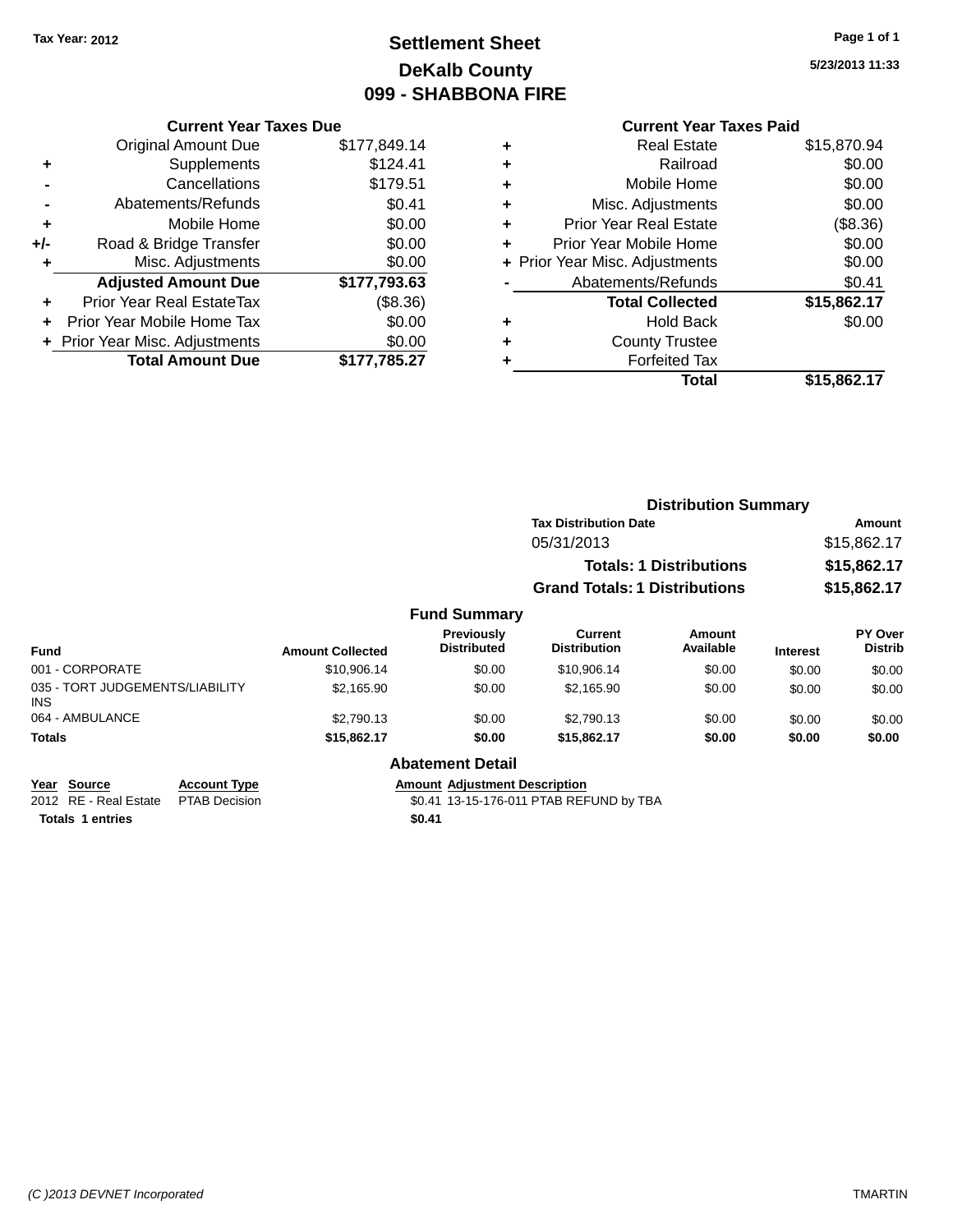### **Settlement Sheet Tax Year: 2012 Page 1 of 1 DeKalb County 100 - SOMONAUK FIRE**

**5/23/2013 11:33**

|     | <b>Current Year Taxes Due</b>     |              |
|-----|-----------------------------------|--------------|
|     | <b>Original Amount Due</b>        | \$249,207.65 |
| ٠   | Supplements                       | \$1,177.28   |
|     | Cancellations                     | \$1,311.38   |
|     | Abatements/Refunds                | \$0.00       |
| ٠   | Mobile Home                       | \$0.00       |
| +/- | Road & Bridge Transfer            | \$0.00       |
| ٠   | Misc. Adjustments                 | \$0.00       |
|     | <b>Adjusted Amount Due</b>        | \$249,073.55 |
| +   | <b>Prior Year Real EstateTax</b>  | \$0.00       |
|     | <b>Prior Year Mobile Home Tax</b> | \$0.00       |
|     | + Prior Year Misc. Adjustments    | \$0.00       |
|     | <b>Total Amount Due</b>           | \$249.073.55 |
|     |                                   |              |

| ٠ | <b>Real Estate</b>             | \$33,981.70 |
|---|--------------------------------|-------------|
| ٠ | Railroad                       | \$0.00      |
| ٠ | Mobile Home                    | \$0.00      |
| ٠ | Misc. Adjustments              | \$0.00      |
| ٠ | <b>Prior Year Real Estate</b>  | \$0.00      |
| ٠ | Prior Year Mobile Home         | \$0.00      |
|   | + Prior Year Misc. Adjustments | \$0.00      |
|   | Abatements/Refunds             | \$0.00      |
|   | <b>Total Collected</b>         | \$33,981.70 |
| ٠ | <b>Hold Back</b>               | \$0.00      |
| ٠ | <b>County Trustee</b>          |             |
|   | <b>Forfeited Tax</b>           |             |
|   | Total                          | \$33,981.70 |
|   |                                |             |

|           |                                  |                                      | <b>Distribution Summary</b>    |                 |                                  |
|-----------|----------------------------------|--------------------------------------|--------------------------------|-----------------|----------------------------------|
|           |                                  | <b>Tax Distribution Date</b>         |                                |                 | <b>Amount</b>                    |
|           |                                  | 05/31/2013                           |                                |                 | \$33,981.70                      |
|           |                                  |                                      | <b>Totals: 1 Distributions</b> |                 | \$33,981.70                      |
|           |                                  | <b>Grand Totals: 1 Distributions</b> |                                |                 | \$33,981.70                      |
|           | <b>Fund Summary</b>              |                                      |                                |                 |                                  |
| Collected | Previously<br><b>Distributed</b> | Current<br><b>Distribution</b>       | Amount<br>Available            | <b>Interest</b> | <b>PY Over</b><br><b>Distrib</b> |

| Fund            | <b>Amount Collected</b> | <b>Previously</b><br><b>Distributed</b> | Current<br><b>Distribution</b> | Amount<br>Available | <b>Interest</b> | <b>PY Over</b><br>Distrib |
|-----------------|-------------------------|-----------------------------------------|--------------------------------|---------------------|-----------------|---------------------------|
| 001 - CORPORATE | \$17.997.93             | \$0.00                                  | \$17.997.93                    | \$0.00              | \$0.00          | \$0.00                    |
| 064 - AMBULANCE | \$15.983.77             | \$0.00                                  | \$15.983.77                    | \$0.00              | \$0.00          | \$0.00                    |
| <b>Totals</b>   | \$33,981.70             | \$0.00                                  | \$33,981.70                    | \$0.00              | \$0.00          | \$0.00                    |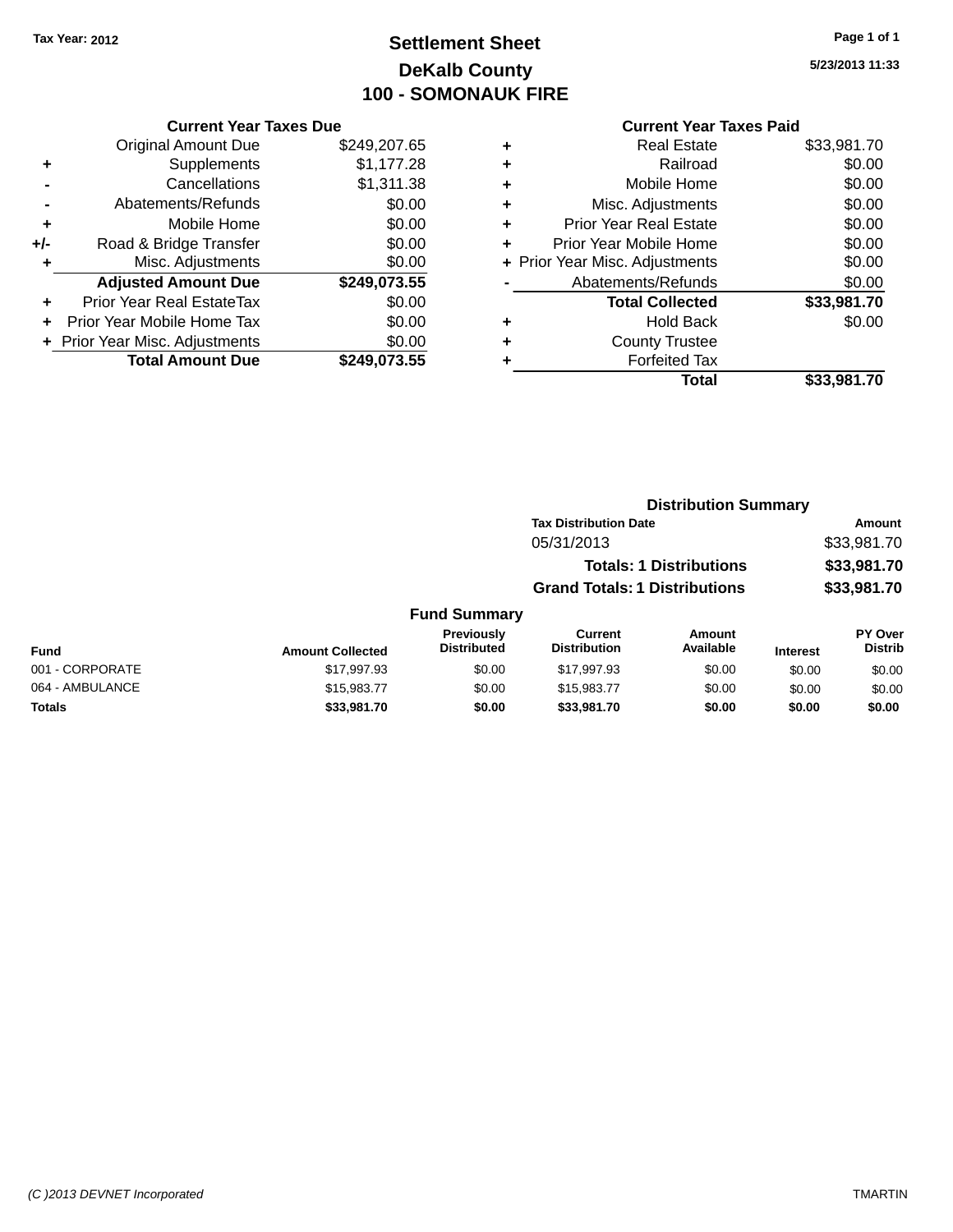### **Settlement Sheet Tax Year: 2012 Page 1 of 1 DeKalb County 101 - SYCAMORE FIRE**

**5/23/2013 11:33**

#### **Current Year Taxes Paid**

| <b>Current Year Taxes Due</b>  |                         |
|--------------------------------|-------------------------|
| <b>Original Amount Due</b>     | \$320,797.06            |
| Supplements                    | \$959.77                |
| Cancellations                  | \$1,032.90              |
| Abatements/Refunds             | \$0.00                  |
| Mobile Home                    | \$0.00                  |
| Road & Bridge Transfer         | \$0.00                  |
| Misc. Adjustments              | \$0.00                  |
| <b>Adjusted Amount Due</b>     | \$320,723.93            |
| Prior Year Real EstateTax      | \$0.00                  |
| Prior Year Mobile Home Tax     | \$0.00                  |
| + Prior Year Misc. Adjustments | \$0.00                  |
|                                | \$320,723.93            |
|                                | <b>Total Amount Due</b> |

|   | <b>Real Estate</b>             | \$37,650.23 |
|---|--------------------------------|-------------|
| ٠ | Railroad                       | \$0.00      |
| ٠ | Mobile Home                    | \$0.00      |
| ٠ | Misc. Adjustments              | \$0.00      |
| ٠ | Prior Year Real Estate         | \$0.00      |
| ÷ | Prior Year Mobile Home         | \$0.00      |
|   | + Prior Year Misc. Adjustments | \$0.00      |
|   | Abatements/Refunds             | \$0.00      |
|   | <b>Total Collected</b>         | \$37,650.23 |
| ٠ | Hold Back                      | \$0.00      |
| ٠ | <b>County Trustee</b>          |             |
| ٠ | <b>Forfeited Tax</b>           |             |
|   | Total                          | \$37,650.23 |
|   |                                |             |

### **Distribution Summary Tax Distribution Date Amount** 05/31/2013 \$37,650.23 **Totals: 1 Distributions \$37,650.23 Grand Totals: 1 Distributions \$37,650.23 Fund Summary**

| <b>Fund</b>     | <b>Amount Collected</b> | <b>Previously</b><br><b>Distributed</b> | Current<br><b>Distribution</b> | Amount<br>Available | <b>Interest</b> | PY Over<br><b>Distrib</b> |
|-----------------|-------------------------|-----------------------------------------|--------------------------------|---------------------|-----------------|---------------------------|
| 001 - CORPORATE | \$18,686,60             | \$0.00                                  | \$18,686,60                    | \$0.00              | \$0.00          | \$0.00                    |
| 064 - AMBULANCE | \$18,963.63             | \$0.00                                  | \$18,963,63                    | \$0.00              | \$0.00          | \$0.00                    |
| <b>Totals</b>   | \$37,650.23             | \$0.00                                  | \$37.650.23                    | \$0.00              | \$0.00          | \$0.00                    |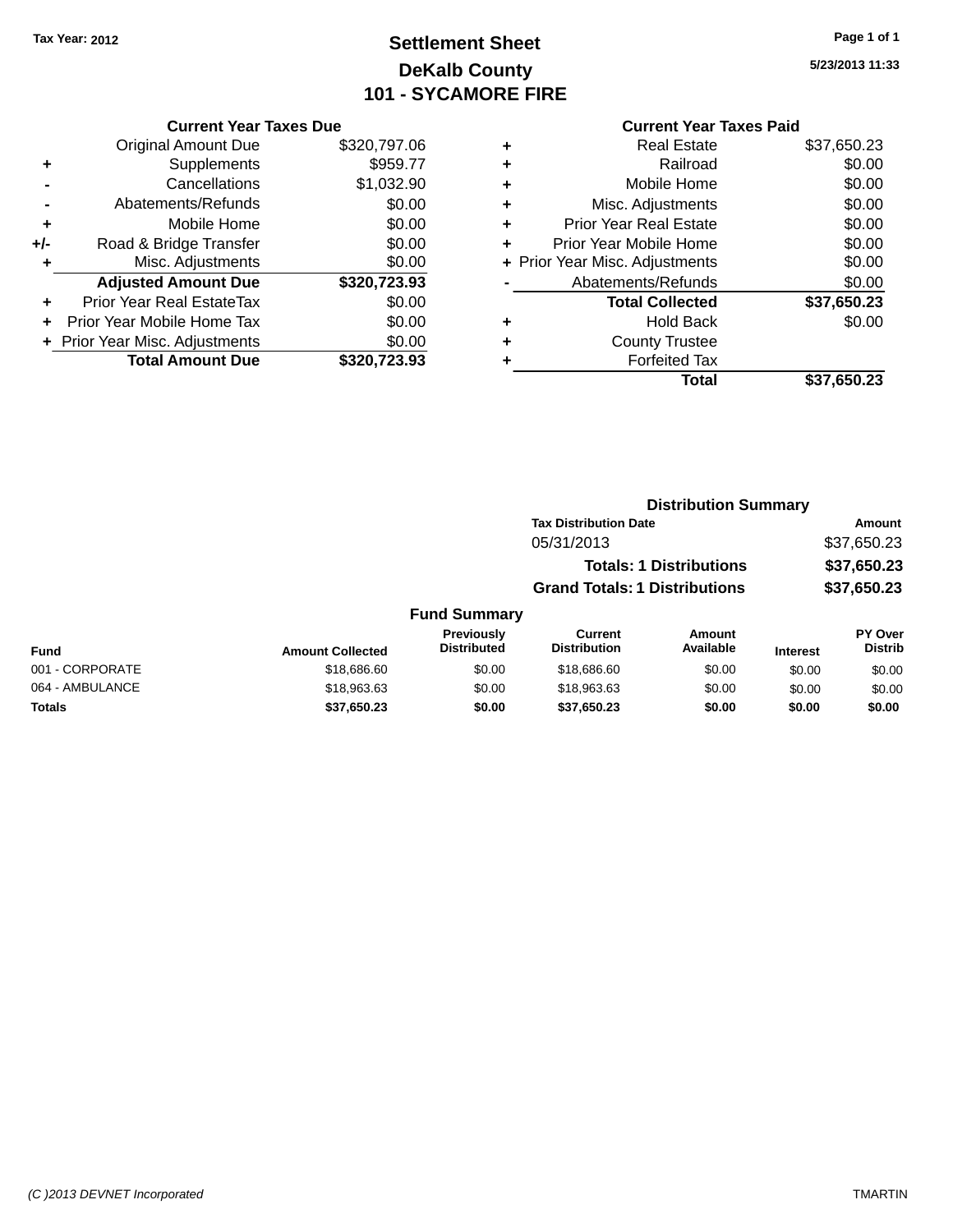### **Settlement Sheet Tax Year: 2012 Page 1 of 1 DeKalb County 102 - WATERMAN FIRE**

**5/23/2013 11:33**

|     | <b>Current Year Taxes Due</b>  |              |
|-----|--------------------------------|--------------|
|     | <b>Original Amount Due</b>     | \$140,878.06 |
| ٠   | Supplements                    | \$354.89     |
|     | Cancellations                  | \$397.87     |
|     | Abatements/Refunds             | \$0.00       |
| ٠   | Mobile Home                    | \$0.00       |
| +/- | Road & Bridge Transfer         | \$0.00       |
| ٠   | Misc. Adjustments              | \$0.00       |
|     | <b>Adjusted Amount Due</b>     | \$140,835.08 |
| ÷   | Prior Year Real EstateTax      | \$0.00       |
| ÷   | Prior Year Mobile Home Tax     | \$0.00       |
|     | + Prior Year Misc. Adjustments | \$0.00       |
|     | <b>Total Amount Due</b>        | \$140,835.08 |
|     |                                |              |

|   | <b>Current Year Taxes Paid</b> |             |
|---|--------------------------------|-------------|
| ٠ | <b>Real Estate</b>             | \$18,721.92 |
| ٠ | Railroad                       | \$0.00      |
| ٠ | Mobile Home                    | \$0.00      |
| ٠ | Misc. Adjustments              | \$0.00      |
| ٠ | <b>Prior Year Real Estate</b>  | \$0.00      |
| ٠ | Prior Year Mobile Home         | \$0.00      |
|   | + Prior Year Misc. Adjustments | \$0.00      |
|   | Abatements/Refunds             | \$0.00      |
|   | <b>Total Collected</b>         | \$18,721.92 |
| ٠ | <b>Hold Back</b>               | \$0.00      |
| ٠ | <b>County Trustee</b>          |             |
| ٠ | <b>Forfeited Tax</b>           |             |
|   | Total                          | \$18,721.92 |

|                 |                         |                                  |                                       | <b>Distribution Summary</b>    |                 |                                  |
|-----------------|-------------------------|----------------------------------|---------------------------------------|--------------------------------|-----------------|----------------------------------|
|                 |                         |                                  | <b>Tax Distribution Date</b>          |                                |                 | Amount                           |
|                 |                         |                                  | 05/31/2013                            |                                |                 | \$18,721.92                      |
|                 |                         |                                  |                                       | <b>Totals: 1 Distributions</b> |                 | \$18,721.92                      |
|                 |                         |                                  | <b>Grand Totals: 1 Distributions</b>  |                                |                 | \$18,721.92                      |
|                 |                         | <b>Fund Summary</b>              |                                       |                                |                 |                                  |
| <b>Fund</b>     | <b>Amount Collected</b> | Previously<br><b>Distributed</b> | <b>Current</b><br><b>Distribution</b> | Amount<br>Available            | <b>Interest</b> | <b>PY Over</b><br><b>Distrib</b> |
| 001 - CORPORATE | \$18,721.92             | \$0.00                           | \$18,721.92                           | \$0.00                         | \$0.00          | \$0.00                           |
| Totals          | \$18,721.92             | \$0.00                           | \$18,721.92                           | \$0.00                         | \$0.00          | \$0.00                           |
|                 |                         |                                  |                                       |                                |                 |                                  |

#### *(C )2013 DEVNET Incorporated* TMARTIN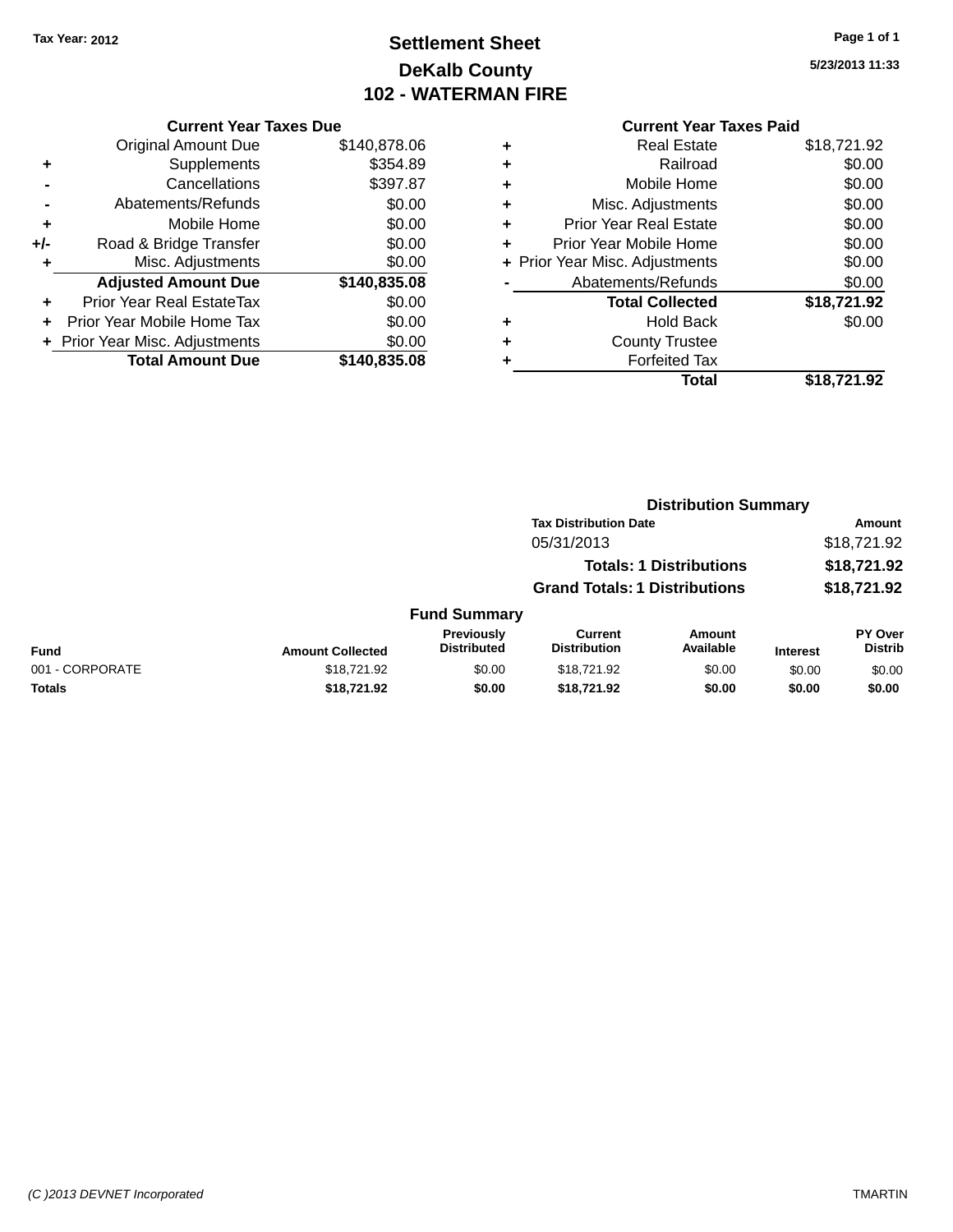### **Settlement Sheet Tax Year: 2012 Page 1 of 1 DeKalb County 103 - EARLVILLE LIBRARY DISTRICT**

**5/23/2013 11:33**

### **Current Year Taxes Paid**

| <b>Current Year Taxes Due</b>     |                                |
|-----------------------------------|--------------------------------|
| <b>Original Amount Due</b>        | \$4,032.90                     |
| Supplements                       | \$0.00                         |
| Cancellations                     | \$0.00                         |
| Abatements/Refunds                | \$0.00                         |
| Mobile Home                       | \$0.00                         |
| Road & Bridge Transfer            | \$0.00                         |
| Misc. Adjustments                 | \$0.00                         |
| <b>Adjusted Amount Due</b>        | \$4,032.90                     |
| <b>Prior Year Real EstateTax</b>  | \$0.00                         |
| <b>Prior Year Mobile Home Tax</b> | \$0.00                         |
|                                   | \$0.00                         |
| <b>Total Amount Due</b>           | \$4.032.90                     |
|                                   | + Prior Year Misc. Adjustments |

|   | Total                          | \$947.68 |
|---|--------------------------------|----------|
| ٠ | <b>Forfeited Tax</b>           |          |
| ٠ | <b>County Trustee</b>          |          |
| ٠ | Hold Back                      | \$0.00   |
|   | <b>Total Collected</b>         | \$947.68 |
|   | Abatements/Refunds             | \$0.00   |
|   | + Prior Year Misc. Adjustments | \$0.00   |
| ٠ | Prior Year Mobile Home         | \$0.00   |
| ٠ | <b>Prior Year Real Estate</b>  | \$0.00   |
| ٠ | Misc. Adjustments              | \$0.00   |
| ٠ | Mobile Home                    | \$0.00   |
| ٠ | Railroad                       | \$0.00   |
| ٠ | Real Estate                    | \$947.68 |
|   |                                |          |

| <b>Distribution Summary</b>          |          |  |  |  |  |
|--------------------------------------|----------|--|--|--|--|
| <b>Tax Distribution Date</b>         | Amount   |  |  |  |  |
| 05/31/2013                           | \$947.68 |  |  |  |  |
| <b>Totals: 1 Distributions</b>       | \$947.68 |  |  |  |  |
| <b>Grand Totals: 1 Distributions</b> | \$947.68 |  |  |  |  |

| <b>Fund</b>                                         | <b>Amount Collected</b> | Previously<br><b>Distributed</b> | Current<br><b>Distribution</b> | <b>Amount</b><br>Available | <b>Interest</b> | <b>PY Over</b><br><b>Distrib</b> |
|-----------------------------------------------------|-------------------------|----------------------------------|--------------------------------|----------------------------|-----------------|----------------------------------|
| 001 - CORPORATE                                     | \$552.18                | \$0.00                           | \$552.18                       | \$0.00                     | \$0.00          | \$0.00                           |
| 004 - OPERATIONS & MAINTENANCE                      | \$73.62                 | \$0.00                           | \$73.62                        | \$0.00                     | \$0.00          | \$0.00                           |
| 027 - AUDIT                                         | \$18.15                 | \$0.00                           | \$18.15                        | \$0.00                     | \$0.00          | \$0.00                           |
| 031 - WORKING CASH                                  | \$0.00                  | \$0.00                           | \$0.00                         | \$0.00                     | \$0.00          | \$0.00                           |
| 035 - TORT JUDGMENTS, LIABILITY<br><b>INSURANCE</b> | \$233.09                | \$0.00                           | \$233.09                       | \$0.00                     | \$0.00          | \$0.00                           |
| 047 - SOCIAL SECURITY                               | \$70.64                 | \$0.00                           | \$70.64                        | \$0.00                     | \$0.00          | \$0.00                           |
| <b>Totals</b>                                       | \$947.68                | \$0.00                           | \$947.68                       | \$0.00                     | \$0.00          | \$0.00                           |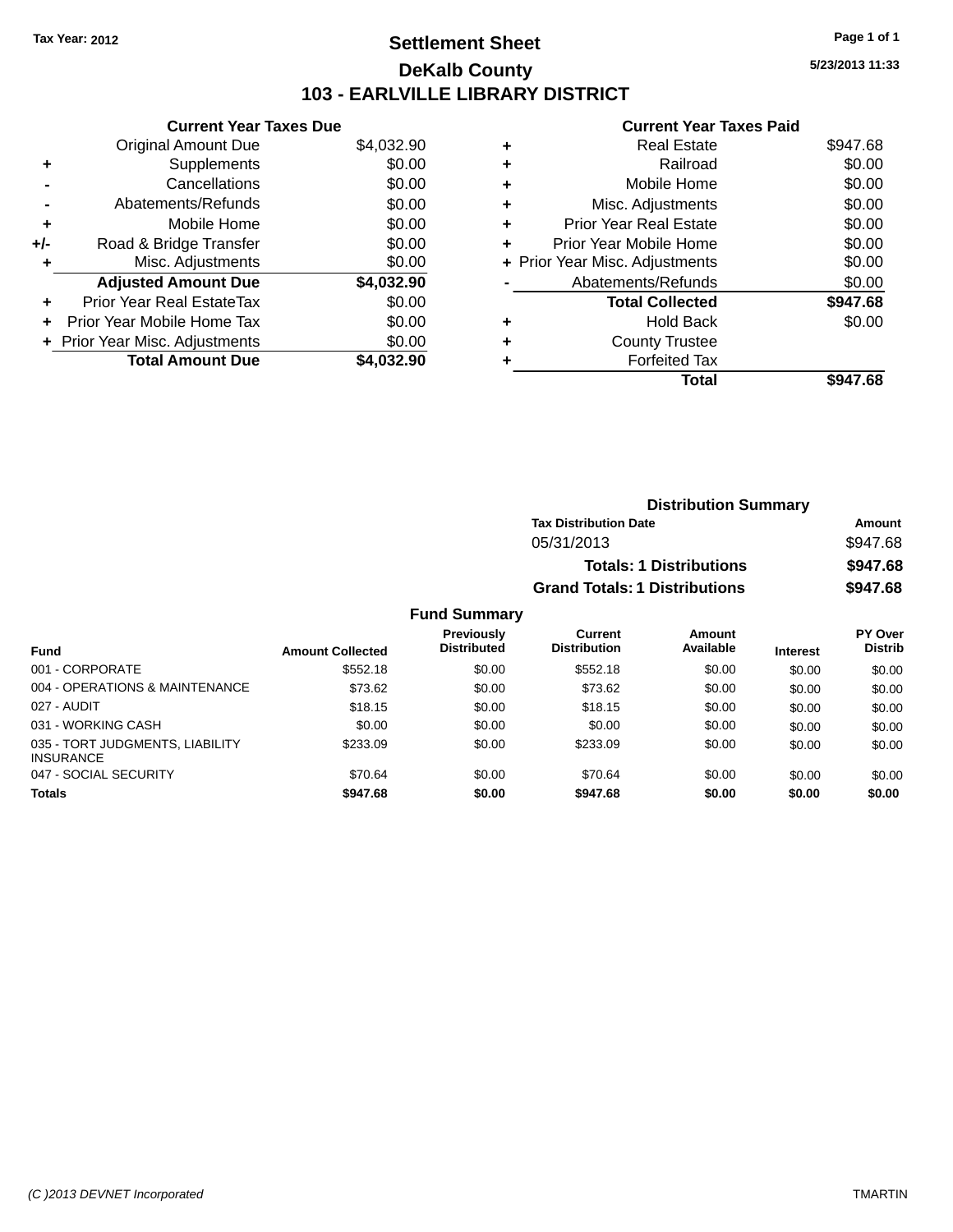### **Settlement Sheet Tax Year: 2012 Page 1 of 1 DeKalb County 110 - DEKALB PARK**

**5/23/2013 11:33**

#### **Current Year Taxes Due**

|     | <b>Original Amount Due</b>     | \$3,612,969.72 |
|-----|--------------------------------|----------------|
| ٠   | Supplements                    | \$67,256.17    |
|     | Cancellations                  | \$140,208.45   |
|     | Abatements/Refunds             | \$0.64         |
| ٠   | Mobile Home                    | \$0.00         |
| +/- | Road & Bridge Transfer         | \$0.00         |
| ٠   | Misc. Adjustments              | \$0.00         |
|     | <b>Adjusted Amount Due</b>     | \$3,540,016.80 |
|     | Prior Year Real EstateTax      | \$533.78       |
|     | Prior Year Mobile Home Tax     | \$0.00         |
|     | + Prior Year Misc. Adjustments | \$3.07         |
|     | <b>Total Amount Due</b>        | \$3,540,553.65 |

#### **Current Year Taxes Paid**

|   | <b>Real Estate</b>             | \$372,690.33 |
|---|--------------------------------|--------------|
| ٠ | Railroad                       | \$0.00       |
| ٠ | Mobile Home                    | \$0.00       |
| ٠ | Misc. Adjustments              | \$0.00       |
| ٠ | <b>Prior Year Real Estate</b>  | \$533.78     |
|   | Prior Year Mobile Home         | \$0.00       |
|   | + Prior Year Misc. Adjustments | \$3.07       |
|   | Abatements/Refunds             | \$0.64       |
|   | <b>Total Collected</b>         | \$373,226.54 |
| ٠ | <b>Hold Back</b>               | \$0.00       |
|   | <b>County Trustee</b>          |              |
|   | <b>Forfeited Tax</b>           |              |
|   | Total                          | \$373,226.54 |
|   |                                |              |

### **Distribution Summary Tax Distribution Date Amount** 05/31/2013 \$373,226.54 **Totals: 1 Distributions \$373,226.54 Grand Totals: 1 Distributions \$373,226.54**

#### **Fund Summary**

| <b>Fund</b>                                   | <b>Amount Collected</b> | Previously<br><b>Distributed</b> | Current<br><b>Distribution</b> | Amount<br>Available | <b>Interest</b> | PY Over<br><b>Distrib</b> |
|-----------------------------------------------|-------------------------|----------------------------------|--------------------------------|---------------------|-----------------|---------------------------|
|                                               |                         |                                  |                                |                     |                 |                           |
| 001 - CORPORATE                               | \$100,635.29            | \$0.00                           | \$100,635.29                   | \$0.00              | \$0.00          | \$0.00                    |
| 003 - BONDS AND INTEREST                      | \$122,418.67            | \$0.00                           | \$122,418.67                   | \$0.00              | \$0.00          | \$0.00                    |
| 005 - I. M. R. F.                             | \$25,817.20             | \$0.00                           | \$25.817.20                    | \$0.00              | \$0.00          | \$0.00                    |
| 027 - AUDIT                                   | \$2,766.36              | \$0.00                           | \$2,766.36                     | \$0.00              | \$0.00          | \$0.00                    |
| 035 - TORT JUDGEMENTS/LIABILITY<br><b>INS</b> | \$7,751.92              | \$0.00                           | \$7,751.92                     | \$0.00              | \$0.00          | \$0.00                    |
| 047 - SOCIAL SECURITY                         | \$19,000.59             | \$0.00                           | \$19,000.59                    | \$0.00              | \$0.00          | \$0.00                    |
| 060 - UNEMPLOYMENT INSURANCE                  | \$6,202.66              | \$0.00                           | \$6,202.66                     | \$0.00              | \$0.00          | \$0.00                    |
| 062 - WORKERS COMPENSATION                    | \$5.167.69              | \$0.00                           | \$5,167.69                     | \$0.00              | \$0.00          | \$0.00                    |
| 122 - RECREATION                              | \$47.185.91             | \$0.00                           | \$47,185.91                    | \$0.00              | \$0.00          | \$0.00                    |
| 123 - AQUARIUM AND MUSEUM                     | \$14,147.91             | \$0.00                           | \$14,147.91                    | \$0.00              | \$0.00          | \$0.00                    |
| 126 - REC PROGRAMS/HANDICAPPED                | \$22.132.34             | \$0.00                           | \$22,132.34                    | \$0.00              | \$0.00          | \$0.00                    |
| <b>Totals</b>                                 | \$373,226.54            | \$0.00                           | \$373,226.54                   | \$0.00              | \$0.00          | \$0.00                    |

#### **Miscellaneous Adjustment Detail**

| Year Source             | <b>Account Type</b> | <b>Amount Adiustment Description</b>                        |
|-------------------------|---------------------|-------------------------------------------------------------|
| 2011 RE - Real Estate   | Back Tax Collected  | \$3.07 DEK UNIVERSITY DEVEL REDEMPTION 08-16-100-009 by TBA |
| <b>Totals 1 entries</b> |                     | \$3.07                                                      |

#### **Abatement Detail**

|                         | Year Source                         | <b>Account Type</b> |        | <b>Amount Adjustment Description</b>    |
|-------------------------|-------------------------------------|---------------------|--------|-----------------------------------------|
|                         | 2012 RE - Real Estate PTAB Decision |                     |        | \$0.28 08-12-451-008 PTAB REFUND by TBA |
|                         | 2012 RE - Real Estate PTAB Decision |                     |        | \$0.24 08-12-451-012 PTAB REFUND by TBA |
|                         | 2012 RE - Real Estate PTAB Decision |                     |        | \$0.12 08-12-451-013 PTAB REFUND by TBA |
| <b>Totals 3 entries</b> |                                     |                     | \$0.64 |                                         |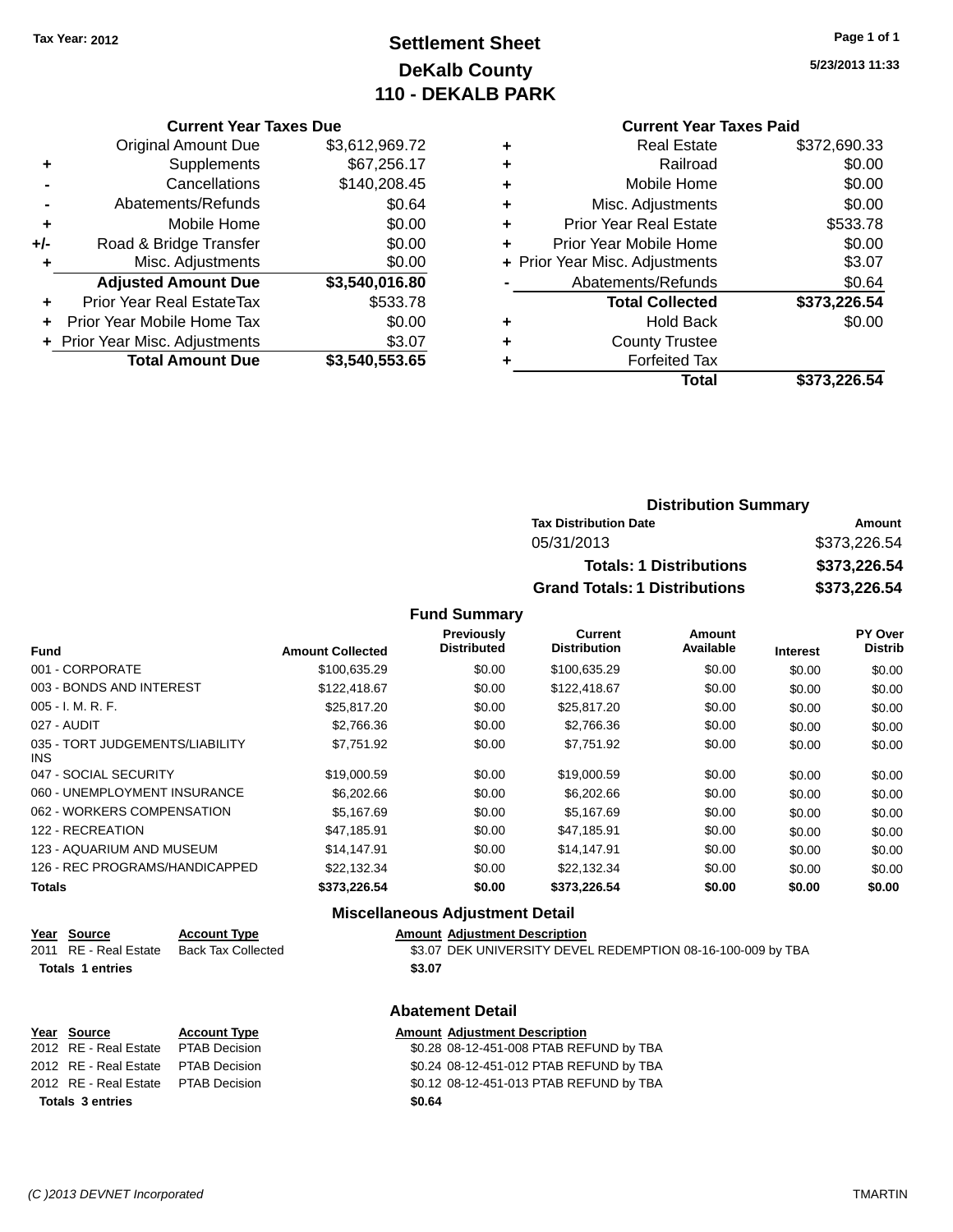### **Settlement Sheet Tax Year: 2012 Page 1 of 1 DeKalb County 111 - FRANKLIN TWP PARK**

**5/23/2013 11:33**

| \$38,826.47 |
|-------------|
| \$69.55     |
| \$85.85     |
| \$0.00      |
| \$0.00      |
| \$0.00      |
| \$0.00      |
| \$38,810.17 |
| \$0.00      |
| \$0.00      |
| \$0.00      |
| \$38,810.17 |
|             |

| ٠ | <b>Real Estate</b>             | \$5,107.54 |
|---|--------------------------------|------------|
| ٠ | Railroad                       | \$0.00     |
| ٠ | Mobile Home                    | \$0.00     |
| ٠ | Misc. Adjustments              | \$0.00     |
| ٠ | <b>Prior Year Real Estate</b>  | \$0.00     |
| ٠ | Prior Year Mobile Home         | \$0.00     |
|   | + Prior Year Misc. Adjustments | \$0.00     |
|   | Abatements/Refunds             | \$0.00     |
|   | <b>Total Collected</b>         | \$5,107.54 |
| ٠ | Hold Back                      | \$0.00     |
| ٠ | <b>County Trustee</b>          |            |
| ٠ | <b>Forfeited Tax</b>           |            |
|   | Total                          | \$5,107.54 |
|   |                                |            |

|                                         |                         |                                  | <b>Distribution Summary</b>           |                                |                 |                                  |
|-----------------------------------------|-------------------------|----------------------------------|---------------------------------------|--------------------------------|-----------------|----------------------------------|
|                                         |                         |                                  | <b>Tax Distribution Date</b>          |                                |                 | Amount                           |
|                                         |                         |                                  | 05/31/2013                            |                                |                 | \$5,107.54                       |
|                                         |                         |                                  |                                       | <b>Totals: 1 Distributions</b> |                 | \$5,107.54                       |
|                                         |                         |                                  | <b>Grand Totals: 1 Distributions</b>  |                                |                 | \$5,107.54                       |
|                                         |                         | <b>Fund Summary</b>              |                                       |                                |                 |                                  |
| <b>Fund</b>                             | <b>Amount Collected</b> | Previously<br><b>Distributed</b> | <b>Current</b><br><b>Distribution</b> | <b>Amount</b><br>Available     | <b>Interest</b> | <b>PY Over</b><br><b>Distrib</b> |
| 001 - CORPORATE                         | \$4,784.45              | \$0.00                           | \$4,784.45                            | \$0.00                         | \$0.00          | \$0.00                           |
| 035 - TORT JUDGEMENTS/LIABILITY<br>INS. | \$323.09                | \$0.00                           | \$323.09                              | \$0.00                         | \$0.00          | \$0.00                           |
| <b>Totals</b>                           | \$5.107.54              | \$0.00                           | \$5.107.54                            | \$0.00                         | \$0.00          | \$0.00                           |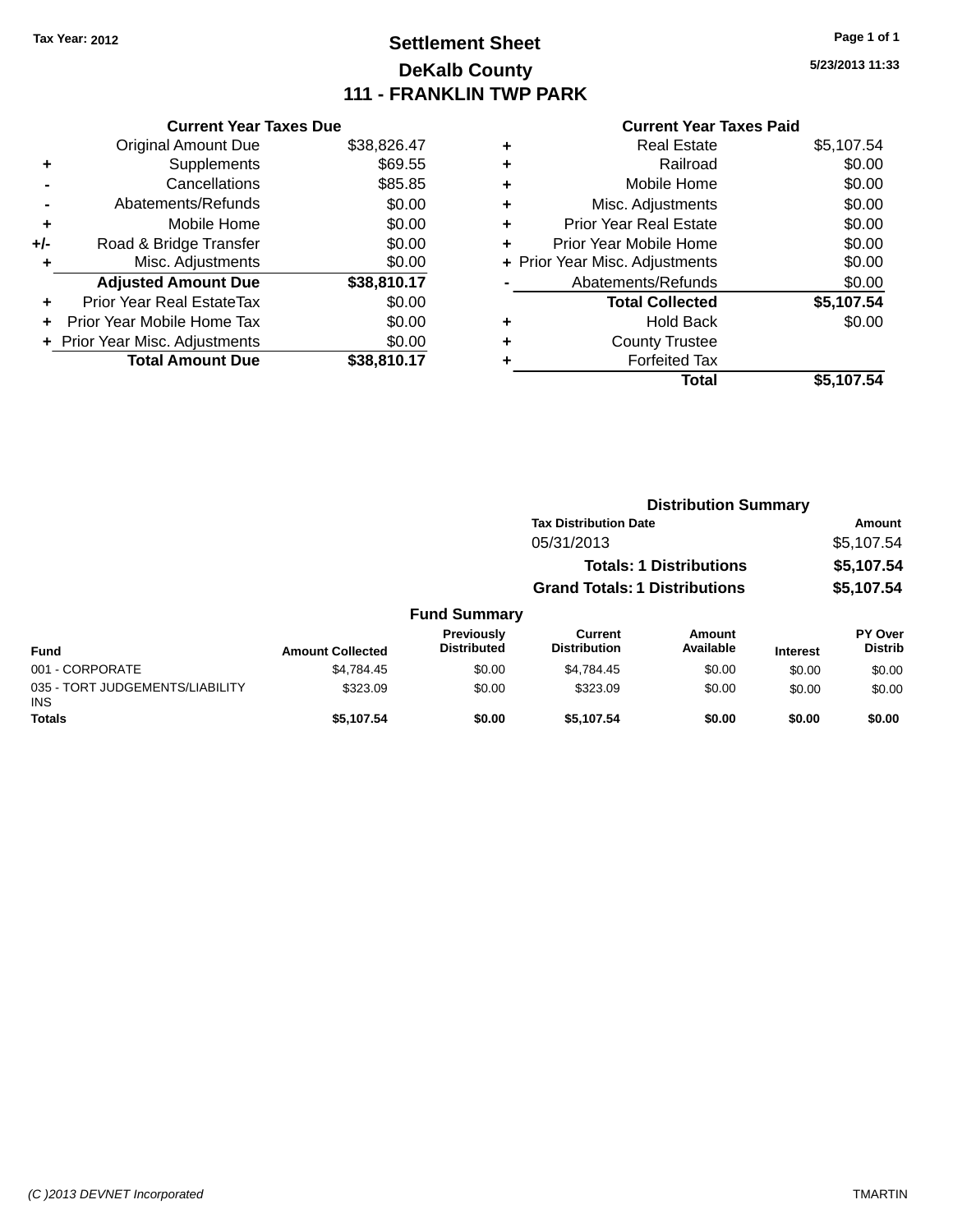### **Settlement Sheet Tax Year: 2012 Page 1 of 1 DeKalb County 112 - GENOA TWP PARK**

**5/23/2013 11:33**

|     | <b>Current Year Taxes Due</b>  |              |  |  |  |
|-----|--------------------------------|--------------|--|--|--|
|     | <b>Original Amount Due</b>     | \$585,684.25 |  |  |  |
|     | Supplements                    | \$3,463.94   |  |  |  |
|     | Cancellations                  | \$4,533.14   |  |  |  |
|     | Abatements/Refunds             | \$0.00       |  |  |  |
| ٠   | Mobile Home                    | \$0.00       |  |  |  |
| +/- | Road & Bridge Transfer         | \$0.00       |  |  |  |
|     | Misc. Adjustments              | \$0.00       |  |  |  |
|     | <b>Adjusted Amount Due</b>     | \$584,615.05 |  |  |  |
| ٠   | Prior Year Real EstateTax      | \$0.00       |  |  |  |
|     | Prior Year Mobile Home Tax     | \$0.00       |  |  |  |
|     | + Prior Year Misc. Adjustments | \$0.00       |  |  |  |
|     | <b>Total Amount Due</b>        | \$584,615.05 |  |  |  |
|     |                                |              |  |  |  |

# **Current Year Taxes Paid**

|   | <b>Real Estate</b>             | \$69,777.13 |
|---|--------------------------------|-------------|
| ٠ | Railroad                       | \$0.00      |
|   | Mobile Home                    | \$0.00      |
| ٠ | Misc. Adjustments              | \$0.00      |
| ٠ | Prior Year Real Estate         | \$0.00      |
| ٠ | Prior Year Mobile Home         | \$0.00      |
|   | + Prior Year Misc. Adjustments | \$0.00      |
|   | Abatements/Refunds             | \$0.00      |
|   | <b>Total Collected</b>         | \$69,777.13 |
|   | <b>Hold Back</b>               | \$0.00      |
|   | <b>County Trustee</b>          |             |
|   | <b>Forfeited Tax</b>           |             |
|   | Total                          | \$69,777.13 |
|   |                                |             |

### **Distribution Summary Tax Distribution Date Amount** 05/31/2013 \$69,777.13 **Totals: 1 Distributions \$69,777.13 Grand Totals: 1 Distributions \$69,777.13**

|                                         |                         | Previously         | Current             | Amount    |                 | PY Over        |
|-----------------------------------------|-------------------------|--------------------|---------------------|-----------|-----------------|----------------|
| <b>Fund</b>                             | <b>Amount Collected</b> | <b>Distributed</b> | <b>Distribution</b> | Available | <b>Interest</b> | <b>Distrib</b> |
| 001 - CORPORATE                         | \$19,324.18             | \$0.00             | \$19,324.18         | \$0.00    | \$0.00          | \$0.00         |
| 003 - BONDS AND INTEREST                | \$31,069.10             | \$0.00             | \$31,069.10         | \$0.00    | \$0.00          | \$0.00         |
| $005 - I. M. R. F.$                     | \$108.57                | \$0.00             | \$108.57            | \$0.00    | \$0.00          | \$0.00         |
| 027 - AUDIT                             | \$108.57                | \$0.00             | \$108.57            | \$0.00    | \$0.00          | \$0.00         |
| 035 - TORT JUDGEMENTS/LIABILITY<br>INS. | \$0.00                  | \$0.00             | \$0.00              | \$0.00    | \$0.00          | \$0.00         |
| 047 - SOCIAL SECURITY                   | \$108.57                | \$0.00             | \$108.57            | \$0.00    | \$0.00          | \$0.00         |
| 060 - UNEMPLOYMENT INSURANCE            | \$0.00                  | \$0.00             | \$0.00              | \$0.00    | \$0.00          | \$0.00         |
| 062 - WORKERS COMPENSATION              | \$108.57                | \$0.00             | \$108.57            | \$0.00    | \$0.00          | \$0.00         |
| 122 - RECREATION                        | \$13,961.49             | \$0.00             | \$13,961.49         | \$0.00    | \$0.00          | \$0.00         |
| 126 - REC PROGRAMS/HANDICAPPED          | \$4.879.51              | \$0.00             | \$4,879.51          | \$0.00    | \$0.00          | \$0.00         |
| 143 - MEDICARE                          | \$108.57                | \$0.00             | \$108.57            | \$0.00    | \$0.00          | \$0.00         |
| Totals                                  | \$69,777.13             | \$0.00             | \$69,777.13         | \$0.00    | \$0.00          | \$0.00         |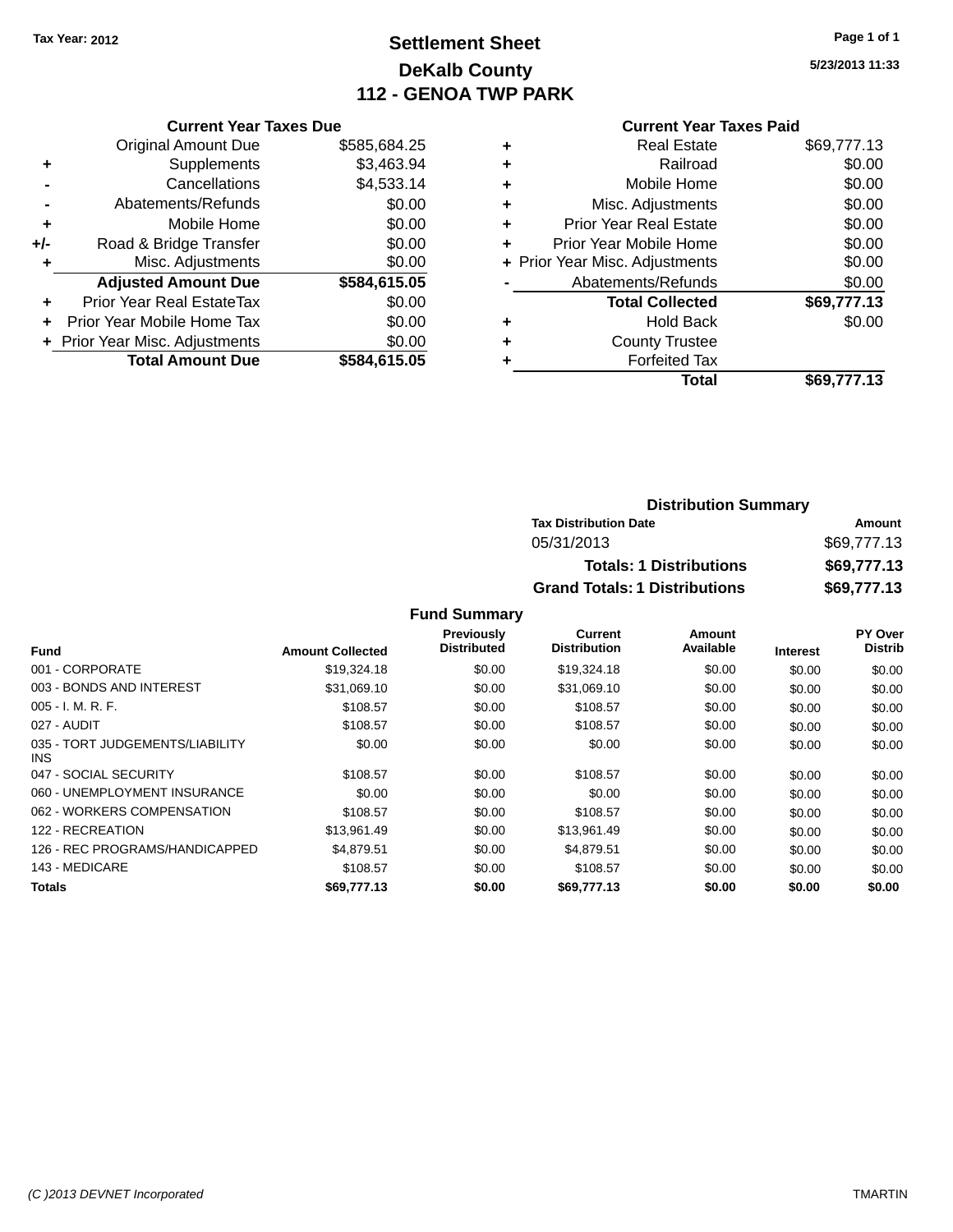### **Settlement Sheet Tax Year: 2012 Page 1 of 1 DeKalb County 113 - KINGSTON TWP PARK**

**5/23/2013 11:33**

|     | <b>Current Year Taxes Due</b>    |             |  |  |  |  |
|-----|----------------------------------|-------------|--|--|--|--|
|     | <b>Original Amount Due</b>       | \$49,258.97 |  |  |  |  |
| ٠   | Supplements                      | \$197.99    |  |  |  |  |
|     | Cancellations                    | \$223.74    |  |  |  |  |
|     | Abatements/Refunds               | \$0.00      |  |  |  |  |
| ٠   | Mobile Home                      | \$0.00      |  |  |  |  |
| +/- | Road & Bridge Transfer           | \$0.00      |  |  |  |  |
| ٠   | Misc. Adjustments                | \$0.00      |  |  |  |  |
|     | <b>Adjusted Amount Due</b>       | \$49,233.22 |  |  |  |  |
| ٠   | <b>Prior Year Real EstateTax</b> | (\$106.50)  |  |  |  |  |
| ÷   | Prior Year Mobile Home Tax       | \$0.00      |  |  |  |  |
|     | + Prior Year Misc. Adjustments   | \$0.00      |  |  |  |  |
|     | <b>Total Amount Due</b>          | \$49.126.72 |  |  |  |  |

| ٠ | <b>Real Estate</b>             | \$5,823.38 |
|---|--------------------------------|------------|
| ٠ | Railroad                       | \$0.00     |
| ٠ | Mobile Home                    | \$0.00     |
| ٠ | Misc. Adjustments              | \$0.00     |
| ٠ | <b>Prior Year Real Estate</b>  | (\$106.50) |
| ٠ | Prior Year Mobile Home         | \$0.00     |
|   | + Prior Year Misc. Adjustments | \$0.00     |
|   | Abatements/Refunds             | \$0.00     |
|   | <b>Total Collected</b>         | \$5,716.88 |
| ٠ | <b>Hold Back</b>               | \$0.00     |
| ٠ | <b>County Trustee</b>          |            |
|   | <b>Forfeited Tax</b>           |            |
|   | Total                          | \$5,716.88 |
|   |                                |            |

|                     |                                      | <b>Distribution Summary</b>    |             |
|---------------------|--------------------------------------|--------------------------------|-------------|
|                     | <b>Tax Distribution Date</b>         |                                | Amount      |
|                     | 05/31/2013                           |                                | \$5,716.88  |
|                     |                                      | <b>Totals: 1 Distributions</b> | \$5,716.88  |
|                     | <b>Grand Totals: 1 Distributions</b> |                                | \$5,716.88  |
| <b>Fund Summary</b> |                                      |                                |             |
| Donald and the      | $\mathcal{L}$                        | $A - 2 - 1$                    | <b>DV 0</b> |

|                                               |                         | Previously         | Current             | Amount    |                 | <b>PY Over</b> |
|-----------------------------------------------|-------------------------|--------------------|---------------------|-----------|-----------------|----------------|
| <b>Fund</b>                                   | <b>Amount Collected</b> | <b>Distributed</b> | <b>Distribution</b> | Available | <b>Interest</b> | <b>Distrib</b> |
| 001 - CORPORATE                               | \$4.484.21              | \$0.00             | \$4.484.21          | \$0.00    | \$0.00          | \$0.00         |
| 035 - TORT JUDGEMENTS/LIABILITY<br><b>INS</b> | \$627.89                | \$0.00             | \$627.89            | \$0.00    | \$0.00          | \$0.00         |
| 122 - RECREATION                              | \$604.78                | \$0.00             | \$604.78            | \$0.00    | \$0.00          | \$0.00         |
| <b>Totals</b>                                 | \$5,716.88              | \$0.00             | \$5,716.88          | \$0.00    | \$0.00          | \$0.00         |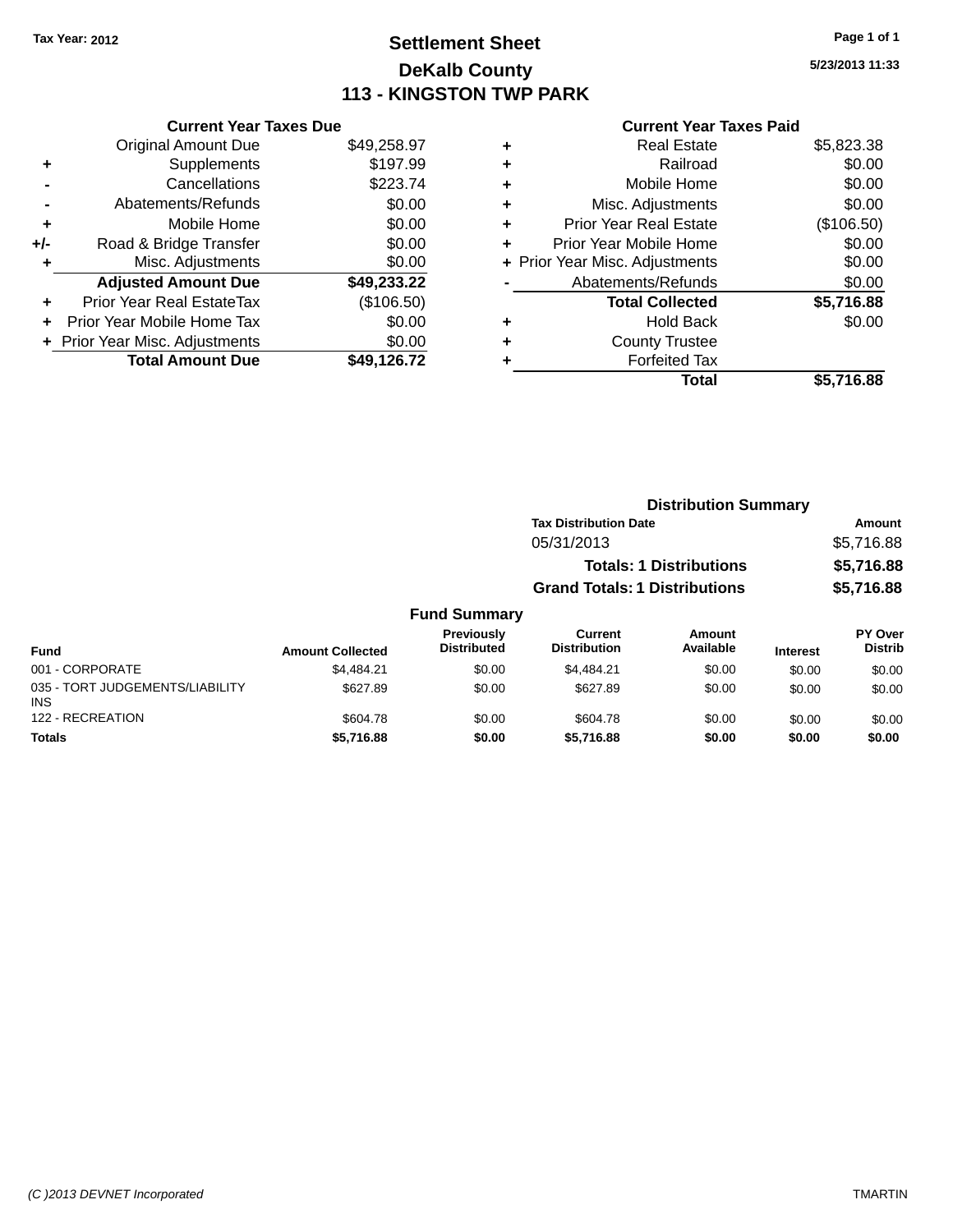### **Settlement Sheet Tax Year: 2012 Page 1 of 1 DeKalb County 114 - SANDWICH PARK**

**5/23/2013 11:33**

#### **Current Year Taxes Paid**

| <b>Current Year Taxes Due</b>    |                                |
|----------------------------------|--------------------------------|
| <b>Original Amount Due</b>       | \$456,082.87                   |
| Supplements                      | \$1,573.90                     |
| Cancellations                    | \$1,712.22                     |
| Abatements/Refunds               | \$0.00                         |
| Mobile Home                      | \$0.00                         |
| Road & Bridge Transfer           | \$0.00                         |
| Misc. Adjustments                | \$0.00                         |
| <b>Adjusted Amount Due</b>       | \$455,944.55                   |
| <b>Prior Year Real EstateTax</b> | \$516.82                       |
| Prior Year Mobile Home Tax       | \$0.00                         |
|                                  | \$0.00                         |
| <b>Total Amount Due</b>          | \$456,461.37                   |
|                                  | + Prior Year Misc. Adjustments |

| ٠ | <b>Real Estate</b>             | \$58,388.14 |
|---|--------------------------------|-------------|
| ٠ | Railroad                       | \$0.00      |
| ٠ | Mobile Home                    | \$0.00      |
| ٠ | Misc. Adjustments              | \$0.00      |
| ٠ | <b>Prior Year Real Estate</b>  | \$516.82    |
| ٠ | Prior Year Mobile Home         | \$0.00      |
|   | + Prior Year Misc. Adjustments | \$0.00      |
|   | Abatements/Refunds             | \$0.00      |
|   | <b>Total Collected</b>         | \$58,904.96 |
| ٠ | <b>Hold Back</b>               | \$0.00      |
| ٠ | <b>County Trustee</b>          |             |
| ٠ | <b>Forfeited Tax</b>           |             |
|   | Total                          | \$58,904.96 |
|   |                                |             |

| <b>Distribution Summary</b>          |             |
|--------------------------------------|-------------|
| <b>Tax Distribution Date</b>         | Amount      |
| 05/31/2013                           | \$58,904.96 |
| <b>Totals: 1 Distributions</b>       | \$58,904.96 |
| <b>Grand Totals: 1 Distributions</b> | \$58,904.96 |

| <b>Fund</b>                             | <b>Amount Collected</b> | Previously<br><b>Distributed</b> | Current<br><b>Distribution</b> | Amount<br>Available | <b>Interest</b> | PY Over<br><b>Distrib</b> |
|-----------------------------------------|-------------------------|----------------------------------|--------------------------------|---------------------|-----------------|---------------------------|
|                                         |                         |                                  |                                |                     |                 |                           |
| 001 - CORPORATE                         | \$21.142.62             | \$0.00                           | \$21.142.62                    | \$0.00              | \$0.00          | \$0.00                    |
| 003 - BONDS AND INTEREST                | \$12,769.72             | \$0.00                           | \$12,769.72                    | \$0.00              | \$0.00          | \$0.00                    |
| $005 - I. M. R. F.$                     | \$3,759.73              | \$0.00                           | \$3,759.73                     | \$0.00              | \$0.00          | \$0.00                    |
| 027 - AUDIT                             | \$352.61                | \$0.00                           | \$352.61                       | \$0.00              | \$0.00          | \$0.00                    |
| 035 - TORT JUDGEMENTS/LIABILITY<br>INS. | \$1.175.45              | \$0.00                           | \$1.175.45                     | \$0.00              | \$0.00          | \$0.00                    |
| 047 - SOCIAL SECURITY                   | \$1.175.45              | \$0.00                           | \$1.175.45                     | \$0.00              | \$0.00          | \$0.00                    |
| 060 - UNEMPLOYMENT INSURANCE            | \$1.175.45              | \$0.00                           | \$1.175.45                     | \$0.00              | \$0.00          | \$0.00                    |
| 122 - RECREATION                        | \$16,502.17             | \$0.00                           | \$16,502.17                    | \$0.00              | \$0.00          | \$0.00                    |
| 125 - PAVING & LIGHTING, STREETS        | \$851.76                | \$0.00                           | \$851.76                       | \$0.00              | \$0.00          | \$0.00                    |
| <b>Totals</b>                           | \$58,904.96             | \$0.00                           | \$58,904.96                    | \$0.00              | \$0.00          | \$0.00                    |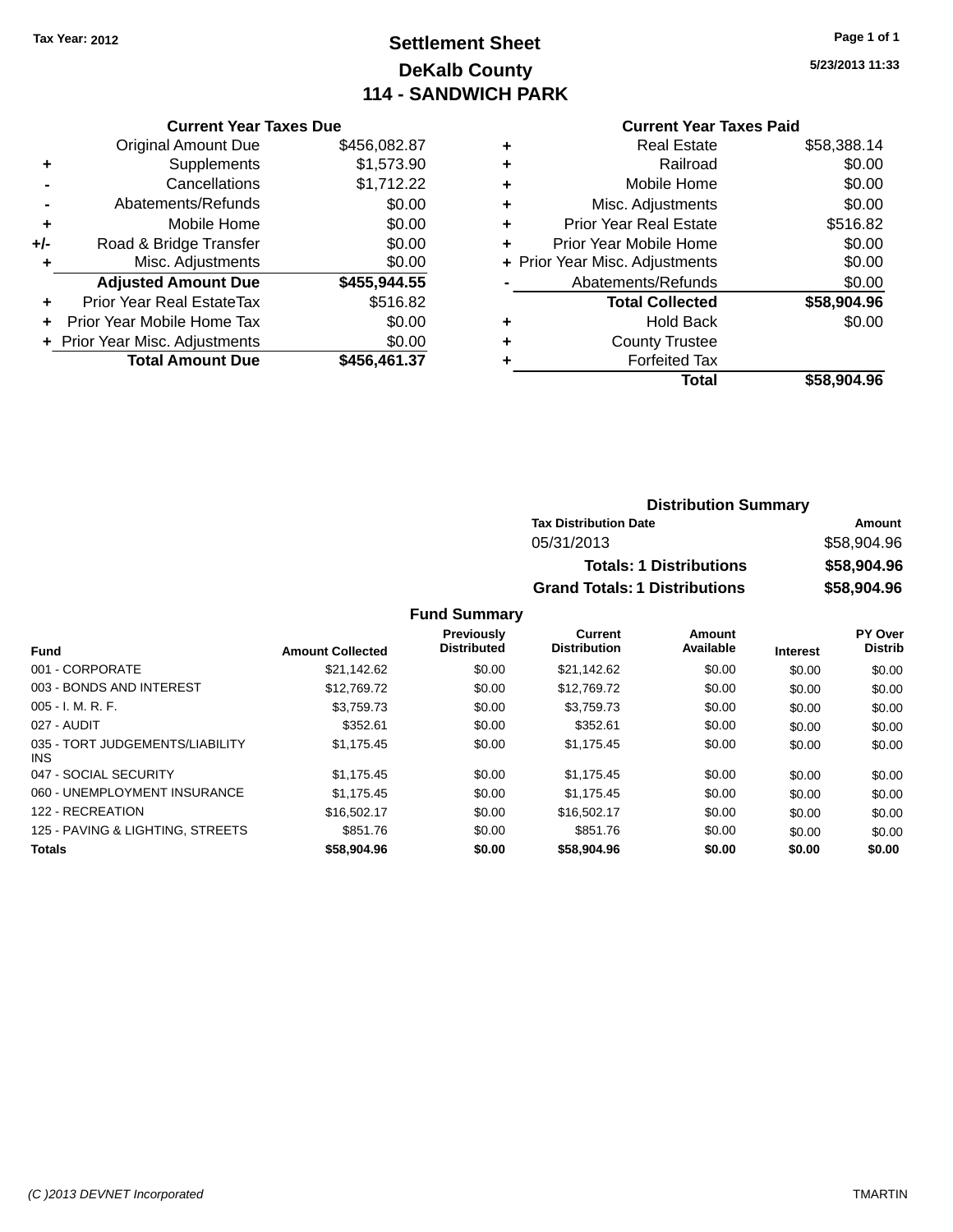### **Settlement Sheet Tax Year: 2012 Page 1 of 1 DeKalb County 115 - SYCAMORE PARK**

**5/23/2013 11:33**

#### **Current Year Taxes Paid**

|     | <b>Current Year Taxes Due</b>  |                |  |  |  |
|-----|--------------------------------|----------------|--|--|--|
|     | <b>Original Amount Due</b>     | \$2,232,672.89 |  |  |  |
| ٠   | Supplements                    | \$9,641.30     |  |  |  |
|     | Cancellations                  | \$12,228.34    |  |  |  |
|     | Abatements/Refunds             | \$0.00         |  |  |  |
| ٠   | Mobile Home                    | \$0.00         |  |  |  |
| +/- | Road & Bridge Transfer         | \$0.00         |  |  |  |
| ٠   | Misc. Adjustments              | \$0.00         |  |  |  |
|     | <b>Adjusted Amount Due</b>     | \$2,230,085.85 |  |  |  |
| ٠   | Prior Year Real EstateTax      | \$976.03       |  |  |  |
| ÷   | Prior Year Mobile Home Tax     | \$0.00         |  |  |  |
|     | + Prior Year Misc. Adjustments | \$206.03       |  |  |  |
|     | <b>Total Amount Due</b>        | \$2,231,267.91 |  |  |  |

|   | <b>Real Estate</b>             | \$208,934.28 |
|---|--------------------------------|--------------|
| ٠ | Railroad                       | \$0.00       |
| ٠ | Mobile Home                    | \$0.00       |
| ٠ | Misc. Adjustments              | \$0.00       |
| ٠ | <b>Prior Year Real Estate</b>  | \$976.03     |
| ٠ | Prior Year Mobile Home         | \$0.00       |
|   | + Prior Year Misc. Adjustments | \$206.03     |
|   | Abatements/Refunds             | \$0.00       |
|   | <b>Total Collected</b>         | \$210,116.34 |
| ٠ | Hold Back                      | \$0.00       |
| ٠ | <b>County Trustee</b>          |              |
| ٠ | <b>Forfeited Tax</b>           |              |
|   | Total                          | \$210,116.34 |
|   |                                |              |

### **Distribution Summary Tax Distribution Date Amount** 05/31/2013 \$210,116.34 **Totals: 1 Distributions \$210,116.34 Grand Totals: 1 Distributions \$210,116.34**

#### **Fund Summary**

|                                                |                         | <b>Previously</b>  | Current             | Amount    |                 | <b>PY Over</b> |
|------------------------------------------------|-------------------------|--------------------|---------------------|-----------|-----------------|----------------|
| <b>Fund</b>                                    | <b>Amount Collected</b> | <b>Distributed</b> | <b>Distribution</b> | Available | <b>Interest</b> | <b>Distrib</b> |
| 001 - CORPORATE                                | \$45,320.62             | \$0.00             | \$45,320.62         | \$0.00    | \$0.00          | \$0.00         |
| 003 - BONDS AND INTEREST                       | \$53,445.19             | \$0.00             | \$53,445.19         | \$0.00    | \$0.00          | \$0.00         |
| $005 - I. M. R. F.$                            | \$8,090.74              | \$0.00             | \$8,090.74          | \$0.00    | \$0.00          | \$0.00         |
| 014 - POLICE PROTECTION                        | \$7.56                  | \$0.00             | \$7.56              | \$0.00    | \$0.00          | \$0.00         |
| 027 - AUDIT                                    | \$885.22                | \$0.00             | \$885.22            | \$0.00    | \$0.00          | \$0.00         |
| 035 - TORT JUDGEMENTS/LIABILITY<br><b>INS</b>  | \$4,049.15              | \$0.00             | \$4,049.15          | \$0.00    | \$0.00          | \$0.00         |
| 039 - PLAYGROUND AND RECREATION<br><b>COMM</b> | \$33,617.99             | \$0.00             | \$33,617.99         | \$0.00    | \$0.00          | \$0.00         |
| 047 - SOCIAL SECURITY                          | \$7,056.13              | \$0.00             | \$7,056.13          | \$0.00    | \$0.00          | \$0.00         |
| 122 - RECREATION                               | \$42,694.80             | \$0.00             | \$42,694.80         | \$0.00    | \$0.00          | \$0.00         |
| 125 - PAVING & LIGHTING, STREETS               | \$7.56                  | \$0.00             | \$7.56              | \$0.00    | \$0.00          | \$0.00         |
| 126 - REC PROGRAMS/HANDICAPPED                 | \$14,941.38             | \$0.00             | \$14,941.38         | \$0.00    | \$0.00          | \$0.00         |
| Totals                                         | \$210,116.34            | \$0.00             | \$210,116.34        | \$0.00    | \$0.00          | \$0.00         |

#### **Miscellaneous Adjustment Detail**

| Year Source             | <b>Account Type</b> | <b>Amount Adjustment Description</b>                |
|-------------------------|---------------------|-----------------------------------------------------|
| 2011 RE - Real Estate   | Back Tax Collected  | \$66.72 MERRY OAKS REDEMPTION 06-21-353-001 by TBA  |
| 2011 RE - Real Estate   | Back Tax Collected  | \$126.82 MERRY OAKS REDEMPTION 06-21-352-001 by TBA |
| 2011 RE - Real Estate   | Back Tax Collected  | \$8.10 MERRY OAKS REDEMPTION 06-20-453-007 by TBA   |
| 2011 RE - Real Estate   | Back Tax Collected  | \$4.39 MERRY OAKS REDEMPTION 06-20-451-001 by TBA   |
| <b>Totals 4 entries</b> |                     | \$206.03                                            |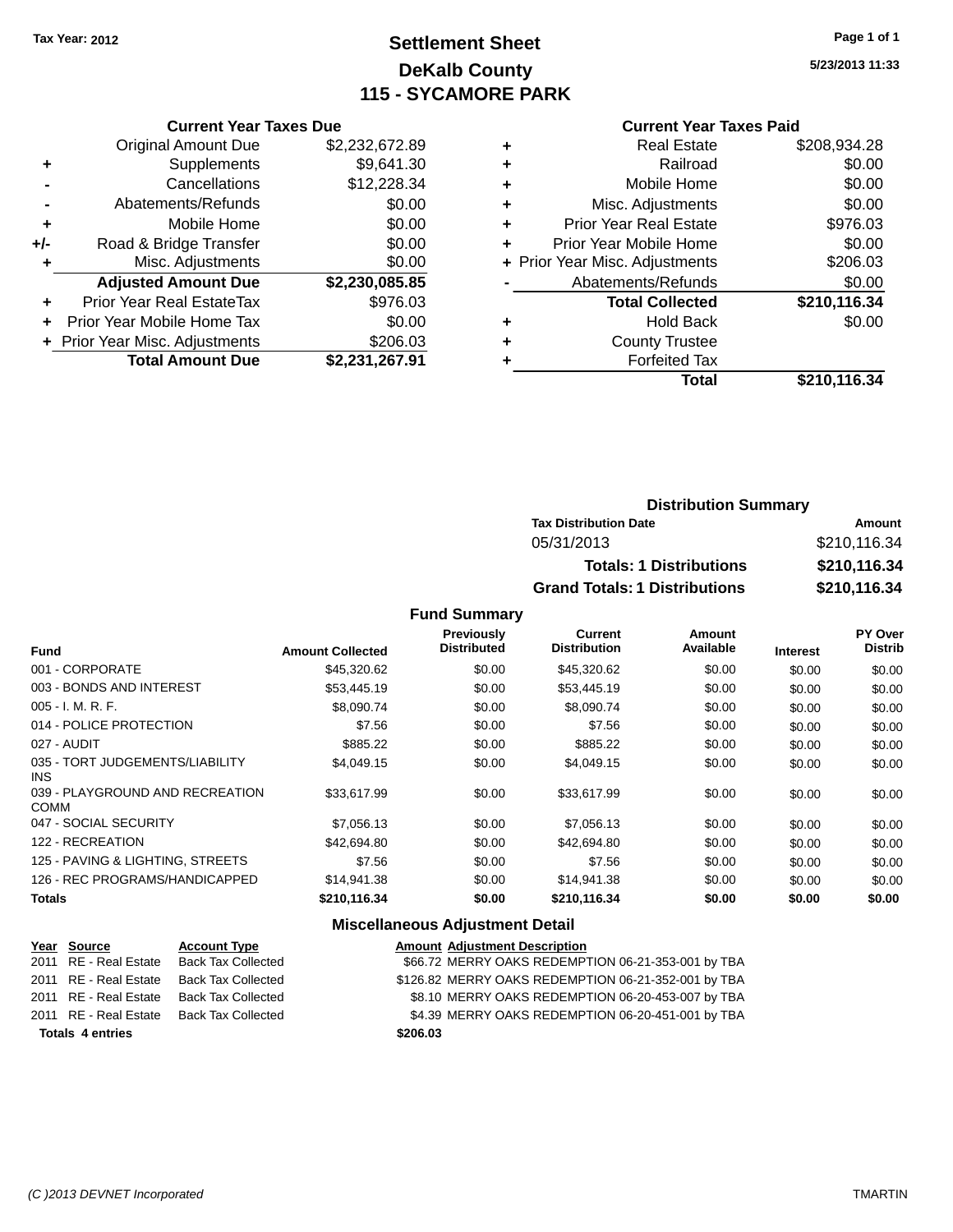### **Settlement Sheet Tax Year: 2012 Page 1 of 1 DeKalb County 120 - SCHOOL DISTRICT 1**

**5/23/2013 11:33**

#### **Current Year Taxes Paid**

|       | <b>Current Year Taxes Due</b>  |              |
|-------|--------------------------------|--------------|
|       | <b>Original Amount Due</b>     | \$435,427.02 |
| ٠     | Supplements                    | \$2,285.78   |
|       | Cancellations                  | \$2,490.16   |
|       | Abatements/Refunds             | \$0.00       |
| ٠     | Mobile Home                    | \$0.00       |
| $+/-$ | Road & Bridge Transfer         | \$0.00       |
| ٠     | Misc. Adjustments              | \$0.00       |
|       | <b>Adjusted Amount Due</b>     | \$435,222.64 |
| ÷     | Prior Year Real EstateTax      | \$0.00       |
|       | Prior Year Mobile Home Tax     | \$0.00       |
|       | + Prior Year Misc. Adjustments | \$0.00       |
|       | <b>Total Amount Due</b>        | \$435.222.64 |

|   | <b>Real Estate</b>             | \$63,517.57 |
|---|--------------------------------|-------------|
| ٠ | Railroad                       | \$0.00      |
| ٠ | Mobile Home                    | \$0.00      |
| ٠ | Misc. Adjustments              | \$0.00      |
| ٠ | <b>Prior Year Real Estate</b>  | \$0.00      |
| ÷ | Prior Year Mobile Home         | \$0.00      |
|   | + Prior Year Misc. Adjustments | \$0.00      |
|   | Abatements/Refunds             | \$0.00      |
|   | <b>Total Collected</b>         | \$63,517.57 |
| ٠ | <b>Hold Back</b>               | \$0.00      |
| ٠ | <b>County Trustee</b>          |             |
| ٠ | <b>Forfeited Tax</b>           |             |
|   | Total                          | \$63,517.57 |
|   |                                |             |

| <b>Distribution Summary</b>          |             |  |  |
|--------------------------------------|-------------|--|--|
| <b>Tax Distribution Date</b>         | Amount      |  |  |
| 05/31/2013                           | \$63,517.57 |  |  |
| <b>Totals: 1 Distributions</b>       | \$63,517.57 |  |  |
| <b>Grand Totals: 1 Distributions</b> | \$63,517.57 |  |  |

|                                         |                         | <b>Previously</b>  | <b>Current</b>      | Amount    |                 | PY Over        |
|-----------------------------------------|-------------------------|--------------------|---------------------|-----------|-----------------|----------------|
| <b>Fund</b>                             | <b>Amount Collected</b> | <b>Distributed</b> | <b>Distribution</b> | Available | <b>Interest</b> | <b>Distrib</b> |
| 002 - EDUCATION                         | \$40,405.17             | \$0.00             | \$40,405.17         | \$0.00    | \$0.00          | \$0.00         |
| 003 - BONDS AND INTEREST                | \$6,067.26              | \$0.00             | \$6,067.26          | \$0.00    | \$0.00          | \$0.00         |
| 004 - OPERATIONS & MAINTENANCE          | \$6.216.21              | \$0.00             | \$6.216.21          | \$0.00    | \$0.00          | \$0.00         |
| $005 - I. M. R. F.$                     | \$789.33                | \$0.00             | \$789.33            | \$0.00    | \$0.00          | \$0.00         |
| 030 - TRANSPORTATION SYSTEM             | \$2,486.46              | \$0.00             | \$2,486.46          | \$0.00    | \$0.00          | \$0.00         |
| 031 - WORKING CASH                      | \$621.65                | \$0.00             | \$621.65            | \$0.00    | \$0.00          | \$0.00         |
| 032 - FIRE PREV/SFTY/ENERGY             | \$621.65                | \$0.00             | \$621.65            | \$0.00    | \$0.00          | \$0.00         |
| 033 - SPECIAL EDUCATION                 | \$497.28                | \$0.00             | \$497.28            | \$0.00    | \$0.00          | \$0.00         |
| 035 - TORT JUDGEMENTS/LIABILITY<br>INS. | \$3,772.75              | \$0.00             | \$3,772.75          | \$0.00    | \$0.00          | \$0.00         |
| 047 - SOCIAL SECURITY                   | \$1,418.16              | \$0.00             | \$1,418.16          | \$0.00    | \$0.00          | \$0.00         |
| 057 - LEASE/PURCHASE/RENTAL             | \$621.65                | \$0.00             | \$621.65            | \$0.00    | \$0.00          | \$0.00         |
| <b>Totals</b>                           | \$63,517.57             | \$0.00             | \$63,517.57         | \$0.00    | \$0.00          | \$0.00         |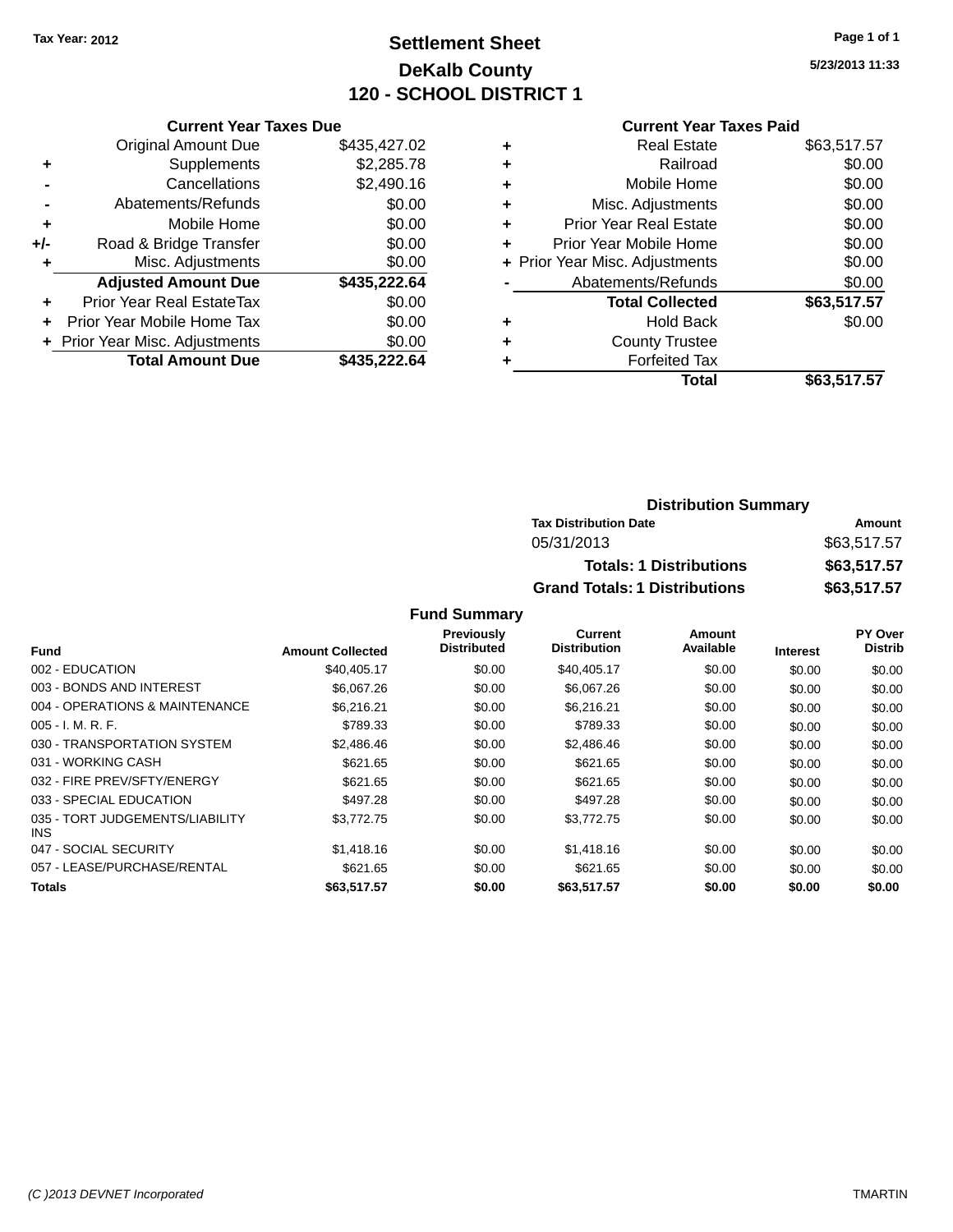### **Settlement Sheet Tax Year: 2012 Page 1 of 1 DeKalb County 121 - SCHOOL DISTRICT 9**

**5/23/2013 11:33**

#### **Current Year Taxes Paid**

|     | <b>Current Year Taxes Due</b>  |              |
|-----|--------------------------------|--------------|
|     | <b>Original Amount Due</b>     | \$105,777.17 |
| ٠   | Supplements                    | \$0.00       |
|     | Cancellations                  | \$0.00       |
|     | Abatements/Refunds             | \$0.00       |
| ٠   | Mobile Home                    | \$0.00       |
| +/- | Road & Bridge Transfer         | \$0.00       |
|     | Misc. Adjustments              | \$0.00       |
|     | <b>Adjusted Amount Due</b>     | \$105,777.17 |
| ٠   | Prior Year Real EstateTax      | \$0.00       |
|     | Prior Year Mobile Home Tax     | \$0.00       |
|     | + Prior Year Misc. Adjustments | \$0.00       |
|     | <b>Total Amount Due</b>        | \$105,777.17 |
|     |                                |              |

| ٠ | <b>Real Estate</b>             | \$23,462.20 |
|---|--------------------------------|-------------|
| ٠ | Railroad                       | \$0.00      |
| ٠ | Mobile Home                    | \$0.00      |
| ٠ | Misc. Adjustments              | \$0.00      |
| ٠ | <b>Prior Year Real Estate</b>  | \$0.00      |
| ÷ | Prior Year Mobile Home         | \$0.00      |
|   | + Prior Year Misc. Adjustments | \$0.00      |
|   | Abatements/Refunds             | \$0.00      |
|   | <b>Total Collected</b>         | \$23,462.20 |
| ٠ | Hold Back                      | \$0.00      |
| ٠ | <b>County Trustee</b>          |             |
| ٠ | <b>Forfeited Tax</b>           |             |
|   | Total                          | \$23,462.20 |
|   |                                |             |

#### **Distribution Summary Tax Distribution Date Amount** 05/31/2013 \$23,462.20 **Totals: 1 Distributions \$23,462.20 Grand Totals: 1 Distributions \$23,462.20**

|                                         |                         | Previously         | Current             | Amount    |                 | PY Over        |
|-----------------------------------------|-------------------------|--------------------|---------------------|-----------|-----------------|----------------|
| <b>Fund</b>                             | <b>Amount Collected</b> | <b>Distributed</b> | <b>Distribution</b> | Available | <b>Interest</b> | <b>Distrib</b> |
| 002 - EDUCATION                         | \$14,724.63             | \$0.00             | \$14.724.63         | \$0.00    | \$0.00          | \$0.00         |
| 003 - BONDS AND INTEREST                | \$2,872.59              | \$0.00             | \$2,872.59          | \$0.00    | \$0.00          | \$0.00         |
| 004 - OPERATIONS & MAINTENANCE          | \$2,595.22              | \$0.00             | \$2,595.22          | \$0.00    | \$0.00          | \$0.00         |
| $005 - I. M. R. F.$                     | \$337.01                | \$0.00             | \$337.01            | \$0.00    | \$0.00          | \$0.00         |
| 030 - TRANSPORTATION SYSTEM             | \$736.22                | \$0.00             | \$736.22            | \$0.00    | \$0.00          | \$0.00         |
| 031 - WORKING CASH                      | \$184.06                | \$0.00             | \$184.06            | \$0.00    | \$0.00          | \$0.00         |
| 032 - FIRE PREV/SFTY/ENERGY             | \$184.06                | \$0.00             | \$184.06            | \$0.00    | \$0.00          | \$0.00         |
| 033 - SPECIAL EDUCATION                 | \$147.25                | \$0.00             | \$147.25            | \$0.00    | \$0.00          | \$0.00         |
| 035 - TORT JUDGEMENTS/LIABILITY<br>INS. | \$1,035.55              | \$0.00             | \$1,035.55          | \$0.00    | \$0.00          | \$0.00         |
| 047 - SOCIAL SECURITY                   | \$461.55                | \$0.00             | \$461.55            | \$0.00    | \$0.00          | \$0.00         |
| 057 - LEASE/PURCHASE/RENTAL             | \$184.06                | \$0.00             | \$184.06            | \$0.00    | \$0.00          | \$0.00         |
| Totals                                  | \$23,462.20             | \$0.00             | \$23,462.20         | \$0.00    | \$0.00          | \$0.00         |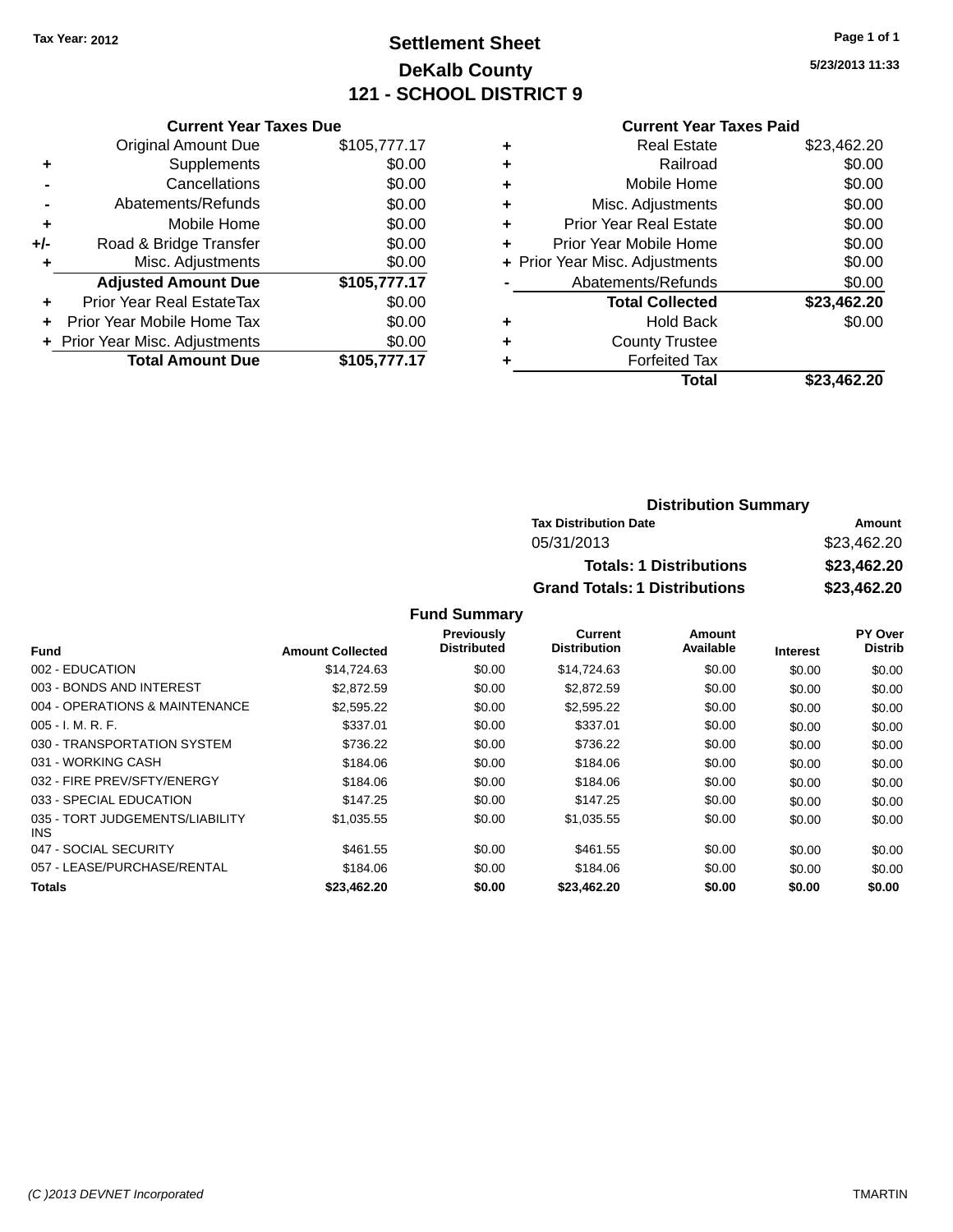### **Settlement Sheet Tax Year: 2012 Page 1 of 1 DeKalb County 122 - SCHOOL DISTRICT 100**

**5/23/2013 11:33**

#### **Current Year Taxes Paid**

|     | <b>Current Year Taxes Due</b>  |             |
|-----|--------------------------------|-------------|
|     | <b>Original Amount Due</b>     | \$13,590.08 |
| ٠   | Supplements                    | \$0.00      |
|     | Cancellations                  | \$0.00      |
|     | Abatements/Refunds             | \$0.00      |
| ٠   | Mobile Home                    | \$0.00      |
| +/- | Road & Bridge Transfer         | \$0.00      |
|     | Misc. Adjustments              | \$0.00      |
|     | <b>Adjusted Amount Due</b>     | \$13,590.08 |
| ٠   | Prior Year Real EstateTax      | \$0.00      |
|     | Prior Year Mobile Home Tax     | \$0.00      |
|     | + Prior Year Misc. Adjustments | \$0.00      |
|     | <b>Total Amount Due</b>        | \$13,590.08 |
|     |                                |             |

|   | <b>Real Estate</b>             | \$3,904.99 |
|---|--------------------------------|------------|
| ٠ | Railroad                       | \$0.00     |
| ٠ | Mobile Home                    | \$0.00     |
| ٠ | Misc. Adjustments              | \$0.00     |
| ٠ | <b>Prior Year Real Estate</b>  | \$0.00     |
| ٠ | Prior Year Mobile Home         | \$0.00     |
|   | + Prior Year Misc. Adjustments | \$0.00     |
|   | Abatements/Refunds             | \$0.00     |
|   | <b>Total Collected</b>         | \$3,904.99 |
| ٠ | <b>Hold Back</b>               | \$0.00     |
| ٠ | <b>County Trustee</b>          |            |
| ٠ | <b>Forfeited Tax</b>           |            |
|   | Total                          | \$3.904.99 |
|   |                                |            |

| <b>Distribution Summary</b>          |            |  |
|--------------------------------------|------------|--|
| <b>Tax Distribution Date</b>         | Amount     |  |
| 05/31/2013                           | \$3,904.99 |  |
| <b>Totals: 1 Distributions</b>       | \$3,904.99 |  |
| <b>Grand Totals: 1 Distributions</b> | \$3,904.99 |  |

|                                         |                         | Previously         | Current             | Amount    |                 | <b>PY Over</b> |
|-----------------------------------------|-------------------------|--------------------|---------------------|-----------|-----------------|----------------|
| <b>Fund</b>                             | <b>Amount Collected</b> | <b>Distributed</b> | <b>Distribution</b> | Available | <b>Interest</b> | <b>Distrib</b> |
| 002 - EDUCATION                         | \$2,298.03              | \$0.00             | \$2,298.03          | \$0.00    | \$0.00          | \$0.00         |
| 003 - BONDS AND INTEREST                | \$557.81                | \$0.00             | \$557.81            | \$0.00    | \$0.00          | \$0.00         |
| 004 - OPERATIONS & MAINTENANCE          | \$506.44                | \$0.00             | \$506.44            | \$0.00    | \$0.00          | \$0.00         |
| $005 - I. M. R. F.$                     | \$51.97                 | \$0.00             | \$51.97             | \$0.00    | \$0.00          | \$0.00         |
| 030 - TRANSPORTATION SYSTEM             | \$187.42                | \$0.00             | \$187.42            | \$0.00    | \$0.00          | \$0.00         |
| 031 - WORKING CASH                      | \$0.00                  | \$0.00             | \$0.00              | \$0.00    | \$0.00          | \$0.00         |
| 032 - FIRE PREV/SFTY/ENERGY             | \$34.09                 | \$0.00             | \$34.09             | \$0.00    | \$0.00          | \$0.00         |
| 033 - SPECIAL EDUCATION                 | \$104.37                | \$0.00             | \$104.37            | \$0.00    | \$0.00          | \$0.00         |
| 035 - TORT JUDGEMENTS/LIABILITY<br>INS. | \$80.94                 | \$0.00             | \$80.94             | \$0.00    | \$0.00          | \$0.00         |
| 047 - SOCIAL SECURITY                   | \$83.92                 | \$0.00             | \$83.92             | \$0.00    | \$0.00          | \$0.00         |
| 057 - LEASE/PURCHASE/RENTAL             | \$0.00                  | \$0.00             | \$0.00              | \$0.00    | \$0.00          | \$0.00         |
| Totals                                  | \$3,904.99              | \$0.00             | \$3,904.99          | \$0.00    | \$0.00          | \$0.00         |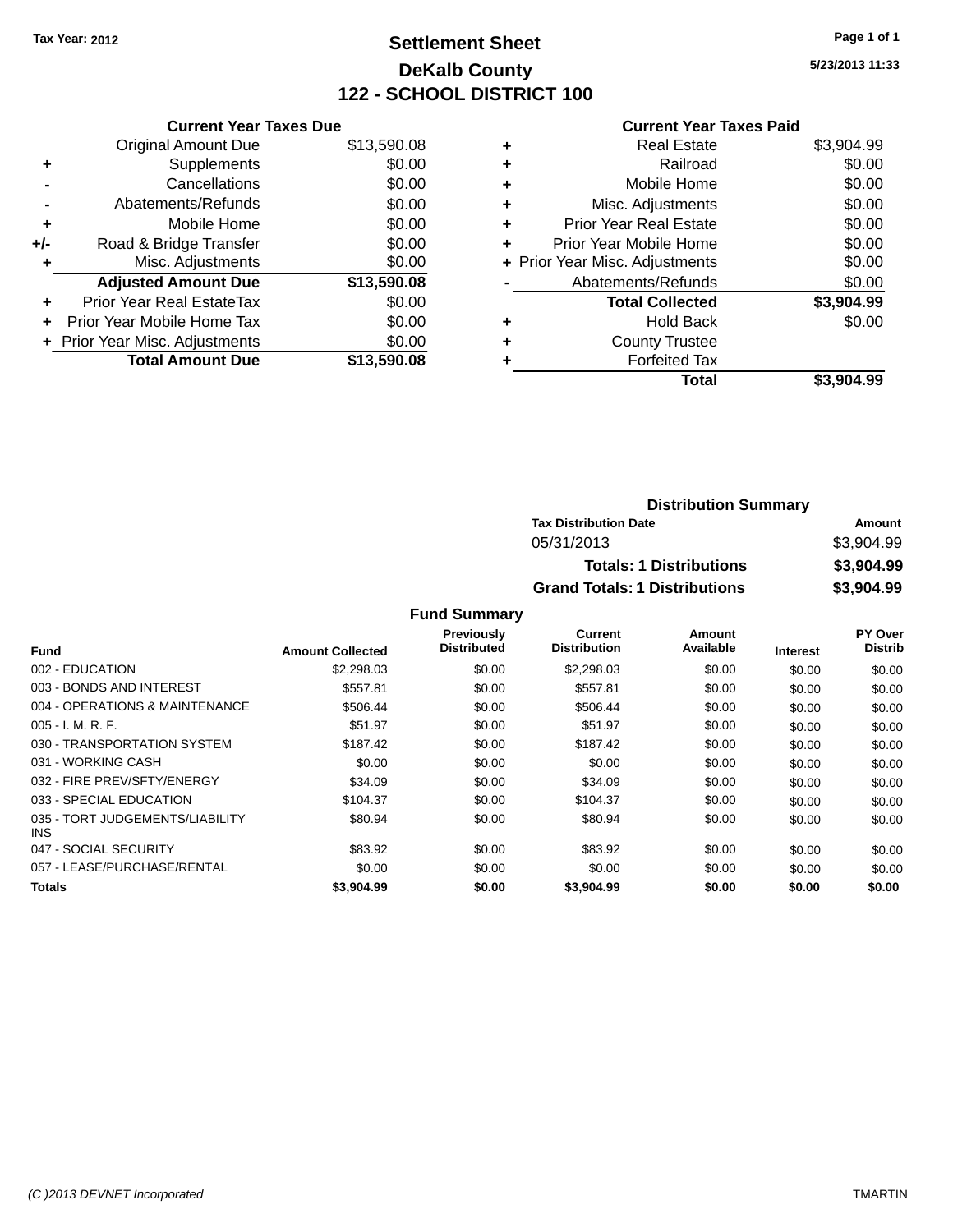### **Settlement Sheet Tax Year: 2012 Page 1 of 1 DeKalb County 123 - SCHOOL DISTRICT 161**

**5/23/2013 11:33**

#### **Current Year Taxes Paid**

|     | <b>Current Year Taxes Due</b>  |             |
|-----|--------------------------------|-------------|
|     | <b>Original Amount Due</b>     | \$69,574.41 |
| ٠   | Supplements                    | \$0.00      |
|     | Cancellations                  | \$0.00      |
|     | Abatements/Refunds             | \$0.00      |
| ٠   | Mobile Home                    | \$0.00      |
| +/- | Road & Bridge Transfer         | \$0.00      |
|     | Misc. Adjustments              | \$0.00      |
|     | <b>Adjusted Amount Due</b>     | \$69,574.41 |
| ÷   | Prior Year Real EstateTax      | \$0.00      |
|     | Prior Year Mobile Home Tax     | \$0.00      |
|     | + Prior Year Misc. Adjustments | \$0.00      |
|     | <b>Total Amount Due</b>        | \$69.574.41 |

|   | <b>Real Estate</b>             | \$8,909.26 |
|---|--------------------------------|------------|
| ٠ | Railroad                       | \$0.00     |
| ٠ | Mobile Home                    | \$0.00     |
| ٠ | Misc. Adjustments              | \$0.00     |
| ٠ | <b>Prior Year Real Estate</b>  | \$0.00     |
| ٠ | Prior Year Mobile Home         | \$0.00     |
|   | + Prior Year Misc. Adjustments | \$0.00     |
|   | Abatements/Refunds             | \$0.00     |
|   | <b>Total Collected</b>         | \$8,909.26 |
| ٠ | <b>Hold Back</b>               | \$0.00     |
|   | <b>County Trustee</b>          |            |
| ٠ | <b>Forfeited Tax</b>           |            |
|   | <b>Total</b>                   | \$8,909.26 |
|   |                                |            |

| <b>Distribution Summary</b>          |            |  |
|--------------------------------------|------------|--|
| <b>Tax Distribution Date</b>         | Amount     |  |
| 05/31/2013                           | \$8,909.26 |  |
| <b>Totals: 1 Distributions</b>       | \$8,909.26 |  |
| <b>Grand Totals: 1 Distributions</b> | \$8,909.26 |  |

|                                         |                         | Previously         | Current             | Amount    |                 | PY Over        |
|-----------------------------------------|-------------------------|--------------------|---------------------|-----------|-----------------|----------------|
| <b>Fund</b>                             | <b>Amount Collected</b> | <b>Distributed</b> | <b>Distribution</b> | Available | <b>Interest</b> | <b>Distrib</b> |
| 002 - EDUCATION                         | \$6,436.96              | \$0.00             | \$6,436.96          | \$0.00    | \$0.00          | \$0.00         |
| 003 - BONDS AND INTEREST                | \$328.39                | \$0.00             | \$328.39            | \$0.00    | \$0.00          | \$0.00         |
| 004 - OPERATIONS & MAINTENANCE          | \$675.75                | \$0.00             | \$675.75            | \$0.00    | \$0.00          | \$0.00         |
| $005 - I. M. R. F.$                     | \$216.29                | \$0.00             | \$216.29            | \$0.00    | \$0.00          | \$0.00         |
| 030 - TRANSPORTATION SYSTEM             | \$324.78                | \$0.00             | \$324.78            | \$0.00    | \$0.00          | \$0.00         |
| 031 - WORKING CASH                      | \$135.45                | \$0.00             | \$135.45            | \$0.00    | \$0.00          | \$0.00         |
| 033 - SPECIAL EDUCATION                 | \$54.20                 | \$0.00             | \$54.20             | \$0.00    | \$0.00          | \$0.00         |
| 035 - TORT JUDGEMENTS/LIABILITY<br>INS. | \$398.09                | \$0.00             | \$398.09            | \$0.00    | \$0.00          | \$0.00         |
| 047 - SOCIAL SECURITY                   | \$203.90                | \$0.00             | \$203.90            | \$0.00    | \$0.00          | \$0.00         |
| 057 - LEASE/PURCHASE/RENTAL             | \$135.45                | \$0.00             | \$135.45            | \$0.00    | \$0.00          | \$0.00         |
| <b>Totals</b>                           | \$8,909.26              | \$0.00             | \$8,909.26          | \$0.00    | \$0.00          | \$0.00         |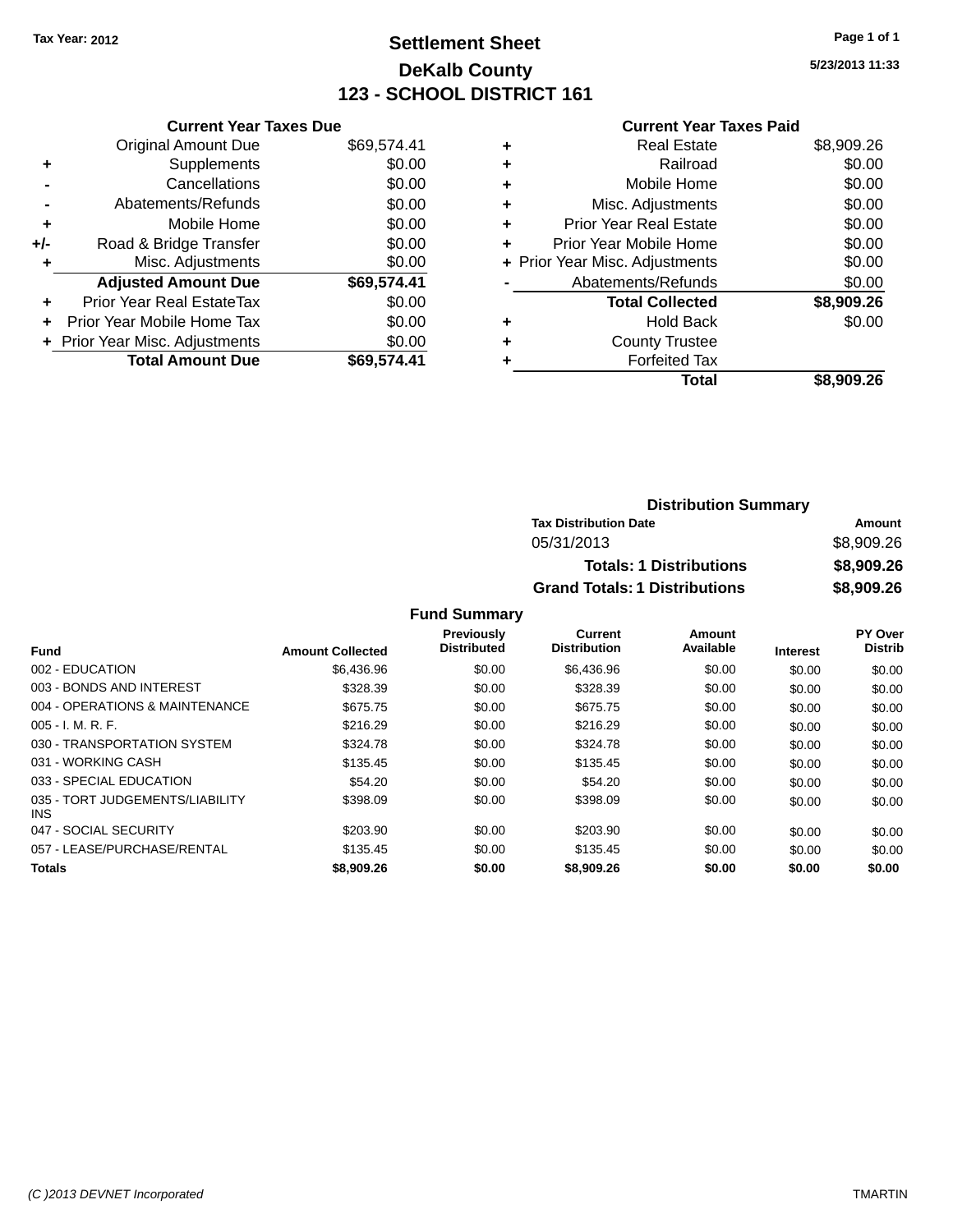# **Settlement Sheet Tax Year: 2012 Page 1 of 1 DeKalb County 124 - SCHOOL DISTRICT 212**

**5/23/2013 11:33**

|     | <b>Current Year Taxes Due</b>  |              |
|-----|--------------------------------|--------------|
|     | <b>Original Amount Due</b>     | \$263,996.87 |
| ٠   | Supplements                    | \$0.00       |
|     | Cancellations                  | \$0.00       |
|     | Abatements/Refunds             | \$0.00       |
| ٠   | Mobile Home                    | \$0.00       |
| +/- | Road & Bridge Transfer         | \$0.00       |
|     | Misc. Adjustments              | \$0.00       |
|     | <b>Adjusted Amount Due</b>     | \$263,996.87 |
| ÷   | Prior Year Real EstateTax      | \$0.00       |
| ÷   | Prior Year Mobile Home Tax     | \$0.00       |
|     | + Prior Year Misc. Adjustments | \$0.00       |
|     | <b>Total Amount Due</b>        | \$263,996.87 |
|     |                                |              |

#### **Current Year Taxes Paid**

|   | <b>Real Estate</b>             | \$51,031.97 |
|---|--------------------------------|-------------|
| ٠ | Railroad                       | \$0.00      |
| ٠ | Mobile Home                    | \$0.00      |
| ٠ | Misc. Adjustments              | \$0.00      |
| ٠ | <b>Prior Year Real Estate</b>  | \$0.00      |
| ÷ | Prior Year Mobile Home         | \$0.00      |
|   | + Prior Year Misc. Adjustments | \$0.00      |
|   | Abatements/Refunds             | \$0.00      |
|   | <b>Total Collected</b>         | \$51,031.97 |
| ٠ | Hold Back                      | \$0.00      |
| ٠ | <b>County Trustee</b>          |             |
|   | <b>Forfeited Tax</b>           |             |
|   | Total                          | \$51,031.97 |
|   |                                |             |

## **Distribution Summary Tax Distribution Date Amount** 05/31/2013 \$51,031.97 **Totals: 1 Distributions \$51,031.97 Grand Totals: 1 Distributions \$51,031.97**

|                                         |                         | Previously         | Current             | Amount    |                 | PY Over        |
|-----------------------------------------|-------------------------|--------------------|---------------------|-----------|-----------------|----------------|
| <b>Fund</b>                             | <b>Amount Collected</b> | <b>Distributed</b> | <b>Distribution</b> | Available | <b>Interest</b> | <b>Distrib</b> |
| 002 - EDUCATION                         | \$26,065.69             | \$0.00             | \$26,065.69         | \$0.00    | \$0.00          | \$0.00         |
| 003 - BONDS AND INTEREST                | \$6,927.44              | \$0.00             | \$6,927.44          | \$0.00    | \$0.00          | \$0.00         |
| 004 - OPERATIONS & MAINTENANCE          | \$5,012.62              | \$0.00             | \$5,012.62          | \$0.00    | \$0.00          | \$0.00         |
| $005 - I. M. R. F.$                     | \$959.40                | \$0.00             | \$959.40            | \$0.00    | \$0.00          | \$0.00         |
| 030 - TRANSPORTATION SYSTEM             | \$2,406.06              | \$0.00             | \$2,406.06          | \$0.00    | \$0.00          | \$0.00         |
| 031 - WORKING CASH                      | \$1.002.52              | \$0.00             | \$1,002.52          | \$0.00    | \$0.00          | \$0.00         |
| 032 - FIRE PREV/SFTY/ENERGY             | \$25.26                 | \$0.00             | \$25.26             | \$0.00    | \$0.00          | \$0.00         |
| 033 - SPECIAL EDUCATION                 | \$401.01                | \$0.00             | \$401.01            | \$0.00    | \$0.00          | \$0.00         |
| 035 - TORT JUDGEMENTS/LIABILITY<br>INS. | \$5,988.91              | \$0.00             | \$5,988.91          | \$0.00    | \$0.00          | \$0.00         |
| 047 - SOCIAL SECURITY                   | \$1,240.54              | \$0.00             | \$1,240.54          | \$0.00    | \$0.00          | \$0.00         |
| 057 - LEASE/PURCHASE/RENTAL             | \$1,002.52              | \$0.00             | \$1,002.52          | \$0.00    | \$0.00          | \$0.00         |
| Totals                                  | \$51,031.97             | \$0.00             | \$51,031.97         | \$0.00    | \$0.00          | \$0.00         |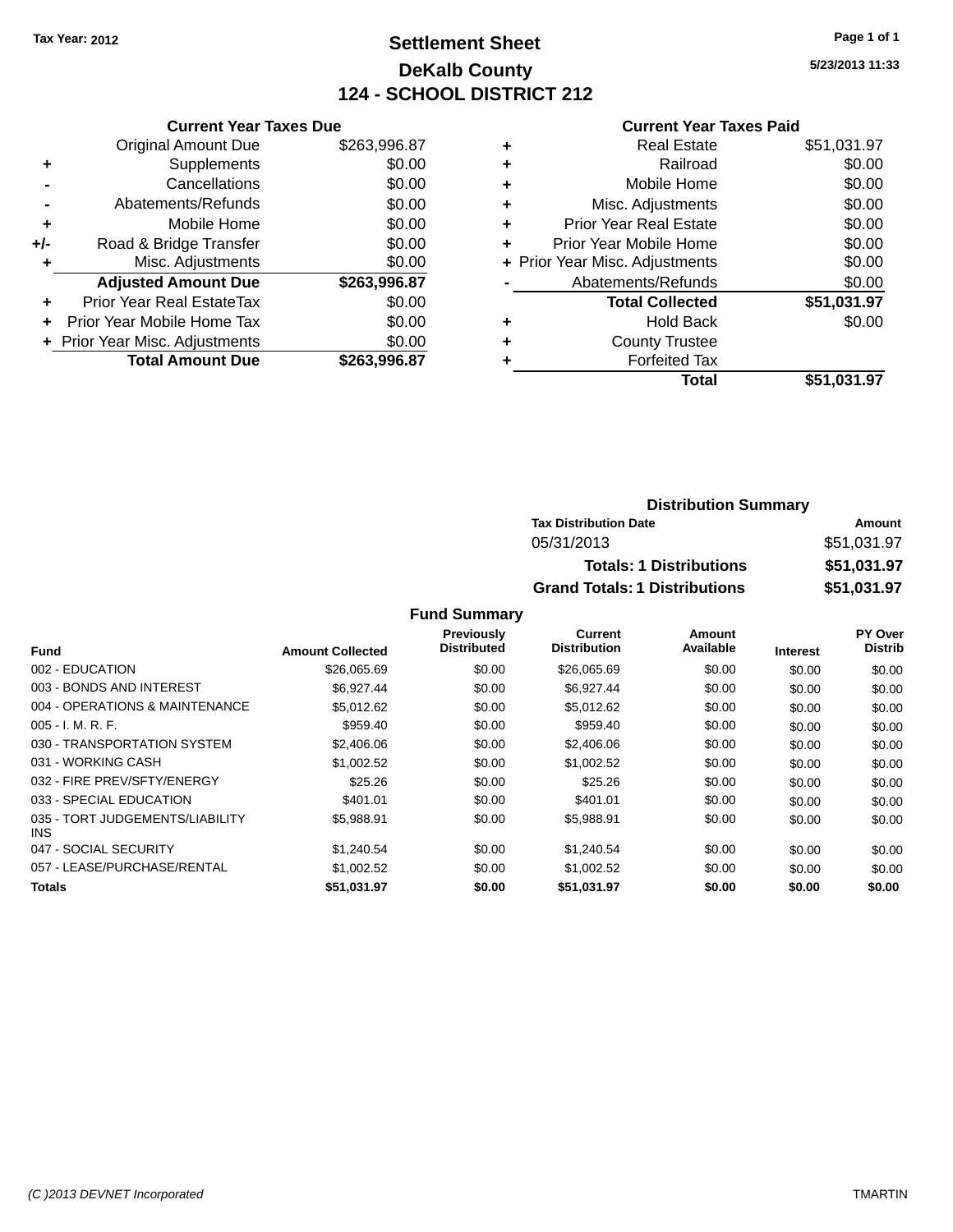# **Settlement Sheet Tax Year: 2012 Page 1 of 1 DeKalb County 125 - SCHOOL DISTRICT 220**

**5/23/2013 11:33**

|       | <b>Current Year Taxes Due</b>     |            |
|-------|-----------------------------------|------------|
|       | <b>Original Amount Due</b>        | \$3,394.25 |
| ٠     | Supplements                       | \$0.00     |
|       | Cancellations                     | \$0.00     |
|       | Abatements/Refunds                | \$0.00     |
| ٠     | Mobile Home                       | \$0.00     |
| $+/-$ | Road & Bridge Transfer            | \$0.00     |
|       | Misc. Adjustments                 | \$0.00     |
|       | <b>Adjusted Amount Due</b>        | \$3,394.25 |
| ÷     | <b>Prior Year Real EstateTax</b>  | \$0.00     |
| ÷     | <b>Prior Year Mobile Home Tax</b> | \$0.00     |
|       | + Prior Year Misc. Adjustments    | \$0.00     |
|       | <b>Total Amount Due</b>           | \$3,394.25 |

|   | <b>Current Year Taxes Paid</b> |          |
|---|--------------------------------|----------|
| ÷ | Real Estate                    | \$585.04 |
|   | Railroad                       | \$0.00   |
| ٠ | Mobile Home                    | \$0.00   |
| ٠ | Misc. Adjustments              | \$0.00   |
| ٠ | <b>Prior Year Real Estate</b>  | \$0.00   |
| ÷ | Prior Year Mobile Home         | \$0.00   |
|   | + Prior Year Misc. Adjustments | \$0.00   |
|   | Abatements/Refunds             | \$0.00   |
|   | <b>Total Collected</b>         | \$585.04 |
|   | <b>Hold Back</b>               | \$0.00   |
|   | <b>County Trustee</b>          |          |
|   | <b>Forfeited Tax</b>           |          |
|   | Total                          | \$585.04 |

| <b>Distribution Summary</b>          |          |  |  |  |
|--------------------------------------|----------|--|--|--|
| <b>Tax Distribution Date</b>         | Amount   |  |  |  |
| 05/31/2013                           | \$585.04 |  |  |  |
| <b>Totals: 1 Distributions</b>       | \$585.04 |  |  |  |
| <b>Grand Totals: 1 Distributions</b> | \$585.04 |  |  |  |

| Fund                                    | <b>Amount Collected</b> | <b>Previously</b><br><b>Distributed</b> | Current<br><b>Distribution</b> | Amount<br>Available | <b>Interest</b> | PY Over<br><b>Distrib</b> |
|-----------------------------------------|-------------------------|-----------------------------------------|--------------------------------|---------------------|-----------------|---------------------------|
| 002 - EDUCATION                         | \$294.41                | \$0.00                                  | \$294.41                       | \$0.00              | \$0.00          | \$0.00                    |
| 003 - BONDS AND INTEREST                | \$88.55                 | \$0.00                                  | \$88.55                        | \$0.00              | \$0.00          | \$0.00                    |
| 004 - OPERATIONS & MAINTENANCE          | \$62.17                 | \$0.00                                  | \$62.17                        | \$0.00              | \$0.00          | \$0.00                    |
| $005 - I. M. R. F.$                     | \$9.05                  | \$0.00                                  | \$9.05                         | \$0.00              | \$0.00          | \$0.00                    |
| 030 - TRANSPORTATION SYSTEM             | \$31.25                 | \$0.00                                  | \$31.25                        | \$0.00              | \$0.00          | \$0.00                    |
| 031 - WORKING CASH                      | \$7.57                  | \$0.00                                  | \$7.57                         | \$0.00              | \$0.00          | \$0.00                    |
| 032 - FIRE PREV/SFTY/ENERGY             | \$7.40                  | \$0.00                                  | \$7.40                         | \$0.00              | \$0.00          | \$0.00                    |
| 033 - SPECIAL EDUCATION                 | \$3.29                  | \$0.00                                  | \$3.29                         | \$0.00              | \$0.00          | \$0.00                    |
| 035 - TORT JUDGEMENTS/LIABILITY<br>INS. | \$64.47                 | \$0.00                                  | \$64.47                        | \$0.00              | \$0.00          | \$0.00                    |
| 047 - SOCIAL SECURITY                   | \$9.31                  | \$0.00                                  | \$9.31                         | \$0.00              | \$0.00          | \$0.00                    |
| 057 - LEASE/PURCHASE/RENTAL             | \$7.57                  | \$0.00                                  | \$7.57                         | \$0.00              | \$0.00          | \$0.00                    |
| Totals                                  | \$585.04                | \$0.00                                  | \$585.04                       | \$0.00              | \$0.00          | \$0.00                    |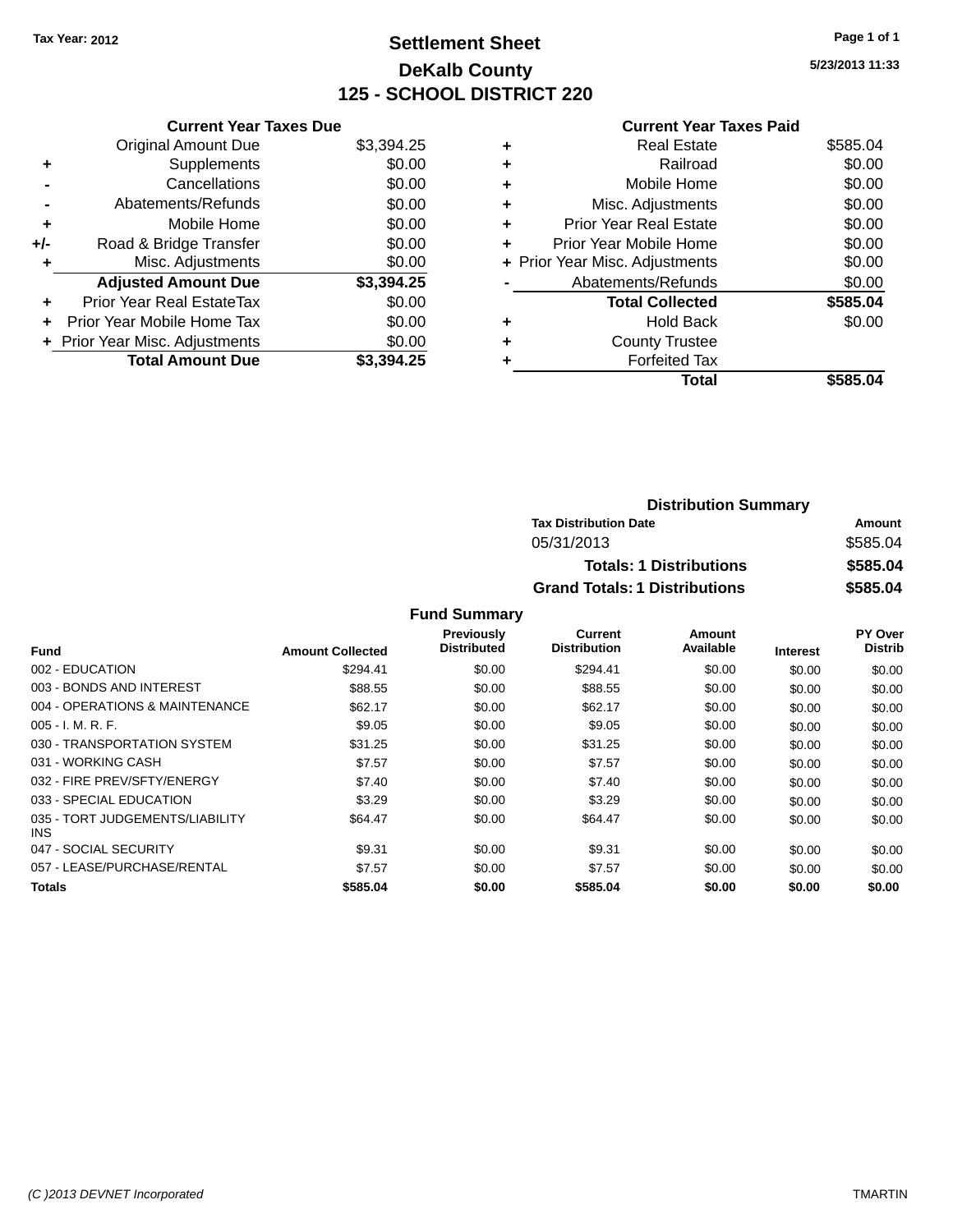# **Settlement Sheet Tax Year: 2012 Page 1 of 1 DeKalb County 126 - SCHOOL DISTRICT 269**

**5/23/2013 11:33**

#### **Current Year Taxes Paid**

|     | <b>Current Year Taxes Due</b>  |              |
|-----|--------------------------------|--------------|
|     | <b>Original Amount Due</b>     | \$266,835.17 |
| ٠   | Supplements                    | \$0.00       |
|     | Cancellations                  | \$0.00       |
|     | Abatements/Refunds             | \$0.00       |
| ٠   | Mobile Home                    | \$0.00       |
| +/- | Road & Bridge Transfer         | \$0.00       |
| ٠   | Misc. Adjustments              | \$0.00       |
|     | <b>Adjusted Amount Due</b>     | \$266,835.17 |
| ÷   | Prior Year Real EstateTax      | \$0.00       |
| ÷   | Prior Year Mobile Home Tax     | \$0.00       |
|     | + Prior Year Misc. Adjustments | \$0.00       |
|     | <b>Total Amount Due</b>        | \$266,835.17 |
|     |                                |              |

| <b>Real Estate</b>            | \$56,161.06                    |
|-------------------------------|--------------------------------|
| Railroad                      | \$0.00                         |
| Mobile Home                   | \$0.00                         |
| Misc. Adjustments             | \$0.00                         |
| <b>Prior Year Real Estate</b> | \$0.00                         |
| Prior Year Mobile Home        | \$0.00                         |
|                               | \$0.00                         |
| Abatements/Refunds            | \$0.00                         |
| <b>Total Collected</b>        | \$56,161.06                    |
| <b>Hold Back</b>              | \$0.00                         |
| <b>County Trustee</b>         |                                |
| <b>Forfeited Tax</b>          |                                |
| <b>Total</b>                  | \$56,161.06                    |
|                               | + Prior Year Misc. Adjustments |

| <b>Distribution Summary</b>          |             |  |  |  |  |
|--------------------------------------|-------------|--|--|--|--|
| <b>Tax Distribution Date</b>         | Amount      |  |  |  |  |
| 05/31/2013                           | \$56,161.06 |  |  |  |  |
| <b>Totals: 1 Distributions</b>       | \$56,161.06 |  |  |  |  |
| <b>Grand Totals: 1 Distributions</b> | \$56,161.06 |  |  |  |  |

| <b>Fund</b>                                   | <b>Amount Collected</b> | <b>Previously</b><br><b>Distributed</b> | Current<br><b>Distribution</b> | Amount<br>Available | <b>Interest</b> | PY Over<br><b>Distrib</b> |
|-----------------------------------------------|-------------------------|-----------------------------------------|--------------------------------|---------------------|-----------------|---------------------------|
| 002 - EDUCATION                               | \$36,074.68             | \$0.00                                  | \$36,074.68                    | \$0.00              | \$0.00          | \$0.00                    |
| 003 - BONDS AND INTEREST                      | \$0.00                  | \$0.00                                  | \$0.00                         | \$0.00              | \$0.00          | \$0.00                    |
| 004 - OPERATIONS & MAINTENANCE                | \$9.448.14              | \$0.00                                  | \$9,448.14                     | \$0.00              | \$0.00          | \$0.00                    |
| $005 - I. M. R. F.$                           | \$1.009.21              | \$0.00                                  | \$1.009.21                     | \$0.00              | \$0.00          | \$0.00                    |
| 030 - TRANSPORTATION SYSTEM                   | \$2,061.39              | \$0.00                                  | \$2,061.39                     | \$0.00              | \$0.00          | \$0.00                    |
| 031 - WORKING CASH                            | \$858.93                | \$0.00                                  | \$858.93                       | \$0.00              | \$0.00          | \$0.00                    |
| 033 - SPECIAL EDUCATION                       | \$343.59                | \$0.00                                  | \$343.59                       | \$0.00              | \$0.00          | \$0.00                    |
| 035 - TORT JUDGEMENTS/LIABILITY<br><b>INS</b> | \$5.355.91              | \$0.00                                  | \$5.355.91                     | \$0.00              | \$0.00          | \$0.00                    |
| 047 - SOCIAL SECURITY                         | \$1.009.21              | \$0.00                                  | \$1.009.21                     | \$0.00              | \$0.00          | \$0.00                    |
| <b>Totals</b>                                 | \$56,161.06             | \$0.00                                  | \$56.161.06                    | \$0.00              | \$0.00          | \$0.00                    |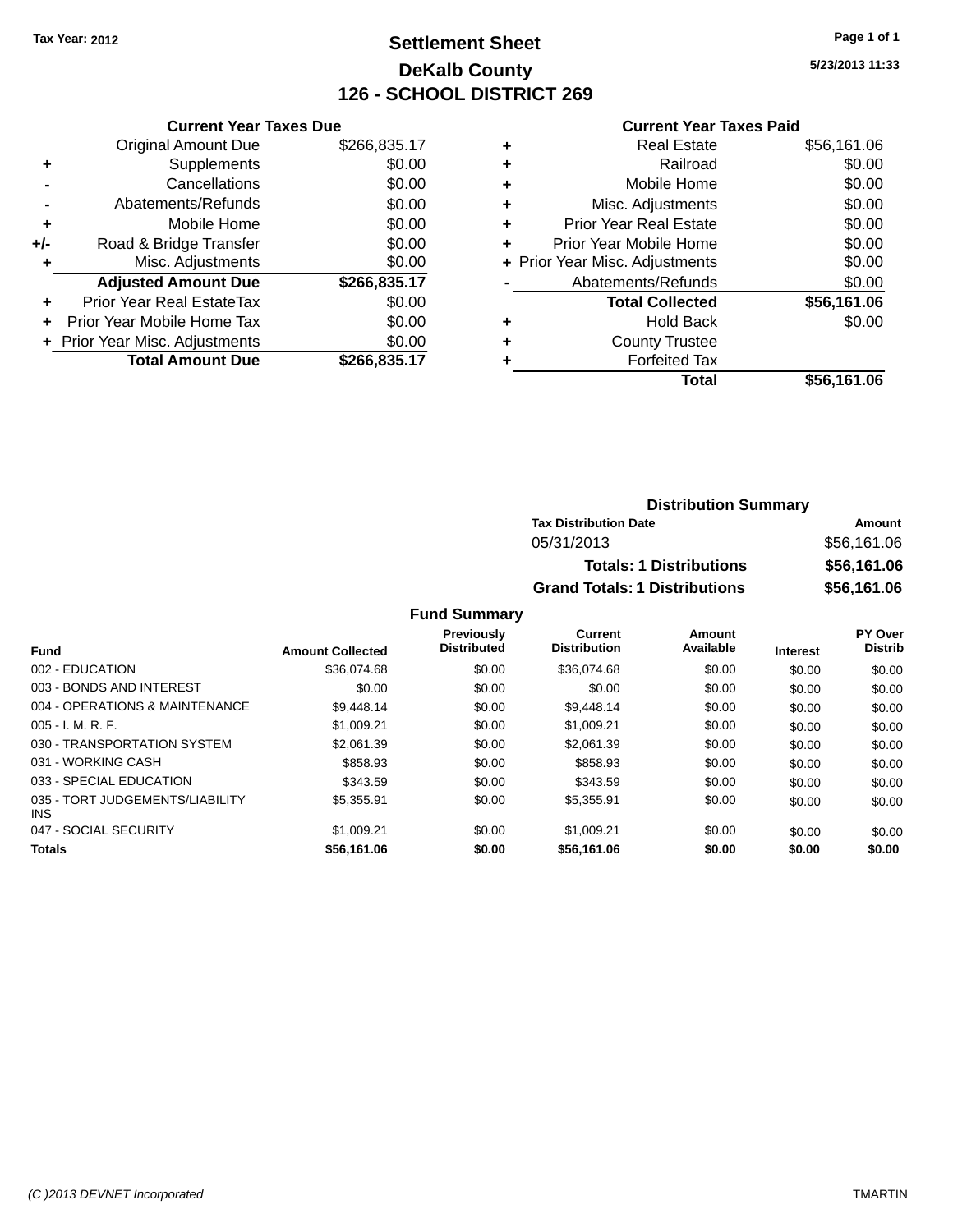# **Settlement Sheet Tax Year: 2012 Page 1 of 1 DeKalb County 127 - SCHOOL DISTRICT 271**

**5/23/2013 11:33**

#### **Current Year Taxes Paid**

|     | <b>Current Year Taxes Due</b>  |             |
|-----|--------------------------------|-------------|
|     | <b>Original Amount Due</b>     | \$62,890.38 |
| ÷   | Supplements                    | \$0.00      |
|     | Cancellations                  | \$0.00      |
|     | Abatements/Refunds             | \$0.00      |
| ٠   | Mobile Home                    | \$0.00      |
| +/- | Road & Bridge Transfer         | \$0.00      |
|     | Misc. Adjustments              | \$0.00      |
|     | <b>Adjusted Amount Due</b>     | \$62,890.38 |
| ٠   | Prior Year Real EstateTax      | \$0.00      |
|     | Prior Year Mobile Home Tax     | \$0.00      |
|     | + Prior Year Misc. Adjustments | \$0.00      |
|     | <b>Total Amount Due</b>        | \$62.890.38 |
|     |                                |             |

|   | <b>Real Estate</b>             | \$8,486.04 |
|---|--------------------------------|------------|
| ٠ | Railroad                       | \$0.00     |
| ٠ | Mobile Home                    | \$0.00     |
| ٠ | Misc. Adjustments              | \$0.00     |
| ٠ | <b>Prior Year Real Estate</b>  | \$0.00     |
| ٠ | Prior Year Mobile Home         | \$0.00     |
|   | + Prior Year Misc. Adjustments | \$0.00     |
|   | Abatements/Refunds             | \$0.00     |
|   | <b>Total Collected</b>         | \$8,486.04 |
| ٠ | <b>Hold Back</b>               | \$0.00     |
| ٠ | <b>County Trustee</b>          |            |
| ٠ | <b>Forfeited Tax</b>           |            |
|   | Total                          | \$8,486.04 |
|   |                                |            |

| <b>Distribution Summary</b>          |            |  |
|--------------------------------------|------------|--|
| <b>Tax Distribution Date</b>         | Amount     |  |
| 05/31/2013                           | \$8.486.04 |  |
| <b>Totals: 1 Distributions</b>       | \$8,486.04 |  |
| <b>Grand Totals: 1 Distributions</b> | \$8,486.04 |  |

|                                         |                         | Previously         | Current             | Amount    |                 | <b>PY Over</b> |
|-----------------------------------------|-------------------------|--------------------|---------------------|-----------|-----------------|----------------|
| <b>Fund</b>                             | <b>Amount Collected</b> | <b>Distributed</b> | <b>Distribution</b> | Available | <b>Interest</b> | <b>Distrib</b> |
| 002 - EDUCATION                         | \$4,377.06              | \$0.00             | \$4,377.06          | \$0.00    | \$0.00          | \$0.00         |
| 003 - BONDS AND INTEREST                | \$1,680.48              | \$0.00             | \$1,680.48          | \$0.00    | \$0.00          | \$0.00         |
| 004 - OPERATIONS & MAINTENANCE          | \$750.36                | \$0.00             | \$750.36            | \$0.00    | \$0.00          | \$0.00         |
| $005 - I. M. R. F.$                     | \$218.85                | \$0.00             | \$218.85            | \$0.00    | \$0.00          | \$0.00         |
| 030 - TRANSPORTATION SYSTEM             | \$225.12                | \$0.00             | \$225.12            | \$0.00    | \$0.00          | \$0.00         |
| 031 - WORKING CASH                      | \$42.68                 | \$0.00             | \$42.68             | \$0.00    | \$0.00          | \$0.00         |
| 032 - FIRE PREV/SFTY/ENERGY             | \$3.45                  | \$0.00             | \$3.45              | \$0.00    | \$0.00          | \$0.00         |
| 033 - SPECIAL EDUCATION                 | \$34.49                 | \$0.00             | \$34.49             | \$0.00    | \$0.00          | \$0.00         |
| 035 - TORT JUDGEMENTS/LIABILITY<br>INS. | \$281.39                | \$0.00             | \$281.39            | \$0.00    | \$0.00          | \$0.00         |
| 047 - SOCIAL SECURITY                   | \$187.59                | \$0.00             | \$187.59            | \$0.00    | \$0.00          | \$0.00         |
| 057 - LEASE/PURCHASE/RENTAL             | \$46.90                 | \$0.00             | \$46.90             | \$0.00    | \$0.00          | \$0.00         |
| 109 - PRIOR YEAR ADJUSTMENT             | \$637.67                | \$0.00             | \$637.67            | \$0.00    | \$0.00          | \$0.00         |
| Totals                                  | \$8,486.04              | \$0.00             | \$8,486.04          | \$0.00    | \$0.00          | \$0.00         |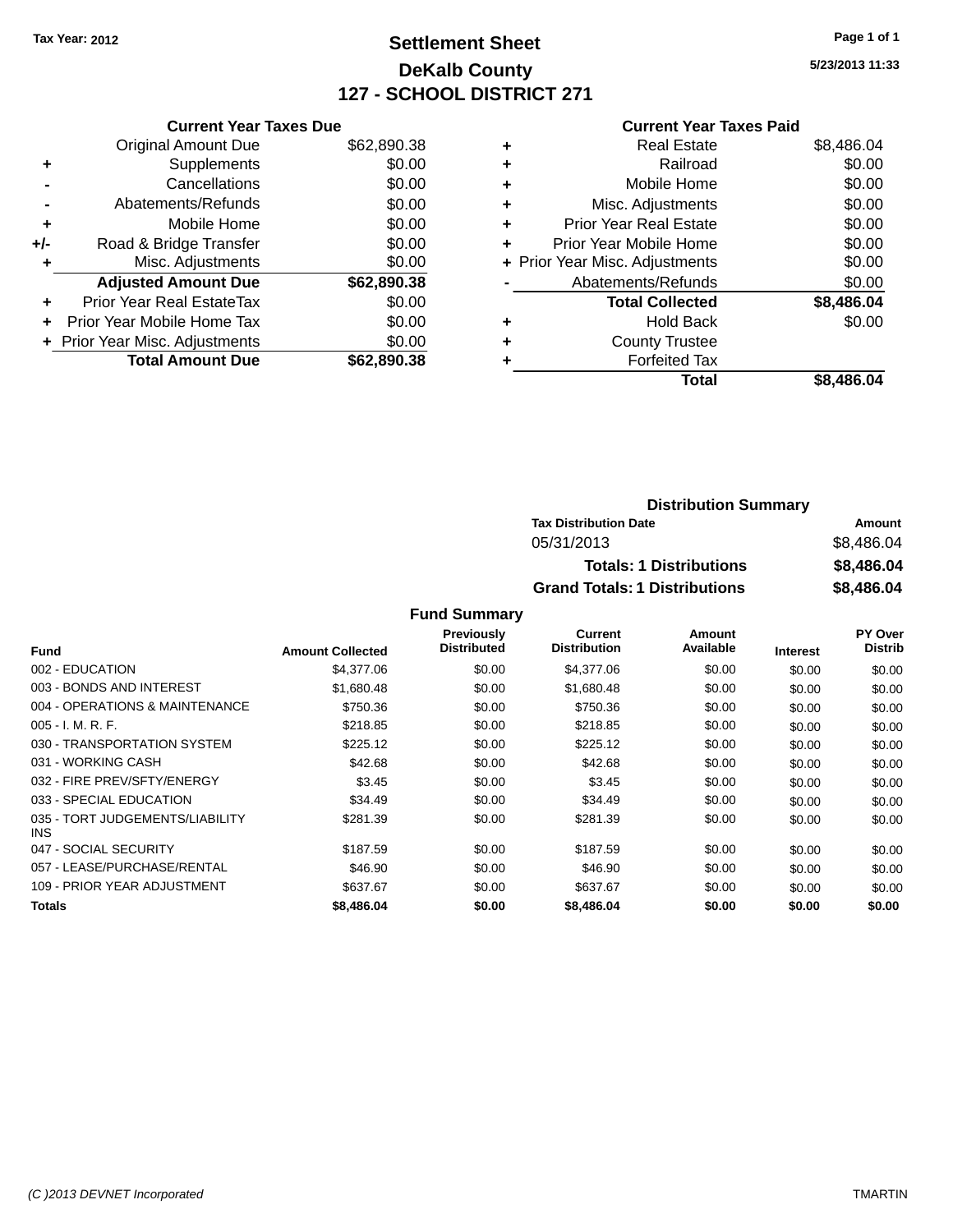# **Settlement Sheet Tax Year: 2012 Page 1 of 1 DeKalb County 128 - SCHOOL DISTRICT 300**

**5/23/2013 11:33**

#### **Current Year Taxes Paid**

|     | <b>Current Year Taxes Due</b>  |            |
|-----|--------------------------------|------------|
|     | <b>Original Amount Due</b>     | \$8,457.68 |
| ÷   | Supplements                    | \$0.00     |
|     | Cancellations                  | \$0.00     |
|     | Abatements/Refunds             | \$0.00     |
| ٠   | Mobile Home                    | \$0.00     |
| +/- | Road & Bridge Transfer         | \$0.00     |
|     | Misc. Adjustments              | \$0.00     |
|     | <b>Adjusted Amount Due</b>     | \$8,457.68 |
| ÷   | Prior Year Real EstateTax      | \$0.00     |
| ÷   | Prior Year Mobile Home Tax     | \$0.00     |
|     | + Prior Year Misc. Adjustments | \$0.00     |
|     | <b>Total Amount Due</b>        | \$8,457.68 |

| ٠ | <b>Real Estate</b>             | \$2,962.13 |
|---|--------------------------------|------------|
| ٠ | Railroad                       | \$0.00     |
| ٠ | Mobile Home                    | \$0.00     |
| ٠ | Misc. Adjustments              | \$0.00     |
| ٠ | <b>Prior Year Real Estate</b>  | \$0.00     |
| ٠ | Prior Year Mobile Home         | \$0.00     |
|   | + Prior Year Misc. Adjustments | \$0.00     |
|   | Abatements/Refunds             | \$0.00     |
|   | <b>Total Collected</b>         | \$2,962.13 |
| ٠ | Hold Back                      | \$0.00     |
| ٠ | <b>County Trustee</b>          |            |
| ٠ | <b>Forfeited Tax</b>           |            |
|   | Total                          | \$2,962.13 |
|   |                                |            |

| <b>Distribution Summary</b>          |            |
|--------------------------------------|------------|
| <b>Tax Distribution Date</b>         | Amount     |
| 05/31/2013                           | \$2,962.13 |
| <b>Totals: 1 Distributions</b>       | \$2,962.13 |
| <b>Grand Totals: 1 Distributions</b> | \$2,962.13 |

|                                               |                         | <b>Previously</b>  | Current             | Amount    |                 | <b>PY Over</b> |
|-----------------------------------------------|-------------------------|--------------------|---------------------|-----------|-----------------|----------------|
| <b>Fund</b>                                   | <b>Amount Collected</b> | <b>Distributed</b> | <b>Distribution</b> | Available | <b>Interest</b> | <b>Distrib</b> |
| 002 - EDUCATION                               | \$1.977.47              | \$0.00             | \$1.977.47          | \$0.00    | \$0.00          | \$0.00         |
| 003 - BONDS AND INTEREST                      | \$441.30                | \$0.00             | \$441.30            | \$0.00    | \$0.00          | \$0.00         |
| 004 - OPERATIONS & MAINTENANCE                | \$210.82                | \$0.00             | \$210.82            | \$0.00    | \$0.00          | \$0.00         |
| $005 - I. M. R. F.$                           | \$39.53                 | \$0.00             | \$39.53             | \$0.00    | \$0.00          | \$0.00         |
| 030 - TRANSPORTATION SYSTEM                   | \$56.14                 | \$0.00             | \$56.14             | \$0.00    | \$0.00          | \$0.00         |
| 031 - WORKING CASH                            | \$0.31                  | \$0.00             | \$0.31              | \$0.00    | \$0.00          | \$0.00         |
| 033 - SPECIAL EDUCATION                       | \$190.13                | \$0.00             | \$190.13            | \$0.00    | \$0.00          | \$0.00         |
| 035 - TORT JUDGEMENTS/LIABILITY<br><b>INS</b> | \$0.89                  | \$0.00             | \$0.89              | \$0.00    | \$0.00          | \$0.00         |
| 047 - SOCIAL SECURITY                         | \$45.54                 | \$0.00             | \$45.54             | \$0.00    | \$0.00          | \$0.00         |
| <b>Totals</b>                                 | \$2,962.13              | \$0.00             | \$2,962.13          | \$0.00    | \$0.00          | \$0.00         |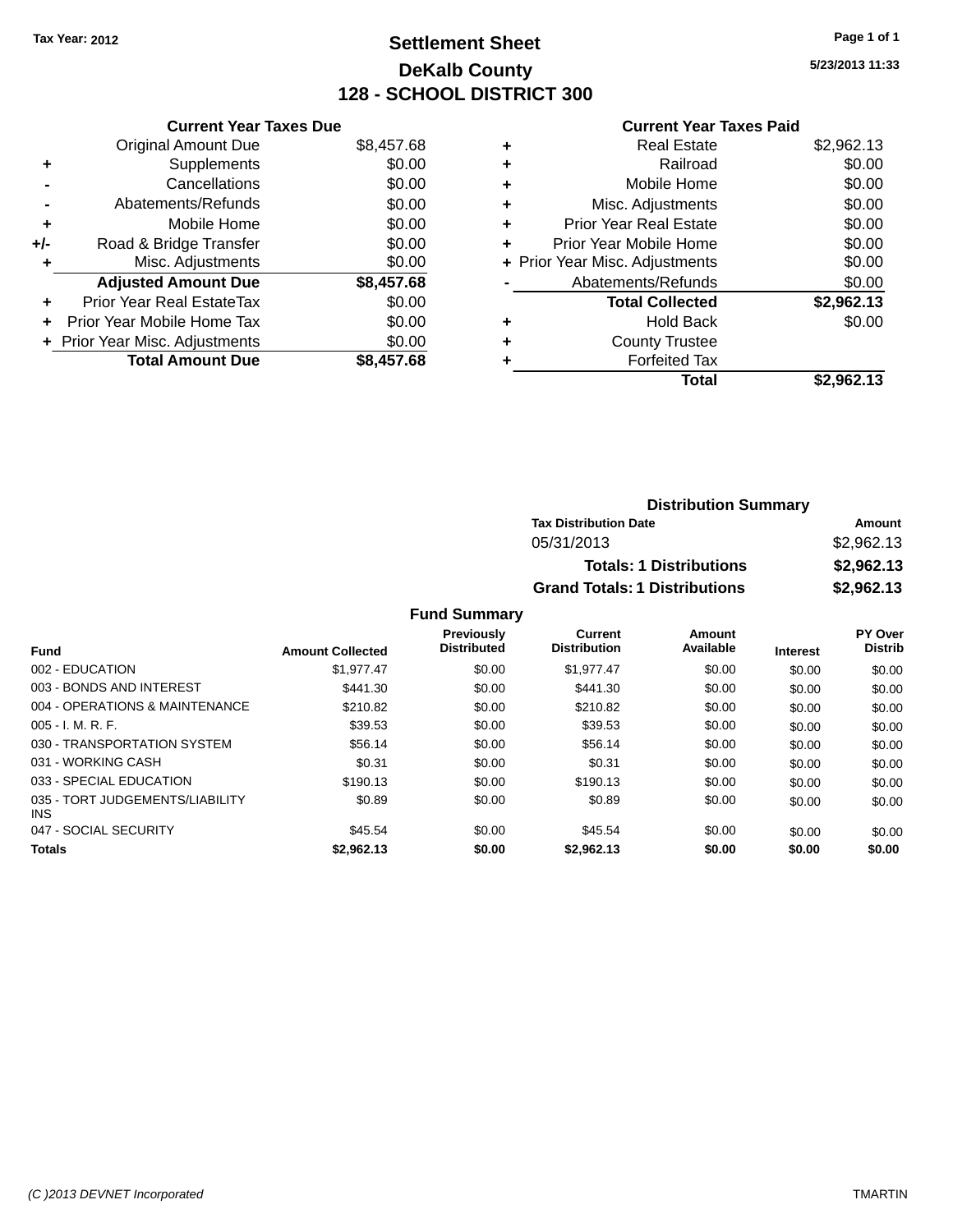# **Settlement Sheet Tax Year: 2012 Page 1 of 1 DeKalb County 129 - SCHOOL DISTRICT 301**

**5/23/2013 11:33**

|     | <b>Current Year Taxes Due</b>  |            |
|-----|--------------------------------|------------|
|     | <b>Original Amount Due</b>     | \$8,645.59 |
| ٠   | Supplements                    | \$0.00     |
|     | Cancellations                  | \$0.00     |
|     | Abatements/Refunds             | \$0.00     |
| ٠   | Mobile Home                    | \$0.00     |
| +/- | Road & Bridge Transfer         | \$0.00     |
|     | Misc. Adjustments              | \$0.00     |
|     | <b>Adjusted Amount Due</b>     | \$8,645.59 |
| ÷   | Prior Year Real EstateTax      | \$0.00     |
|     | Prior Year Mobile Home Tax     | \$0.00     |
|     | + Prior Year Misc. Adjustments | \$0.00     |
|     | <b>Total Amount Due</b>        | \$8.645.59 |
|     |                                |            |

## **Current Year Taxes Paid**

| Real Estate                    | \$0.00 |
|--------------------------------|--------|
| Railroad                       | \$0.00 |
| Mobile Home                    | \$0.00 |
| Misc. Adjustments              | \$0.00 |
| <b>Prior Year Real Estate</b>  | \$0.00 |
| Prior Year Mobile Home         | \$0.00 |
| + Prior Year Misc. Adjustments | \$0.00 |
| Abatements/Refunds             | \$0.00 |
| <b>Total Collected</b>         | \$0.00 |
| <b>Hold Back</b>               | \$0.00 |
| <b>County Trustee</b>          |        |
| <b>Forfeited Tax</b>           |        |
| Total                          |        |
|                                |        |

|                                                     |                         | <b>Fund Summary</b>                     |                                |                     |                 |                           |
|-----------------------------------------------------|-------------------------|-----------------------------------------|--------------------------------|---------------------|-----------------|---------------------------|
| <b>Fund</b>                                         | <b>Amount Collected</b> | <b>Previously</b><br><b>Distributed</b> | Current<br><b>Distribution</b> | Amount<br>Available | <b>Interest</b> | PY Over<br><b>Distrib</b> |
| 002 - EDUCATION                                     | \$0.00                  | \$0.00                                  | \$0.00                         | \$0.00              | \$0.00          | \$0.00                    |
| 003 - BONDS AND INTEREST                            | \$0.00                  | \$0.00                                  | \$0.00                         | \$0.00              | \$0.00          | \$0.00                    |
| 004 - OPERATIONS & MAINTENANCE                      | \$0.00                  | \$0.00                                  | \$0.00                         | \$0.00              | \$0.00          | \$0.00                    |
| $005 - I. M. R. F.$                                 | \$0.00                  | \$0.00                                  | \$0.00                         | \$0.00              | \$0.00          | \$0.00                    |
| 030 - TRANSPORTATION SYSTEM                         | \$0.00                  | \$0.00                                  | \$0.00                         | \$0.00              | \$0.00          | \$0.00                    |
| 031 - WORKING CASH                                  | \$0.00                  | \$0.00                                  | \$0.00                         | \$0.00              | \$0.00          | \$0.00                    |
| 033 - SPECIAL EDUCATION                             | \$0.00                  | \$0.00                                  | \$0.00                         | \$0.00              | \$0.00          | \$0.00                    |
| 035 - TORT JUDGMENTS, LIABILITY<br><b>INSURANCE</b> | \$0.00                  | \$0.00                                  | \$0.00                         | \$0.00              | \$0.00          | \$0.00                    |
| 047 - SOCIAL SECURITY                               | \$0.00                  | \$0.00                                  | \$0.00                         | \$0.00              | \$0.00          | \$0.00                    |
| <b>Totals</b>                                       | \$0.00                  | \$0.00                                  | \$0.00                         | \$0.00              | \$0.00          | \$0.00                    |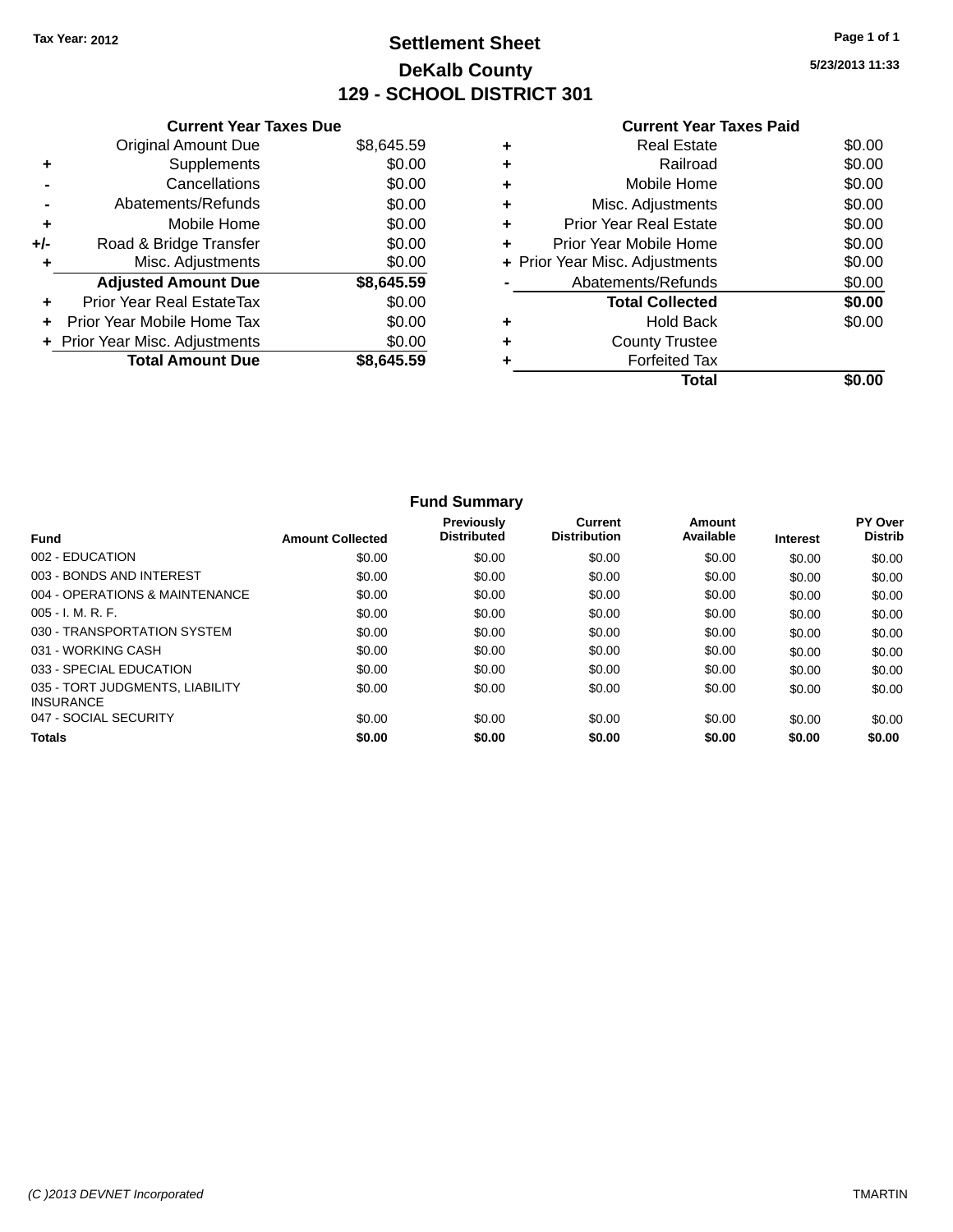## **Settlement Sheet Tax Year: 2012 Page 1 of 1 DeKalb County 130 - SCHOOL DISTRICT 302**

**5/23/2013 11:33**

#### **Current Year Taxes Paid**

|     | <b>Current Year Taxes Due</b>  |                |  |  |  |
|-----|--------------------------------|----------------|--|--|--|
|     | <b>Original Amount Due</b>     | \$1,800,196.23 |  |  |  |
| ÷   | Supplements                    | \$0.00         |  |  |  |
|     | Cancellations                  | \$0.00         |  |  |  |
|     | Abatements/Refunds             | \$0.00         |  |  |  |
| ٠   | Mobile Home                    | \$0.00         |  |  |  |
| +/- | Road & Bridge Transfer         | \$0.00         |  |  |  |
| ٠   | Misc. Adjustments              | \$0.00         |  |  |  |
|     | <b>Adjusted Amount Due</b>     | \$1,800,196.23 |  |  |  |
|     | Prior Year Real EstateTax      | (\$523.34)     |  |  |  |
|     | Prior Year Mobile Home Tax     | \$0.00         |  |  |  |
|     | + Prior Year Misc. Adjustments | \$350.74       |  |  |  |
|     | <b>Total Amount Due</b>        | \$1,800,023.63 |  |  |  |
|     |                                |                |  |  |  |

|   | <b>Real Estate</b>             | \$188,195.30 |
|---|--------------------------------|--------------|
| ٠ | Railroad                       | \$0.00       |
| ٠ | Mobile Home                    | \$0.00       |
| ٠ | Misc. Adjustments              | \$0.00       |
| ٠ | <b>Prior Year Real Estate</b>  | (\$523.34)   |
| ٠ | Prior Year Mobile Home         | \$0.00       |
|   | + Prior Year Misc. Adjustments | \$350.74     |
|   | Abatements/Refunds             | \$0.00       |
|   | <b>Total Collected</b>         | \$188,022.70 |
| ٠ | <b>Hold Back</b>               | \$0.00       |
| ٠ | <b>County Trustee</b>          |              |
|   | <b>Forfeited Tax</b>           |              |
|   | Total                          | \$188,022.70 |
|   |                                |              |

| <b>Distribution Summary</b>          |              |  |
|--------------------------------------|--------------|--|
| <b>Tax Distribution Date</b>         | Amount       |  |
| 05/31/2013                           | \$188,022.70 |  |
| <b>Totals: 1 Distributions</b>       | \$188,022.70 |  |
| <b>Grand Totals: 1 Distributions</b> | \$188,022.70 |  |

#### **Fund Summary**

| <b>Fund</b>                    | <b>Amount Collected</b> | <b>Previously</b><br><b>Distributed</b> | Current<br><b>Distribution</b> | Amount<br>Available | <b>Interest</b> | PY Over<br><b>Distrib</b> |
|--------------------------------|-------------------------|-----------------------------------------|--------------------------------|---------------------|-----------------|---------------------------|
| 002 - EDUCATION                | \$111,944.95            | \$0.00                                  | \$111.944.95                   | \$0.00              | \$0.00          | \$0.00                    |
| 003 - BONDS AND INTEREST       | \$36,123,11             | \$0.00                                  | \$36.123.11                    | \$0.00              | \$0.00          | \$0.00                    |
| 004 - OPERATIONS & MAINTENANCE | \$15,975.53             | \$0.00                                  | \$15,975.53                    | \$0.00              | \$0.00          | \$0.00                    |
| $005 - I. M. R. F.$            | \$1,902.04              | \$0.00                                  | \$1.902.04                     | \$0.00              | \$0.00          | \$0.00                    |
| 030 - TRANSPORTATION SYSTEM    | \$9,889.62              | \$0.00                                  | \$9,889.62                     | \$0.00              | \$0.00          | \$0.00                    |
| 031 - WORKING CASH             | \$380.56                | \$0.00                                  | \$380.56                       | \$0.00              | \$0.00          | \$0.00                    |
| 033 - SPECIAL EDUCATION        | \$9,144.30              | \$0.00                                  | \$9.144.30                     | \$0.00              | \$0.00          | \$0.00                    |
| 047 - SOCIAL SECURITY          | \$2,662.59              | \$0.00                                  | \$2.662.59                     | \$0.00              | \$0.00          | \$0.00                    |
| <b>Totals</b>                  | \$188,022.70            | \$0.00                                  | \$188,022.70                   | \$0.00              | \$0.00          | \$0.00                    |

## **Miscellaneous Adjustment Detail**

**Year Source Account Type**<br>
2011 RE - Real Estate Back Tax Collected **Amount Adjustment Description**<br>
\$350.74 HEYOB REDEMPTION 09 **Totals 1 entries \$350.74**

\$350.74 HEYOB REDEMPTION 09-25-478-001 by TBA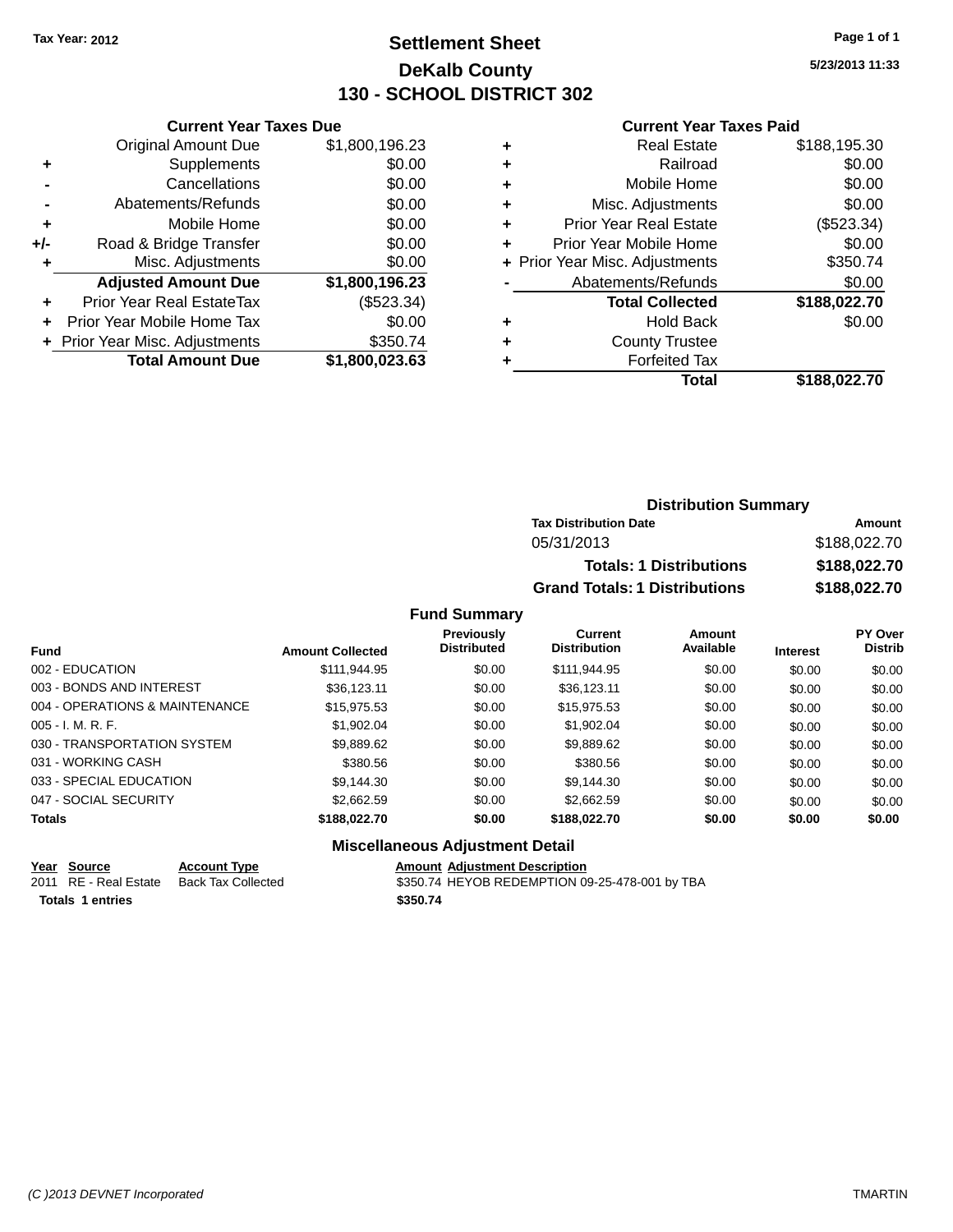## **Settlement Sheet Tax Year: 2012 Page 1 of 1 DeKalb County 131 - SCHOOL DISTRICT 424**

**5/23/2013 11:33**

#### **Current Year Taxes Paid**

|     | <b>Current Year Taxes Due</b>  |                 |  |  |  |
|-----|--------------------------------|-----------------|--|--|--|
|     | <b>Original Amount Due</b>     | \$10,036,846.30 |  |  |  |
| ٠   | Supplements                    | \$51,311.73     |  |  |  |
|     | Cancellations                  | \$64,061.12     |  |  |  |
|     | Abatements/Refunds             | \$0.00          |  |  |  |
| ٠   | Mobile Home                    | \$0.00          |  |  |  |
| +/- | Road & Bridge Transfer         | \$0.00          |  |  |  |
| ٠   | Misc. Adjustments              | \$0.00          |  |  |  |
|     | <b>Adjusted Amount Due</b>     | \$10,024,096.91 |  |  |  |
|     | Prior Year Real EstateTax      | (\$3,961.99)    |  |  |  |
|     | Prior Year Mobile Home Tax     | \$0.00          |  |  |  |
|     | + Prior Year Misc. Adjustments | \$0.00          |  |  |  |
|     | <b>Total Amount Due</b>        | \$10,020,134.92 |  |  |  |
|     |                                |                 |  |  |  |

|   | Total                          | \$1,163,548.04 |
|---|--------------------------------|----------------|
| ٠ | <b>Forfeited Tax</b>           |                |
| ٠ | <b>County Trustee</b>          |                |
| ٠ | <b>Hold Back</b>               | \$0.00         |
|   | <b>Total Collected</b>         | \$1,163,548.04 |
|   | Abatements/Refunds             | \$0.00         |
|   | + Prior Year Misc. Adjustments | \$0.00         |
| ٠ | Prior Year Mobile Home         | \$0.00         |
| ÷ | <b>Prior Year Real Estate</b>  | (\$3,961.99)   |
| ٠ | Misc. Adjustments              | \$0.00         |
| ٠ | Mobile Home                    | \$0.00         |
| ٠ | Railroad                       | \$0.00         |
| ٠ | <b>Real Estate</b>             | \$1,167,510.03 |
|   |                                |                |

## **Distribution Summary Tax Distribution Date Amount** 05/31/2013 \$1,163,548.04 **Totals: 1 Distributions \$1,163,548.04 Grand Totals: 1 Distributions \$1,163,548.04**

|                                         |                         | Previously<br><b>Distributed</b> | <b>Current</b><br><b>Distribution</b> | Amount<br>Available |                 | PY Over<br><b>Distrib</b> |
|-----------------------------------------|-------------------------|----------------------------------|---------------------------------------|---------------------|-----------------|---------------------------|
| <b>Fund</b>                             | <b>Amount Collected</b> |                                  |                                       |                     | <b>Interest</b> |                           |
| 002 - EDUCATION                         | \$631.527.34            | \$0.00                           | \$631,527.34                          | \$0.00              | \$0.00          | \$0.00                    |
| 003 - BONDS AND INTEREST                | \$238,272.53            | \$0.00                           | \$238,272.53                          | \$0.00              | \$0.00          | \$0.00                    |
| 004 - OPERATIONS & MAINTENANCE          | \$137.332.41            | \$0.00                           | \$137.332.41                          | \$0.00              | \$0.00          | \$0.00                    |
| $005 - I. M. R. F.$                     | \$28,178.80             | \$0.00                           | \$28,178.80                           | \$0.00              | \$0.00          | \$0.00                    |
| 030 - TRANSPORTATION SYSTEM             | \$43,549.28             | \$0.00                           | \$43,549.28                           | \$0.00              | \$0.00          | \$0.00                    |
| 031 - WORKING CASH                      | \$8.197.20              | \$0.00                           | \$8,197.20                            | \$0.00              | \$0.00          | \$0.00                    |
| 032 - FIRE PREV/SFTY/ENERGY             | \$1.025.09              | \$0.00                           | \$1,025.09                            | \$0.00              | \$0.00          | \$0.00                    |
| 033 - SPECIAL EDUCATION                 | \$10.248.53             | \$0.00                           | \$10.248.53                           | \$0.00              | \$0.00          | \$0.00                    |
| 035 - TORT JUDGEMENTS/LIABILITY<br>INS. | \$24,228.56             | \$0.00                           | \$24,228.56                           | \$0.00              | \$0.00          | \$0.00                    |
| 047 - SOCIAL SECURITY                   | \$35,865.20             | \$0.00                           | \$35,865.20                           | \$0.00              | \$0.00          | \$0.00                    |
| 057 - LEASE/PURCHASE/RENTAL             | \$5.123.10              | \$0.00                           | \$5.123.10                            | \$0.00              | \$0.00          | \$0.00                    |
| Totals                                  | \$1.163.548.04          | \$0.00                           | \$1.163.548.04                        | \$0.00              | \$0.00          | \$0.00                    |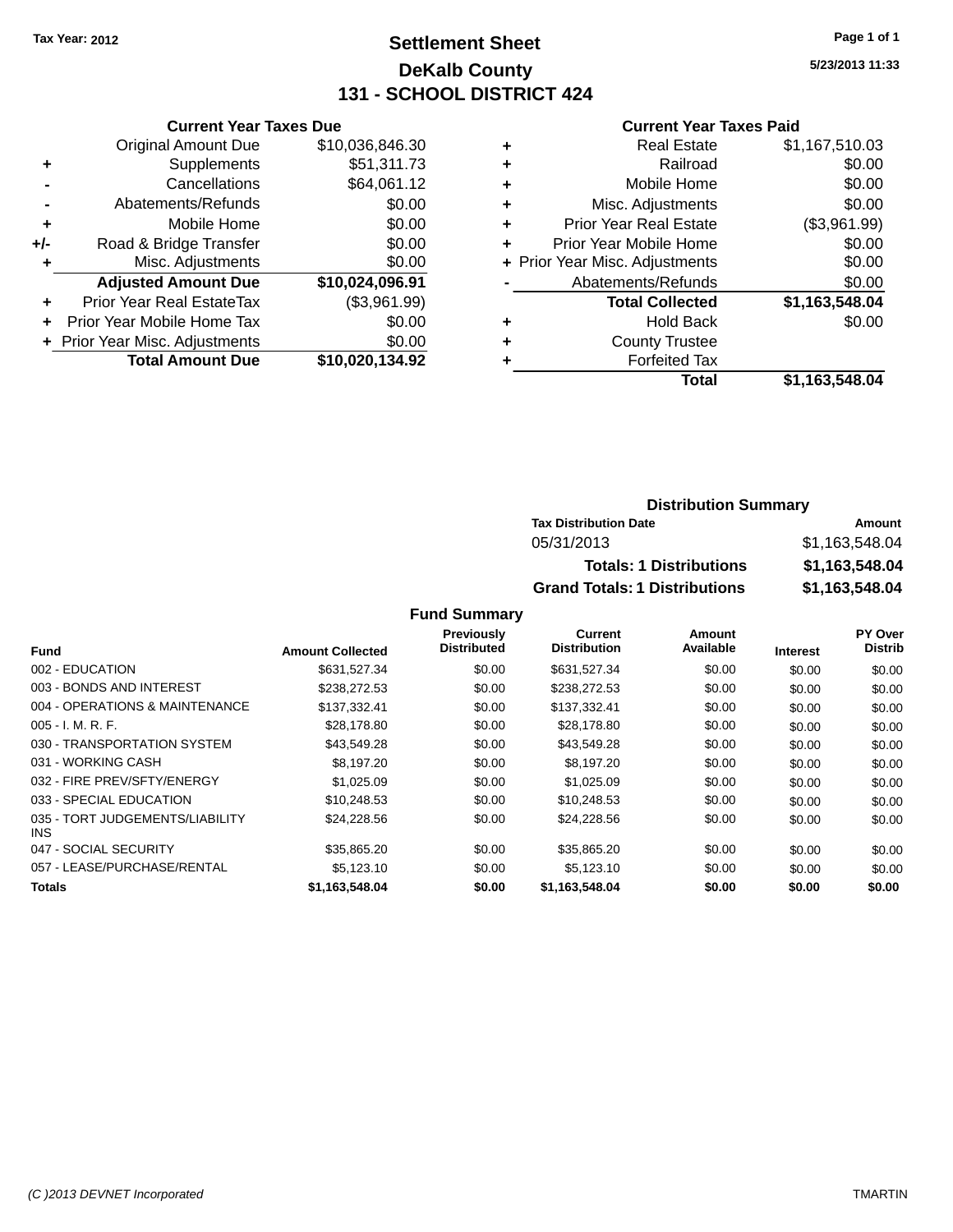## **Settlement Sheet Tax Year: 2012 Page 1 of 1 DeKalb County 132 - SCHOOL DISTRICT 425**

**5/23/2013 11:33**

#### **Current Year Taxes Paid**

|     | <b>Current Year Taxes Due</b>  |                |  |  |  |
|-----|--------------------------------|----------------|--|--|--|
|     | <b>Original Amount Due</b>     | \$7,456,483.29 |  |  |  |
| ÷   | Supplements                    | \$16,796.50    |  |  |  |
|     | Cancellations                  | \$18,879.27    |  |  |  |
|     | Abatements/Refunds             | \$5.42         |  |  |  |
| ٠   | Mobile Home                    | \$0.00         |  |  |  |
| +/- | Road & Bridge Transfer         | \$0.00         |  |  |  |
| ٠   | Misc. Adjustments              | \$0.00         |  |  |  |
|     | <b>Adjusted Amount Due</b>     | \$7,454,395.10 |  |  |  |
| ٠   | Prior Year Real EstateTax      | (\$3,525.34)   |  |  |  |
|     | Prior Year Mobile Home Tax     | \$0.00         |  |  |  |
|     | + Prior Year Misc. Adjustments | \$0.00         |  |  |  |
|     | <b>Total Amount Due</b>        | \$7,450,869.76 |  |  |  |
|     |                                |                |  |  |  |

|   | <b>Real Estate</b>             | \$766,421.34 |
|---|--------------------------------|--------------|
| ٠ | Railroad                       | \$0.00       |
| ٠ | Mobile Home                    | \$0.00       |
| ٠ | Misc. Adjustments              | \$0.00       |
| ٠ | <b>Prior Year Real Estate</b>  | (\$3,525.34) |
|   | Prior Year Mobile Home         | \$0.00       |
|   | + Prior Year Misc. Adjustments | \$0.00       |
|   | Abatements/Refunds             | \$5.42       |
|   | <b>Total Collected</b>         | \$762,890.58 |
| ٠ | <b>Hold Back</b>               | \$0.00       |
|   | <b>County Trustee</b>          |              |
|   | <b>Forfeited Tax</b>           |              |
|   | Total                          | \$762,890.58 |
|   |                                |              |

| <b>Distribution Summary</b>          |              |  |  |
|--------------------------------------|--------------|--|--|
| <b>Tax Distribution Date</b>         | Amount       |  |  |
| 05/31/2013                           | \$762,890.58 |  |  |
| <b>Totals: 1 Distributions</b>       | \$762,890.58 |  |  |
| <b>Grand Totals: 1 Distributions</b> | \$762,890.58 |  |  |

#### **Fund Summary**

|                                         |                         | Previously         | Current             | Amount    |                 | PY Over        |
|-----------------------------------------|-------------------------|--------------------|---------------------|-----------|-----------------|----------------|
| <b>Fund</b>                             | <b>Amount Collected</b> | <b>Distributed</b> | <b>Distribution</b> | Available | <b>Interest</b> | <b>Distrib</b> |
| 002 - EDUCATION                         | \$559,394.86            | \$0.00             | \$559,394.86        | \$0.00    | \$0.00          | \$0.00         |
| 003 - BONDS AND INTEREST                | \$39.784.74             | \$0.00             | \$39,784.74         | \$0.00    | \$0.00          | \$0.00         |
| 004 - OPERATIONS & MAINTENANCE          | \$52,317.51             | \$0.00             | \$52,317.51         | \$0.00    | \$0.00          | \$0.00         |
| $005 - I. M. R. F.$                     | \$8,320.85              | \$0.00             | \$8,320.85          | \$0.00    | \$0.00          | \$0.00         |
| 030 - TRANSPORTATION SYSTEM             | \$51,764.41             | \$0.00             | \$51,764.41         | \$0.00    | \$0.00          | \$0.00         |
| 031 - WORKING CASH                      | \$925.38                | \$0.00             | \$925.38            | \$0.00    | \$0.00          | \$0.00         |
| 032 - FIRE PREV/SFTY/ENERGY             | \$6,010,06              | \$0.00             | \$6,010.06          | \$0.00    | \$0.00          | \$0.00         |
| 033 - SPECIAL EDUCATION                 | \$14,790.16             | \$0.00             | \$14,790.16         | \$0.00    | \$0.00          | \$0.00         |
| 035 - TORT JUDGEMENTS/LIABILITY<br>INS. | \$16,454.78             | \$0.00             | \$16,454.78         | \$0.00    | \$0.00          | \$0.00         |
| 047 - SOCIAL SECURITY                   | \$13.127.83             | \$0.00             | \$13.127.83         | \$0.00    | \$0.00          | \$0.00         |
| 057 - LEASE/PURCHASE/RENTAL             | \$0.00                  | \$0.00             | \$0.00              | \$0.00    | \$0.00          | \$0.00         |
| Totals                                  | \$762,890.58            | \$0.00             | \$762,890.58        | \$0.00    | \$0.00          | \$0.00         |

### **Abatement Detail**

| Year Source             | <b>Account Type</b> |        | <b>Amount Adiustment Description</b>    |
|-------------------------|---------------------|--------|-----------------------------------------|
| 2012 RE - Real Estate   | PTAB Decision       |        | \$5.42 13-15-176-011 PTAB REFUND by TBA |
| <b>Totals 1 entries</b> |                     | \$5.42 |                                         |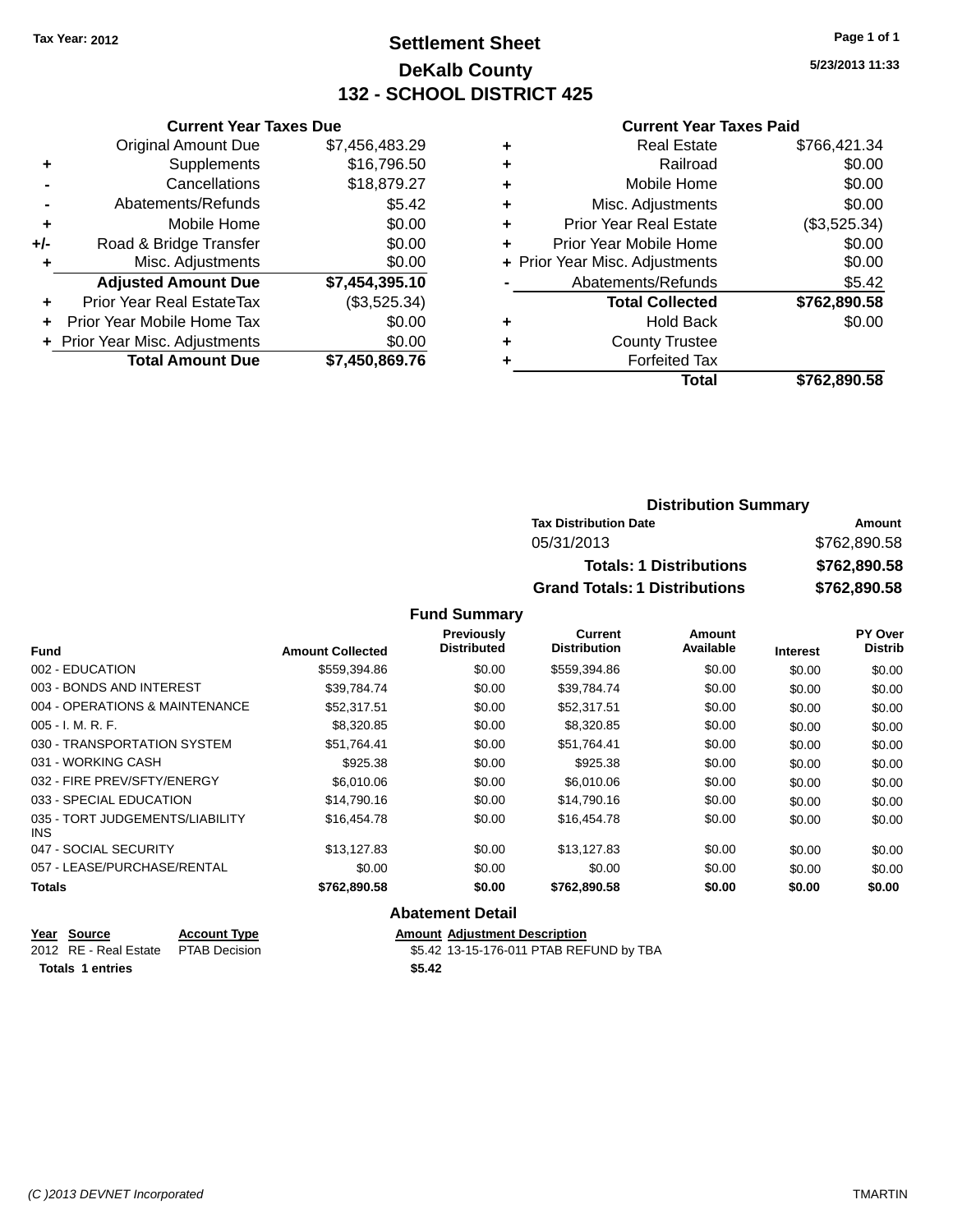## **Settlement Sheet Tax Year: 2012 Page 1 of 1 DeKalb County 133 - SCHOOL DISTRICT 426**

**5/23/2013 11:33**

#### **Current Year Taxes Paid**

|     | <b>Current Year Taxes Due</b>               |                |  |  |  |
|-----|---------------------------------------------|----------------|--|--|--|
|     | <b>Original Amount Due</b>                  | \$3,312,241.19 |  |  |  |
| ٠   | Supplements                                 | \$9,434.00     |  |  |  |
|     | Cancellations                               | \$10,768.33    |  |  |  |
|     | Abatements/Refunds                          | \$0.00         |  |  |  |
| ٠   | \$0.00<br>Mobile Home                       |                |  |  |  |
| +/- | \$0.00<br>Road & Bridge Transfer            |                |  |  |  |
| ٠   | Misc. Adjustments                           | \$0.00         |  |  |  |
|     | <b>Adjusted Amount Due</b>                  | \$3,310,906.86 |  |  |  |
| ÷   | Prior Year Real EstateTax                   | (\$6,317.94)   |  |  |  |
| ÷   | \$0.00<br><b>Prior Year Mobile Home Tax</b> |                |  |  |  |
|     | + Prior Year Misc. Adjustments              | \$0.00         |  |  |  |
|     | <b>Total Amount Due</b>                     | \$3,304,588.92 |  |  |  |

| ٠ | <b>Real Estate</b>             | \$410,344.21 |
|---|--------------------------------|--------------|
| ٠ | Railroad                       | \$0.00       |
| ٠ | Mobile Home                    | \$0.00       |
| ٠ | Misc. Adjustments              | \$0.00       |
| ٠ | <b>Prior Year Real Estate</b>  | (\$6,317.94) |
| ٠ | Prior Year Mobile Home         | \$0.00       |
|   | + Prior Year Misc. Adjustments | \$0.00       |
|   | Abatements/Refunds             | \$0.00       |
|   | <b>Total Collected</b>         | \$404,026.27 |
| ٠ | <b>Hold Back</b>               | \$0.00       |
| ٠ | <b>County Trustee</b>          |              |
| ٠ | <b>Forfeited Tax</b>           |              |
|   | Total                          | \$404,026.27 |
|   |                                |              |

| <b>Distribution Summary</b> |                                      |              |  |  |  |
|-----------------------------|--------------------------------------|--------------|--|--|--|
|                             | <b>Tax Distribution Date</b>         | Amount       |  |  |  |
|                             | 05/31/2013                           | \$404,026.27 |  |  |  |
|                             | <b>Totals: 1 Distributions</b>       | \$404,026.27 |  |  |  |
|                             | <b>Grand Totals: 1 Distributions</b> | \$404,026.27 |  |  |  |

|                                         |                         | <b>Previously</b>  | <b>Current</b>      | Amount    |                 | PY Over        |
|-----------------------------------------|-------------------------|--------------------|---------------------|-----------|-----------------|----------------|
| <b>Fund</b>                             | <b>Amount Collected</b> | <b>Distributed</b> | <b>Distribution</b> | Available | <b>Interest</b> | <b>Distrib</b> |
| 002 - EDUCATION                         | \$255,511.47            | \$0.00             | \$255,511.47        | \$0.00    | \$0.00          | \$0.00         |
| 003 - BONDS AND INTEREST                | \$65,326.19             | \$0.00             | \$65,326,19         | \$0.00    | \$0.00          | \$0.00         |
| 004 - OPERATIONS & MAINTENANCE          | \$45,282.45             | \$0.00             | \$45.282.45         | \$0.00    | \$0.00          | \$0.00         |
| $005 - I. M. R. F.$                     | \$6.099.18              | \$0.00             | \$6,099.18          | \$0.00    | \$0.00          | \$0.00         |
| 030 - TRANSPORTATION SYSTEM             | \$14,930.79             | \$0.00             | \$14,930.79         | \$0.00    | \$0.00          | \$0.00         |
| 031 - WORKING CASH                      | \$2,831.02              | \$0.00             | \$2,831.02          | \$0.00    | \$0.00          | \$0.00         |
| 032 - FIRE PREV/SFTY/ENERGY             | \$1,811.65              | \$0.00             | \$1,811.65          | \$0.00    | \$0.00          | \$0.00         |
| 033 - SPECIAL EDUCATION                 | \$2,986.15              | \$0.00             | \$2,986.15          | \$0.00    | \$0.00          | \$0.00         |
| 035 - TORT JUDGEMENTS/LIABILITY<br>INS. | \$2,831.02              | \$0.00             | \$2,831.02          | \$0.00    | \$0.00          | \$0.00         |
| 047 - SOCIAL SECURITY                   | \$6,416.35              | \$0.00             | \$6,416.35          | \$0.00    | \$0.00          | \$0.00         |
| 057 - LEASE/PURCHASE/RENTAL             | \$0.00                  | \$0.00             | \$0.00              | \$0.00    | \$0.00          | \$0.00         |
| <b>Totals</b>                           | \$404.026.27            | \$0.00             | \$404.026.27        | \$0.00    | \$0.00          | \$0.00         |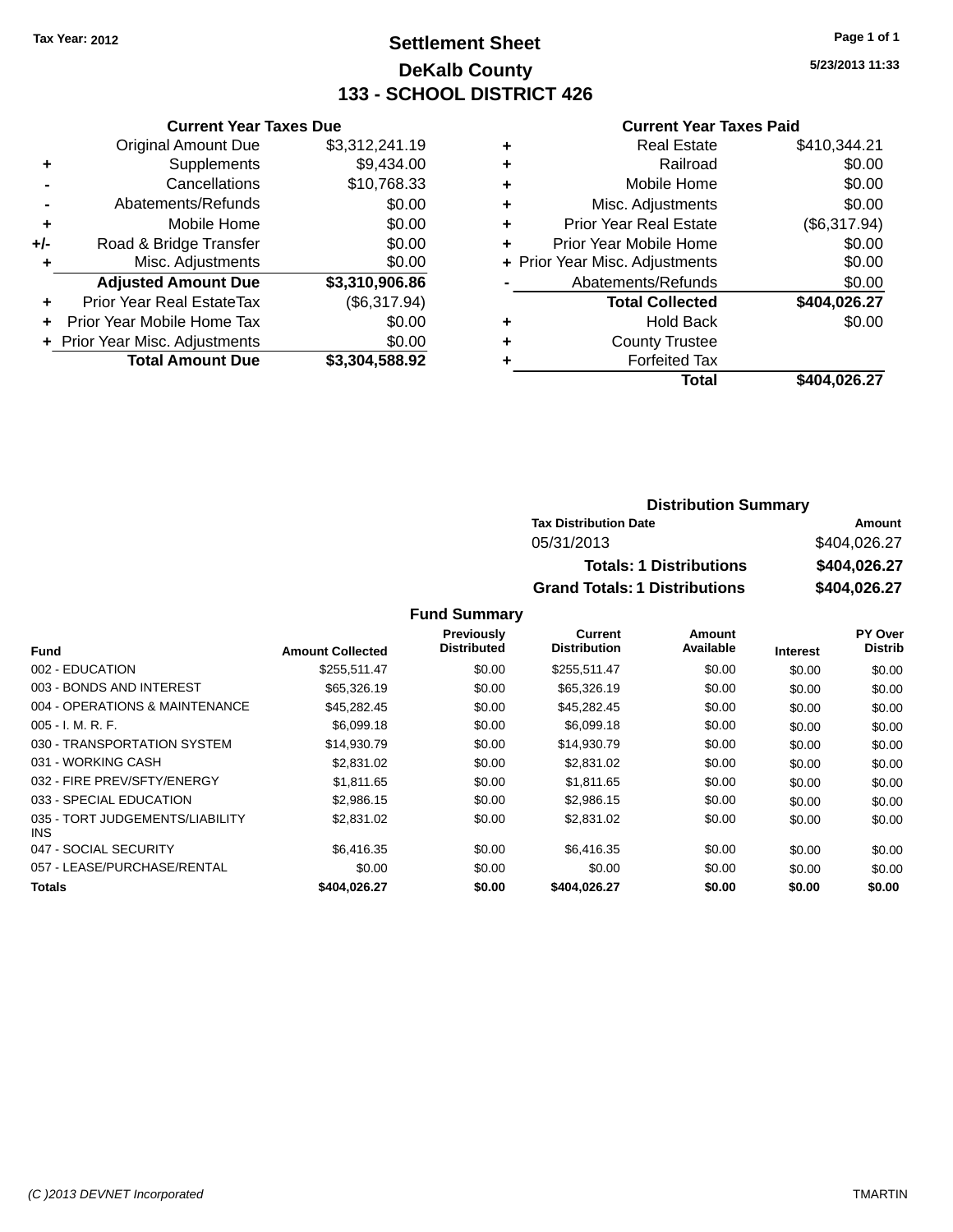## **Settlement Sheet Tax Year: 2012 Page 1 of 1 DeKalb County 134 - SCHOOL DISTRICT 427**

**5/23/2013 11:33**

#### **Current Year Taxes Paid**

|       | <b>Current Year Taxes Due</b>  |                 |  |  |  |  |
|-------|--------------------------------|-----------------|--|--|--|--|
|       | <b>Original Amount Due</b>     | \$28,448,944.75 |  |  |  |  |
| ٠     | Supplements                    | \$122,783.07    |  |  |  |  |
|       | Cancellations                  | \$152,212.42    |  |  |  |  |
|       | Abatements/Refunds             | \$0.00          |  |  |  |  |
| ٠     | Mobile Home                    | \$0.00          |  |  |  |  |
| $+/-$ | Road & Bridge Transfer         | \$0.00          |  |  |  |  |
| ٠     | Misc. Adjustments              | \$0.00          |  |  |  |  |
|       | <b>Adjusted Amount Due</b>     | \$28,419,515.40 |  |  |  |  |
| ÷     | Prior Year Real EstateTax      | \$11,238.27     |  |  |  |  |
|       | Prior Year Mobile Home Tax     | \$0.00          |  |  |  |  |
|       | + Prior Year Misc. Adjustments | \$2,372.32      |  |  |  |  |
|       | <b>Total Amount Due</b>        | \$28,433,125.99 |  |  |  |  |
|       |                                |                 |  |  |  |  |

|   | <b>Real Estate</b>             | \$2,762,852.36 |
|---|--------------------------------|----------------|
| ٠ | Railroad                       | \$0.00         |
| ٠ | Mobile Home                    | \$0.00         |
| ٠ | Misc. Adjustments              | \$0.00         |
| ٠ | <b>Prior Year Real Estate</b>  | \$11,238.27    |
| ٠ | Prior Year Mobile Home         | \$0.00         |
|   | + Prior Year Misc. Adjustments | \$2,372.32     |
|   | Abatements/Refunds             | \$0.00         |
|   | <b>Total Collected</b>         | \$2,776,462.95 |
| ٠ | Hold Back                      | \$0.00         |
|   | <b>County Trustee</b>          |                |
| ٠ | <b>Forfeited Tax</b>           |                |
|   | Total                          | \$2,776,462.95 |
|   |                                |                |

## **Distribution Summary Tax Distribution Date Amount** 05/31/2013 \$2,776,462.95 **Totals: 1 Distributions \$2,776,462.95 Grand Totals: 1 Distributions \$2,776,462.95**

#### **Fund Summary**

| <b>Fund</b>                    | <b>Amount Collected</b> | <b>Previously</b><br><b>Distributed</b> | Current<br><b>Distribution</b> | <b>Amount</b><br>Available | <b>Interest</b> | <b>PY Over</b><br><b>Distrib</b> |
|--------------------------------|-------------------------|-----------------------------------------|--------------------------------|----------------------------|-----------------|----------------------------------|
| 002 - EDUCATION                | \$1,768,276.50          | \$0.00                                  | \$1,768,276.50                 | \$0.00                     | \$0.00          | \$0.00                           |
| 003 - BONDS AND INTEREST       | \$430,185,16            | \$0.00                                  | \$430,185,16                   | \$0.00                     | \$0.00          | \$0.00                           |
| 004 - OPERATIONS & MAINTENANCE | \$253,263.40            | \$0.00                                  | \$253,263.40                   | \$0.00                     | \$0.00          | \$0.00                           |
| $005 - I. M. R. F.$            | \$57.278.43             | \$0.00                                  | \$57,278.43                    | \$0.00                     | \$0.00          | \$0.00                           |
| 030 - TRANSPORTATION SYSTEM    | \$101.804.57            | \$0.00                                  | \$101.804.57                   | \$0.00                     | \$0.00          | \$0.00                           |
| 031 - WORKING CASH             | \$22.181.17             | \$0.00                                  | \$22.181.17                    | \$0.00                     | \$0.00          | \$0.00                           |
| 032 - FIRE PREV/SFTY/ENERGY    | \$24.960.40             | \$0.00                                  | \$24.960.40                    | \$0.00                     | \$0.00          | \$0.00                           |
| 033 - SPECIAL EDUCATION        | \$19.965.54             | \$0.00                                  | \$19,965.54                    | \$0.00                     | \$0.00          | \$0.00                           |
| 047 - SOCIAL SECURITY          | \$76.366.61             | \$0.00                                  | \$76,366.61                    | \$0.00                     | \$0.00          | \$0.00                           |
| 057 - LEASE/PURCHASE/RENTAL    | \$22.181.17             | \$0.00                                  | \$22.181.17                    | \$0.00                     | \$0.00          | \$0.00                           |
| <b>Totals</b>                  | \$2,776,462.95          | \$0.00                                  | \$2,776,462.95                 | \$0.00                     | \$0.00          | \$0.00                           |

## **Miscellaneous Adjustment Detail**

| Year Source             | <b>Account Type</b>       | <b>Amount Adjustment Description</b>                  |
|-------------------------|---------------------------|-------------------------------------------------------|
| 2011 RE - Real Estate   | <b>Back Tax Collected</b> | \$768.19 MERRY OAKS REDEMPTION 06-21-353-001 by TBA   |
| 2011 RE - Real Estate   | <b>Back Tax Collected</b> | \$1,460.29 MERRY OAKS REDEMPTION 06-21-352-001 by TBA |
| 2011 RE - Real Estate   | <b>Back Tax Collected</b> | \$93.31 MERRY OAKS REDEMPTION 06-20-453-007 by TBA    |
| 2011 RE - Real Estate   | <b>Back Tax Collected</b> | \$50.53 MERRY OAKS REDEMPTION 06-20-451-001 by TBA    |
| <b>Totals 4 entries</b> |                           | \$2,372.32                                            |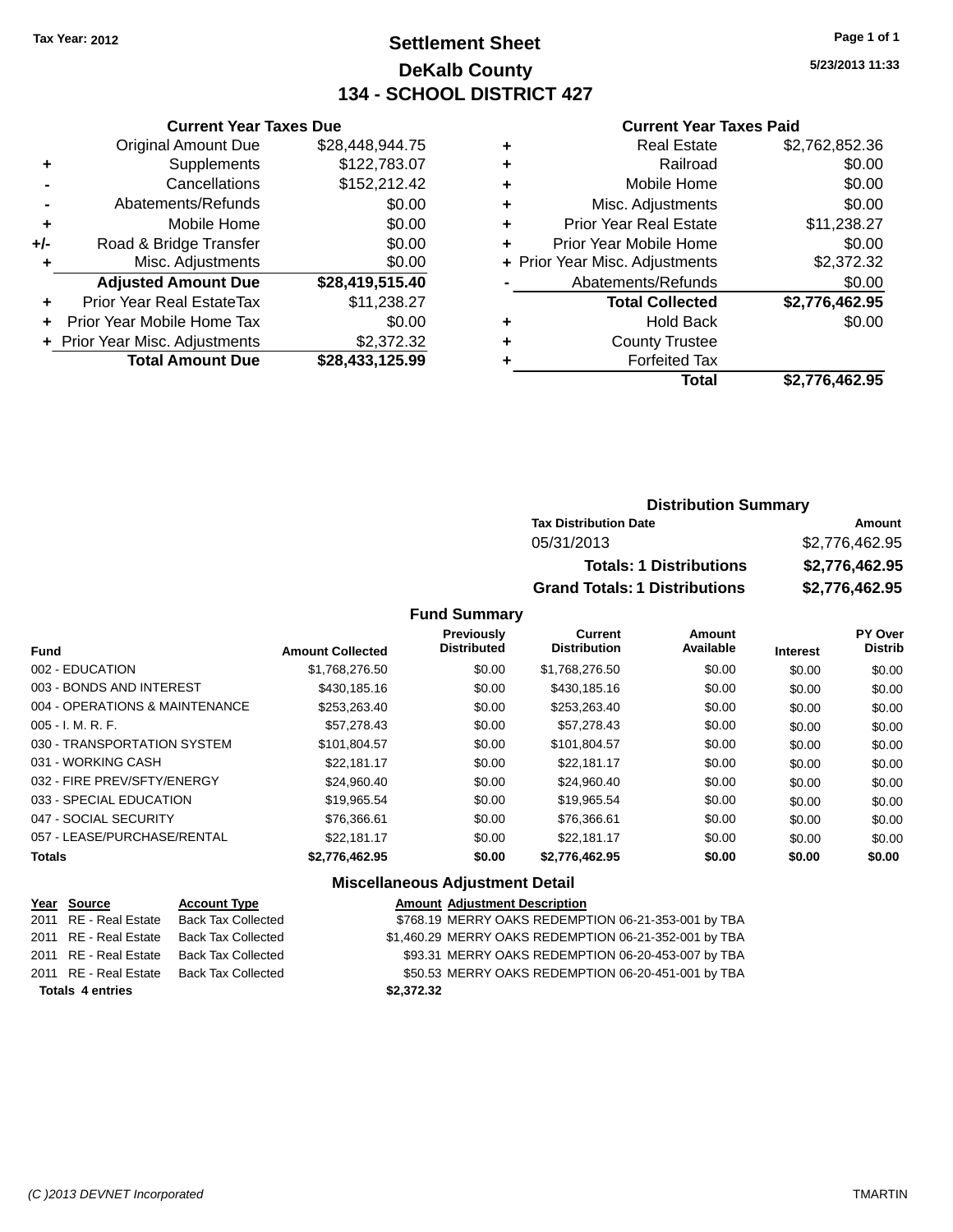## **Settlement Sheet Tax Year: 2012 Page 1 of 1 DeKalb County 135 - SCHOOL DISTRICT 428**

**5/23/2013 11:33**

#### **Current Year Taxes Paid**

|     | <b>Current Year Taxes Due</b> |                 |  |  |  |
|-----|-------------------------------|-----------------|--|--|--|
|     | <b>Original Amount Due</b>    | \$48,919,733.05 |  |  |  |
| ٠   | Supplements                   | \$903,802.49    |  |  |  |
|     | Cancellations                 | \$1,529,964.64  |  |  |  |
|     | Abatements/Refunds            | \$147.88        |  |  |  |
| ٠   | Mobile Home                   | \$0.00          |  |  |  |
| +/- | Road & Bridge Transfer        | \$0.00          |  |  |  |
| ٠   | Misc. Adjustments             | \$0.00          |  |  |  |
|     | <b>Adjusted Amount Due</b>    | \$48,293,423.02 |  |  |  |
| ٠   | Prior Year Real EstateTax     | \$2,932.58      |  |  |  |
| ٠   | Prior Year Mobile Home Tax    | \$0.00          |  |  |  |
|     | Prior Year Misc. Adjustments  | \$31.82         |  |  |  |
|     | <b>Total Amount Due</b>       | \$48,296,387.42 |  |  |  |
|     |                               |                 |  |  |  |

|   | <b>Real Estate</b>             | \$4,953,472.02 |
|---|--------------------------------|----------------|
| ٠ | Railroad                       | \$0.00         |
| ٠ | Mobile Home                    | \$0.00         |
| ٠ | Misc. Adjustments              | \$0.00         |
| ٠ | <b>Prior Year Real Estate</b>  | \$2,932.58     |
|   | Prior Year Mobile Home         | \$0.00         |
|   | + Prior Year Misc. Adjustments | \$31.82        |
|   | Abatements/Refunds             | \$147.88       |
|   | <b>Total Collected</b>         | \$4,956,288.54 |
| ٠ | <b>Hold Back</b>               | \$0.00         |
|   | <b>County Trustee</b>          |                |
|   | <b>Forfeited Tax</b>           |                |
|   | Total                          | \$4,956,288.54 |
|   |                                |                |

## **Distribution Summary Tax Distribution Date Amount** 05/31/2013 \$4,956,288.54 **Totals: 1 Distributions \$4,956,288.54 Grand Totals: 1 Distributions \$4,956,288.54**

**Fund Summary**

| <b>Fund</b>                             | <b>Amount Collected</b> | <b>Previously</b><br><b>Distributed</b> | Current<br><b>Distribution</b> | Amount<br>Available | <b>Interest</b> | <b>PY Over</b><br><b>Distrib</b> |
|-----------------------------------------|-------------------------|-----------------------------------------|--------------------------------|---------------------|-----------------|----------------------------------|
|                                         |                         |                                         |                                |                     |                 |                                  |
| 002 - EDUCATION                         | \$2,821,069.86          | \$0.00                                  | \$2,821,069.86                 | \$0.00              | \$0.00          | \$0.00                           |
| 003 - BONDS AND INTEREST                | \$482,975,46            | \$0.00                                  | \$482,975.46                   | \$0.00              | \$0.00          | \$0.00                           |
| 004 - OPERATIONS & MAINTENANCE          | \$528,950.00            | \$0.00                                  | \$528,950,00                   | \$0.00              | \$0.00          | \$0.00                           |
| $005 - I. M. R. F.$                     | \$109.633.10            | \$0.00                                  | \$109.633.10                   | \$0.00              | \$0.00          | \$0.00                           |
| 030 - TRANSPORTATION SYSTEM             | \$342,816.55            | \$0.00                                  | \$342.816.55                   | \$0.00              | \$0.00          | \$0.00                           |
| 031 - WORKING CASH                      | \$0.00                  | \$0.00                                  | \$0.00                         | \$0.00              | \$0.00          | \$0.00                           |
| 032 - FIRE PREV/SFTY/ENERGY             | \$52,041.03             | \$0.00                                  | \$52,041.03                    | \$0.00              | \$0.00          | \$0.00                           |
| 033 - SPECIAL EDUCATION                 | \$424.689.50            | \$0.00                                  | \$424,689.50                   | \$0.00              | \$0.00          | \$0.00                           |
| 035 - TORT JUDGEMENTS/LIABILITY<br>INS. | \$70.409.03             | \$0.00                                  | \$70.409.03                    | \$0.00              | \$0.00          | \$0.00                           |
| 047 - SOCIAL SECURITY                   | \$123,704.01            | \$0.00                                  | \$123,704.01                   | \$0.00              | \$0.00          | \$0.00                           |
| 057 - LEASE/PURCHASE/RENTAL             | \$0.00                  | \$0.00                                  | \$0.00                         | \$0.00              | \$0.00          | \$0.00                           |
| <b>Totals</b>                           | \$4,956,288.54          | \$0.00                                  | \$4,956,288.54                 | \$0.00              | \$0.00          | \$0.00                           |

#### **Miscellaneous Adjustment Detail**

| Year Source             | <b>Account Type</b> | <b>Amount Adiustment Description</b>                         |
|-------------------------|---------------------|--------------------------------------------------------------|
| 2011 RE - Real Estate   | Back Tax Collected  | \$31.82 DEK UNIVERSITY DEVEL REDEMPTION 08-16-100-009 by TBA |
| <b>Totals 1 entries</b> |                     | \$31.82                                                      |
|                         |                     |                                                              |

#### **Abatement Detail**

| Year Source                         | <b>Account Type</b> |          | <b>Amount Adjustment Description</b>      |
|-------------------------------------|---------------------|----------|-------------------------------------------|
| 2012 RE - Real Estate PTAB Decision |                     |          | \$141.25 08-29-200-003 PTAB REFUND by TBA |
| 2012 RE - Real Estate PTAB Decision |                     |          | \$2.89 08-12-451-008 PTAB REFUND by TBA   |
| 2012 RE - Real Estate PTAB Decision |                     |          | \$2.49 08-12-451-012 PTAB REFUND by TBA   |
| 2012 RE - Real Estate PTAB Decision |                     |          | \$1.25 08-12-451-013 PTAB REFUND by TBA   |
| <b>Totals 4 entries</b>             |                     | \$147.88 |                                           |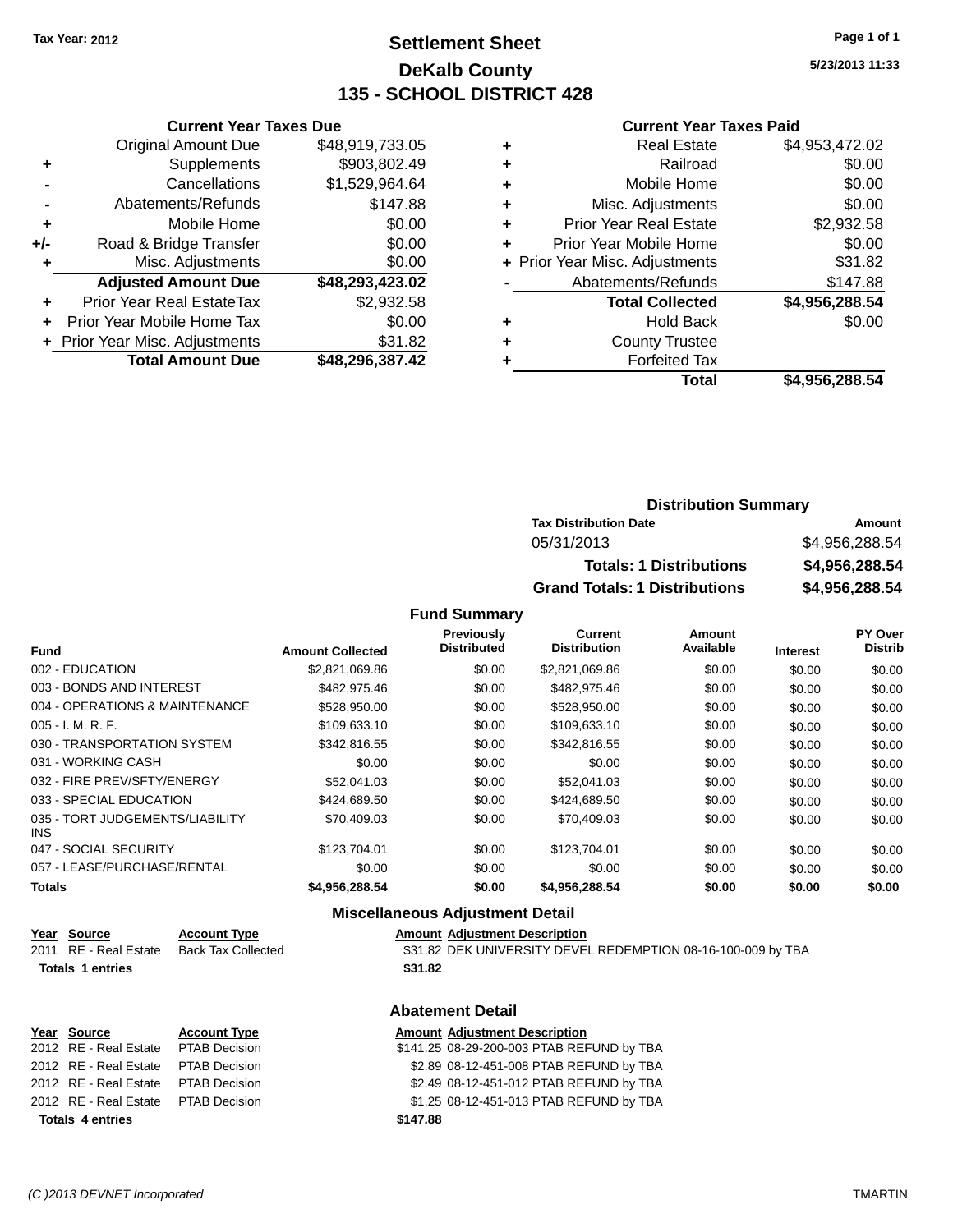## **Settlement Sheet Tax Year: 2012 Page 1 of 1 DeKalb County 136 - SCHOOL DISTRICT 429**

**5/23/2013 11:33**

|     | <b>Current Year Taxes Due</b>  |                |  |  |  |  |
|-----|--------------------------------|----------------|--|--|--|--|
|     | <b>Original Amount Due</b>     | \$4,747,205.45 |  |  |  |  |
| ٠   | Supplements                    | \$3,990.34     |  |  |  |  |
|     | Cancellations                  | \$4,850.50     |  |  |  |  |
|     | Abatements/Refunds             | \$0.00         |  |  |  |  |
| ٠   | Mobile Home                    | \$0.00         |  |  |  |  |
| +/- | Road & Bridge Transfer         | \$0.00         |  |  |  |  |
|     | Misc. Adjustments              | \$0.00         |  |  |  |  |
|     | <b>Adjusted Amount Due</b>     | \$4,746,345.29 |  |  |  |  |
| ÷   | Prior Year Real EstateTax      | \$0.00         |  |  |  |  |
|     | Prior Year Mobile Home Tax     | \$0.00         |  |  |  |  |
|     | + Prior Year Misc. Adjustments | \$151.10       |  |  |  |  |
|     | <b>Total Amount Due</b>        | \$4.746.496.39 |  |  |  |  |

### **Current Year Taxes Paid**

|   | <b>Real Estate</b>             | \$474,414.44 |
|---|--------------------------------|--------------|
| ٠ | Railroad                       | \$0.00       |
| ٠ | Mobile Home                    | \$0.00       |
| ٠ | Misc. Adjustments              | \$0.00       |
| ٠ | <b>Prior Year Real Estate</b>  | \$0.00       |
|   | Prior Year Mobile Home         | \$0.00       |
|   | + Prior Year Misc. Adjustments | \$151.10     |
|   | Abatements/Refunds             | \$0.00       |
|   | <b>Total Collected</b>         | \$474,565.54 |
| ٠ | <b>Hold Back</b>               | \$0.00       |
| ٠ | <b>County Trustee</b>          |              |
|   | <b>Forfeited Tax</b>           |              |
|   | Total                          | \$474,565.54 |
|   |                                |              |

|            | <b>Distribution Summary</b>          |              |  |
|------------|--------------------------------------|--------------|--|
|            | <b>Tax Distribution Date</b>         | Amount       |  |
| 05/31/2013 |                                      | \$474.565.54 |  |
|            | <b>Totals: 1 Distributions</b>       | \$474,565.54 |  |
|            | <b>Grand Totals: 1 Distributions</b> | \$474,565.54 |  |

#### **Fund Summary**

|                         | Previously | <b>Current</b>     | Amount              |                 | PY Over        |
|-------------------------|------------|--------------------|---------------------|-----------------|----------------|
| <b>Amount Collected</b> |            |                    |                     | <b>Interest</b> | <b>Distrib</b> |
| \$285,498.63            | \$0.00     | \$285,498.63       | \$0.00              | \$0.00          | \$0.00         |
| \$82,242.69             | \$0.00     | \$82,242.69        | \$0.00              | \$0.00          | \$0.00         |
| \$38,516.21             | \$0.00     | \$38,516.21        | \$0.00              | \$0.00          | \$0.00         |
| \$8,619.06              | \$0.00     | \$8,619.06         | \$0.00              | \$0.00          | \$0.00         |
| \$20,201.30             | \$0.00     | \$20,201.30        | \$0.00              | \$0.00          | \$0.00         |
| \$54.58                 | \$0.00     | \$54.58            | \$0.00              | \$0.00          | \$0.00         |
| \$21,116.74             | \$0.00     | \$21,116.74        | \$0.00              | \$0.00          | \$0.00         |
| \$8,619.06              | \$0.00     | \$8,619.06         | \$0.00              | \$0.00          | \$0.00         |
| \$9.697.27              | \$0.00     | \$9,697.27         | \$0.00              | \$0.00          | \$0.00         |
| \$0.00                  | \$0.00     | \$0.00             | \$0.00              | \$0.00          | \$0.00         |
| \$474,565.54            | \$0.00     | \$474,565.54       | \$0.00              | \$0.00          | \$0.00         |
|                         |            | <b>Distributed</b> | <b>Distribution</b> | Available       |                |

#### **Miscellaneous Adjustment Detail**

|                         | Year Source           | <b>Account Type</b> | <b>Amount Adiustment Description</b>             |
|-------------------------|-----------------------|---------------------|--------------------------------------------------|
|                         | 2011 RE - Real Estate | Back Tax Collected  | \$151.10 NIELSEN REDEMPTION 15-16-151-019 by TBA |
| <b>Totals 1 entries</b> |                       |                     | \$151.10                                         |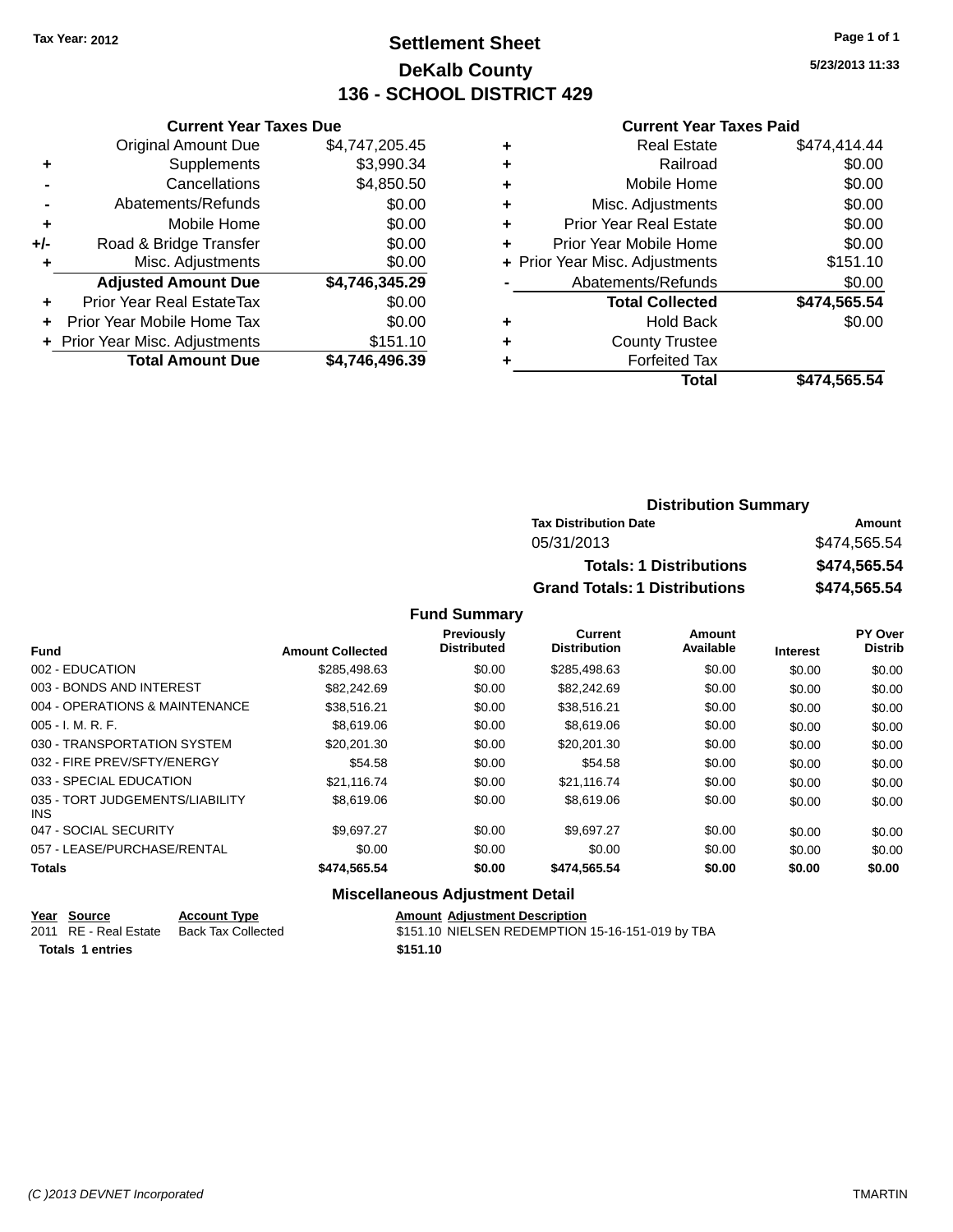## **Settlement Sheet Tax Year: 2012 Page 1 of 1 DeKalb County 137 - SCHOOL DISTRICT 430**

**5/23/2013 11:33**

#### **Current Year Taxes Paid**

|     | <b>Current Year Taxes Due</b>  |                |  |  |  |  |
|-----|--------------------------------|----------------|--|--|--|--|
|     | <b>Original Amount Due</b>     | \$7,861,349.43 |  |  |  |  |
| ٠   | Supplements                    | \$23,112.05    |  |  |  |  |
|     | Cancellations                  | \$25,143.11    |  |  |  |  |
|     | Abatements/Refunds             | \$0.00         |  |  |  |  |
| ٠   | Mobile Home                    | \$0.00         |  |  |  |  |
| +/- | Road & Bridge Transfer         | \$0.00         |  |  |  |  |
| ٠   | Misc. Adjustments              | \$0.00         |  |  |  |  |
|     | <b>Adjusted Amount Due</b>     | \$7,859,318.37 |  |  |  |  |
| ٠   | Prior Year Real EstateTax      | \$7,946.56     |  |  |  |  |
| ÷   | Prior Year Mobile Home Tax     | \$0.00         |  |  |  |  |
|     | + Prior Year Misc. Adjustments | \$0.00         |  |  |  |  |
|     | <b>Total Amount Due</b>        | \$7,867,264.93 |  |  |  |  |

|   | <b>Real Estate</b>             | \$1,001,705.03 |
|---|--------------------------------|----------------|
| ٠ | Railroad                       | \$0.00         |
| ٠ | Mobile Home                    | \$0.00         |
| ٠ | Misc. Adjustments              | \$0.00         |
| ٠ | <b>Prior Year Real Estate</b>  | \$7,946.56     |
| ÷ | Prior Year Mobile Home         | \$0.00         |
|   | + Prior Year Misc. Adjustments | \$0.00         |
|   | Abatements/Refunds             | \$0.00         |
|   | <b>Total Collected</b>         | \$1,009,651.59 |
| ٠ | Hold Back                      | \$0.00         |
| ٠ | <b>County Trustee</b>          |                |
| ٠ | <b>Forfeited Tax</b>           |                |
|   | Total                          | \$1,009,651.59 |
|   |                                |                |

## **Distribution Summary Tax Distribution Date Amount** 05/31/2013 \$1,009,651.59 **Totals: 1 Distributions \$1,009,651.59 Grand Totals: 1 Distributions \$1,009,651.59**

|                                         |                         | <b>Previously</b>  | <b>Current</b>      | Amount    |                 | PY Over        |
|-----------------------------------------|-------------------------|--------------------|---------------------|-----------|-----------------|----------------|
| <b>Fund</b>                             | <b>Amount Collected</b> | <b>Distributed</b> | <b>Distribution</b> | Available | <b>Interest</b> | <b>Distrib</b> |
| 002 - EDUCATION                         | \$795.372.21            | \$0.00             | \$795,372.21        | \$0.00    | \$0.00          | \$0.00         |
| 003 - BONDS AND INTEREST                | \$62,663,01             | \$0.00             | \$62,663,01         | \$0.00    | \$0.00          | \$0.00         |
| 004 - OPERATIONS & MAINTENANCE          | \$101.084.31            | \$0.00             | \$101.084.31        | \$0.00    | \$0.00          | \$0.00         |
| $005 - I. M. R. F.$                     | \$0.00                  | \$0.00             | \$0.00              | \$0.00    | \$0.00          | \$0.00         |
| 030 - TRANSPORTATION SYSTEM             | \$50,532.06             | \$0.00             | \$50,532.06         | \$0.00    | \$0.00          | \$0.00         |
| 031 - WORKING CASH                      | \$0.00                  | \$0.00             | \$0.00              | \$0.00    | \$0.00          | \$0.00         |
| 032 - FIRE PREV/SFTY/ENERGY             | \$0.00                  | \$0.00             | \$0.00              | \$0.00    | \$0.00          | \$0.00         |
| 033 - SPECIAL EDUCATION                 | \$0.00                  | \$0.00             | \$0.00              | \$0.00    | \$0.00          | \$0.00         |
| 035 - TORT JUDGEMENTS/LIABILITY<br>INS. | \$0.00                  | \$0.00             | \$0.00              | \$0.00    | \$0.00          | \$0.00         |
| 047 - SOCIAL SECURITY                   | \$0.00                  | \$0.00             | \$0.00              | \$0.00    | \$0.00          | \$0.00         |
| 057 - LEASE/PURCHASE/RENTAL             | \$0.00                  | \$0.00             | \$0.00              | \$0.00    | \$0.00          | \$0.00         |
| <b>Totals</b>                           | \$1,009,651.59          | \$0.00             | \$1.009.651.59      | \$0.00    | \$0.00          | \$0.00         |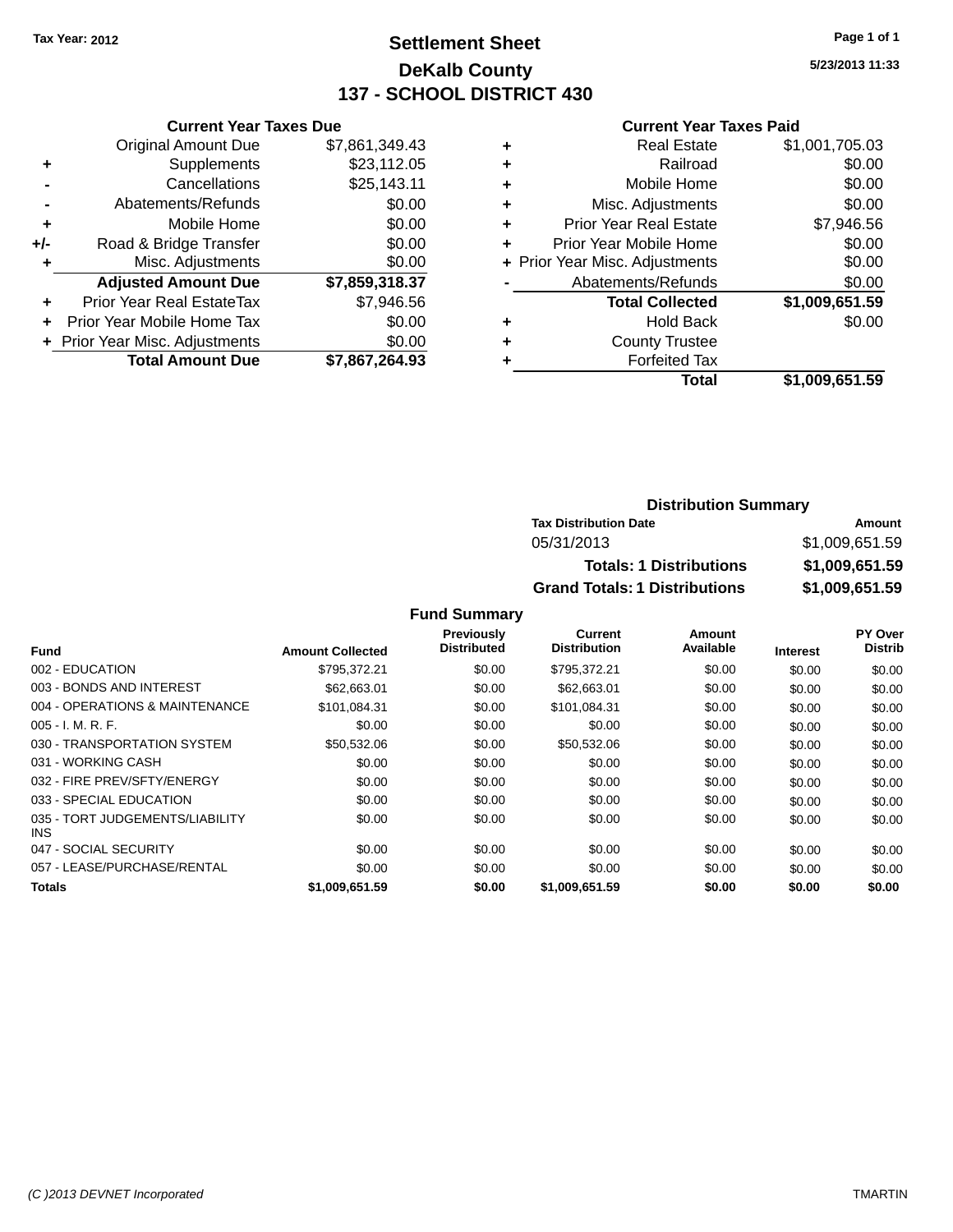## **Settlement Sheet Tax Year: 2012 Page 1 of 1 DeKalb County 139 - SCHOOL DISTRICT 432**

**5/23/2013 11:33**

#### **Current Year Taxes Paid**

| <b>Current Year Taxes Due</b>  |                |
|--------------------------------|----------------|
| <b>Original Amount Due</b>     | \$2,241,708.04 |
| Supplements                    | \$10,000.94    |
| Cancellations                  | \$11,132.28    |
| Abatements/Refunds             | \$0.00         |
| Mobile Home                    | \$0.00         |
| Road & Bridge Transfer         | \$0.00         |
| Misc. Adjustments              | \$0.00         |
| <b>Adjusted Amount Due</b>     | \$2,240,576.70 |
| Prior Year Real EstateTax      | \$0.00         |
| Prior Year Mobile Home Tax     | \$0.00         |
| + Prior Year Misc. Adjustments | \$0.00         |
| <b>Total Amount Due</b>        | \$2,240,576.70 |
|                                |                |

| ٠ | <b>Real Estate</b>             | \$313,166.65 |
|---|--------------------------------|--------------|
| ٠ | Railroad                       | \$0.00       |
| ٠ | Mobile Home                    | \$0.00       |
| ٠ | Misc. Adjustments              | \$0.00       |
| ٠ | <b>Prior Year Real Estate</b>  | \$0.00       |
| ٠ | Prior Year Mobile Home         | \$0.00       |
|   | + Prior Year Misc. Adjustments | \$0.00       |
|   | Abatements/Refunds             | \$0.00       |
|   | <b>Total Collected</b>         | \$313,166.65 |
| ٠ | <b>Hold Back</b>               | \$0.00       |
| ٠ | <b>County Trustee</b>          |              |
| ٠ | <b>Forfeited Tax</b>           |              |
|   | Total                          | \$313,166.65 |
|   |                                |              |

## **Distribution Summary Tax Distribution Date Amount** 05/31/2013 \$313,166.65 **Totals: 1 Distributions \$313,166.65 Grand Totals: 1 Distributions \$313,166.65**

|                                         |                         | Previously         | Current             | Amount    |                 | PY Over        |
|-----------------------------------------|-------------------------|--------------------|---------------------|-----------|-----------------|----------------|
| <b>Fund</b>                             | <b>Amount Collected</b> | <b>Distributed</b> | <b>Distribution</b> | Available | <b>Interest</b> | <b>Distrib</b> |
| 002 - EDUCATION                         | \$185,741.95            | \$0.00             | \$185,741.95        | \$0.00    | \$0.00          | \$0.00         |
| 003 - BONDS AND INTEREST                | \$42,652.36             | \$0.00             | \$42,652.36         | \$0.00    | \$0.00          | \$0.00         |
| 004 - OPERATIONS & MAINTENANCE          | \$22,837.05             | \$0.00             | \$22,837.05         | \$0.00    | \$0.00          | \$0.00         |
| $005 - I. M. R. F.$                     | \$5,875.01              | \$0.00             | \$5,875.01          | \$0.00    | \$0.00          | \$0.00         |
| 030 - TRANSPORTATION SYSTEM             | \$12,179.68             | \$0.00             | \$12,179.68         | \$0.00    | \$0.00          | \$0.00         |
| 031 - WORKING CASH                      | \$3.044.92              | \$0.00             | \$3,044.92          | \$0.00    | \$0.00          | \$0.00         |
| 032 - FIRE PREV/SFTY/ENERGY             | \$3.044.92              | \$0.00             | \$3,044.92          | \$0.00    | \$0.00          | \$0.00         |
| 033 - SPECIAL EDUCATION                 | \$2,435.81              | \$0.00             | \$2,435.81          | \$0.00    | \$0.00          | \$0.00         |
| 035 - TORT JUDGEMENTS/LIABILITY<br>INS. | \$24,477.11             | \$0.00             | \$24,477.11         | \$0.00    | \$0.00          | \$0.00         |
| 047 - SOCIAL SECURITY                   | \$7,832.92              | \$0.00             | \$7,832.92          | \$0.00    | \$0.00          | \$0.00         |
| 057 - LEASE/PURCHASE/RENTAL             | \$3,044.92              | \$0.00             | \$3,044.92          | \$0.00    | \$0.00          | \$0.00         |
| Totals                                  | \$313,166.65            | \$0.00             | \$313,166,65        | \$0.00    | \$0.00          | \$0.00         |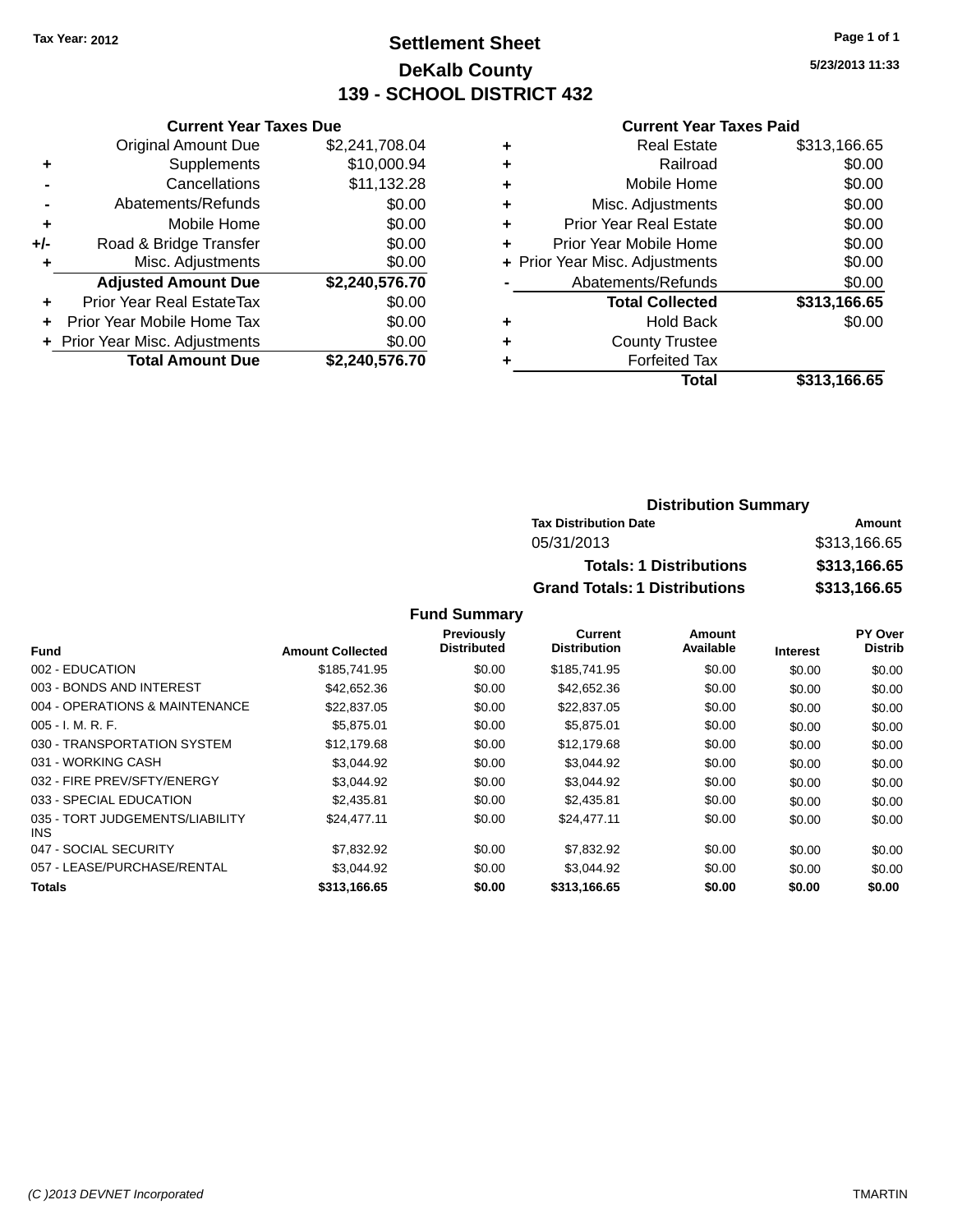# **Settlement Sheet Tax Year: 2012 Page 1 of 1 DeKalb County 141 - CC 509 ELGIN**

**5/23/2013 11:33**

|     | <b>Current Year Taxes Due</b>  |            |
|-----|--------------------------------|------------|
|     | <b>Original Amount Due</b>     | \$5,752.03 |
| ٠   | Supplements                    | \$0.00     |
|     | Cancellations                  | \$0.00     |
|     | Abatements/Refunds             | \$0.00     |
| ٠   | Mobile Home                    | \$0.00     |
| +/- | Road & Bridge Transfer         | \$0.00     |
| ٠   | Misc. Adjustments              | \$0.00     |
|     | <b>Adjusted Amount Due</b>     | \$5,752.03 |
| ÷   | Prior Year Real EstateTax      | \$0.00     |
|     | Prior Year Mobile Home Tax     | \$0.00     |
|     | + Prior Year Misc. Adjustments | \$0.00     |
|     | <b>Total Amount Due</b>        | \$5.752.03 |

|   | <b>Current Year Taxes Paid</b> |            |
|---|--------------------------------|------------|
| ٠ | <b>Real Estate</b>             | \$1,109.34 |
| ٠ | Railroad                       | \$0.00     |
| ٠ | Mobile Home                    | \$0.00     |
| ٠ | Misc. Adjustments              | \$0.00     |
| ٠ | <b>Prior Year Real Estate</b>  | \$0.00     |
| ÷ | Prior Year Mobile Home         | \$0.00     |
|   | + Prior Year Misc. Adjustments | \$0.00     |
|   | Abatements/Refunds             | \$0.00     |
|   | <b>Total Collected</b>         | \$1,109.34 |
| ٠ | <b>Hold Back</b>               | \$0.00     |
|   | <b>County Trustee</b>          |            |
|   | <b>Forfeited Tax</b>           |            |
|   | Total                          | \$1.109.34 |

| <b>Distribution Summary</b>          |            |  |  |
|--------------------------------------|------------|--|--|
| <b>Tax Distribution Date</b>         | Amount     |  |  |
| 05/31/2013                           | \$1,109.34 |  |  |
| <b>Totals: 1 Distributions</b>       | \$1,109.34 |  |  |
| <b>Grand Totals: 1 Distributions</b> | \$1,109.34 |  |  |

| <b>Fund</b>                                     | <b>Amount Collected</b> | <b>Previously</b><br><b>Distributed</b> | Current<br><b>Distribution</b> | Amount<br>Available | <b>Interest</b> | <b>PY Over</b><br><b>Distrib</b> |
|-------------------------------------------------|-------------------------|-----------------------------------------|--------------------------------|---------------------|-----------------|----------------------------------|
|                                                 |                         |                                         |                                |                     |                 |                                  |
| 003 - BONDS AND INTEREST                        | \$243.84                | \$0.00                                  | \$243.84                       | \$0.00              | \$0.00          | \$0.00                           |
| 027 - AUDIT                                     | \$1.94                  | \$0.00                                  | \$1.94                         | \$0.00              | \$0.00          | \$0.00                           |
| 035 - TORT JUDGEMENTS/LIABILITY<br><b>INS</b>   | \$28.15                 | \$0.00                                  | \$28.15                        | \$0.00              | \$0.00          | \$0.00                           |
| 047 - SOCIAL SECURITY                           | \$13.26                 | \$0.00                                  | \$13.26                        | \$0.00              | \$0.00          | \$0.00                           |
| 136 - OPERATIONS & MAINTENANCE<br>(colleges)    | \$187.37                | \$0.00                                  | \$187.37                       | \$0.00              | \$0.00          | \$0.00                           |
| <b>159 - EDUCATIONAL PURPOSES</b><br>(colleges) | \$634.78                | \$0.00                                  | \$634.78                       | \$0.00              | \$0.00          | \$0.00                           |
| <b>Totals</b>                                   | \$1,109.34              | \$0.00                                  | \$1,109.34                     | \$0.00              | \$0.00          | \$0.00                           |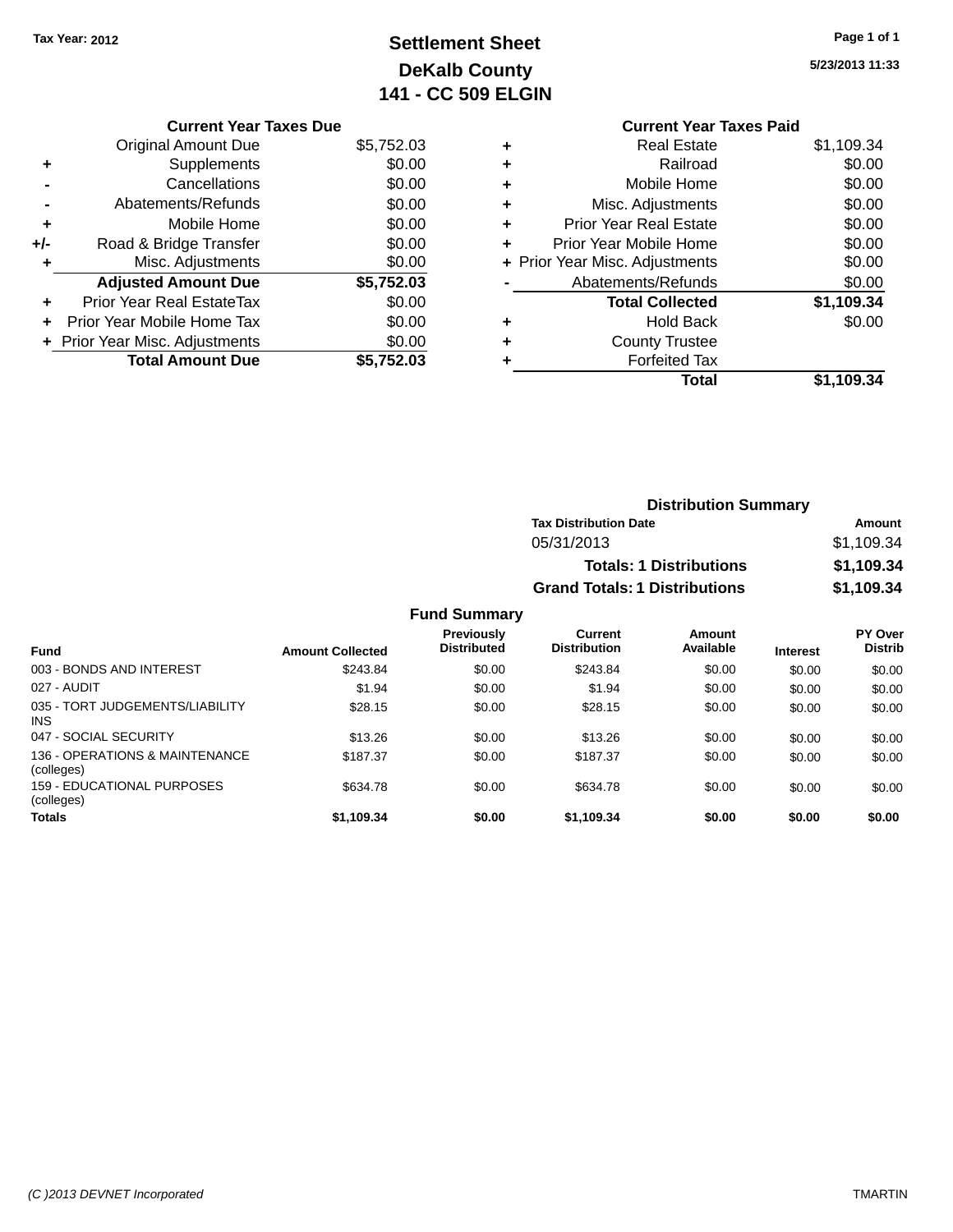# **Settlement Sheet Tax Year: 2012 Page 1 of 1 DeKalb County 142 - CC 511 ROCK VALLEY**

**5/23/2013 11:33**

#### **Current Year Taxes Paid**

|     | <b>Current Year Taxes Due</b> |            |
|-----|-------------------------------|------------|
|     | <b>Original Amount Due</b>    | \$1,056.72 |
| ÷   | Supplements                   | \$0.00     |
|     | Cancellations                 | \$0.00     |
|     | Abatements/Refunds            | \$0.00     |
| ٠   | Mobile Home                   | \$0.00     |
| +/- | Road & Bridge Transfer        | \$0.00     |
|     | Misc. Adjustments             | \$0.00     |
|     | <b>Adjusted Amount Due</b>    | \$1,056.72 |
| ÷   | Prior Year Real EstateTax     | \$0.00     |
|     | Prior Year Mobile Home Tax    | \$0.00     |
|     | Prior Year Misc. Adjustments  | \$0.00     |
|     | <b>Total Amount Due</b>       | \$1.056.72 |

|   | Total                          | \$303.63 |
|---|--------------------------------|----------|
|   | <b>Forfeited Tax</b>           |          |
| ٠ | <b>County Trustee</b>          |          |
| ٠ | <b>Hold Back</b>               | \$0.00   |
|   | <b>Total Collected</b>         | \$303.63 |
|   | Abatements/Refunds             | \$0.00   |
|   | + Prior Year Misc. Adjustments | \$0.00   |
| ٠ | Prior Year Mobile Home         | \$0.00   |
| ÷ | <b>Prior Year Real Estate</b>  | \$0.00   |
| ٠ | Misc. Adjustments              | \$0.00   |
| ٠ | Mobile Home                    | \$0.00   |
| ٠ | Railroad                       | \$0.00   |
| ٠ | <b>Real Estate</b>             | \$303.63 |
|   |                                |          |

| <b>Distribution Summary</b>          |          |  |
|--------------------------------------|----------|--|
| <b>Tax Distribution Date</b>         | Amount   |  |
| 05/31/2013                           | \$303.63 |  |
| <b>Totals: 1 Distributions</b>       | \$303.63 |  |
| <b>Grand Totals: 1 Distributions</b> | \$303.63 |  |

| <b>Fund</b>                                   | <b>Amount Collected</b> | <b>Previously</b><br><b>Distributed</b> | Current<br><b>Distribution</b> | Amount<br>Available | <b>Interest</b> | PY Over<br><b>Distrib</b> |
|-----------------------------------------------|-------------------------|-----------------------------------------|--------------------------------|---------------------|-----------------|---------------------------|
| 003 - BONDS AND INTEREST                      | \$79.10                 | \$0.00                                  | \$79.10                        | \$0.00              | \$0.00          | \$0.00                    |
| 027 - AUDIT                                   | \$0.12                  | \$0.00                                  | \$0.12                         | \$0.00              | \$0.00          | \$0.00                    |
| 035 - TORT JUDGEMENTS/LIABILITY<br><b>INS</b> | \$20.41                 | \$0.00                                  | \$20.41                        | \$0.00              | \$0.00          | \$0.00                    |
| 047 - SOCIAL SECURITY                         | \$5.57                  | \$0.00                                  | \$5.57                         | \$0.00              | \$0.00          | \$0.00                    |
| 136 - OPERATIONS & MAINTENANCE<br>(colleges)  | \$27.10                 | \$0.00                                  | \$27.10                        | \$0.00              | \$0.00          | \$0.00                    |
| 141 - HLTH, SFTY/HANDICAP<br>ACCESS/ENERGY    | \$15.54                 | \$0.00                                  | \$15.54                        | \$0.00              | \$0.00          | \$0.00                    |
| 159 - EDUCATIONAL PURPOSES<br>(colleges)      | \$155.79                | \$0.00                                  | \$155.79                       | \$0.00              | \$0.00          | \$0.00                    |
| <b>Totals</b>                                 | \$303.63                | \$0.00                                  | \$303.63                       | \$0.00              | \$0.00          | \$0.00                    |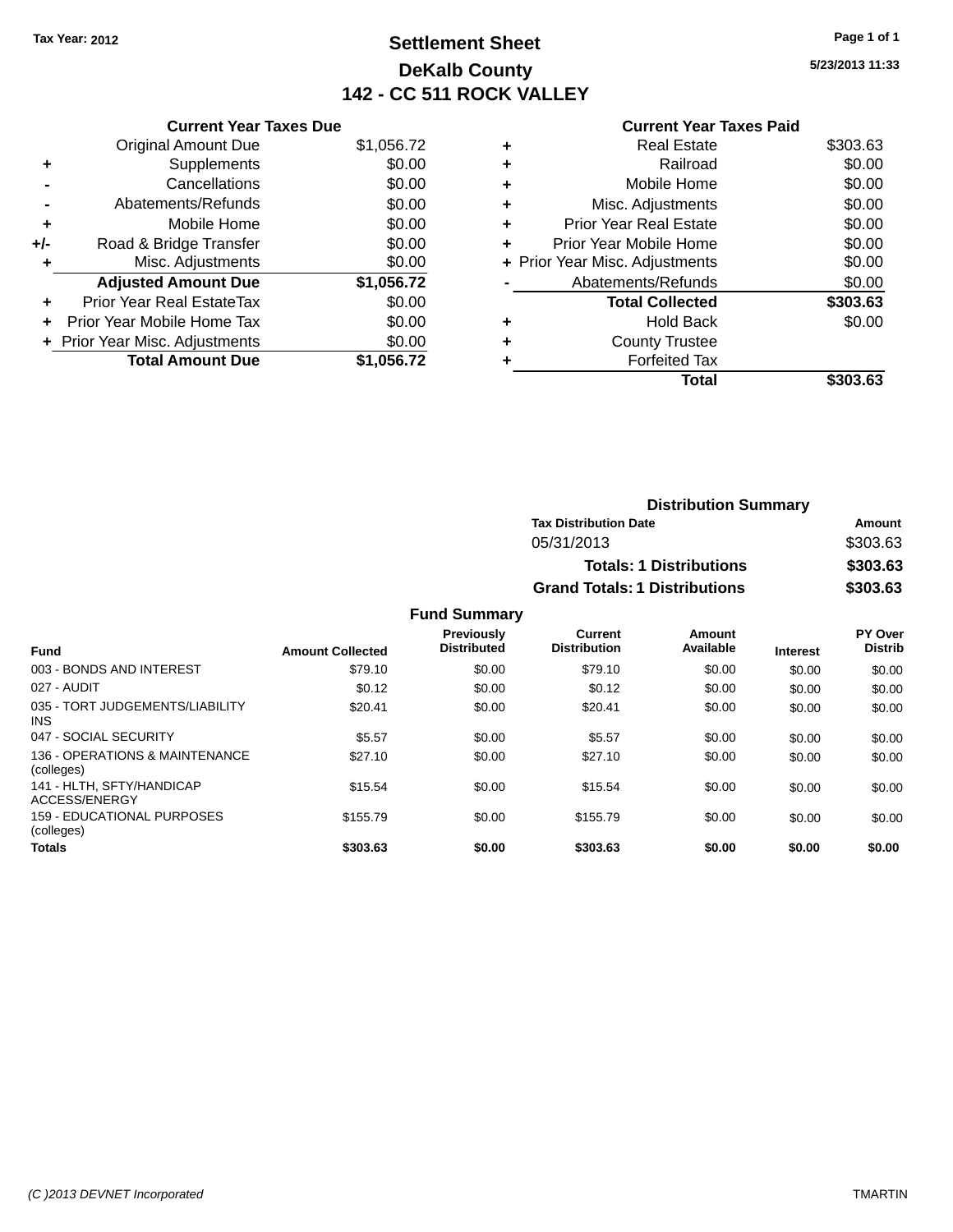# **Settlement Sheet Tax Year: 2012 Page 1 of 1 DeKalb County 143 - CC 513 ILLINOIS VALLEY**

**5/23/2013 11:33**

#### **Current Year Taxes Paid**

|     | <b>Current Year Taxes Due</b>  |            |
|-----|--------------------------------|------------|
|     | <b>Original Amount Due</b>     | \$5,867.57 |
| ٠   | Supplements                    | \$0.00     |
|     | Cancellations                  | \$0.00     |
|     | Abatements/Refunds             | \$0.00     |
| ٠   | Mobile Home                    | \$0.00     |
| +/- | Road & Bridge Transfer         | \$0.00     |
|     | Misc. Adjustments              | \$0.00     |
|     | <b>Adjusted Amount Due</b>     | \$5,867.57 |
| ÷   | Prior Year Real EstateTax      | \$0.00     |
|     | Prior Year Mobile Home Tax     | \$0.00     |
|     | + Prior Year Misc. Adjustments | \$0.00     |
|     | <b>Total Amount Due</b>        | \$5.867.57 |

|   | <b>Real Estate</b>             | \$1,301.47 |
|---|--------------------------------|------------|
| ٠ | Railroad                       | \$0.00     |
| ٠ | Mobile Home                    | \$0.00     |
| ٠ | Misc. Adjustments              | \$0.00     |
| ٠ | <b>Prior Year Real Estate</b>  | \$0.00     |
| ٠ | Prior Year Mobile Home         | \$0.00     |
|   | + Prior Year Misc. Adjustments | \$0.00     |
|   | Abatements/Refunds             | \$0.00     |
|   | <b>Total Collected</b>         | \$1,301.47 |
| ٠ | <b>Hold Back</b>               | \$0.00     |
| ٠ | <b>County Trustee</b>          |            |
| ٠ | <b>Forfeited Tax</b>           |            |
|   | Total                          | \$1,301.47 |
|   |                                |            |

| <b>Distribution Summary</b>          |            |  |  |
|--------------------------------------|------------|--|--|
| <b>Tax Distribution Date</b>         | Amount     |  |  |
| 05/31/2013                           | \$1,301.47 |  |  |
| <b>Totals: 1 Distributions</b>       | \$1,301.47 |  |  |
| <b>Grand Totals: 1 Distributions</b> | \$1,301.47 |  |  |

|                                                  |                         | <b>Previously</b><br><b>Distributed</b> | Current<br><b>Distribution</b> | Amount<br>Available |                 | PY Over<br><b>Distrib</b> |
|--------------------------------------------------|-------------------------|-----------------------------------------|--------------------------------|---------------------|-----------------|---------------------------|
| <b>Fund</b>                                      | <b>Amount Collected</b> |                                         |                                |                     | <b>Interest</b> |                           |
| 003 - BONDS AND INTEREST                         | \$152.92                | \$0.00                                  | \$152.92                       | \$0.00              | \$0.00          | \$0.00                    |
| 027 - AUDIT                                      | \$4.20                  | \$0.00                                  | \$4.20                         | \$0.00              | \$0.00          | \$0.00                    |
| 035 - TORT JUDGEMENTS/LIABILITY<br><b>INS</b>    | \$0.00                  | \$0.00                                  | \$0.00                         | \$0.00              | \$0.00          | \$0.00                    |
| 047 - SOCIAL SECURITY                            | \$29.96                 | \$0.00                                  | \$29.96                        | \$0.00              | \$0.00          | \$0.00                    |
| 136 - OPERATIONS & MAINTENANCE<br>(colleges)     | \$147.25                | \$0.00                                  | \$147.25                       | \$0.00              | \$0.00          | \$0.00                    |
| 141 - HLTH, SFTY/HANDICAP<br>ACCESS/ENERGY       | \$163.55                | \$0.00                                  | \$163.55                       | \$0.00              | \$0.00          | \$0.00                    |
| 149 - STATEWIDE AVERAGE<br><b>ADDITIONAL TAX</b> | \$325.04                | \$0.00                                  | \$325.04                       | \$0.00              | \$0.00          | \$0.00                    |
| <b>159 - EDUCATIONAL PURPOSES</b><br>(colleges)  | \$478.55                | \$0.00                                  | \$478.55                       | \$0.00              | \$0.00          | \$0.00                    |
| <b>Totals</b>                                    | \$1.301.47              | \$0.00                                  | \$1.301.47                     | \$0.00              | \$0.00          | \$0.00                    |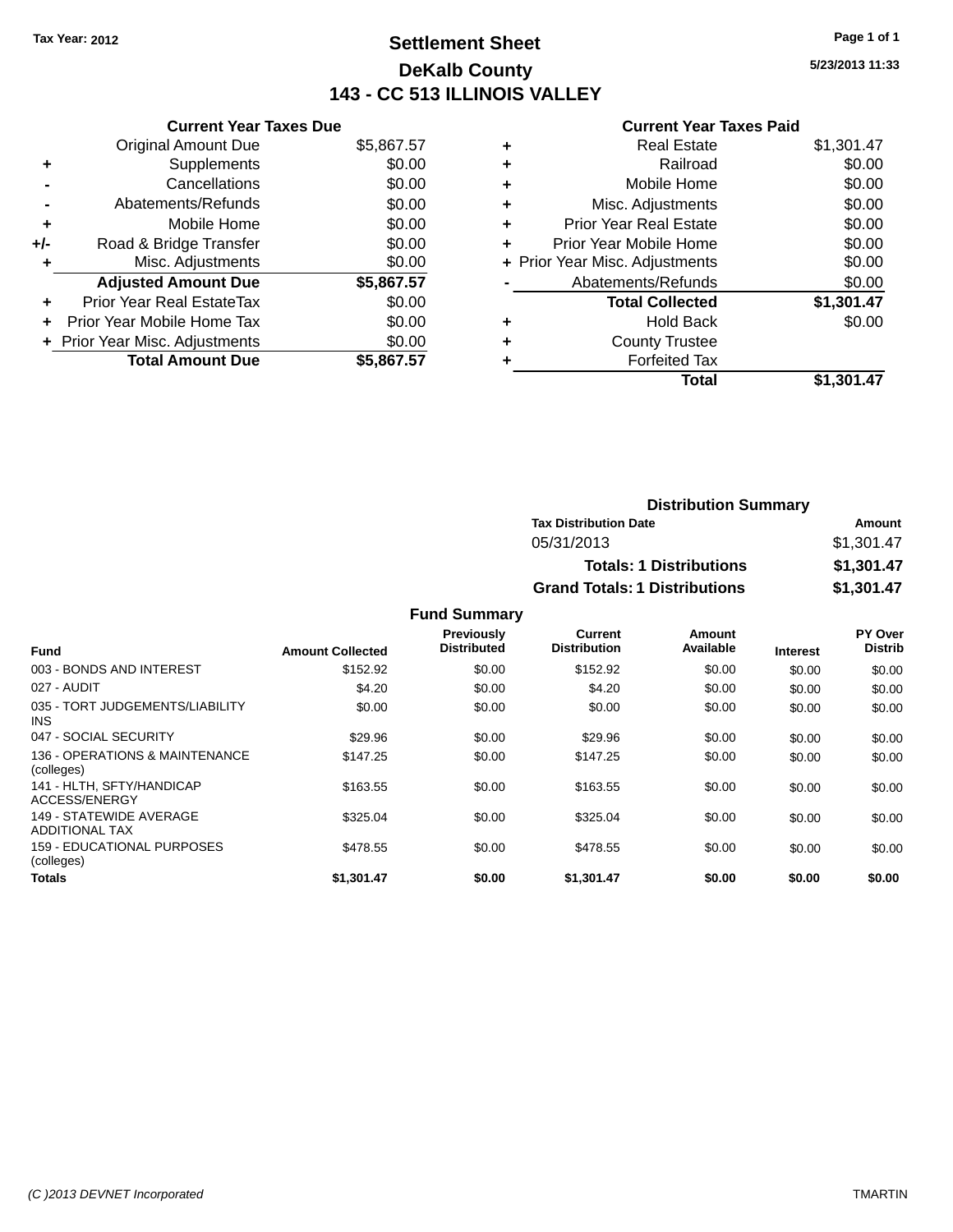# **Settlement Sheet Tax Year: 2012 Page 1 of 1 DeKalb County 144 - CC 516 WAUBONSEE**

**5/23/2013 11:33**

#### **Current Year Taxes Paid**

| <b>Current Year Taxes Due</b>  |                         |  |  |
|--------------------------------|-------------------------|--|--|
| <b>Original Amount Due</b>     | \$1,656,135.08          |  |  |
| Supplements                    | \$4,038.03              |  |  |
| Cancellations                  | \$4,463.76              |  |  |
| Abatements/Refunds             | \$0.00                  |  |  |
| Mobile Home                    | \$0.00                  |  |  |
| Road & Bridge Transfer         | \$0.00                  |  |  |
| Misc. Adjustments              | \$0.00                  |  |  |
| <b>Adjusted Amount Due</b>     | \$1,655,709.35          |  |  |
| Prior Year Real EstateTax      | \$767.76                |  |  |
| Prior Year Mobile Home Tax     | \$0.00                  |  |  |
| + Prior Year Misc. Adjustments | \$40.81                 |  |  |
|                                | \$1,656,517.92          |  |  |
|                                | <b>Total Amount Due</b> |  |  |

| \$0.00<br>Railroad<br>٠<br>\$0.00<br>Mobile Home<br>٠<br>\$0.00<br>Misc. Adjustments<br>٠<br>\$767.76<br><b>Prior Year Real Estate</b><br>٠<br>\$0.00<br>Prior Year Mobile Home<br>٠<br>\$40.81<br>+ Prior Year Misc. Adjustments<br>\$0.00<br>Abatements/Refunds<br>\$200,874.60<br><b>Total Collected</b><br>\$0.00<br><b>Hold Back</b><br>٠<br><b>County Trustee</b><br>٠<br><b>Forfeited Tax</b><br>٠ | <b>Real Estate</b> | \$200,066.03 |
|-----------------------------------------------------------------------------------------------------------------------------------------------------------------------------------------------------------------------------------------------------------------------------------------------------------------------------------------------------------------------------------------------------------|--------------------|--------------|
|                                                                                                                                                                                                                                                                                                                                                                                                           |                    |              |
|                                                                                                                                                                                                                                                                                                                                                                                                           |                    |              |
|                                                                                                                                                                                                                                                                                                                                                                                                           |                    |              |
|                                                                                                                                                                                                                                                                                                                                                                                                           |                    |              |
|                                                                                                                                                                                                                                                                                                                                                                                                           |                    |              |
|                                                                                                                                                                                                                                                                                                                                                                                                           |                    |              |
|                                                                                                                                                                                                                                                                                                                                                                                                           |                    |              |
|                                                                                                                                                                                                                                                                                                                                                                                                           |                    |              |
|                                                                                                                                                                                                                                                                                                                                                                                                           |                    |              |
|                                                                                                                                                                                                                                                                                                                                                                                                           |                    |              |
|                                                                                                                                                                                                                                                                                                                                                                                                           |                    |              |
|                                                                                                                                                                                                                                                                                                                                                                                                           | Total              | \$200,874.60 |

| <b>Distribution Summary</b>          |              |  |  |
|--------------------------------------|--------------|--|--|
| <b>Tax Distribution Date</b>         | Amount       |  |  |
| 05/31/2013                           | \$200,874.60 |  |  |
| <b>Totals: 1 Distributions</b>       | \$200,874,60 |  |  |
| <b>Grand Totals: 1 Distributions</b> | \$200,874.60 |  |  |

#### **Fund Summary**

| <b>Fund</b>                                  | <b>Amount Collected</b> | Previously<br><b>Distributed</b> | Current<br><b>Distribution</b> | Amount<br>Available | <b>Interest</b> | <b>PY Over</b><br><b>Distrib</b> |
|----------------------------------------------|-------------------------|----------------------------------|--------------------------------|---------------------|-----------------|----------------------------------|
| 003 - BONDS AND INTEREST                     | \$31,500.15             | \$0.00                           | \$31,500.15                    | \$0.00              | \$0.00          | \$0.00                           |
| 027 - AUDIT                                  | \$332.65                | \$0.00                           | \$332.65                       | \$0.00              | \$0.00          | \$0.00                           |
| 035 - TORT JUDGEMENTS/LIABILITY<br>INS.      | \$4,555.03              | \$0.00                           | \$4,555.03                     | \$0.00              | \$0.00          | \$0.00                           |
| 047 - SOCIAL SECURITY                        | \$0.00                  | \$0.00                           | \$0.00                         | \$0.00              | \$0.00          | \$0.00                           |
| 136 - OPERATIONS & MAINTENANCE<br>(colleges) | \$37.801.79             | \$0.00                           | \$37.801.79                    | \$0.00              | \$0.00          | \$0.00                           |
| 159 - EDUCATIONAL PURPOSES<br>(colleges)     | \$126,684.98            | \$0.00                           | \$126,684.98                   | \$0.00              | \$0.00          | \$0.00                           |
| <b>Totals</b>                                | \$200,874,60            | \$0.00                           | \$200,874.60                   | \$0.00              | \$0.00          | \$0.00                           |

## **Miscellaneous Adjustment Detail**

| Year Source             | <b>Account Type</b>                              | <b>Amount Adjustment Description</b>            |
|-------------------------|--------------------------------------------------|-------------------------------------------------|
| 2011 RE - Real Estate   | Back Tax Collected                               | \$13.10 NIELSEN REDEMPTION 15-16-151-019 by TBA |
|                         | 2011    RE - Real Estate      Back Tax Collected | \$27.71 HEYOB REDEMPTION 09-25-478-001 by TBA   |
| <b>Totals 2 entries</b> |                                                  | \$40.81                                         |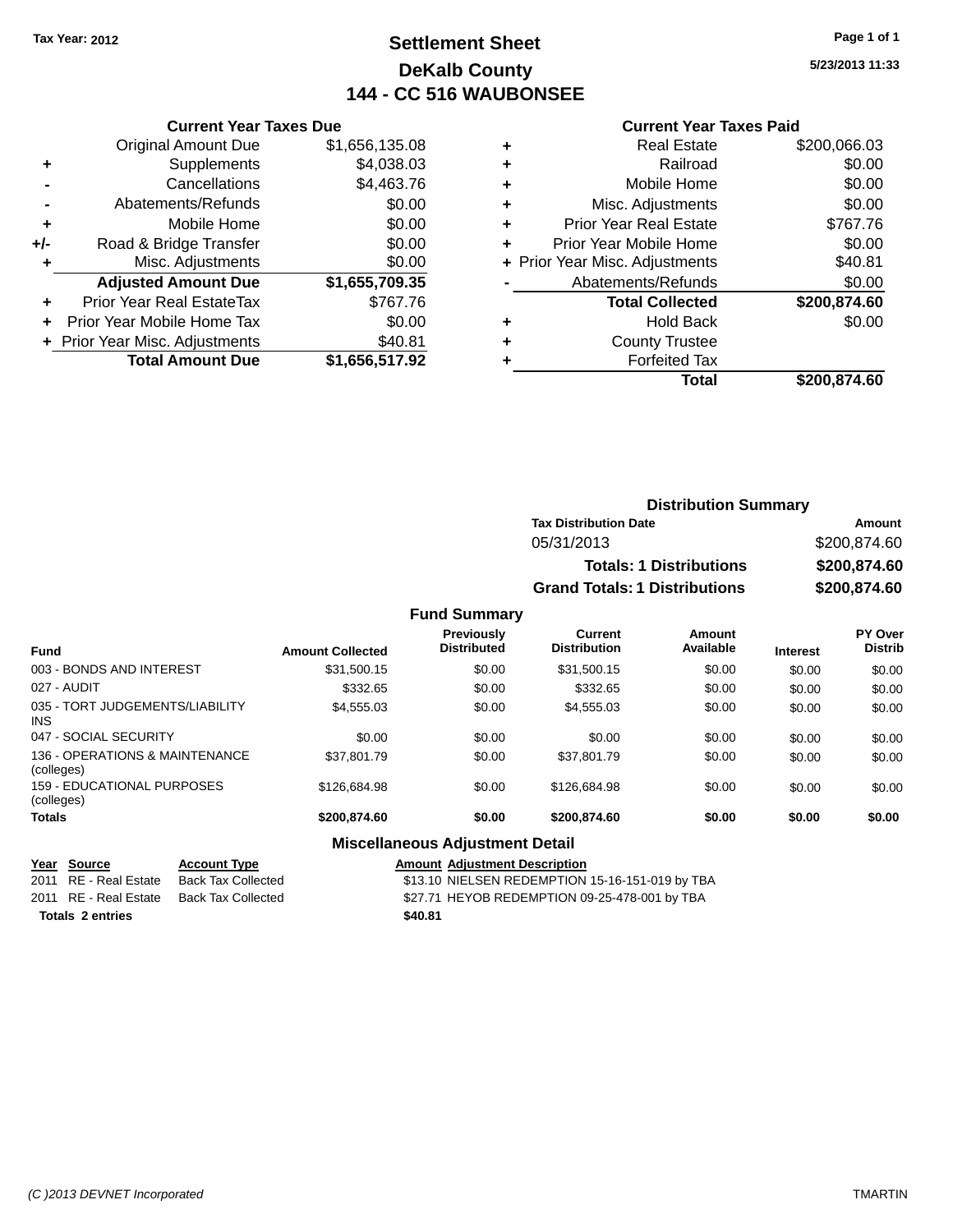## **Settlement Sheet Tax Year: 2012 Page 1 of 2 DeKalb County 145 - CC 523 KISHWAUKEE**

**5/23/2013 11:33**

#### **Current Year Taxes Paid**

|       | <b>Total Amount Due</b>          | \$9,856,053.72 |
|-------|----------------------------------|----------------|
|       | + Prior Year Misc. Adjustments   | \$242.44       |
| ٠     | Prior Year Mobile Home Tax       | \$0.00         |
| ٠     | <b>Prior Year Real EstateTax</b> | (\$183.47)     |
|       | <b>Adjusted Amount Due</b>       | \$9,855,994.75 |
| ٠     | Misc. Adjustments                | \$0.00         |
| $+/-$ | Road & Bridge Transfer           | \$0.00         |
| ٠     | Mobile Home                      | \$0.00         |
|       | Abatements/Refunds               | \$14.13        |
|       | Cancellations                    | \$166,415.95   |
| ٠     | Supplements                      | \$90,331.28    |
|       | <b>Original Amount Due</b>       | \$9,932,093.55 |
|       |                                  |                |

**Current Year Taxes Due**

| ٠ | <b>Real Estate</b>             | \$1,027,192.50 |
|---|--------------------------------|----------------|
| ٠ | Railroad                       | \$0.00         |
| ٠ | Mobile Home                    | \$0.00         |
| ٠ | Misc. Adjustments              | \$0.00         |
| ٠ | <b>Prior Year Real Estate</b>  | (\$183.47)     |
| ٠ | Prior Year Mobile Home         | \$0.00         |
|   | + Prior Year Misc. Adjustments | \$242.44       |
|   | Abatements/Refunds             | \$14.13        |
|   | <b>Total Collected</b>         | \$1,027,237.34 |
| ٠ | Hold Back                      | \$0.00         |
| ٠ | <b>County Trustee</b>          |                |
| ٠ | <b>Forfeited Tax</b>           |                |
|   | Total                          | \$1,027,237.34 |

## **Distribution Summary Tax Distribution Date Amount** 05/31/2013 \$1,027,237.34 **Totals: 1 Distributions \$1,027,237.34 Grand Totals: 1 Distributions \$1,027,237.34**

#### **Fund Summary**

| <b>Fund</b>                                   | <b>Amount Collected</b> | Previously<br><b>Distributed</b> | Current<br><b>Distribution</b> | <b>Amount</b><br>Available | <b>Interest</b> | <b>PY Over</b><br><b>Distrib</b> |
|-----------------------------------------------|-------------------------|----------------------------------|--------------------------------|----------------------------|-----------------|----------------------------------|
|                                               |                         |                                  |                                |                            |                 |                                  |
| 003 - BONDS AND INTEREST                      | \$278.488.15            | \$0.00                           | \$278,488.15                   | \$0.00                     | \$0.00          | \$0.00                           |
| 027 - AUDIT                                   | \$5,588,17              | \$0.00                           | \$5,588.17                     | \$0.00                     | \$0.00          | \$0.00                           |
| 035 - TORT JUDGEMENTS/LIABILITY<br><b>INS</b> | \$100.392.95            | \$0.00                           | \$100.392.95                   | \$0.00                     | \$0.00          | \$0.00                           |
| 047 - SOCIAL SECURITY                         | \$19,229.89             | \$0.00                           | \$19,229.89                    | \$0.00                     | \$0.00          | \$0.00                           |
| 109 - PRIOR YEAR ADJUSTMENT                   | \$1.184.40              | \$0.00                           | \$1,184.40                     | \$0.00                     | \$0.00          | \$0.00                           |
| 136 - OPERATIONS & MAINTENANCE<br>(colleges)  | \$120.087.11            | \$0.00                           | \$120.087.11                   | \$0.00                     | \$0.00          | \$0.00                           |
| 141 - HLTH/SFTY/HANDICAP<br>ACCESS/ENERGY     | \$61.948.58             | \$0.00                           | \$61.948.58                    | \$0.00                     | \$0.00          | \$0.00                           |
| 159 - EDUCATIONAL PURPOSES<br>(colleges)      | \$440,318,09            | \$0.00                           | \$440.318.09                   | \$0.00                     | \$0.00          | \$0.00                           |
| <b>Totals</b>                                 | \$1,027,237.34          | \$0.00                           | \$1,027,237.34                 | \$0.00                     | \$0.00          | \$0.00                           |

#### **Miscellaneous Adjustment Detail**

| Year Source                         | <b>Account Type</b>                      |  | <b>Amount Adjustment Description</b>                        |  |
|-------------------------------------|------------------------------------------|--|-------------------------------------------------------------|--|
|                                     | 2011 RE - Real Estate Back Tax Collected |  | \$2.95 DEK UNIVERSITY DEVEL REDEMPTION 08-16-100-009 by TBA |  |
| 2011 RE - Real Estate               | <b>Back Tax Collected</b>                |  | \$77.55 MERRY OAKS REDEMPTION 06-21-353-001 by TBA          |  |
|                                     | 2011 RE - Real Estate Back Tax Collected |  | \$147.42 MERRY OAKS REDEMPTION 06-21-352-001 by TBA         |  |
|                                     | 2011 RE - Real Estate Back Tax Collected |  | \$9.42 MERRY OAKS REDEMPTION 06-20-453-007 by TBA           |  |
|                                     | 2011 RE - Real Estate Back Tax Collected |  | \$5.10 MERRY OAKS REDEMPTION 06-20-451-001 by TBA           |  |
| <b>Totals 5 entries</b><br>\$242.44 |                                          |  |                                                             |  |
|                                     |                                          |  |                                                             |  |
| <b>Abatement Detail</b>             |                                          |  |                                                             |  |

#### Account Type **Amount Adjustment Description**

| Year Source                         | <b>Account Type</b> | <b>Amount Adjustment Description</b>     |
|-------------------------------------|---------------------|------------------------------------------|
| 2012 RE - Real Estate PTAB Decision |                     | \$12.89 08-29-200-003 PTAB REFUND by TBA |
| 2012 RE - Real Estate PTAB Decision |                     | \$0.64 13-15-176-011 PTAB REFUND by TBA  |
| 2012 RE - Real Estate PTAB Decision |                     | \$0.26 08-12-451-008 PTAB REFUND by TBA  |
| 2012 RE - Real Estate PTAB Decision |                     | \$0.23 08-12-451-012 PTAB REFUND by TBA  |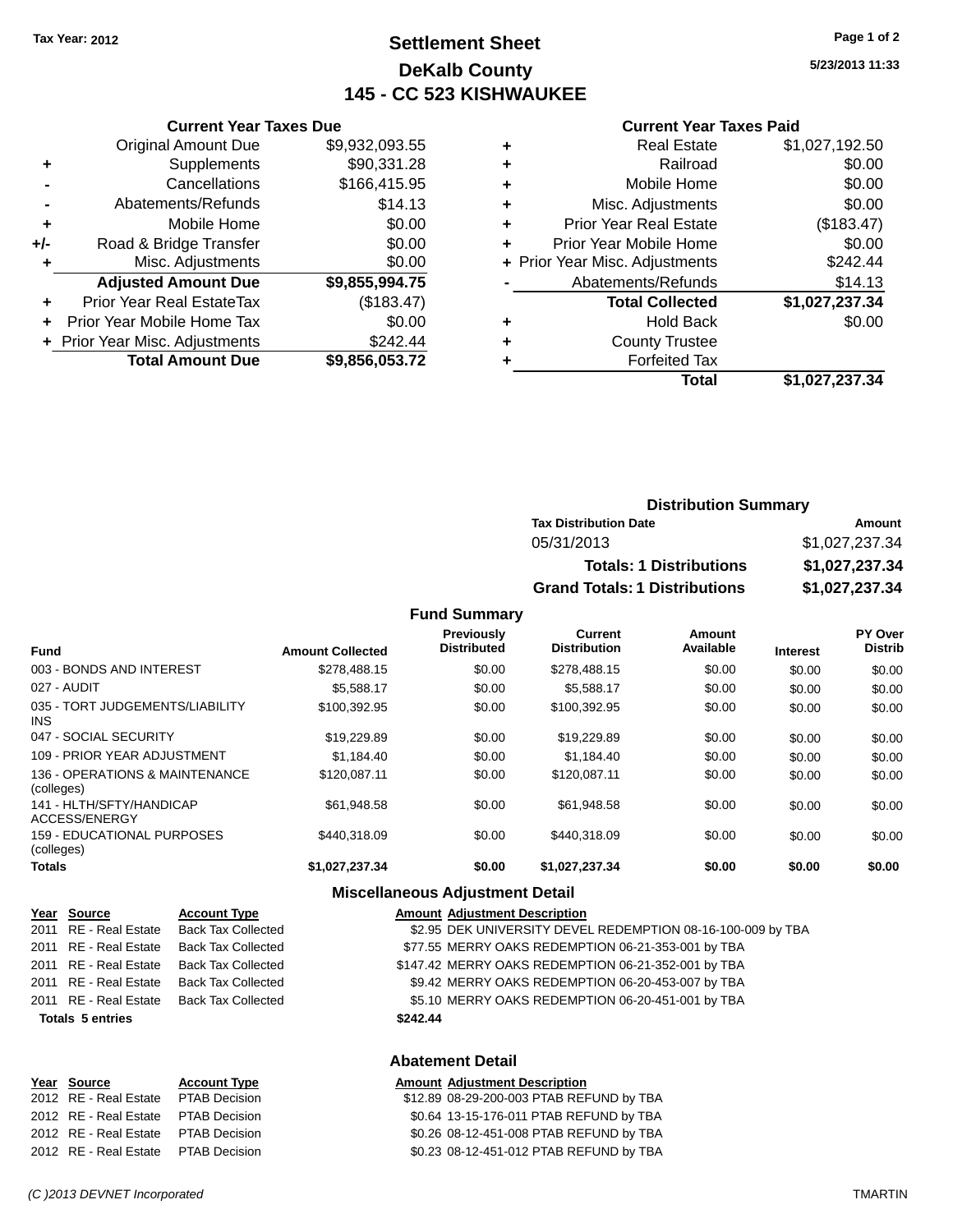# **Settlement Sheet Tax Year: 2012 Page 2 of 2 DeKalb County**

**Abatement Detail**

**Year Source Account Type And Amount Adjustment Description**<br>2012 RE - Real Estate PTAB Decision **Amount 1890-12-451-013 PTAB REF** \$0.11 08-12-451-013 PTAB REFUND by TBA

**Totals 5 entries \$14.13**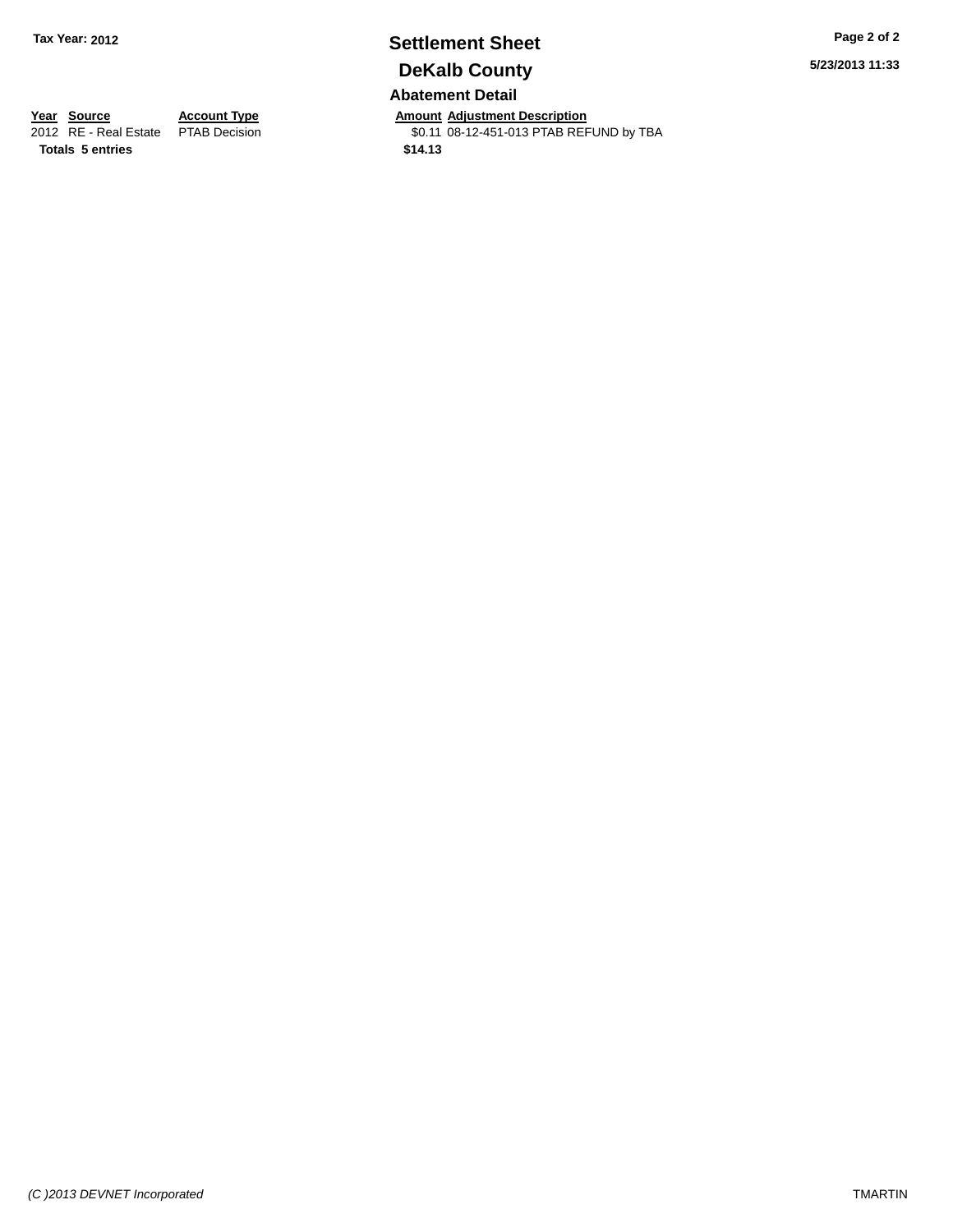# **Settlement Sheet Tax Year: 2012 Page 1 of 1 DeKalb County 150 - DE KALB SANITARY**

**5/23/2013 11:33**

### **Current Year Taxes Paid**

|     | <b>Current Year Taxes Due</b>  |              |  |  |  |  |
|-----|--------------------------------|--------------|--|--|--|--|
|     | <b>Original Amount Due</b>     | \$652,442.09 |  |  |  |  |
| ٠   | Supplements                    | \$12,543.10  |  |  |  |  |
|     | Cancellations                  | \$25,746.37  |  |  |  |  |
|     | Abatements/Refunds             | \$0.12       |  |  |  |  |
| ٠   | Mobile Home                    | \$0.00       |  |  |  |  |
| +/- | Road & Bridge Transfer         | \$0.00       |  |  |  |  |
|     | Misc. Adjustments              | \$0.00       |  |  |  |  |
|     | <b>Adjusted Amount Due</b>     | \$639,238.70 |  |  |  |  |
| ÷   | Prior Year Real EstateTax      | \$98.97      |  |  |  |  |
|     | Prior Year Mobile Home Tax     | \$0.00       |  |  |  |  |
|     | + Prior Year Misc. Adjustments | \$0.57       |  |  |  |  |
|     | <b>Total Amount Due</b>        | \$639,338.24 |  |  |  |  |

|   | <b>Real Estate</b>             | \$65,567.83 |
|---|--------------------------------|-------------|
| ٠ | Railroad                       | \$0.00      |
| ٠ | Mobile Home                    | \$0.00      |
| ٠ | Misc. Adjustments              | \$0.00      |
| ٠ | <b>Prior Year Real Estate</b>  | \$98.97     |
| ٠ | Prior Year Mobile Home         | \$0.00      |
|   | + Prior Year Misc. Adjustments | \$0.57      |
|   | Abatements/Refunds             | \$0.12      |
|   | <b>Total Collected</b>         | \$65,667.25 |
| ٠ | <b>Hold Back</b>               | \$0.00      |
| ٠ | <b>County Trustee</b>          |             |
| ٠ | <b>Forfeited Tax</b>           |             |
|   | Total                          | \$65,667.25 |
|   |                                |             |

|                     | <b>Distribution Summary</b>          |             |
|---------------------|--------------------------------------|-------------|
|                     | <b>Tax Distribution Date</b>         | Amount      |
|                     | 05/31/2013                           | \$65,667.25 |
|                     | <b>Totals: 1 Distributions</b>       | \$65,667.25 |
|                     | <b>Grand Totals: 1 Distributions</b> | \$65,667.25 |
| <b>Fund Summary</b> |                                      |             |

#### **Fund Interest Amount Collected Distributed PY Over Distrib Amount Available Current Distribution Previously** 001 - CORPORATE \$19,194.06 \$0.00 \$19,194.06 \$0.00 \$0.00 \$0.00 003 - BONDS AND INTEREST  $$0.00$  \$0.00 \$0.00 \$0.00 \$0.00 \$0.00 \$0.00 \$0.00 005 - I. M. R. F. \$18,724.37 \$0.00 \$18,724.37 \$0.00 \$0.00 \$0.00 027 - AUDIT \$2,026.57 \$0.00 \$2,026.57 \$0.00 \$0.00 \$0.00 045 - PUBLIC BENEFIT 60.00 \$15,753.17 \$0.00 \$15,753.17 \$0.00 \$0.00 \$0.00 \$0.00 047 - SOCIAL SECURITY 69,969.08 \$9,969.08 \$0.00 \$9,969.08 \$0.00 \$0.00 \$0.00 \$0.00 **Totals \$65,667.25 \$0.00 \$65,667.25 \$0.00 \$0.00 \$0.00 Miscellaneous Adjustment Detail**

## **Year Source Account Type Amount Adjustment Description Totals 1 entries \$0.57**

2011 RE - Real Estate Back Tax Collected \$0.57 DEK UNIVERSITY DEVEL REDEMPTION 08-16-100-009 by TBA

### **Abatement Detail**

| <u>Year Source</u>                  | <b>Account Type</b> |        | <b>Amount Adjustment Description</b>    |
|-------------------------------------|---------------------|--------|-----------------------------------------|
| 2012 RE - Real Estate PTAB Decision |                     |        | \$0.05 08-12-451-008 PTAB REFUND by TBA |
| 2012 RE - Real Estate PTAB Decision |                     |        | \$0.04 08-12-451-012 PTAB REFUND by TBA |
| 2012 RE - Real Estate PTAB Decision |                     |        | \$0.02 08-12-451-013 PTAB REFUND by TBA |
| <b>Totals 3 entries</b>             |                     | \$0.11 |                                         |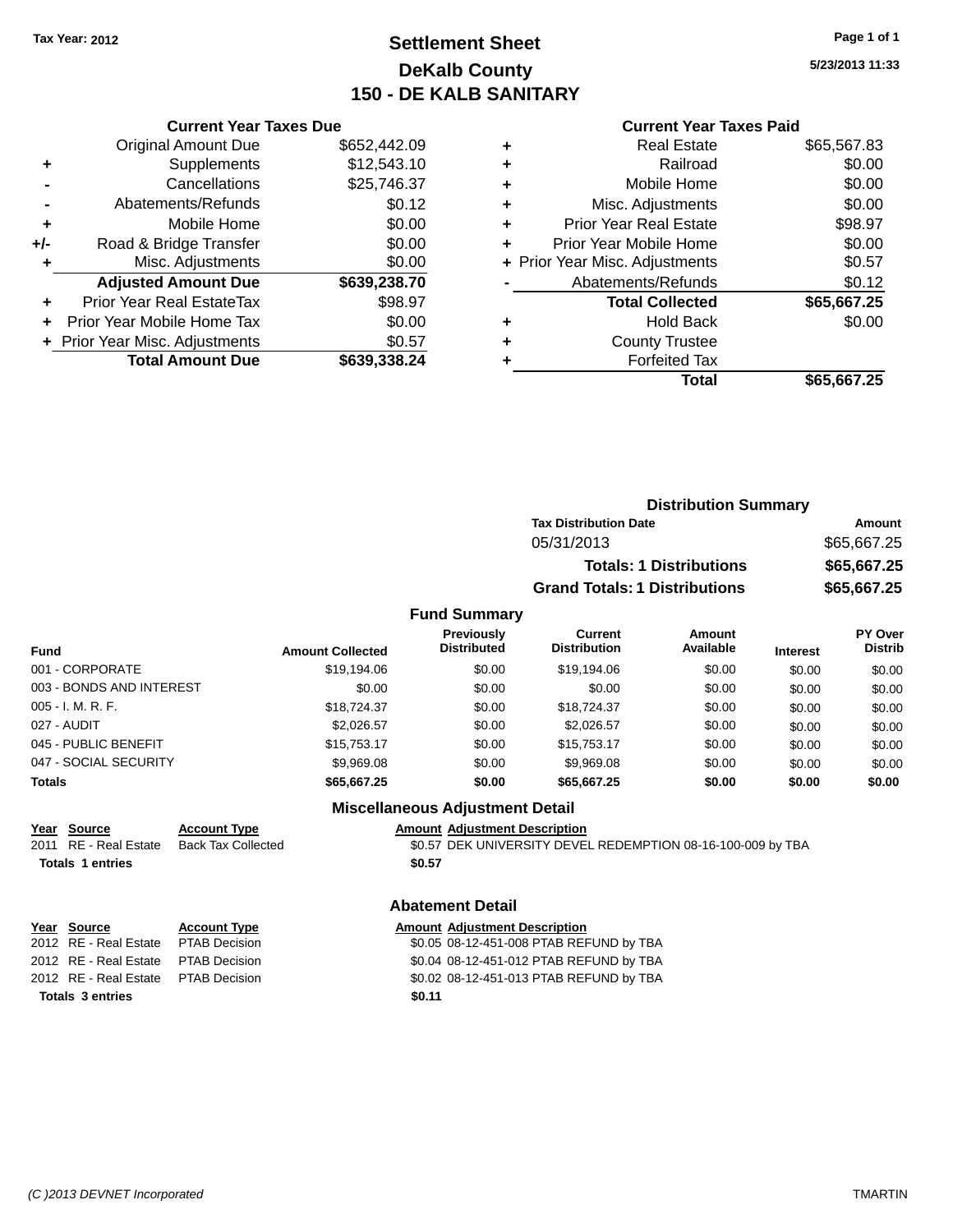# **Settlement Sheet Tax Year: 2012 Page 1 of 1 DeKalb County 151 - FAIRDALE STREET LIGHT**

**5/23/2013 11:33**

#### **Current Year Taxes Paid**

|     | <b>Current Year Taxes Due</b>    |            |  |  |  |  |  |
|-----|----------------------------------|------------|--|--|--|--|--|
|     | <b>Original Amount Due</b>       | \$3,554.57 |  |  |  |  |  |
| ٠   | Supplements                      | \$0.00     |  |  |  |  |  |
|     | Cancellations                    | \$0.00     |  |  |  |  |  |
|     | \$0.00<br>Abatements/Refunds     |            |  |  |  |  |  |
| ٠   | Mobile Home                      | \$0.00     |  |  |  |  |  |
| +/- | Road & Bridge Transfer           | \$0.00     |  |  |  |  |  |
| ٠   | Misc. Adjustments                | \$0.00     |  |  |  |  |  |
|     | <b>Adjusted Amount Due</b>       | \$3,554.57 |  |  |  |  |  |
| ٠   | <b>Prior Year Real EstateTax</b> | \$0.00     |  |  |  |  |  |
| ÷   | Prior Year Mobile Home Tax       | \$0.00     |  |  |  |  |  |
|     | + Prior Year Misc. Adjustments   | \$0.00     |  |  |  |  |  |
|     | <b>Total Amount Due</b>          | \$3,554.57 |  |  |  |  |  |

|   | <b>Real Estate</b>             | \$469.84 |
|---|--------------------------------|----------|
| ٠ | Railroad                       | \$0.00   |
| ٠ | Mobile Home                    | \$0.00   |
| ٠ | Misc. Adjustments              | \$0.00   |
| ٠ | <b>Prior Year Real Estate</b>  | \$0.00   |
| ٠ | Prior Year Mobile Home         | \$0.00   |
|   | + Prior Year Misc. Adjustments | \$0.00   |
|   | Abatements/Refunds             | \$0.00   |
|   | <b>Total Collected</b>         | \$469.84 |
| ٠ | <b>Hold Back</b>               | \$0.00   |
| ٠ | <b>County Trustee</b>          |          |
| ٠ | <b>Forfeited Tax</b>           |          |
|   | Total                          | \$469.84 |
|   |                                |          |

|                 |                         |                                  | <b>Distribution Summary</b>           |                                |                 |                                  |  |
|-----------------|-------------------------|----------------------------------|---------------------------------------|--------------------------------|-----------------|----------------------------------|--|
|                 |                         |                                  | <b>Tax Distribution Date</b>          |                                |                 | Amount                           |  |
|                 |                         |                                  | 05/31/2013                            |                                |                 | \$469.84                         |  |
|                 |                         |                                  |                                       | <b>Totals: 1 Distributions</b> |                 | \$469.84                         |  |
|                 |                         |                                  | <b>Grand Totals: 1 Distributions</b>  |                                |                 | \$469.84                         |  |
|                 |                         | <b>Fund Summary</b>              |                                       |                                |                 |                                  |  |
| Fund            | <b>Amount Collected</b> | Previously<br><b>Distributed</b> | <b>Current</b><br><b>Distribution</b> | Amount<br>Available            | <b>Interest</b> | <b>PY Over</b><br><b>Distrib</b> |  |
| 001 - CORPORATE | \$469.84                | \$0.00                           | \$469.84                              | \$0.00                         | \$0.00          | \$0.00                           |  |
| <b>Totals</b>   | \$469.84                | \$0.00                           | \$469.84                              | \$0.00                         | \$0.00          | \$0.00                           |  |
|                 |                         |                                  |                                       |                                |                 |                                  |  |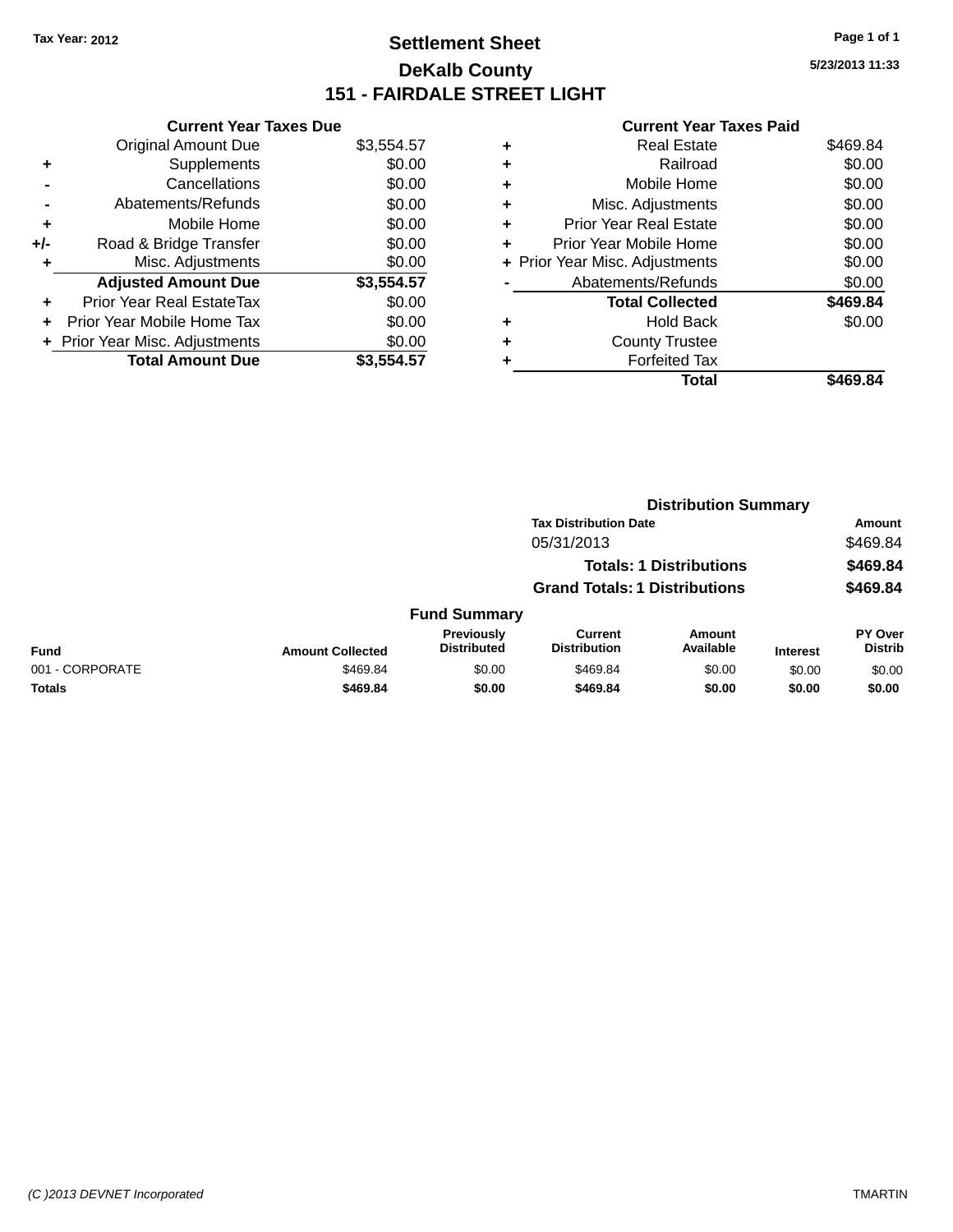# **Settlement Sheet Tax Year: 2012 Page 1 of 1 DeKalb County 152 - AFTON-PIERCE MULTI TWP**

**5/23/2013 11:33**

#### **Current Year Taxes Paid**

|     | <b>Current Year Taxes Due</b>  |             |
|-----|--------------------------------|-------------|
|     | <b>Original Amount Due</b>     | \$24,502.64 |
| ÷   | Supplements                    | \$174.11    |
|     | Cancellations                  | \$224.39    |
|     | Abatements/Refunds             | \$0.00      |
| ٠   | Mobile Home                    | \$0.00      |
| +/- | Road & Bridge Transfer         | \$0.00      |
|     | Misc. Adjustments              | \$0.00      |
|     | <b>Adjusted Amount Due</b>     | \$24,452.36 |
| ٠   | Prior Year Real EstateTax      | \$0.00      |
|     | Prior Year Mobile Home Tax     | \$0.00      |
|     | + Prior Year Misc. Adjustments | \$0.00      |
|     | <b>Total Amount Due</b>        | \$24,452.36 |
|     |                                |             |

| ٠ | <b>Real Estate</b>             | \$2,803.55 |
|---|--------------------------------|------------|
| ٠ | Railroad                       | \$0.00     |
| ٠ | Mobile Home                    | \$0.00     |
| ٠ | Misc. Adjustments              | \$0.00     |
| ٠ | <b>Prior Year Real Estate</b>  | \$0.00     |
| ٠ | Prior Year Mobile Home         | \$0.00     |
|   | + Prior Year Misc. Adjustments | \$0.00     |
|   | Abatements/Refunds             | \$0.00     |
|   | <b>Total Collected</b>         | \$2,803.55 |
| ٠ | <b>Hold Back</b>               | \$0.00     |
| ٠ | <b>County Trustee</b>          |            |
| ٠ | <b>Forfeited Tax</b>           |            |
|   | Total                          | \$2,803.55 |
|   |                                |            |

|                                         |                         |                                  | <b>Distribution Summary</b>           |                                |                 |                                  |
|-----------------------------------------|-------------------------|----------------------------------|---------------------------------------|--------------------------------|-----------------|----------------------------------|
|                                         |                         |                                  | <b>Tax Distribution Date</b>          |                                |                 | Amount                           |
|                                         |                         |                                  | 05/31/2013                            |                                |                 | \$2,803.55                       |
|                                         |                         |                                  |                                       | <b>Totals: 1 Distributions</b> |                 | \$2,803.55                       |
|                                         |                         |                                  | <b>Grand Totals: 1 Distributions</b>  |                                |                 | \$2,803.55                       |
|                                         |                         | <b>Fund Summary</b>              |                                       |                                |                 |                                  |
| <b>Fund</b>                             | <b>Amount Collected</b> | Previously<br><b>Distributed</b> | <b>Current</b><br><b>Distribution</b> | Amount<br>Available            | <b>Interest</b> | <b>PY Over</b><br><b>Distrib</b> |
| 147 - ASSESSING PURPOSES<br>(multi-twp) | \$2,803.55              | \$0.00                           | \$2,803.55                            | \$0.00                         | \$0.00          | \$0.00                           |
| <b>Totals</b>                           | \$2,803.55              | \$0.00                           | \$2,803.55                            | \$0.00                         | \$0.00          | \$0.00                           |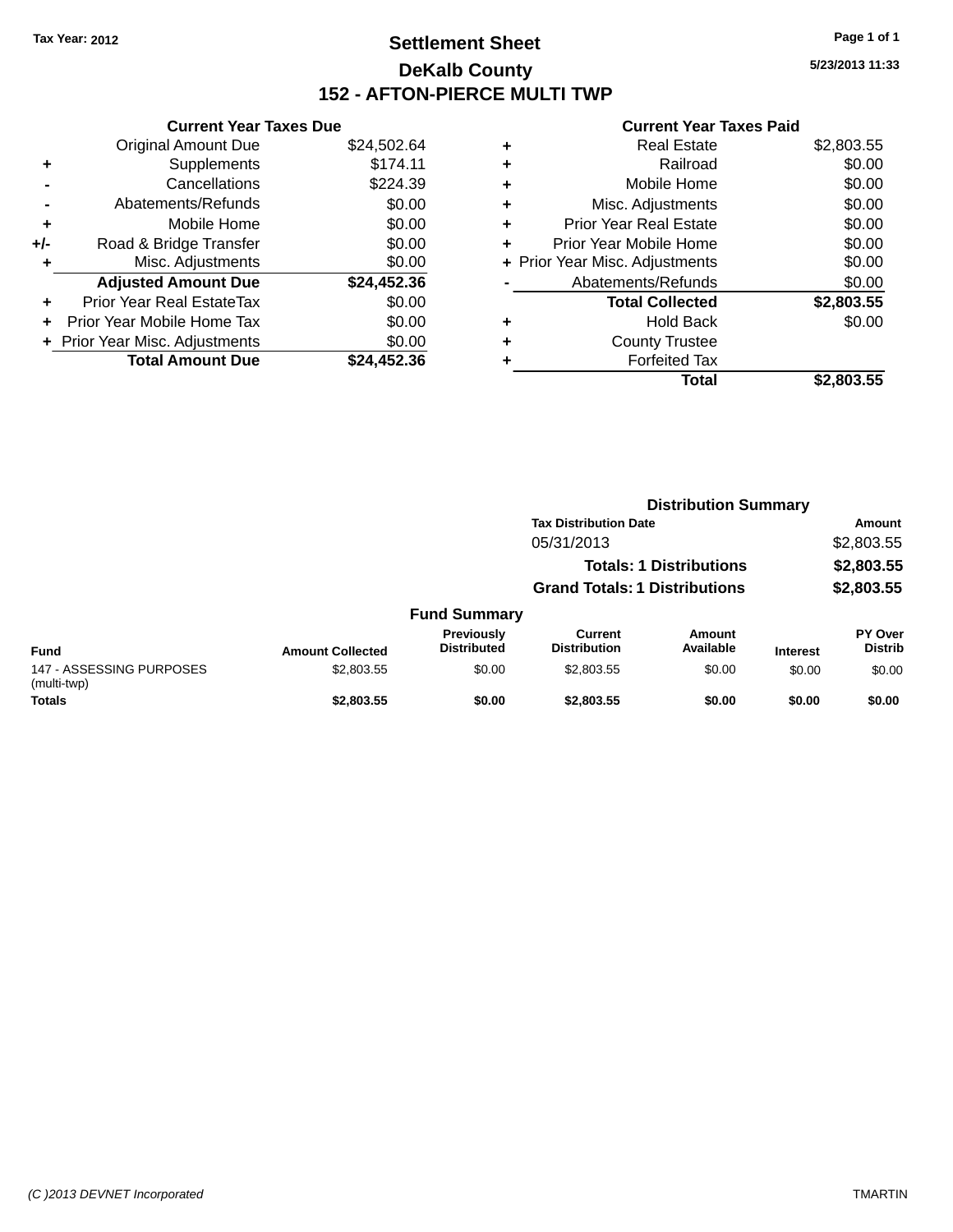## **Settlement Sheet Tax Year: 2012 Page 1 of 1 DeKalb County 153 - MILAN-MALTA MULTI-TWP**

**Current Year Taxes Due** Original Amount Due \$12,743.20 **+** Supplements \$0.00 **-** Cancellations \$0.00 **-** Abatements/Refunds \$0.00 **+** Mobile Home \$0.00 **+/-** Road & Bridge Transfer \$0.00 **+** Misc. Adjustments \$0.00 **Adjusted Amount Due \$12,743.20 +** Prior Year Real EstateTax \$0.00 **+** Prior Year Mobile Home Tax \$0.00 **+** Prior Year Misc. Adjustments \$0.00<br>Total Amount Due \$12,743.20 **Total Amount Due** 

#### **Current Year Taxes Paid**

|   | <b>Real Estate</b>             | \$992.48 |
|---|--------------------------------|----------|
| ٠ | Railroad                       | \$0.00   |
| ٠ | Mobile Home                    | \$0.00   |
| ٠ | Misc. Adjustments              | \$0.00   |
| ٠ | <b>Prior Year Real Estate</b>  | \$0.00   |
| ÷ | Prior Year Mobile Home         | \$0.00   |
|   | + Prior Year Misc. Adjustments | \$0.00   |
|   | Abatements/Refunds             | \$0.00   |
|   | <b>Total Collected</b>         | \$992.48 |
| ٠ | Hold Back                      | \$0.00   |
| ٠ | <b>County Trustee</b>          |          |
|   | <b>Forfeited Tax</b>           |          |
|   | Total                          | \$992.48 |
|   |                                |          |

|                                         |                         |                                  | <b>Distribution Summary</b>          |                                |                 |                                  |
|-----------------------------------------|-------------------------|----------------------------------|--------------------------------------|--------------------------------|-----------------|----------------------------------|
|                                         |                         |                                  | <b>Tax Distribution Date</b>         |                                |                 | Amount                           |
|                                         |                         |                                  | 05/31/2013                           |                                |                 | \$992.48                         |
|                                         |                         |                                  |                                      | <b>Totals: 1 Distributions</b> |                 | \$992.48                         |
|                                         |                         |                                  | <b>Grand Totals: 1 Distributions</b> |                                |                 | \$992.48                         |
|                                         |                         | <b>Fund Summary</b>              |                                      |                                |                 |                                  |
| <b>Fund</b>                             | <b>Amount Collected</b> | Previously<br><b>Distributed</b> | Current<br><b>Distribution</b>       | Amount<br>Available            | <b>Interest</b> | <b>PY Over</b><br><b>Distrib</b> |
| 147 - ASSESSING PURPOSES<br>(multi-twp) | \$992.48                | \$0.00                           | \$992.48                             | \$0.00                         | \$0.00          | \$0.00                           |
| <b>Totals</b>                           | \$992.48                | \$0.00                           | \$992.48                             | \$0.00                         | \$0.00          | \$0.00                           |

**5/23/2013 11:33**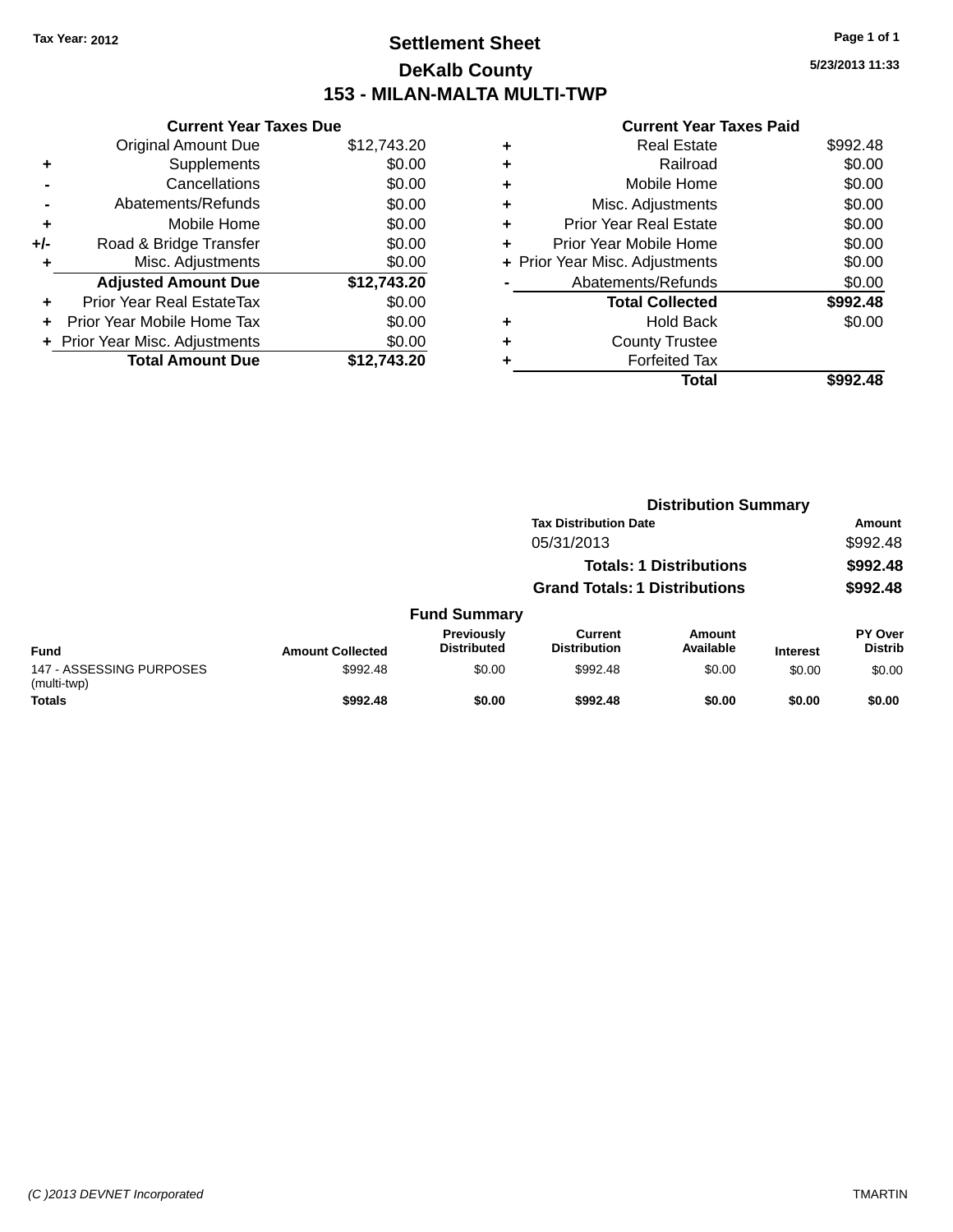## **Settlement Sheet Tax Year: 2012 Page 1 of 1 DeKalb County 154 - PAW PAW-SHABBONA MULT TWP**

|     | <b>Current Year Taxes Due</b>  |             |
|-----|--------------------------------|-------------|
|     | <b>Original Amount Due</b>     | \$12,324.66 |
| ٠   | Supplements                    | \$36.11     |
|     | Cancellations                  | \$40.71     |
|     | Abatements/Refunds             | \$0.02      |
| ٠   | Mobile Home                    | \$0.00      |
| +/- | Road & Bridge Transfer         | \$0.00      |
| ٠   | Misc. Adjustments              | \$0.00      |
|     | <b>Adjusted Amount Due</b>     | \$12,320.04 |
| ÷   | Prior Year Real EstateTax      | (\$15.42)   |
|     | Prior Year Mobile Home Tax     | \$0.00      |
|     | + Prior Year Misc. Adjustments | \$0.00      |
|     | <b>Total Amount Due</b>        | \$12,304.62 |

| <b>Current Year Taxes Paid</b> |                                |
|--------------------------------|--------------------------------|
| <b>Real Estate</b>             | \$1,224.89                     |
| Railroad                       | \$0.00                         |
| Mobile Home                    | \$0.00                         |
| Misc. Adjustments              | \$0.00                         |
| <b>Prior Year Real Estate</b>  | (\$15.42)                      |
| Prior Year Mobile Home         | \$0.00                         |
|                                | \$0.00                         |
| Abatements/Refunds             | \$0.02                         |
| <b>Total Collected</b>         | \$1,209.45                     |
| <b>Hold Back</b>               | \$0.00                         |
| <b>County Trustee</b>          |                                |
| <b>Forfeited Tax</b>           |                                |
| Total                          | \$1,209.45                     |
|                                | + Prior Year Misc. Adjustments |

|                                         |                                             |                         |                                      | <b>Distribution Summary</b>             |                                |                 |                           |
|-----------------------------------------|---------------------------------------------|-------------------------|--------------------------------------|-----------------------------------------|--------------------------------|-----------------|---------------------------|
|                                         |                                             |                         |                                      | <b>Tax Distribution Date</b>            |                                |                 | Amount                    |
|                                         |                                             |                         |                                      | 05/31/2013                              |                                |                 | \$1,209.45                |
|                                         |                                             |                         |                                      |                                         | <b>Totals: 1 Distributions</b> |                 | \$1,209.45                |
|                                         |                                             |                         |                                      | <b>Grand Totals: 1 Distributions</b>    |                                |                 | \$1,209.45                |
|                                         |                                             |                         | <b>Fund Summary</b>                  |                                         |                                |                 |                           |
| Fund                                    |                                             | <b>Amount Collected</b> | Previously<br><b>Distributed</b>     | Current<br><b>Distribution</b>          | Amount<br>Available            | <b>Interest</b> | PY Over<br><b>Distrib</b> |
| 147 - ASSESSING PURPOSES<br>(multi-twp) |                                             | \$1,209.45              | \$0.00                               | \$1,209.45                              | \$0.00                         | \$0.00          | \$0.00                    |
| <b>Totals</b>                           |                                             | \$1,209.45              | \$0.00                               | \$1,209.45                              | \$0.00                         | \$0.00          | \$0.00                    |
|                                         |                                             |                         | <b>Abatement Detail</b>              |                                         |                                |                 |                           |
| Year<br>Source<br>2012 RE - Real Estate | <b>Account Type</b><br><b>PTAB Decision</b> |                         | <b>Amount Adjustment Description</b> | \$0.02 13-15-176-011 PTAB REFUND by TBA |                                |                 |                           |
| <b>Totals 1 entries</b>                 |                                             |                         | \$0.02                               |                                         |                                |                 |                           |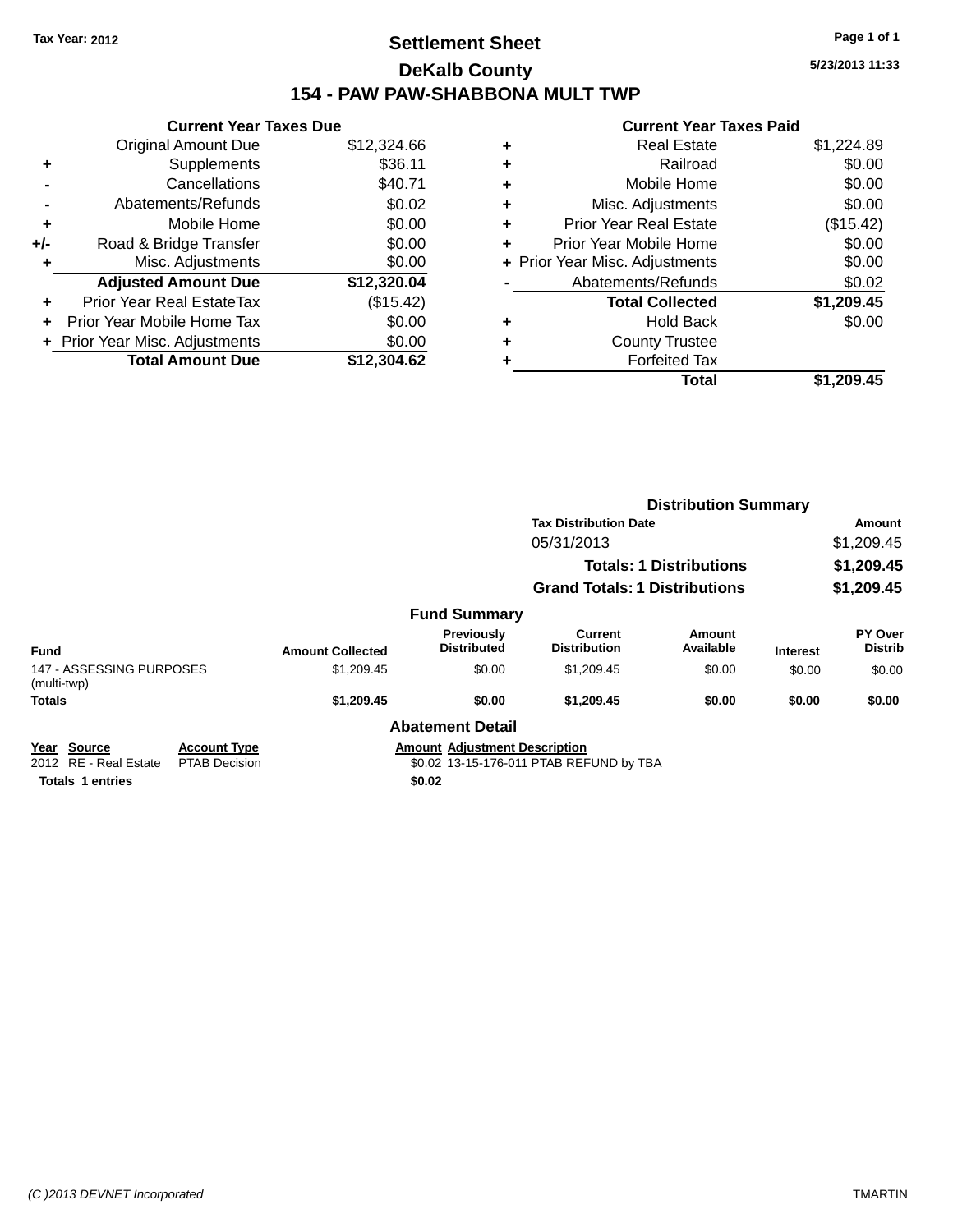# **Settlement Sheet Tax Year: 2012 Page 1 of 1 DeKalb County 155 - SOUTH GROVE-MAYFIELD MULT**

**5/23/2013 11:33**

#### **Current Year Taxes Paid**

| <b>Current Year Taxes Due</b> |                                |  |  |  |
|-------------------------------|--------------------------------|--|--|--|
| <b>Original Amount Due</b>    | \$11,268.13                    |  |  |  |
| Supplements                   | \$22.25                        |  |  |  |
| Cancellations                 | \$23.66                        |  |  |  |
| Abatements/Refunds            |                                |  |  |  |
| Mobile Home                   | \$0.00                         |  |  |  |
| Road & Bridge Transfer        | \$0.00                         |  |  |  |
| Misc. Adjustments             | \$0.00                         |  |  |  |
| <b>Adjusted Amount Due</b>    | \$11,266.72                    |  |  |  |
| Prior Year Real EstateTax     | \$0.00                         |  |  |  |
| Prior Year Mobile Home Tax    | \$0.00                         |  |  |  |
|                               | \$0.00                         |  |  |  |
| <b>Total Amount Due</b>       | \$11.266.72                    |  |  |  |
|                               | + Prior Year Misc. Adjustments |  |  |  |

| ٠ | <b>Real Estate</b>             | \$1,355.99 |
|---|--------------------------------|------------|
| ٠ | Railroad                       | \$0.00     |
| ٠ | Mobile Home                    | \$0.00     |
| ٠ | Misc. Adjustments              | \$0.00     |
| ٠ | <b>Prior Year Real Estate</b>  | \$0.00     |
| ٠ | Prior Year Mobile Home         | \$0.00     |
|   | + Prior Year Misc. Adjustments | \$0.00     |
|   | Abatements/Refunds             | \$0.00     |
|   | <b>Total Collected</b>         | \$1,355.99 |
| ٠ | <b>Hold Back</b>               | \$0.00     |
| ٠ | <b>County Trustee</b>          |            |
| ٠ | <b>Forfeited Tax</b>           |            |
|   | <b>Total</b>                   | \$1,355.99 |
|   |                                |            |

|                                         |                         |                                         |                                                                              | <b>Distribution Summary</b> |                 |                           |
|-----------------------------------------|-------------------------|-----------------------------------------|------------------------------------------------------------------------------|-----------------------------|-----------------|---------------------------|
|                                         |                         |                                         | <b>Tax Distribution Date</b><br>05/31/2013<br><b>Totals: 1 Distributions</b> |                             |                 | Amount                    |
|                                         |                         |                                         |                                                                              |                             |                 | \$1,355.99                |
|                                         |                         |                                         |                                                                              |                             |                 | \$1,355.99                |
|                                         |                         |                                         | <b>Grand Totals: 1 Distributions</b>                                         |                             |                 | \$1,355.99                |
|                                         |                         | <b>Fund Summary</b>                     |                                                                              |                             |                 |                           |
| <b>Fund</b>                             | <b>Amount Collected</b> | <b>Previously</b><br><b>Distributed</b> | Current<br><b>Distribution</b>                                               | Amount<br>Available         | <b>Interest</b> | PY Over<br><b>Distrib</b> |
| 147 - ASSESSING PURPOSES<br>(multi-twp) | \$1,355.99              | \$0.00                                  | \$1,355.99                                                                   | \$0.00                      | \$0.00          | \$0.00                    |
| <b>Totals</b>                           | \$1,355.99              | \$0.00                                  | \$1,355.99                                                                   | \$0.00                      | \$0.00          | \$0.00                    |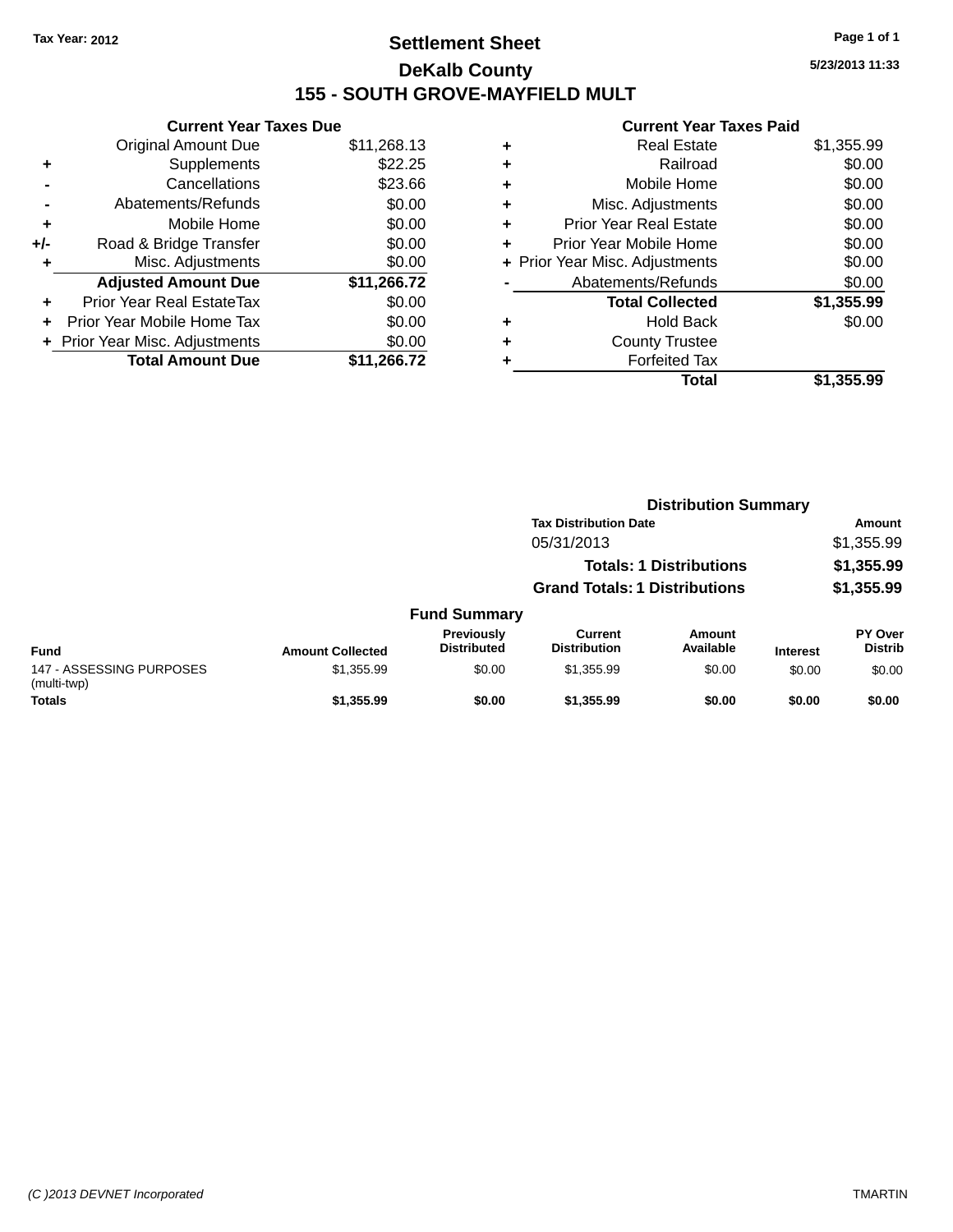# **Settlement Sheet Tax Year: 2012 Page 1 of 1 DeKalb County 156 - VICTOR-SOMONAUK MULTI TWP**

**5/23/2013 11:33**

## **Current Year Taxes Paid**

|     | <b>Current Year Taxes Due</b> |             |  |  |  |
|-----|-------------------------------|-------------|--|--|--|
|     | <b>Original Amount Due</b>    | \$21,226.37 |  |  |  |
| ٠   | Supplements                   | \$97.08     |  |  |  |
|     | Cancellations                 | \$107.75    |  |  |  |
|     | Abatements/Refunds            | \$0.00      |  |  |  |
| ٠   | Mobile Home                   | \$0.00      |  |  |  |
| +/- | Road & Bridge Transfer        | \$0.00      |  |  |  |
|     | Misc. Adjustments             | \$0.00      |  |  |  |
|     | <b>Adjusted Amount Due</b>    | \$21,215.70 |  |  |  |
| ÷   | Prior Year Real EstateTax     | \$0.00      |  |  |  |
| ÷   | Prior Year Mobile Home Tax    | \$0.00      |  |  |  |
|     | Prior Year Misc. Adjustments  | \$0.00      |  |  |  |
|     | <b>Total Amount Due</b>       | \$21,215.70 |  |  |  |

| ٠ | <b>Real Estate</b>             | \$2,875.89 |
|---|--------------------------------|------------|
| ٠ | Railroad                       | \$0.00     |
| ٠ | Mobile Home                    | \$0.00     |
| ٠ | Misc. Adjustments              | \$0.00     |
| ٠ | <b>Prior Year Real Estate</b>  | \$0.00     |
|   | Prior Year Mobile Home         | \$0.00     |
|   | + Prior Year Misc. Adjustments | \$0.00     |
|   | Abatements/Refunds             | \$0.00     |
|   | <b>Total Collected</b>         | \$2,875.89 |
| ٠ | <b>Hold Back</b>               | \$0.00     |
| ٠ | <b>County Trustee</b>          |            |
| ٠ | <b>Forfeited Tax</b>           |            |
|   | Total                          | \$2.875.89 |
|   |                                |            |

|                                         | <b>Distribution Summary</b> |                                         |                                                                              |                     |                 |                           |  |
|-----------------------------------------|-----------------------------|-----------------------------------------|------------------------------------------------------------------------------|---------------------|-----------------|---------------------------|--|
|                                         |                             |                                         | <b>Tax Distribution Date</b><br>05/31/2013<br><b>Totals: 1 Distributions</b> |                     |                 | Amount                    |  |
|                                         |                             |                                         |                                                                              |                     |                 | \$2,875.89<br>\$2,875.89  |  |
|                                         |                             |                                         |                                                                              |                     |                 |                           |  |
|                                         |                             |                                         | <b>Grand Totals: 1 Distributions</b>                                         |                     |                 | \$2,875.89                |  |
|                                         |                             | <b>Fund Summary</b>                     |                                                                              |                     |                 |                           |  |
| <b>Fund</b>                             | <b>Amount Collected</b>     | <b>Previously</b><br><b>Distributed</b> | <b>Current</b><br><b>Distribution</b>                                        | Amount<br>Available | <b>Interest</b> | PY Over<br><b>Distrib</b> |  |
| 147 - ASSESSING PURPOSES<br>(multi-twp) | \$2,875.89                  | \$0.00                                  | \$2,875.89                                                                   | \$0.00              | \$0.00          | \$0.00                    |  |
| <b>Totals</b>                           | \$2,875.89                  | \$0.00                                  | \$2,875.89                                                                   | \$0.00              | \$0.00          | \$0.00                    |  |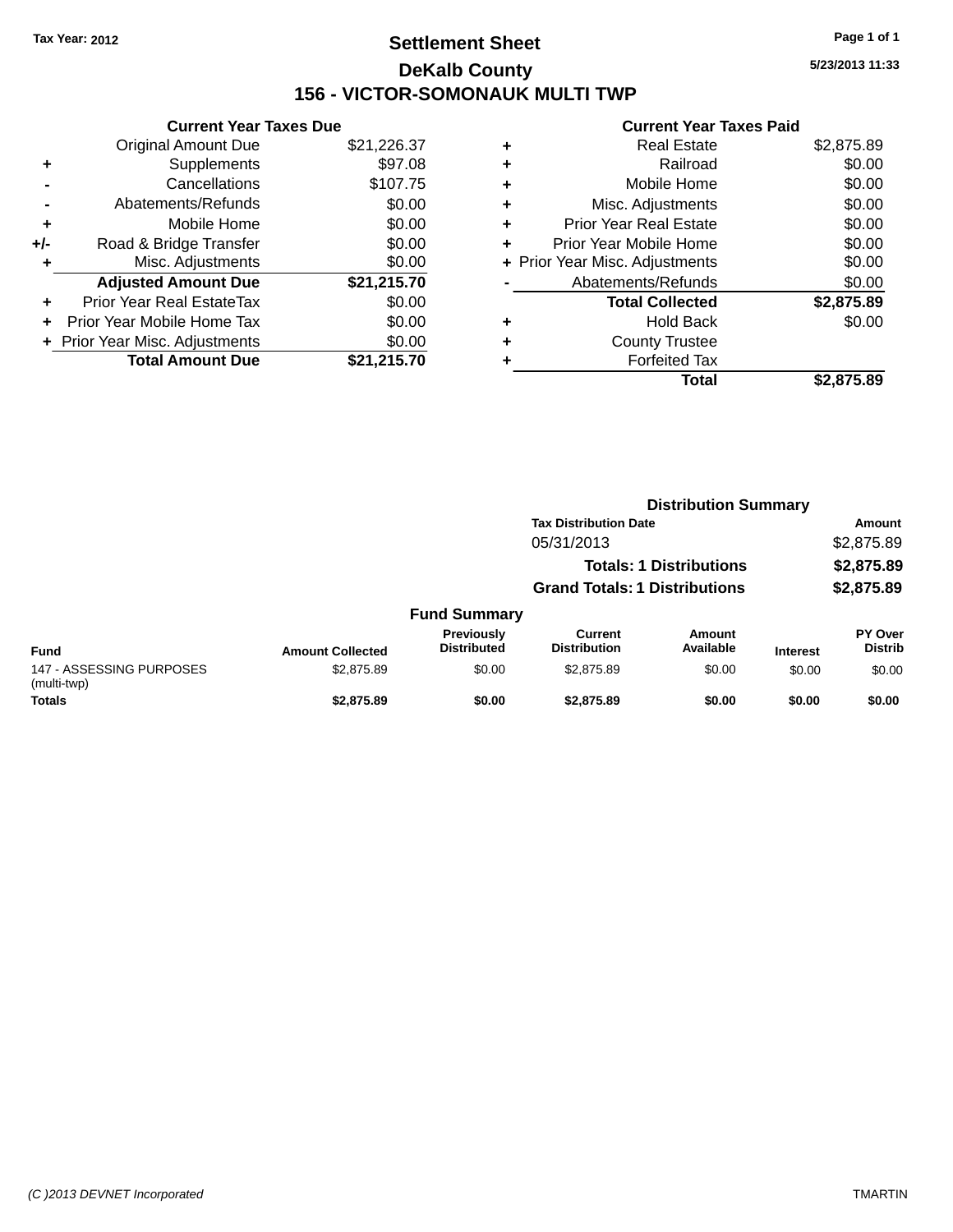# **Settlement Sheet Tax Year: 2012 Page 1 of 1 DeKalb County 157 - GENOA PUBLIC LIBRARY DIST**

**Current Year Taxes Due**

|       | <b>Original Amount Due</b>     | \$219,095.15 |
|-------|--------------------------------|--------------|
| ٠     | Supplements                    | \$1,421.37   |
|       | Cancellations                  | \$2,235.06   |
|       | Abatements/Refunds             | \$0.00       |
| ٠     | Mobile Home                    | \$0.00       |
| $+/-$ | Road & Bridge Transfer         | \$0.00       |
| ٠     | Misc. Adjustments              | \$0.00       |
|       | <b>Adjusted Amount Due</b>     | \$218,281.46 |
| ÷     | Prior Year Real EstateTax      | \$0.00       |
|       | Prior Year Mobile Home Tax     | \$0.00       |
|       | + Prior Year Misc. Adjustments | \$0.00       |
|       | <b>Total Amount Due</b>        | \$218,281.46 |

#### **Current Year Taxes Paid**

|   | <b>Real Estate</b>             | \$23,086.64 |
|---|--------------------------------|-------------|
| ٠ | Railroad                       | \$0.00      |
| ٠ | Mobile Home                    | \$0.00      |
| ٠ | Misc. Adjustments              | \$0.00      |
| ٠ | Prior Year Real Estate         | \$0.00      |
|   | Prior Year Mobile Home         | \$0.00      |
|   | + Prior Year Misc. Adjustments | \$0.00      |
|   | Abatements/Refunds             | \$0.00      |
|   | <b>Total Collected</b>         | \$23,086.64 |
| ٠ | Hold Back                      | \$0.00      |
|   | <b>County Trustee</b>          |             |
|   | <b>Forfeited Tax</b>           |             |
|   | Total                          | \$23,086.64 |
|   |                                |             |

| <b>Distribution Summary</b>          |             |
|--------------------------------------|-------------|
| <b>Tax Distribution Date</b>         | Amount      |
| 05/31/2013                           | \$23,086.64 |
| <b>Totals: 1 Distributions</b>       | \$23,086.64 |
| <b>Grand Totals: 1 Distributions</b> | \$23,086.64 |

| <b>Fund</b>                                   | <b>Amount Collected</b> | <b>Previously</b><br><b>Distributed</b> | Current<br><b>Distribution</b> | Amount<br>Available | <b>Interest</b> | PY Over<br><b>Distrib</b> |
|-----------------------------------------------|-------------------------|-----------------------------------------|--------------------------------|---------------------|-----------------|---------------------------|
| 001 - CORPORATE                               | \$17,666.18             | \$0.00                                  | \$17,666.18                    | \$0.00              | \$0.00          | \$0.00                    |
| 004 - OPERATIONS & MAINTENANCE                | \$1,626.22              | \$0.00                                  | \$1,626.22                     | \$0.00              | \$0.00          | \$0.00                    |
| $005 - I. M. R. F.$                           | \$1,561.16              | \$0.00                                  | \$1,561.16                     | \$0.00              | \$0.00          | \$0.00                    |
| 027 - AUDIT                                   | \$255.25                | \$0.00                                  | \$255.25                       | \$0.00              | \$0.00          | \$0.00                    |
| 035 - TORT JUDGEMENTS/LIABILITY<br><b>INS</b> | \$1,040.79              | \$0.00                                  | \$1,040.79                     | \$0.00              | \$0.00          | \$0.00                    |
| 047 - SOCIAL SECURITY                         | \$937.04                | \$0.00                                  | \$937.04                       | \$0.00              | \$0.00          | \$0.00                    |
| <b>Totals</b>                                 | \$23,086.64             | \$0.00                                  | \$23,086.64                    | \$0.00              | \$0.00          | \$0.00                    |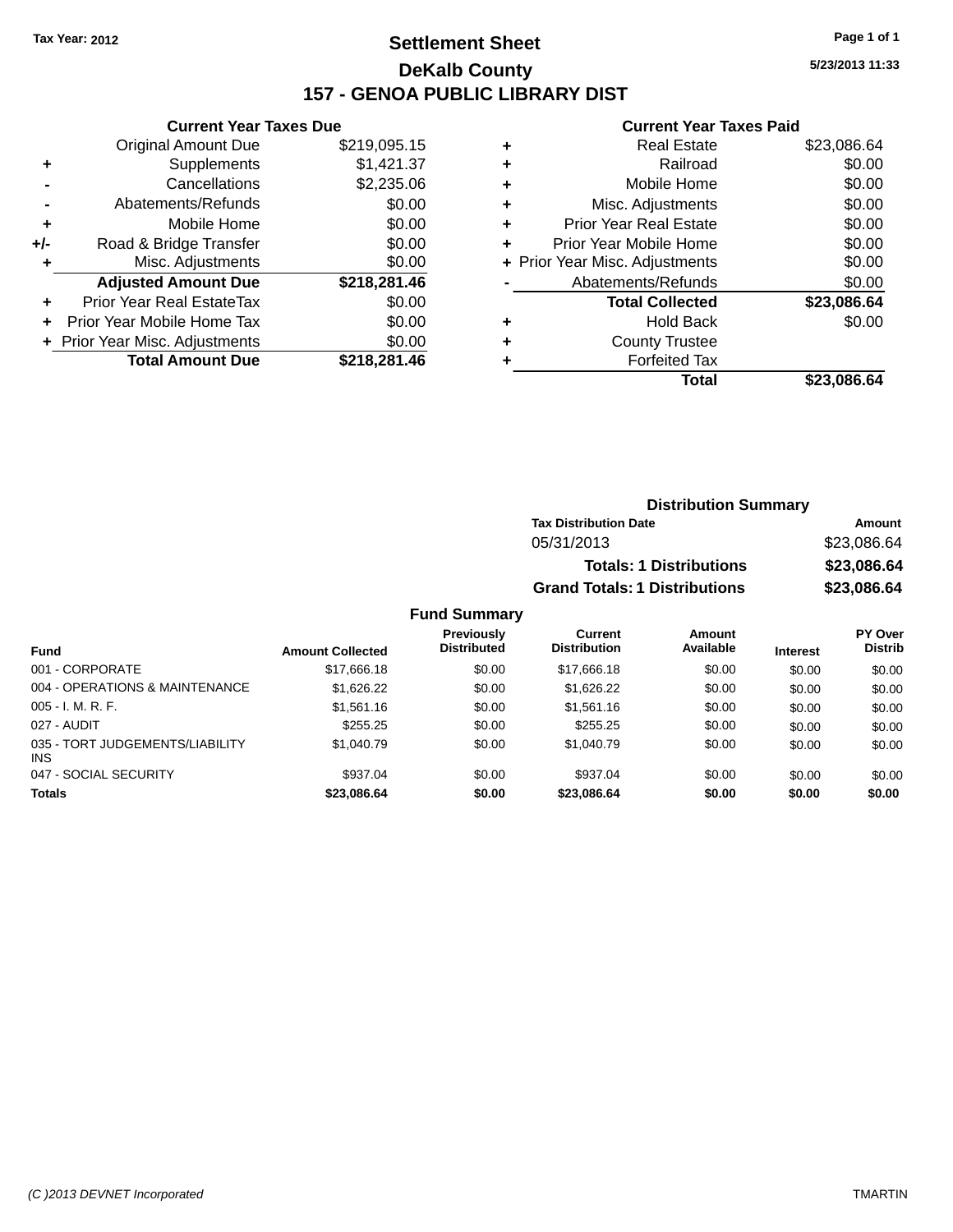# **Settlement Sheet Tax Year: 2012 Page 1 of 1 DeKalb County 158 - DEKALB TIF1**

**5/23/2013 11:33**

#### **Current Year Taxes Due**

|     | <b>Original Amount Due</b>     | \$4,399,711.64 |
|-----|--------------------------------|----------------|
| ٠   | Supplements                    | \$5,995.24     |
|     | Cancellations                  | \$6,882.96     |
|     | Abatements/Refunds             | \$0.00         |
| ٠   | Mobile Home                    | \$0.00         |
| +/- | Road & Bridge Transfer         | \$0.00         |
| ٠   | Misc. Adjustments              | \$0.00         |
|     | <b>Adjusted Amount Due</b>     | \$4,398,823.92 |
|     | Prior Year Real EstateTax      | \$1,561.48     |
|     | Prior Year Mobile Home Tax     | \$0.00         |
|     | + Prior Year Misc. Adjustments | \$0.00         |
|     | <b>Total Amount Due</b>        | \$4,400,385.40 |

## **Current Year Taxes Paid**

|   | Total                          | \$662,768.51 |
|---|--------------------------------|--------------|
|   | <b>Forfeited Tax</b>           |              |
| ٠ | <b>County Trustee</b>          |              |
| ٠ | <b>Hold Back</b>               | \$0.00       |
|   | <b>Total Collected</b>         | \$662,768.51 |
|   | Abatements/Refunds             | \$0.00       |
|   | + Prior Year Misc. Adjustments | \$0.00       |
| ٠ | Prior Year Mobile Home         | \$0.00       |
| ٠ | <b>Prior Year Real Estate</b>  | \$1,561.48   |
| ٠ | Misc. Adjustments              | \$0.00       |
| ٠ | Mobile Home                    | \$0.00       |
| ٠ | Railroad                       | \$0.00       |
|   | <b>Real Estate</b>             | \$661,207.03 |

|                                      |                                                                        |                         |                                      |                                         | <b>Distribution Summary</b> |                 |                           |  |  |
|--------------------------------------|------------------------------------------------------------------------|-------------------------|--------------------------------------|-----------------------------------------|-----------------------------|-----------------|---------------------------|--|--|
|                                      |                                                                        |                         |                                      | <b>Tax Distribution Date</b>            |                             |                 | Amount                    |  |  |
|                                      |                                                                        |                         |                                      | 05/31/2013                              |                             | \$662,768.51    |                           |  |  |
|                                      | <b>Totals: 1 Distributions</b><br><b>Grand Totals: 1 Distributions</b> |                         | \$662,768.51                         |                                         |                             |                 |                           |  |  |
|                                      |                                                                        |                         |                                      | \$662,768.51                            |                             |                 |                           |  |  |
|                                      |                                                                        |                         | <b>Fund Summary</b>                  |                                         |                             |                 |                           |  |  |
| <b>Fund</b>                          |                                                                        | <b>Amount Collected</b> | Previously<br><b>Distributed</b>     | Current<br><b>Distribution</b>          | Amount<br>Available         | <b>Interest</b> | PY Over<br><b>Distrib</b> |  |  |
| 001 - CORPORATE                      |                                                                        | \$662,768.51            | \$0.00                               | \$662,768.51                            | \$0.00                      | \$0.00          | \$0.00                    |  |  |
| <b>Totals</b>                        |                                                                        | \$662,768.51            | \$0.00                               | \$662,768.51                            | \$0.00                      | \$0.00          | \$0.00                    |  |  |
|                                      |                                                                        |                         | <b>Abatement Detail</b>              |                                         |                             |                 |                           |  |  |
| Year Source<br>2012 RE - Real Estate | <b>Account Type</b><br><b>PTAB Decision</b>                            |                         | <b>Amount Adiustment Description</b> | \$0.00 08-12-451-008 PTAB REFUND by TBA |                             |                 |                           |  |  |

**Totals 1 entries \$0.00**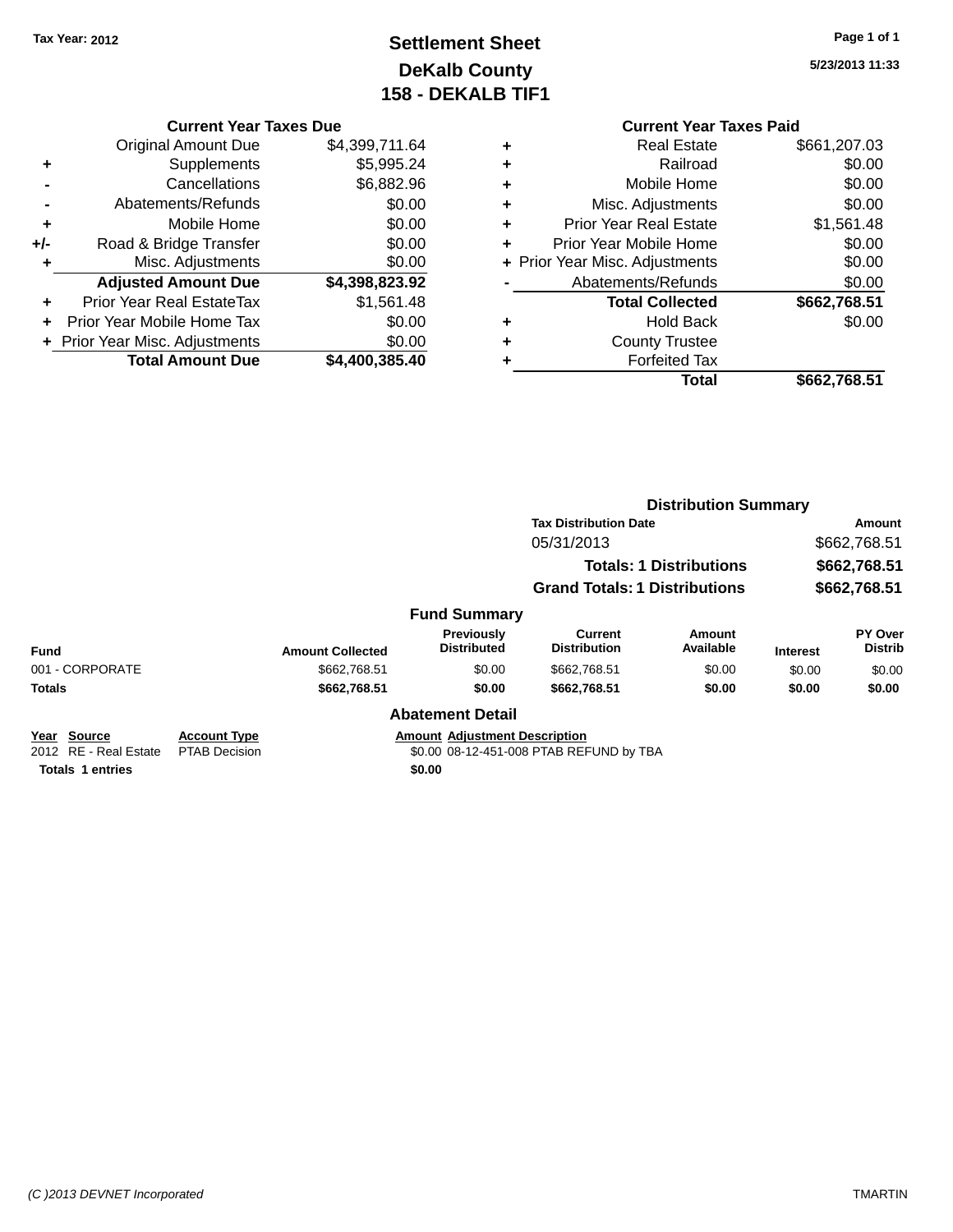# **Settlement Sheet Tax Year: 2012 Page 1 of 1 DeKalb County 159 - DEKALB TIF2**

**5/23/2013 11:33**

#### **Current Year Taxes Due**

|     | <b>Original Amount Due</b>       | \$1,625,981.08 |
|-----|----------------------------------|----------------|
| ٠   | Supplements                      | \$2,141.56     |
|     | Cancellations                    | \$4,870.92     |
|     | Abatements/Refunds               | \$0.00         |
| ٠   | Mobile Home                      | \$0.00         |
| +/- | Road & Bridge Transfer           | \$0.00         |
| ٠   | Misc. Adjustments                | \$0.00         |
|     | <b>Adjusted Amount Due</b>       | \$1,623,251.72 |
|     | <b>Prior Year Real EstateTax</b> | (\$2,732.46)   |
|     | Prior Year Mobile Home Tax       | \$0.00         |
|     | + Prior Year Misc. Adjustments   | \$0.00         |
|     | <b>Total Amount Due</b>          | \$1,620,519.26 |

## **Current Year Taxes Paid**

|   | <b>Real Estate</b>             | \$119,617.78 |
|---|--------------------------------|--------------|
| ٠ | Railroad                       | \$0.00       |
| ٠ | Mobile Home                    | \$0.00       |
| ٠ | Misc. Adjustments              | \$0.00       |
| ÷ | <b>Prior Year Real Estate</b>  | (\$2,732.46) |
| ٠ | Prior Year Mobile Home         | \$0.00       |
|   | + Prior Year Misc. Adjustments | \$0.00       |
|   | Abatements/Refunds             | \$0.00       |
|   | <b>Total Collected</b>         | \$116,885.32 |
| ٠ | <b>Hold Back</b>               | \$0.00       |
| ٠ | <b>County Trustee</b>          |              |
|   | <b>Forfeited Tax</b>           |              |
|   | Total                          | \$116,885.32 |
|   |                                |              |

## **Distribution Summary Tax Distribution Date Amount** 05/31/2013 \$116,885.32 **Totals: 1 Distributions \$116,885.32 Grand Totals: 1 Distributions \$116,885.32 Fund Summary**

| Fund            | <b>Amount Collected</b> | Previously<br>Distributed | Current<br><b>Distribution</b> | Amount<br>Available | <b>Interest</b> | <b>PY Over</b><br>Distrib |
|-----------------|-------------------------|---------------------------|--------------------------------|---------------------|-----------------|---------------------------|
| 001 - CORPORATE | \$116,885.32            | \$0.00                    | \$116,885,32                   | \$0.00              | \$0.00          | \$0.00                    |
| Totals          | \$116,885,32            | \$0.00                    | \$116,885,32                   | \$0.00              | \$0.00          | \$0.00                    |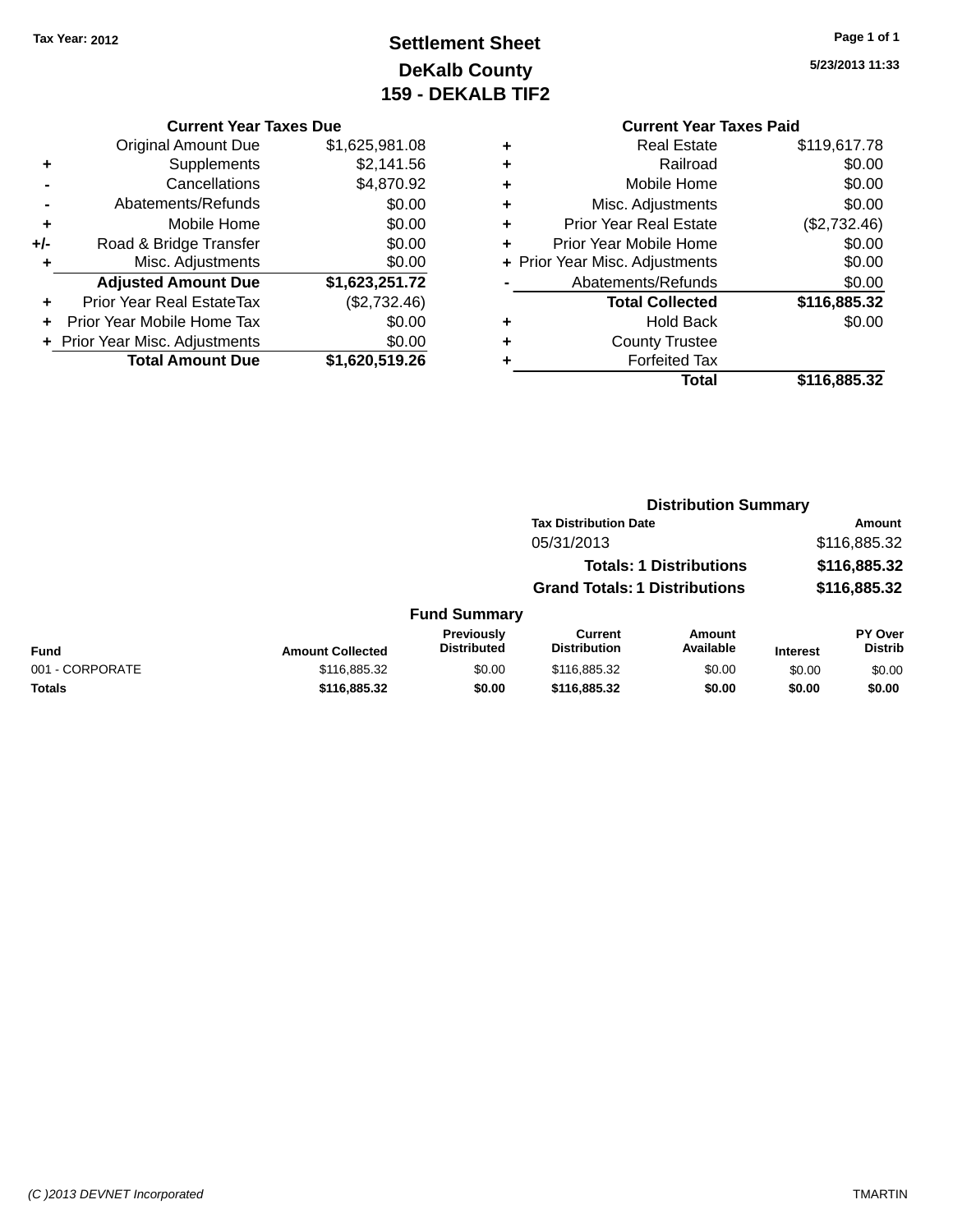# **Settlement Sheet Tax Year: 2012 Page 1 of 1 DeKalb County 160 - DEKALB TIF1 AMENDED**

**5/23/2013 11:33**

#### **Current Year Taxes Paid**

|     | <b>Current Year Taxes Due</b>  |                |
|-----|--------------------------------|----------------|
|     | <b>Original Amount Due</b>     | \$2,211,741.70 |
| ÷   | Supplements                    | \$10,417.72    |
|     | Cancellations                  | \$12,748.04    |
|     | Abatements/Refunds             | \$0.00         |
| ٠   | Mobile Home                    | \$0.00         |
| +/- | Road & Bridge Transfer         | \$0.00         |
|     | Misc. Adjustments              | \$0.00         |
|     | <b>Adjusted Amount Due</b>     | \$2,209,411.38 |
| ÷   | Prior Year Real EstateTax      | (\$4,174.60)   |
|     | Prior Year Mobile Home Tax     | \$0.00         |
|     | + Prior Year Misc. Adjustments | \$0.00         |
|     | <b>Total Amount Due</b>        | \$2,205,236.78 |

|   | <b>Real Estate</b>             | \$218,952.69 |
|---|--------------------------------|--------------|
| ٠ | Railroad                       | \$0.00       |
| ٠ | Mobile Home                    | \$0.00       |
| ٠ | Misc. Adjustments              | \$0.00       |
| ٠ | <b>Prior Year Real Estate</b>  | (\$4,174.60) |
| ٠ | Prior Year Mobile Home         | \$0.00       |
|   | + Prior Year Misc. Adjustments | \$0.00       |
|   | Abatements/Refunds             | \$0.00       |
|   | <b>Total Collected</b>         | \$214,778.09 |
| ٠ | <b>Hold Back</b>               | \$0.00       |
| ٠ | <b>County Trustee</b>          |              |
| ٠ | <b>Forfeited Tax</b>           |              |
|   | Total                          | \$214,778.09 |
|   |                                |              |

|                 |                              |                                  | <b>Distribution Summary</b>          |                                |                 |                                  |  |
|-----------------|------------------------------|----------------------------------|--------------------------------------|--------------------------------|-----------------|----------------------------------|--|
|                 | <b>Tax Distribution Date</b> |                                  |                                      |                                | Amount          |                                  |  |
|                 |                              | 05/31/2013                       |                                      |                                |                 | \$214,778.09                     |  |
|                 |                              |                                  |                                      | <b>Totals: 1 Distributions</b> |                 | \$214,778.09                     |  |
|                 |                              |                                  | <b>Grand Totals: 1 Distributions</b> |                                |                 | \$214,778.09                     |  |
|                 |                              | <b>Fund Summary</b>              |                                      |                                |                 |                                  |  |
| <b>Fund</b>     | <b>Amount Collected</b>      | Previously<br><b>Distributed</b> | Current<br><b>Distribution</b>       | Amount<br>Available            | <b>Interest</b> | <b>PY Over</b><br><b>Distrib</b> |  |
| 001 - CORPORATE | \$214,778.09                 | \$0.00                           | \$214,778.09                         | \$0.00                         | \$0.00          | \$0.00                           |  |

**Totals \$214,778.09 \$0.00 \$214,778.09 \$0.00 \$0.00 \$0.00**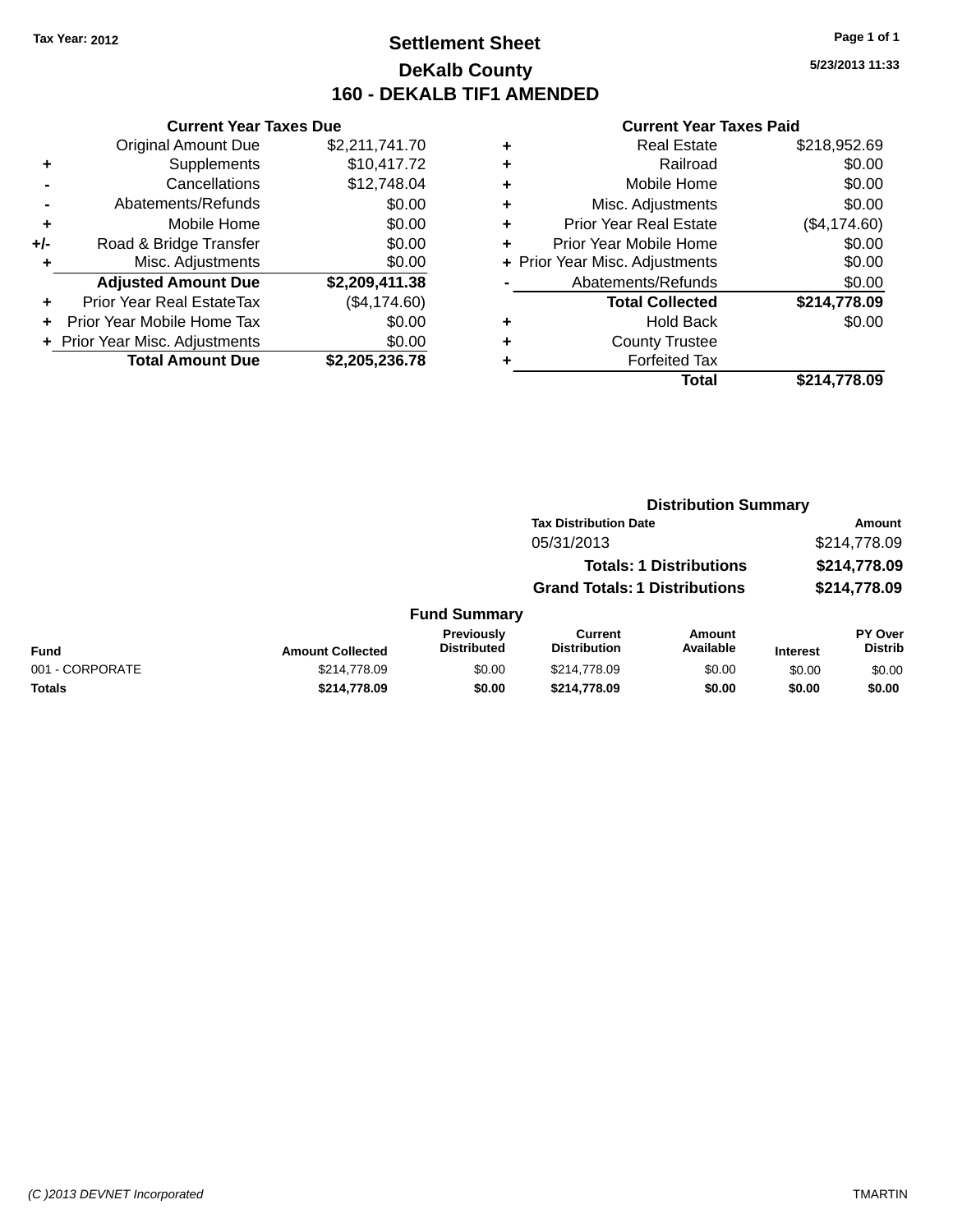# **Settlement Sheet Tax Year: 2012 Page 1 of 1 DeKalb County 162 - DEKALB TIF4**

**5/23/2013 11:33**

|     | <b>Current Year Taxes Due</b>  |        |  |  |  |
|-----|--------------------------------|--------|--|--|--|
|     | Original Amount Due            | \$0.00 |  |  |  |
|     | Supplements                    | \$0.00 |  |  |  |
|     | Cancellations                  | \$0.00 |  |  |  |
|     | Abatements/Refunds             | \$0.00 |  |  |  |
| ٠   | Mobile Home                    | \$0.00 |  |  |  |
| +/- | Road & Bridge Transfer         | \$0.00 |  |  |  |
|     | Misc. Adjustments              | \$0.00 |  |  |  |
|     | <b>Adjusted Amount Due</b>     | \$0.00 |  |  |  |
| ٠   | Prior Year Real EstateTax      | \$0.00 |  |  |  |
|     | Prior Year Mobile Home Tax     | \$0.00 |  |  |  |
|     | + Prior Year Misc. Adjustments | \$0.00 |  |  |  |
|     | <b>Total Amount Due</b>        | \$0.00 |  |  |  |
|     |                                |        |  |  |  |

### **Current Year Taxes Paid +** Real Estate \$0.00

|   | Total                          |        |
|---|--------------------------------|--------|
|   | <b>Forfeited Tax</b>           |        |
|   | <b>County Trustee</b>          |        |
|   | <b>Hold Back</b>               | \$0.00 |
|   | <b>Total Collected</b>         | \$0.00 |
|   | Abatements/Refunds             | \$0.00 |
|   | + Prior Year Misc. Adjustments | \$0.00 |
| ٠ | Prior Year Mobile Home         | \$0.00 |
|   | <b>Prior Year Real Estate</b>  | \$0.00 |
|   | Misc. Adjustments              | \$0.00 |
|   | Mobile Home                    | \$0.00 |
|   | Railroad                       | \$0.00 |
| T | ngal Lolal <del>c</del>        | vv.vv  |

| <b>Fund Summary</b> |                         |                                         |                                |                     |                 |                           |
|---------------------|-------------------------|-----------------------------------------|--------------------------------|---------------------|-----------------|---------------------------|
| <b>Fund</b>         | <b>Amount Collected</b> | <b>Previously</b><br><b>Distributed</b> | Current<br><b>Distribution</b> | Amount<br>Available | <b>Interest</b> | PY Over<br><b>Distrib</b> |
| 001 - CORPORATE     | \$0.00                  | \$0.00                                  | \$0.00                         | \$0.00              | \$0.00          | \$0.00                    |
| <b>Totals</b>       | \$0.00                  | \$0.00                                  | \$0.00                         | \$0.00              | \$0.00          | \$0.00                    |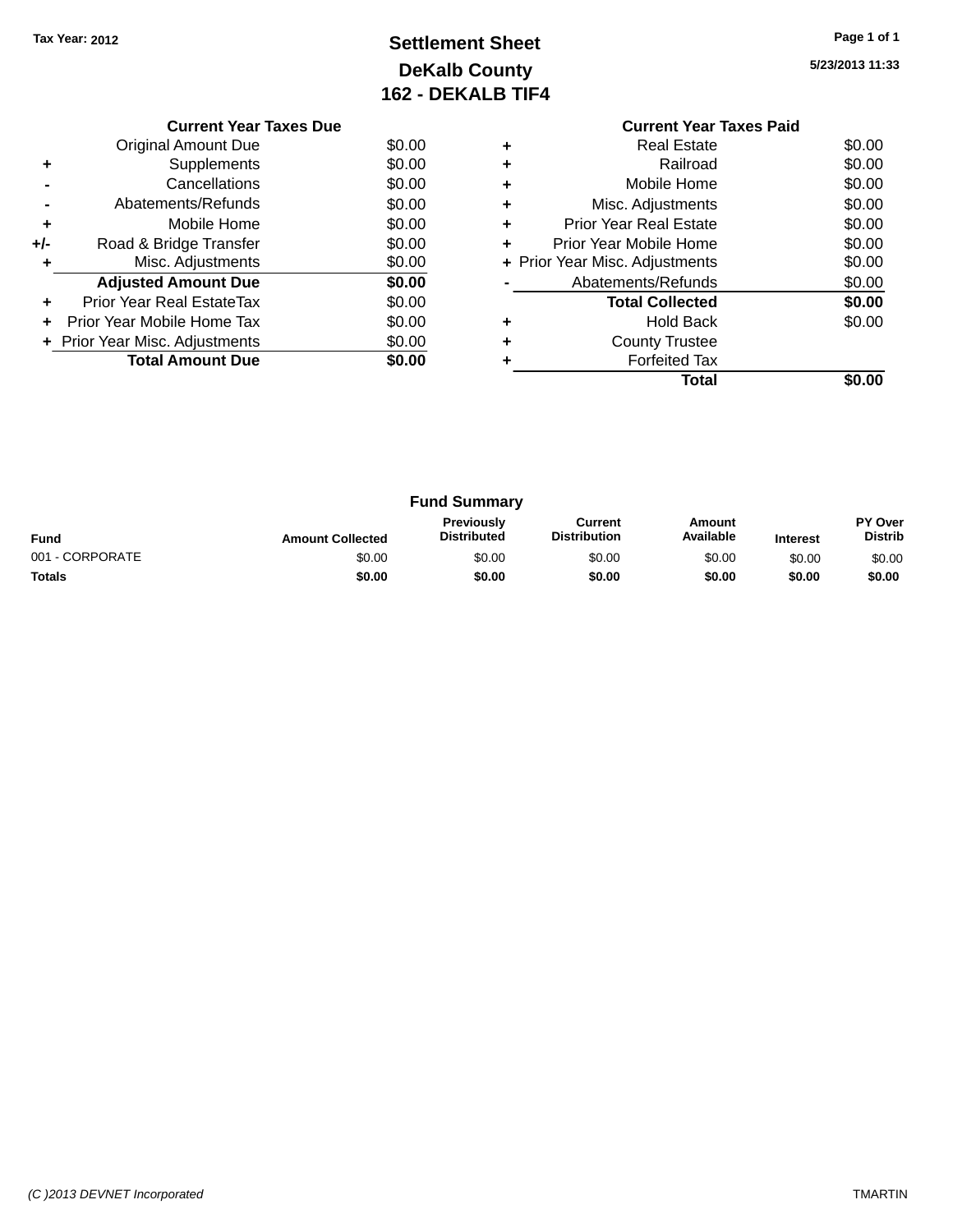# **Settlement Sheet Tax Year: 2012 Page 1 of 1 DeKalb County 163 - MALTA TIF**

**5/23/2013 11:33**

|   | <b>Current Year Taxes Paid</b> |             |
|---|--------------------------------|-------------|
| ٠ | <b>Real Estate</b>             | \$30,240.60 |
| ٠ | Railroad                       | \$0.00      |
| ٠ | Mobile Home                    | \$0.00      |
| ٠ | Misc. Adjustments              | \$0.00      |
| ٠ | <b>Prior Year Real Estate</b>  | \$0.00      |
| ٠ | Prior Year Mobile Home         | \$0.00      |
|   | + Prior Year Misc. Adjustments | \$0.00      |
|   | Abatements/Refunds             | \$0.00      |
|   | <b>Total Collected</b>         | \$30,240.60 |
| ٠ | <b>Hold Back</b>               | \$0.00      |
|   | <b>County Trustee</b>          |             |
| ٠ | <b>Forfeited Tax</b>           |             |
|   | Total                          | \$30.240.60 |
|   |                                |             |

|     | <b>Current Year Taxes Due</b>  |              |  |  |  |
|-----|--------------------------------|--------------|--|--|--|
|     | Original Amount Due            | \$367,185.10 |  |  |  |
| ٠   | Supplements                    | \$0.00       |  |  |  |
|     | Cancellations                  | \$0.00       |  |  |  |
|     | Abatements/Refunds             | \$0.00       |  |  |  |
| ٠   | Mobile Home                    | \$0.00       |  |  |  |
| +/- | Road & Bridge Transfer         | \$0.00       |  |  |  |
| ٠   | Misc. Adjustments              | \$0.00       |  |  |  |
|     | <b>Adjusted Amount Due</b>     | \$367,185.10 |  |  |  |
| ٠   | Prior Year Real EstateTax      | \$0.00       |  |  |  |
|     | Prior Year Mobile Home Tax     | \$0.00       |  |  |  |
|     | + Prior Year Misc. Adjustments | \$0.00       |  |  |  |
|     | <b>Total Amount Due</b>        | \$367,185.10 |  |  |  |
|     |                                |              |  |  |  |

|                 |                         | <b>Distribution Summary</b>             |                                       |                                |                 |                           |  |
|-----------------|-------------------------|-----------------------------------------|---------------------------------------|--------------------------------|-----------------|---------------------------|--|
|                 |                         |                                         | <b>Tax Distribution Date</b>          |                                | <b>Amount</b>   |                           |  |
|                 |                         |                                         | 05/31/2013                            |                                |                 | \$30,240.60               |  |
|                 |                         |                                         |                                       | <b>Totals: 1 Distributions</b> |                 | \$30,240.60               |  |
|                 |                         |                                         | <b>Grand Totals: 1 Distributions</b>  |                                |                 | \$30,240.60               |  |
|                 |                         | <b>Fund Summary</b>                     |                                       |                                |                 |                           |  |
| <b>Fund</b>     | <b>Amount Collected</b> | <b>Previously</b><br><b>Distributed</b> | <b>Current</b><br><b>Distribution</b> | Amount<br>Available            | <b>Interest</b> | PY Over<br><b>Distrib</b> |  |
| 001 - CORPORATE | \$30,240.60             | \$0.00                                  | \$30,240.60                           | \$0.00                         | \$0.00          | \$0.00                    |  |
| <b>Totals</b>   | \$30,240.60             | \$0.00                                  | \$30,240.60                           | \$0.00                         | \$0.00          | \$0.00                    |  |
|                 |                         |                                         |                                       |                                |                 |                           |  |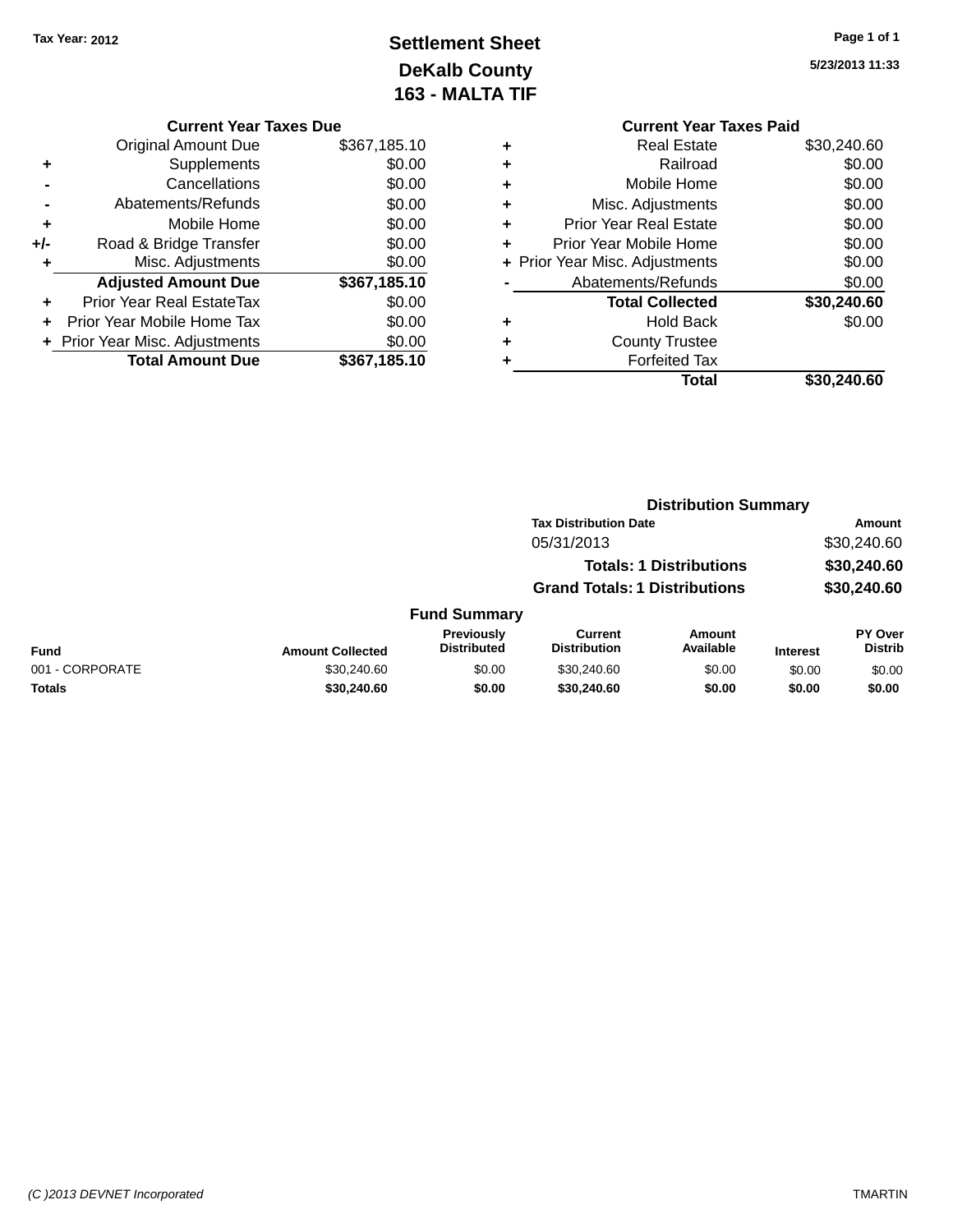# **Settlement Sheet Tax Year: 2012 Page 1 of 1 DeKalb County 164 - DEKALB TIF5**

**5/23/2013 11:33**

|     | <b>Current Year Taxes Due</b>  |            |
|-----|--------------------------------|------------|
|     | Original Amount Due            | \$1,063.42 |
|     | Supplements                    | \$0.00     |
|     | Cancellations                  | \$0.00     |
|     | Abatements/Refunds             | \$0.00     |
| ٠   | Mobile Home                    | \$0.00     |
| +/- | Road & Bridge Transfer         | \$0.00     |
|     | Misc. Adjustments              | \$0.00     |
|     | <b>Adjusted Amount Due</b>     | \$1,063.42 |
| ÷   | Prior Year Real EstateTax      | \$0.00     |
| ÷   | Prior Year Mobile Home Tax     | \$0.00     |
|     | + Prior Year Misc. Adjustments | \$0.00     |
|     | <b>Total Amount Due</b>        | \$1,063.42 |
|     |                                |            |

## **Current Year Taxes Paid +** Real Estate \$0.00 **+** Railroad \$0.00 **+** Mobile Home \$0.00 **+** Misc. Adjustments \$0.00 **+** Prior Year Real Estate \$0.00 **+** Prior Year Mobile Home \$0.00<br> **+** Prior Year Misc. Adjustments \$0.00 **+ Prior Year Misc. Adjustments -** Abatements/Refunds \$0.00 **Total Collected \$0.00 +** Hold Back \$0.00 **+** County Trustee **+** Forfeited Tax **Total \$0.00**

| <b>Fund Summary</b> |                         |                                         |                                |                     |                 |                           |
|---------------------|-------------------------|-----------------------------------------|--------------------------------|---------------------|-----------------|---------------------------|
| <b>Fund</b>         | <b>Amount Collected</b> | <b>Previously</b><br><b>Distributed</b> | Current<br><b>Distribution</b> | Amount<br>Available | <b>Interest</b> | PY Over<br><b>Distrib</b> |
| 001 - CORPORATE     | \$0.00                  | \$0.00                                  | \$0.00                         | \$0.00              | \$0.00          | \$0.00                    |
| <b>Totals</b>       | \$0.00                  | \$0.00                                  | \$0.00                         | \$0.00              | \$0.00          | \$0.00                    |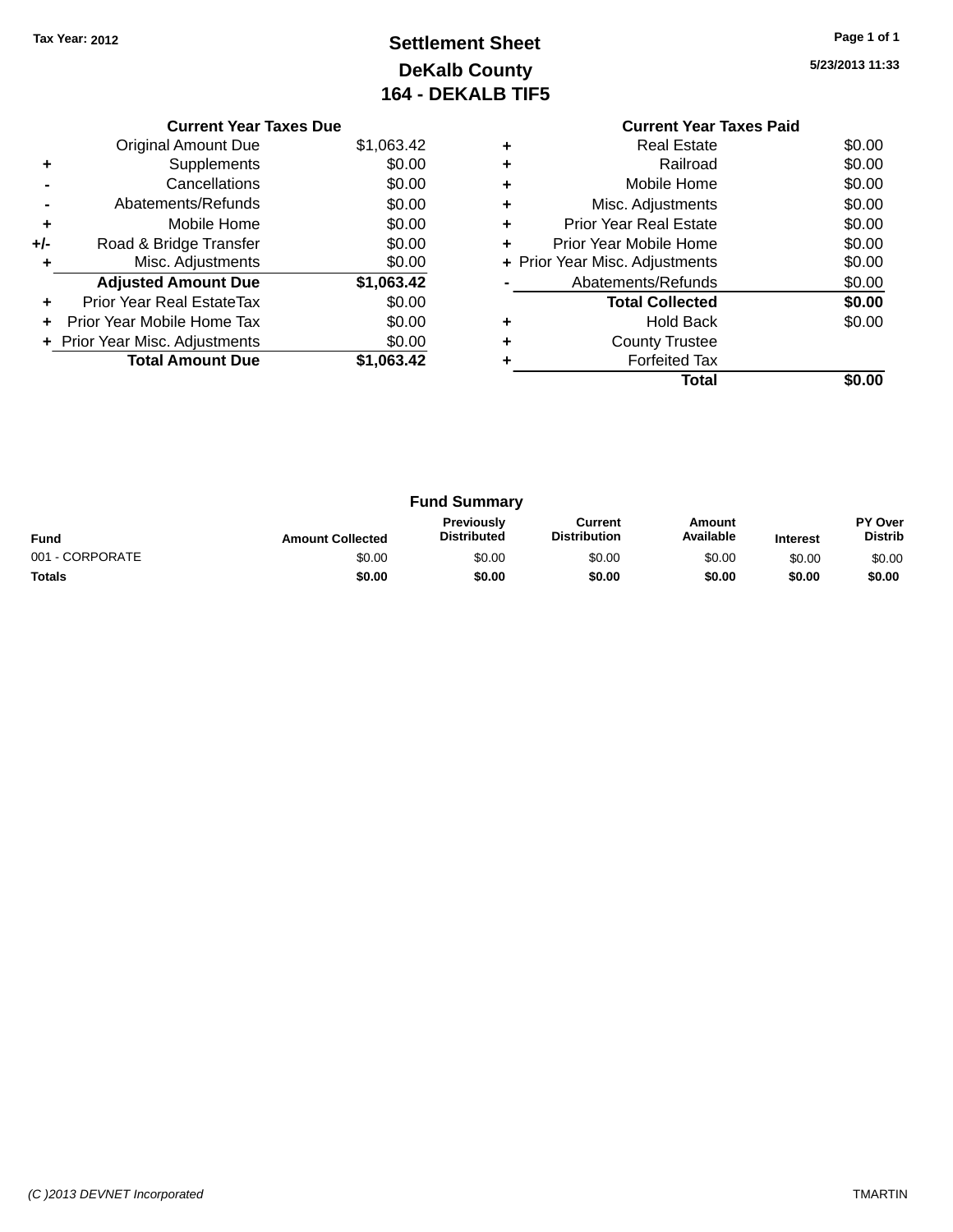# **Settlement Sheet Tax Year: 2012 Page 1 of 1 DeKalb County 170 - KIRKLAND TIF**

**5/23/2013 11:33**

|     | <b>Current Year Taxes Due</b>  |              |  |  |  |
|-----|--------------------------------|--------------|--|--|--|
|     | Original Amount Due            | \$240,891.44 |  |  |  |
| ٠   | Supplements                    | \$0.00       |  |  |  |
|     | Cancellations                  | \$0.00       |  |  |  |
|     | Abatements/Refunds             | \$0.00       |  |  |  |
| ٠   | Mobile Home                    | \$0.00       |  |  |  |
| +/- | Road & Bridge Transfer         | \$0.00       |  |  |  |
| ٠   | Misc. Adjustments              | \$0.00       |  |  |  |
|     | <b>Adjusted Amount Due</b>     | \$240,891.44 |  |  |  |
| ٠   | Prior Year Real EstateTax      | \$0.00       |  |  |  |
|     | Prior Year Mobile Home Tax     | \$0.00       |  |  |  |
|     | + Prior Year Misc. Adjustments | \$0.00       |  |  |  |
|     | <b>Total Amount Due</b>        | \$240,891.44 |  |  |  |
|     |                                |              |  |  |  |

#### **Current Year Taxes Paid +** Real Estate \$47,107.94

|   | Total                          | \$47,107.94 |
|---|--------------------------------|-------------|
| ٠ | <b>Forfeited Tax</b>           |             |
| ٠ | <b>County Trustee</b>          |             |
| ٠ | <b>Hold Back</b>               | \$0.00      |
|   | <b>Total Collected</b>         | \$47,107.94 |
|   | Abatements/Refunds             | \$0.00      |
|   | + Prior Year Misc. Adjustments | \$0.00      |
| ٠ | Prior Year Mobile Home         | \$0.00      |
| ٠ | <b>Prior Year Real Estate</b>  | \$0.00      |
| ٠ | Misc. Adjustments              | \$0.00      |
| ٠ | Mobile Home                    | \$0.00      |
| ÷ | Railroad                       | \$0.00      |
|   | Redi Esidie                    | 947.IU7.94  |

|                 |                         | <b>Distribution Summary</b>      |                                       |                     |                 |                           |
|-----------------|-------------------------|----------------------------------|---------------------------------------|---------------------|-----------------|---------------------------|
|                 |                         |                                  | <b>Tax Distribution Date</b>          |                     | Amount          |                           |
|                 |                         |                                  | 05/31/2013                            |                     |                 | \$47,107.94               |
|                 |                         |                                  | <b>Totals: 1 Distributions</b>        |                     | \$47,107.94     |                           |
|                 |                         |                                  | <b>Grand Totals: 1 Distributions</b>  |                     |                 | \$47,107.94               |
|                 |                         | <b>Fund Summary</b>              |                                       |                     |                 |                           |
| <b>Fund</b>     | <b>Amount Collected</b> | Previously<br><b>Distributed</b> | <b>Current</b><br><b>Distribution</b> | Amount<br>Available | <b>Interest</b> | PY Over<br><b>Distrib</b> |
| 001 - CORPORATE | \$47,107.94             | \$0.00                           | \$47,107.94                           | \$0.00              | \$0.00          | \$0.00                    |
| Totals          | \$47,107.94             | \$0.00                           | \$47,107.94                           | \$0.00              | \$0.00          | \$0.00                    |
|                 |                         |                                  |                                       |                     |                 |                           |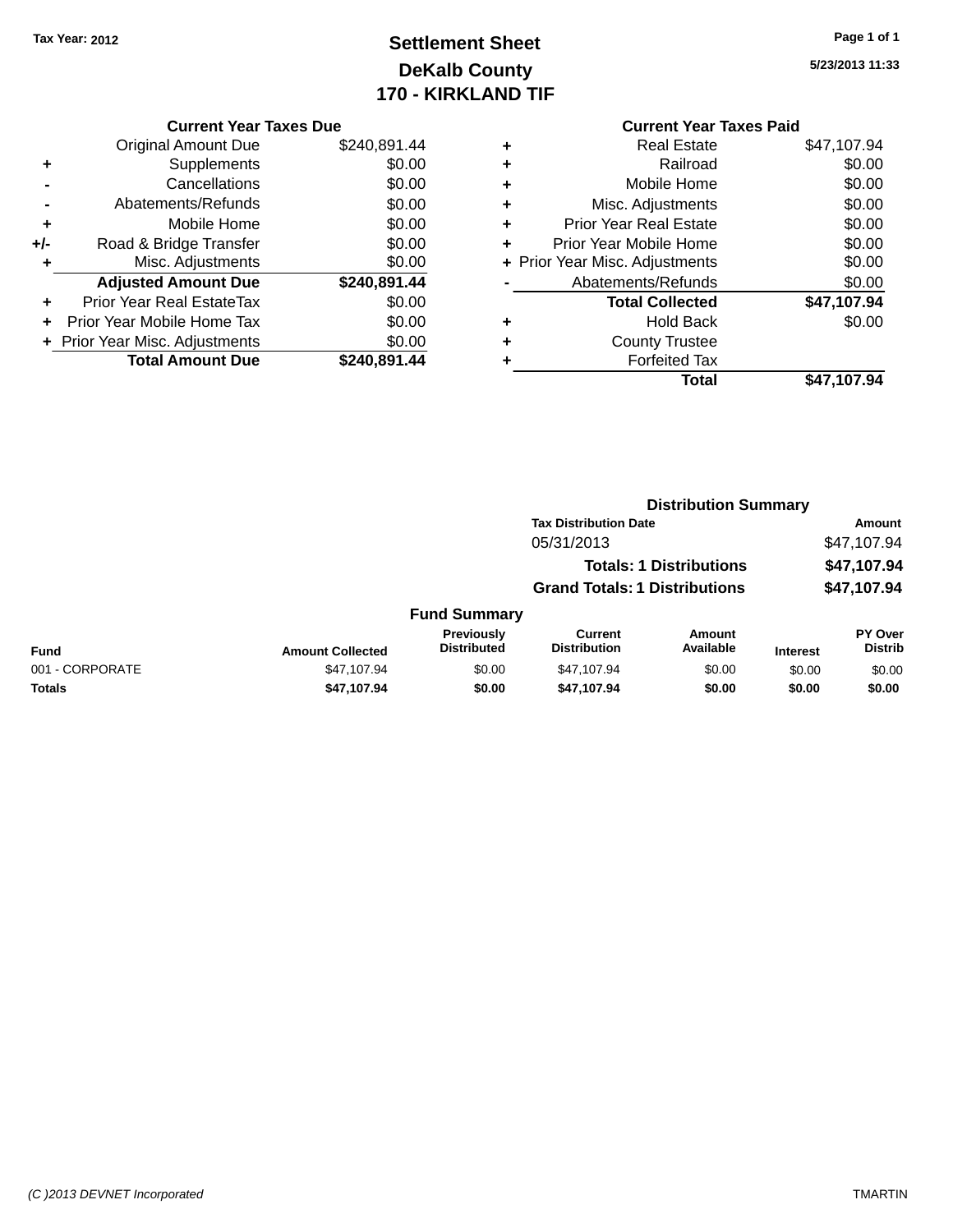# **Settlement Sheet Tax Year: 2012 Page 1 of 1 DeKalb County 171 - WATERMAN TIF**

**5/23/2013 11:33**

| <b>Original Amount Due</b>     | \$30,925.20                   |
|--------------------------------|-------------------------------|
| Supplements                    | \$0.00                        |
| Cancellations                  | \$0.00                        |
| Abatements/Refunds             | \$0.00                        |
| Mobile Home                    | \$0.00                        |
| Road & Bridge Transfer         | \$0.00                        |
| Misc. Adjustments              | \$0.00                        |
| <b>Adjusted Amount Due</b>     | \$30,925.20                   |
| Prior Year Real EstateTax      | \$0.00                        |
| Prior Year Mobile Home Tax     | \$0.00                        |
| + Prior Year Misc. Adjustments | \$0.00                        |
| <b>Total Amount Due</b>        | \$30.925.20                   |
|                                | <b>Current Year Taxes Due</b> |

# **Current Year Taxes Paid**

| ٠ | <b>Real Estate</b>             | \$17,581.82 |
|---|--------------------------------|-------------|
| ٠ | Railroad                       | \$0.00      |
| ٠ | Mobile Home                    | \$0.00      |
| ٠ | Misc. Adjustments              | \$0.00      |
| ٠ | <b>Prior Year Real Estate</b>  | \$0.00      |
| ÷ | Prior Year Mobile Home         | \$0.00      |
|   | + Prior Year Misc. Adjustments | \$0.00      |
|   | Abatements/Refunds             | \$0.00      |
|   | <b>Total Collected</b>         | \$17,581.82 |
| ٠ | <b>Hold Back</b>               | \$0.00      |
| ٠ | <b>County Trustee</b>          |             |
|   | <b>Forfeited Tax</b>           |             |
|   | Total                          | \$17,581.82 |
|   |                                |             |

#### **Distribution Summary Tax Distribution Date Amount** 05/31/2013 \$17,581.82 **Totals: 1 Distributions \$17,581.82 Grand Totals: 1 Distributions \$17,581.82 Fund Summary Fund Interest Amount Collected Distributed PY Over Distrib Amount Available Current Distribution Previously** 001 - CORPORATE \$17,581.82 \$0.00 \$17,581.82 \$0.00 \$0.00 \$0.00 **Totals \$17,581.82 \$0.00 \$17,581.82 \$0.00 \$0.00 \$0.00**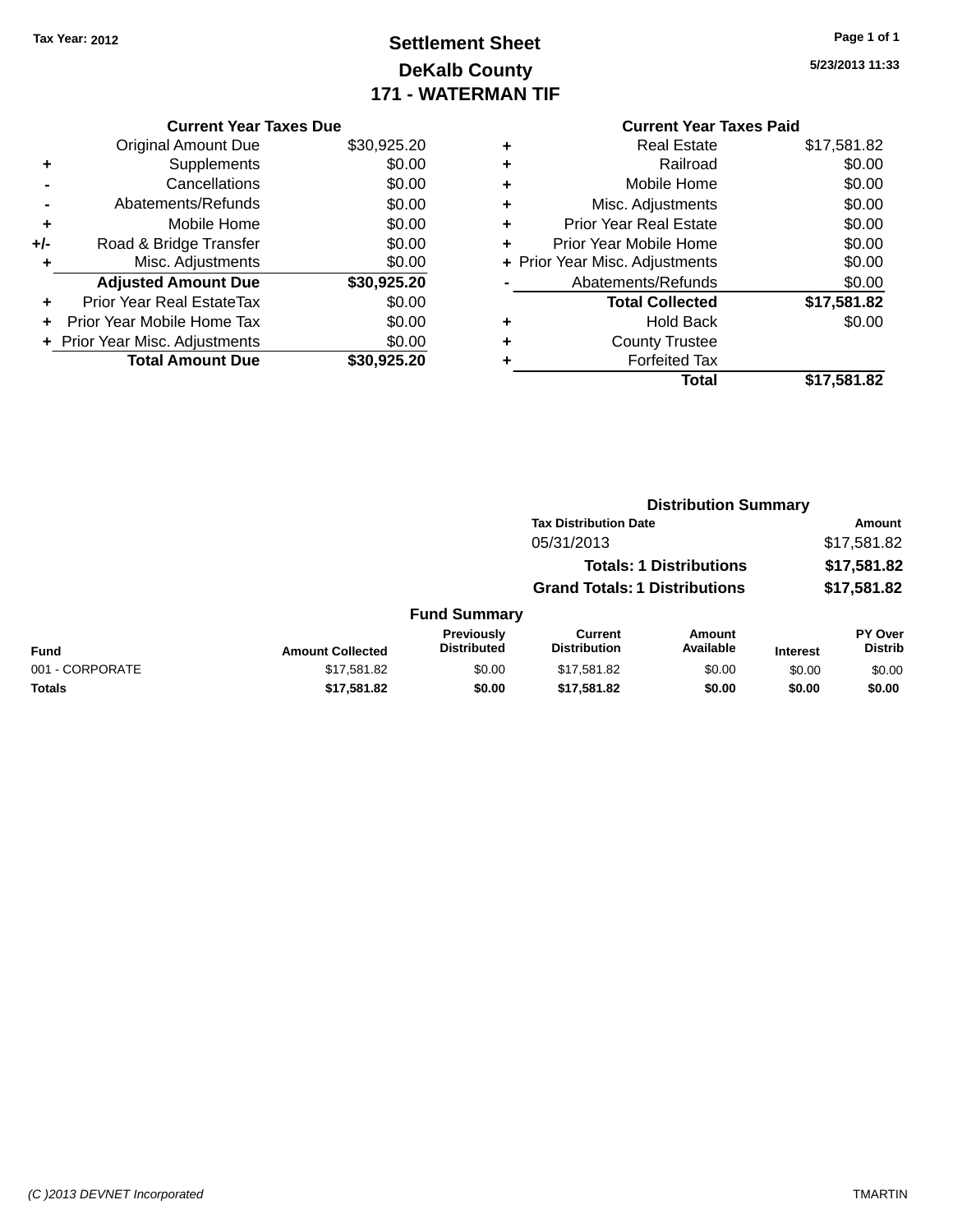# **Settlement Sheet Tax Year: 2012 Page 1 of 1 DeKalb County 172 - MAPLE PARK TIF**

**5/23/2013 11:33**

|       | <b>Current Year Taxes Due</b>    |            |
|-------|----------------------------------|------------|
|       | <b>Original Amount Due</b>       | \$1,899.34 |
| ٠     | Supplements                      | \$0.00     |
|       | Cancellations                    | \$0.00     |
|       | Abatements/Refunds               | \$0.00     |
| ٠     | Mobile Home                      | \$0.00     |
| $+/-$ | Road & Bridge Transfer           | \$0.00     |
|       | Misc. Adjustments                | \$0.00     |
|       | <b>Adjusted Amount Due</b>       | \$1,899.34 |
|       | <b>Prior Year Real EstateTax</b> | \$0.00     |
|       | Prior Year Mobile Home Tax       | \$0.00     |
|       | + Prior Year Misc. Adjustments   | \$0.00     |
|       | <b>Total Amount Due</b>          | \$1,899.34 |

#### **Current Year Taxes Paid +** Real Estate \$672.65 **+** Railroad \$0.00 **+** Mobile Home \$0.00 **+** Misc. Adjustments \$0.00 **+** Prior Year Real Estate \$0.00 **+** Prior Year Mobile Home \$0.00 **+ Prior Year Misc. Adjustments**  $$0.00$ **-** Abatements/Refunds \$0.00 **Total Collected \$672.65 +** Hold Back \$0.00 **+** County Trustee **+** Forfeited Tax **Total \$672.65**

|                 |                         |                                  | <b>Distribution Summary</b>           |                                |                 |                                  |  |
|-----------------|-------------------------|----------------------------------|---------------------------------------|--------------------------------|-----------------|----------------------------------|--|
|                 |                         |                                  | <b>Tax Distribution Date</b>          |                                |                 | Amount                           |  |
|                 |                         |                                  | 05/31/2013                            |                                |                 | \$672.65                         |  |
|                 |                         |                                  |                                       | <b>Totals: 1 Distributions</b> |                 | \$672.65                         |  |
|                 |                         |                                  | <b>Grand Totals: 1 Distributions</b>  |                                |                 | \$672.65                         |  |
|                 |                         | <b>Fund Summary</b>              |                                       |                                |                 |                                  |  |
| <b>Fund</b>     | <b>Amount Collected</b> | Previously<br><b>Distributed</b> | <b>Current</b><br><b>Distribution</b> | <b>Amount</b><br>Available     | <b>Interest</b> | <b>PY Over</b><br><b>Distrib</b> |  |
| 001 - CORPORATE | \$672.65                | \$0.00                           | \$672.65                              | \$0.00                         | \$0.00          | \$0.00                           |  |
| <b>Totals</b>   | \$672.65                | \$0.00                           | \$672.65                              | \$0.00                         | \$0.00          | \$0.00                           |  |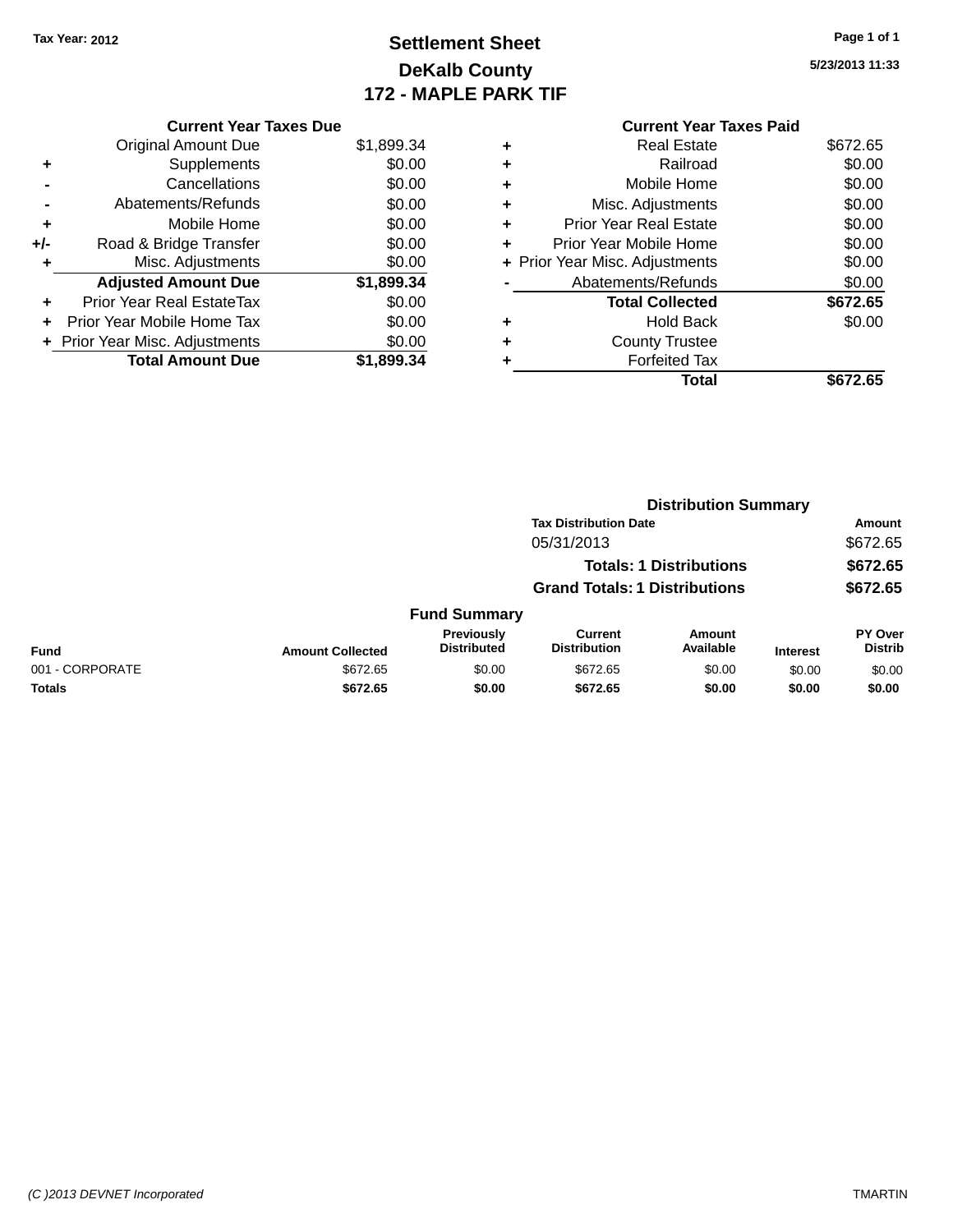### **Settlement Sheet Tax Year: 2012 Page 1 of 1 DeKalb County 180 - SYCAMORE TIF DISTRICT**

**5/23/2013 11:33**

| <b>Current Year Taxes Due</b> |                                |
|-------------------------------|--------------------------------|
| <b>Original Amount Due</b>    | \$45,184.16                    |
| Supplements                   | \$0.00                         |
| Cancellations                 | \$0.00                         |
| Abatements/Refunds            | \$0.00                         |
| Mobile Home                   | \$0.00                         |
| Road & Bridge Transfer        | \$0.00                         |
| Misc. Adjustments             | \$0.00                         |
| <b>Adjusted Amount Due</b>    | \$45,184.16                    |
| Prior Year Real EstateTax     | \$0.00                         |
| Prior Year Mobile Home Tax    | \$0.00                         |
|                               | \$0.00                         |
| <b>Total Amount Due</b>       | \$45.184.16                    |
|                               | + Prior Year Misc. Adjustments |

|   | <b>Real Estate</b>             | \$424.18 |
|---|--------------------------------|----------|
| ٠ | Railroad                       | \$0.00   |
| ٠ | Mobile Home                    | \$0.00   |
| ٠ | Misc. Adjustments              | \$0.00   |
| ٠ | <b>Prior Year Real Estate</b>  | \$0.00   |
| ٠ | Prior Year Mobile Home         | \$0.00   |
|   | + Prior Year Misc. Adjustments | \$0.00   |
|   | Abatements/Refunds             | \$0.00   |
|   | <b>Total Collected</b>         | \$424.18 |
| ٠ | <b>Hold Back</b>               | \$0.00   |
| ٠ | <b>County Trustee</b>          |          |
|   | <b>Forfeited Tax</b>           |          |
|   | Total                          | \$424.18 |
|   |                                |          |

|                 |                         |                                  |                                       | <b>Distribution Summary</b>    |                 |                                  |
|-----------------|-------------------------|----------------------------------|---------------------------------------|--------------------------------|-----------------|----------------------------------|
|                 |                         |                                  | <b>Tax Distribution Date</b>          |                                |                 | Amount                           |
|                 |                         |                                  | 05/31/2013                            |                                |                 | \$424.18                         |
|                 |                         |                                  |                                       | <b>Totals: 1 Distributions</b> |                 | \$424.18                         |
|                 |                         |                                  | <b>Grand Totals: 1 Distributions</b>  |                                |                 | \$424.18                         |
|                 |                         | <b>Fund Summary</b>              |                                       |                                |                 |                                  |
| <b>Fund</b>     | <b>Amount Collected</b> | Previously<br><b>Distributed</b> | <b>Current</b><br><b>Distribution</b> | <b>Amount</b><br>Available     | <b>Interest</b> | <b>PY Over</b><br><b>Distrib</b> |
| 001 - CORPORATE | \$424.18                | \$0.00                           | \$424.18                              | \$0.00                         | \$0.00          | \$0.00                           |
| Totals          | \$424.18                | \$0.00                           | \$424.18                              | \$0.00                         | \$0.00          | \$0.00                           |
|                 |                         |                                  |                                       |                                |                 |                                  |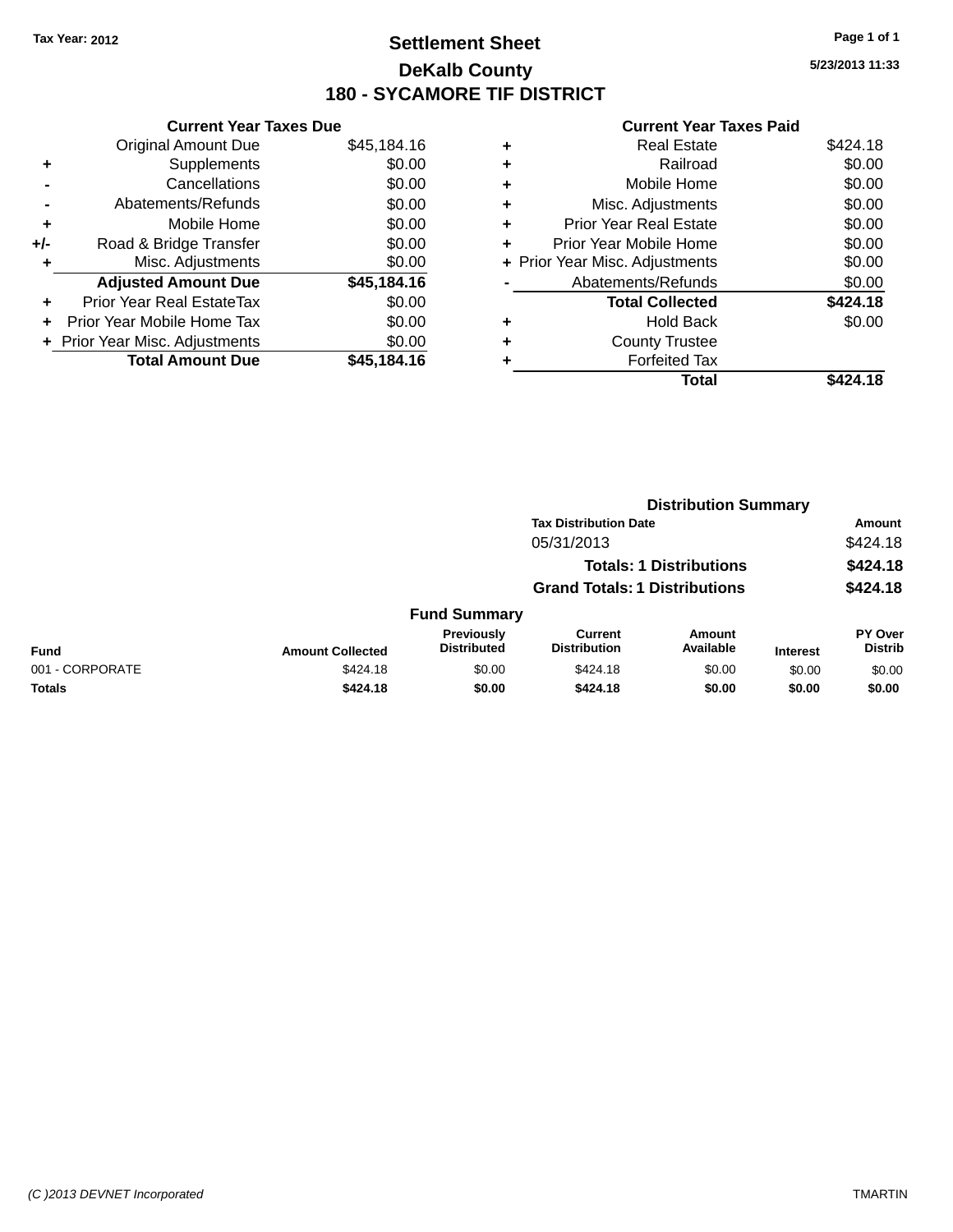# **Settlement Sheet Tax Year: 2012 Page 1 of 1 DeKalb County 190 - CORTLAND TIF**

**5/23/2013 11:33**

|     | <b>Current Year Taxes Due</b>  |             |
|-----|--------------------------------|-------------|
|     | Original Amount Due            | \$39,364.76 |
|     | Supplements                    | \$0.00      |
|     | Cancellations                  | \$0.00      |
|     | Abatements/Refunds             | \$0.00      |
| ٠   | Mobile Home                    | \$0.00      |
| +/- | Road & Bridge Transfer         | \$0.00      |
| ٠   | Misc. Adjustments              | \$0.00      |
|     | <b>Adjusted Amount Due</b>     | \$39,364.76 |
| ٠   | Prior Year Real EstateTax      | \$0.00      |
|     | Prior Year Mobile Home Tax     | \$0.00      |
|     | + Prior Year Misc. Adjustments | \$0.00      |
|     | <b>Total Amount Due</b>        | \$39,364.76 |
|     |                                |             |

| <b>Current Year Taxes Paid</b>      |             |
|-------------------------------------|-------------|
| Real Estate<br>٠                    | \$28,781.60 |
| Railroad<br>٠                       | \$0.00      |
| Mobile Home<br>٠                    | \$0.00      |
| Misc. Adjustments<br>٠              | \$0.00      |
| Prior Year Real Estate<br>٠         | \$0.00      |
| Prior Year Mobile Home<br>÷         | \$0.00      |
| Prior Year Misc. Adjustments<br>$+$ | \$0.00      |
| Abatements/Refunds                  | \$0.00      |
| <b>Total Collected</b>              | \$28,781.60 |
| <b>Hold Back</b><br>+               | \$0.00      |
| <b>County Trustee</b>               |             |
| <b>Forfeited Tax</b><br>٠           |             |
| Total                               | \$28.781.60 |
|                                     |             |

|                 |                         |                                  | <b>Distribution Summary</b>           |                                |                 |                                  |
|-----------------|-------------------------|----------------------------------|---------------------------------------|--------------------------------|-----------------|----------------------------------|
|                 |                         |                                  | <b>Tax Distribution Date</b>          |                                |                 | Amount                           |
|                 |                         |                                  | 05/31/2013                            |                                |                 | \$28,781.60                      |
|                 |                         |                                  |                                       | <b>Totals: 1 Distributions</b> |                 | \$28,781.60                      |
|                 |                         |                                  | <b>Grand Totals: 1 Distributions</b>  |                                |                 | \$28,781.60                      |
|                 |                         | <b>Fund Summary</b>              |                                       |                                |                 |                                  |
| <b>Fund</b>     | <b>Amount Collected</b> | Previously<br><b>Distributed</b> | <b>Current</b><br><b>Distribution</b> | Amount<br>Available            | <b>Interest</b> | <b>PY Over</b><br><b>Distrib</b> |
| 001 - CORPORATE | \$28,781.60             | \$0.00                           | \$28,781.60                           | \$0.00                         | \$0.00          | \$0.00                           |
| Totals          | \$28,781.60             | \$0.00                           | \$28,781.60                           | \$0.00                         | \$0.00          | \$0.00                           |
|                 |                         |                                  |                                       |                                |                 |                                  |

#### *(C )2013 DEVNET Incorporated* TMARTIN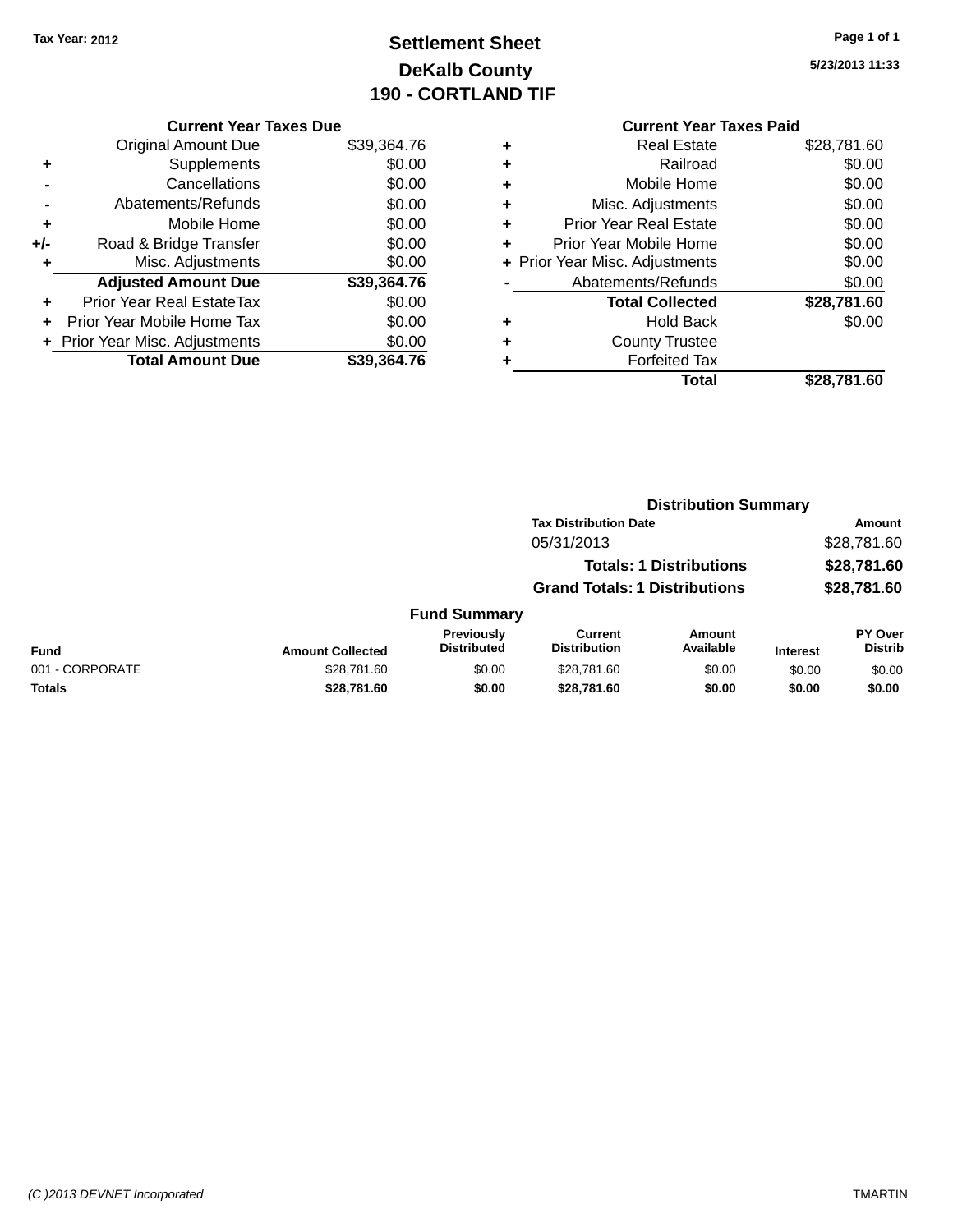### **Settlement Sheet Tax Year: 2012 Page 1 of 1 DeKalb County 200 - DEKALB PARK 88 SSA #8**

**5/23/2013 11:33**

| <b>Current Year Taxes Paid</b> |  |  |  |
|--------------------------------|--|--|--|
|--------------------------------|--|--|--|

|     | <b>Current Year Taxes Due</b>  |        |
|-----|--------------------------------|--------|
|     | <b>Original Amount Due</b>     | \$0.00 |
| ٠   | Supplements                    | \$0.00 |
|     | Cancellations                  | \$0.00 |
|     | Abatements/Refunds             | \$0.00 |
| ÷   | Mobile Home                    | \$0.00 |
| +/- | Road & Bridge Transfer         | \$0.00 |
|     | Misc. Adjustments              | \$0.00 |
|     | <b>Adjusted Amount Due</b>     | \$0.00 |
|     | Prior Year Real EstateTax      | \$0.00 |
|     | Prior Year Mobile Home Tax     | \$0.00 |
|     | + Prior Year Misc. Adjustments | \$0.00 |
|     | <b>Total Amount Due</b>        | \$0.00 |
|     |                                |        |

|   | <b>Real Estate</b>             | \$0.00 |
|---|--------------------------------|--------|
|   | Railroad                       | \$0.00 |
|   | Mobile Home                    | \$0.00 |
| ٠ | Misc. Adjustments              | \$0.00 |
| ٠ | Prior Year Real Estate         | \$0.00 |
| ÷ | Prior Year Mobile Home         | \$0.00 |
|   | + Prior Year Misc. Adjustments | \$0.00 |
|   | Abatements/Refunds             | \$0.00 |
|   | <b>Total Collected</b>         | \$0.00 |
|   | Hold Back                      | \$0.00 |
|   | <b>County Trustee</b>          |        |
|   | <b>Forfeited Tax</b>           |        |
|   | Total                          |        |

|                            |                         | <b>Fund Summary</b>                     |                                |                     |                 |                           |
|----------------------------|-------------------------|-----------------------------------------|--------------------------------|---------------------|-----------------|---------------------------|
| <b>Fund</b>                | <b>Amount Collected</b> | <b>Previously</b><br><b>Distributed</b> | Current<br><b>Distribution</b> | Amount<br>Available | <b>Interest</b> | PY Over<br><b>Distrib</b> |
| 023 - SPECIAL SERVICE AREA | \$0.00                  | \$0.00                                  | \$0.00                         | \$0.00              | \$0.00          | \$0.00                    |
| <b>Totals</b>              | \$0.00                  | \$0.00                                  | \$0.00                         | \$0.00              | \$0.00          | \$0.00                    |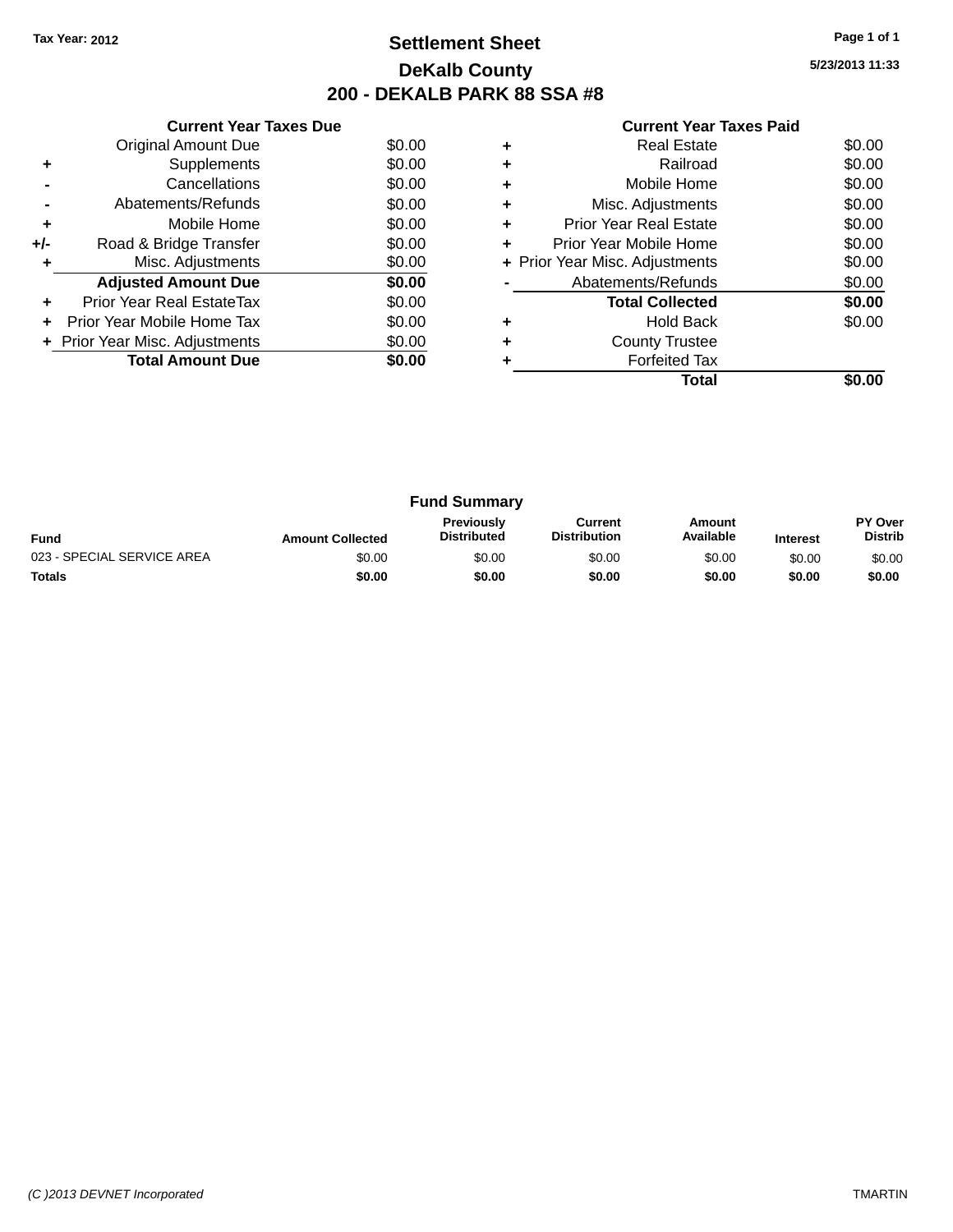# **Settlement Sheet Tax Year: 2012 Page 1 of 1 DeKalb County 201 - DEKALB SSA #6**

**5/23/2013 11:33**

|   | <b>Current Year Taxes Paid</b> |          |
|---|--------------------------------|----------|
|   | <b>Real Estate</b>             | \$483.50 |
| ٠ | Railroad                       | \$0.00   |
| ٠ | Mobile Home                    | \$0.00   |
|   | Misc. Adjustments              | \$0.00   |
|   | <b>Prior Year Real Estate</b>  | \$0.00   |
| ٠ | Prior Year Mobile Home         | \$0.00   |
|   | + Prior Year Misc. Adjustments | \$0.00   |
|   | Abatements/Refunds             | \$0.00   |
|   | <b>Total Collected</b>         | \$483.50 |
|   | <b>Hold Back</b>               | \$0.00   |
|   | <b>County Trustee</b>          |          |
|   | <b>Forfeited Tax</b>           |          |
|   | Total                          | \$483.50 |

|     | <b>Current Year Taxes Due</b>  |            |
|-----|--------------------------------|------------|
|     | <b>Original Amount Due</b>     | \$5,100.33 |
| ٠   | Supplements                    | \$0.00     |
|     | Cancellations                  | \$0.00     |
|     | Abatements/Refunds             | \$0.00     |
| ٠   | Mobile Home                    | \$0.00     |
| +/- | Road & Bridge Transfer         | \$0.00     |
|     | Misc. Adjustments              | \$0.00     |
|     | <b>Adjusted Amount Due</b>     | \$5,100.33 |
|     | Prior Year Real EstateTax      | \$0.00     |
|     | Prior Year Mobile Home Tax     | \$0.00     |
|     | + Prior Year Misc. Adjustments | \$0.00     |
|     | <b>Total Amount Due</b>        | \$5.100.33 |
|     |                                |            |

|                            |                         |                                         | <b>Distribution Summary</b>          |                                |                 |                           |
|----------------------------|-------------------------|-----------------------------------------|--------------------------------------|--------------------------------|-----------------|---------------------------|
|                            |                         |                                         | <b>Tax Distribution Date</b>         |                                |                 | <b>Amount</b>             |
|                            |                         |                                         | 05/31/2013                           |                                |                 | \$483.50                  |
|                            |                         |                                         |                                      | <b>Totals: 1 Distributions</b> |                 | \$483.50                  |
|                            |                         |                                         | <b>Grand Totals: 1 Distributions</b> |                                |                 | \$483.50                  |
|                            |                         | <b>Fund Summary</b>                     |                                      |                                |                 |                           |
| <b>Fund</b>                | <b>Amount Collected</b> | <b>Previously</b><br><b>Distributed</b> | Current<br><b>Distribution</b>       | Amount<br>Available            | <b>Interest</b> | PY Over<br><b>Distrib</b> |
| 023 - SPECIAL SERVICE AREA | \$483.50                | \$0.00                                  | \$483.50                             | \$0.00                         | \$0.00          | \$0.00                    |
| <b>Totals</b>              | \$483.50                | \$0.00                                  | \$483.50                             | \$0.00                         | \$0.00          | \$0.00                    |
|                            |                         |                                         |                                      |                                |                 |                           |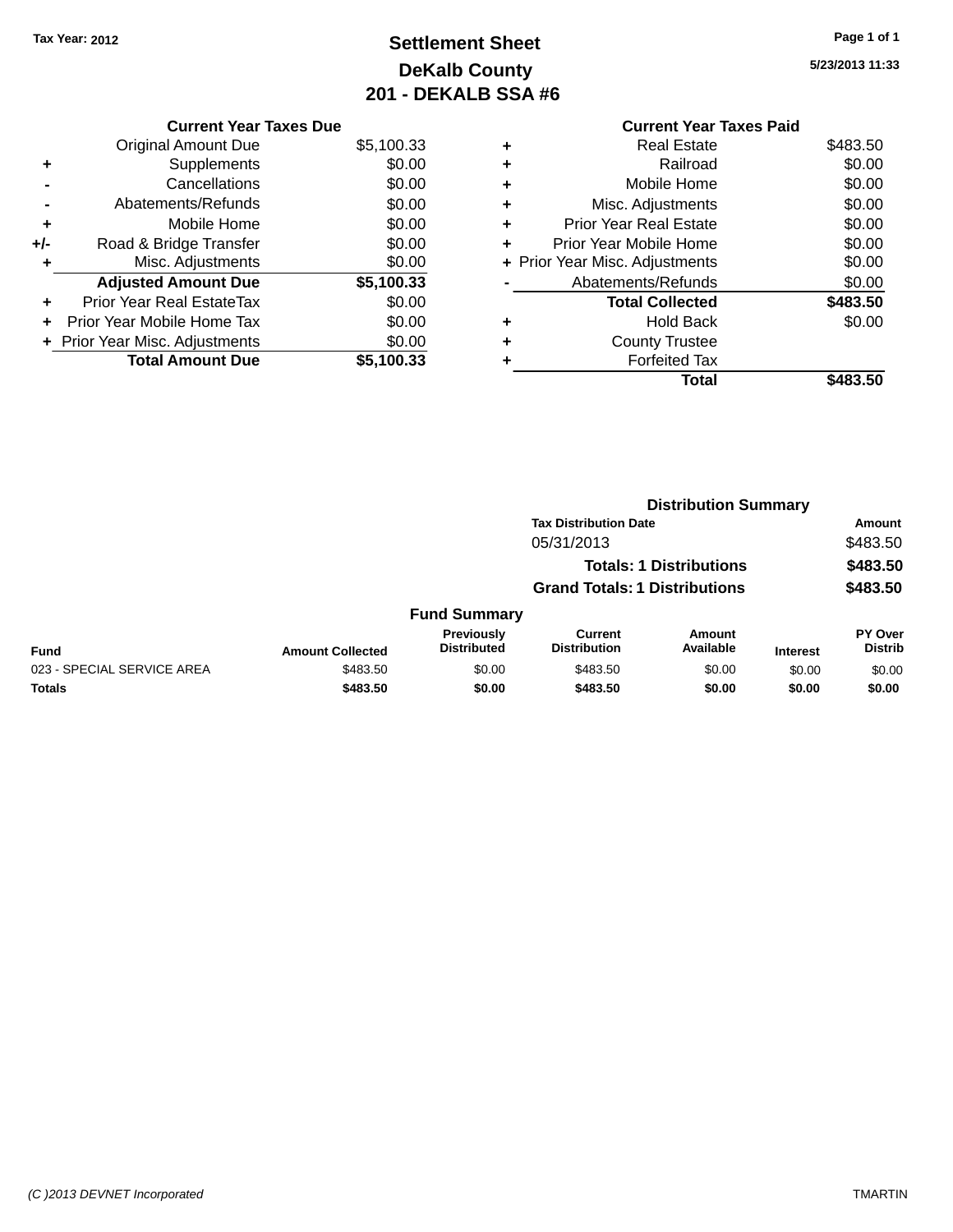# **Settlement Sheet Tax Year: 2012 Page 1 of 1 DeKalb County 202 - SANDWICH SSA #4**

**5/23/2013 11:33**

|     | <b>Current Year Taxes Due</b>  |        |  |  |  |  |  |
|-----|--------------------------------|--------|--|--|--|--|--|
|     | Original Amount Due            | \$0.00 |  |  |  |  |  |
|     | Supplements                    | \$0.00 |  |  |  |  |  |
|     | Cancellations                  | \$0.00 |  |  |  |  |  |
|     | Abatements/Refunds             | \$0.00 |  |  |  |  |  |
| ٠   | Mobile Home                    | \$0.00 |  |  |  |  |  |
| +/- | Road & Bridge Transfer         | \$0.00 |  |  |  |  |  |
|     | Misc. Adjustments              | \$0.00 |  |  |  |  |  |
|     | <b>Adjusted Amount Due</b>     | \$0.00 |  |  |  |  |  |
| ٠   | Prior Year Real EstateTax      | \$0.00 |  |  |  |  |  |
| ÷   | Prior Year Mobile Home Tax     | \$0.00 |  |  |  |  |  |
|     | + Prior Year Misc. Adjustments | \$0.00 |  |  |  |  |  |
|     | <b>Total Amount Due</b>        | \$0.00 |  |  |  |  |  |
|     |                                |        |  |  |  |  |  |

#### **Current Year Taxes Paid +** Real Estate \$0.00 **+** Railroad \$0.00

|           | Total                          | \$0.00 |
|-----------|--------------------------------|--------|
|           | <b>Forfeited Tax</b>           |        |
| $\ddot{}$ | <b>County Trustee</b>          |        |
| ÷         | <b>Hold Back</b>               | \$0.00 |
|           | <b>Total Collected</b>         | \$0.00 |
|           | Abatements/Refunds             | \$0.00 |
|           | + Prior Year Misc. Adjustments | \$0.00 |
| ÷         | Prior Year Mobile Home         | \$0.00 |
| ÷         | <b>Prior Year Real Estate</b>  | \$0.00 |
| $\ddot{}$ | Misc. Adjustments              | \$0.00 |
| $\ddot{}$ | Mobile Home                    | \$0.00 |
|           |                                |        |

|                            |                         | <b>Fund Summary</b>                     |                                |                     |                 |                           |
|----------------------------|-------------------------|-----------------------------------------|--------------------------------|---------------------|-----------------|---------------------------|
| <b>Fund</b>                | <b>Amount Collected</b> | <b>Previously</b><br><b>Distributed</b> | Current<br><b>Distribution</b> | Amount<br>Available | <b>Interest</b> | PY Over<br><b>Distrib</b> |
| 023 - SPECIAL SERVICE AREA | \$0.00                  | \$0.00                                  | \$0.00                         | \$0.00              | \$0.00          | \$0.00                    |
| <b>Totals</b>              | \$0.00                  | \$0.00                                  | \$0.00                         | \$0.00              | \$0.00          | \$0.00                    |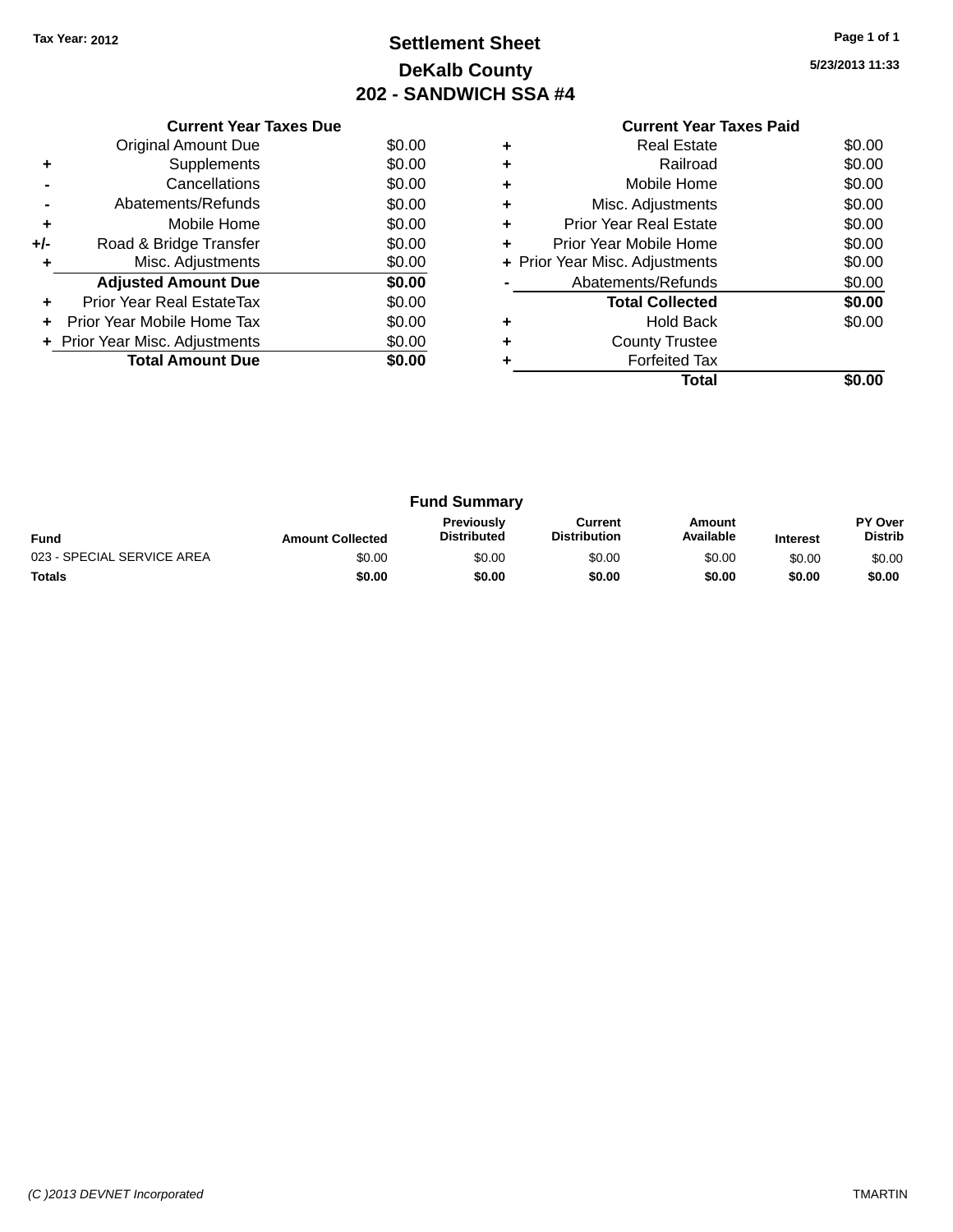# **Settlement Sheet Tax Year: 2012 Page 1 of 1 DeKalb County 203 - SANDWICH SSA #6**

**5/23/2013 11:33**

**Total \$0.00**

|     | <b>Current Year Taxes Due</b>  |        |  |  |  |  |  |
|-----|--------------------------------|--------|--|--|--|--|--|
|     | Original Amount Due            | \$0.00 |  |  |  |  |  |
| ٠   | Supplements                    | \$0.00 |  |  |  |  |  |
|     | Cancellations                  | \$0.00 |  |  |  |  |  |
|     | Abatements/Refunds             | \$0.00 |  |  |  |  |  |
| ÷   | Mobile Home                    | \$0.00 |  |  |  |  |  |
| +/- | Road & Bridge Transfer         | \$0.00 |  |  |  |  |  |
| ٠   | Misc. Adjustments              | \$0.00 |  |  |  |  |  |
|     | <b>Adjusted Amount Due</b>     | \$0.00 |  |  |  |  |  |
| ÷   | Prior Year Real EstateTax      | \$0.00 |  |  |  |  |  |
| ÷   | Prior Year Mobile Home Tax     | \$0.00 |  |  |  |  |  |
|     | + Prior Year Misc. Adjustments | \$0.00 |  |  |  |  |  |
|     | <b>Total Amount Due</b>        | \$0.00 |  |  |  |  |  |
|     |                                |        |  |  |  |  |  |

#### **Current Year Taxes Paid +** Real Estate \$0.00 **+** Railroad \$0.00 **+** Mobile Home \$0.00 **+** Misc. Adjustments \$0.00 **+** Prior Year Real Estate \$0.00 **+** Prior Year Mobile Home \$0.00<br> **+** Prior Year Misc. Adjustments \$0.00 **+ Prior Year Misc. Adjustments -** Abatements/Refunds \$0.00 **Total Collected \$0.00 +** Hold Back \$0.00 **+** County Trustee **+** Forfeited Tax

|                            |                         | <b>Fund Summary</b>                     |                                |                     |                 |                           |
|----------------------------|-------------------------|-----------------------------------------|--------------------------------|---------------------|-----------------|---------------------------|
| <b>Fund</b>                | <b>Amount Collected</b> | <b>Previously</b><br><b>Distributed</b> | Current<br><b>Distribution</b> | Amount<br>Available | <b>Interest</b> | PY Over<br><b>Distrib</b> |
| 023 - SPECIAL SERVICE AREA | \$0.00                  | \$0.00                                  | \$0.00                         | \$0.00              | \$0.00          | \$0.00                    |
| <b>Totals</b>              | \$0.00                  | \$0.00                                  | \$0.00                         | \$0.00              | \$0.00          | \$0.00                    |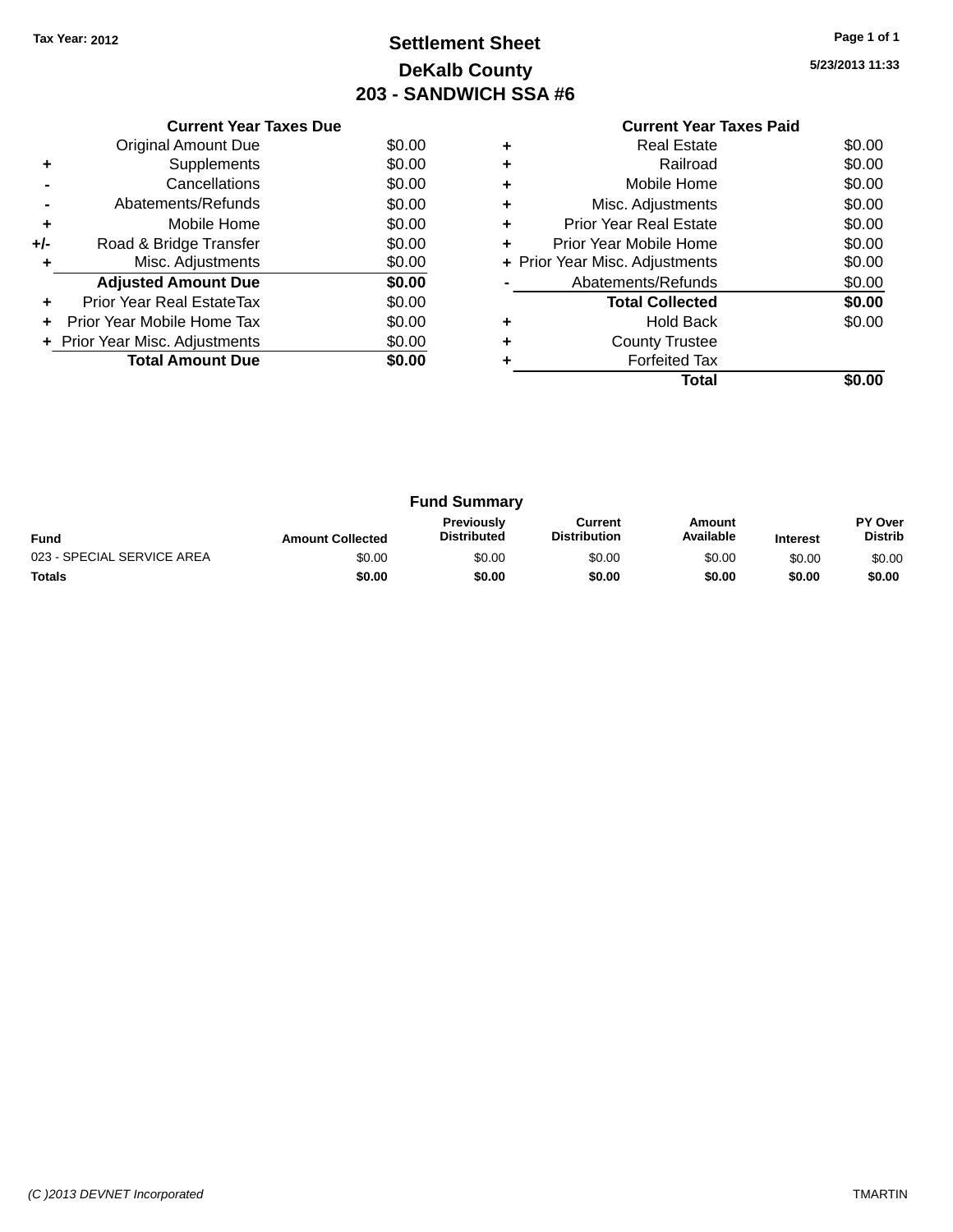### **Settlement Sheet Tax Year: 2012 Page 1 of 1 DeKalb County 204 - GENOA RIVER BEND SSA**

**5/23/2013 11:33**

|     | <b>Current Year Taxes Due</b>             |             |  |  |  |  |
|-----|-------------------------------------------|-------------|--|--|--|--|
|     | <b>Original Amount Due</b><br>\$52,500.09 |             |  |  |  |  |
| ٠   | Supplements                               | \$259.92    |  |  |  |  |
|     | Cancellations                             | \$288.14    |  |  |  |  |
|     | Abatements/Refunds                        | \$0.00      |  |  |  |  |
| ٠   | Mobile Home                               | \$0.00      |  |  |  |  |
| +/- | Road & Bridge Transfer                    | \$0.00      |  |  |  |  |
|     | Misc. Adjustments                         | \$0.00      |  |  |  |  |
|     | <b>Adjusted Amount Due</b>                | \$52,471.87 |  |  |  |  |
| ÷   | Prior Year Real EstateTax                 | \$0.00      |  |  |  |  |
|     | Prior Year Mobile Home Tax                | \$0.00      |  |  |  |  |
|     | + Prior Year Misc. Adjustments            | \$0.00      |  |  |  |  |
|     | <b>Total Amount Due</b>                   | \$52,471.87 |  |  |  |  |

|   | <b>Real Estate</b>             | \$6,063.03 |
|---|--------------------------------|------------|
| ٠ | Railroad                       | \$0.00     |
| ٠ | Mobile Home                    | \$0.00     |
| ٠ | Misc. Adjustments              | \$0.00     |
| ٠ | <b>Prior Year Real Estate</b>  | \$0.00     |
| ÷ | Prior Year Mobile Home         | \$0.00     |
|   | + Prior Year Misc. Adjustments | \$0.00     |
|   | Abatements/Refunds             | \$0.00     |
|   | <b>Total Collected</b>         | \$6,063.03 |
| ٠ | <b>Hold Back</b>               | \$0.00     |
| ٠ | <b>County Trustee</b>          |            |
|   | <b>Forfeited Tax</b>           |            |
|   | Total                          | \$6,063.03 |
|   |                                |            |

|                         | <b>Distribution Summary</b>             |                                      |                     |                                |                           |
|-------------------------|-----------------------------------------|--------------------------------------|---------------------|--------------------------------|---------------------------|
|                         |                                         | <b>Tax Distribution Date</b>         |                     |                                | Amount                    |
|                         |                                         | 05/31/2013                           |                     |                                | \$6,063.03                |
|                         |                                         |                                      |                     |                                | \$6,063.03                |
|                         |                                         | <b>Grand Totals: 1 Distributions</b> |                     | \$6,063.03                     |                           |
|                         |                                         |                                      |                     |                                |                           |
| <b>Amount Collected</b> | <b>Previously</b><br><b>Distributed</b> | Current<br><b>Distribution</b>       | Amount<br>Available | <b>Interest</b>                | PY Over<br><b>Distrib</b> |
| \$6,063,03              | \$0.00                                  | \$6,063,03                           | \$0.00              | \$0.00                         | \$0.00                    |
| \$6,063.03              | \$0.00                                  | \$6,063.03                           | \$0.00              | \$0.00                         | \$0.00                    |
|                         |                                         | <b>Fund Summary</b>                  |                     | <b>Totals: 1 Distributions</b> |                           |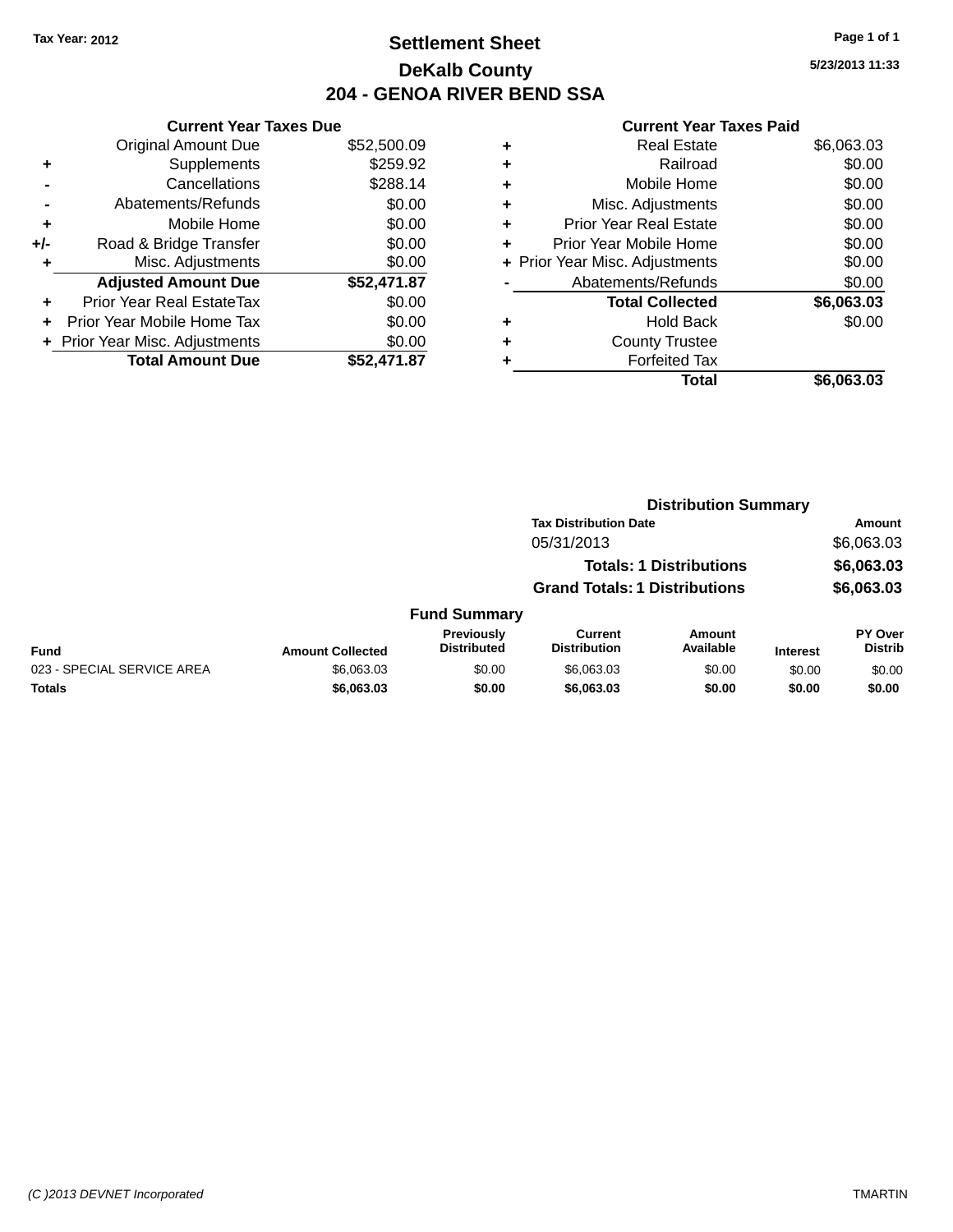# **Settlement Sheet Tax Year: 2012 Page 1 of 1 DeKalb County 205 - WATERMAN SSA#2**

**5/23/2013 11:33**

| <b>Current Year Taxes Paid</b> |  |  |
|--------------------------------|--|--|

|       | <b>Current Year Taxes Due</b>  |        |  |  |  |  |  |
|-------|--------------------------------|--------|--|--|--|--|--|
|       | Original Amount Due            | \$0.00 |  |  |  |  |  |
| ٠     | Supplements                    | \$0.00 |  |  |  |  |  |
|       | Cancellations                  | \$0.00 |  |  |  |  |  |
|       | Abatements/Refunds             | \$0.00 |  |  |  |  |  |
| ٠     | Mobile Home                    | \$0.00 |  |  |  |  |  |
| $+/-$ | Road & Bridge Transfer         | \$0.00 |  |  |  |  |  |
|       | Misc. Adjustments              | \$0.00 |  |  |  |  |  |
|       | <b>Adjusted Amount Due</b>     | \$0.00 |  |  |  |  |  |
|       | Prior Year Real EstateTax      | \$0.00 |  |  |  |  |  |
|       | Prior Year Mobile Home Tax     | \$0.00 |  |  |  |  |  |
|       | + Prior Year Misc. Adjustments | \$0.00 |  |  |  |  |  |
|       | <b>Total Amount Due</b>        | \$0.00 |  |  |  |  |  |
|       |                                |        |  |  |  |  |  |

| ٠ | <b>Real Estate</b>             | \$0.00 |
|---|--------------------------------|--------|
|   | Railroad                       | \$0.00 |
| ٠ | Mobile Home                    | \$0.00 |
| ٠ | Misc. Adjustments              | \$0.00 |
| ٠ | Prior Year Real Estate         | \$0.00 |
| ٠ | Prior Year Mobile Home         | \$0.00 |
|   | + Prior Year Misc. Adjustments | \$0.00 |
|   | Abatements/Refunds             | \$0.00 |
|   | <b>Total Collected</b>         | \$0.00 |
|   | <b>Hold Back</b>               | \$0.00 |
| ٠ | <b>County Trustee</b>          |        |
|   | <b>Forfeited Tax</b>           |        |
|   | Total                          |        |
|   |                                |        |

| <b>Fund Summary</b>        |                         |                                         |                                |                     |                 |                                  |
|----------------------------|-------------------------|-----------------------------------------|--------------------------------|---------------------|-----------------|----------------------------------|
| <b>Fund</b>                | <b>Amount Collected</b> | <b>Previously</b><br><b>Distributed</b> | Current<br><b>Distribution</b> | Amount<br>Available | <b>Interest</b> | <b>PY Over</b><br><b>Distrib</b> |
| 023 - SPECIAL SERVICE AREA | \$0.00                  | \$0.00                                  | \$0.00                         | \$0.00              | \$0.00          | \$0.00                           |
| <b>Totals</b>              | \$0.00                  | \$0.00                                  | \$0.00                         | \$0.00              | \$0.00          | \$0.00                           |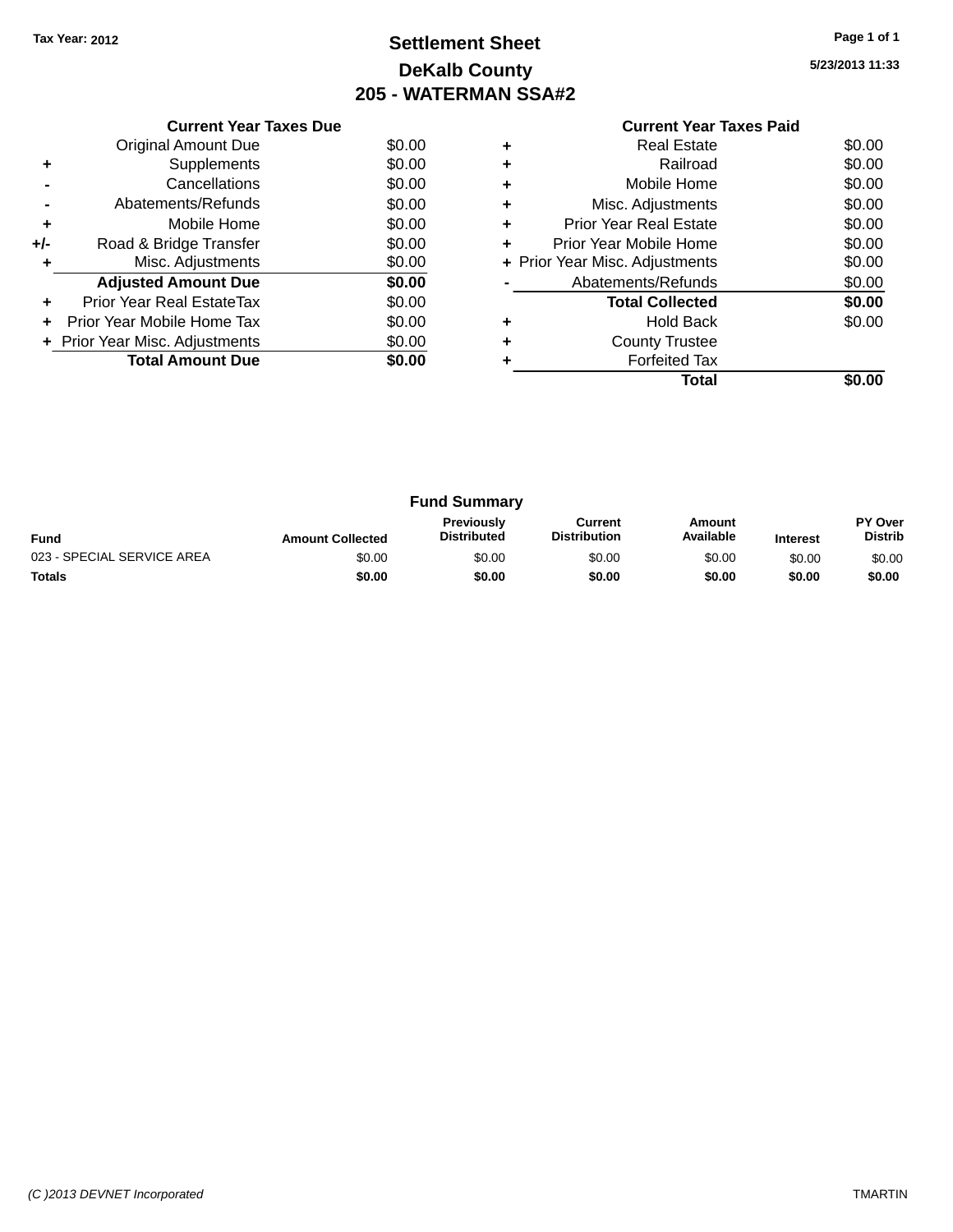# **Settlement Sheet Tax Year: 2012 Page 1 of 1 DeKalb County 206 - WATERMAN SSA #1**

**5/23/2013 11:33**

|     | <b>Current Year Taxes Due</b>  |        |
|-----|--------------------------------|--------|
|     | Original Amount Due            | \$0.00 |
| ٠   | Supplements                    | \$0.00 |
|     | Cancellations                  | \$0.00 |
|     | Abatements/Refunds             | \$0.00 |
| ٠   | Mobile Home                    | \$0.00 |
| +/- | Road & Bridge Transfer         | \$0.00 |
| ٠   | Misc. Adjustments              | \$0.00 |
|     | <b>Adjusted Amount Due</b>     | \$0.00 |
| ٠   | Prior Year Real EstateTax      | \$0.00 |
| ÷   | Prior Year Mobile Home Tax     | \$0.00 |
|     | + Prior Year Misc. Adjustments | \$0.00 |
|     | <b>Total Amount Due</b>        | \$0.00 |
|     |                                |        |

|   | <b>Real Estate</b>             | \$0.00 |
|---|--------------------------------|--------|
|   | Railroad                       | \$0.00 |
| ٠ | Mobile Home                    | \$0.00 |
| ٠ | Misc. Adjustments              | \$0.00 |
| ٠ | <b>Prior Year Real Estate</b>  | \$0.00 |
| ٠ | Prior Year Mobile Home         | \$0.00 |
|   | + Prior Year Misc. Adjustments | \$0.00 |
|   | Abatements/Refunds             | \$0.00 |
|   | <b>Total Collected</b>         | \$0.00 |
| ٠ | <b>Hold Back</b>               | \$0.00 |
| ٠ | <b>County Trustee</b>          |        |
|   | <b>Forfeited Tax</b>           |        |
|   | Total                          |        |

| <b>Fund Summary</b>        |                         |                                         |                                |                     |                 |                           |
|----------------------------|-------------------------|-----------------------------------------|--------------------------------|---------------------|-----------------|---------------------------|
| <b>Fund</b>                | <b>Amount Collected</b> | <b>Previously</b><br><b>Distributed</b> | Current<br><b>Distribution</b> | Amount<br>Available | <b>Interest</b> | PY Over<br><b>Distrib</b> |
| 023 - SPECIAL SERVICE AREA | \$0.00                  | \$0.00                                  | \$0.00                         | \$0.00              | \$0.00          | \$0.00                    |
| <b>Totals</b>              | \$0.00                  | \$0.00                                  | \$0.00                         | \$0.00              | \$0.00          | \$0.00                    |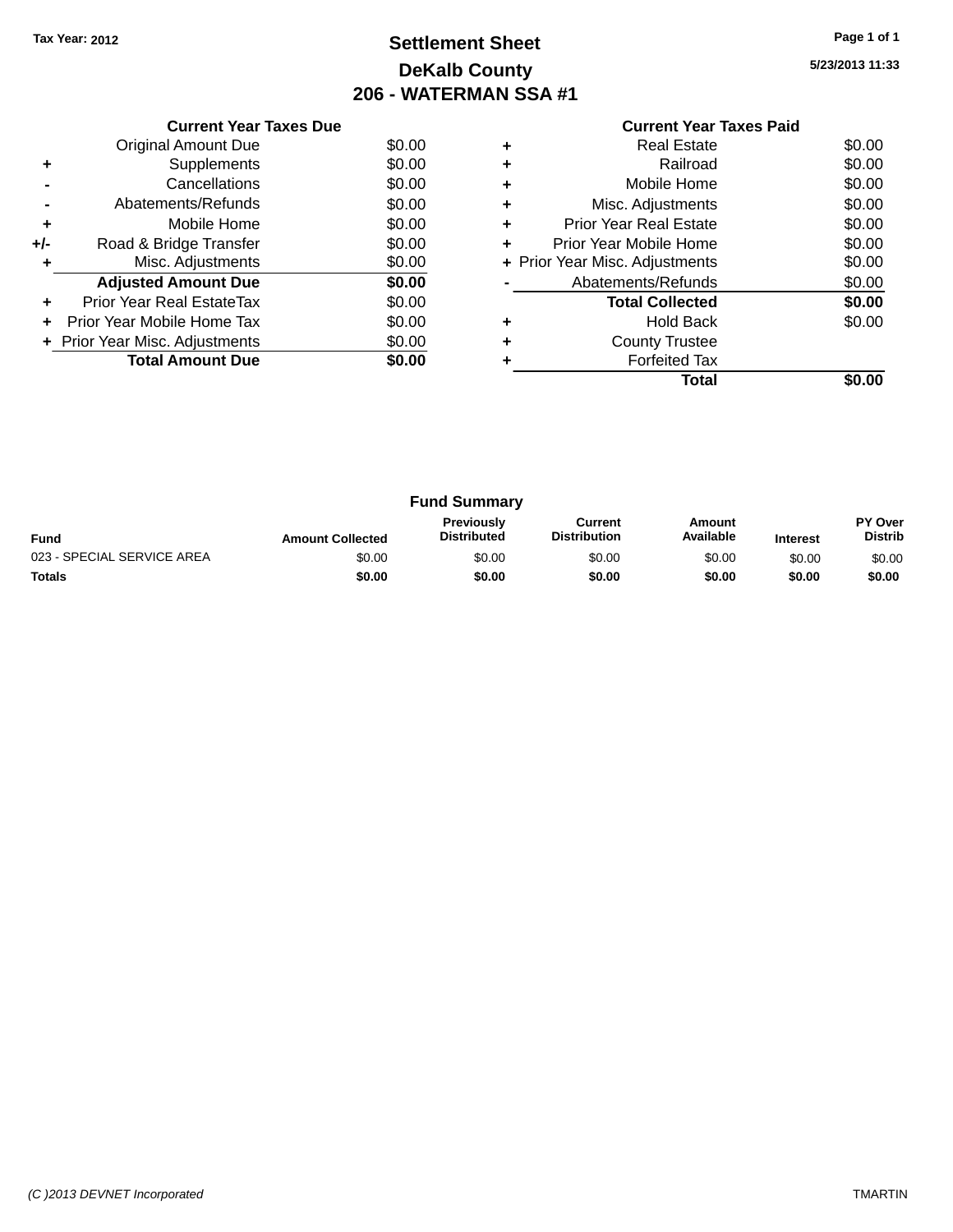# **Settlement Sheet Tax Year: 2012 Page 1 of 1 DeKalb County 207 - DERBY ESTATES SSA**

**5/23/2013 11:33**

| \$3,750.11 |
|------------|
| \$194.07   |
| \$205.45   |
| \$0.00     |
| \$0.00     |
| \$0.00     |
| \$0.00     |
| \$3,738.73 |
| \$0.00     |
| \$0.00     |
| \$0.00     |
| \$3.738.73 |
|            |

| ٠ | <b>Real Estate</b>             | \$320.13 |
|---|--------------------------------|----------|
| ٠ | Railroad                       | \$0.00   |
| ٠ | Mobile Home                    | \$0.00   |
| ٠ | Misc. Adjustments              | \$0.00   |
| ٠ | <b>Prior Year Real Estate</b>  | \$0.00   |
| ٠ | Prior Year Mobile Home         | \$0.00   |
|   | + Prior Year Misc. Adjustments | \$0.00   |
|   | Abatements/Refunds             | \$0.00   |
|   | <b>Total Collected</b>         | \$320.13 |
| ٠ | Hold Back                      | \$0.00   |
| ٠ | <b>County Trustee</b>          |          |
|   | <b>Forfeited Tax</b>           |          |
|   | Total                          | \$320.13 |
|   |                                |          |

|                            |                                      |                                  |                                       | <b>Distribution Summary</b> |                 |                           |  |
|----------------------------|--------------------------------------|----------------------------------|---------------------------------------|-----------------------------|-----------------|---------------------------|--|
|                            |                                      | <b>Tax Distribution Date</b>     |                                       |                             |                 | <b>Amount</b>             |  |
| 05/31/2013                 |                                      |                                  |                                       | \$320.13                    |                 |                           |  |
|                            |                                      | <b>Totals: 1 Distributions</b>   |                                       |                             | \$320.13        |                           |  |
|                            | <b>Grand Totals: 1 Distributions</b> |                                  |                                       |                             | \$320.13        |                           |  |
|                            |                                      | <b>Fund Summary</b>              |                                       |                             |                 |                           |  |
| <b>Fund</b>                | <b>Amount Collected</b>              | Previously<br><b>Distributed</b> | <b>Current</b><br><b>Distribution</b> | <b>Amount</b><br>Available  | <b>Interest</b> | PY Over<br><b>Distrib</b> |  |
| 023 - SPECIAL SERVICE AREA | \$320.13                             | \$0.00                           | \$320.13                              | \$0.00                      | \$0.00          | \$0.00                    |  |
| <b>Totals</b>              | \$320.13                             | \$0.00                           | \$320.13                              | \$0.00                      | \$0.00          | \$0.00                    |  |
|                            |                                      |                                  |                                       |                             |                 |                           |  |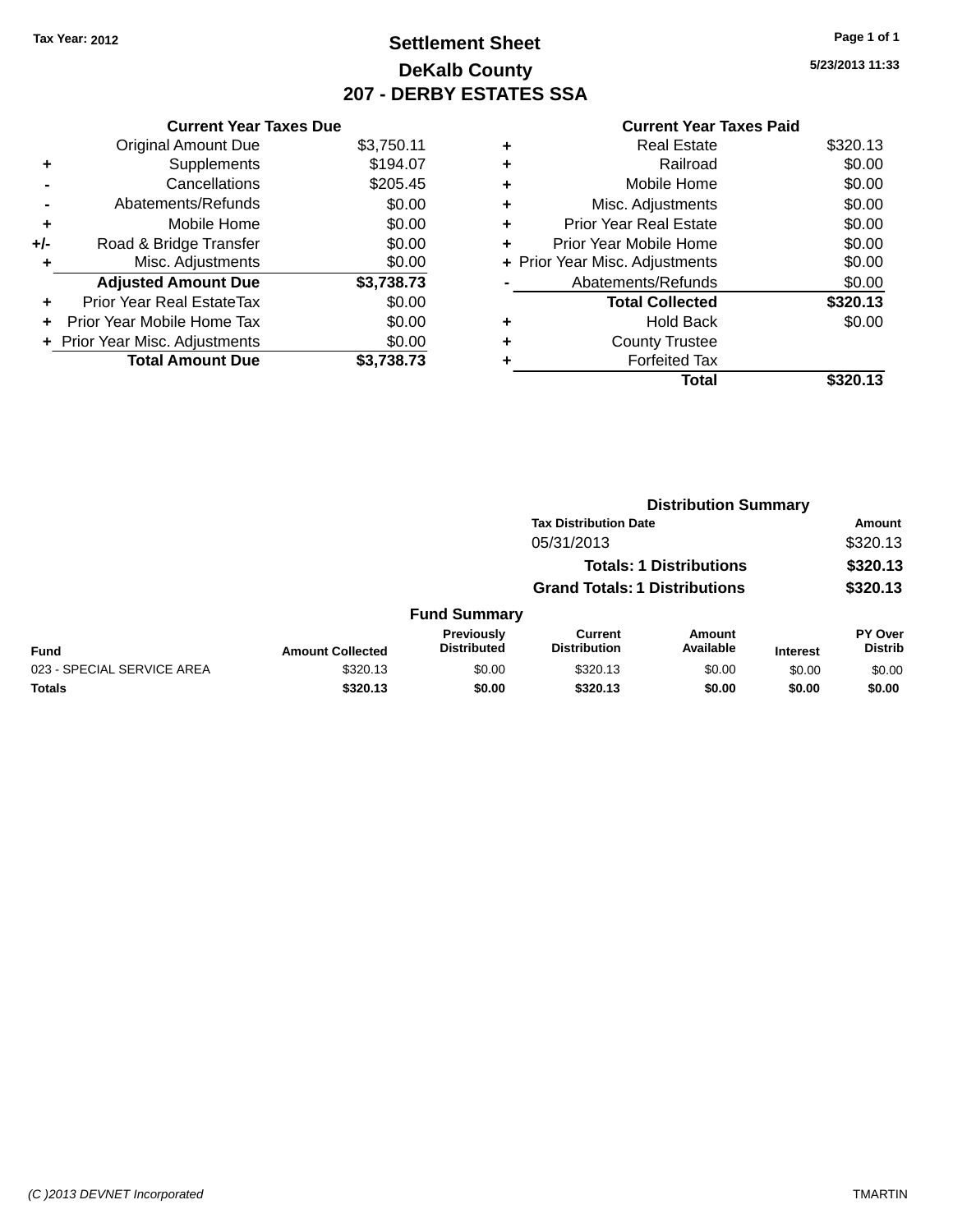### **Settlement Sheet Tax Year: 2012 Page 1 of 1 DeKalb County 213 - GENOA OAK CREEK EST SSA#4**

**5/23/2013 11:33**

|     | <b>Current Year Taxes Due</b>  |            |
|-----|--------------------------------|------------|
|     | <b>Original Amount Due</b>     | \$1,514.53 |
|     | Supplements                    | \$0.00     |
|     | Cancellations                  | \$0.00     |
|     | Abatements/Refunds             | \$0.00     |
| ٠   | Mobile Home                    | \$0.00     |
| +/- | Road & Bridge Transfer         | \$0.00     |
|     | Misc. Adjustments              | \$0.00     |
|     | <b>Adjusted Amount Due</b>     | \$1,514.53 |
| ٠   | Prior Year Real EstateTax      | \$0.00     |
|     | Prior Year Mobile Home Tax     | \$0.00     |
|     | + Prior Year Misc. Adjustments | \$0.00     |
|     | <b>Total Amount Due</b>        | \$1.514.53 |
|     |                                |            |

| ٠ | <b>Real Estate</b>             | \$24.79 |
|---|--------------------------------|---------|
| ٠ | Railroad                       | \$0.00  |
| ٠ | Mobile Home                    | \$0.00  |
| ٠ | Misc. Adjustments              | \$0.00  |
| ٠ | <b>Prior Year Real Estate</b>  | \$0.00  |
| ٠ | Prior Year Mobile Home         | \$0.00  |
|   | + Prior Year Misc. Adjustments | \$0.00  |
|   | Abatements/Refunds             | \$0.00  |
|   | <b>Total Collected</b>         | \$24.79 |
| ٠ | <b>Hold Back</b>               | \$0.00  |
| ٠ | <b>County Trustee</b>          |         |
|   | <b>Forfeited Tax</b>           |         |
|   | Total                          | \$24.79 |
|   |                                |         |

|                            |                         |                                         |                                      | <b>Distribution Summary</b>    |                 |                           |
|----------------------------|-------------------------|-----------------------------------------|--------------------------------------|--------------------------------|-----------------|---------------------------|
|                            |                         |                                         | <b>Tax Distribution Date</b>         |                                |                 | <b>Amount</b>             |
|                            |                         |                                         | 05/31/2013                           |                                |                 | \$24.79                   |
|                            |                         |                                         |                                      | <b>Totals: 1 Distributions</b> |                 | \$24.79                   |
|                            |                         |                                         | <b>Grand Totals: 1 Distributions</b> |                                |                 | \$24.79                   |
|                            |                         | <b>Fund Summary</b>                     |                                      |                                |                 |                           |
| <b>Fund</b>                | <b>Amount Collected</b> | <b>Previously</b><br><b>Distributed</b> | Current<br><b>Distribution</b>       | Amount<br>Available            | <b>Interest</b> | PY Over<br><b>Distrib</b> |
| 023 - SPECIAL SERVICE AREA | \$24.79                 | \$0.00                                  | \$24.79                              | \$0.00                         | \$0.00          | \$0.00                    |
| <b>Totals</b>              | \$24.79                 | \$0.00                                  | \$24.79                              | \$0.00                         | \$0.00          | \$0.00                    |
|                            |                         |                                         |                                      |                                |                 |                           |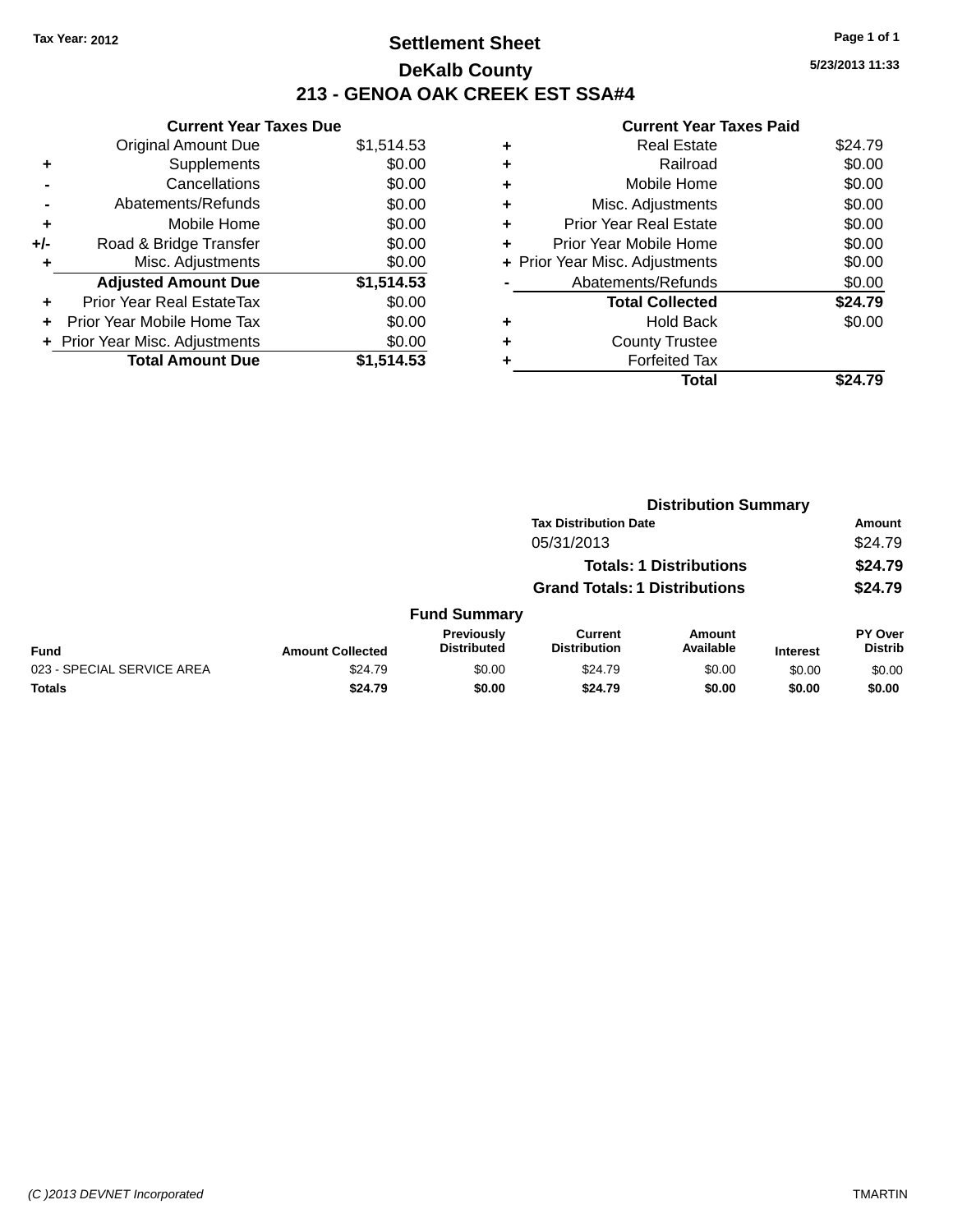### **Settlement Sheet Tax Year: 2012 Page 1 of 1 DeKalb County AF-DK #5 - AFTON DEKALB DRAINAGE #5**

**Current Year Taxes Due** Original Amount Due \$11,325.24 **+** Supplements \$203.52 **-** Cancellations \$203.52 **-** Abatements/Refunds \$0.00 **+** Mobile Home \$0.00 **+/-** Road & Bridge Transfer \$0.00 **+** Misc. Adjustments \$0.00 **Adjusted Amount Due \$11,325.24 +** Prior Year Real EstateTax \$0.00 **+** Prior Year Mobile Home Tax \$0.00 **+** Prior Year Misc. Adjustments  $$0.00$ **Total Amount Due \$11,325.24**

#### **Current Year Taxes Paid +** Real Estate \$1,200.28 **+** Railroad \$0.00 **+** Mobile Home \$0.00 **+** Misc. Adjustments \$0.00 **+** Prior Year Real Estate \$0.00 **+** Prior Year Mobile Home \$0.00 **+** Prior Year Misc. Adjustments  $$0.00$ Abatements/Refunds \$0.00 **Total Collected \$1,200.28 +** Hold Back \$0.00 **+** County Trustee **+** Forfeited Tax **Total \$1,200.28**

|                 | <b>Distribution Summary</b> |                                  |                                       |                                |                 |                                  |
|-----------------|-----------------------------|----------------------------------|---------------------------------------|--------------------------------|-----------------|----------------------------------|
|                 |                             |                                  | <b>Tax Distribution Date</b>          |                                |                 | Amount                           |
|                 |                             |                                  | 05/31/2013                            |                                |                 | \$1,200.28                       |
|                 |                             |                                  |                                       | <b>Totals: 1 Distributions</b> |                 | \$1,200.28                       |
|                 |                             |                                  | <b>Grand Totals: 1 Distributions</b>  |                                |                 | \$1,200.28                       |
|                 |                             | <b>Fund Summary</b>              |                                       |                                |                 |                                  |
| <b>Fund</b>     | <b>Amount Collected</b>     | Previously<br><b>Distributed</b> | <b>Current</b><br><b>Distribution</b> | <b>Amount</b><br>Available     | <b>Interest</b> | <b>PY Over</b><br><b>Distrib</b> |
| 001 - CORPORATE | \$1,200.28                  | \$0.00                           | \$1,200.28                            | \$0.00                         | \$0.00          | \$0.00                           |
| <b>Totals</b>   | \$1,200.28                  | \$0.00                           | \$1,200.28                            | \$0.00                         | \$0.00          | \$0.00                           |

**5/23/2013 11:33**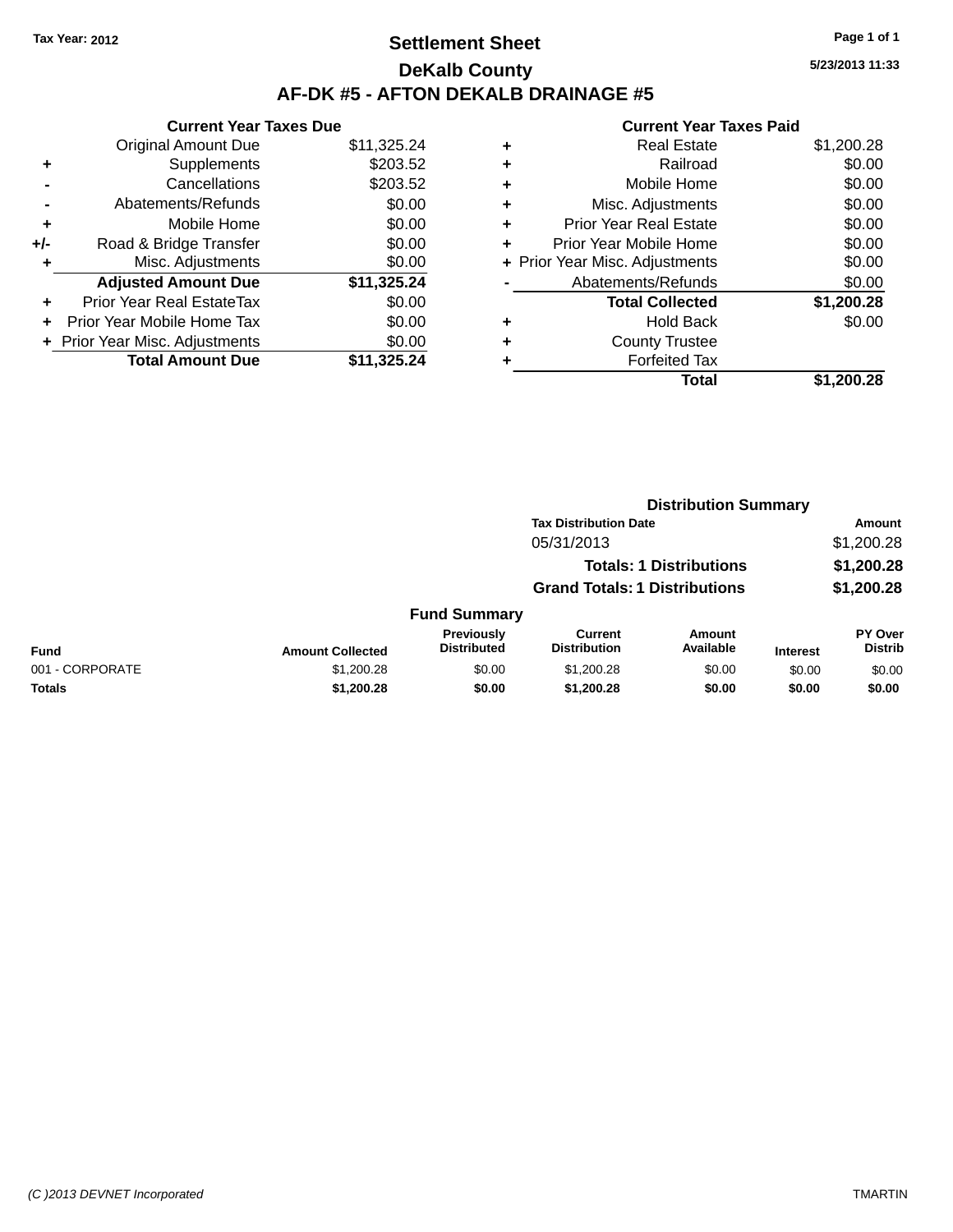### **Settlement Sheet Tax Year: 2012 Page 1 of 1 DeKalb County AF-MI #4 - AF/ MI/ DK DRAINAGE #4**

**5/23/2013 11:33**

|     | <b>Current Year Taxes Due</b>  |            |  |  |  |  |  |
|-----|--------------------------------|------------|--|--|--|--|--|
|     | <b>Original Amount Due</b>     | \$7,590.74 |  |  |  |  |  |
|     | Supplements                    | \$0.00     |  |  |  |  |  |
|     | Cancellations                  | \$0.00     |  |  |  |  |  |
|     | \$0.00<br>Abatements/Refunds   |            |  |  |  |  |  |
| ٠   | Mobile Home                    | \$0.00     |  |  |  |  |  |
| +/- | Road & Bridge Transfer         | \$0.00     |  |  |  |  |  |
|     | Misc. Adjustments              | \$0.00     |  |  |  |  |  |
|     | <b>Adjusted Amount Due</b>     | \$7,590.74 |  |  |  |  |  |
|     | Prior Year Real EstateTax      | \$0.00     |  |  |  |  |  |
|     | Prior Year Mobile Home Tax     | \$0.00     |  |  |  |  |  |
|     | + Prior Year Misc. Adjustments | \$0.00     |  |  |  |  |  |
|     | <b>Total Amount Due</b>        | \$7.590.74 |  |  |  |  |  |

| ٠ | <b>Real Estate</b>             | \$1,187.14 |
|---|--------------------------------|------------|
| ٠ | Railroad                       | \$0.00     |
| ٠ | Mobile Home                    | \$0.00     |
| ٠ | Misc. Adjustments              | \$0.00     |
| ٠ | <b>Prior Year Real Estate</b>  | \$0.00     |
| ٠ | Prior Year Mobile Home         | \$0.00     |
|   | + Prior Year Misc. Adjustments | \$0.00     |
|   | Abatements/Refunds             | \$0.00     |
|   | <b>Total Collected</b>         | \$1,187.14 |
| ٠ | <b>Hold Back</b>               | \$0.00     |
| ٠ | <b>County Trustee</b>          |            |
| ٠ | <b>Forfeited Tax</b>           |            |
|   | Total                          | \$1.187.14 |
|   |                                |            |

|                 |                         |                                         | <b>Distribution Summary</b>          |                                |                 |                           |
|-----------------|-------------------------|-----------------------------------------|--------------------------------------|--------------------------------|-----------------|---------------------------|
|                 |                         |                                         | <b>Tax Distribution Date</b>         |                                |                 | Amount                    |
|                 |                         |                                         | 05/31/2013                           |                                |                 | \$1,187.14                |
|                 |                         |                                         |                                      | <b>Totals: 1 Distributions</b> |                 | \$1,187.14                |
|                 |                         |                                         | <b>Grand Totals: 1 Distributions</b> |                                |                 | \$1,187.14                |
|                 |                         | <b>Fund Summary</b>                     |                                      |                                |                 |                           |
| <b>Fund</b>     | <b>Amount Collected</b> | <b>Previously</b><br><b>Distributed</b> | Current<br><b>Distribution</b>       | <b>Amount</b><br>Available     | <b>Interest</b> | PY Over<br><b>Distrib</b> |
| 001 - CORPORATE | \$1,187.14              | \$0.00                                  | \$1,187.14                           | \$0.00                         | \$0.00          | \$0.00                    |
| Totals          | \$1,187.14              | \$0.00                                  | \$1,187.14                           | \$0.00                         | \$0.00          | \$0.00                    |
|                 |                         |                                         |                                      |                                |                 |                           |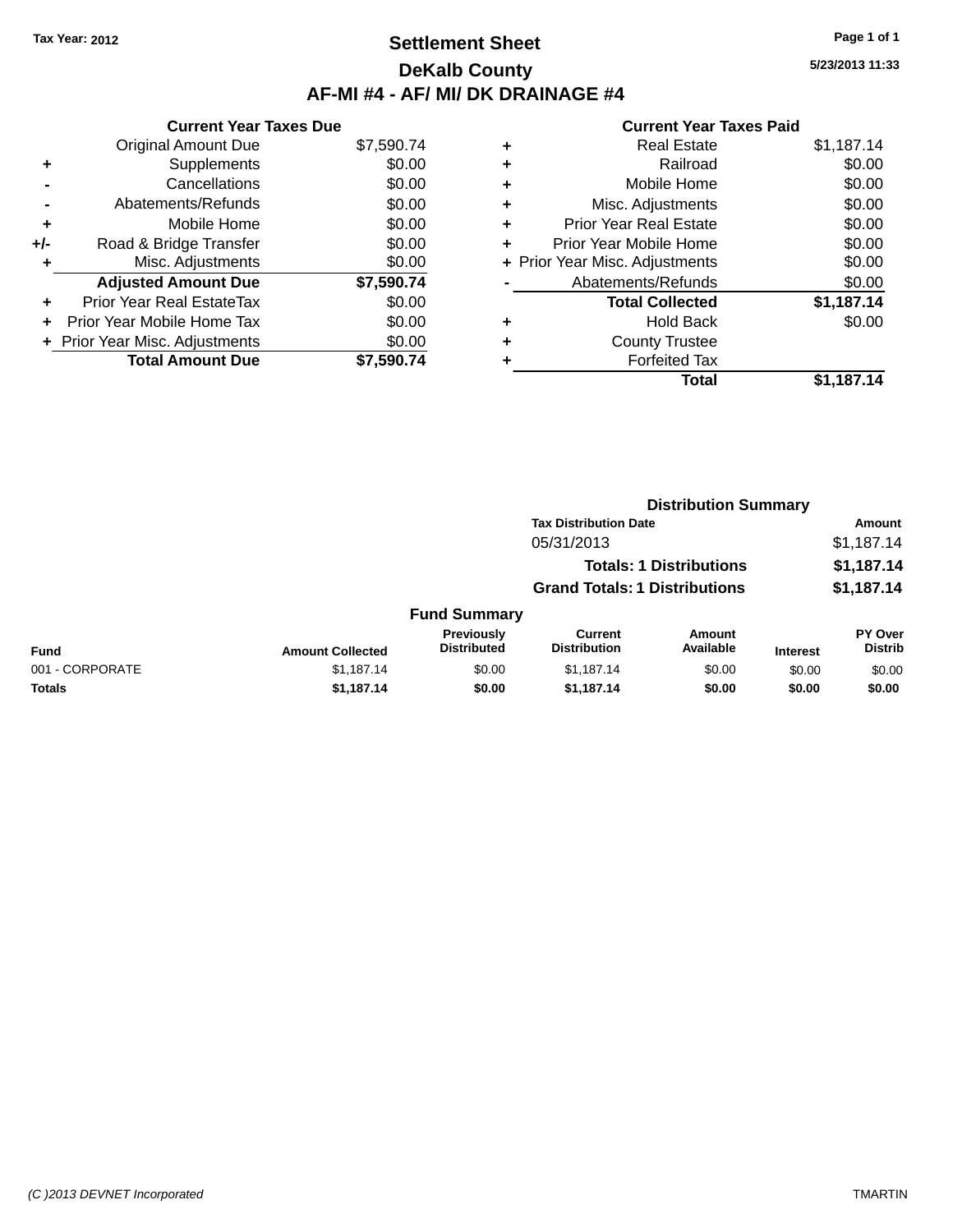### **Settlement Sheet Tax Year: 2012 Page 1 of 1 DeKalb County CL-SH #7 - CLINTON/SHABBONA DRN #7**

**5/23/2013 11:33**

|     | <b>Current Year Taxes Due</b>  |        |
|-----|--------------------------------|--------|
|     | Original Amount Due            | \$0.00 |
| ٠   | Supplements                    | \$0.00 |
|     | Cancellations                  | \$0.00 |
|     | Abatements/Refunds             | \$0.00 |
| ٠   | Mobile Home                    | \$0.00 |
| +/- | Road & Bridge Transfer         | \$0.00 |
|     | Misc. Adjustments              | \$0.00 |
|     | <b>Adjusted Amount Due</b>     | \$0.00 |
|     | Prior Year Real EstateTax      | \$0.00 |
| ÷   | Prior Year Mobile Home Tax     | \$0.00 |
|     | + Prior Year Misc. Adjustments | \$0.00 |
|     | <b>Total Amount Due</b>        | \$0.00 |
|     |                                |        |

|   | Total                          |        |
|---|--------------------------------|--------|
|   | <b>Forfeited Tax</b>           |        |
|   | <b>County Trustee</b>          |        |
| ٠ | <b>Hold Back</b>               | \$0.00 |
|   | <b>Total Collected</b>         | \$0.00 |
|   | Abatements/Refunds             | \$0.00 |
|   | + Prior Year Misc. Adjustments | \$0.00 |
| ٠ | Prior Year Mobile Home         | \$0.00 |
| ٠ | <b>Prior Year Real Estate</b>  | \$0.00 |
|   | Misc. Adjustments              | \$0.00 |
| ٠ | Mobile Home                    | \$0.00 |
|   | Railroad                       | \$0.00 |
|   | <b>Real Estate</b>             | \$0.00 |
|   |                                |        |

| <b>Fund Summary</b> |                         |                                         |                                |                     |                 |                                  |
|---------------------|-------------------------|-----------------------------------------|--------------------------------|---------------------|-----------------|----------------------------------|
| <b>Fund</b>         | <b>Amount Collected</b> | <b>Previously</b><br><b>Distributed</b> | Current<br><b>Distribution</b> | Amount<br>Available | <b>Interest</b> | <b>PY Over</b><br><b>Distrib</b> |
| 001 - CORPORATE     | \$0.00                  | \$0.00                                  | \$0.00                         | \$0.00              | \$0.00          | \$0.00                           |
| <b>Totals</b>       | \$0.00                  | \$0.00                                  | \$0.00                         | \$0.00              | \$0.00          | \$0.00                           |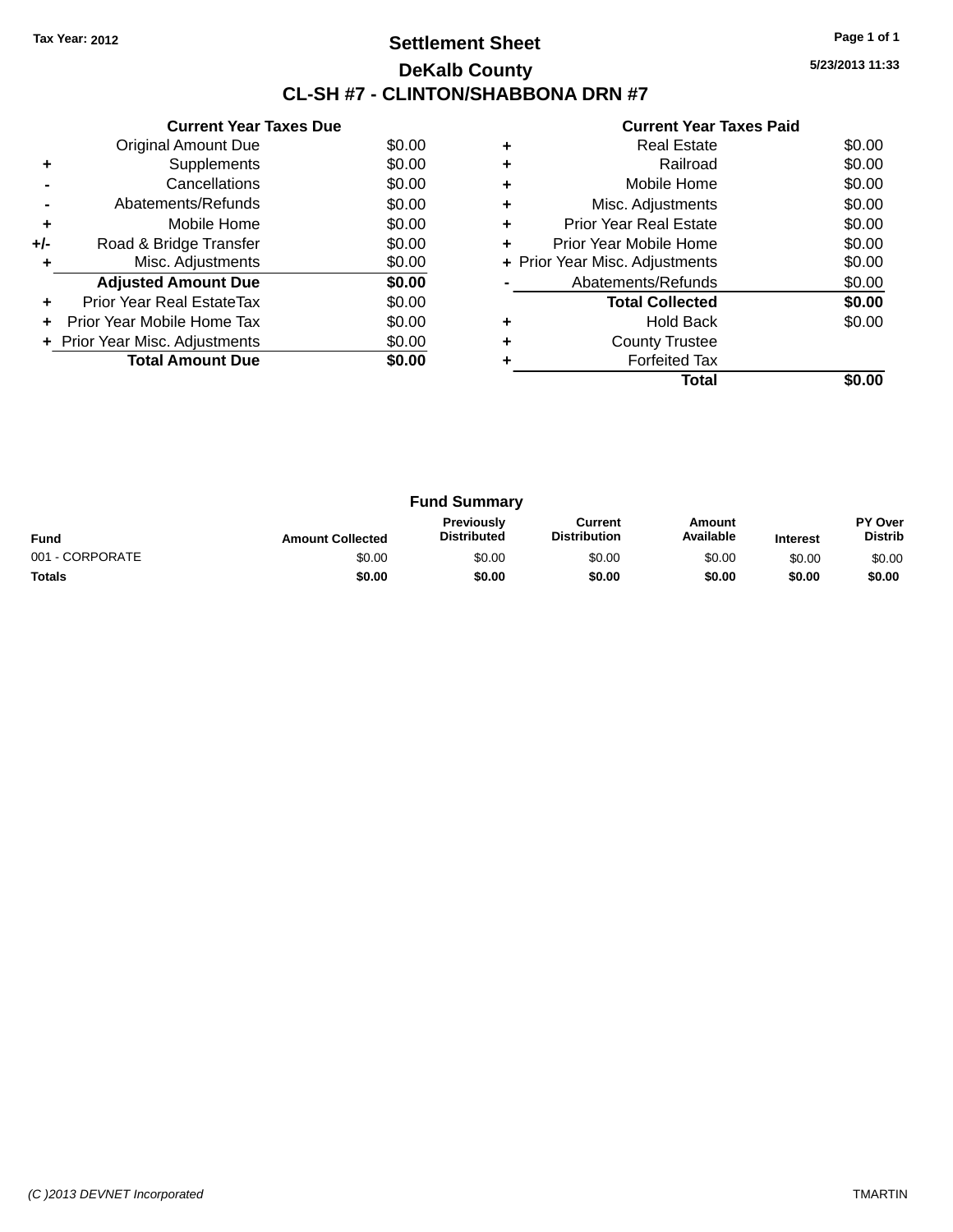### **Settlement Sheet Tax Year: 2012 Page 1 of 1 DeKalb County CO SBA #10 - CORTLAND SBA #10**

**5/23/2013 11:33**

|     | <b>Current Year Taxes Due</b> |                |
|-----|-------------------------------|----------------|
|     | <b>Original Amount Due</b>    | \$1,142,739.00 |
| ٠   | Supplements                   | \$0.00         |
|     | Cancellations                 | \$0.00         |
|     | Abatements/Refunds            | \$0.00         |
| ٠   | Mobile Home                   | \$0.00         |
| +/- | Road & Bridge Transfer        | \$0.00         |
| ٠   | Misc. Adjustments             | \$0.00         |
|     | <b>Adjusted Amount Due</b>    | \$1,142,739.00 |
| ÷   | Prior Year Real EstateTax     | \$0.00         |
| ÷   | Prior Year Mobile Home Tax    | \$0.00         |
|     | Prior Year Misc. Adjustments  | \$0.00         |
|     | <b>Total Amount Due</b>       | \$1,142,739.00 |
|     |                               |                |

|   | Real Estate                    | \$0.00 |
|---|--------------------------------|--------|
| ٠ | Railroad                       | \$0.00 |
| ٠ | Mobile Home                    | \$0.00 |
| ٠ | Misc. Adjustments              | \$0.00 |
| ٠ | <b>Prior Year Real Estate</b>  | \$0.00 |
| ٠ | Prior Year Mobile Home         | \$0.00 |
|   | + Prior Year Misc. Adjustments | \$0.00 |
|   | Abatements/Refunds             | \$0.00 |
|   | <b>Total Collected</b>         | \$0.00 |
|   | Hold Back                      | \$0.00 |
|   | <b>County Trustee</b>          |        |
|   | <b>Forfeited Tax</b>           |        |
|   | Total                          |        |

| <b>Fund Summary</b>        |                         |                                         |                                |                     |                 |                                  |
|----------------------------|-------------------------|-----------------------------------------|--------------------------------|---------------------|-----------------|----------------------------------|
| <b>Fund</b>                | <b>Amount Collected</b> | <b>Previously</b><br><b>Distributed</b> | Current<br><b>Distribution</b> | Amount<br>Available | <b>Interest</b> | <b>PY Over</b><br><b>Distrib</b> |
| 023 - SPECIAL SERVICE AREA | \$0.00                  | \$0.00                                  | \$0.00                         | \$0.00              | \$0.00          | \$0.00                           |
| <b>Totals</b>              | \$0.00                  | \$0.00                                  | \$0.00                         | \$0.00              | \$0.00          | \$0.00                           |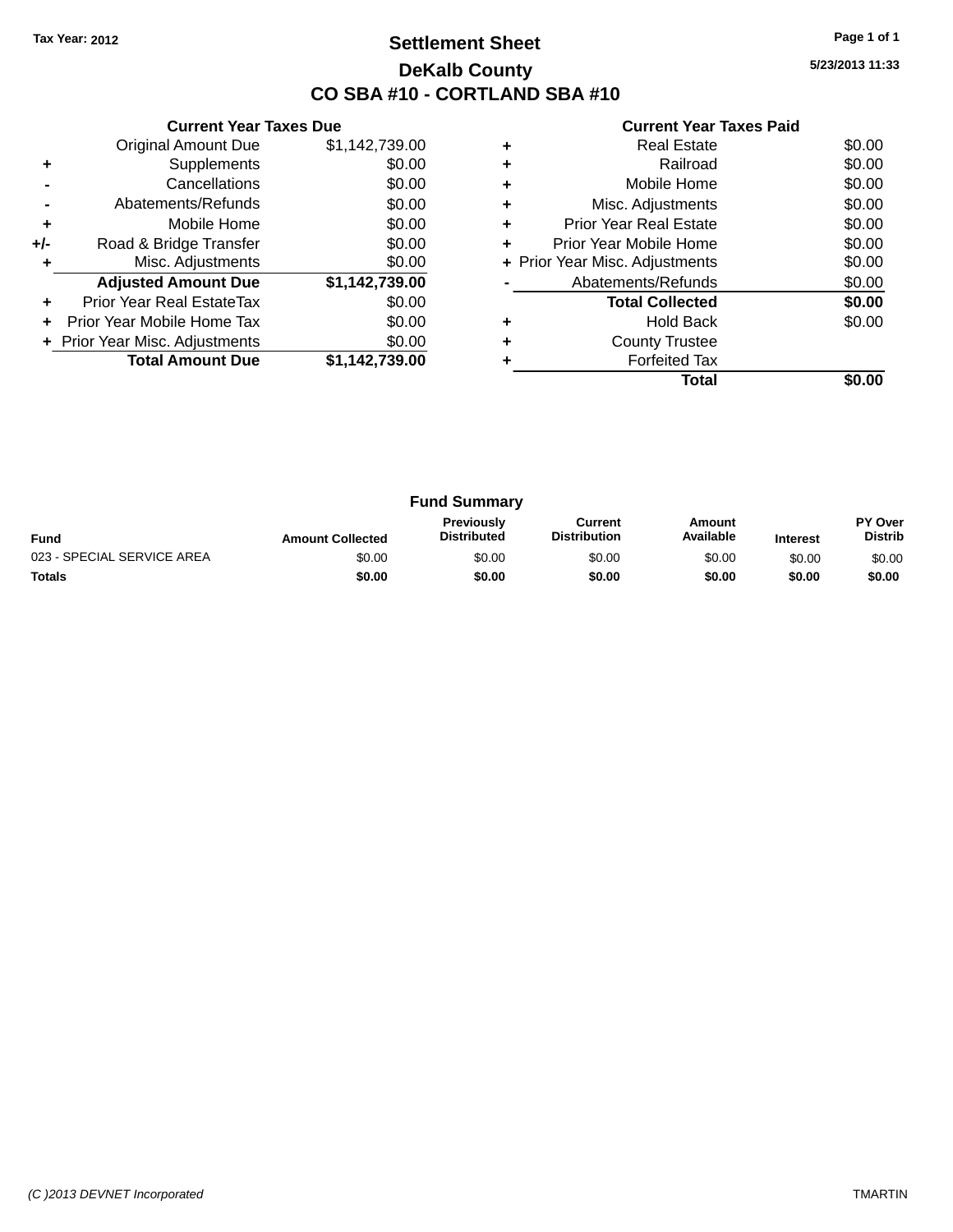### **Settlement Sheet Tax Year: 2012 Page 1 of 1 DeKalb County COON #1 - COON CREEK DRAINAGE #1**

**5/23/2013 11:33**

|     | <b>Current Year Taxes Due</b>  |             |
|-----|--------------------------------|-------------|
|     | <b>Original Amount Due</b>     | \$11,823.46 |
| ٠   | Supplements                    | \$10.00     |
|     | Cancellations                  | \$10.00     |
|     | Abatements/Refunds             | \$0.00      |
| ٠   | Mobile Home                    | \$0.00      |
| +/- | Road & Bridge Transfer         | \$0.00      |
| ٠   | Misc. Adjustments              | \$0.00      |
|     | <b>Adjusted Amount Due</b>     | \$11,823.46 |
| ÷   | Prior Year Real EstateTax      | \$0.00      |
| ÷   | Prior Year Mobile Home Tax     | \$0.00      |
|     | + Prior Year Misc. Adjustments | \$0.00      |
|     | <b>Total Amount Due</b>        | \$11.823.46 |

| ٠ | <b>Real Estate</b>             | \$2,461.49 |
|---|--------------------------------|------------|
| ٠ | Railroad                       | \$0.00     |
| ٠ | Mobile Home                    | \$0.00     |
| ٠ | Misc. Adjustments              | \$0.00     |
| ٠ | <b>Prior Year Real Estate</b>  | \$0.00     |
| ٠ | Prior Year Mobile Home         | \$0.00     |
|   | + Prior Year Misc. Adjustments | \$0.00     |
|   | Abatements/Refunds             | \$0.00     |
|   | <b>Total Collected</b>         | \$2,461.49 |
| ٠ | Hold Back                      | \$0.00     |
| ٠ | <b>County Trustee</b>          |            |
| ٠ | <b>Forfeited Tax</b>           |            |
|   | Total                          | \$2,461.49 |
|   |                                |            |

|                 |                         |                                  | <b>Distribution Summary</b>           |                                |                 |                                  |
|-----------------|-------------------------|----------------------------------|---------------------------------------|--------------------------------|-----------------|----------------------------------|
|                 |                         |                                  | <b>Tax Distribution Date</b>          |                                |                 | Amount                           |
|                 |                         |                                  | 05/31/2013                            |                                |                 | \$2,461.49                       |
|                 |                         |                                  |                                       | <b>Totals: 1 Distributions</b> |                 | \$2,461.49                       |
|                 |                         |                                  | <b>Grand Totals: 1 Distributions</b>  |                                |                 | \$2,461.49                       |
|                 |                         | <b>Fund Summary</b>              |                                       |                                |                 |                                  |
| <b>Fund</b>     | <b>Amount Collected</b> | Previously<br><b>Distributed</b> | <b>Current</b><br><b>Distribution</b> | Amount<br>Available            | <b>Interest</b> | <b>PY Over</b><br><b>Distrib</b> |
| 001 - CORPORATE | \$2.461.49              | \$0.00                           | \$2,461.49                            | \$0.00                         | \$0.00          | \$0.00                           |
| Totals          | \$2,461.49              | \$0.00                           | \$2,461.49                            | \$0.00                         | \$0.00          | \$0.00                           |
|                 |                         |                                  |                                       |                                |                 |                                  |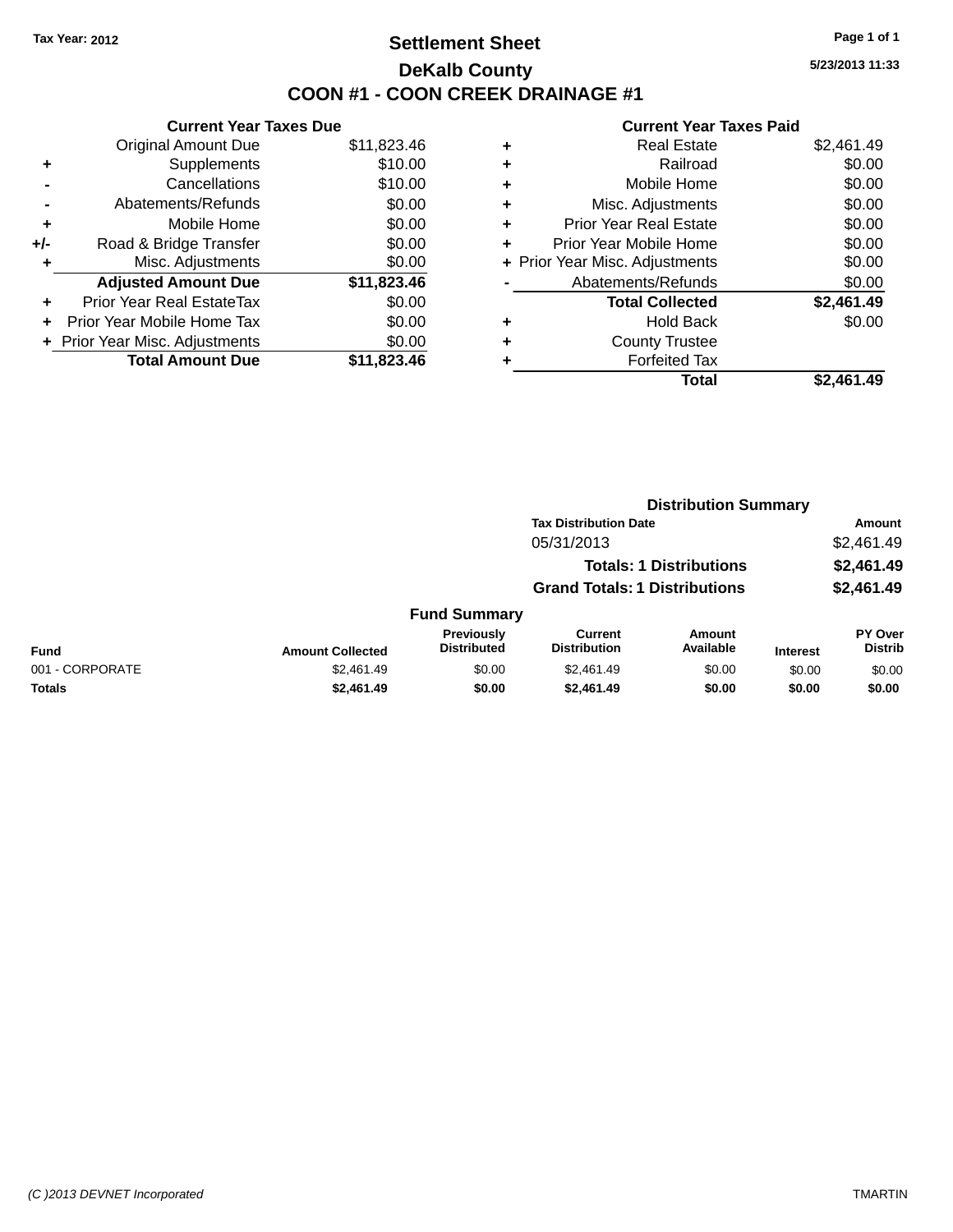#### **Settlement Sheet Tax Year: 2012 Page 1 of 1 DeKalb County CO-PI #15 - CORTLAND PIERCE DRAINAGE**

**5/23/2013 11:33**

|     | <b>Current Year Taxes Due</b>  |             |
|-----|--------------------------------|-------------|
|     | <b>Original Amount Due</b>     | \$10,699.98 |
| ٠   | Supplements                    | \$0.00      |
|     | Cancellations                  | \$0.00      |
|     | Abatements/Refunds             | \$0.00      |
| ٠   | Mobile Home                    | \$0.00      |
| +/- | Road & Bridge Transfer         | \$0.00      |
| ٠   | Misc. Adjustments              | \$0.00      |
|     | <b>Adjusted Amount Due</b>     | \$10,699.98 |
| ÷   | Prior Year Real EstateTax      | \$0.00      |
|     | Prior Year Mobile Home Tax     | \$0.00      |
|     | + Prior Year Misc. Adjustments | \$0.00      |
|     | <b>Total Amount Due</b>        | \$10,699.98 |
|     |                                |             |

| ٠ | <b>Real Estate</b>             | \$1,690.72 |
|---|--------------------------------|------------|
| ٠ | Railroad                       | \$0.00     |
| ٠ | Mobile Home                    | \$0.00     |
| ٠ | Misc. Adjustments              | \$0.00     |
| ٠ | <b>Prior Year Real Estate</b>  | \$0.00     |
| ٠ | Prior Year Mobile Home         | \$0.00     |
|   | + Prior Year Misc. Adjustments | \$0.00     |
|   | Abatements/Refunds             | \$0.00     |
|   | <b>Total Collected</b>         | \$1,690.72 |
| ٠ | <b>Hold Back</b>               | \$0.00     |
| ٠ | <b>County Trustee</b>          |            |
| ٠ | <b>Forfeited Tax</b>           |            |
|   | Total                          | \$1,690.72 |
|   |                                |            |

|                 |                         |                                  | <b>Distribution Summary</b>           |                                |                 |                                  |  |
|-----------------|-------------------------|----------------------------------|---------------------------------------|--------------------------------|-----------------|----------------------------------|--|
|                 |                         |                                  | <b>Tax Distribution Date</b>          |                                |                 | Amount                           |  |
|                 |                         |                                  | 05/31/2013                            |                                |                 | \$1,690.72                       |  |
|                 |                         |                                  |                                       | <b>Totals: 1 Distributions</b> |                 | \$1,690.72                       |  |
|                 |                         |                                  | <b>Grand Totals: 1 Distributions</b>  |                                |                 | \$1,690.72                       |  |
|                 |                         | <b>Fund Summary</b>              |                                       |                                |                 |                                  |  |
| <b>Fund</b>     | <b>Amount Collected</b> | Previously<br><b>Distributed</b> | <b>Current</b><br><b>Distribution</b> | Amount<br>Available            | <b>Interest</b> | <b>PY Over</b><br><b>Distrib</b> |  |
| 001 - CORPORATE | \$1,690.72              | \$0.00                           | \$1,690.72                            | \$0.00                         | \$0.00          | \$0.00                           |  |
| Totals          | \$1,690.72              | \$0.00                           | \$1,690.72                            | \$0.00                         | \$0.00          | \$0.00                           |  |
|                 |                         |                                  |                                       |                                |                 |                                  |  |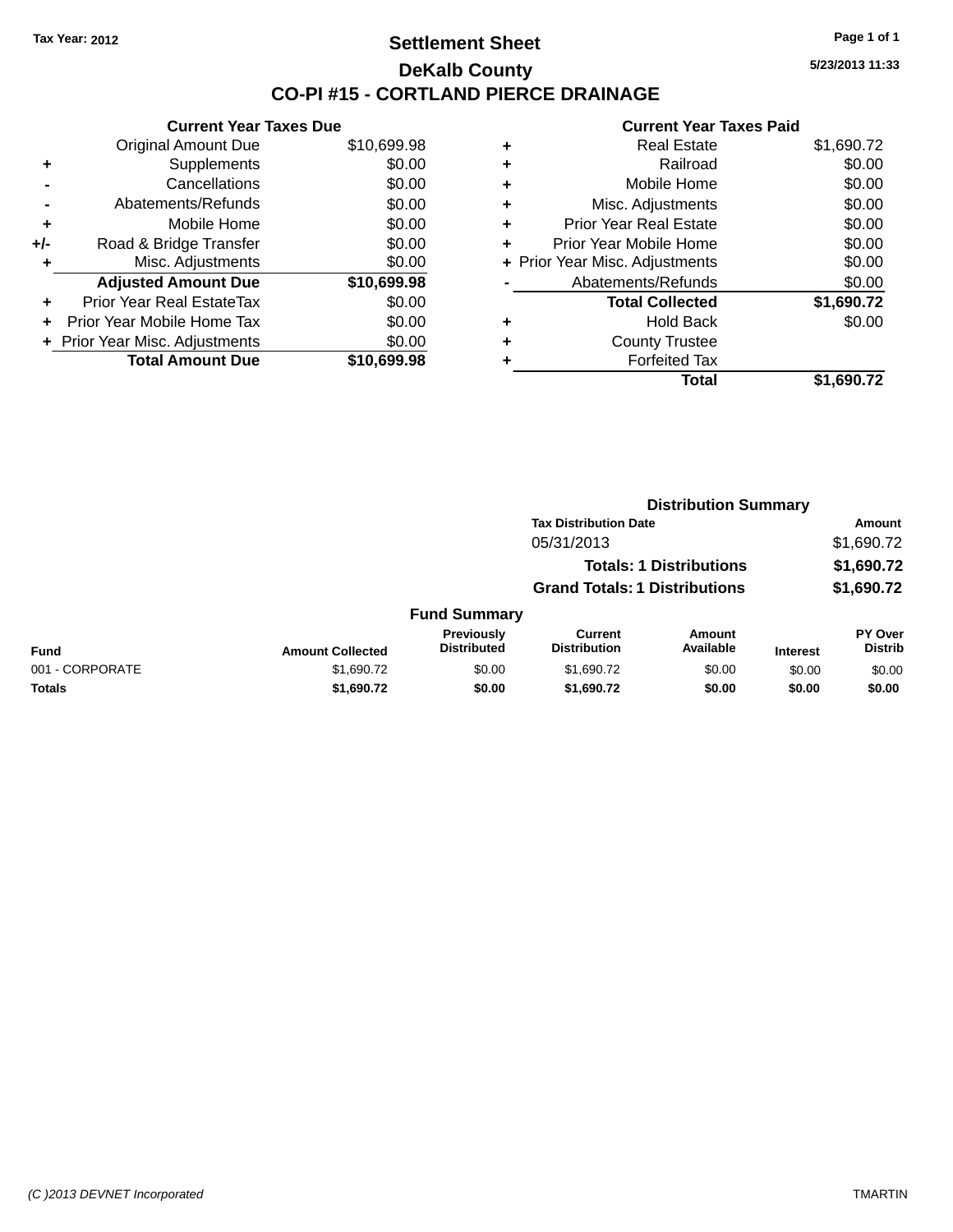### **Settlement Sheet Tax Year: 2012 Page 1 of 1 DeKalb County CO-SBA#5 - CORTLAND SBA #5**

**5/23/2013 11:33**

| <b>Current Year Taxes Paid</b> |  |  |  |
|--------------------------------|--|--|--|
|--------------------------------|--|--|--|

|       | <b>Current Year Taxes Due</b> |                |  |  |  |  |  |
|-------|-------------------------------|----------------|--|--|--|--|--|
|       | <b>Original Amount Due</b>    | \$1,300,830.00 |  |  |  |  |  |
| ٠     | Supplements                   | \$0.00         |  |  |  |  |  |
|       | Cancellations                 | \$0.00         |  |  |  |  |  |
|       | Abatements/Refunds            | \$0.00         |  |  |  |  |  |
| ٠     | Mobile Home                   | \$0.00         |  |  |  |  |  |
| $+/-$ | Road & Bridge Transfer        | \$0.00         |  |  |  |  |  |
|       | Misc. Adjustments             | \$0.00         |  |  |  |  |  |
|       | <b>Adjusted Amount Due</b>    | \$1,300,830.00 |  |  |  |  |  |
| ٠     | Prior Year Real EstateTax     | \$0.00         |  |  |  |  |  |
|       | Prior Year Mobile Home Tax    | \$0.00         |  |  |  |  |  |
|       | Prior Year Misc. Adjustments  | \$0.00         |  |  |  |  |  |
|       | <b>Total Amount Due</b>       | \$1,300,830.00 |  |  |  |  |  |
|       |                               |                |  |  |  |  |  |

|   | <b>Real Estate</b>             | \$0.00 |
|---|--------------------------------|--------|
| ٠ | Railroad                       | \$0.00 |
|   | Mobile Home                    | \$0.00 |
| ٠ | Misc. Adjustments              | \$0.00 |
| ÷ | <b>Prior Year Real Estate</b>  | \$0.00 |
| ٠ | Prior Year Mobile Home         | \$0.00 |
|   | + Prior Year Misc. Adjustments | \$0.00 |
|   | Abatements/Refunds             | \$0.00 |
|   | <b>Total Collected</b>         | \$0.00 |
|   | <b>Hold Back</b>               | \$0.00 |
| ٠ | <b>County Trustee</b>          |        |
|   | <b>Forfeited Tax</b>           |        |
|   | Total                          |        |

| <b>Fund Summary</b>        |                         |                                  |                                |                     |                 |                                  |
|----------------------------|-------------------------|----------------------------------|--------------------------------|---------------------|-----------------|----------------------------------|
| <b>Fund</b>                | <b>Amount Collected</b> | Previously<br><b>Distributed</b> | Current<br><b>Distribution</b> | Amount<br>Available | <b>Interest</b> | <b>PY Over</b><br><b>Distrib</b> |
| 023 - SPECIAL SERVICE AREA | \$0.00                  | \$0.00                           | \$0.00                         | \$0.00              | \$0.00          | \$0.00                           |
| <b>Totals</b>              | \$0.00                  | \$0.00                           | \$0.00                         | \$0.00              | \$0.00          | \$0.00                           |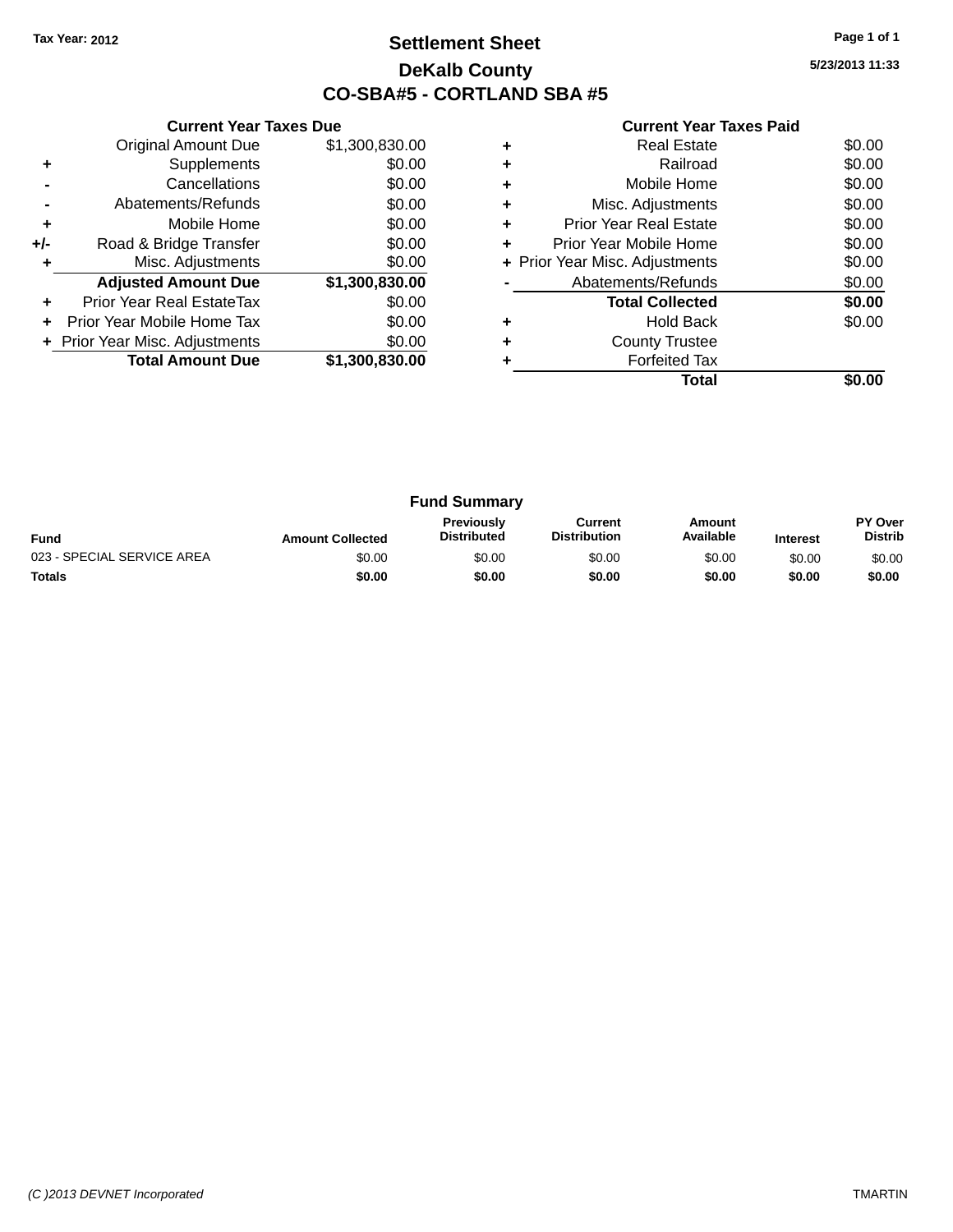### **Settlement Sheet Tax Year: 2012 Page 1 of 1 DeKalb County CO-SBA#6 - CORTLAND SBA #6**

**5/23/2013 11:33**

|     | <b>Current Year Taxes Due</b>  |              |
|-----|--------------------------------|--------------|
|     | <b>Original Amount Due</b>     | \$791,918.00 |
| ٠   | Supplements                    | \$0.00       |
|     | Cancellations                  | \$0.00       |
|     | Abatements/Refunds             | \$0.00       |
| ٠   | Mobile Home                    | \$0.00       |
| +/- | Road & Bridge Transfer         | \$0.00       |
| ٠   | Misc. Adjustments              | \$0.00       |
|     | <b>Adjusted Amount Due</b>     | \$791,918.00 |
| ٠   | Prior Year Real EstateTax      | \$0.00       |
|     | Prior Year Mobile Home Tax     | \$0.00       |
|     | + Prior Year Misc. Adjustments | \$0.00       |
|     | <b>Total Amount Due</b>        | \$791,918.00 |
|     |                                |              |

|   | <b>Real Estate</b>             | \$0.00 |
|---|--------------------------------|--------|
| ٠ | Railroad                       | \$0.00 |
| ٠ | Mobile Home                    | \$0.00 |
| ٠ | Misc. Adjustments              | \$0.00 |
| ٠ | <b>Prior Year Real Estate</b>  | \$0.00 |
| ٠ | Prior Year Mobile Home         | \$0.00 |
|   | + Prior Year Misc. Adjustments | \$0.00 |
|   | Abatements/Refunds             | \$0.00 |
|   | <b>Total Collected</b>         | \$0.00 |
|   | <b>Hold Back</b>               | \$0.00 |
| ٠ | <b>County Trustee</b>          |        |
|   | <b>Forfeited Tax</b>           |        |
|   | Total                          |        |

| <b>Fund Summary</b>        |                         |                                         |                                |                     |                 |                                  |
|----------------------------|-------------------------|-----------------------------------------|--------------------------------|---------------------|-----------------|----------------------------------|
| <b>Fund</b>                | <b>Amount Collected</b> | <b>Previously</b><br><b>Distributed</b> | Current<br><b>Distribution</b> | Amount<br>Available | <b>Interest</b> | <b>PY Over</b><br><b>Distrib</b> |
| 023 - SPECIAL SERVICE AREA | \$0.00                  | \$0.00                                  | \$0.00                         | \$0.00              | \$0.00          | \$0.00                           |
| <b>Totals</b>              | \$0.00                  | \$0.00                                  | \$0.00                         | \$0.00              | \$0.00          | \$0.00                           |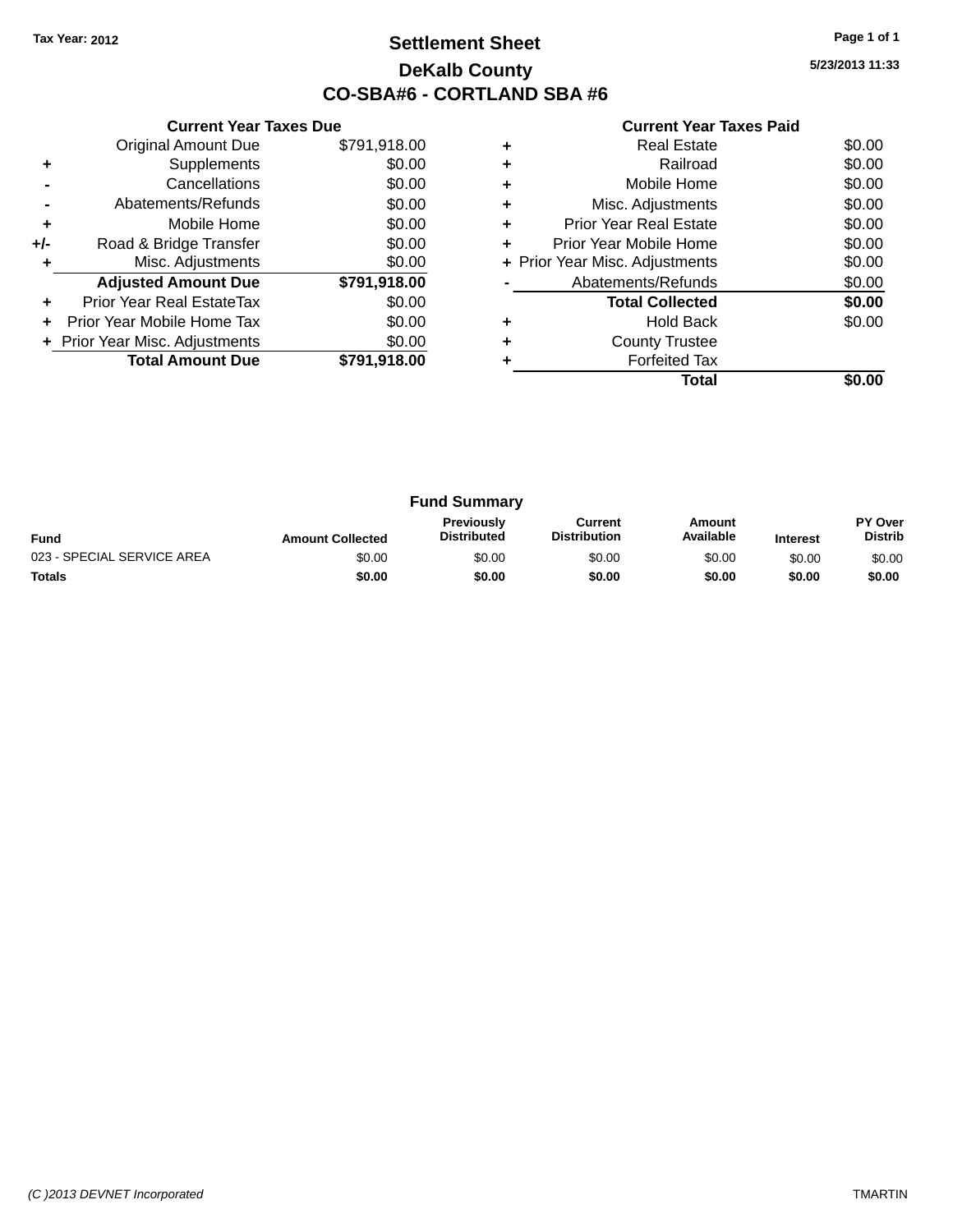### **Settlement Sheet Tax Year: 2012 Page 1 of 1 DeKalb County CO-SBA#9 - CORTLAND SBA #9**

**5/23/2013 11:33**

| <b>Current Year Taxes Due</b> |                              |  |  |  |
|-------------------------------|------------------------------|--|--|--|
| <b>Original Amount Due</b>    | \$400,235.00                 |  |  |  |
| Supplements                   | \$7,660.00                   |  |  |  |
| Cancellations                 | \$7,660.00                   |  |  |  |
| Abatements/Refunds            | \$0.00                       |  |  |  |
| Mobile Home                   | \$0.00                       |  |  |  |
| Road & Bridge Transfer        | \$0.00                       |  |  |  |
| Misc. Adjustments             | \$0.00                       |  |  |  |
| <b>Adjusted Amount Due</b>    | \$400,235.00                 |  |  |  |
| Prior Year Real EstateTax     | \$0.00                       |  |  |  |
| Prior Year Mobile Home Tax    | \$0.00                       |  |  |  |
|                               | \$0.00                       |  |  |  |
| <b>Total Amount Due</b>       | \$400,235.00                 |  |  |  |
|                               | Prior Year Misc. Adjustments |  |  |  |

| ٠ | <b>Real Estate</b>             | \$18,192.50 |
|---|--------------------------------|-------------|
| ÷ | Railroad                       | \$0.00      |
| ٠ | Mobile Home                    | \$0.00      |
| ٠ | Misc. Adjustments              | \$0.00      |
| ٠ | <b>Prior Year Real Estate</b>  | \$0.00      |
| ٠ | Prior Year Mobile Home         | \$0.00      |
|   | + Prior Year Misc. Adjustments | \$0.00      |
|   | Abatements/Refunds             | \$0.00      |
|   | <b>Total Collected</b>         | \$18,192.50 |
| ٠ | Hold Back                      | \$0.00      |
| ٠ | <b>County Trustee</b>          |             |
| ٠ | <b>Forfeited Tax</b>           |             |
|   | Total                          | \$18,192.50 |
|   |                                |             |

|                            |                         |                                  | <b>Distribution Summary</b>           |                                |                 |                           |
|----------------------------|-------------------------|----------------------------------|---------------------------------------|--------------------------------|-----------------|---------------------------|
|                            |                         |                                  | <b>Tax Distribution Date</b>          |                                |                 | Amount                    |
|                            |                         |                                  | 05/31/2013                            |                                |                 | \$18,192.50               |
|                            |                         |                                  |                                       | <b>Totals: 1 Distributions</b> |                 | \$18,192.50               |
|                            |                         |                                  | <b>Grand Totals: 1 Distributions</b>  |                                |                 | \$18,192.50               |
|                            |                         | <b>Fund Summary</b>              |                                       |                                |                 |                           |
| <b>Fund</b>                | <b>Amount Collected</b> | Previously<br><b>Distributed</b> | <b>Current</b><br><b>Distribution</b> | Amount<br>Available            | <b>Interest</b> | PY Over<br><b>Distrib</b> |
| 023 - SPECIAL SERVICE AREA | \$18,192.50             | \$0.00                           | \$18,192.50                           | \$0.00                         | \$0.00          | \$0.00                    |
| Totals                     | \$18,192.50             | \$0.00                           | \$18,192.50                           | \$0.00                         | \$0.00          | \$0.00                    |
|                            |                         |                                  |                                       |                                |                 |                           |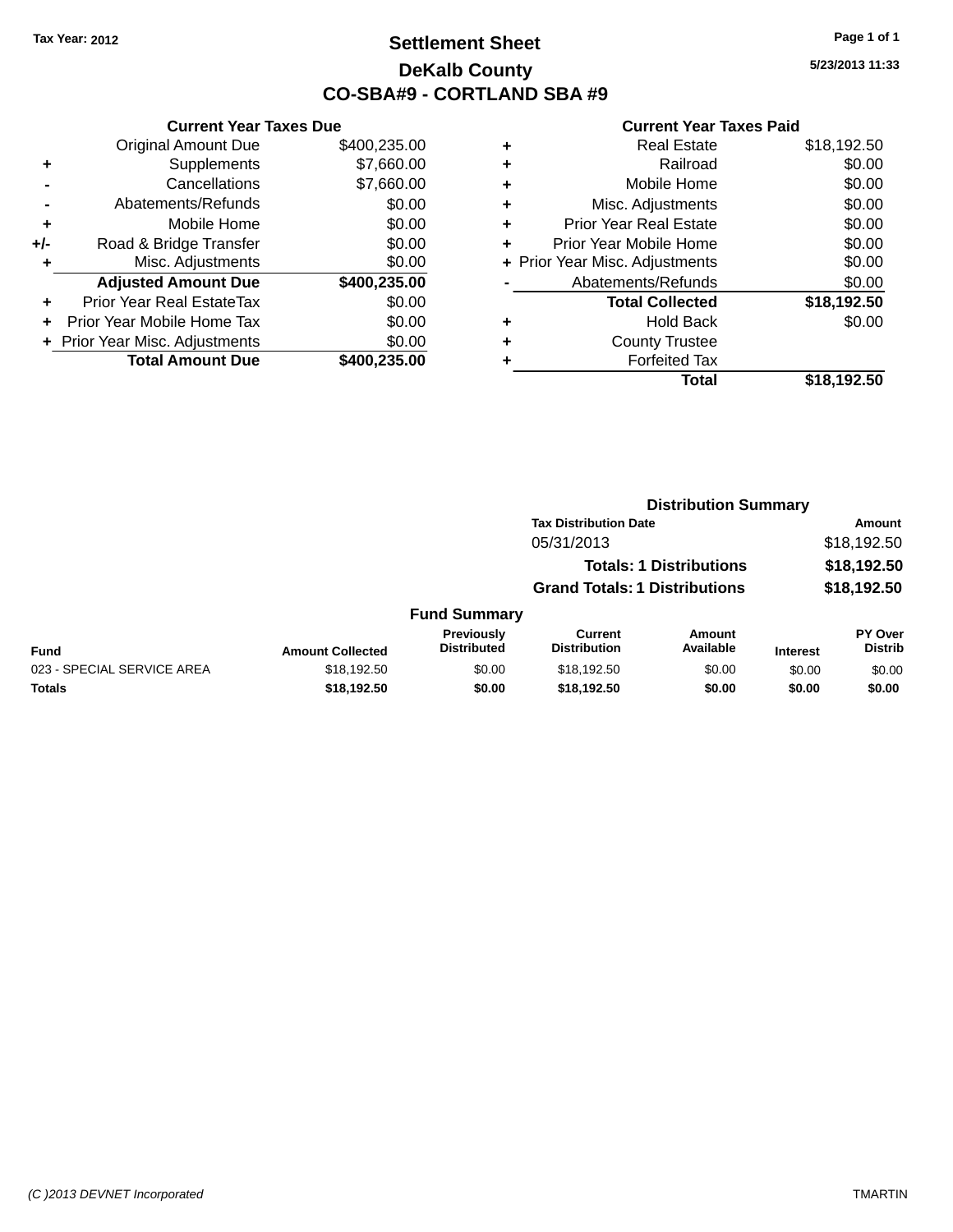### **Settlement Sheet Tax Year: 2012 Page 1 of 1 DeKalb County CO-SSA#1 - CORTLAND SBA #1**

**5/23/2013 11:33**

| <b>Current Year Taxes Due</b> |                                |
|-------------------------------|--------------------------------|
| <b>Original Amount Due</b>    | \$390,000.06                   |
| Supplements                   | \$1,673.82                     |
| Cancellations                 | \$1,673.82                     |
| Abatements/Refunds            | \$0.00                         |
| Mobile Home                   | \$0.00                         |
| Road & Bridge Transfer        | \$0.00                         |
| Misc. Adjustments             | \$0.00                         |
| <b>Adjusted Amount Due</b>    | \$390,000.06                   |
| Prior Year Real EstateTax     | \$0.00                         |
| Prior Year Mobile Home Tax    | \$0.00                         |
|                               | \$0.00                         |
| <b>Total Amount Due</b>       | \$390,000,06                   |
|                               |                                |
|                               | + Prior Year Misc. Adjustments |

| ٠ | <b>Real Estate</b>             | \$34,313.31 |
|---|--------------------------------|-------------|
| ٠ | Railroad                       | \$0.00      |
| ٠ | Mobile Home                    | \$0.00      |
| ٠ | Misc. Adjustments              | \$0.00      |
| ٠ | <b>Prior Year Real Estate</b>  | \$0.00      |
| ٠ | Prior Year Mobile Home         | \$0.00      |
|   | + Prior Year Misc. Adjustments | \$0.00      |
|   | Abatements/Refunds             | \$0.00      |
|   | <b>Total Collected</b>         | \$34,313.31 |
| ٠ | <b>Hold Back</b>               | \$0.00      |
| ٠ | <b>County Trustee</b>          |             |
| ٠ | <b>Forfeited Tax</b>           |             |
|   | Total                          | \$34,313.31 |
|   |                                |             |

|                            |                         |                                  | <b>Distribution Summary</b>           |                                |                 |                                  |
|----------------------------|-------------------------|----------------------------------|---------------------------------------|--------------------------------|-----------------|----------------------------------|
|                            |                         |                                  | <b>Tax Distribution Date</b>          |                                |                 | <b>Amount</b>                    |
|                            |                         |                                  | 05/31/2013                            |                                |                 | \$34,313.31                      |
|                            |                         |                                  |                                       | <b>Totals: 1 Distributions</b> |                 | \$34,313.31                      |
|                            |                         |                                  | <b>Grand Totals: 1 Distributions</b>  |                                |                 | \$34,313.31                      |
|                            |                         | <b>Fund Summary</b>              |                                       |                                |                 |                                  |
| <b>Fund</b>                | <b>Amount Collected</b> | Previously<br><b>Distributed</b> | <b>Current</b><br><b>Distribution</b> | Amount<br>Available            | <b>Interest</b> | <b>PY Over</b><br><b>Distrib</b> |
| 023 - SPECIAL SERVICE AREA | \$34,313.31             | \$0.00                           | \$34,313.31                           | \$0.00                         | \$0.00          | \$0.00                           |
| <b>Totals</b>              | \$34,313.31             | \$0.00                           | \$34,313.31                           | \$0.00                         | \$0.00          | \$0.00                           |
|                            |                         |                                  |                                       |                                |                 |                                  |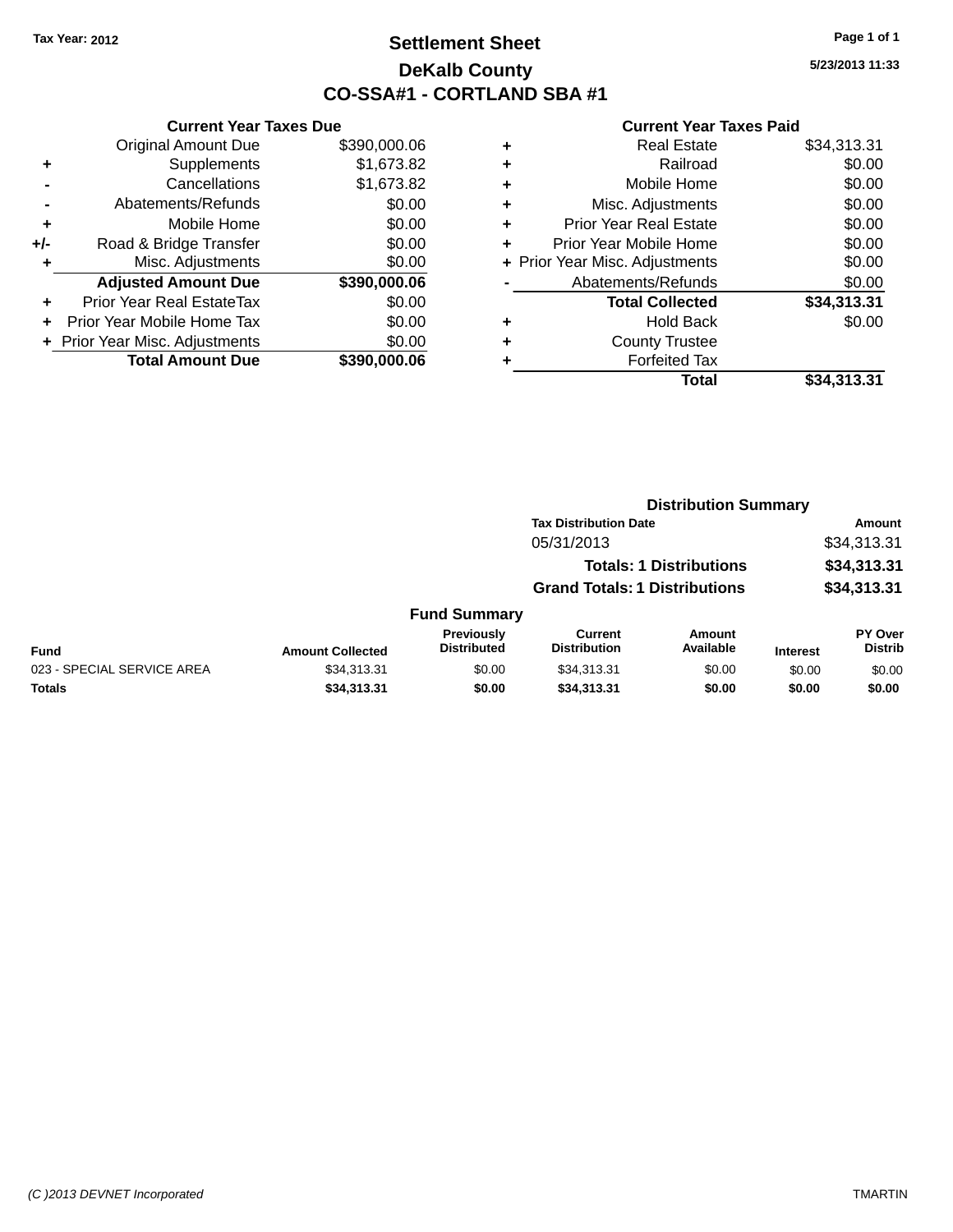### **Settlement Sheet Tax Year: 2012 Page 1 of 1 DeKalb County CO-SSA#4 - CORTLAND SBA #4**

**5/23/2013 11:33**

|       | <b>Current Year Taxes Due</b>  |                |  |  |  |
|-------|--------------------------------|----------------|--|--|--|
|       | <b>Original Amount Due</b>     | \$2,791,104.62 |  |  |  |
| ٠     | Supplements                    | \$0.00         |  |  |  |
|       | Cancellations                  | \$0.00         |  |  |  |
|       | Abatements/Refunds             | \$0.00         |  |  |  |
| ٠     | Mobile Home                    | \$0.00         |  |  |  |
| $+/-$ | Road & Bridge Transfer         | \$0.00         |  |  |  |
| ٠     | Misc. Adjustments              | \$0.00         |  |  |  |
|       | <b>Adjusted Amount Due</b>     | \$2,791,104.62 |  |  |  |
|       | Prior Year Real EstateTax      | \$0.00         |  |  |  |
|       | Prior Year Mobile Home Tax     | \$0.00         |  |  |  |
|       |                                |                |  |  |  |
|       | + Prior Year Misc. Adjustments | \$0.00         |  |  |  |
|       | <b>Total Amount Due</b>        | \$2,791,104.62 |  |  |  |

|   | <b>Real Estate</b>             | \$0.00 |
|---|--------------------------------|--------|
| ٠ | Railroad                       | \$0.00 |
| ٠ | Mobile Home                    | \$0.00 |
| ٠ | Misc. Adjustments              | \$0.00 |
|   | <b>Prior Year Real Estate</b>  | \$0.00 |
| ÷ | Prior Year Mobile Home         | \$0.00 |
|   | + Prior Year Misc. Adjustments | \$0.00 |
|   | Abatements/Refunds             | \$0.00 |
|   | <b>Total Collected</b>         | \$0.00 |
| ٠ | <b>Hold Back</b>               | \$0.00 |
| ٠ | <b>County Trustee</b>          |        |
|   | <b>Forfeited Tax</b>           |        |
|   | Total                          |        |

| <b>Fund Summary</b>        |                         |                                         |                                |                     |                 |                           |
|----------------------------|-------------------------|-----------------------------------------|--------------------------------|---------------------|-----------------|---------------------------|
| <b>Fund</b>                | <b>Amount Collected</b> | <b>Previously</b><br><b>Distributed</b> | Current<br><b>Distribution</b> | Amount<br>Available | <b>Interest</b> | PY Over<br><b>Distrib</b> |
| 023 - SPECIAL SERVICE AREA | \$0.00                  | \$0.00                                  | \$0.00                         | \$0.00              | \$0.00          | \$0.00                    |
| <b>Totals</b>              | \$0.00                  | \$0.00                                  | \$0.00                         | \$0.00              | \$0.00          | \$0.00                    |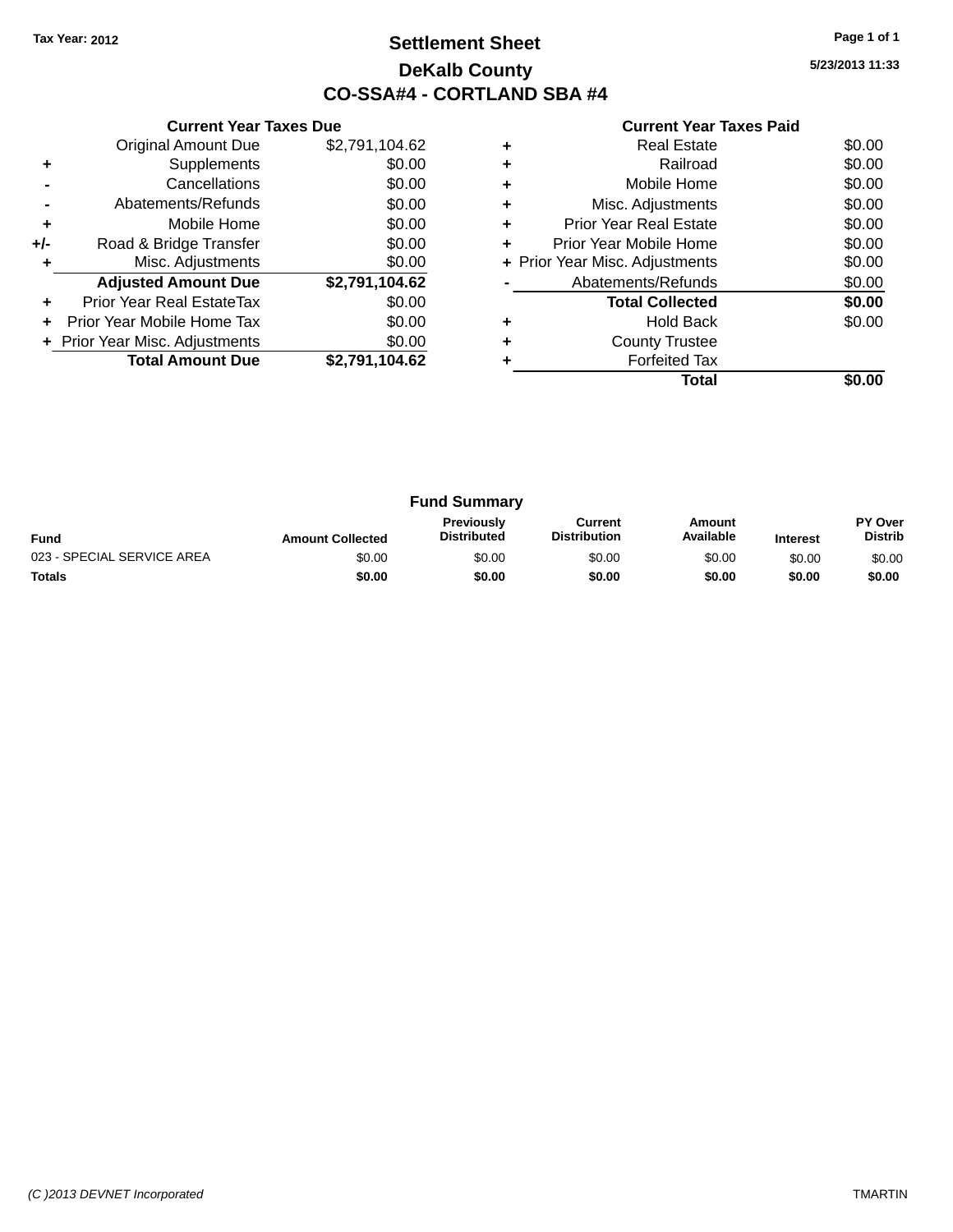### **Settlement Sheet Tax Year: 2012 Page 1 of 1 DeKalb County CO-SSA#7 - CORTLAND SBA #7**

**5/23/2013 11:33**

|     | <b>Current Year Taxes Due</b>  |                |
|-----|--------------------------------|----------------|
|     | <b>Original Amount Due</b>     | \$1,155,692.00 |
| ٠   | Supplements                    | \$0.00         |
|     | Cancellations                  | \$0.00         |
|     | Abatements/Refunds             | \$0.00         |
| ÷   | Mobile Home                    | \$0.00         |
| +/- | Road & Bridge Transfer         | \$0.00         |
|     | Misc. Adjustments              | \$0.00         |
|     | <b>Adjusted Amount Due</b>     | \$1,155,692.00 |
|     | Prior Year Real EstateTax      | \$0.00         |
|     | Prior Year Mobile Home Tax     | \$0.00         |
|     | + Prior Year Misc. Adjustments | \$0.00         |
|     | <b>Total Amount Due</b>        | \$1,155,692.00 |
|     |                                |                |

|   | <b>Real Estate</b>             | \$0.00 |
|---|--------------------------------|--------|
| ٠ | Railroad                       | \$0.00 |
|   | Mobile Home                    | \$0.00 |
| ٠ | Misc. Adjustments              | \$0.00 |
| ٠ | Prior Year Real Estate         | \$0.00 |
| ٠ | Prior Year Mobile Home         | \$0.00 |
|   | + Prior Year Misc. Adjustments | \$0.00 |
|   | Abatements/Refunds             | \$0.00 |
|   | <b>Total Collected</b>         | \$0.00 |
|   | <b>Hold Back</b>               | \$0.00 |
| ٠ | <b>County Trustee</b>          |        |
|   | <b>Forfeited Tax</b>           |        |
|   | Total                          |        |

| <b>Fund Summary</b>        |                         |                                         |                                |                     |                 |                                  |
|----------------------------|-------------------------|-----------------------------------------|--------------------------------|---------------------|-----------------|----------------------------------|
| <b>Fund</b>                | <b>Amount Collected</b> | <b>Previously</b><br><b>Distributed</b> | Current<br><b>Distribution</b> | Amount<br>Available | <b>Interest</b> | <b>PY Over</b><br><b>Distrib</b> |
| 023 - SPECIAL SERVICE AREA | \$0.00                  | \$0.00                                  | \$0.00                         | \$0.00              | \$0.00          | \$0.00                           |
| <b>Totals</b>              | \$0.00                  | \$0.00                                  | \$0.00                         | \$0.00              | \$0.00          | \$0.00                           |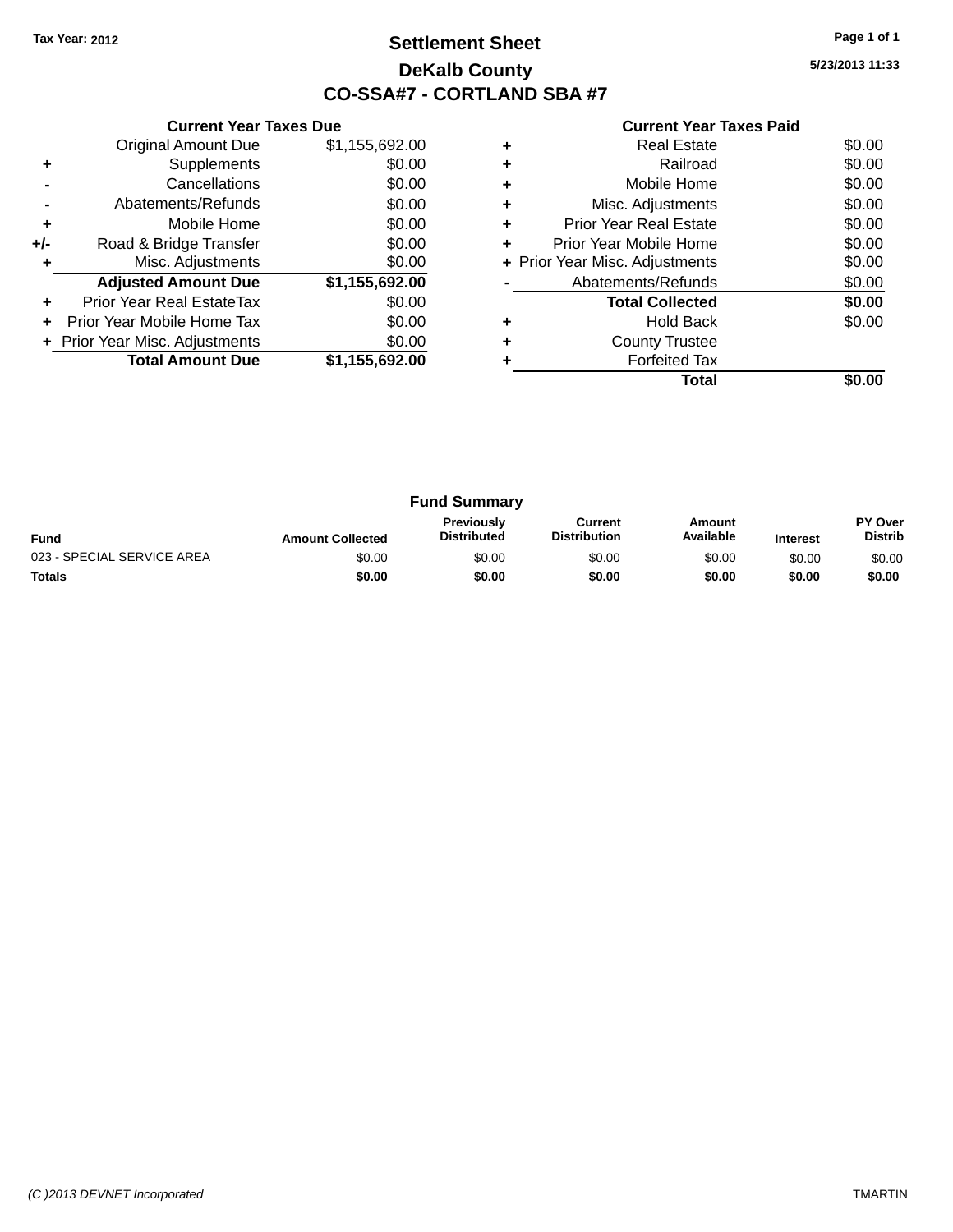### **Settlement Sheet Tax Year: 2012 Page 1 of 1 DeKalb County CO-SSA#8 - CORTLAND SBA #8**

**5/23/2013 11:33**

|     | <b>Current Year Taxes Due</b>  |              |
|-----|--------------------------------|--------------|
|     | <b>Original Amount Due</b>     | \$894,027.30 |
| ٠   | Supplements                    | \$0.00       |
|     | Cancellations                  | \$0.00       |
|     | Abatements/Refunds             | \$0.00       |
| ٠   | Mobile Home                    | \$0.00       |
| +/- | Road & Bridge Transfer         | \$0.00       |
| ۰   | Misc. Adjustments              | \$0.00       |
|     | <b>Adjusted Amount Due</b>     | \$894,027.30 |
| ٠   | Prior Year Real EstateTax      | (\$4,390.32) |
|     | Prior Year Mobile Home Tax     | \$0.00       |
|     | + Prior Year Misc. Adjustments | \$0.00       |
|     | <b>Total Amount Due</b>        | \$889,636.98 |
|     |                                |              |

|   | Total                          | (\$4,390.32) |
|---|--------------------------------|--------------|
|   | <b>Forfeited Tax</b>           |              |
| ٠ | <b>County Trustee</b>          |              |
|   | <b>Hold Back</b>               | \$0.00       |
|   | <b>Total Collected</b>         | (\$4,390.32) |
|   | Abatements/Refunds             | \$0.00       |
|   | + Prior Year Misc. Adjustments | \$0.00       |
| ٠ | Prior Year Mobile Home         | \$0.00       |
| ٠ | <b>Prior Year Real Estate</b>  | (\$4,390.32) |
| ٠ | Misc. Adjustments              | \$0.00       |
| ٠ | Mobile Home                    | \$0.00       |
| ٠ | Railroad                       | \$0.00       |
| ٠ | <b>Real Estate</b>             | \$0.00       |
|   |                                |              |

| <b>Fund Summary</b>        |                         |                                         |                                |                     |                 |                                  |
|----------------------------|-------------------------|-----------------------------------------|--------------------------------|---------------------|-----------------|----------------------------------|
| <b>Fund</b>                | <b>Amount Collected</b> | <b>Previously</b><br><b>Distributed</b> | Current<br><b>Distribution</b> | Amount<br>Available | <b>Interest</b> | <b>PY Over</b><br><b>Distrib</b> |
| 023 - SPECIAL SERVICE AREA | $$-4.390.32$            | \$0.00                                  | \$0.00                         | \$0.00              | \$0.00          | \$0.00                           |
| <b>Totals</b>              | $$-4.390.32$            | \$0.00                                  | \$0.00                         | \$0.00              | \$0.00          | \$0.00                           |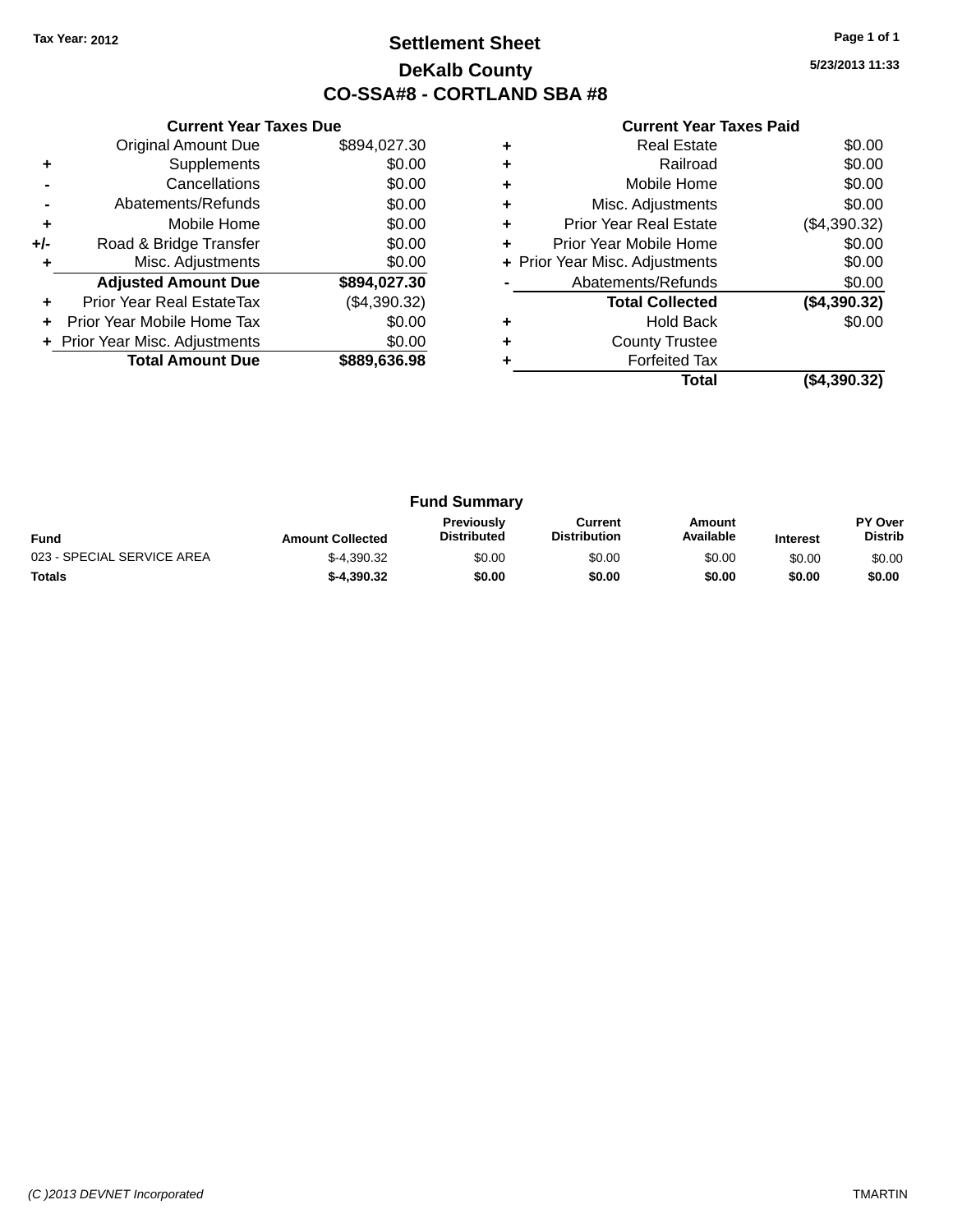## **Settlement Sheet Tax Year: 2012 Page 1 of 1 DeKalb County DK-SSA#10 - DEKALB SSA #10**

**5/23/2013 11:33**

| <b>Current Year Taxes Paid</b> |  |  |  |
|--------------------------------|--|--|--|
|--------------------------------|--|--|--|

|     | <b>Current Year Taxes Due</b>            |        |  |  |  |  |
|-----|------------------------------------------|--------|--|--|--|--|
|     | Original Amount Due                      | \$0.00 |  |  |  |  |
| ٠   | Supplements                              | \$0.00 |  |  |  |  |
|     | Cancellations                            | \$0.00 |  |  |  |  |
|     | Abatements/Refunds                       | \$0.00 |  |  |  |  |
| ٠   | Mobile Home                              | \$0.00 |  |  |  |  |
| +/- | Road & Bridge Transfer                   | \$0.00 |  |  |  |  |
| ٠   | Misc. Adjustments<br>\$0.00              |        |  |  |  |  |
|     | <b>Adjusted Amount Due</b>               | \$0.00 |  |  |  |  |
| ٠   | Prior Year Real EstateTax                | \$0.00 |  |  |  |  |
|     | Prior Year Mobile Home Tax               | \$0.00 |  |  |  |  |
|     | \$0.00<br>+ Prior Year Misc. Adjustments |        |  |  |  |  |
|     | <b>Total Amount Due</b>                  | \$0.00 |  |  |  |  |
|     |                                          |        |  |  |  |  |

|   | Total                          |        |
|---|--------------------------------|--------|
|   | <b>Forfeited Tax</b>           |        |
| ٠ | <b>County Trustee</b>          |        |
|   | <b>Hold Back</b>               | \$0.00 |
|   | <b>Total Collected</b>         | \$0.00 |
|   | Abatements/Refunds             | \$0.00 |
|   | + Prior Year Misc. Adjustments | \$0.00 |
| ٠ | Prior Year Mobile Home         | \$0.00 |
| ٠ | <b>Prior Year Real Estate</b>  | \$0.00 |
| ٠ | Misc. Adjustments              | \$0.00 |
| ٠ | Mobile Home                    | \$0.00 |
| ٠ | Railroad                       | \$0.00 |
|   | <b>Real Estate</b>             | \$0.00 |

| <b>Fund Summary</b>        |                         |                                         |                                |                     |                 |                                  |
|----------------------------|-------------------------|-----------------------------------------|--------------------------------|---------------------|-----------------|----------------------------------|
| <b>Fund</b>                | <b>Amount Collected</b> | <b>Previously</b><br><b>Distributed</b> | Current<br><b>Distribution</b> | Amount<br>Available | <b>Interest</b> | <b>PY Over</b><br><b>Distrib</b> |
| 023 - SPECIAL SERVICE AREA | \$0.00                  | \$0.00                                  | \$0.00                         | \$0.00              | \$0.00          | \$0.00                           |
| <b>Totals</b>              | \$0.00                  | \$0.00                                  | \$0.00                         | \$0.00              | \$0.00          | \$0.00                           |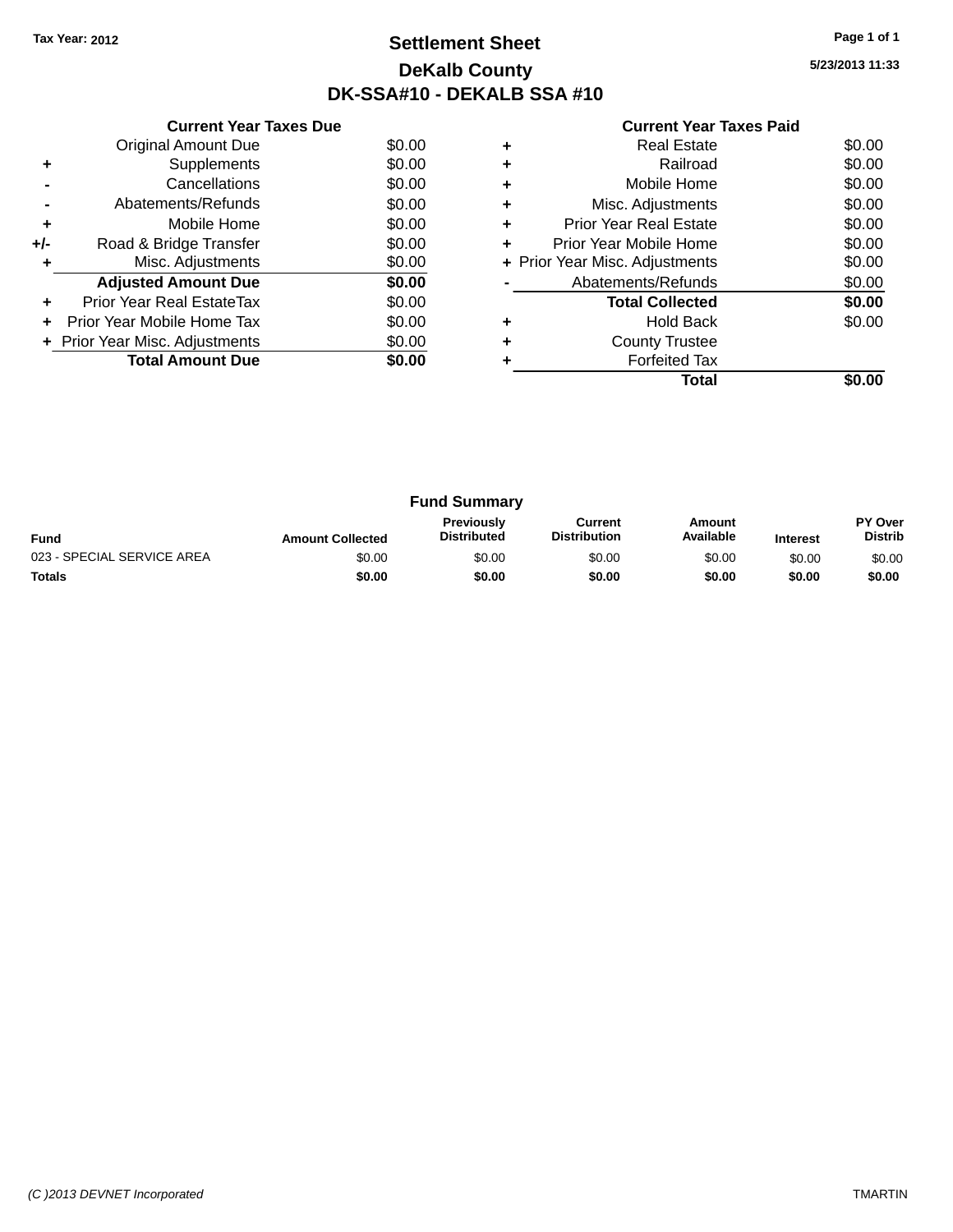### **Settlement Sheet Tax Year: 2012 Page 1 of 1 DeKalb County DK-SSA#11 - DEKALB SSA #11**

**5/23/2013 11:33**

| <b>Current Year Taxes Paid</b> |  |  |
|--------------------------------|--|--|
|                                |  |  |

|     | <b>Current Year Taxes Due</b>  |        |  |
|-----|--------------------------------|--------|--|
|     | <b>Original Amount Due</b>     | \$0.00 |  |
| ٠   | Supplements                    | \$0.00 |  |
|     | Cancellations                  | \$0.00 |  |
|     | Abatements/Refunds             | \$0.00 |  |
| ٠   | Mobile Home                    | \$0.00 |  |
| +/- | Road & Bridge Transfer         | \$0.00 |  |
| ٠   | Misc. Adjustments<br>\$0.00    |        |  |
|     | <b>Adjusted Amount Due</b>     | \$0.00 |  |
| ÷   | Prior Year Real EstateTax      | \$0.00 |  |
|     | Prior Year Mobile Home Tax     | \$0.00 |  |
|     | + Prior Year Misc. Adjustments | \$0.00 |  |
|     | <b>Total Amount Due</b>        | \$0.00 |  |
|     |                                |        |  |

|   | <b>Real Estate</b>             | \$0.00 |
|---|--------------------------------|--------|
|   | Railroad                       | \$0.00 |
| ٠ | Mobile Home                    | \$0.00 |
| ٠ | Misc. Adjustments              | \$0.00 |
| ٠ | Prior Year Real Estate         | \$0.00 |
|   | Prior Year Mobile Home         | \$0.00 |
|   | + Prior Year Misc. Adjustments | \$0.00 |
|   | Abatements/Refunds             | \$0.00 |
|   | <b>Total Collected</b>         | \$0.00 |
|   | <b>Hold Back</b>               | \$0.00 |
| ٠ | <b>County Trustee</b>          |        |
|   | <b>Forfeited Tax</b>           |        |
|   | Total                          |        |

| <b>Fund Summary</b>        |                         |                                         |                                |                     |                 |                           |
|----------------------------|-------------------------|-----------------------------------------|--------------------------------|---------------------|-----------------|---------------------------|
| <b>Fund</b>                | <b>Amount Collected</b> | <b>Previously</b><br><b>Distributed</b> | Current<br><b>Distribution</b> | Amount<br>Available | <b>Interest</b> | PY Over<br><b>Distrib</b> |
| 023 - SPECIAL SERVICE AREA | \$0.00                  | \$0.00                                  | \$0.00                         | \$0.00              | \$0.00          | \$0.00                    |
| <b>Totals</b>              | \$0.00                  | \$0.00                                  | \$0.00                         | \$0.00              | \$0.00          | \$0.00                    |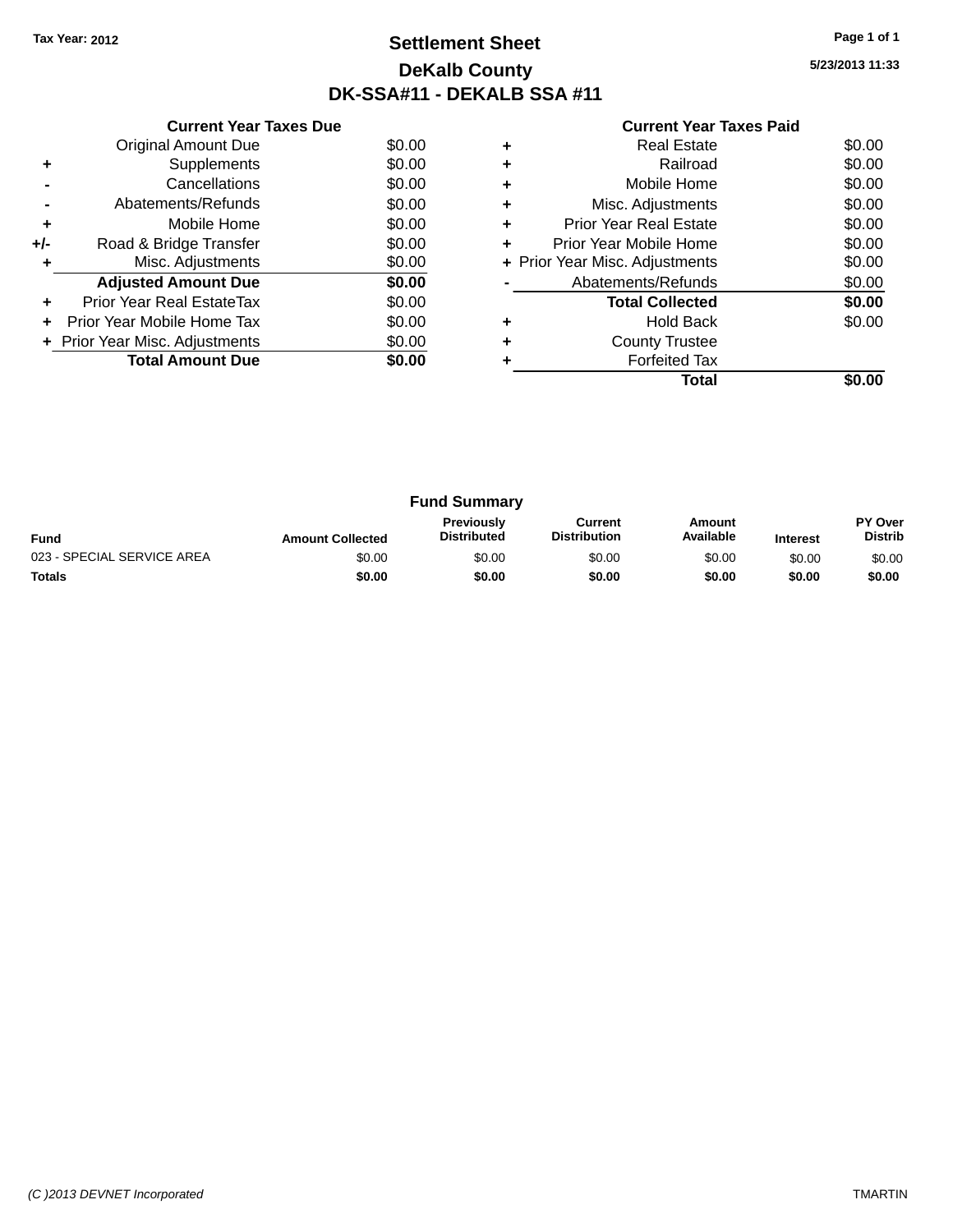# **Settlement Sheet Tax Year: 2012 Page 1 of 1 DeKalb County DK-SSA#12 - DK-SSA#12**

**5/23/2013 11:33**

|     | <b>Current Year Taxes Due</b>    |        |
|-----|----------------------------------|--------|
|     | Original Amount Due              | \$0.00 |
|     | Supplements                      | \$0.00 |
|     | Cancellations                    | \$0.00 |
|     | Abatements/Refunds               | \$0.00 |
| ٠   | Mobile Home                      | \$0.00 |
| +/- | Road & Bridge Transfer           | \$0.00 |
|     | Misc. Adjustments                | \$0.00 |
|     | <b>Adjusted Amount Due</b>       | \$0.00 |
| ٠   | <b>Prior Year Real EstateTax</b> | \$0.00 |
|     | Prior Year Mobile Home Tax       | \$0.00 |
|     | + Prior Year Misc. Adjustments   | \$0.00 |
|     | <b>Total Amount Due</b>          | \$0.00 |
|     |                                  |        |

#### **Current Year Taxes Paid +** Real Estate \$0.00 **+** Railroad \$0.00 **+** Mobile Home \$0.00 **+** Misc. Adjustments \$0.00 **+** Prior Year Real Estate \$0.00 **+** Prior Year Mobile Home \$0.00<br> **+** Prior Year Misc. Adjustments \$0.00 **+ Prior Year Misc. Adjustments -** Abatements/Refunds \$0.00 **Total Collected \$0.00 +** Hold Back \$0.00 **+** County Trustee **+** Forfeited Tax **Total \$0.00**

| <b>Fund Summary</b>        |                         |                                         |                                |                     |                 |                           |
|----------------------------|-------------------------|-----------------------------------------|--------------------------------|---------------------|-----------------|---------------------------|
| <b>Fund</b>                | <b>Amount Collected</b> | <b>Previously</b><br><b>Distributed</b> | Current<br><b>Distribution</b> | Amount<br>Available | <b>Interest</b> | PY Over<br><b>Distrib</b> |
| 023 - SPECIAL SERVICE AREA | \$0.00                  | \$0.00                                  | \$0.00                         | \$0.00              | \$0.00          | \$0.00                    |
| <b>Totals</b>              | \$0.00                  | \$0.00                                  | \$0.00                         | \$0.00              | \$0.00          | \$0.00                    |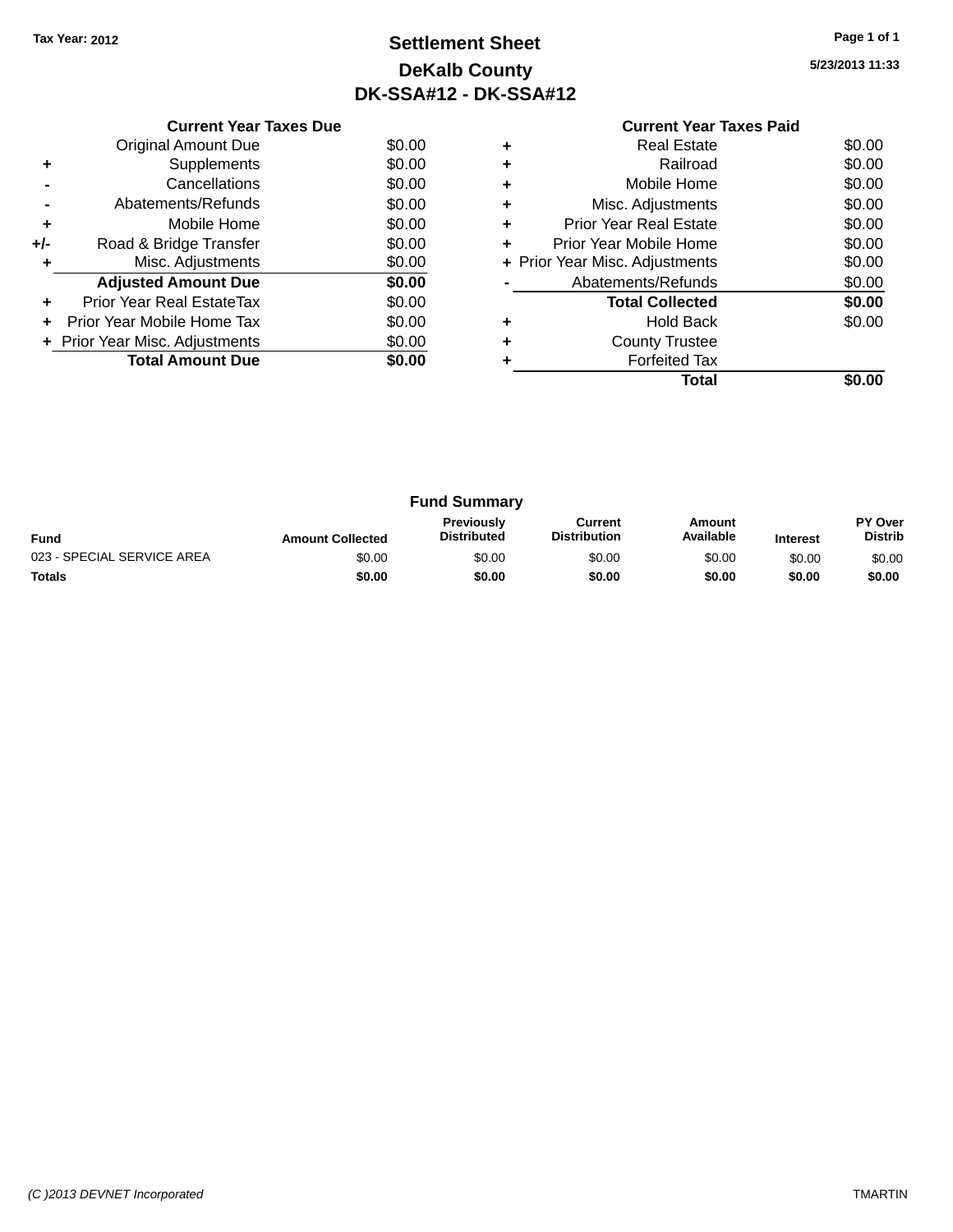# **Settlement Sheet Tax Year: 2012 Page 1 of 1 DeKalb County DK-SSA#9 - DEKALB SSA #9**

**5/23/2013 11:33**

|     | <b>Current Year Taxes Due</b>  |        |
|-----|--------------------------------|--------|
|     | <b>Original Amount Due</b>     | \$0.00 |
| ٠   | Supplements                    | \$0.00 |
|     | Cancellations                  | \$0.00 |
|     | Abatements/Refunds             | \$0.00 |
| ٠   | Mobile Home                    | \$0.00 |
| +/- | Road & Bridge Transfer         | \$0.00 |
| ٠   | Misc. Adjustments              | \$0.00 |
|     | <b>Adjusted Amount Due</b>     | \$0.00 |
| ٠   | Prior Year Real EstateTax      | \$0.00 |
|     | Prior Year Mobile Home Tax     | \$0.00 |
|     | + Prior Year Misc. Adjustments | \$0.00 |
|     | <b>Total Amount Due</b>        | \$0.00 |
|     |                                |        |

|   | <b>Real Estate</b>             | \$0.00 |
|---|--------------------------------|--------|
|   | Railroad                       | \$0.00 |
| ٠ | Mobile Home                    | \$0.00 |
| ٠ | Misc. Adjustments              | \$0.00 |
| ٠ | Prior Year Real Estate         | \$0.00 |
|   | Prior Year Mobile Home         | \$0.00 |
|   | + Prior Year Misc. Adjustments | \$0.00 |
|   | Abatements/Refunds             | \$0.00 |
|   | <b>Total Collected</b>         | \$0.00 |
|   | <b>Hold Back</b>               | \$0.00 |
|   | <b>County Trustee</b>          |        |
|   | <b>Forfeited Tax</b>           |        |
|   | Total                          |        |

| <b>Fund Summary</b>        |                         |                                         |                                |                     |                 |                           |
|----------------------------|-------------------------|-----------------------------------------|--------------------------------|---------------------|-----------------|---------------------------|
| <b>Fund</b>                | <b>Amount Collected</b> | <b>Previously</b><br><b>Distributed</b> | Current<br><b>Distribution</b> | Amount<br>Available | <b>Interest</b> | PY Over<br><b>Distrib</b> |
| 023 - SPECIAL SERVICE AREA | \$0.00                  | \$0.00                                  | \$0.00                         | \$0.00              | \$0.00          | \$0.00                    |
| <b>Totals</b>              | \$0.00                  | \$0.00                                  | \$0.00                         | \$0.00              | \$0.00          | \$0.00                    |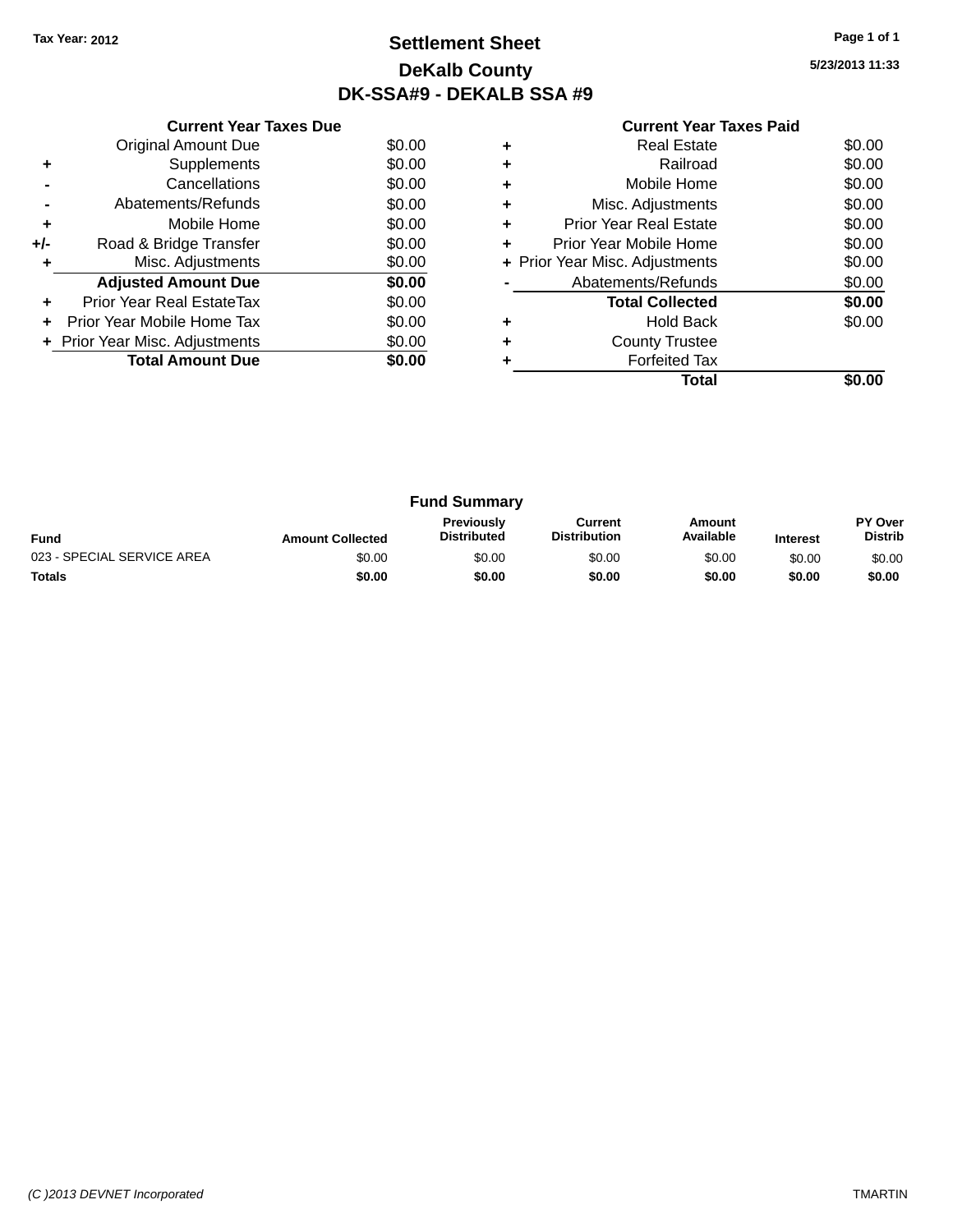# **Settlement Sheet Tax Year: 2012 Page 1 of 1 DeKalb County MA-DK #3 - MALTA DEKALB DRAINAGE #3**

|     | <b>Current Year Taxes Due</b> |            |
|-----|-------------------------------|------------|
|     | <b>Original Amount Due</b>    | \$1,250.36 |
| ٠   | Supplements                   | \$0.00     |
|     | Cancellations                 | \$0.00     |
|     | Abatements/Refunds            | \$0.00     |
| ٠   | Mobile Home                   | \$0.00     |
| +/- | Road & Bridge Transfer        | \$0.00     |
| ٠   | Misc. Adjustments             | \$0.00     |
|     | <b>Adjusted Amount Due</b>    | \$1,250.36 |
| ÷   | Prior Year Real EstateTax     | \$0.00     |
|     | Prior Year Mobile Home Tax    | \$0.00     |
|     | Prior Year Misc. Adjustments  | \$0.00     |
|     | <b>Total Amount Due</b>       | \$1,250.36 |

#### **Current Year Taxes Paid +** Real Estate \$207.46 **+** Railroad \$0.00 **+** Mobile Home \$0.00 **+** Misc. Adjustments \$0.00 **+** Prior Year Real Estate \$0.00 **+** Prior Year Mobile Home \$0.00 **+ Prior Year Misc. Adjustments**  $$0.00$ **-** Abatements/Refunds \$0.00 **Total Collected \$207.46 +** Hold Back \$0.00 **+** County Trustee **+** Forfeited Tax **Total \$207.46**

|                 |                         | <b>Distribution Summary</b>      |                                       |                                |                 |                                  |
|-----------------|-------------------------|----------------------------------|---------------------------------------|--------------------------------|-----------------|----------------------------------|
|                 |                         |                                  | <b>Tax Distribution Date</b>          |                                |                 | Amount                           |
|                 |                         |                                  | 05/31/2013                            |                                |                 | \$207.46                         |
|                 |                         |                                  |                                       | <b>Totals: 1 Distributions</b> |                 | \$207.46                         |
|                 |                         |                                  | <b>Grand Totals: 1 Distributions</b>  |                                |                 | \$207.46                         |
|                 |                         | <b>Fund Summary</b>              |                                       |                                |                 |                                  |
| <b>Fund</b>     | <b>Amount Collected</b> | Previously<br><b>Distributed</b> | <b>Current</b><br><b>Distribution</b> | Amount<br>Available            | <b>Interest</b> | <b>PY Over</b><br><b>Distrib</b> |
| 001 - CORPORATE | \$207.46                | \$0.00                           | \$207.46                              | \$0.00                         | \$0.00          | \$0.00                           |
| <b>Totals</b>   | \$207.46                | \$0.00                           | \$207.46                              | \$0.00                         | \$0.00          | \$0.00                           |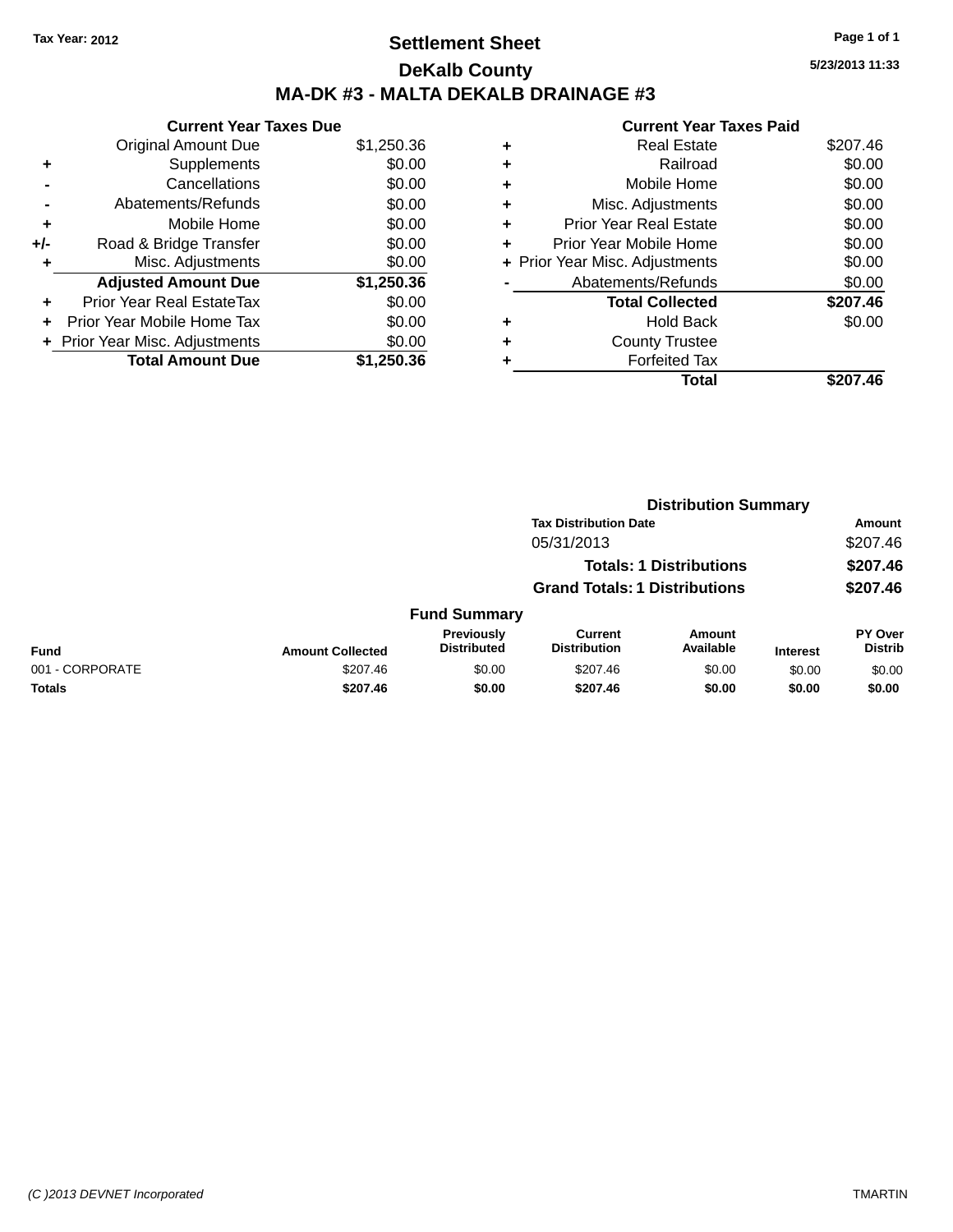### **Settlement Sheet Tax Year: 2012 Page 1 of 1 DeKalb County MAMIAFDK - MA-MI-AF-DK DRAINAGE #11**

**5/23/2013 11:33**

|     | <b>Current Year Taxes Due</b>  |        |
|-----|--------------------------------|--------|
|     | Original Amount Due            | \$0.00 |
| ٠   | Supplements                    | \$0.00 |
|     | Cancellations                  | \$0.00 |
|     | Abatements/Refunds             | \$0.00 |
| ٠   | Mobile Home                    | \$0.00 |
| +/- | Road & Bridge Transfer         | \$0.00 |
|     | Misc. Adjustments              | \$0.00 |
|     | <b>Adjusted Amount Due</b>     | \$0.00 |
| ٠   | Prior Year Real EstateTax      | \$0.00 |
|     | Prior Year Mobile Home Tax     | \$0.00 |
|     | + Prior Year Misc. Adjustments | \$0.00 |
|     | <b>Total Amount Due</b>        | \$0.00 |
|     |                                |        |

|   | Total                          |        |
|---|--------------------------------|--------|
|   | <b>Forfeited Tax</b>           |        |
| ٠ | <b>County Trustee</b>          |        |
|   | <b>Hold Back</b>               | \$0.00 |
|   | <b>Total Collected</b>         | \$0.00 |
|   | Abatements/Refunds             | \$0.00 |
|   | + Prior Year Misc. Adjustments | \$0.00 |
| ٠ | Prior Year Mobile Home         | \$0.00 |
| ٠ | <b>Prior Year Real Estate</b>  | \$0.00 |
| ٠ | Misc. Adjustments              | \$0.00 |
| ٠ | Mobile Home                    | \$0.00 |
| ٠ | Railroad                       | \$0.00 |
|   | <b>Real Estate</b>             | \$0.00 |
|   |                                |        |

| <b>Fund Summary</b> |                         |                                         |                                |                     |                 |                           |
|---------------------|-------------------------|-----------------------------------------|--------------------------------|---------------------|-----------------|---------------------------|
| <b>Fund</b>         | <b>Amount Collected</b> | <b>Previously</b><br><b>Distributed</b> | Current<br><b>Distribution</b> | Amount<br>Available | <b>Interest</b> | PY Over<br><b>Distrib</b> |
| 001 - CORPORATE     | \$0.00                  | \$0.00                                  | \$0.00                         | \$0.00              | \$0.00          | \$0.00                    |
| <b>Totals</b>       | \$0.00                  | \$0.00                                  | \$0.00                         | \$0.00              | \$0.00          | \$0.00                    |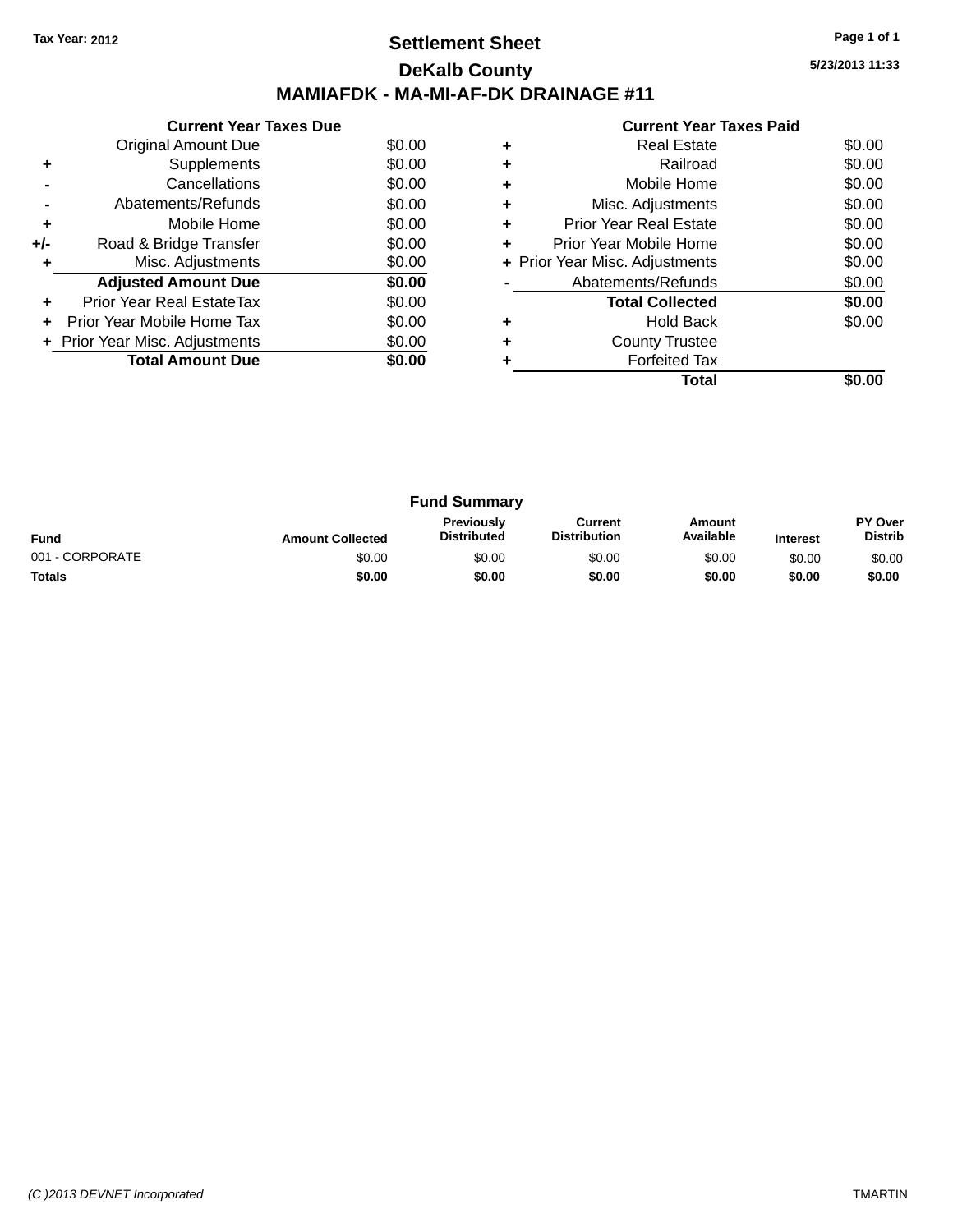### **Settlement Sheet Tax Year: 2012 Page 1 of 1 DeKalb County MP-SBA#3 - MAPLE PARK SBA #3**

**5/23/2013 11:33**

|     | <b>Current Year Taxes Due</b>  |        |
|-----|--------------------------------|--------|
|     | <b>Original Amount Due</b>     | \$0.00 |
| ٠   | Supplements                    | \$0.00 |
|     | Cancellations                  | \$0.00 |
|     | Abatements/Refunds             | \$0.00 |
| ٠   | Mobile Home                    | \$0.00 |
| +/- | Road & Bridge Transfer         | \$0.00 |
| ٠   | Misc. Adjustments              | \$0.00 |
|     | <b>Adjusted Amount Due</b>     | \$0.00 |
| ٠   | Prior Year Real EstateTax      | \$0.00 |
|     | Prior Year Mobile Home Tax     | \$0.00 |
|     | + Prior Year Misc. Adjustments | \$0.00 |
|     | <b>Total Amount Due</b>        | \$0.00 |
|     |                                |        |

|   | <b>Real Estate</b>             | \$0.00 |
|---|--------------------------------|--------|
| ٠ | Railroad                       | \$0.00 |
| ٠ | Mobile Home                    | \$0.00 |
| ٠ | Misc. Adjustments              | \$0.00 |
| ٠ | <b>Prior Year Real Estate</b>  | \$0.00 |
| ٠ | Prior Year Mobile Home         | \$0.00 |
|   | + Prior Year Misc. Adjustments | \$0.00 |
|   | Abatements/Refunds             | \$0.00 |
|   | <b>Total Collected</b>         | \$0.00 |
| ٠ | <b>Hold Back</b>               | \$0.00 |
| ٠ | <b>County Trustee</b>          |        |
|   | <b>Forfeited Tax</b>           |        |
|   | Total                          |        |

| <b>Fund Summary</b>        |                         |                                         |                                |                     |                 |                           |
|----------------------------|-------------------------|-----------------------------------------|--------------------------------|---------------------|-----------------|---------------------------|
| <b>Fund</b>                | <b>Amount Collected</b> | <b>Previously</b><br><b>Distributed</b> | Current<br><b>Distribution</b> | Amount<br>Available | <b>Interest</b> | PY Over<br><b>Distrib</b> |
| 023 - SPECIAL SERVICE AREA | \$0.00                  | \$0.00                                  | \$0.00                         | \$0.00              | \$0.00          | \$0.00                    |
| <b>Totals</b>              | \$0.00                  | \$0.00                                  | \$0.00                         | \$0.00              | \$0.00          | \$0.00                    |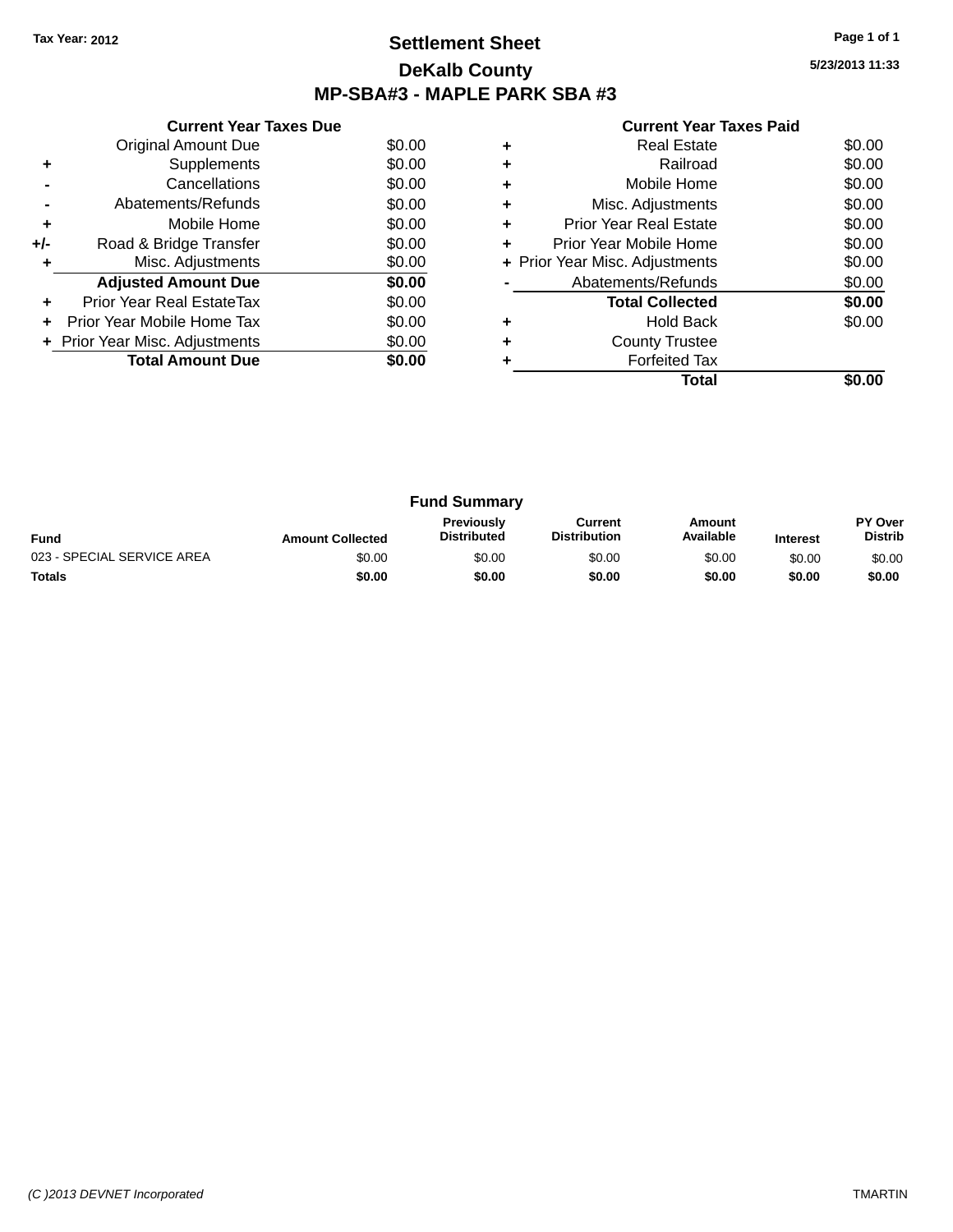### **Settlement Sheet Tax Year: 2012 Page 1 of 1 DeKalb County MP-SBA#4 - MAPLE PARK SBA #4**

**5/23/2013 11:33**

|     | <b>Current Year Taxes Due</b>  |        |  |  |  |
|-----|--------------------------------|--------|--|--|--|
|     | <b>Original Amount Due</b>     | \$0.00 |  |  |  |
| ٠   | Supplements                    | \$0.00 |  |  |  |
|     | Cancellations                  | \$0.00 |  |  |  |
|     | Abatements/Refunds             | \$0.00 |  |  |  |
| ٠   | Mobile Home                    | \$0.00 |  |  |  |
| +/- | Road & Bridge Transfer         | \$0.00 |  |  |  |
| ÷   | Misc. Adjustments              | \$0.00 |  |  |  |
|     | <b>Adjusted Amount Due</b>     | \$0.00 |  |  |  |
| ٠   | Prior Year Real EstateTax      | \$0.00 |  |  |  |
|     | Prior Year Mobile Home Tax     | \$0.00 |  |  |  |
|     | + Prior Year Misc. Adjustments | \$0.00 |  |  |  |
|     | <b>Total Amount Due</b>        | \$0.00 |  |  |  |
|     |                                |        |  |  |  |

|   | <b>Real Estate</b>             | \$0.00 |
|---|--------------------------------|--------|
| ٠ | Railroad                       | \$0.00 |
| ٠ | Mobile Home                    | \$0.00 |
| ٠ | Misc. Adjustments              | \$0.00 |
| ٠ | <b>Prior Year Real Estate</b>  | \$0.00 |
| ÷ | Prior Year Mobile Home         | \$0.00 |
|   | + Prior Year Misc. Adjustments | \$0.00 |
|   | Abatements/Refunds             | \$0.00 |
|   | <b>Total Collected</b>         | \$0.00 |
| ٠ | <b>Hold Back</b>               | \$0.00 |
| ٠ | <b>County Trustee</b>          |        |
|   | <b>Forfeited Tax</b>           |        |
|   | Total                          |        |

| <b>Fund Summary</b>        |                         |                                         |                                |                     |                 |                                  |
|----------------------------|-------------------------|-----------------------------------------|--------------------------------|---------------------|-----------------|----------------------------------|
| <b>Fund</b>                | <b>Amount Collected</b> | <b>Previously</b><br><b>Distributed</b> | Current<br><b>Distribution</b> | Amount<br>Available | <b>Interest</b> | <b>PY Over</b><br><b>Distrib</b> |
| 023 - SPECIAL SERVICE AREA | \$0.00                  | \$0.00                                  | \$0.00                         | \$0.00              | \$0.00          | \$0.00                           |
| <b>Totals</b>              | \$0.00                  | \$0.00                                  | \$0.00                         | \$0.00              | \$0.00          | \$0.00                           |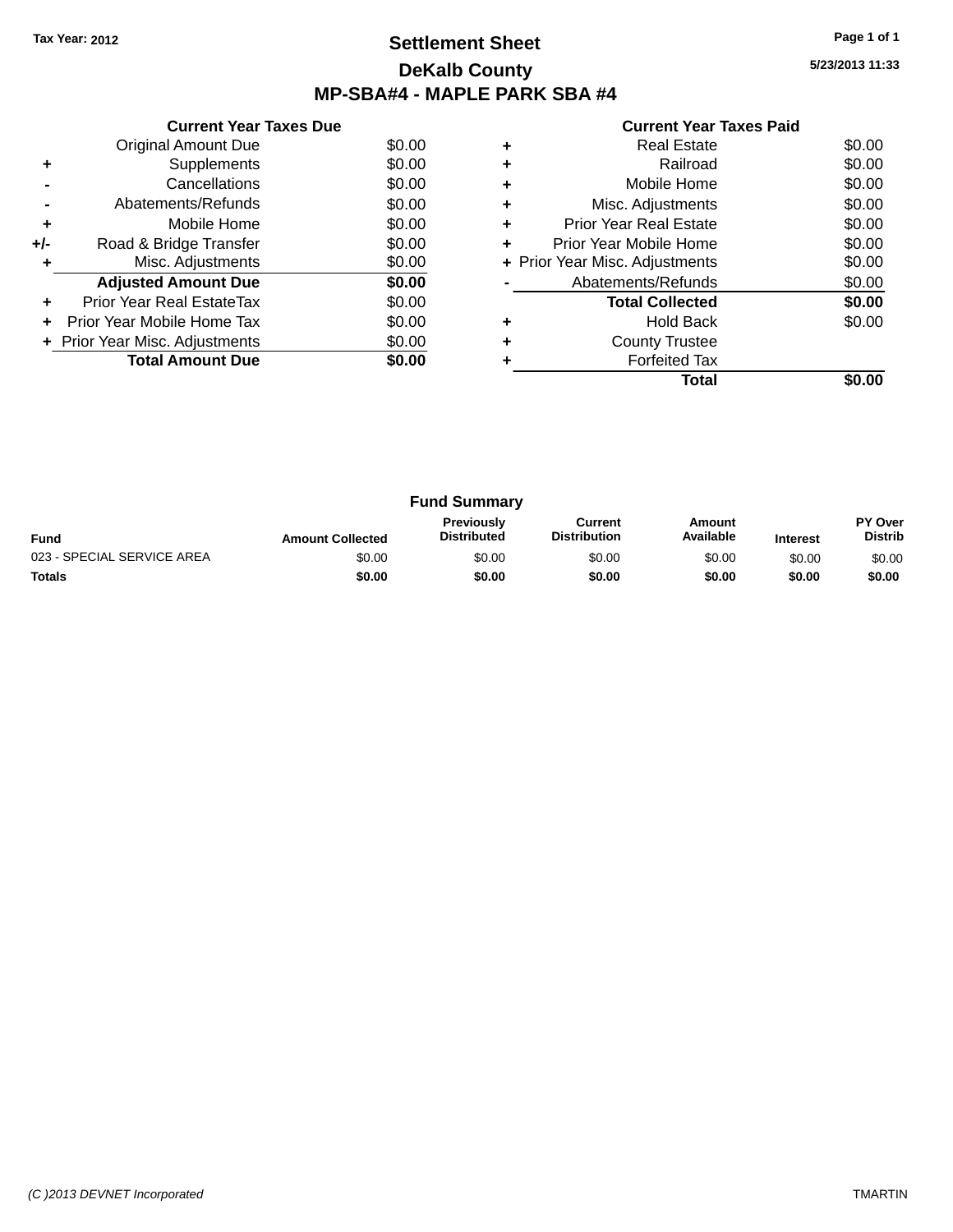### **Settlement Sheet Tax Year: 2012 Page 1 of 1 DeKalb County MY-DK #2 - MAYFIELD DEKALB DRAINAGE**

**5/23/2013 11:33**

|     | <b>Current Year Taxes Due</b>  |        |
|-----|--------------------------------|--------|
|     | Original Amount Due            | \$0.00 |
| ٠   | Supplements                    | \$0.00 |
|     | Cancellations                  | \$0.00 |
|     | Abatements/Refunds             | \$0.00 |
| ٠   | Mobile Home                    | \$0.00 |
| +/- | Road & Bridge Transfer         | \$0.00 |
|     | Misc. Adjustments              | \$0.00 |
|     | <b>Adjusted Amount Due</b>     | \$0.00 |
| ٠   | Prior Year Real EstateTax      | \$0.00 |
|     | Prior Year Mobile Home Tax     | \$0.00 |
|     | + Prior Year Misc. Adjustments | \$0.00 |
|     | <b>Total Amount Due</b>        | \$0.00 |
|     |                                |        |

|   | <b>Real Estate</b>             | \$0.00 |
|---|--------------------------------|--------|
|   | Railroad                       | \$0.00 |
|   | Mobile Home                    | \$0.00 |
| ٠ | Misc. Adjustments              | \$0.00 |
| ٠ | <b>Prior Year Real Estate</b>  | \$0.00 |
| ٠ | Prior Year Mobile Home         | \$0.00 |
|   | + Prior Year Misc. Adjustments | \$0.00 |
|   | Abatements/Refunds             | \$0.00 |
|   | <b>Total Collected</b>         | \$0.00 |
|   | Hold Back                      | \$0.00 |
|   | <b>County Trustee</b>          |        |
|   | <b>Forfeited Tax</b>           |        |
|   | Total                          |        |

| <b>Fund Summary</b> |                         |                                  |                                |                            |                 |                                  |
|---------------------|-------------------------|----------------------------------|--------------------------------|----------------------------|-----------------|----------------------------------|
| <b>Fund</b>         | <b>Amount Collected</b> | Previously<br><b>Distributed</b> | Current<br><b>Distribution</b> | <b>Amount</b><br>Available | <b>Interest</b> | <b>PY Over</b><br><b>Distrib</b> |
| 001 - CORPORATE     | \$0.00                  | \$0.00                           | \$0.00                         | \$0.00                     | \$0.00          | \$0.00                           |
| <b>Totals</b>       | \$0.00                  | \$0.00                           | \$0.00                         | \$0.00                     | \$0.00          | \$0.00                           |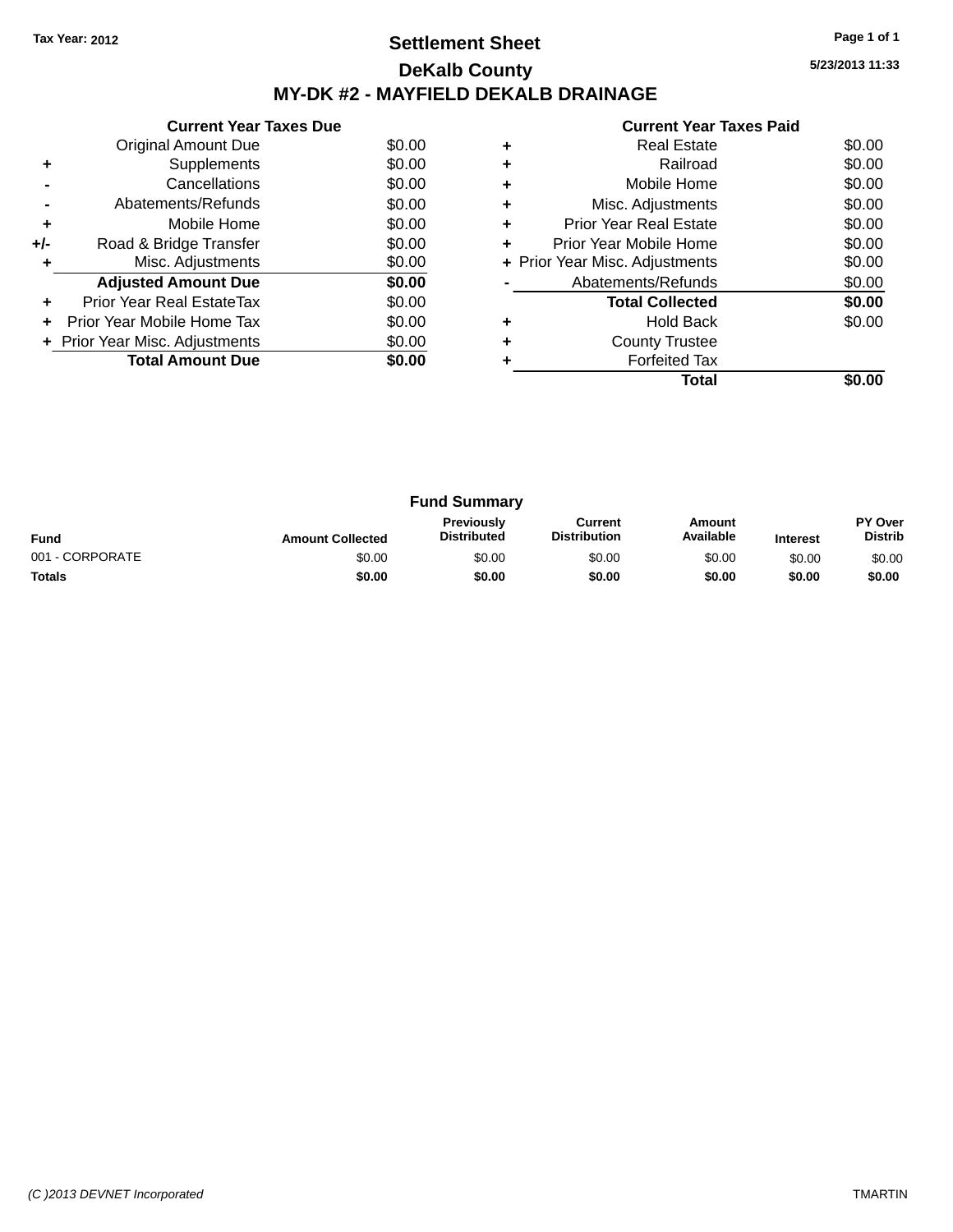### **Settlement Sheet Tax Year: 2012 Page 1 of 1 DeKalb County NO-LR-SA # - NO-LR-SA DRAINAGE #10**

**5/23/2013 11:33**

|     | <b>Current Year Taxes Due</b>  |             |  |  |  |
|-----|--------------------------------|-------------|--|--|--|
|     | <b>Original Amount Due</b>     | \$37,822.74 |  |  |  |
| ٠   | Supplements                    | \$33.48     |  |  |  |
|     | Cancellations                  | \$33.48     |  |  |  |
|     | Abatements/Refunds             | \$0.00      |  |  |  |
| ٠   | Mobile Home                    | \$0.00      |  |  |  |
| +/- | Road & Bridge Transfer         | \$0.00      |  |  |  |
|     | Misc. Adjustments              | \$0.00      |  |  |  |
|     | <b>Adjusted Amount Due</b>     | \$37,822.74 |  |  |  |
| ÷   | Prior Year Real EstateTax      | \$37.20     |  |  |  |
|     | Prior Year Mobile Home Tax     | \$0.00      |  |  |  |
|     | + Prior Year Misc. Adjustments | \$0.00      |  |  |  |
|     | <b>Total Amount Due</b>        | \$37.859.94 |  |  |  |

| ٠ | <b>Real Estate</b>             | \$6,302.22 |
|---|--------------------------------|------------|
| ٠ | Railroad                       | \$0.00     |
| ٠ | Mobile Home                    | \$0.00     |
| ٠ | Misc. Adjustments              | \$0.00     |
| ٠ | <b>Prior Year Real Estate</b>  | \$37.20    |
| ٠ | Prior Year Mobile Home         | \$0.00     |
|   | + Prior Year Misc. Adjustments | \$0.00     |
|   | Abatements/Refunds             | \$0.00     |
|   | <b>Total Collected</b>         | \$6,339.42 |
| ٠ | <b>Hold Back</b>               | \$0.00     |
| ٠ | <b>County Trustee</b>          |            |
| ٠ | <b>Forfeited Tax</b>           |            |
|   | Total                          | \$6,339,42 |
|   |                                |            |

|                 |                         | <b>Distribution Summary</b>             |                                       |                                |                 |                                  |  |
|-----------------|-------------------------|-----------------------------------------|---------------------------------------|--------------------------------|-----------------|----------------------------------|--|
|                 |                         |                                         | <b>Tax Distribution Date</b>          |                                |                 | Amount                           |  |
|                 |                         |                                         | 05/31/2013                            |                                |                 | \$6,339.42                       |  |
|                 |                         |                                         |                                       | <b>Totals: 1 Distributions</b> |                 | \$6,339.42                       |  |
|                 |                         |                                         | <b>Grand Totals: 1 Distributions</b>  |                                |                 | \$6,339.42                       |  |
|                 |                         | <b>Fund Summary</b>                     |                                       |                                |                 |                                  |  |
| <b>Fund</b>     | <b>Amount Collected</b> | <b>Previously</b><br><b>Distributed</b> | <b>Current</b><br><b>Distribution</b> | Amount<br>Available            | <b>Interest</b> | <b>PY Over</b><br><b>Distrib</b> |  |
| 001 - CORPORATE | \$6,339.42              | \$0.00                                  | \$6,339.42                            | \$0.00                         | \$0.00          | \$0.00                           |  |
| <b>Totals</b>   | \$6,339.42              | \$0.00                                  | \$6,339.42                            | \$0.00                         | \$0.00          | \$0.00                           |  |
|                 |                         |                                         |                                       |                                |                 |                                  |  |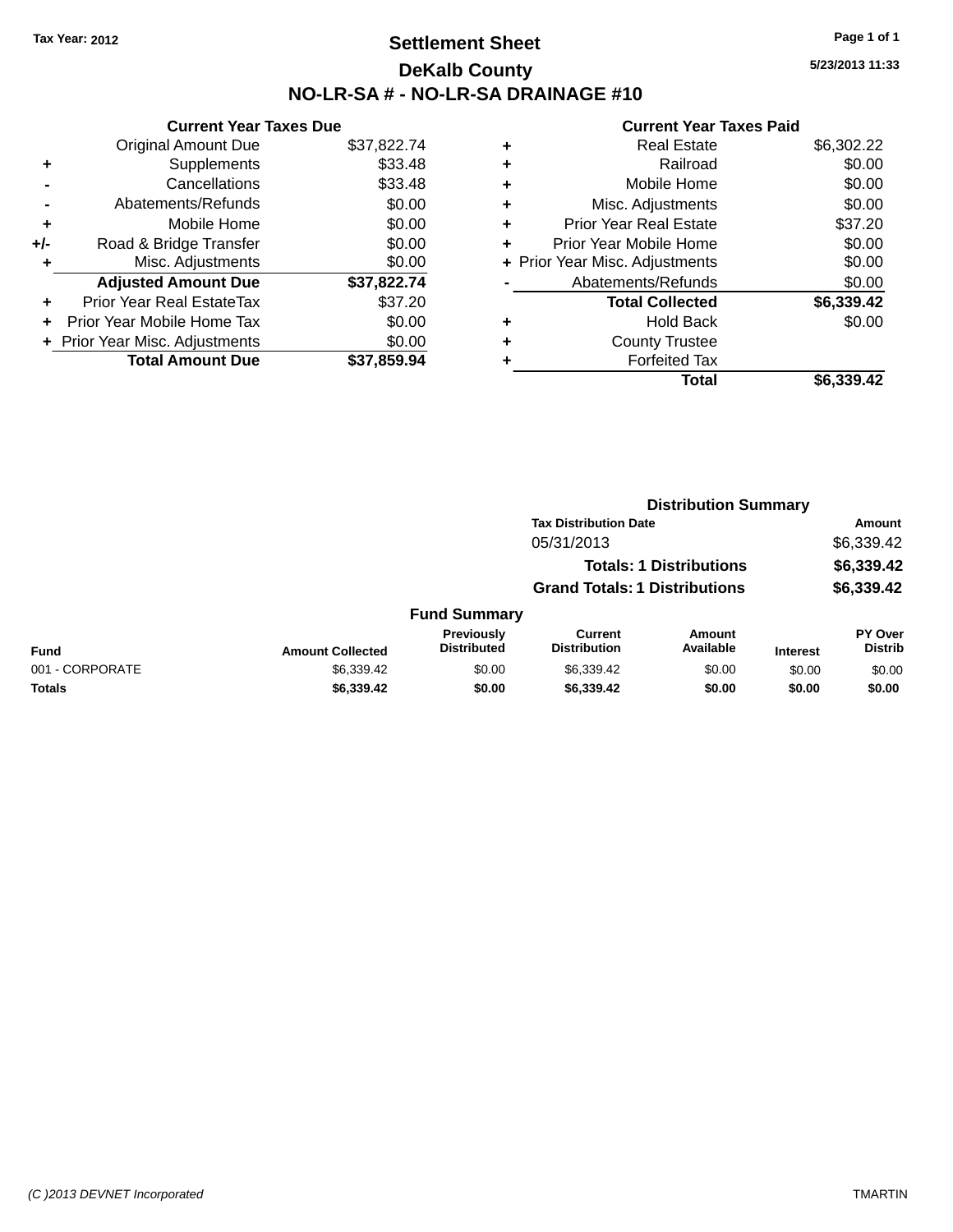# **Settlement Sheet Tax Year: 2012 Page 1 of 1 DeKalb County NORMAL #13 - NORMAL DRAINAGE DISTRICT**

**Current Year Taxes Due** Original Amount Due \$0.00<br>Supplements \$0.00 **+** Supplements **-** Cancellations \$0.00 **-** Abatements/Refunds \$0.00 **+** Mobile Home \$0.00 **+/-** Road & Bridge Transfer \$0.00<br> **+** Misc. Adjustments \$0.00 **+** Misc. Adjustments **Adjusted Amount Due \$0.00 +** Prior Year Real EstateTax \$0.00 **+** Prior Year Mobile Home Tax \$0.00 **+ Prior Year Misc. Adjustments**  $$6.90$ **Total Amount Due** \$6.90

| ٠ | <b>Real Estate</b>             | \$0.00 |
|---|--------------------------------|--------|
| ٠ | Railroad                       | \$0.00 |
| ٠ | Mobile Home                    | \$0.00 |
| ٠ | Misc. Adjustments              | \$0.00 |
| ٠ | Prior Year Real Estate         | \$0.00 |
| ٠ | Prior Year Mobile Home         | \$0.00 |
|   | + Prior Year Misc. Adjustments | \$6.90 |
|   | Abatements/Refunds             | \$0.00 |
|   | <b>Total Collected</b>         | \$6.90 |
| ٠ | <b>Hold Back</b>               | \$0.00 |
| ٠ | <b>County Trustee</b>          |        |
| ٠ | <b>Forfeited Tax</b>           |        |
|   | Total                          | S6.90  |
|   |                                |        |

|                                                |                                                  |                                        |                                                             | <b>Distribution Summary</b>    |                 |                           |
|------------------------------------------------|--------------------------------------------------|----------------------------------------|-------------------------------------------------------------|--------------------------------|-----------------|---------------------------|
|                                                |                                                  |                                        | <b>Tax Distribution Date</b>                                |                                |                 | <b>Amount</b>             |
|                                                |                                                  |                                        | 05/31/2013                                                  |                                |                 | \$6.90                    |
|                                                |                                                  |                                        |                                                             | <b>Totals: 1 Distributions</b> |                 | \$6.90                    |
|                                                |                                                  |                                        | <b>Grand Totals: 1 Distributions</b>                        |                                |                 | \$6.90                    |
|                                                |                                                  | <b>Fund Summary</b>                    |                                                             |                                |                 |                           |
| <b>Fund</b>                                    | <b>Amount Collected</b>                          | Previously<br><b>Distributed</b>       | <b>Current</b><br><b>Distribution</b>                       | Amount<br>Available            | <b>Interest</b> | PY Over<br><b>Distrib</b> |
| 001 - CORPORATE                                | \$6.90                                           | \$0.00                                 | \$6.90                                                      | \$0.00                         | \$0.00          | \$0.00                    |
| <b>Totals</b>                                  | \$6.90                                           | \$0.00                                 | \$6.90                                                      | \$0.00                         | \$0.00          | \$0.00                    |
|                                                |                                                  | <b>Miscellaneous Adjustment Detail</b> |                                                             |                                |                 |                           |
| <b>Source</b><br>Year<br>DR - Drainage<br>2011 | <b>Account Type</b><br><b>Back Tax Collected</b> | <b>Amount Adjustment Description</b>   | \$6.90 DEK UNIVERSITY DEVEL REDEMPTION 08-16-100-009 by TBA |                                |                 |                           |
| <b>Totals 1 entries</b>                        |                                                  | \$6.90                                 |                                                             |                                |                 |                           |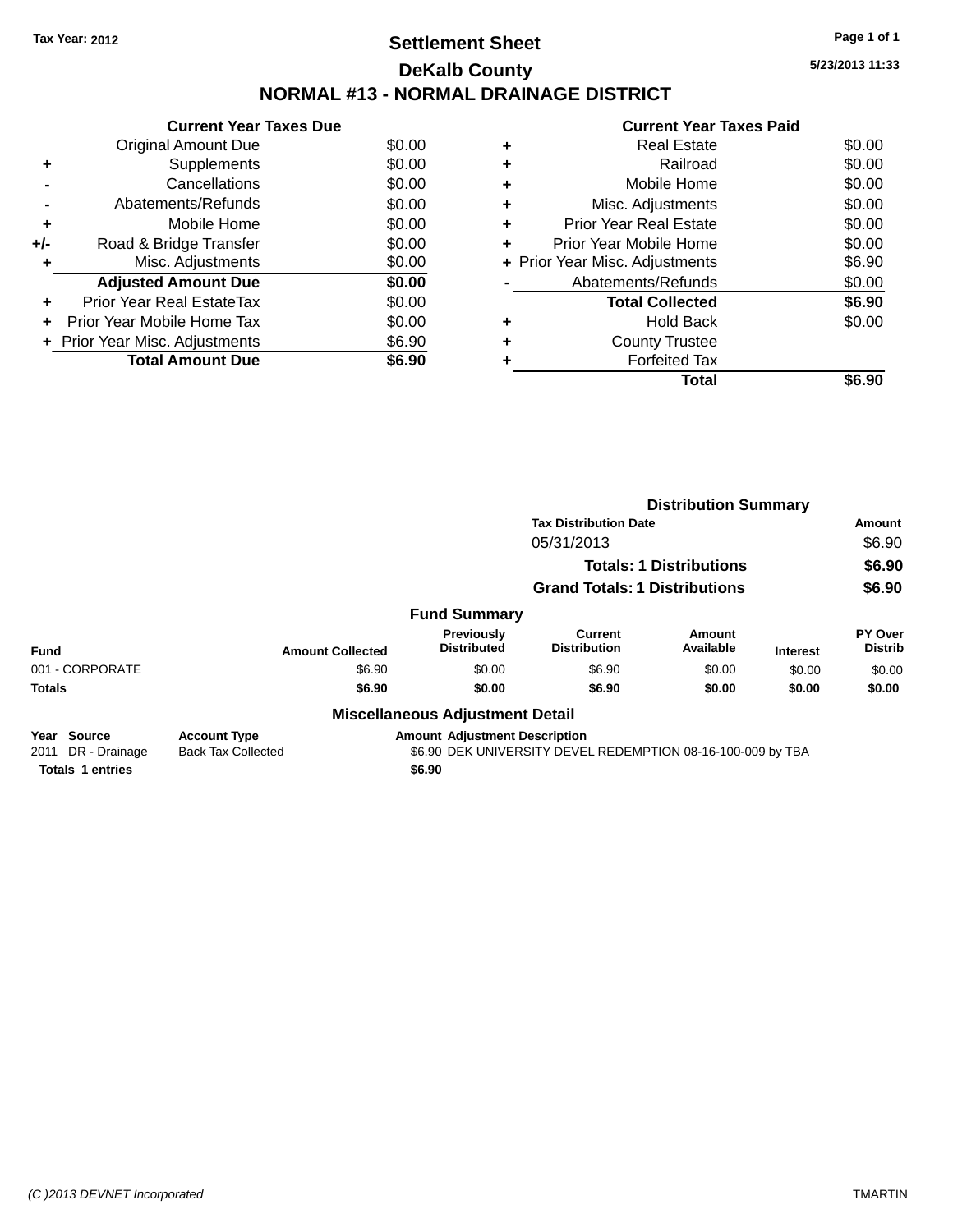### **Settlement Sheet Tax Year: 2012 Page 1 of 1 DeKalb County SH-MI #6 - SHABBONA/MILAN DRAINAGE**

**5/23/2013 11:33**

| <b>Current Year Taxes Due</b> |                              |  |  |  |
|-------------------------------|------------------------------|--|--|--|
| <b>Original Amount Due</b>    | \$10,961.22                  |  |  |  |
| Supplements                   | \$0.00                       |  |  |  |
| Cancellations                 | \$0.00                       |  |  |  |
| Abatements/Refunds            | \$0.00                       |  |  |  |
| Mobile Home                   | \$0.00                       |  |  |  |
| Road & Bridge Transfer        | \$0.00                       |  |  |  |
| Misc. Adjustments             | \$0.00                       |  |  |  |
| <b>Adjusted Amount Due</b>    | \$10,961.22                  |  |  |  |
| Prior Year Real EstateTax     | \$0.00                       |  |  |  |
| Prior Year Mobile Home Tax    | \$0.00                       |  |  |  |
|                               | \$0.00                       |  |  |  |
| <b>Total Amount Due</b>       | \$10,961.22                  |  |  |  |
|                               | Prior Year Misc. Adjustments |  |  |  |

| ٠ | <b>Real Estate</b>             | \$788.79 |
|---|--------------------------------|----------|
| ٠ | Railroad                       | \$0.00   |
| ٠ | Mobile Home                    | \$0.00   |
| ٠ | Misc. Adjustments              | \$0.00   |
| ٠ | <b>Prior Year Real Estate</b>  | \$0.00   |
|   | Prior Year Mobile Home         | \$0.00   |
|   | + Prior Year Misc. Adjustments | \$0.00   |
|   | Abatements/Refunds             | \$0.00   |
|   | <b>Total Collected</b>         | \$788.79 |
|   | <b>Hold Back</b>               | \$0.00   |
| ٠ | <b>County Trustee</b>          |          |
|   | <b>Forfeited Tax</b>           |          |
|   | Total                          | \$788.79 |
|   |                                |          |

|                 |                         |                                         |                                       | <b>Distribution Summary</b>    |                 |                           |
|-----------------|-------------------------|-----------------------------------------|---------------------------------------|--------------------------------|-----------------|---------------------------|
|                 |                         |                                         | <b>Tax Distribution Date</b>          |                                |                 | <b>Amount</b>             |
|                 |                         |                                         | 05/31/2013                            |                                |                 | \$788.79                  |
|                 |                         |                                         |                                       | <b>Totals: 1 Distributions</b> |                 | \$788.79                  |
|                 |                         |                                         | <b>Grand Totals: 1 Distributions</b>  |                                |                 | \$788.79                  |
|                 |                         | <b>Fund Summary</b>                     |                                       |                                |                 |                           |
| <b>Fund</b>     | <b>Amount Collected</b> | <b>Previously</b><br><b>Distributed</b> | <b>Current</b><br><b>Distribution</b> | Amount<br>Available            | <b>Interest</b> | PY Over<br><b>Distrib</b> |
| 001 - CORPORATE | \$788.79                | \$0.00                                  | \$788.79                              | \$0.00                         | \$0.00          | \$0.00                    |
| <b>Totals</b>   | \$788.79                | \$0.00                                  | \$788.79                              | \$0.00                         | \$0.00          | \$0.00                    |
|                 |                         |                                         |                                       |                                |                 |                           |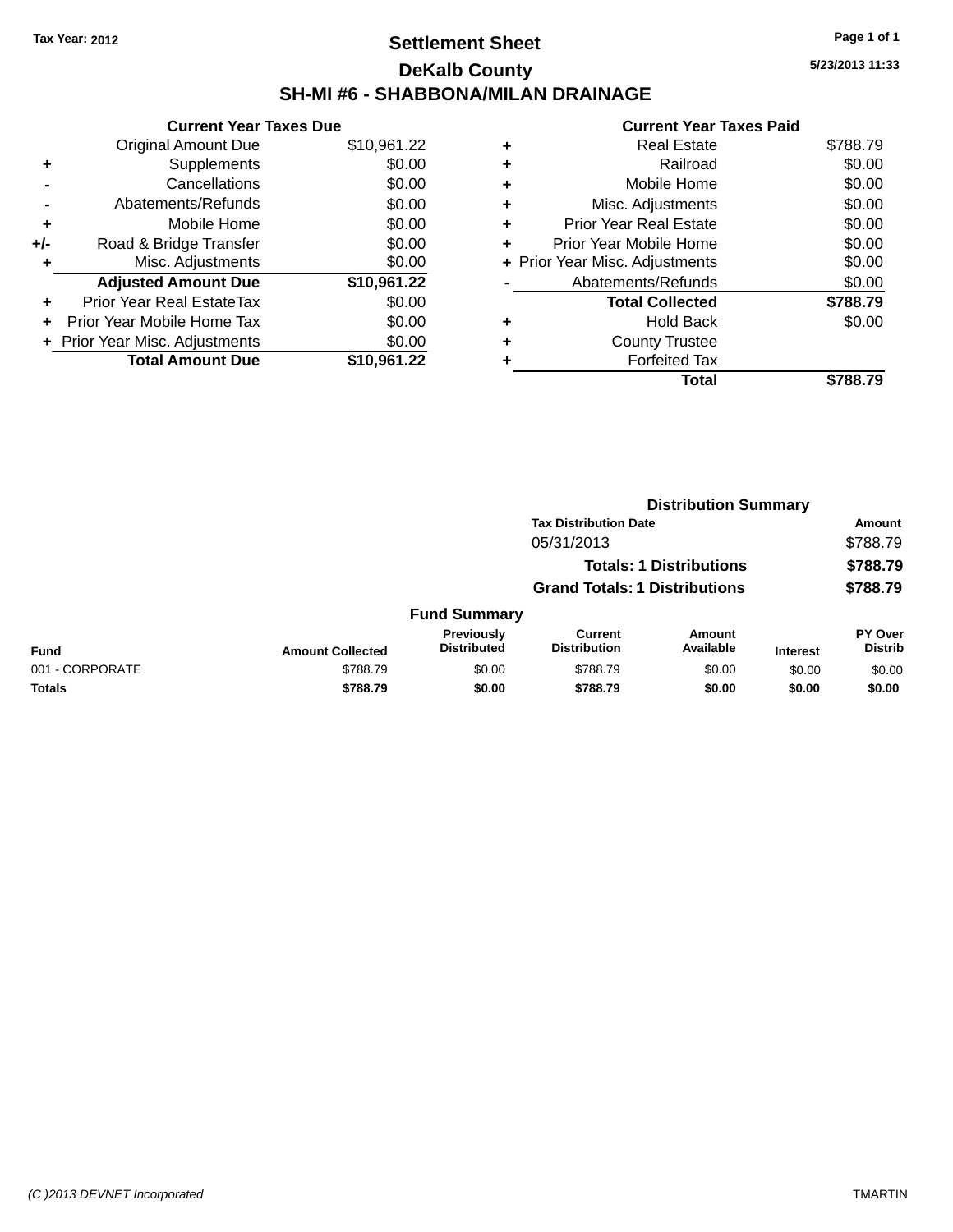### **Settlement Sheet Tax Year: 2012 Page 1 of 1 DeKalb County SQ GR #12 - SQUAW GROVE DRAINAGE**

**5/23/2013 11:33**

|     | <b>Current Year Taxes Due</b>  |             |  |  |  |
|-----|--------------------------------|-------------|--|--|--|
|     | <b>Original Amount Due</b>     | \$33,468.00 |  |  |  |
| ٠   | Supplements                    | \$0.00      |  |  |  |
|     | Cancellations                  | \$0.00      |  |  |  |
|     | Abatements/Refunds             | \$0.00      |  |  |  |
| ٠   | Mobile Home                    | \$0.00      |  |  |  |
| +/- | Road & Bridge Transfer         | \$0.00      |  |  |  |
|     | Misc. Adjustments              | \$0.00      |  |  |  |
|     | <b>Adjusted Amount Due</b>     | \$33,468.00 |  |  |  |
| ÷   | Prior Year Real EstateTax      | \$0.00      |  |  |  |
| ÷   | Prior Year Mobile Home Tax     | \$0.00      |  |  |  |
|     | + Prior Year Misc. Adjustments | \$0.00      |  |  |  |
|     | <b>Total Amount Due</b>        | \$33.468.00 |  |  |  |

| ٠ | <b>Real Estate</b>             | \$1,860.00 |
|---|--------------------------------|------------|
| ٠ | Railroad                       | \$0.00     |
| ٠ | Mobile Home                    | \$0.00     |
| ٠ | Misc. Adjustments              | \$0.00     |
| ٠ | <b>Prior Year Real Estate</b>  | \$0.00     |
| ÷ | Prior Year Mobile Home         | \$0.00     |
|   | + Prior Year Misc. Adjustments | \$0.00     |
|   | Abatements/Refunds             | \$0.00     |
|   | <b>Total Collected</b>         | \$1,860.00 |
| ٠ | <b>Hold Back</b>               | \$0.00     |
|   | <b>County Trustee</b>          |            |
| ٠ | <b>Forfeited Tax</b>           |            |
|   | Total                          | \$1,860.00 |
|   |                                |            |

|                 |                         |                                  |                                       | <b>Distribution Summary</b>    |                 |                           |
|-----------------|-------------------------|----------------------------------|---------------------------------------|--------------------------------|-----------------|---------------------------|
|                 |                         |                                  | <b>Tax Distribution Date</b>          |                                |                 | Amount                    |
|                 |                         |                                  | 05/31/2013                            |                                |                 | \$1,860.00                |
|                 |                         |                                  |                                       | <b>Totals: 1 Distributions</b> |                 | \$1,860.00                |
|                 |                         |                                  | <b>Grand Totals: 1 Distributions</b>  |                                |                 | \$1,860.00                |
|                 |                         | <b>Fund Summary</b>              |                                       |                                |                 |                           |
| <b>Fund</b>     | <b>Amount Collected</b> | Previously<br><b>Distributed</b> | <b>Current</b><br><b>Distribution</b> | Amount<br>Available            | <b>Interest</b> | PY Over<br><b>Distrib</b> |
| 001 - CORPORATE | \$1,860.00              | \$0.00                           | \$1,860.00                            | \$0.00                         | \$0.00          | \$0.00                    |
| <b>Totals</b>   | \$1,860.00              | \$0.00                           | \$1,860.00                            | \$0.00                         | \$0.00          | \$0.00                    |
|                 |                         |                                  |                                       |                                |                 |                           |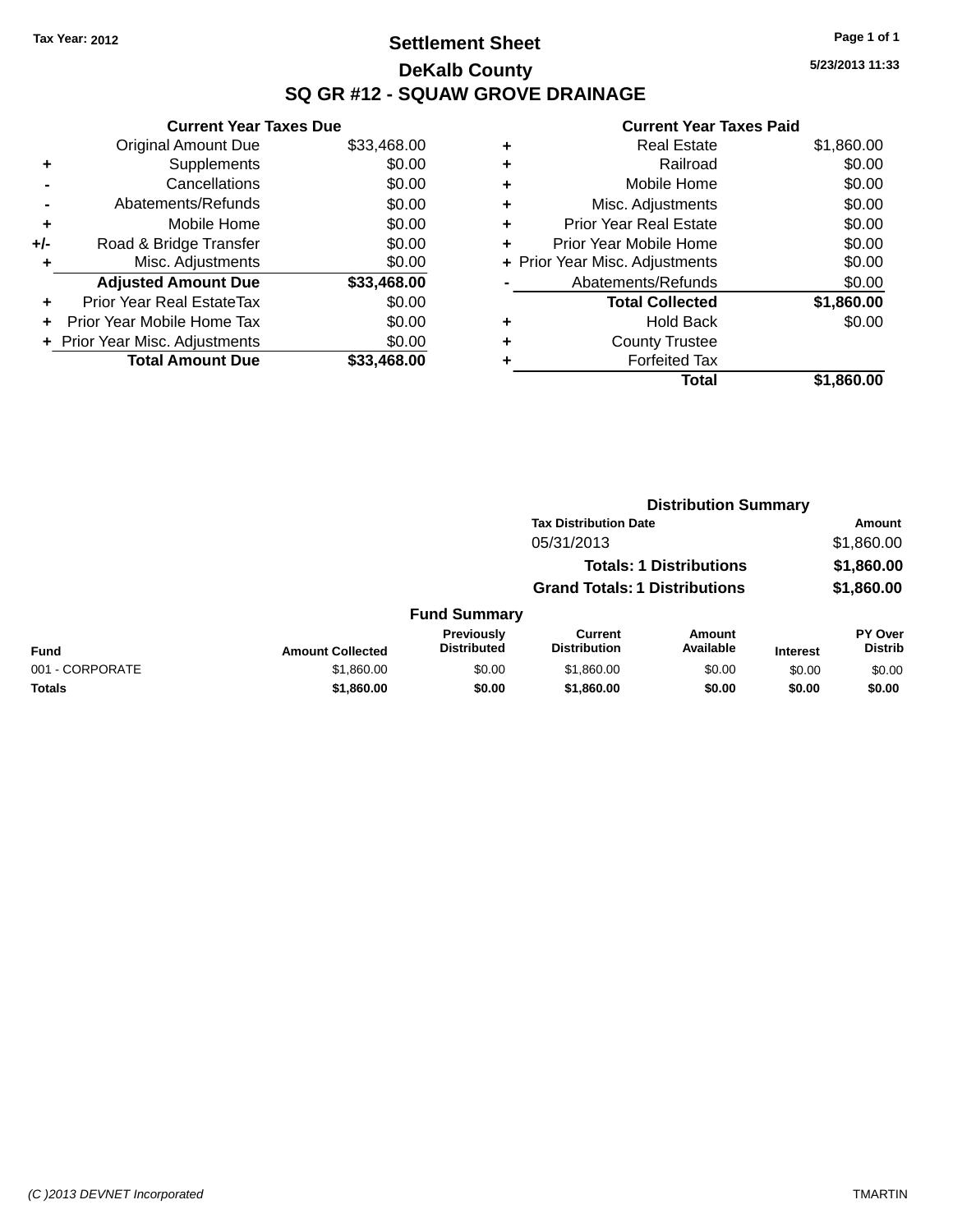### **Settlement Sheet Tax Year: 2012 Page 1 of 1 DeKalb County VG-CO #16 - VIRGIL CORTLAND DRAIN #16**

**5/23/2013 11:33**

| <b>Current Year Taxes Due</b> |             |  |  |  |
|-------------------------------|-------------|--|--|--|
| <b>Original Amount Due</b>    | \$17,828.90 |  |  |  |
| Supplements                   | \$0.00      |  |  |  |
| Cancellations                 | \$0.00      |  |  |  |
| Abatements/Refunds            | \$0.00      |  |  |  |
| Mobile Home                   | \$0.00      |  |  |  |
| Road & Bridge Transfer        | \$0.00      |  |  |  |
| Misc. Adjustments             | \$0.00      |  |  |  |
| <b>Adjusted Amount Due</b>    | \$17,828.90 |  |  |  |
| Prior Year Real EstateTax     | \$0.00      |  |  |  |
| Prior Year Mobile Home Tax    | \$0.00      |  |  |  |
| Prior Year Misc. Adjustments  | \$0.00      |  |  |  |
| <b>Total Amount Due</b>       | \$17.828.90 |  |  |  |
|                               |             |  |  |  |

|   | <b>Real Estate</b>             | \$1,253.75 |
|---|--------------------------------|------------|
| ٠ | Railroad                       | \$0.00     |
| ٠ | Mobile Home                    | \$0.00     |
| ٠ | Misc. Adjustments              | \$0.00     |
| ٠ | <b>Prior Year Real Estate</b>  | \$0.00     |
| ÷ | Prior Year Mobile Home         | \$0.00     |
|   | + Prior Year Misc. Adjustments | \$0.00     |
|   | Abatements/Refunds             | \$0.00     |
|   | <b>Total Collected</b>         | \$1,253.75 |
| ٠ | <b>Hold Back</b>               | \$0.00     |
| ٠ | <b>County Trustee</b>          |            |
| ٠ | <b>Forfeited Tax</b>           |            |
|   | Total                          | \$1,253.75 |
|   |                                |            |

|                 |                         |                                  |                                       | <b>Distribution Summary</b>    |                 |                                  |
|-----------------|-------------------------|----------------------------------|---------------------------------------|--------------------------------|-----------------|----------------------------------|
|                 |                         |                                  | <b>Tax Distribution Date</b>          |                                |                 | <b>Amount</b>                    |
|                 |                         |                                  | 05/31/2013                            |                                |                 | \$1,253.75                       |
|                 |                         |                                  |                                       | <b>Totals: 1 Distributions</b> |                 | \$1,253.75                       |
|                 |                         |                                  | <b>Grand Totals: 1 Distributions</b>  |                                |                 | \$1,253.75                       |
|                 |                         | <b>Fund Summary</b>              |                                       |                                |                 |                                  |
| <b>Fund</b>     | <b>Amount Collected</b> | Previously<br><b>Distributed</b> | <b>Current</b><br><b>Distribution</b> | Amount<br>Available            | <b>Interest</b> | <b>PY Over</b><br><b>Distrib</b> |
| 001 - CORPORATE | \$1,253.75              | \$0.00                           | \$1,253.75                            | \$0.00                         | \$0.00          | \$0.00                           |
| Totals          | \$1,253.75              | \$0.00                           | \$1,253.75                            | \$0.00                         | \$0.00          | \$0.00                           |
|                 |                         |                                  |                                       |                                |                 |                                  |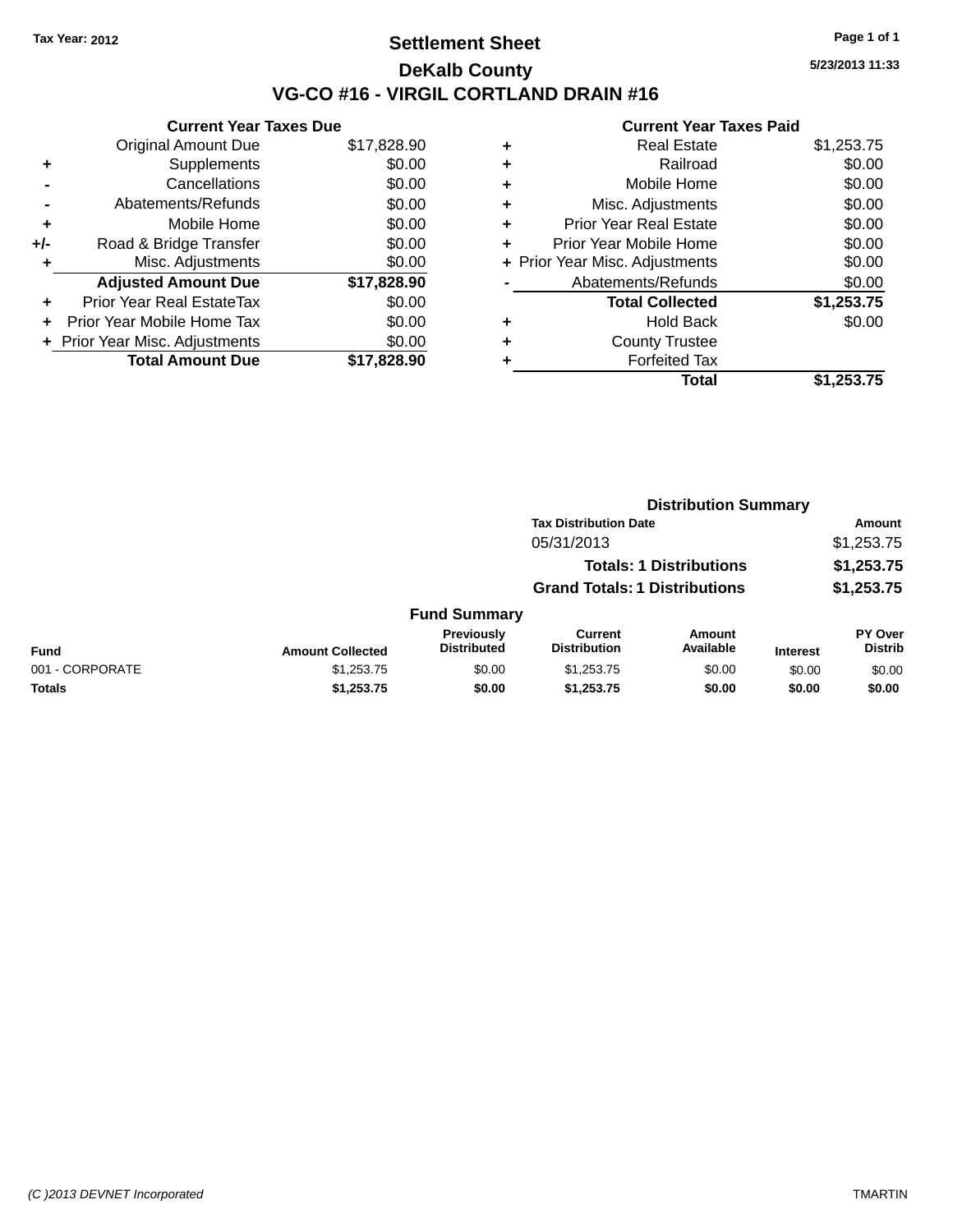## **Settlement Sheet Tax Year: 2012 Page 1 of 1 DeKalb County VI-AD #9 - VICTOR/ADAMS DRAINAGE #9**

**Current Year Taxes Due** Original Amount Due \$1,036.58 **+** Supplements \$0.00 **-** Cancellations \$0.00 **-** Abatements/Refunds \$0.00 **+** Mobile Home \$0.00 **+/-** Road & Bridge Transfer \$0.00 **+** Misc. Adjustments \$0.00 **Adjusted Amount Due \$1,036.58 +** Prior Year Real EstateTax \$0.00 **+** Prior Year Mobile Home Tax \$0.00 **+ Prior Year Misc. Adjustments**  $$0.00$ **Total Amount Due \$1,036.58**

| \$163.06 |
|----------|
| \$0.00   |
| \$0.00   |
| \$0.00   |
| \$0.00   |
| \$0.00   |
| \$0.00   |
| \$0.00   |
| \$163.06 |
|          |
| \$0.00   |
|          |
|          |
|          |

**Distribution Summary**

|                 |                         |                                  | <b>Tax Distribution Date</b>          |                            |                 | Amount                           |  |
|-----------------|-------------------------|----------------------------------|---------------------------------------|----------------------------|-----------------|----------------------------------|--|
|                 |                         |                                  | 05/31/2013                            |                            |                 | \$163.06                         |  |
|                 |                         |                                  | <b>Totals: 1 Distributions</b>        |                            |                 | \$163.06                         |  |
|                 |                         |                                  | <b>Grand Totals: 1 Distributions</b>  |                            |                 | \$163.06                         |  |
|                 |                         | <b>Fund Summary</b>              |                                       |                            |                 |                                  |  |
| <b>Fund</b>     | <b>Amount Collected</b> | Previously<br><b>Distributed</b> | <b>Current</b><br><b>Distribution</b> | <b>Amount</b><br>Available | <b>Interest</b> | <b>PY Over</b><br><b>Distrib</b> |  |
| 001 - CORPORATE | \$163.06                | \$0.00                           | \$163.06                              | \$0.00                     | \$0.00          | \$0.00                           |  |
| Totals          | \$163.06                | \$0.00                           | \$163.06                              | \$0.00                     | \$0.00          | \$0.00                           |  |
|                 |                         |                                  |                                       |                            |                 |                                  |  |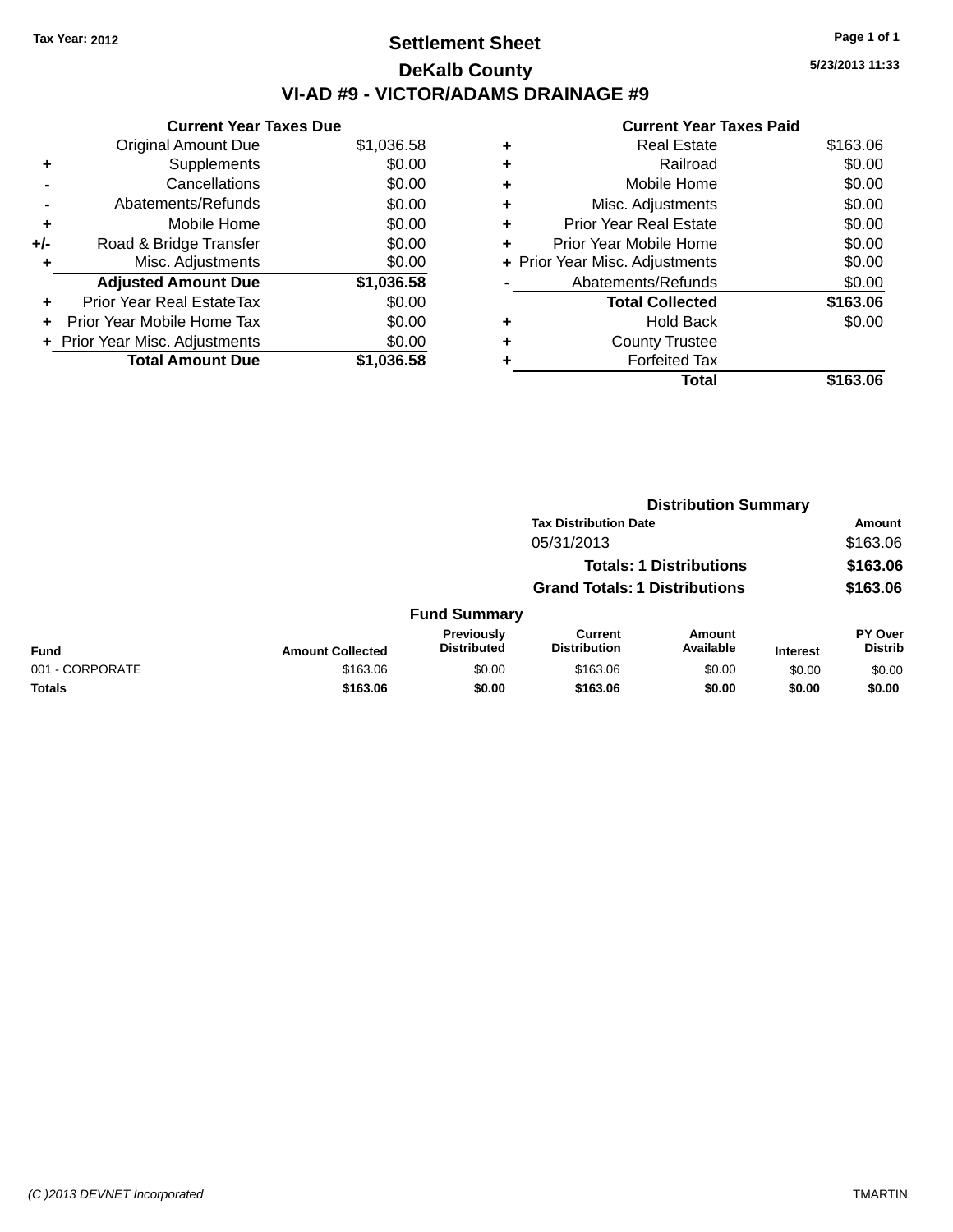# **Settlement Sheet Tax Year: 2012 Page 1 of 1 DeKalb County VI-CL #14 - VICTOR-CLINTON DRAINAGE**

|       | <b>Current Year Taxes Due</b>  |            |  |  |  |
|-------|--------------------------------|------------|--|--|--|
|       | <b>Original Amount Due</b>     | \$4,211.98 |  |  |  |
|       | Supplements                    | \$0.00     |  |  |  |
|       | Cancellations                  | \$0.00     |  |  |  |
|       | Abatements/Refunds             | \$0.00     |  |  |  |
| ٠     | Mobile Home                    | \$0.00     |  |  |  |
| $+/-$ | Road & Bridge Transfer         | \$0.00     |  |  |  |
| ٠     | Misc. Adjustments              | \$0.00     |  |  |  |
|       | <b>Adjusted Amount Due</b>     | \$4,211.98 |  |  |  |
| ÷     | Prior Year Real EstateTax      | \$0.00     |  |  |  |
|       | Prior Year Mobile Home Tax     | \$0.00     |  |  |  |
|       | + Prior Year Misc. Adjustments | \$0.00     |  |  |  |
|       | <b>Total Amount Due</b>        | \$4.211.98 |  |  |  |
|       |                                |            |  |  |  |

|   | <b>Real Estate</b>             | \$1,498.22 |
|---|--------------------------------|------------|
| ٠ | Railroad                       | \$0.00     |
| ٠ | Mobile Home                    | \$0.00     |
| ٠ | Misc. Adjustments              | \$0.00     |
| ٠ | <b>Prior Year Real Estate</b>  | \$0.00     |
|   | Prior Year Mobile Home         | \$0.00     |
|   | + Prior Year Misc. Adjustments | \$0.00     |
|   | Abatements/Refunds             | \$0.00     |
|   | <b>Total Collected</b>         | \$1,498.22 |
| ٠ | Hold Back                      | \$0.00     |
| ٠ | <b>County Trustee</b>          |            |
|   | <b>Forfeited Tax</b>           |            |
|   | Total                          | \$1,498.22 |
|   |                                |            |

|                                         |                                       | <b>Distribution Summary</b>    |                 |                                  |
|-----------------------------------------|---------------------------------------|--------------------------------|-----------------|----------------------------------|
|                                         | <b>Tax Distribution Date</b>          |                                |                 | Amount                           |
|                                         | 05/31/2013                            |                                |                 | \$1,498.22                       |
|                                         |                                       | <b>Totals: 1 Distributions</b> |                 | \$1,498.22                       |
|                                         | <b>Grand Totals: 1 Distributions</b>  |                                |                 | \$1,498.22                       |
| <b>Fund Summary</b>                     |                                       |                                |                 |                                  |
| <b>Previously</b><br><b>Distributed</b> | <b>Current</b><br><b>Distribution</b> | <b>Amount</b><br>Available     | <b>Interest</b> | <b>PY Over</b><br><b>Distrib</b> |

|                 |                         | _________<br>Previouslv | Current             | Amount    |                 | PY Over        |
|-----------------|-------------------------|-------------------------|---------------------|-----------|-----------------|----------------|
| <b>Fund</b>     | <b>Amount Collected</b> | <b>Distributed</b>      | <b>Distribution</b> | Available | <b>Interest</b> | <b>Distrib</b> |
| 001 - CORPORATE | \$1,498.22              | \$0.00                  | \$1.498.22          | \$0.00    | \$0.00          | \$0.00         |
| Totals          | \$1,498.22              | \$0.00                  | \$1,498.22          | \$0.00    | \$0.00          | \$0.00         |